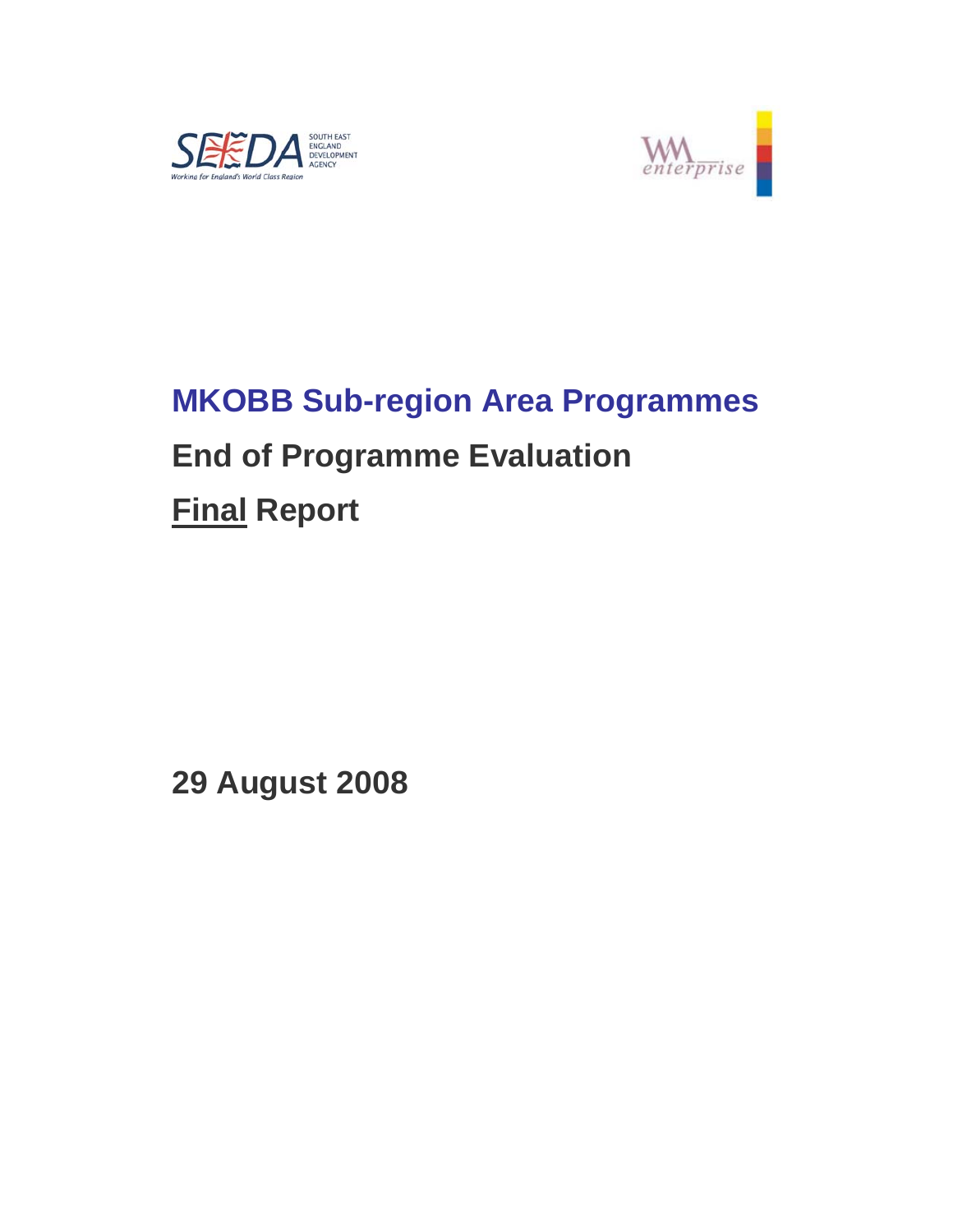## **CONTENTS**

|    |                               | Page No |
|----|-------------------------------|---------|
|    | <b>Executive Summary</b>      | 3       |
| 1. | Introduction                  | 9       |
| 2. | Evaluation methodology        | 13      |
| 3. | Strategic impact              | 19      |
| 4. | Economic impact               | 56      |
| 5. | Conclusions & recommendations | 82      |

| <b>Appendix I</b>    | List of all projects                               |
|----------------------|----------------------------------------------------|
| <b>Appendix II</b>   | Assessment versus strategic goals                  |
| <b>Appendix III</b>  | Thames Valley Area Programme Major Project Outputs |
| <b>Appendix IV</b>   | Oxfordshire Area Programme Major Project Outputs   |
| <b>Appendix V</b>    | Milton Keynes Area Programme Major Project Outputs |
| <b>Appendix VI</b>   | Programme Level Outputs by year                    |
| <b>Appendix VII</b>  | Beneficiary focus group questionnaire              |
| <b>Appendix VIII</b> | Co-ordinator and stakeholder question guides       |
| <b>Appendix IX</b>   | Deadweight by project                              |
| <b>Appendix X</b>    | Net impact by project                              |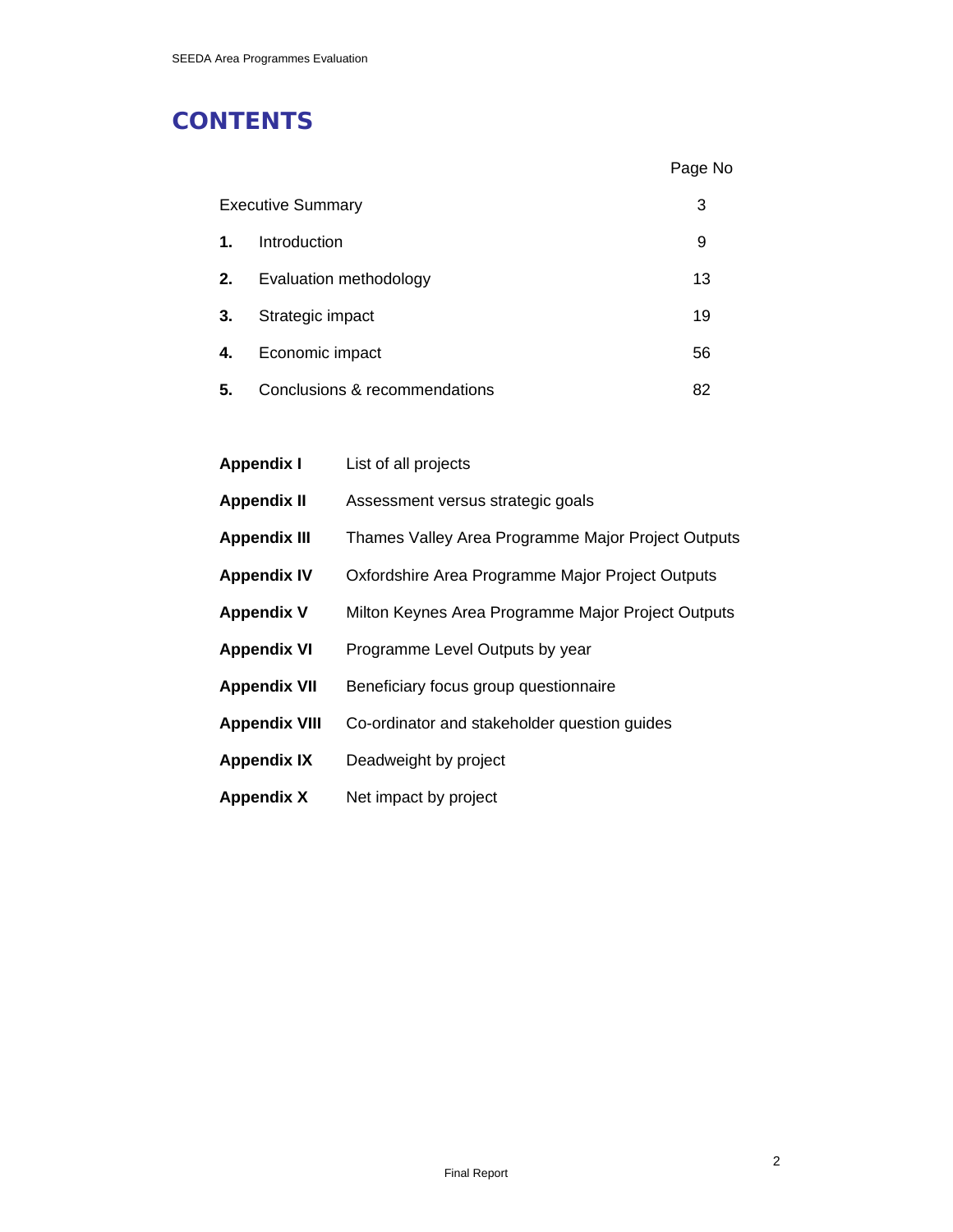## **Executive Summary**

**Background** 

- WM Enterprise (WME) was commissioned by the South East England Development Agency (SEEDA) in September 2007 to conduct an evaluation of the Area Programmes in the Milton Keynes, Oxfordshire, Bucks and Berks (MKOBB) sub-region.
- Between 2005 and 2008, SEEDA have invested £5.98 million in supporting three Area Programmes, one in Milton Keynes, another in Oxfordshire (concerned with Oxford City & Banbury) and a third in the Thames Valley (concerned with Reading, Slough & High Wycombe). SEEDA funding supported 31 projects across the three programmes, adopting a targeted approach and aiming to address the concentration of intense deprivation that exists within parts of a region usually associated with economic 'success'. Those Super Output Areas (SOAs) in the bottom 20% on the Index of Multiple Deprivation (IMD) were chosen as target areas.
- A three pronged approach was set out at the beginning of the programmes, focusing on skills and employment, entrepreneurship and enterprise and Corporate Social Responsibility. It quickly emerged, however, that this initiative would be primarily skills and employability focused (ultimately almost 80% of funding has been targeted in this area). The programmes relate to four Regional Economic Strategy (RES) objectives: (5) Enterprise, (6) Skills and (10) Employment and (14) Sustainable Communities.
- The principle behind the management of the Area Programmes is one of devolved management and responsibility. For the past three years each of the Area Programmes have been governed by a Board made up of local stakeholders from the public, private, and voluntary and community sectors, with a shared agenda. These have presided over the delivery of a number of projects linked to one or more of the programme aims.
- This evaluation aims to assess the strategic and economic impact of the three Area Programmes within the sub region. Strategic impact is determined through analysing the effectiveness of process and governance arrangements in the devolved programmes. Economic impact is assessed by analysing performance against economic indicators, and also programme output achievement. The evaluation will feed into the Department for Business, Enterprise and Regulatory Reform (BERR) impact evaluation of all SEEDA expenditure.
- The wider objective of the SEEDA funded evaluation is to inform future policy and implementation plans when addressing underperformance in relation to the employment, skills and enterprise agenda. The evaluation has multiple targets audiences:
	- The SEEDA area teams and relevant policy teams, both in terms of future programme development and in terms of the strategic influencing of partners activity;
	- Key strategic agencies operating in the sub region and wider south east, in particular the Learning & Skills Council (LSC), Job Centre Plus, Business Link and Local Authorities;
	- The organisations represented on the Area Programme strategic boards, who include the agencies above in addition to other critical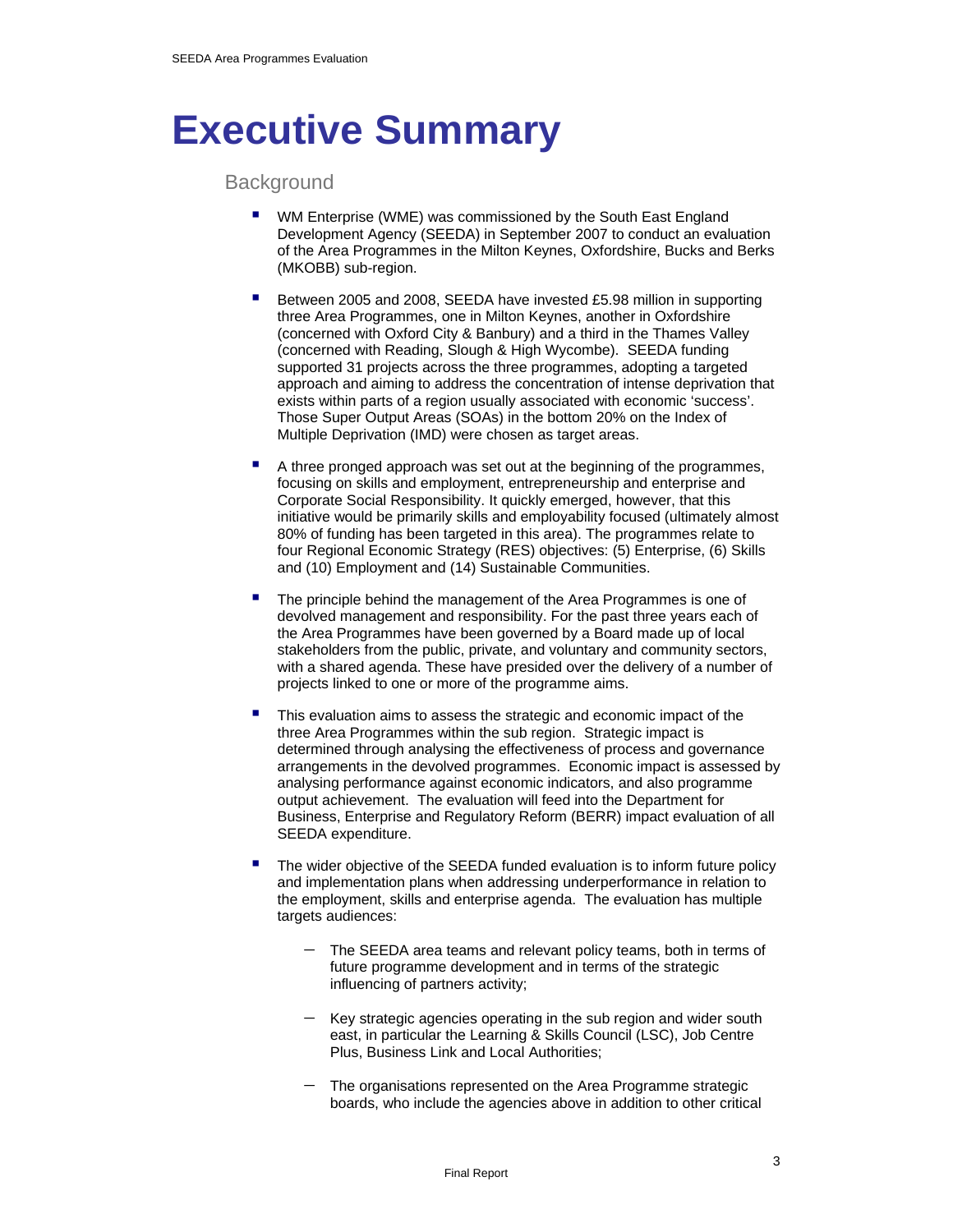stakeholders in addressing the employment, skills and enterprise agenda at the sub regional level; and

Finally the evaluation is intended to be of use to project level activity through drawing on examples of good practice and identifying their contributions in relation to the wider programme.

### Rationale for intervention

- SEEDA recognised that pockets of deprivation exist within a sub region that is accepted to be an economically prosperous area, producing both social and economic polarisation. The Area Programmes were developed and implemented to target and accelerate progress within these areas (defined by the 39 SOAs in the bottom 20% of the national IMD) through specifically addressing the three objects of skills & employment, entrepreneurship & enterprise and finally facilitating greater private sector intervention through Corporate Social Responsibility. The underlying rationale is essentially one of equity, driven by the principle that the people and businesses in these underperforming areas should be sharing in and contributing to, the wider success of the sub region. However there is also a more specific rationale for addressing the 'worst performing' areas. Whilst the wider sub region has low unemployment, high skills levels and high economic activity, the pockets of deprivation within these areas display the opposite characteristics. In a tight labour market, with considerable pressures on business to find suitably skilled employees, it is essential that all human capital already in the area is fully utilised. This concept becomes even more important in light of housing and transport constraints within the sub region.
- Drawing upon the experience of the Area Programmes, this evaluation has also recognised another "failure" within the sub region – one that can best be described as a failure in mainstream public sector provision. During the three years of the Area Programmes it quickly emerged that each programme was focussing the majority of resources around the employment & skills theme (80% of funding across the three programmes). There appeared to be a 'gap' around the provision of sub level 2 skills to adults. This gap was particularly pronounced in the target areas because, unlike the wider sub region, many adults are not qualified to this level and need intensive support to move them up the skills value chain. This theme of a failure in mainstream public sector provision is picked up throughout the evaluation.

## Strategic Impact

- The qualitative (or strategic) themes addressed in the evaluation include the effectiveness of existing management regimes, the effectiveness of project management, funding issues, market failure and policy gaps, geographical coverage, interaction with other activity and exit or succession strategies.
- The key overarching strategic themes identified include:
	- − An acknowledgement that the programme has been a success in that a failure in mainstream public sector provision, particularly in relation to the provision of skills and employability support, and has contributed to addressing a market failure by increasing economic activity;
	- The likelihood that, despite the strength of engagement within the programmes, this mainstream public sector provision failure will again be present from 2008 onwards, as there is little evidence of this gap being filled by other organisations;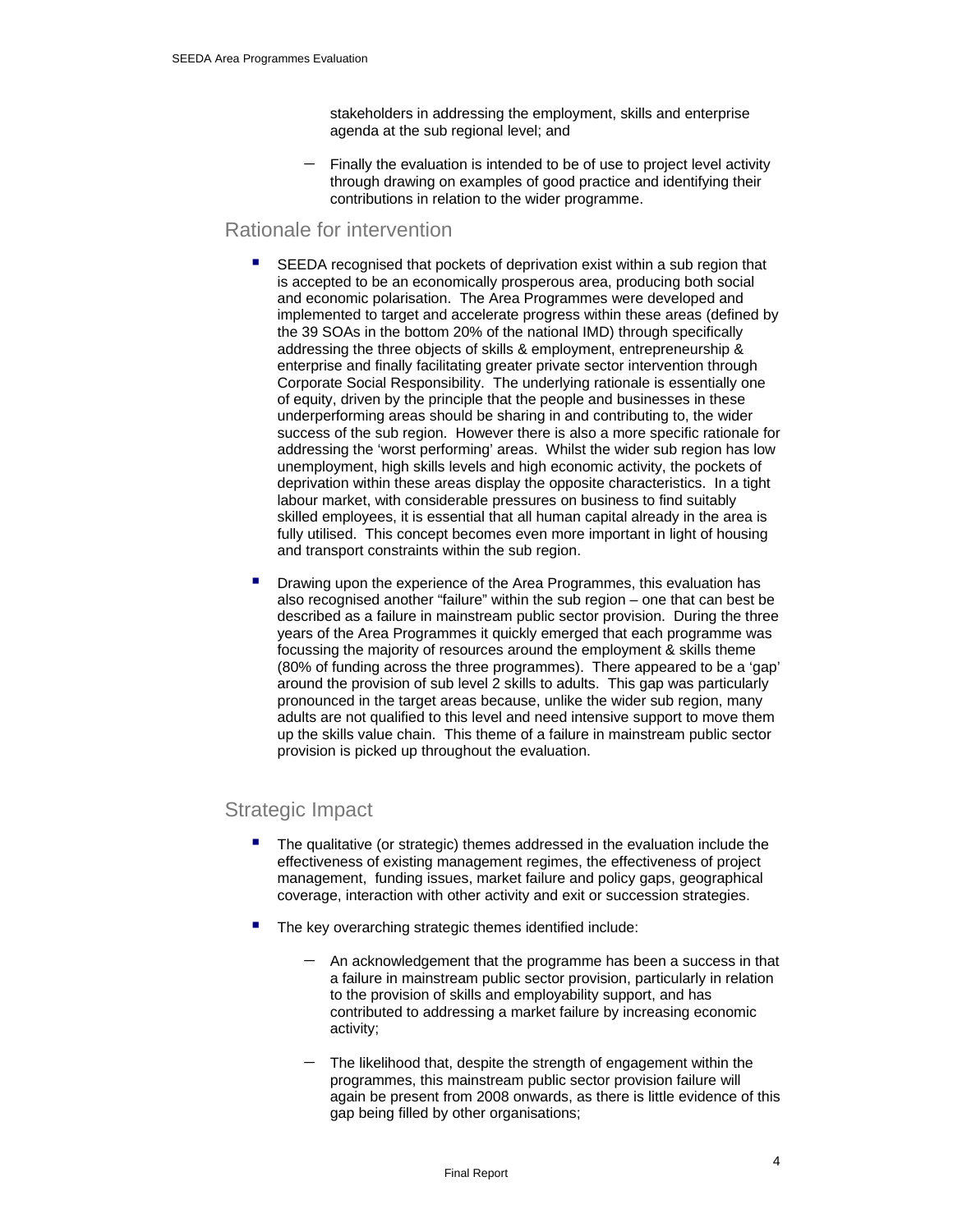- − The trend has been toward the skills and employability agenda and there is a general preference for revenue rather than capital funding;
- There is a clear relationship between lack of planning time at the beginning of the programme, in FY05/06, and a slow start to the delivery of programme outputs; and
- The importance of a strong and consistent governance regime to successful delivery, management and monitoring.
- The common successes across the three programmes include:
	- Perception is that projects within each Programme have, on the whole, been effective and have been delivered in areas where other funding is not available, and have addressed the equity argument and public sector failure around the provision of basic skills in hard to reach areas;
	- A genuine effort to develop series of measurable economic outcomes, over and above simple outputs, by which the success of the Area Programmes could be made;
	- Projects have been aligned with the skills agenda and addressed a public sector provision failure in providing support for individuals to become economically active and having access to basic skills: each programme has sought to address the areas that fall between mainstream provisions;
	- The SEEDA team responsible for day-to-day management of the programme have successfully struck the balance between devolved management and intervention where necessary;
	- − The programmes have successfully developed, or enhanced areawide organisational networks, including the public, private and Voluntary/Community sectors, that have the potential to be sustainable in the long term; and
	- The programmes have successfully raised the profile of regeneration and economic development, at both political, practitioner and policy level through LAAs/MAAs, in areas where it is not traditionally a prominent theme.
- The common issues across all three Area Programmes include:
	- The lack of a preparation period at the beginning of the programme has meant that performance planning and project commissioning were miss-aligned;
	- A combination of early time pressure and a gap in the skills and knowledge base of area partnerships has led to issues around allocating capital resources;
	- There is evidence that the SEEDA organisation, over and above those individuals working on the Area Programmes, is not 'joined up';
	- There is a perception of a high administrative burden associated with the Area Programmes which has led to cost and resource overheads;
	- All three programmes have failed to secure significant engagement from local businesses;
	- With a few exceptions, the projects supported over the three years of the Area Programmes are broadly 'interventionist' in their nature rather than aiming to build local capacity, suggesting that when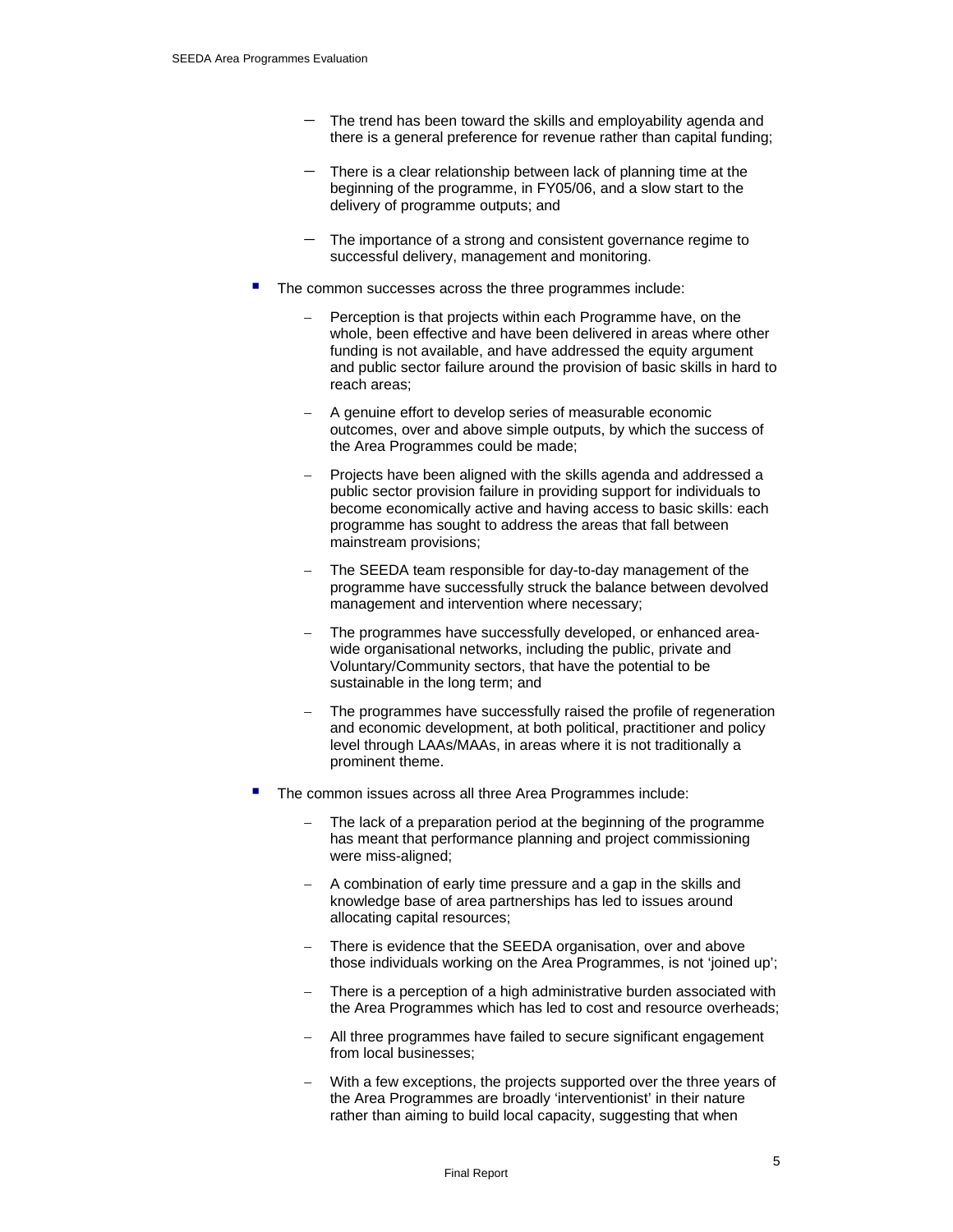funding is removed, there will be minimal skills and network to continue the support;

- The general perception is that programmes and projects within them are hitting softer targets ahead of the harder economic measures; and
- There has been little cross-fertilisation of experiences between the three programmes.

### Economic Impact

- The quantitative (or economic) themes addressed in the evaluation include an assessment versus strategic priorities, an assessment of performance versus economic and output targets and a benchmarking exercise in terms of cost per output basis between and within programmes.
- A combination of the timing of the evaluation and inappropriateness of economic indicators proposed at the outset of the programme has meant that it is difficult to identify the economic impact of the Area Programmes.
- There is sufficient evidence to suggest that:
	- There has been a positive trend in terms of reducing the proportion of people with no qualifications in all of the target areas (in Reading by 13.2% 2005-06, Slough by 4.6% 2005-06, Oxfordshire 10.3% 2001- 06 and Milton Keynes 9% 2001-06); and
	- Economic activity rates have been improved in Oxfordshire (by 5.1% 2001-07) and Milton Keynes (by 3% 2001-07)
- A lack of rigorous economic baselining in 2005, however, means that it is impossible to determine a definite cause and effect between these indicators and the delivery of the Area Programmes.
- Overall the Area Programmes exceeded output forecasts over the three years against the most significant output categories.
- In gross output terms, the Area Programmes have:
	- − Created or safeguarded 171 jobs (against a target of 124);
	- − Assisted 1,604 people into employment (against a target of 1,558);
	- − Assisted 525 businesses to improve performance (against a target of 344); and
	- − Assisted 4,696 people in skills development (against a target of 3,393).
- In net terms, accounting for deadweight, displacement, leakage and economic multiplier, 167.5 jobs have been created or safeguarded, 1,380 people have been assisted into employment, 345 businesses assisted to improve their performance and 3,011 people assisted in their skills development. The value of the direct net job creation associated with the programmes in GVA terms is estimated at £4.1m per annum.
- The Area Programmes have performed relatively well in comparison to the Area Investment Frameworks, ranking  $3<sup>rd</sup>$ , 4<sup>th</sup> and  $7<sup>th</sup>$  out of 13 in terms of cost per output. There is little difference between cost per output within each of the programmes, with Milton Keynes at £701, Oxfordshire £878 and Thames Valley £1,054.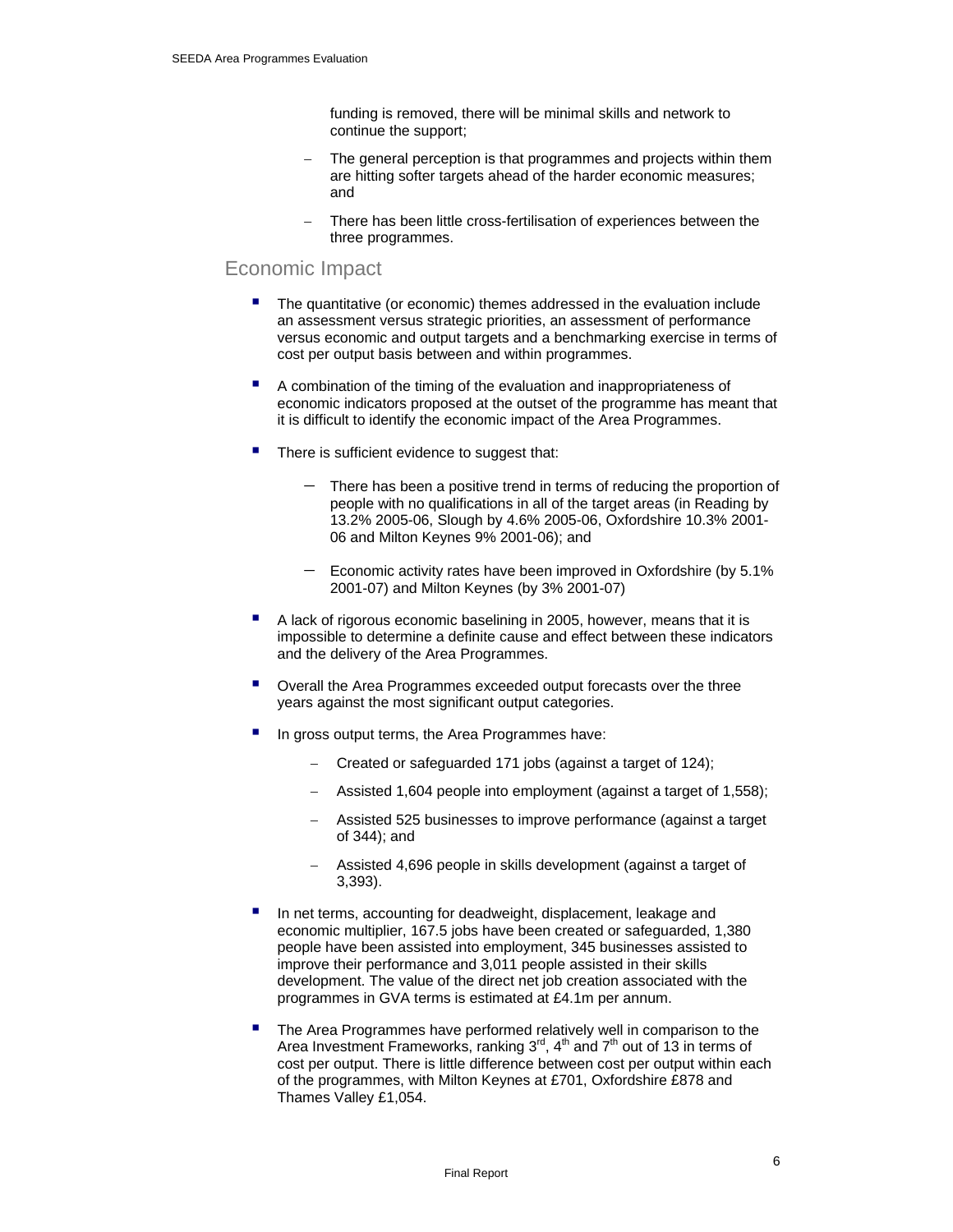## Recommendations

- When operating future programmes and interventions similar to the Area Programmes it is recommended that SEEDA and the Partnerships:
	- Build on good practice in the Area Programmes, and extend the **evidence-based** approach for all future interventions, highlighting specific reasons for the intervention and a set of baselines upon which to measure progress and performance. This also ensures that they are aligned with local needs.
	- − Learn from the need to incorporate a **period of time for planning** such interventions, particularly when they involve the development of a new board/partnership. This should be undertaken through the incorporation of a 'year zero' or a similar period of six months.
	- Provide greater encouragement, support and assistance to ensure that **private sector engagement** is enhanced and developed in the future, and the partnerships are more proactive in this area.
	- − There needs to be greater **guidance to partnerships regarding the establishment of measurable and relevant baselines** (that can be influenced by the Programmes) at the start of the interventions. In addition, a realistic and appropriate method of analysing such wider performance indicators (and therefore impact) would be to commission a local resident survey at the outset of (or prior to) the intervention, which would then be repeated following its conclusion (and potentially two to three years beyond its conclusion).
- Specific recommendations for SEEDA include:
	- The emphasis on entry and level one skills has been built on the emerging finding that there is a major gap in mainstream provision in this area in the MKOBB region. This may be a sub-regional phenomenon but equally could be an indication of a regional or national pattern. SEEDA should research this further and open a dialogue with organisations such as the LSC and JCP in order to address this gap moving forward. A key aim in future programmes should be around **strategic influencing** in the long term, to ensure that mainstream provision is in place following the end of SEEDA's investment.
	- − A key learning point is that clear **governance and management** should be established within this planning period and should be maintained throughout the lifetime of the intervention – with a structured change control process for resources and project selection.
	- − Consideration should be given to the nature and **type of funding** availability within an intervention. For example, it has been evident that such significant availability of capital funding was, in some cases, unsuitable within the Area Programmes initiative. Where possible, SEEDA should attempt to reduce the **administrative burden** associated with its contractual and management processes, such as methods for reporting and monitoring. A good example of this was the development of a specific project approval form for Milton Keynes.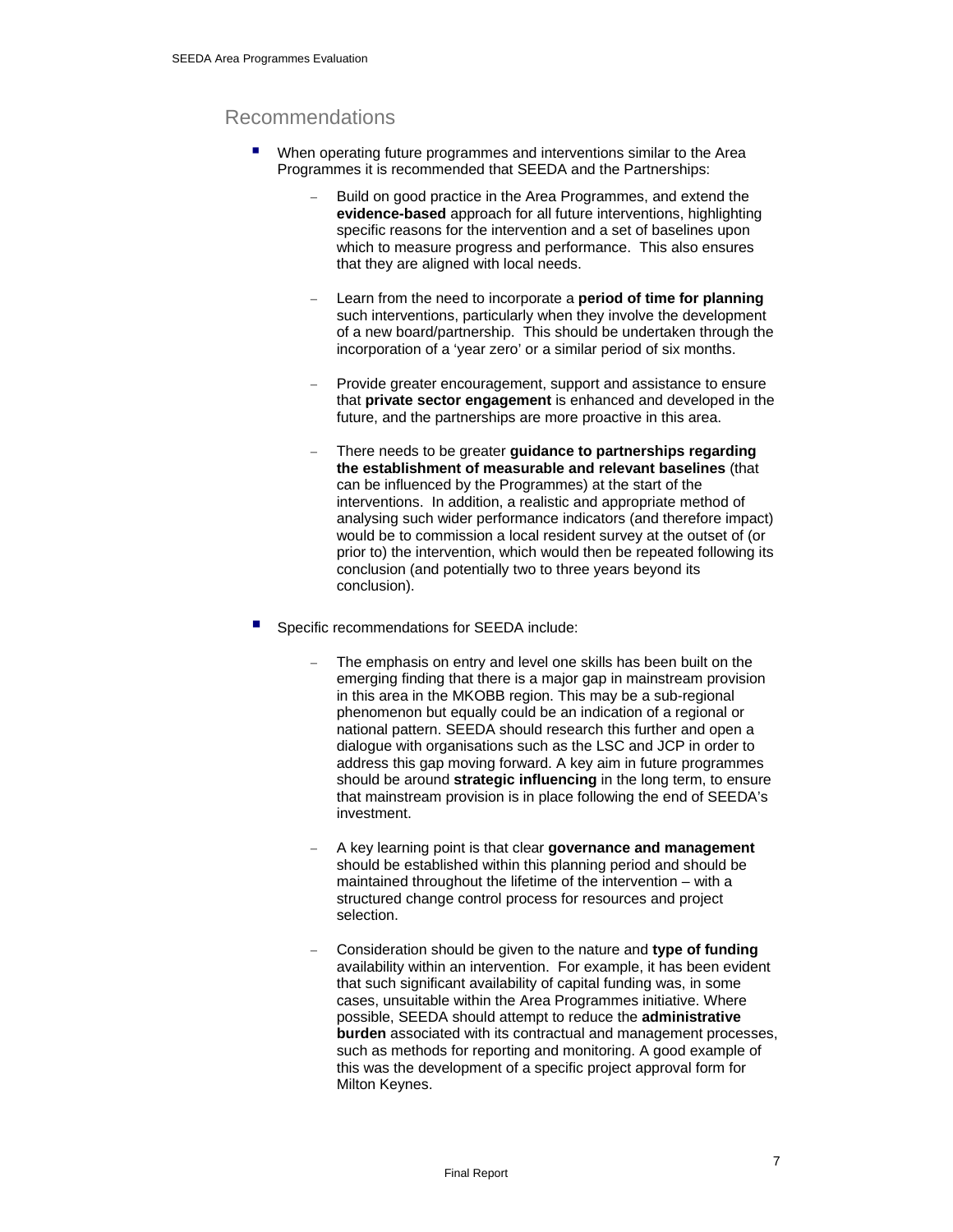- SEEDA should ensure that it provides the structure to enable a greater degree of **joined up working** within its own organisation. Whilst there was one very positive example of this within the Area Programme this is an area of good practice that needs to be developed further to provide greater co-ordination and awareness.
- SEEDA should provide greater incentives and support to enable **enhanced levels of cross-working** and sharing of good practice between existing initiatives. Whilst it is understood that the three Area Programmes were required to focus on delivery, advantages could have occurred from additional meetings/events between them (there was only one meeting close to the end of the Programme).
- It needs to be ensured that **programme output targets are realistic** once they have been forecast by projects and programmes. In addition to the harder output targets there should be a greater focus provided by SEEDA (in terms of a framework for reporting) whereby it can **capture softer targets**, which tend to be particularly relevant to interventions such as the Area Programmes. An example of this is increased communication skills, or raised levels of self-confidence, for example.
- Recommendations for the specific partnerships are included in the Conclusions and Recommendations section of the main report and not duplicated here.

#### **The main messages to emerge from this evaluation are that:**

- − **SEEDA and the teams delivering the Area Programmes knew it would be difficult to define outcome measures from the outset and measure against them, due to a lack of baseline data and the short term nature of funding. This initiative has shown, however, that this process is crucial to understanding the impact of an initiative, and in future interventions this approach should be built upon this by identifying measurable outcome metrics, investing in collecting rigorous economic baselines for them and assessing progress against them at suitable points;**
- − **The principle of devolved management can work well, and schemes such as the Area Programmes can create lasting partnerships with the aim of supporting communities in the long term and taking forward LAA and other sub-regional activities. The themes of collaboration and partnership working have been key to the success of the programmes, but are, in themselves, important outputs; and**
- − **The Area Programmes have highlighted a public sector failure in entry and level one skills provision. This may be an indication of a wider sub-regional, regional or national issue.**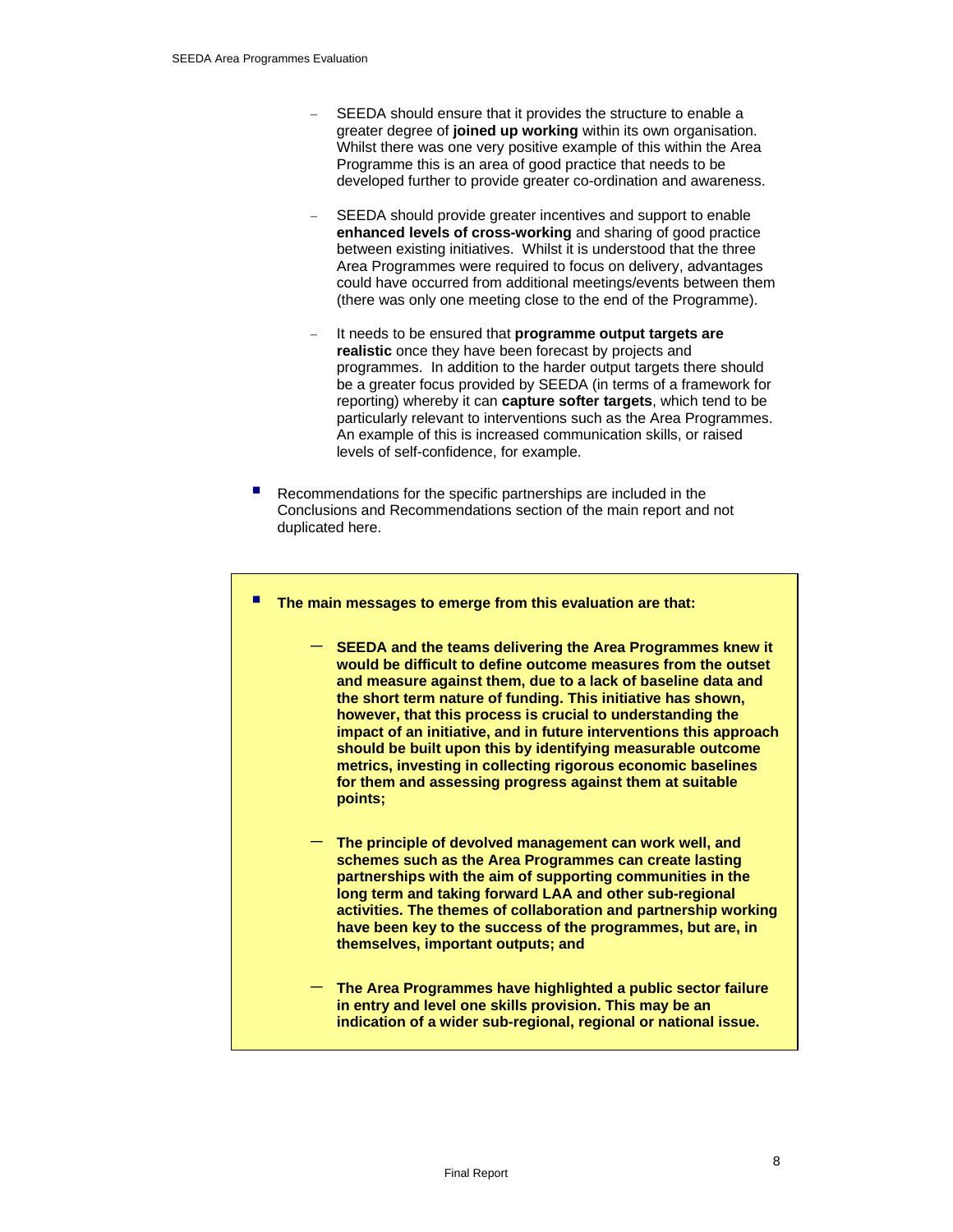## **1. Introduction**

This chapter provides the context to this evaluation, setting out its aims and objectives and the structure of the report.

## **1.1 Overview**

#### **1.1.1 Background**

WM Enterprise (WME) was commissioned by the South East England Development Agency (SEEDA) in September 2007 to conduct an evaluation of the Area Programmes in the Milton Keynes, Oxfordshire Bucks and Berks (MKOBB) sub-region. Since 2005 three Area Programmes have been active, in Thames Valley, Oxfordshire and Milton Keynes, delivering a total of 31 projects at a cost of £6m to SEEDA.

#### **1.1.2 About the Area Programmes**

The SEEDA Corporate Plan for the period 2005-2008 recognized that concentration of intense deprivation exists within parts of the region usually associated with economic 'success'. Within the MKOBB region, the 2004 Index of Multiple Deprivation (IMD) identified six Super Output Areas (SOAs) in the bottom 10% and a further 33 SOAs in the bottom 20% of all SOAs in England in terms of total deprivation (principally located in Milton Keynes, Oxford and Reading with some pockets of deprivation in Slough and Cherwell).

Following a short pilot phase in 2004/05 Oxford and the Thames Valley, and in recognition of this deprivation, SEEDA made the decision to fund three Area Programmes with the ultimate ambition of narrowing the prosperity gap by focussing resources on those areas most in need. The rationale for this investment was based on the assumption that standard 'trickle down' economics was not functioning in these highly deprived neighbourhoods and that intervention was necessary to address disadvantage and associated labour market underperformance. The Area Programmes were specifically established with the aim of:

- Increasing access to skills and employment;
- Fostering entrepreneurship and enterprise; and
- Engaging the private sector through Corporate Social Responsibility.

Whilst this three pronged approach was set out at the beginning of the programmes, it quickly emerged that this initiative would be primarily skills and employability focused (ultimately almost 80% of funding has been targeted in this area as illustrated later in figure 3.1). The rationale for this differed slightly by region, as described in section 3, but, in general local partners felt that it would be in addressing a the equity argument and market failure in the provision of skills and employability support to those hardest to reach, where the greatest impact could be felt. The theory behind this is that if access to skills and employment improves, then entrepreneurship and private sector expansion will follow in due course. During the course of the programme a wider public sector provision failure in entry and level one skills provision was identified.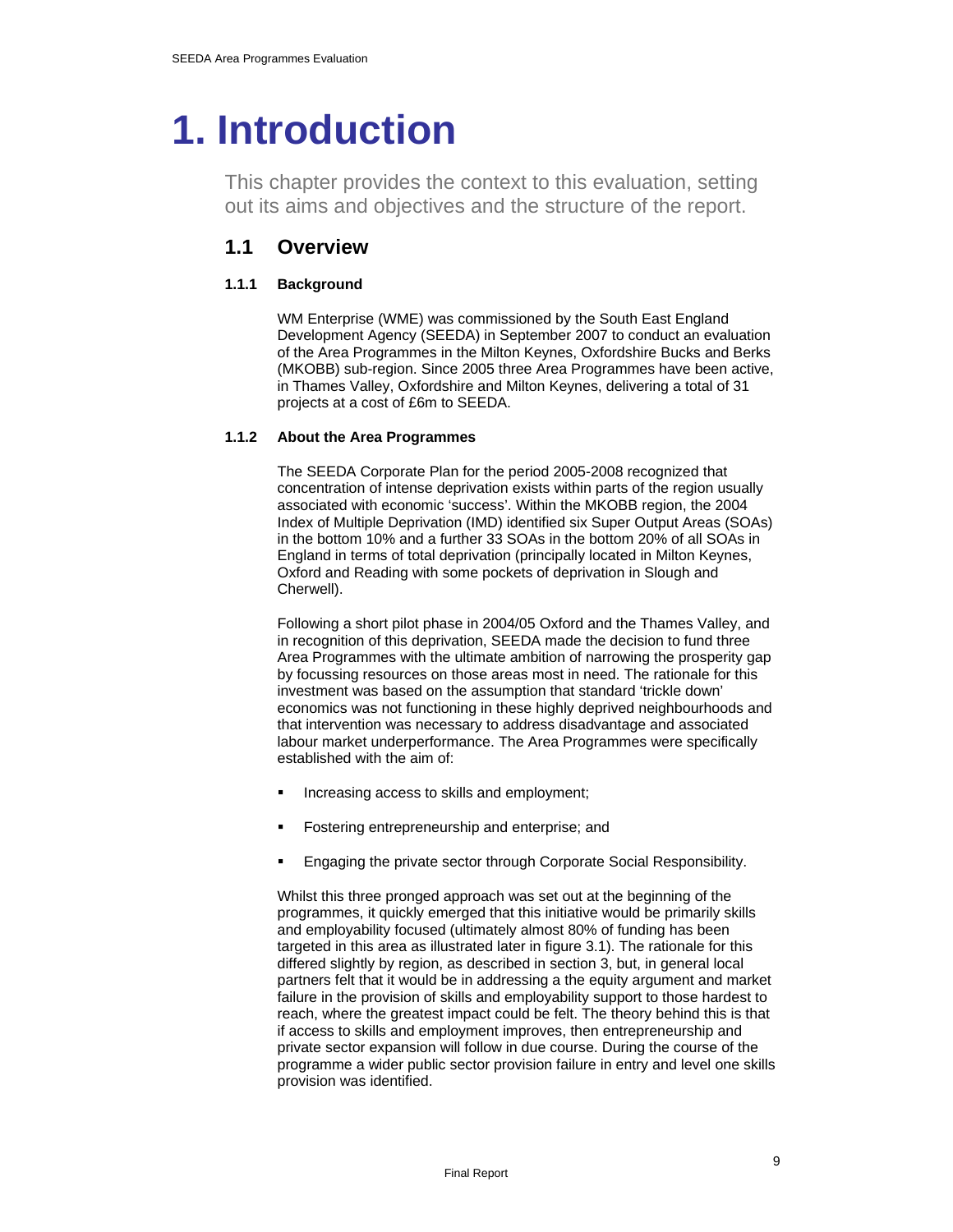The Area Programmes would be partly funded by SEEDA and partly by other public sector bodies and the private sector. Figure 1.1 shows the funding breakdown over the period. Total spend for 2005-08 was £9.95m, out of which SEEDA contributed £5.98m. The focus of this funding, from the outset, has been on the SOAs where deprivation was at its most extreme within each of the three Area Programmes. These areas are illustrated in Figure 1.2.

| Area<br><b>Programme</b> | <b>SEEDA Funding</b> | <b>Private Sector</b><br><b>Funding</b> | <b>Other Public</b><br><b>Funding</b> | <b>Total</b> |
|--------------------------|----------------------|-----------------------------------------|---------------------------------------|--------------|
| Thames Valley            | 2.13                 | 0.35                                    | 2.88                                  | 5.36         |
| Oxfordshire              | 1.95                 | 0.07                                    | 0.84                                  | 2.26         |
| <b>Milton Keynes</b>     | 1.90                 | 0.22                                    | 0.21                                  | 2.33         |
|                          | 5.98                 | 0.64                                    | 3.93                                  | 9.95         |

#### *Figure 1.1 Funding for Area Programmes (2005-08 £millions)*

The principle behind the management of the Area Programmes is one of devolved management and responsibility. For the past three years each of the Area Programmes have been governed by a Board made up of local stakeholders from the public, private and voluntary/community sectors, and have presided over the delivery of a number of projects linked to one or more of the programme aims. Legal accountability and administrative responsibility has sat with three 'accountable bodies', which have been the primary point of contact for the SEEDA MKOBB Area Team.

#### **1.1.3 The Market Failure argument**

The Area Programmes were devised to address specific market failures in relation to the provision of support across the three themes described above. First is the equity argument, which was central to the rationale behind the programmes targeting pockets of deprivation (SOAs in the bottom 20% nationally according to IMD), in order to reduce the gap between the most deprived hotspots and more successful areas. Second relates to the market failure itself, the drag on the economy caused by non-participation in the labour force in certain concentrations of the population. This non-contribution by sections of the community has led to negative externalities (where those living in deprived areas use public goods without 'paying' for them). Imperfect information with regards to employment and skills opportunities (relative to more affluent areas) exacerbates this problem by restricting knowledge and awareness in disengaged communities.

Following the start of the programme it became clear that there was a further failure in existence, which had been highlighted because of the programmes rather than being a driver for them. As described later in this document, the programmes became predominately skills based (with 79.8% of all funding targeted at this theme), primarily because of the needs of the partnerships and the communities in target areas. This flagged up a public sector provision failure around adult skills at entry level and level 1 in that no mainstream provider was operating in this space.

## **1.2 Evaluation aims**

This evaluation aims to assess the strategic and economic impact of the three Area Programmes within the sub region.

In particular: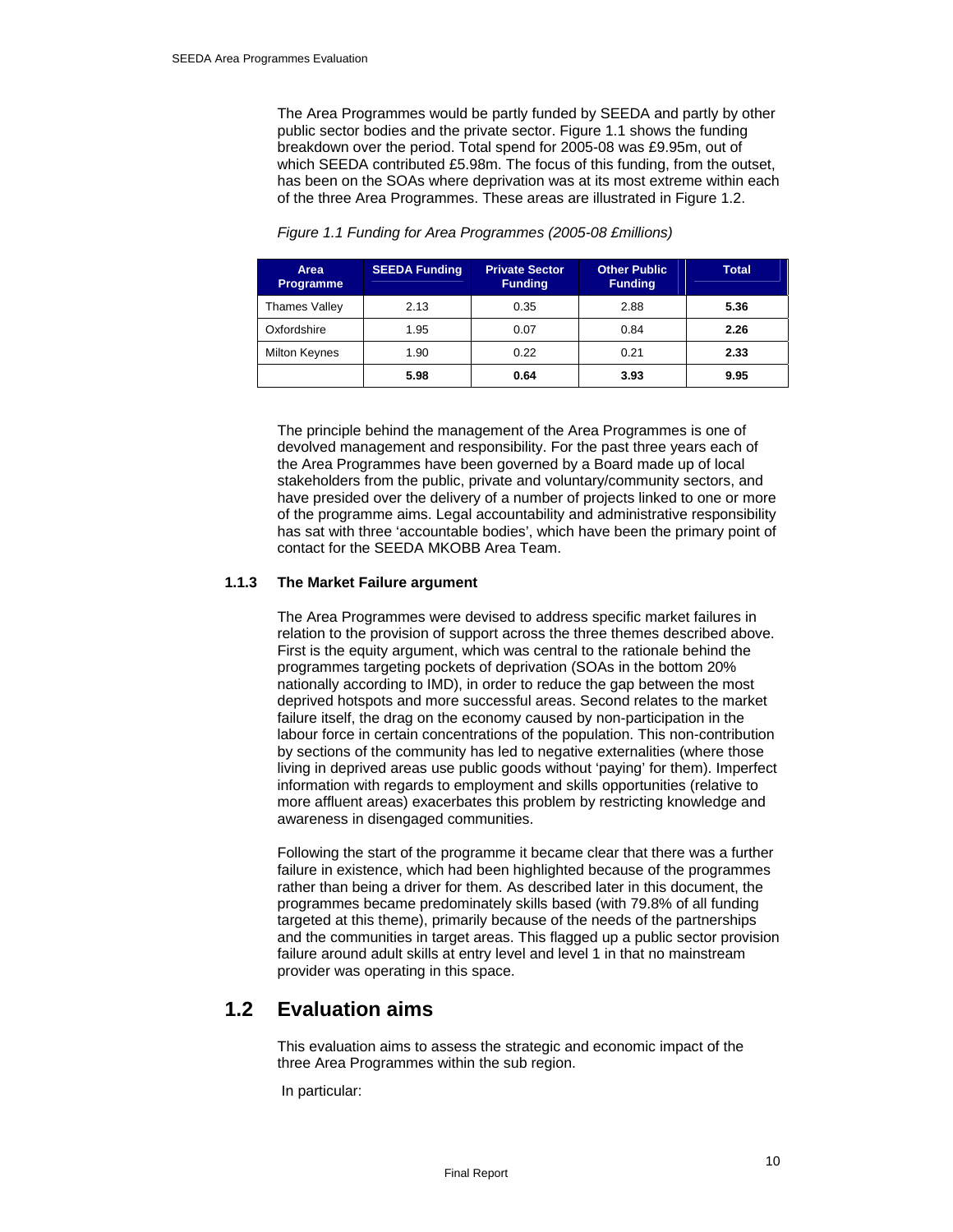- To understand the **lessons** that can be drawn from existing programme and project delivery arrangements;
- To understand the **strengths and weaknesses** of current strategic themes, funding mix, and level of geographical coverage;
- To identify the **influences** that the Area Programmes have had on partners and on mainstream delivery;
- To evaluate the **economic impact** of the Area Programmes and their performance against national and regional targets;
- To evaluate, at a **grass roots** level, the impact of the Area Programmes on residents of the target areas; and
- To propose a **series of recommendations** moving forward to maximise the benefits of the Area Programmes.

In order to deliver these aims, WME have delivered a robust approach that has evidenced the outcomes of the Area Programmes over the past three years and have taken into consideration current governance and reporting regimes, and the views of those managing, delivering and using programmes and interventions.

In December 2007, SEEDA were advised that all ongoing evaluations should be compliant with the Department for Business, Enterprise and Regulatory Reform (BERR) Impact Evaluation Framework (IEF). This framework has, therefore, been incorporated into the 'Impact' stage of the evaluation. It is WME's understanding that SEEDA are undertaking similar evaluations for other skills and business support initiatives around the region, such as the Area Investment Frameworks (AIFs), which offer some comparison to the Area Programmes.

## **1.3 Format of this report**

This document is now set out as follows:

- **Section 2** sets out the methodology used within this evaluation, including the approach taken to developing the process and impact phases, data collected and consultees engaged;
- **Section 3** presents an evaluation of the processes and framework used in the delivery of the Area Programmes. It is a primarily qualitative analysis, based on stakeholder and beneficiary consultation, focusing on delivery arrangements, funding distribution, market failure, partnering, links to other activity and exit and succession;
- **Section 4** explores the quantitative impact of the Area Programmes in terms of programme and project performance. It also includes a section that benchmarks performance across the programme; and
- **Section 5** summarises the evaluation findings and presents key lessons learned and recommendations to both SEEDA and external partnerships.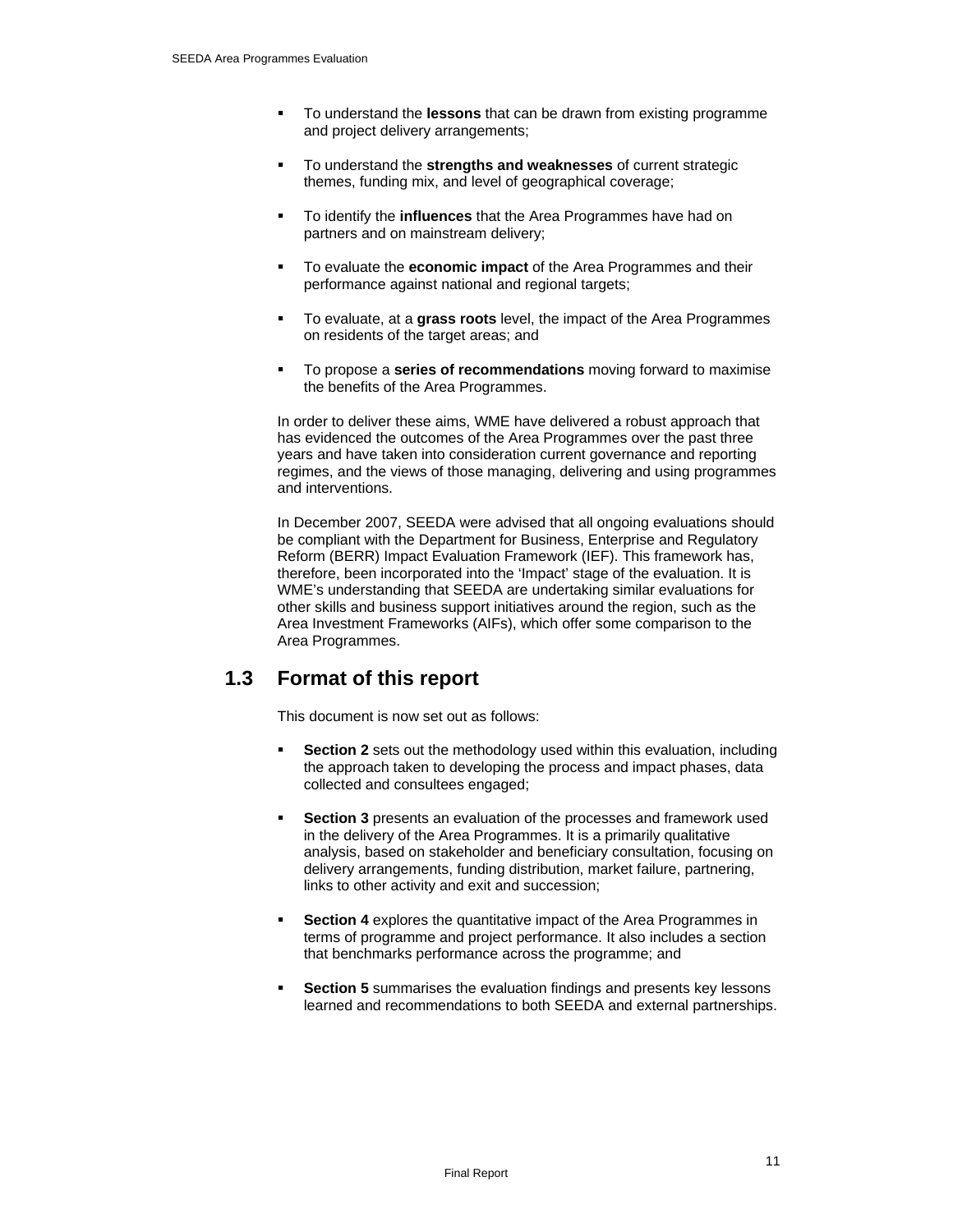

*Figure 1.2: The geography of the Area Programmes* 

#### **Key**

- **1 = Thames Valley Area Programme**
- **2 = Oxfordshire Area Programme**
- **3 = Milton Keynes Area Programme**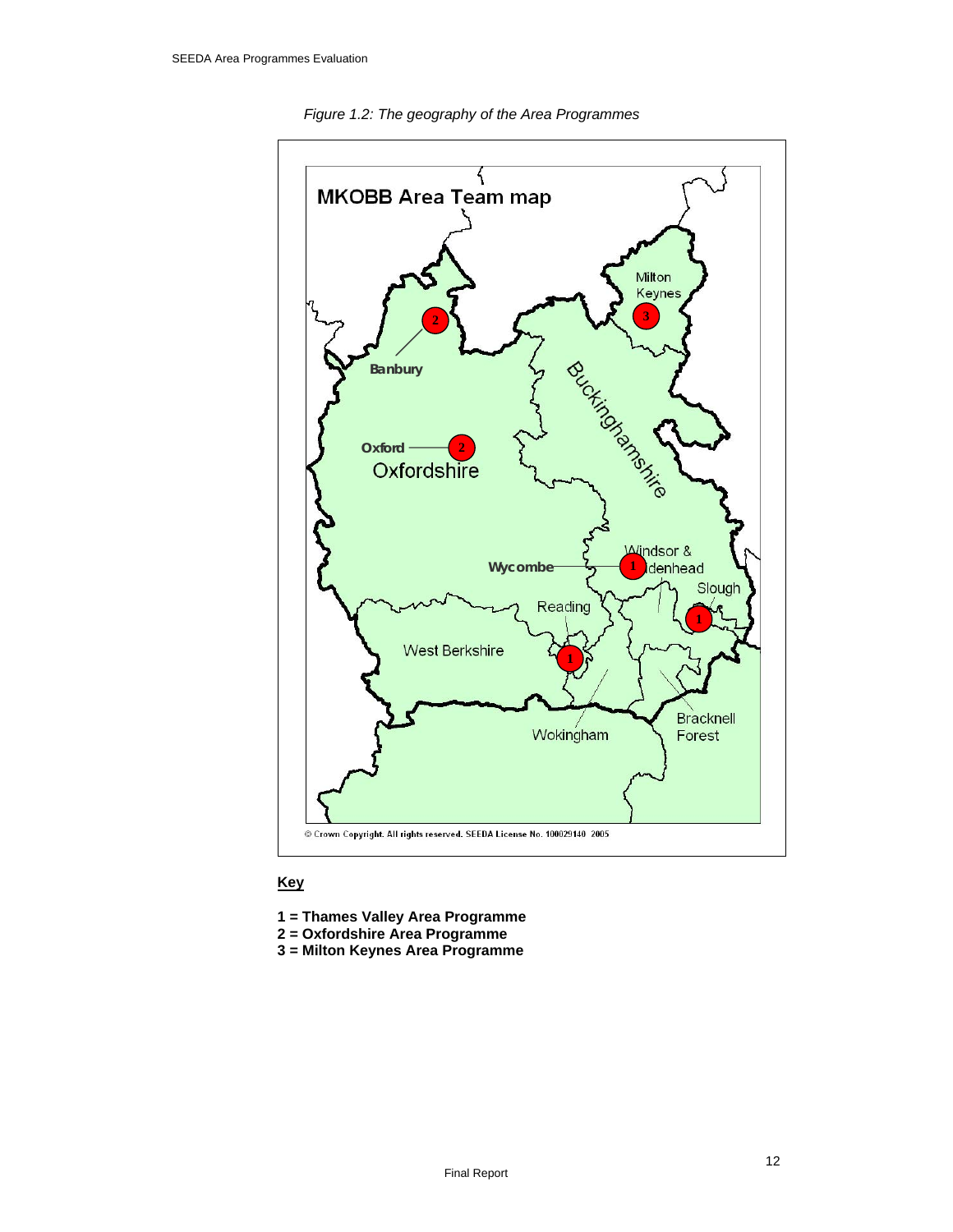## **2 Evaluation methodology**

This chapter describes the methodology used to evaluate the Area Programmes, outlining the data sources utilised and stakeholders consulted.

## **2.1 Summary of approach**

#### **2.1.1 Our methodology**

WME's methodology for this evaluation has been aligned to the objectives of the commission and includes:

- Two evaluation periods, the first focusing on the process and framework around the Area Programmes, and the second aimed at assessing their impact;
- Data collection and baselining through a range of approaches including desktop analysis, stakeholder consultation and beneficiary workshops;
- Data analysis and evaluation in line with a series of thematic categories; and
- Formal dissemination through the development of action-plan driven reports and a series of presentations and workshops.

A summary of the methodology employed is shown in Figure 2.1.





A detailed description of the methodology employed in phases 1 and 2 is provided in sections 2.2 and 2.3.

#### **2.1.2 Incorporating the IEF**

At the mid point of the evaluation, in December 2007, WME were asked to factor in elements BERR's IEF into this evaluation to determine an estimate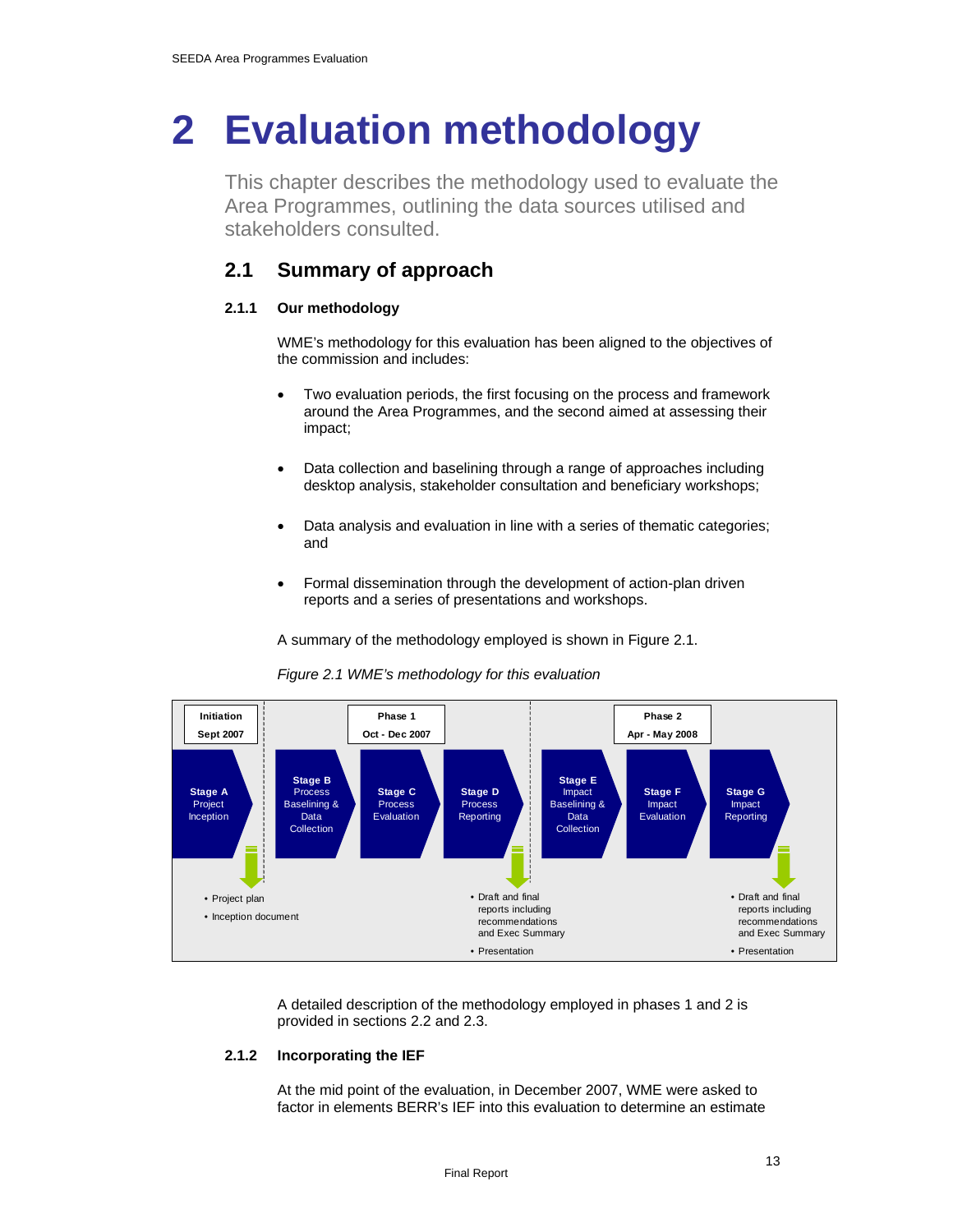of net impact for the Area Programmes. The IEF outlines the purpose, approach and methods for the evaluation of the impact of the English RDAs and their contribution to the achievement of regional and national objectives. The main purpose of the IEF is to ensure evaluation of impact is robust, consistent and promotes a better understanding of what works and why.

In response to this, WME have built the following components in to the Impact phase of this evaluation:

- **Performance against generic macro-economic indicators**: assessment of the Area Programmes performance against economic indicators established in 2005 by each of the area programmes.
- **An assessment of net impact**: an assessment of gross and net outputs generated by SEEDA and its partners in pursuit of regional and national objectives. Gross to net calculations have been made in line with IEF and English Partnerships guidelines.
- **An assessment of Strategic Added Value**: an collation of the qualitative performance against the main headings of SAV.

The application of the IEF is shown in Section 4.

### **2.2 Process phase**

#### **2.2.1 Data collection**

The first phase of this evaluation focused on processes, partnerships, governance structures and ultimately the effectiveness, from a qualitative perspective, of the Area Programmes. The desk-based analysis for the process phase focused on examining delivery frameworks within the three Area Programmes. WME liaised with SEEDA's MKOBB Area team to understand the level of process analysis conducted to date and identified the following sources for analysis:

- The Performance Plan for each Area Programme, which allowed us to understand targets, KPIs and the basis of the funding agreement established by SEEDA;
- The SEEDA Corporate Plan 2005-08;
- Historic SRB documentation linked to each of the three areas;
- Relevant Local Area Agreements;
- Planning documents for each of the individual projects;
- Organisational charts for each of the Area Programmes and the projects that are being undertaken in each area;
- Details of the current governance and reporting regimes in place;
- Notes and minutes of meetings of the Programme Boards for each Area Programme; and
- The findings of individual project level evaluations within each Area Programme.

The majority of this data was provided by SEEDA at the outset of the project.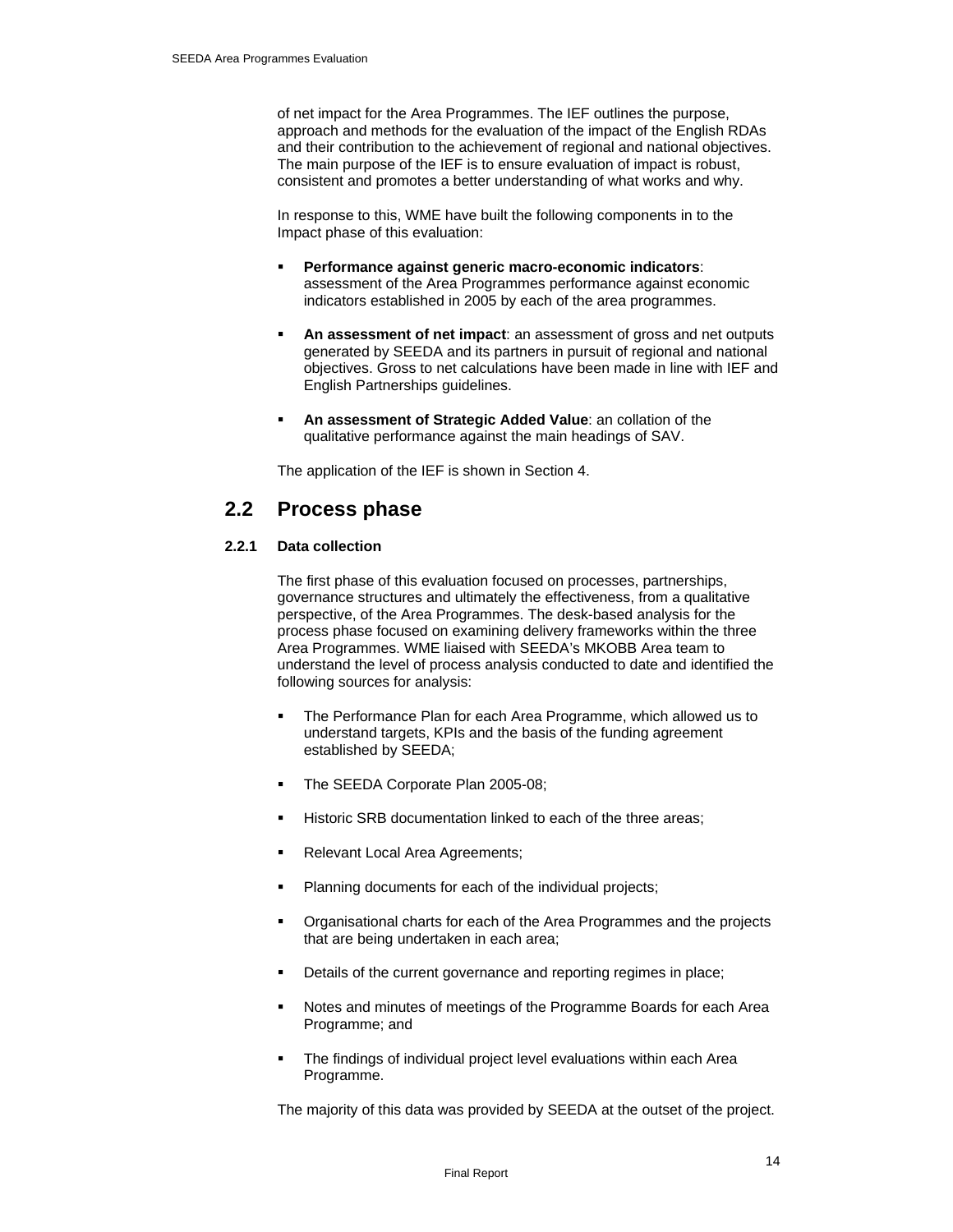#### **2.2.2 Consultation**

Consultation with various stakeholders and beneficiaries formed the most crucial element of the intelligence gathering aspect of this evaluation. Following discussions with SEEDA, initial meetings were held with the three Programme Co-ordinators, based at Slough Borough Council, Oxfordshire County Council, and Milton Keynes Economy and Learning Partnership. The main aims of these sessions were to understand, at a strategic level, the governance models for each of the Area Programmes (described in section 3) and to identify the key stakeholders to speak to. Following this, in the period October to December 2007, WME consulted a number of organisations as shown in Figure 2.2.

| <b>Thames Valley</b>                                                                                                                                                                                                                                                                                                                                                                                                                                                              | <b>Oxfordshire</b>                                                                                                                                                                                                                                                                                                                                                                                                                                                                                                                                                                                                                                 | <b>Milton Keynes</b>                                                                                                                                                                                                                                                                                                                                                                                                                                                                                                                                                                                           |
|-----------------------------------------------------------------------------------------------------------------------------------------------------------------------------------------------------------------------------------------------------------------------------------------------------------------------------------------------------------------------------------------------------------------------------------------------------------------------------------|----------------------------------------------------------------------------------------------------------------------------------------------------------------------------------------------------------------------------------------------------------------------------------------------------------------------------------------------------------------------------------------------------------------------------------------------------------------------------------------------------------------------------------------------------------------------------------------------------------------------------------------------------|----------------------------------------------------------------------------------------------------------------------------------------------------------------------------------------------------------------------------------------------------------------------------------------------------------------------------------------------------------------------------------------------------------------------------------------------------------------------------------------------------------------------------------------------------------------------------------------------------------------|
| <b>TVAP Co-ordinator</b><br><b>Business Link Berkshire</b><br><b>Thames Valley</b><br>University<br><b>Thames Valley</b><br>٠<br>Economic Partnership<br><b>Nextstep Berkshire</b><br>٠<br>Reading Borough<br>Council<br>Slough Borough Council<br><b>LSC Thames Valley</b><br><b>Groundwork Thames</b><br>Valley<br>Community Council for<br>$\blacksquare$<br><b>Berkshire</b><br><b>SEEDA TV Area Team</b><br><b>New Directions Manager</b><br>Slough Hub and Spoke<br>Manager | OAP Co-ordinator<br>$\blacksquare$<br><b>Business Link</b><br>п<br><b>Cherwell District Council</b><br>٠<br><b>Oxford City Council</b><br>٠<br>Oxfordshire County<br>٠<br>Council<br>Oxfordshire Economic<br>$\blacksquare$<br>Partnership<br><b>SEEDA Oxfordshire</b><br>$\blacksquare$<br>Area Team<br>East Oxford Action<br>٠<br>Job Centre Plus<br>٠<br>Oxford and Cherwell<br>٠<br><b>Valley College</b><br>Oxford Brookes<br>$\blacksquare$<br>University<br><b>Learning Communities</b><br>٠<br>Project manager<br>Leys Community Radio<br>٠<br>Project Manager<br><b>MAPRO Project</b><br>٠<br>Manager<br><b>TRAX Project Manager</b><br>٠ | MKAP Co-ordinator<br>٠<br>Milton Keynes Economy<br>٠<br>and Learning<br>Partnership<br>Milton Keynes Council<br>٠<br>Milton Keynes College<br>٠<br>Milton Keynes Council of<br>٠<br><b>Voluntary Organisations</b><br>SEEDA MK Area Team<br>٠<br><b>Wroughton Parish</b><br>٠<br>Council<br>MK Chamber of<br>$\blacksquare$<br>Commerce<br><b>Enhancing Enterprise</b><br>٠<br>Project Manager<br><b>INTERCOM Project</b><br>$\blacksquare$<br>Manager<br>Placecheck lakes Estate<br>٠<br>Project Manager<br>Routes to Success<br>٠<br>Project Manager<br>Young Staff Now Project<br>$\blacksquare$<br>Manager |

*Figure 2.2: Stakeholder consultees by Area* 

In addition to these one-to-one sessions, WME attended a number of Project Board and Steering Group meetings to provide and update on progress and explore some of the issues tackled by the evaluation in a group forum.

A range of topics were covered in these sessions, including:

- The effectiveness of existing management and governance regimes;
- The effectiveness of project management;
- The opportunities and limitations associated with the existing funding regime;
- The application of the three strategic themes to the neighbourhood level;
- The presence of market failure and policy gaps;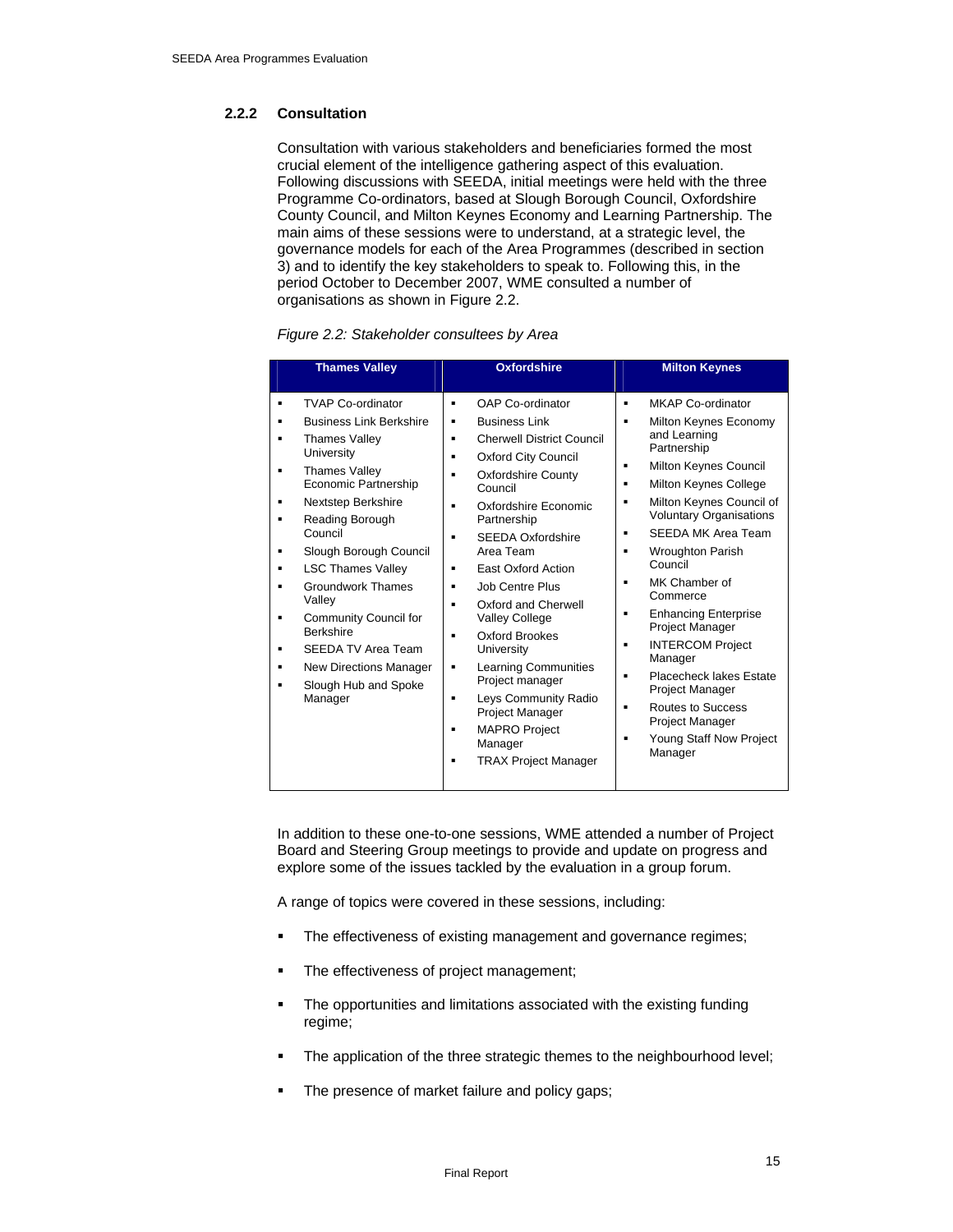- The way that partner organisations are changing the way they serve community needs;
- The pros and cons of existing Area Programme geographical coverage;
- Interaction between Area Programmes and SRB activity; and
- Possible exit or succession strategies at programme and project level.

Following the completion of draft findings, that form section 3 of this report, interim presentations were given to each of three Area Programme Boards.

#### **2.2.3 Analysis**

The analysis of contextual and consultative data was structured as shown in Figure 2.3. This is reflected in the format of section 3 of this report.



*Figure 2.3: Analysis of Process* 

## **2.3 Impact phase**

#### **2.3.1 Data collection**

The second phase of this evaluation focused on the benefits created by the Area Programmes in terms of outputs, outcomes and economic impact. This involved the assessment of the targets and performance indicators used to date, performance against these targets in terms of outputs and outcomes, and the evolution of the cost of the Area Programmes. Stage two commenced in early April 2008, following the end of the Programmes' funding period, with an inception meeting with the SEEDA MKOBB programme team to understand the level of performance data available for each project. It was agreed that the sources used for this aspect of the data collection and baselining would be:

 The Performance Plan for each Area Programme, helping in understanding targets, outputs and the basis of the funding agreement established by SEEDA;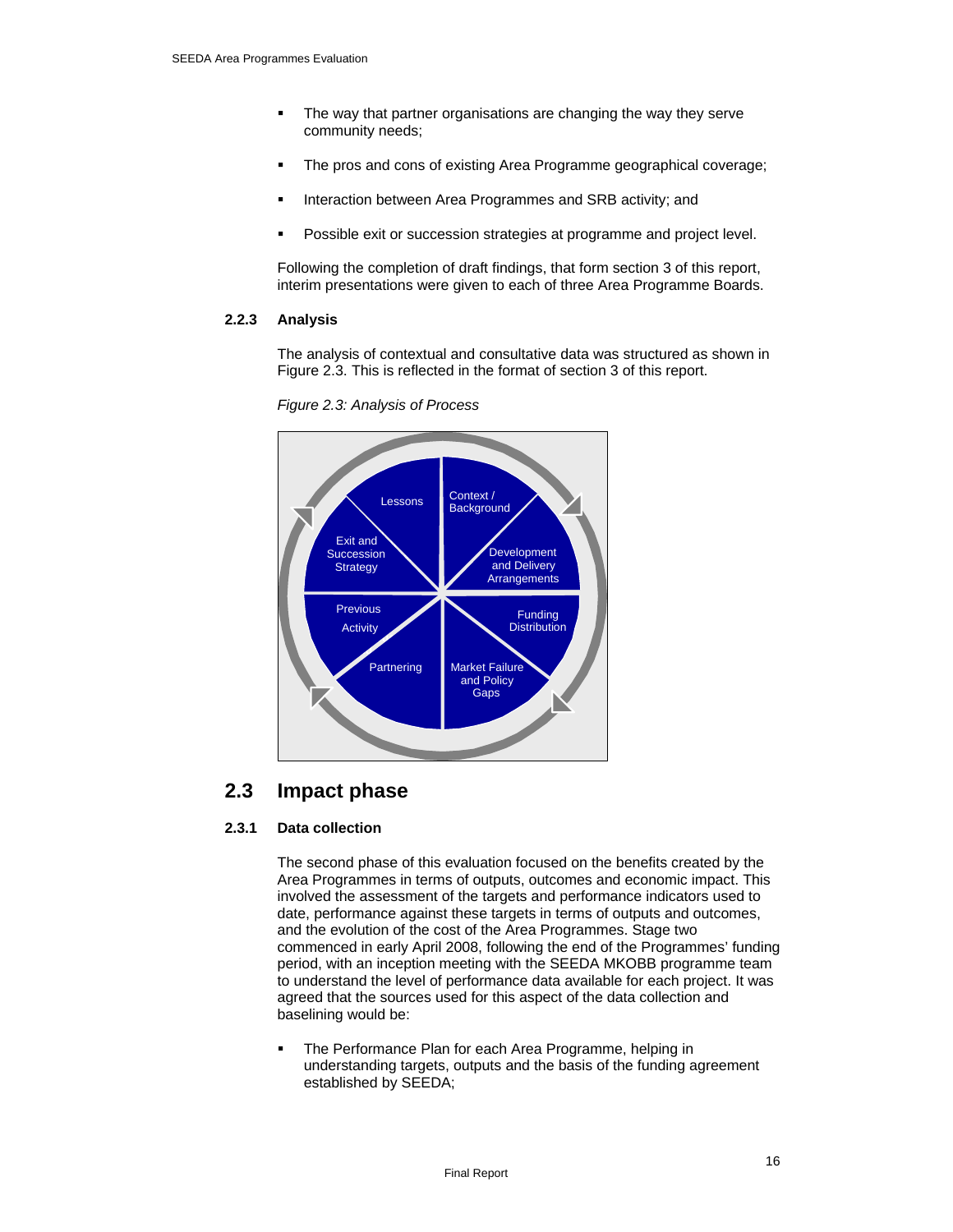- The Quarterly Monitoring Returns (QMRs) made to SEEDA, which detail performance against forecasted outputs and outcomes;
- The project level output data that sit behind the quarterly and annual returns;
- Notes and minutes of meetings of the Programme Boards for each Area Programme; and
- The findings of individual project level evaluations on the impact of the specific projects that constitute each Area Programme.

#### **2.3.2 Consultation**

The consultation undertaken during the process phase of the evaluation was supplemented with targeted correspondence with SEEDA and with the three Area Programme Co-ordinators.

#### **2.3.3 Analysis**

Analysis of output data was undertaken at three levels:

- Strategically, as the 'Area Programmes', an assessment was made versus strategic priorities (e.g. economic indicators) and output targets;
- At programme level, there was an assessment of performance versus economic and output targets; timing/evolution of achievement, and a judgement has been made on the appropriateness of, and performance against, macroeconomic baselines established at the outset (as per section 3 of the performance plans for each Area Programme); and
- At project level a benchmarking exercise has been undertaken on a cost per output basis between and within programmes.

In line with the IEF, an assessment of Strategic Added Value (SAV) and macro economic impact has also been made.

## **2.4 Beneficiary survey**

In parallel with the consultation and analysis processes outlined above, WME held a number of project specific sessions which first involved interviewing individual project managers, and second included a workshop with project beneficiaries. In total nine projects were covered in this way, including a total of 160 individual beneficiaries. The aims of these sessions were to understand the success of projects in terms of 'grass roots' support and engagement. The topics covered with project beneficiaries included:

- The ways in which they found out about the project
- Economic standing / lifestyle before taking part in the project
- Motivations for taking part
- Quality of project experience
- Outcomes in terms of personal development including skills developed, new aspirations etc.
- Existence of, and comparison with, other support provision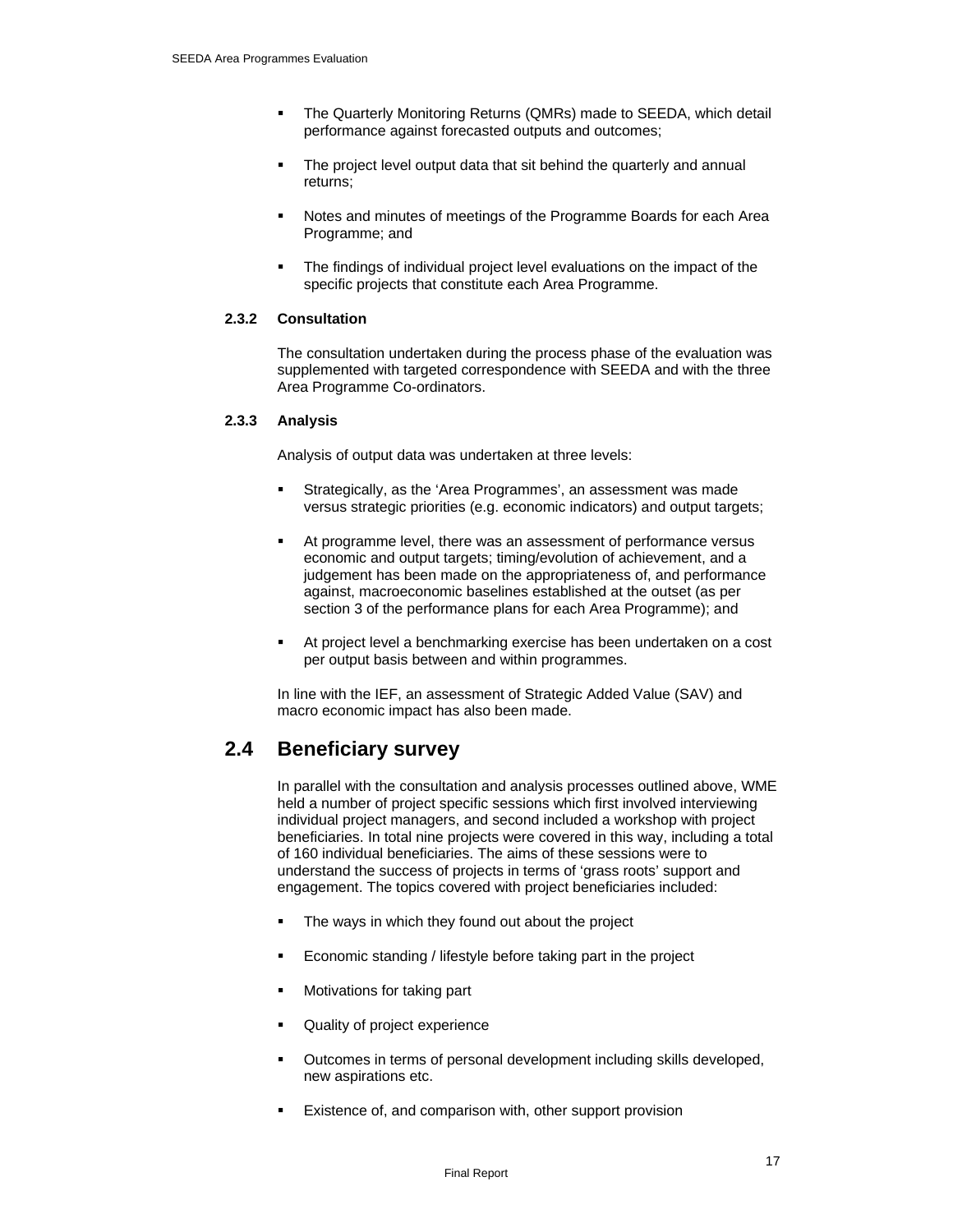- **Project strengths and weaknesses**
- **EXECUTE:** Current employment / lifestyle post project

Note that this beneficiary survey was conducted prior to this evaluation being incorporated into the wider review of RDAs under the IEF. It did not, therefore, seek to capture beneficiary views and experiences in relation to leakage, displacement and deadweight.

A project beneficiary focus group template is attached in Appendix VII.

## **2.5 Reporting**

Reporting of this evaluation has been in two stages. First a draft interim report was submitted to SEEDA in mid-December 2007, focusing on the process stage of the analysis. Following agreement and refinement, key findings resulting from the analysis were presented to each of three Area Programme Boards in January and February 2008.

A full final report was submitted to SEEDA in late August 2008.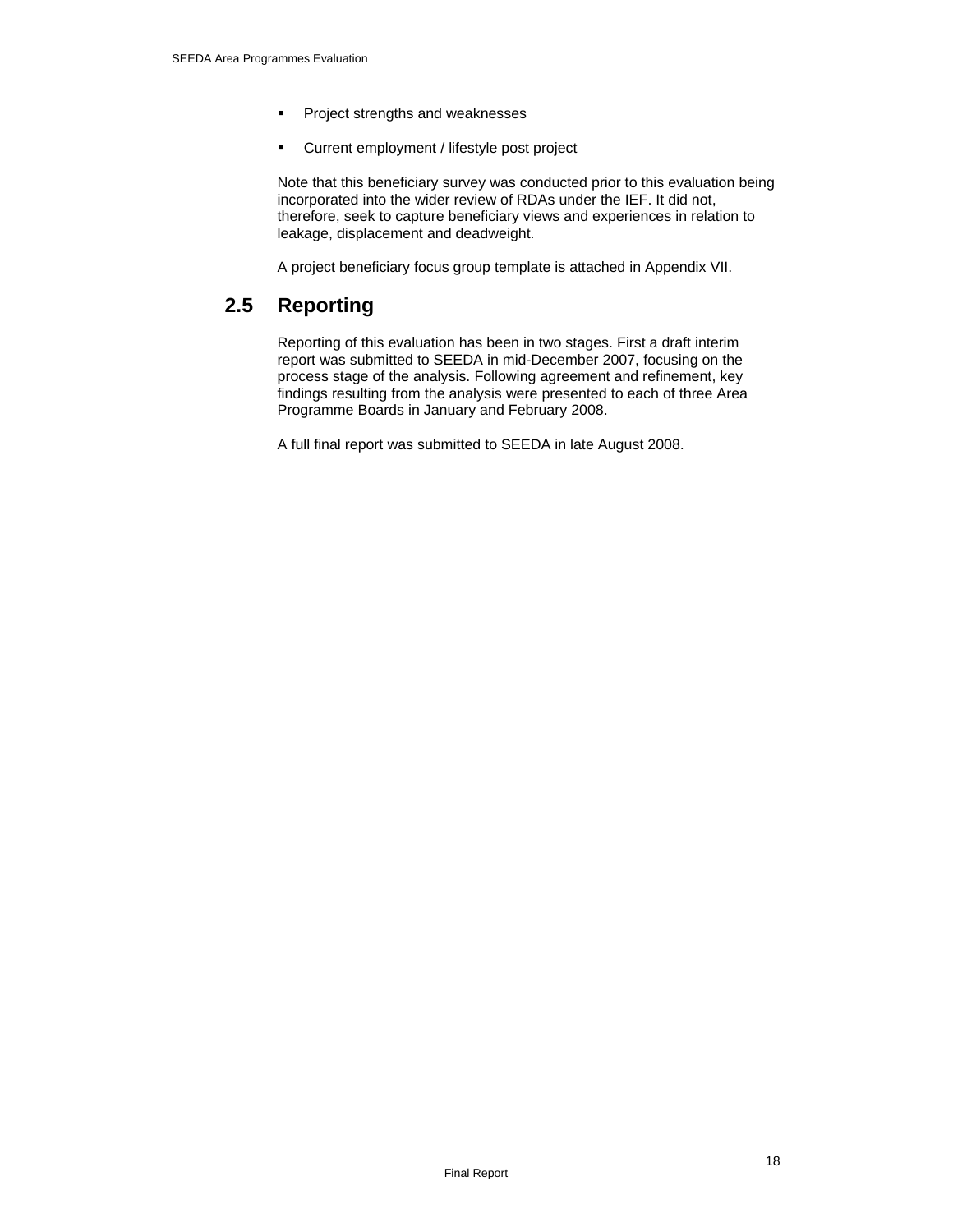## **3. Strategic Impact**

This chapter presents an evaluation of the processes and framework that have been used in the delivery of the three Area Programmes. It draws on a stakeholder consultation exercise held in late 2007, an analysis of project documentation and feedback obtained from some of those personally impacted by the projects sponsored with the Programmes.

## **3.1 Overarching themes**

#### **3.1.1 Common themes**

Whilst the three Area Programmes have operated in isolation, research conducted as part of this evaluation has identified a number of key themes:

- An acknowledgement that the programme has been a success and that a market failure (primarily in relation to the equity argument and reducing non-participation in target communities), and subsequent public sector provision failure (around entry level and level one adult skills provision) have been addressed;
- A primary focus on the skills and employability agenda;
- A preference for revenue rather than capital funding;
- A clear relationship between lack of planning time at the beginning of the programme, in FY05/06, and possible sub-optimal project selection; and
- The importance of a strong and consistent governance regime to successful delivery, management and monitoring.

The remainder of this section now describes the positive and negative observations that have been consistent across all three programmes.

#### **3.1.2 Areas of achievement**

Above all the programmes have been perceived to have had a positive impact in that:

- **Funding perceived as useful** Perception is that projects within each Programme have, on the whole, been effective and have been delivered in areas where other funding is not available, and where there is a gap in mainstream provision – particularly around basic skills provision;
- **Alignment with local needs** Projects have been aligned with the skills agenda and addressed a market failure to increase economic activity rates in areas most at need of intervention and each programme has sought to address emerging public sector failure in relation to the skills provision that falls between mainstream provisions;
- **Development of evidence base** The decision to fund projects has been made on the back of an evidence based, demand led approach.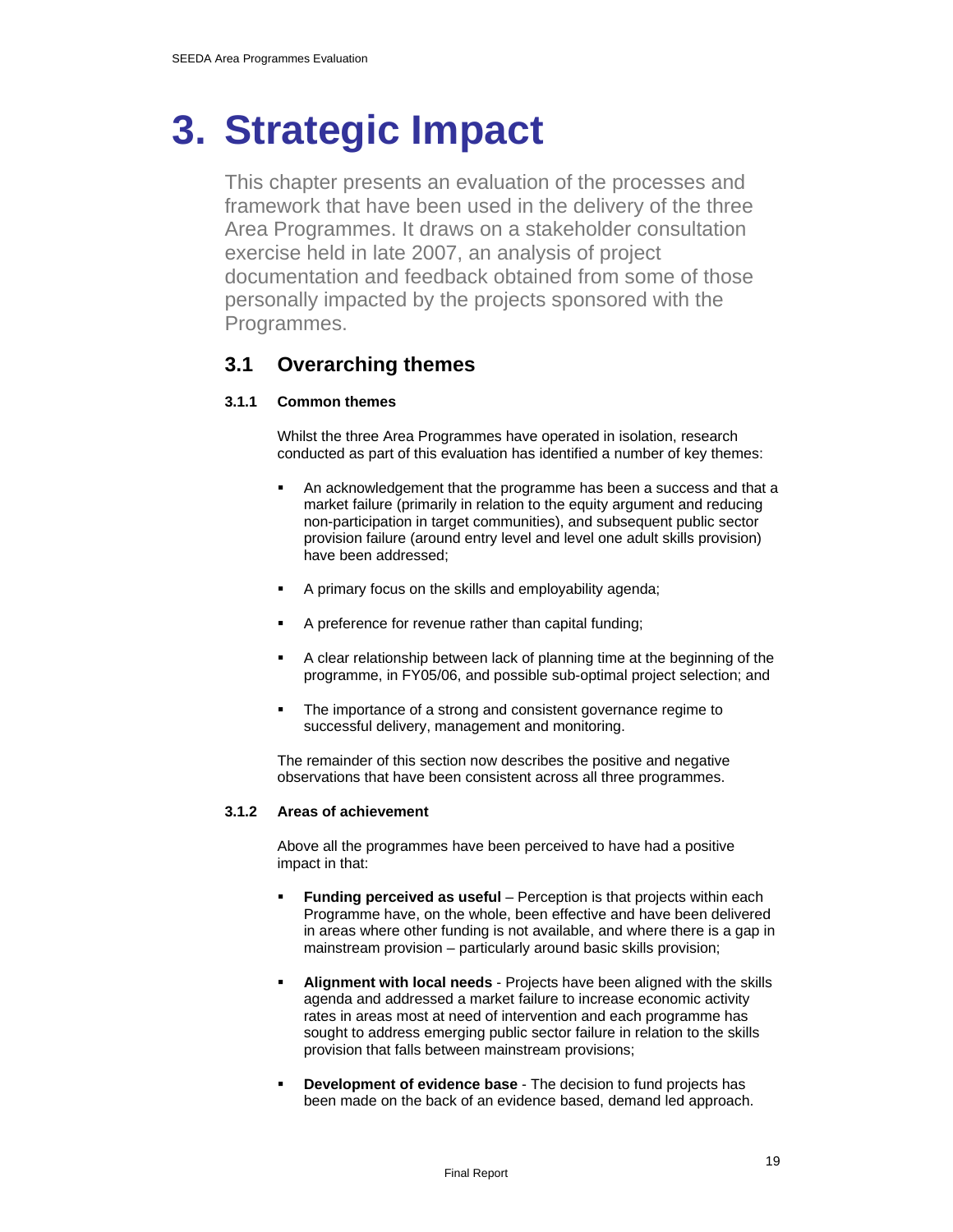This included an attempt by the programmes to install a number of measurable economic outcomes by which success could be measured;

- **Appropriate support from SEEDA** The SEEDA team responsible for day-to-day management of the programme have successfully struck the balance between devolved management and intervention where necessary;
- **Organisational networking** The programmes have successfully developed, or enhanced area-wide, organisational networks that have the potential to be sustainable in the long term; and
- **Promoting the regeneration agenda**  The programmes have successfully raised the profile of regeneration and economic development, at both political, practitioner and policy level through LAAs/MAAs, in areas where it is not traditionally a prominent theme.

#### **Funding perceived as useful**

The strongest message emerging from the process and framework stage of this evaluation is that, in general, the Area Programmes have successfully delivered a range of economic development projects to deprived communities that were in need of assistance. Whilst Chapter 4 outlines the impact of the three programmes against overall objectives, the common theme amongst consultation with senior stakeholders, project managers and beneficiaries is one of a successful set of projects. Consultees and analysis of performance plans suggest that the strongest projects have been those developed from the 'bottom-up', driven by outputs.

#### **Alignment with local needs**

Across the board the Area Programmes have aligned projects and interventions with the local needs of each area. All three have developed a portfolio of projects that fit with local requirements and have helped shape the respective Local Area Agreements, the Regional Economic Strategy and specifically the skills and learning agenda. At the start of the Area Programmes, the primary market failure in the target geographies was generally acknowledged to be the equality argument around reaching out to areas previously neglected and improving economic activity rates. Subsequently a wider public sector failure emerged around the provision of basic skills (entry and level one), and the perception is that this has been addressed through carefully targeted initiatives.

#### **Development of evidence base**

Despite a lack of planning time during 2005/6, all three Area Programmes were successful in developing an evidence-based approach to project selection. The development of an economic evidence base, either internally (in the case of Oxfordshire) or by external partners, has provided a good basis from which to deliver the projects, report on achievements and shape strategy moving forward. Evidence suggests that prior to the Area Programmes the areas involved had never been the subject of significant, in depth, economic analysis. Pushing the Area Programmes down the SOA route has forced the partnerships to dig into the indices and address their core problems. This evidence based approach to policy making is something that stands out as best practice in comparison to many other sub-regional and local decision making. Along side this evidence base a series of quantifiable outcomes were developed by which the success of the programmes could be measured. Although these have ultimately had mixed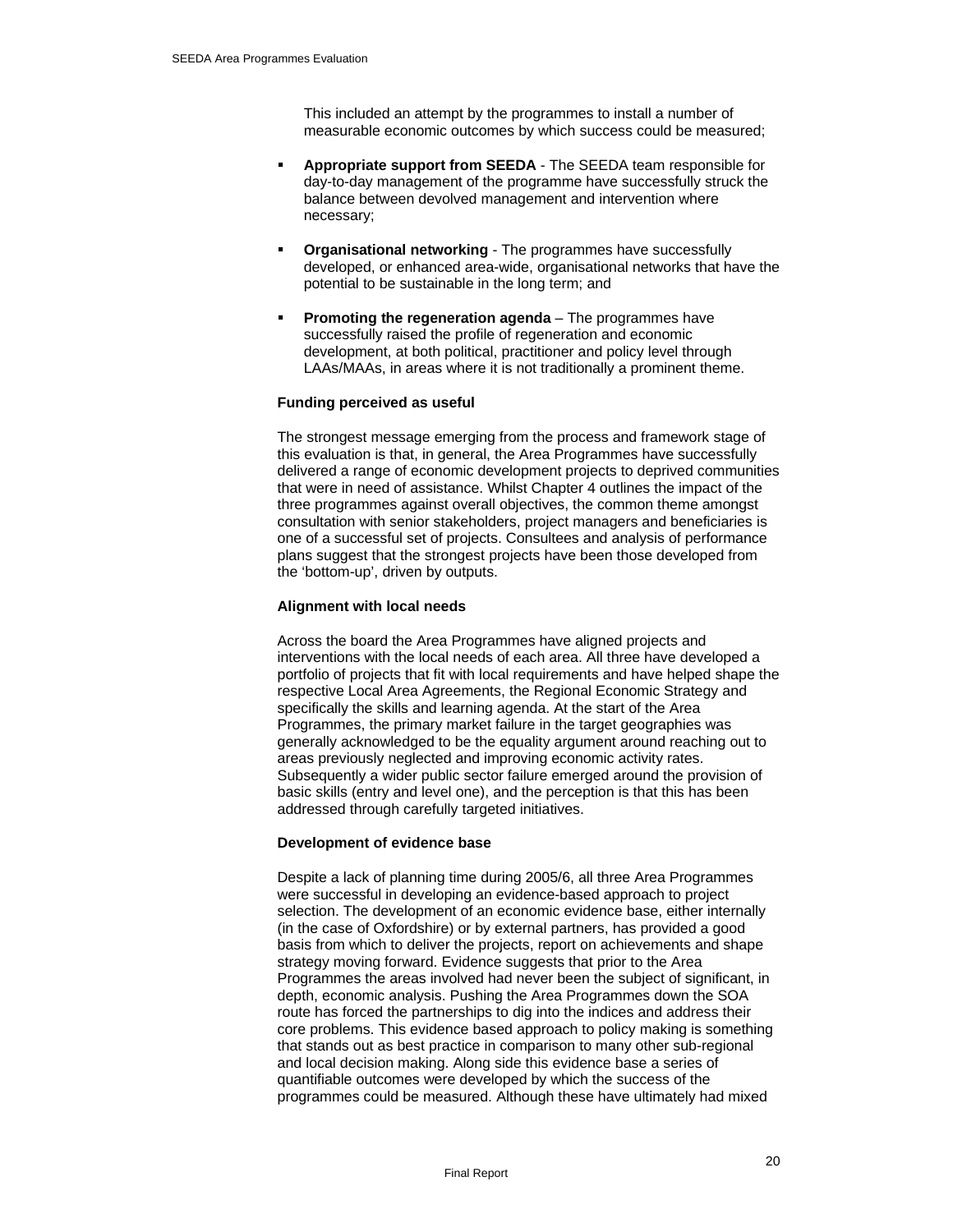success, this represents a major step forward in performance measurement and is rare in programmes of this type.

#### **Appropriate support from SEEDA**

Evidence collected in the process phase suggested that the work of the SEEDA area teams with each of three programmes has been highly successful, and broadly speaking, pitched at the appropriate level. Consultees suggest that the right balance has been struck between intervention and devolution. For example SEEDA provided strong leadership of the Oxfordshire Area Programme when there was no Chair in place. Similarly the devolved approach has led to a strong local ownership, development of sound local relationships and avoided the notion that SEEDA are simply 'parachuting' resources in for a short period. Almost without exception senior stakeholders within the three programmes have commended those at SEEDA responsible for the day-to-day management of the project and have remarked on them being approachable and highly knowledgeable of the subject matter. Indeed a degree of expertise may well have been lost by keeping these staff at arms length.

#### **Organisational networking**

The key by-product of the Area Programmes has been the establishment or consolidation of strong, focused partnerships managing across the Thames Valley, Oxfordshire and Milton Keynes. In the Thames Valley and Milton Keynes it has built upon and strengthened existing networks and brought new organisations to the table. In Oxfordshire it has helped overcome long-term divisions in partnership working (between the city and county councils and between the public and voluntary sectors) and will leave a more coherent and structured voice for economic development. Ultimately each of the Area Programmes has been led by a strong Chair able to drive the economic development agenda and balance the needs of individual partners.

#### **Promoting the regeneration agenda**

At a strategic level there is evidence that the Area Programmes have had a positive impact on the profile of economic development and regeneration across the three areas involved. The Area Programmes have demonstrated the need for regeneration funding in these three areas and helped kick start wider strategies linked to the LAAs. The role and profile of SEEDA has also been enhanced in the three areas. The work of the APs has linked key individuals and organisations in local Council leaders and to a certain extent changed the geography of regeneration. For example, until recently regeneration in Milton Keynes used to be exclusively about Bletchley, and the increased links with Banbury through the Programmes have raised Oxfordshire CC's interest in the subject. The development of the Milton Keynes Regeneration Strategy, assisted closely by those involved with the management of the Milton Keynes AP, represents further progress for Milton Keynes in relation to the regeneration agenda. The status of regeneration on the political agenda is particularly key in the Thames Valley, three of the four Labour held councils have fallen to the Conservatives and Liberal Democrats (and in effect a Labour agenda has been turned into a local agenda). The creation and expansion of the local partnerships responsible for running the programmes are also key, and have fed into Local Area Agreements, and will also feed into future Multi Area Agreements.

#### **3.1.3 Key learning points**

A number of common issues and concerns have been identified across all three Area Programmes. These include: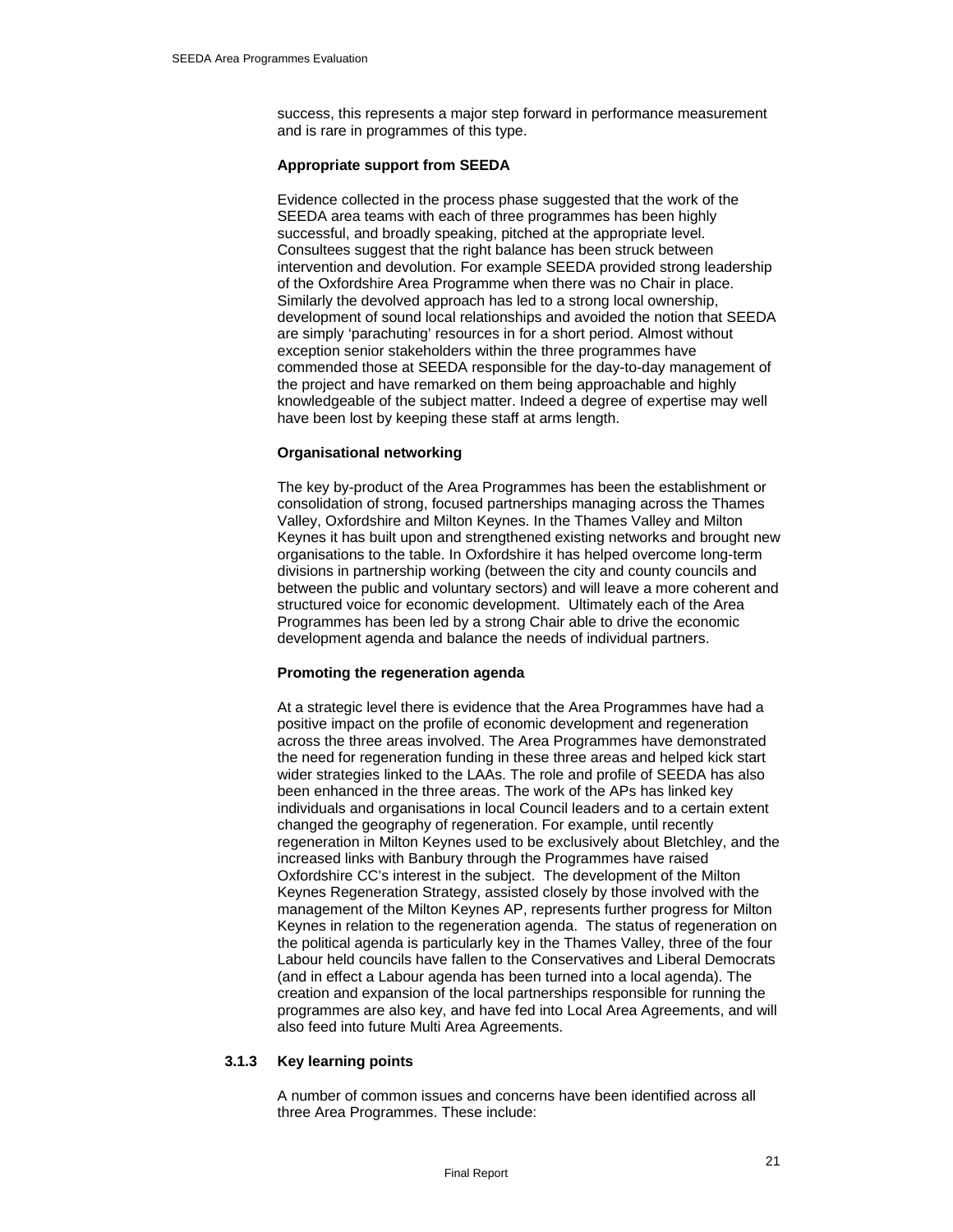- **Inadequate planning time** The lack of a preparation period at the beginning of the programme has meant that performance planning and project commissioning were miss-aligned and that some funding decisions were taken without a suitable evidence base;
- **Difficulty in allocating capital funding** A combination of early time pressure and a gap in the skills and knowledge base of area partnerships has led to issues around allocating capital resources;
- **Poor communication within the SEEDA organisation** There is evidence that the SEEDA organisation, over and above those individuals working on the Area Programmes, is not 'joined up';
- **Inflexibity of the SEEDA contractual, legal and administrative processes** – There is a perception of a high administrative burden associated with the Area Programmes which has led to cost and resource overheads;
- **Limited private sector involvement** All three programmes have failed to secure significant engagement from local businesses;
- **Mixed emphasis on capacity building** With a few exceptions, the projects supported over the three years of the Area Programmes are broadly 'interventionist' in their nature rather than aiming to build local capacity;
- **Projects aimed at hitting 'softer' targets**  The general perception is that programmes and projects within them are hitting softer targets ahead of the harder economic measures;
- **Narrow nature of interventions**  All three programmes focused heavily on the learning and skills agenda; and
- **Little communication between the three Area Programmes**  there has been no cross-fertilisation of experiences between the three programmes.

#### **Inadequate planning time**

The first and largest criticism of the Area Programme by those involved in the governance, management or delivery of interventions was the lack of any planning and capacity building time in FY2005/6. In hindsight it has been acknowledged by SEEDA that the process of establishing crossorganisational strategic boards is time consuming and required up-front investment. This can be caveated however, by stating that none of the three APs would have preferred a two-year programme (with one year planning phase, and the maintenance of the annual planning cycle used by SEEDA and other partners such as the LSC).

The pilot phases (in the Thames Valley and Oxfordshire) were followed by a period of stagnation before each area was allocated funding and instructed to commence delivery which meant little coherence between pilot activities and the subsequent provision of the mainstream funding. The parallel pressure of developing performance plans and developing projects was sub-optimal and in hindsight SEEDA should have allowed time for each area to sign off the performance plans before even looking at projects. In the case of Thames Valley this led to a performance plan being developed after the approval of certain projects and in Oxford this may have contributed to the allocation of resources to the Oxford Community School project, some of which does not meet Programme requirements. It was also felt that the learning points from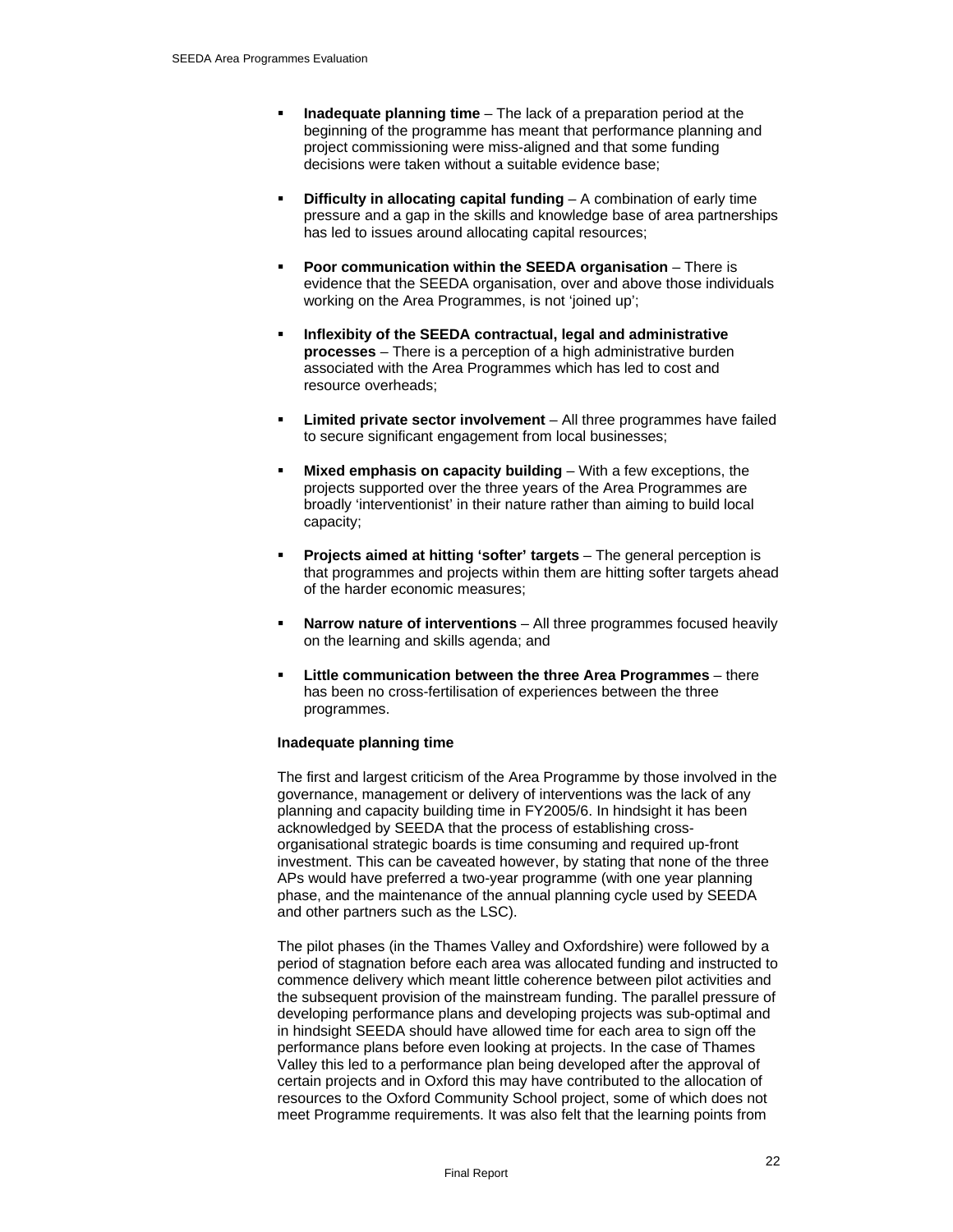experiences of previous programmes, such as SRB, had not always been factored into these Programmes<sup>1</sup>.

The deficiencies above should be balanced by the fact that the local partnerships did not move quickly from the outset and were not in a position to make rapid decisions – hence the slow inception period. For example if better communication between partners had been in existence from the outset, then the lack of a 'year zero' would have had a less significant impact.

#### **Difficulty in allocating capital funding**

Across each of the Programmes there has been a common trend that capital funding has been difficult to spend. All three programmes have fallen behind their spend targets in this respect and this is likely to be down to a combination of: a lack of knowledge and experience of capital investment within the three partnerships; the relatively short term nature of the programmes versus the long lead time for capital spend; and the lack of clear use for this funding within the learning and skills agenda. Whilst capital spend is generally seen as beneficial and welcomed, some consultees suggested that moving forward a better model would be to fix the revenue budget by area and hold the capital funding centrally for each area to bid against as the opportunity arises.

#### **Poor communication within the SEEDA organisation**

Although the performance and attitude of the SEEDA staff responsible for the Area Programmes have been commended, consultations have included several references to a malfunction within the wider SEEDA organisation. SEEDA have appeared to lack any internal cohesion in terms of non-Area Programme activities. For example there appears to be little communication internally between the Area Programme team and colleagues responsible for other skills projects in Berkshire (in relation to the 'Grow Our Own' project). In general the process of talking lessons learned and sharing with the rest of SEEDA has not been executed, and with the exception of some of the skills elements, the link to a wider SEEDA strategy is unclear.

#### **Inflexibility of the SEEDA contractual, legal and administrative processes**

Consultees have remarked as to the inflexibility of the SEEDA contractual, legal and administrative process used to manage the programmes. The first of these is with reference to a lack of flexibility in terms of project selection with regard to the mix of capital and revenue spend. As described above the overriding preference was for the latter. The second of these concerned the strict legal and contractual framework that SEEDA have imposed in terms of delegating funds and authority and the associated risks. For example this was a factor why the accountable body changed twice in the Thames Valley, and ultimately led to high legal overheads. In addition the number of legal entities involved in the Thames Valley has necessitated the creation of a large number of sub-agreements and legal documents, each incurring a cost.

#### **Limited private sector involvement**

 $\overline{a}$ 

The overall extent of private sector involvement, either at partnership level or in the delivery of projects has been low. Some consultees commented that all of the three Area Programmes could have been more proactive in encouraging businesses to become more involved in the learning and skills

 $1$  For example Oxford Brookes University concluded that 'The time taken to establish new structures' was a key barrier to success with the East Oxford Action SRB project.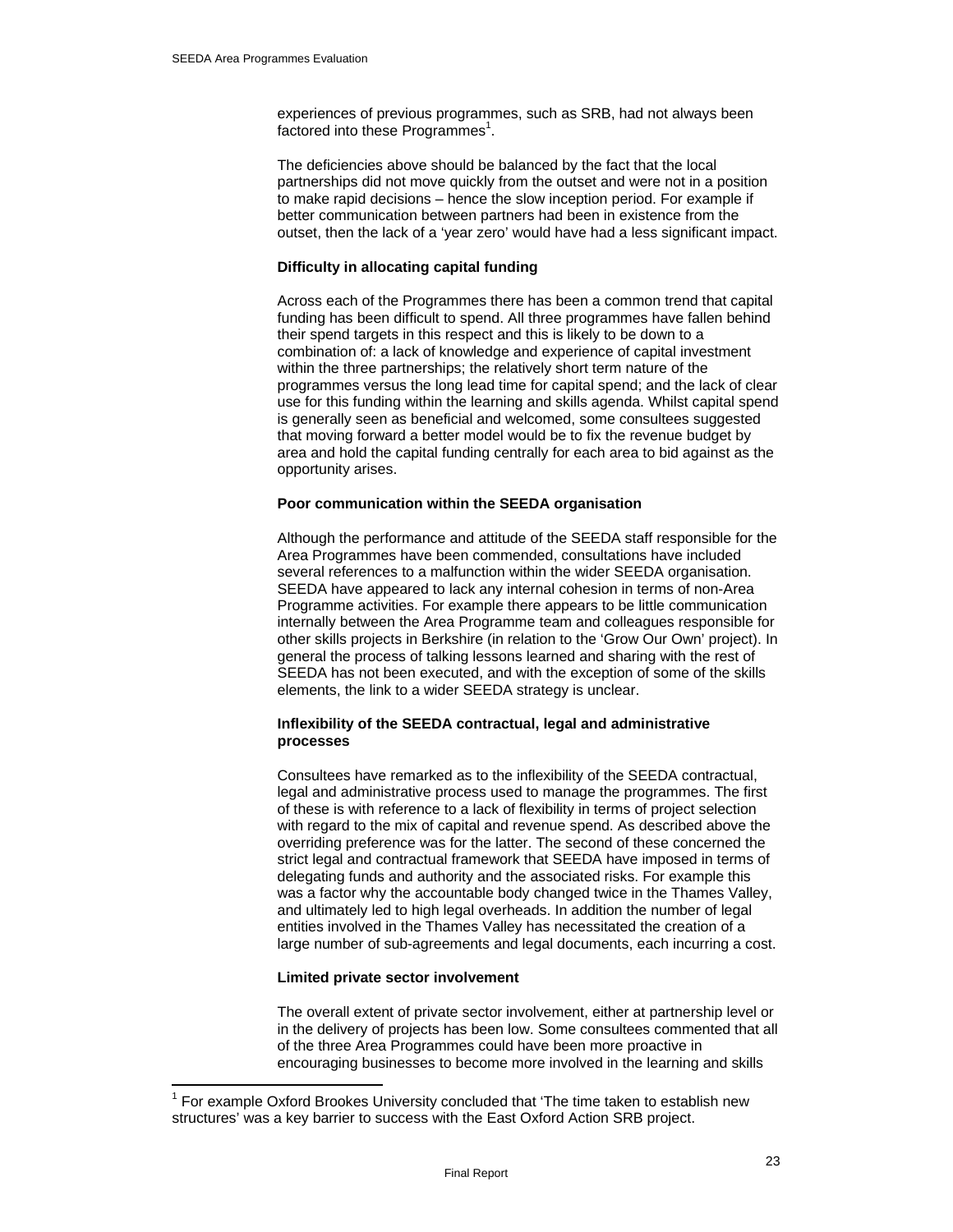development process. The Enterprise Gateways have not been exploited to the benefit of the project and private sector engagement could have been enhanced through the use of Investor Development Managers in each of the areas. This is mainly due to project choice, with the preference for skills orientated projects. The major exception to this has been some of the work that the TVAP have undertaken with businesses on CSR.

#### **Mixed emphasis on capacity building**

The short term, economic output focus of the Area Programmes have given little scope for local capacity building. This leaves a questionable legacy in terms of the long-term sustainability of projects. Many of the projects sitting within the three Programmes have been interventionist in their nature, delivered by a central organisation such as a LA or College, rather than empowering local people to set their own agenda. Indeed SEEDA, in general, deliberately opted for the local authority delivery path as it was felt that this would be best the way to start rapidly and provide greater sustainability options (due to lack of communication between voluntary sector organisations). The exceptions to this has been some capacity building initiatives in Oxford (where a Third Sector partner acted as Accountable Body in years 1 and 2), but even there this has not been a core element to the programme, and in Milton Keynes where Milton Keynes Council of Voluntary Organisations (MKCVO) were key partners in developing a strategic vision, performance planning and learning dissemination.

#### **Projects aimed at hitting 'softer' targets**

In qualitative terms, consultees suggest that projects are hitting soft skills targets around engagement and diversionary activities rather than the harder targets around qualification attainment and job creation. During the first year of the Programmes there appears to have been a lack of clarity around the hard and soft targets, with the latter becoming more and then less important to SEEDA as time passed. Feedback from all of the Programmes suggests that should the 'softer' targets be omitted from reporting, a large body of output and outcomes will not be reported.

A driver of the emphasis on the soft targets within projects is the fact that LAs are leading many of the interventions and traditionally they have focused on soft measures ahead of hard economic targets. A further issue with the soft targets has been the issue of 'handing over of the baton' between the bitesize/refresher type projects and more established mainstream sources of skills and employment training. A lack of interface between LSC and JobCentre Plus has led to this not taking place. These have been involved in the APs, particularly in the Thames Valley, but consultees remarked that links have not been maximised or strategies aligned. In hindsight not involving JobCentre Plus in project delivery and leveraging spend has had an impact on the achievement of hard targets. It would be unfair to suggest that this level of engagement is all down to the partnerships themselves, as LSC and JobCentre Plus are increasing operating at a regional and sub-regional level, with little local interface.

#### **Narrow nature of interventions**

All three Area Programmes have concentrated primarily on the skills and employability agenda with this theme accounting for almost 80% of spend as illustrated in figure 3.1, in line with local needs and the nature of the SOAs i.e. the most deprived require up-skilling and engagement in learning before it is possible to create small businesses or engage the private sector. Other reasons for this, however, could potentially include the fact that the LAs who are leading the programmes have not got a history or track record in business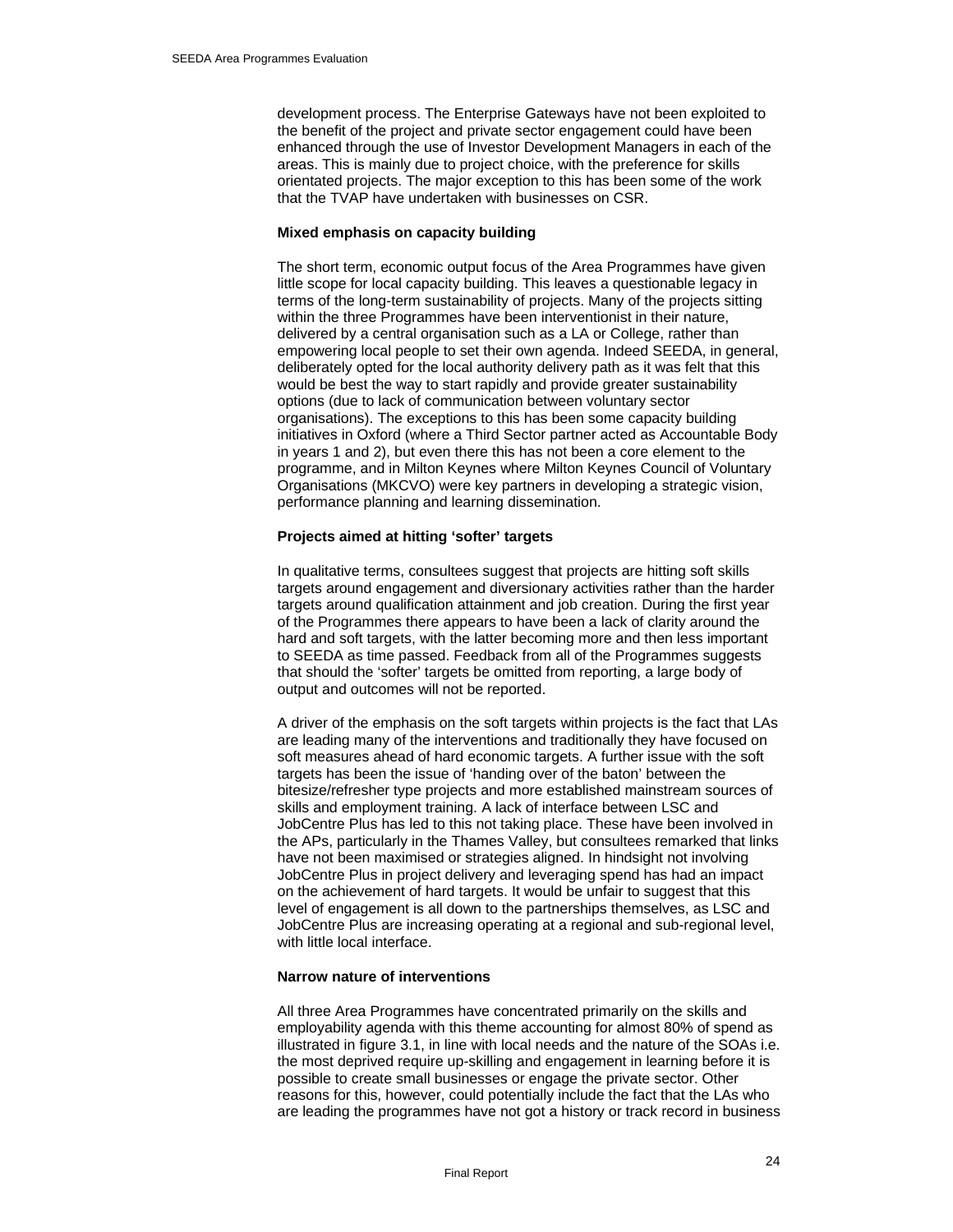engagement and the fact that other projects such as the enterprise gateways are seen as occupying this space. If the latter is true, however, there should have been more connection between them and the Area Programmes. Another possibility is that skills and employability is perceived as an area where it is relatively easy to deliver outcomes and outputs in the short term, whilst entrepreneurship and business engagement is more challenging. On some occasions it seems that the process for identifying projects and assigning funding has not been entirely scientific or transparent with an element of 'horse-trading' between partners (without necessarily incorporating the evidence base collected at the beginning of each programme) and this has not helped to diversify project content.

| <b>Area Programme</b> | <b>Skills and</b><br><b>Employment</b> | <b>Entrepreneurship</b><br>and Enterprise | <b>Corporate Social</b><br><b>Responsibility</b> |
|-----------------------|----------------------------------------|-------------------------------------------|--------------------------------------------------|
| <b>Thames Valley</b>  | 85.7                                   | 8.7                                       | 5.6                                              |
| Oxfordshire           | 78.4                                   | 21.6                                      |                                                  |
| <b>Milton Keynes</b>  | 74.5                                   | 21                                        | 4.5                                              |
| All                   | 79.8                                   | 17                                        | 3.2                                              |

*Figure 3.1: Distribution of funding by theme* 

#### **Little communication between the three Area Programmes**

There has been little interaction between the three Area Programmes outside of SEEDA, either at a strategic or co-ordinator level. This has meant that there has been no exchange of best practice. The first meeting of the three area co-ordinators did not take place until November 2007, well into the third year of the Programmes.

## **3.2 Thames Valley**

#### **3.2.1 Background**

The Thames Valley Area Programme (TVAP) is managed by the Thames Valley Regeneration and Inclusion Partnership (TVRIP), with Slough Borough Council (SBC) acting as accountable body. The TVAP has delivered a total of 12 projects in the period 2005-08 in Slough, Reading and Wycombe<sup>2</sup> (9 of these projects were still active at the end of 2007). The key issues and priorities within the Thames Valley were documented in 2004 to form the Thames Valley Inclusion Framework. This document (and an amended version in 2006) forms the basis of project selection and negotiation with SEEDA.

The full TVAP was preceded by a pilot phase in FY2004/5, which included the delivery of a group of projects in Reading, Wycombe and Slough and was managed by Groundwork Thames Valley. Following the confirmation of full funding for the TVAP, accountable body status passed over to Thames Valley Economic Partnership, which then relinquished this role to SBC for five months of FY2005/6. The issues around this are described in more detail later in this chapter.

The organisational structure of the TVAP is shown in Figure 3.2. The main points of note are that:

 $\overline{a}$ 

 $2$  A summary of all projects is shown in Appendix I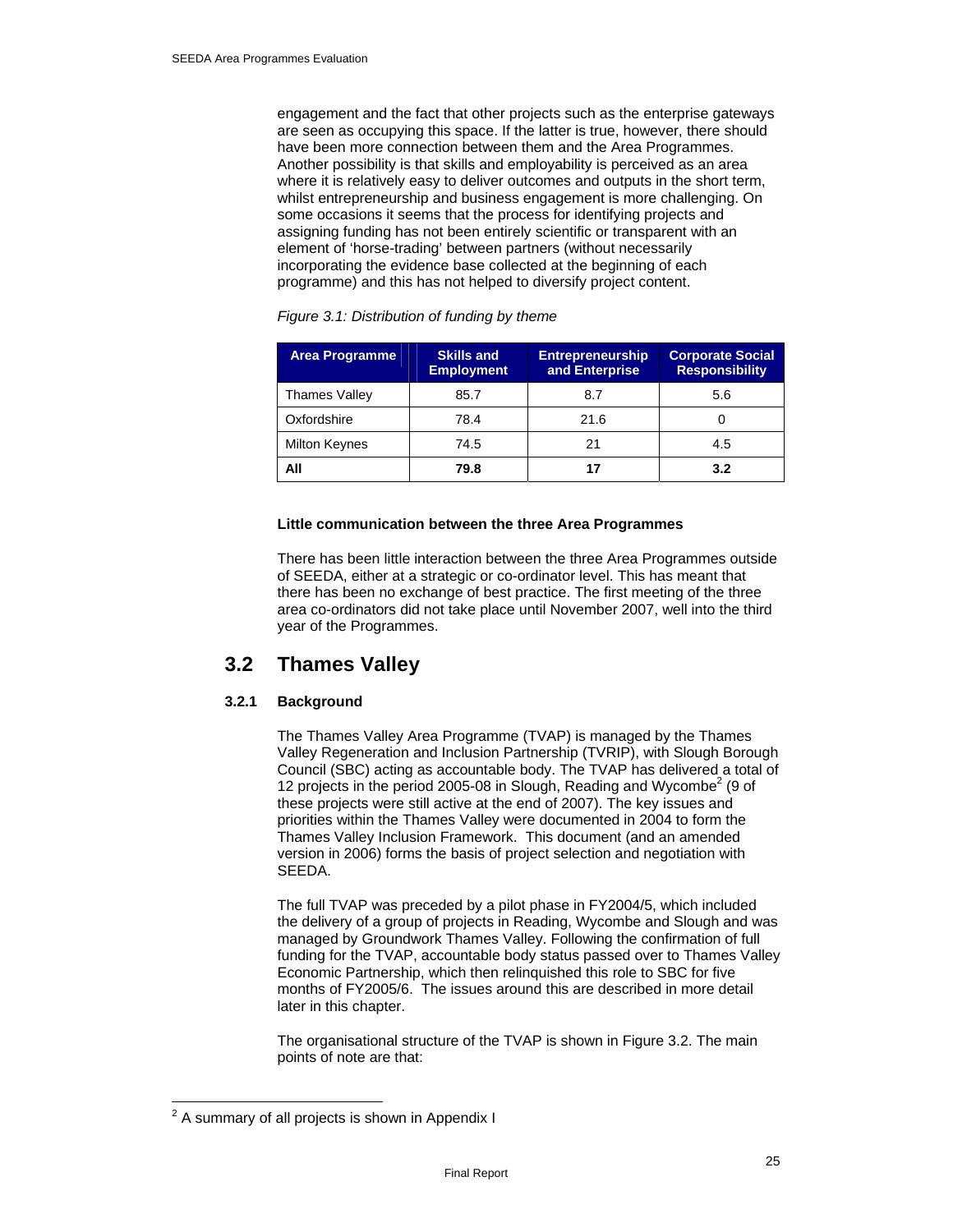- SBC is the accountable body, acting as the primary interface between the TVAP and SEEDA including responsibility for reporting, project monitoring, managing partners and stakeholders and legal/contractual matters. SBC employs McKinnons, a private sector consultancy, to provide financial and reporting support on a part-time basis.
- Each individual project has a project manager which are managed directly by the SBC based area co-ordinator, with the exception of Slough based projects which are managed by a nominated SBC programme manager.
- The Regeneration and Inclusion Group (R&I Group) is the decision making strategic body chaired by Thames Valley University. This group pre-dates the TVAP, having been established to lobby for regeneration related funding, and meets every two months.
- The Practitioners Group meets monthly to facilitate the delivery of the TVAP and the continued involvement of a wide set of stakeholders. This group supports the R&I Group.

The remit of both the R&I Group and the Practitioners Group is to engage strategically with partners, and to maximise the leverage available to support the Area Programme.

The delivery model in the Thames Valley focuses primarily on improving access to skills, learning and advice services, the 'hub' and 'spokes' approach is the major model for this. The hub is the collaboration of learning providers and employers at a strategic level and facilitate centres of excellence informed by work in the most disadvantaged communities. The spokes occur when providers collaborate with the community to develop facilities, guided and supported by the hub. TVAP's two main projects, the Reading New Directions Project (formally known as the TEA Shop) and Slough Hub and Spoke, are examples of this approach. The former has been expanded to incorporate target SOAs and whilst the latter has involved the development of a hub to bring several projects together. The importance of skills development – both more people with higher skills and less people with no qualifications – is identified in the recent Local Area Agreements in Slough and Reading and in the Regional Economic Strategy.

TVAP has, to a certain extent, also developed projects outside the skills agenda, such as Connect Reading, Wycombe Business in the Community and Berkshire Social Enterprise.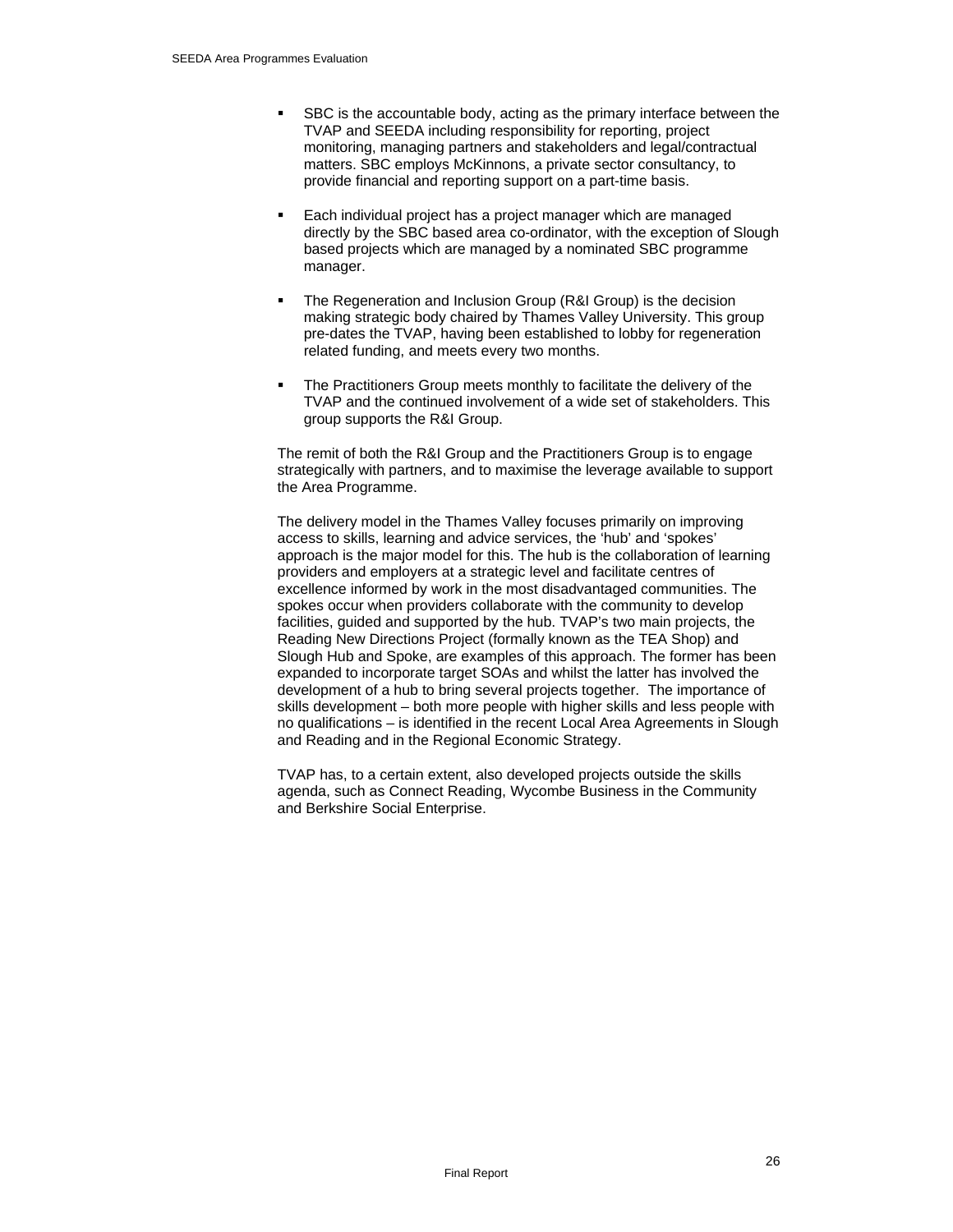

*Figure 3.2: Thames Valley Area Programme governance model* 

Source: WME (2007)

This sub-section now evaluates the performance of the Thames Valley Area Programme in terms of:

- The **delivery arrangements** to manage, monitor, report against and optimise the programme and the projects that fit within it;
- The way that **funding distribution** has been managed in terms of the focus on SOAs and the capital – revenue split;
- The extent to which a **market failure** has been addressed through the work of the programme;
- **The approach to partnering** over the past three years and the potential for this partnering to continue moving forward;
- The extent to which the programme **links to previous or complementary activity** in the area; and
- **Exit and succession strategies** post March 2008.

#### **3.2.2 Delivery arrangements**

As described in section 3.2.1 the delivery model in the Thames Valley has been through a series of changes since the original pilot phase in FY2004/5. Figure 3.3 summarises the key areas of achievement and learning points in terms of delivery arrangements.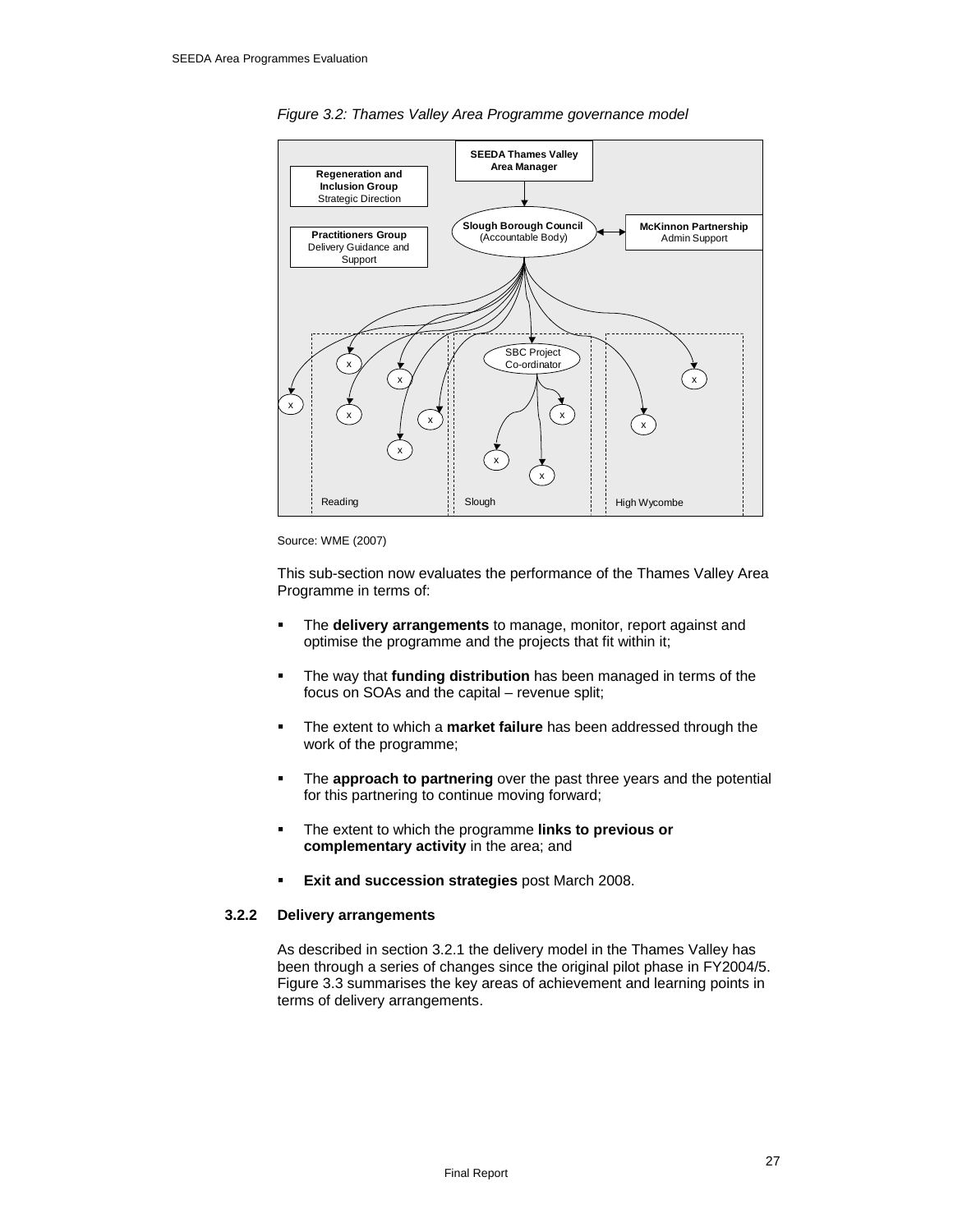| <b>Areas of achievement</b>                                                                                                                                                                                                                                                                                                                                                                                                                                             | <b>Key learning points</b>                                                                                                                                                                                                                                                                                               |
|-------------------------------------------------------------------------------------------------------------------------------------------------------------------------------------------------------------------------------------------------------------------------------------------------------------------------------------------------------------------------------------------------------------------------------------------------------------------------|--------------------------------------------------------------------------------------------------------------------------------------------------------------------------------------------------------------------------------------------------------------------------------------------------------------------------|
| SBC have provided strong leadership,<br>٠<br>with a sound internal governance<br>structure including a strong chair<br>Strong linkages between strategic<br>٠<br>decision making and project level<br>management<br>Evidence of best practice sharing at both<br>٠<br>the strategic and project level, exploiting<br>synergies reaching common objectives<br>Use of a mix of delivery organisations<br>٠<br>Effective monitoring and appraisal<br>٠<br>systems in place | Issues around the accountable body<br>caused confusion at an early stage<br>High administration costs and<br>cumbersome legal and contractual<br>framework<br>Mismatch between agreement of annual<br>٠<br>performance plans and the allocation of<br>funding to projects<br>Adverse impact of interim SEEDA<br>resource |

*Figure 3.3: Assessment of Thames Valley Area Programme delivery arrangements* 

In general, the TVAP is led through a strong management structure and clear leadership from SBC. Consultations with organisations involved in the TVAP, and those on the periphery of the programme have been overwhelming positive in terms of governance and delivery. In particular it is evident that the relationship between SBC and Reading Borough Council has formed a strong basis for the partnership, and the R&I Group and Practitioners Group have been chaired effectively, with coherent links between them. In addition an analysis of previous meeting minutes demonstrates a consistency of attendance at meetings, and broad delegation of actions arising (both of which are not necessarily true for the other programmes). The analysis conducted as part of this evaluation has uncovered evidence of best practice exchange at both the project and programme level. For example TVAP worked with the LSC in developing their Action for Communities Network. The common aim was to create links between agencies to ensure that those in deprived areas, most in need of assistance, did not slip through the net.

Delivery of the projects themselves has generally been successful, as discussed further in Chapter 4, and a major success is the use of a wide range of delivery partners. The TVAP includes projects delivered by SBC, Reading Borough Council, Wycombe District Council, Groundwork Thames Valley, Thames Valley University and the Community Council for Berkshire<sup>3</sup>. Consultations have revealed that, in general, stakeholders in the Thames Valley have been pleased with SEEDA area team input, aside from a short period of time during 2006/7 when there were some quality issues around the interim SEEDA co-ordinator.

Many of the issues around the delivery model in the Thames Valley stem from the early stage of the TVAP. At this time there were dual issues, namely a lack of clarity around the accountable body role, and the need to launch projects quickly with little preparation time. The transfer of accountability body status first from Groundwork Thames Valley to TVEP, and then to SBC, was reflective of the difficulty in securing an organisation to speak for Slough, Reading and Wycombe. Groundwork Thames Valley had capacity issues and was unable to cover the entire geography, whilst TVEP ultimately felt that this role was too far outside their core business of working with the private sector to secure enterprise development in the area. Ultimately SBC were installed, and as described above, have done a solid job. A common theme from consultations however, is that the legal and contractual framework installed by SEEDA is far too cumbersome for a partnership covering so many organisations. Specifically SBC have encountered difficulties around the legal

 $\overline{a}$ 

 $3$  CCB is working with SEEDA and the TVAP on the 'Linking Up' project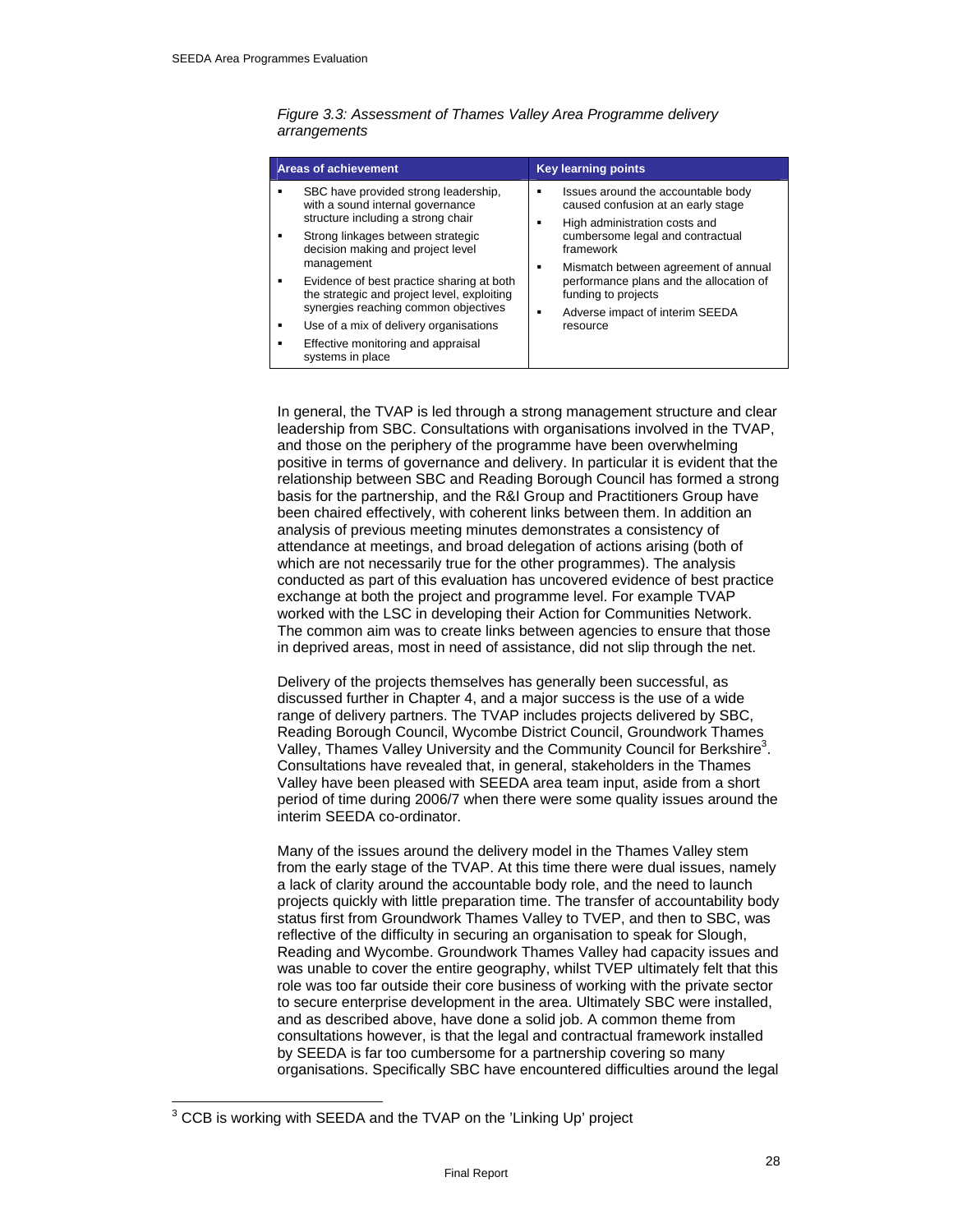liabilities that partner the accountable body role, and have been forced to invest time and legal resources in resolving these issues.

Side by side with this, the lack of capacity funding created a miss-match between performance planning and the commissioning of projects. This may have been a contributory factor in the decision to, on the whole, fund the extension of existing projects (such as the Reading TEA Shop and Slough Hub and Spoke), rather than create new interventions. It also meant that, in effect, projects were commissioned and then a performance plan developed around them, rather than developing a plan and then commissioning projects to fit. The TVEP were reluctant to agree a plan before all individual project plans were put in place, whilst the other two programmes were happy to agree plans and then retrofit projects around the core themes.

Financial control systems within the TVAP are both thorough and effective. The financial procedures of Slough Borough Council are followed and each relevant member of staff has clear roles and responsibilities relating to the authorisation and monitoring of Programme expenditure. Furthermore, clear audit trails exist in relation to grant claims, backed up by supporting evidence. The use of an electronic recording system ensures effective and responsive management of all aspects of spend and performance management.

Staff members and partners have a good understanding of the project appraisal processes, which are SPAG compliant. Appraisals are undertaken independently and are by individuals from one of the other local authority areas (for example, if the project being appraised is in Wycombe it will be appraised by somebody from Slough or Reading). Programme management visits projects so that they full understand output evidence requirements, as well as for support and verification purposes. Due to the size of some projects the Programme management does not hold all output-related evidence, but the visits to projects enables this to be verified. A strategic review of progress against targets occurs for the TVAP on an annual basis during the process of developing the annual performance plan.

#### **3.2.3 Funding distribution**

In line with SEEDA's requirements, the TVAP has focused funding on SOAs falling into the bottom 20% nationally according to the IMD. 8 of these SOAs are in Reading and 5 in Slough, and the total number of people living in these SOAs is 19,360. Within the training and skills indicator there are 24 SOAs in Reading, 8 in Slough and 3 in Wycombe which are in the bottom 20%, representing 35,100 Reading residents, 12,990 Slough residents and 4,890 Wycombe residents. Hence given the focus on skills, and with the exception of some of the CSR project which is Berkshire wide, and the Social Enterprise Berkshire project that covers other parts of the county, all activity is concentrated in Slough, Reading and Wycombe

Figure 3.4 summarises the key areas of achievement and learning points in terms of funding distribution in the Thames Valley.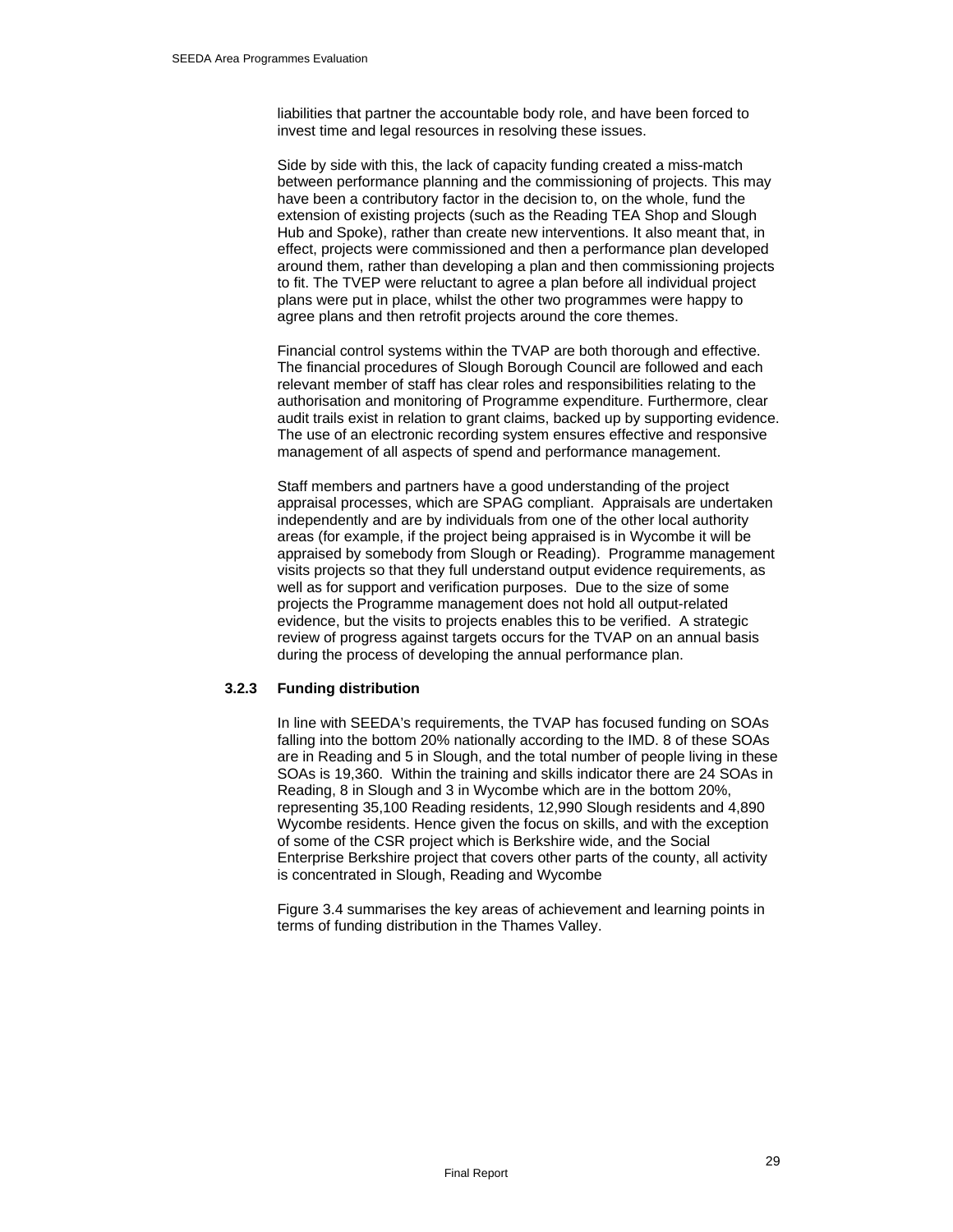$\overline{a}$ 

| <b>Areas of achievement</b>                                                                                      |   | <b>Key learning points</b>                                                                               |
|------------------------------------------------------------------------------------------------------------------|---|----------------------------------------------------------------------------------------------------------|
| General focus on skills and employability<br>in line with strategic need                                         | ٠ | Focus on SOAs in TV has only covered<br>21% of all deprived people                                       |
| Focus on specific areas has meant<br>concentrated funding and galvanised<br>neighbourhoods in community learning | ٠ | Several of Berkshire's LA left out of the<br>funding which led to little participation in<br>the process |
| Capital funding seen as real opportunity<br>for long term investment                                             | ٠ | Difficulty in spending all capital in<br>required timescale                                              |
| Even distribution of funding across<br>targeted LAs                                                              | ٠ | Project size related to view 'everyone<br>deserves a fair share' rather than market                      |
| Successfully implemented a CSR initiative<br>which differentiates it from the other two<br>programmes            |   | need                                                                                                     |

*Figure 3.4: Assessment of funding distribution within the Thames Valley Area Programme* 

The delivery of two medium, and a series of smaller projects has led to an even distribution of funding across each of the partners within the TVAP, and has enhanced collaboration and buy-in. Many stakeholders in the area have stated that without the strict focus on SOAs, it would have been difficult to target spending efficiently, and this has led to better outcomes at a local level.

In line with the other two areas, it is clear that the TVAP have struggled to spend capital funding within the timescale as easily as revenue funding, but the overriding message from stakeholders in the area is positive. The capital spend has allowed TVAP to invest in projects such as Slough Skills Academy and Sun Street Community Centre, which would not have been possible in the past and have successfully supplemented investment from other sources.

Whilst a focus on the most deprived SOAs has been beneficial in terms of focusing spend and reaching some of those most in need, consultees have stated that this methodology excludes a large proportion of deprived areas in the Thames Valley. This has had two impacts: first has been the exclusion of 4 of the 6 Berkshire boroughs, which do not have SOAs in the bottom 20% on the IMD but do have pockets of deprivation<sup>4</sup>; and second within Slough, Reading and Wycombe there are areas that should, in theory, be excluded from intervention. The first point is more pertinent than the second in that it has been impossible to segregate those communities that fall within the catchment area of deprivation from those that do not. The impact of ignoring 4 of the 6 Boroughs in Berkshire has led to a division from a governance perspective, with 3 of these not engaging with the TVAP in any way.

A significant achievement of the TVAP, and one that differentiates it from the other APs, is the success it has had in developing a CSR project that has reached out to businesses. The Wycombe Business in the Community project seeks to promote and facilitate the corporate social responsibility of local businesses benefiting deprived communities whilst enhancing partnership working. Wycombe District Council engaged extensively with approximately 170 businesses in order to examine levels of interest prior to commencing project activity. Furthermore, Connect Reading provides information and expertise on community involvement opportunities for organisations of all sizes and supports members in the delivery of their local corporate responsibility objectives.

<sup>4</sup> IMD data shows that all 8 Local Authorities in some way feature amongst the bottom 20% of SOA's nationally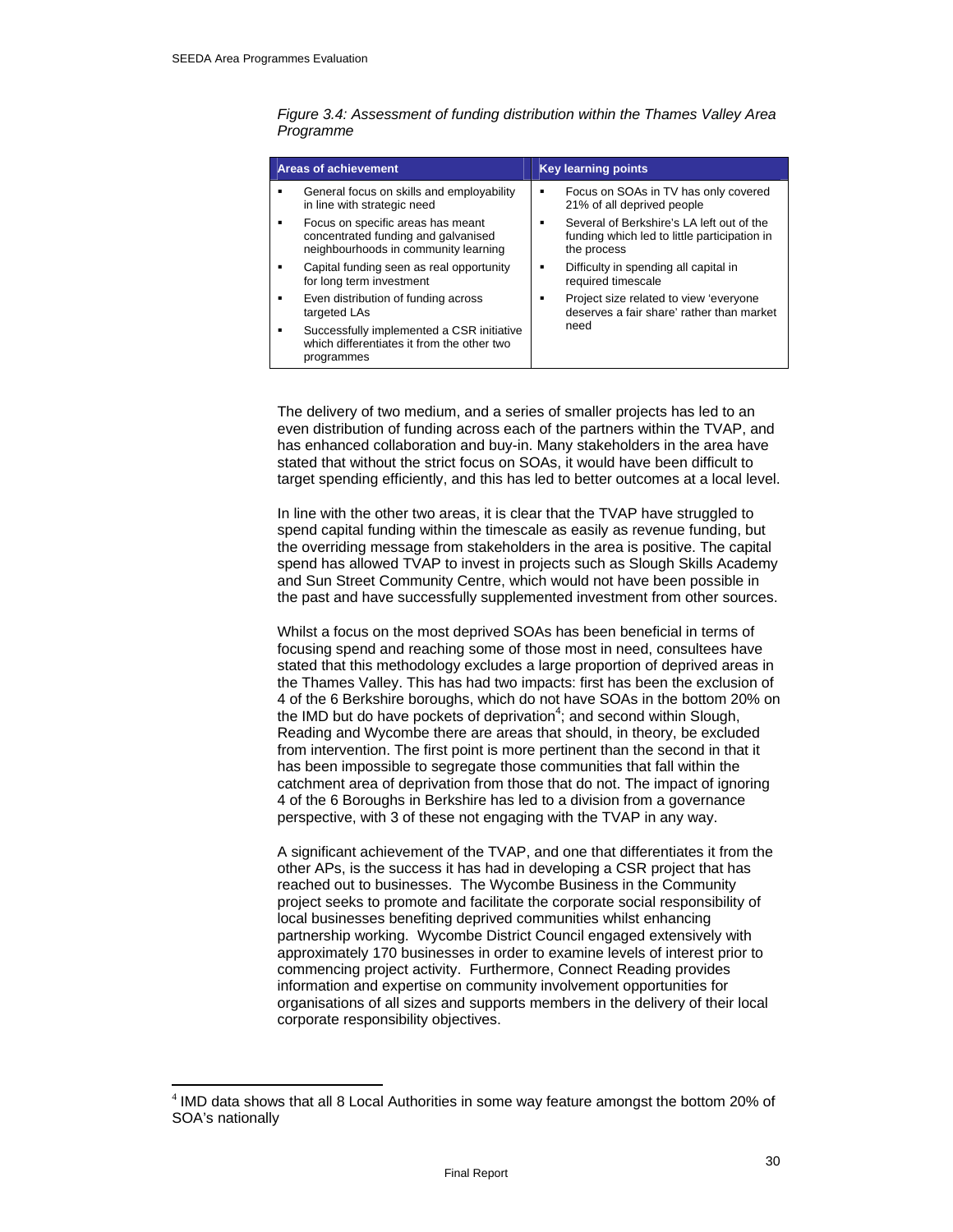Inevitably there has been a certain element of 'horse trading' between the three main LAs engaged in the TVAP. This has been a possible driver for the lack of one main anchor project in the Thames Valley, such as those operating in the other two areas. The extent to which the SEEDA project appraisal process, whereby any project with a value over £250,000 is appraised centrally by SEEDA as opposed to within each programme, has had an influence on the project size in the Thames Valley, is unclear.

#### **3.2.4 Market failure**

The major market failure present within those areas targeted by the TVAP is in the provision of skills support to the hard to reach sections of the population, in an attempt to reduce inequalities and enhance economic activity rates. The common perception is that the TVAP has addressed this market failure in the provision of skills and learning support, and has also filled a void in public sector mainstream support around entry and level one skills. This has helped to make a greater proportion of the population economically active. Figure 3.5 summarises the key areas of achievement and learning points.

*Figure 3.5: Assessment of the extent to which the Thames Valley Programme has addressed market failure* 

|   | <b>Areas of achievement</b>                                                                            | Key learning points                                                                                                                  |
|---|--------------------------------------------------------------------------------------------------------|--------------------------------------------------------------------------------------------------------------------------------------|
| ٠ | Projects have been brought forward<br>through the use of AP funding - fast<br>tracking benefits        | Most projects are continuations or<br>٠<br>expansions rather than new interventions<br>Little evidence that an evidence base on<br>٠ |
|   | Projects used a tried and tested concept<br>in Reading and expanded it, and<br>duplicated it in Slough | market failure developed                                                                                                             |

The original market failure within the Thames Valley was premise that people and businesses in less affluent areas should be contributing to the economic prosperity of the areas. At an early stage in project delivery, TVAP acknowledged that a major issue in the areas targeted by the programme was the gap between mainstream skills provision (levels 2 and above) and basic skills. The main way that TVAP has bridged this gap is through the expansion and fast-tracking the benefits created through existing projects by injection finance at an early stage. An example of this include the way that TVAP expanded the provision of opportunities via the Reading New Directions project in a way that would not have occurred for several years with previous funding alone.

The TVAP has also been successful at examining the way that market failure has been addressed in one area and applied that to another. Specifically the concept of Reading's New Directions project, involving a hub and branches of activities into the communities (many of which had long been neglected by mainstream providers of support), has been duplicated in Slough, where several initiatives have been brought together through the establishment of a central core.

As previously highlighted, the majority of the projects with the Thames Valley, included the Reading TEA Shop and Slough Hub and Spoke, are continuations of existing schemes rather than new initiatives. However the majority of consultees suggested that the TVAP did indeed address a market failure, in terms of providing the funding to keep these projects afloat and continuing to bridge the gap in mainstream entry level and level one skills support, and there is little evidence to dispute this. Many projects are seeking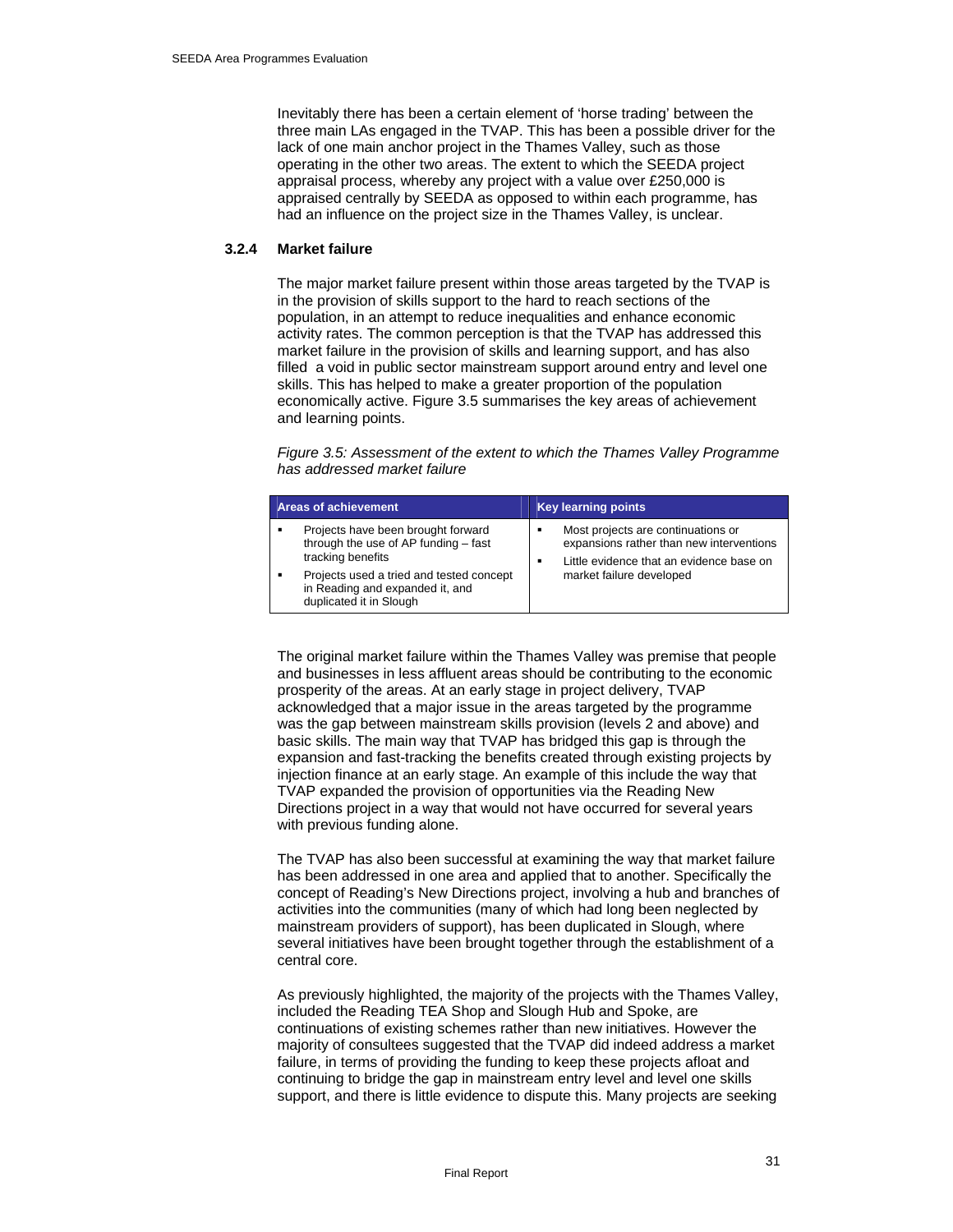$\overline{a}$ 

to align themselves with SEEDA priorities moving forward, in an attempt to secure further funding.

#### **3.2.5 Approach to partnering**

The R&I Group existed prior to the creation of the TVAP, but the growth in strength and participation in this forum is unquestionably a key area of added value around the programme. Figure 3.6 summarises the key areas of achievement and learning points in terms the Thames Valley's approach to partnering.

*Figure 3.6: Assessment of the Thames Valley Area Programme's approach to partnering* 

| <b>Areas of achievement</b>                                                                                                                                                                                                                                     | <b>Key learning points</b>                                                                                                                                                                                                                                                                                                                                                                                                                              |
|-----------------------------------------------------------------------------------------------------------------------------------------------------------------------------------------------------------------------------------------------------------------|---------------------------------------------------------------------------------------------------------------------------------------------------------------------------------------------------------------------------------------------------------------------------------------------------------------------------------------------------------------------------------------------------------------------------------------------------------|
| Both Regeneration and Inclusion and<br>Practitioners groups are well attended and<br>there is evidence of strong partnership<br>working<br>Relationship between Slough and<br>Reading has been strengthened<br>Strong input from Learning and Skills<br>Council | Lack of non-statutory bodies on<br>■<br>Regeneration and Inclusion, and<br><b>Practitioners Groups</b><br>Existing partnership not joined up with<br>٠<br>West Berks, Maidenhead, Wokingham,<br>Bracknell and Windsor, although this is<br>being addressed<br>Work required to link current partnership<br>٠<br>with agencies operating at a sub-regional<br>level (e.g. LSC, JCP, Business Link, Next<br>Step)<br>Little involvement of private sector |

The TVAP, through the ongoing work of the R&I Group and Practitioners Group, has helped to shape a strong partnership between Slough, Reading and Wycombe Councils. Consultation suggests that forums are well attended and efficient, and these groups are already in the process of making plans for the end of the TVAP. This partnership working is a clear, tangible benefit of the programme, and has stretched beyond the public sector to educational and voluntary organisations. Several new partners started to regularly attend meetings during 2007 including Job Centre Plus, Connexions, Nextstep and the Community Council for Berkshire. This strength has led to the prospect of the Partnership being in a position to bid for an additional LSC contract incorporating adult skills ESF funding to deliver community learning.

The primary issue around the partnership in the Thames Valley is the lack of interface with the 4 Local Authorities not directly engaged on TVAP related projects. The lack of participation by these other LAs is primarily due the fact that little funding is targeted outside of Slough, Reading and Wycombe. Since the TVAP was established, SEEDA have started to fund a parallel, skills related project elsewhere in the county in the form of the 'Grow our Own' project with Bracknell Forest and Royal Borough of Windsor and Maidenhead Lifelong Learning Partnerships and Unitary Authorities, and the 'Your Path to Work'<sup>5</sup>, working with Job Centre Plus. These, however, has not been linked to the TVAP at a SEEDA or local level. It is a clear aim of the R&I Group to expand its membership to cover the full economic geography of the Thames Valley, not only to the rest of Berkshire but to other areas including South Buckinghamshire and Basingstoke, with which there are clear geographical synergies with Slough and Reading respectively. This should occur as and

<sup>&</sup>lt;sup>5</sup> SEEDA and JCP (with funding from ESF), set up this employment initiative which offers individuals support to move from health related welfare benefits into work. This project aims to give people the motivation, confidence, skills and support to find employment.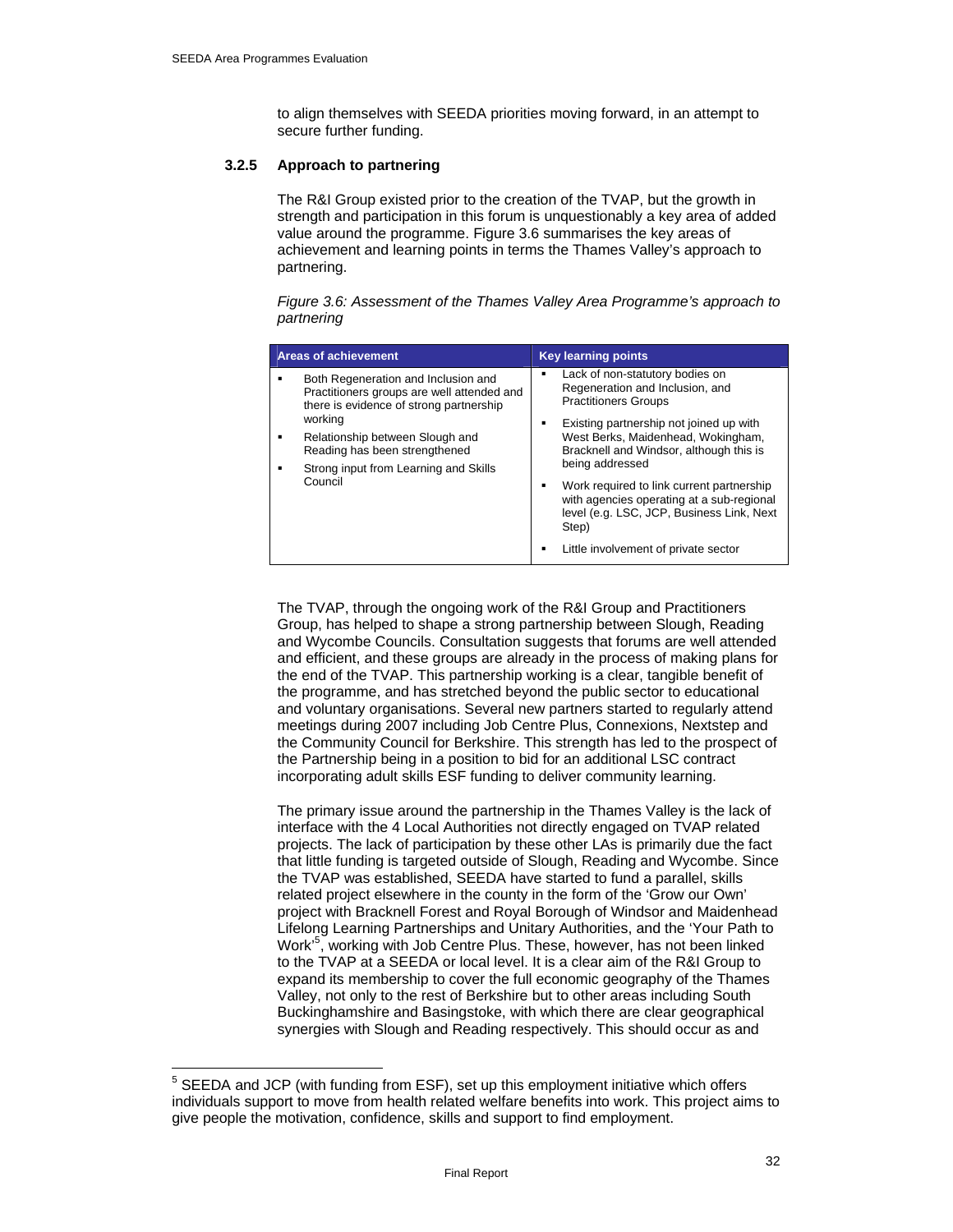$\overline{a}$ 

when practical and supported by evidence of synergies, and should be classed as added value rather than core business.

#### **3.2.6 Links to previous and complementary activity**

Many of the interventions with the Thames Valley are based on existing projects. Figure 3.7 summarises the key areas of achievement and learning points in terms of the links between the work of the Thames Valley Programme and previous, and complementary, activity.

*Figure 3.7: Assessment of the links between the Thames Valley Area Programme and other activity* 

| <b>Areas of achievement</b>                             | <b>Key learning points</b>                                             |
|---------------------------------------------------------|------------------------------------------------------------------------|
| Successfully built upon existing projects<br>(from SRB) | No relationship with SEEDA funded<br>programmes elsewhere in Berkshire |
| Alignment with Local Area Agreements                    | Limited synergy with other learning and<br>skills initiatives          |
|                                                         | Little co-ordination between the AP and<br><b>Enterprise Gateways</b>  |

Approximately 60%<sup>6</sup> of TVAP funding has been invested in the continuation of existing schemes, through SRB and other initiatives, and in the case of several capital projects, as part of a wider funding package. In Chapter 4 this evaluation quantifies the extent of financial leverage TVAP has achieved, but from a quantitative perspective, it has been able to extend the geographical scope of many projects using the 'hub and spoke' model, facilitating a focus on the target SOAs. The two parallel achievements in this respect have been the extension of a successful, long term, concept to new areas within Reading, and the creation of a hub to bring together disparate projects in Slough.

The TVAP has successfully integrated its activities with the priorities stated in the Slough and Reading Local Area Agreements (under the fourth block of Economic Development and Enterprise). The priorities for Slough concern increasing employment, enterprise and skills – all of which are covered in the TVAP. The Reading LAA includes targets linked to the work of the Reading TEA Shop, Connect Reading and Social Enterprise Berkshire. Consultation suggest that over the past three years the R&I Group in particular has attempted to align TVAP activities with the priorities of the RES, and will continue to do so as they seek follow-on funding.

A clear deficiency at a SEEDA and programme level is the lack of integration between the TVAP and other parallel, learning and skills activities taking place in Berkshire. In addition, and although some consultees suggest otherwise, there is little evidence to suggest that the TVAP has fully aligned itself with the Enterprise Gateways in the area, either at a programme or SEEDA level. The failure on both these points has meant that the R&I Group is limited in its membership and not necessarily a geographically coherent group that will be competitive in winning funding moving forward.

<sup>&</sup>lt;sup>6</sup> Assuming that we categorise New Directions, Slough Hub and Spoke, Sun Street Community Centre, Connect Reading and Social Enterprise Berkshire as existing or spin off projects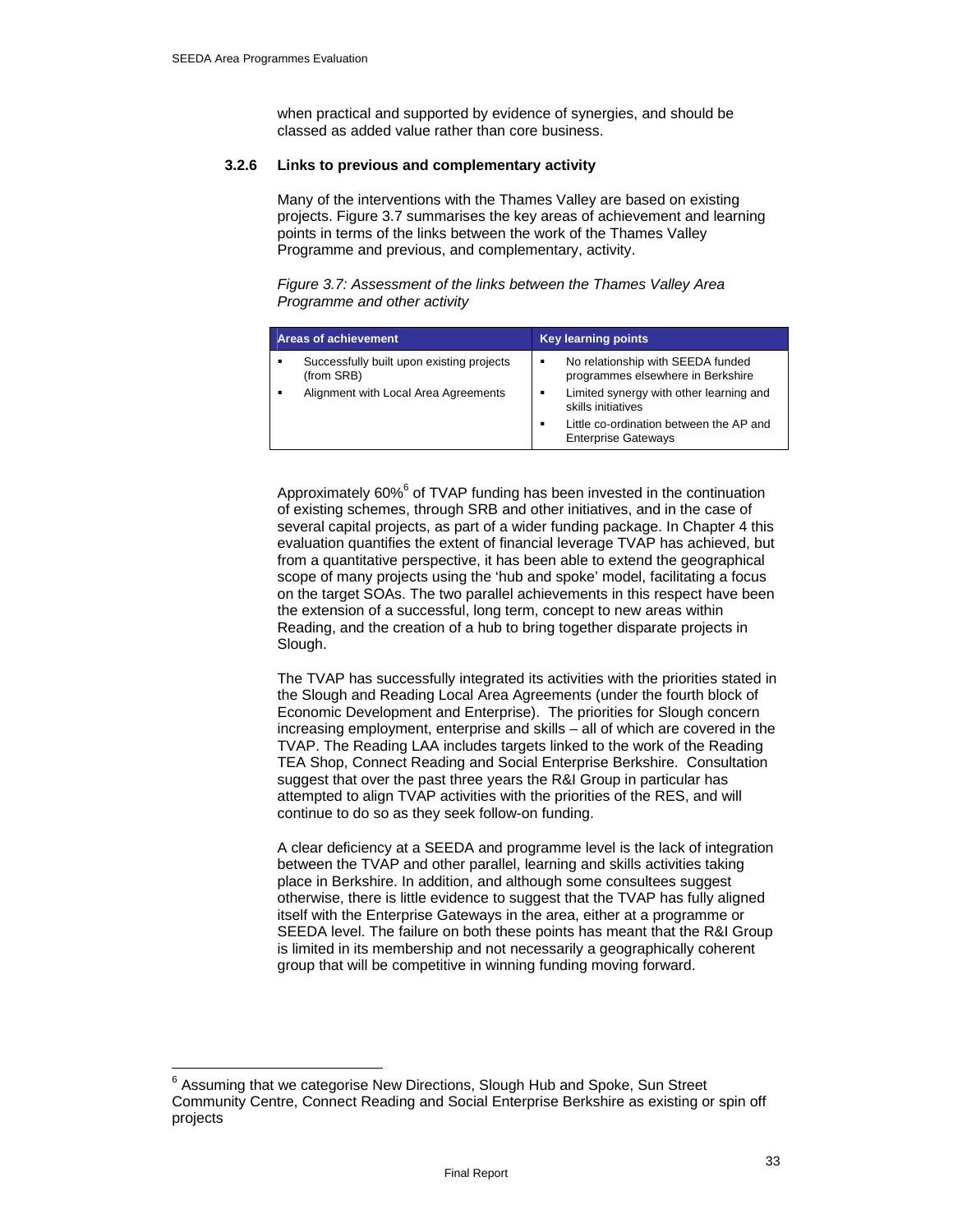#### **3.2.7 Exit and succession**

Some work is being done to secure funding streams post March 2008. Figure 3.8 summarises the key areas of achievement and learning points in terms of how the Thames Valley Programme has planned for succession activities and the extent to which this is achievable.

*Figure 3.8: Assessment of exit and succession planning in the Thames Valley* 

|   | <b>Areas of achievement</b>                                                                                         | <b>Key learning points</b>                                                                              |
|---|---------------------------------------------------------------------------------------------------------------------|---------------------------------------------------------------------------------------------------------|
|   | In general existing projects likely to<br>continue through other funding sources<br>including LSC, SEEDA and others | Uncertainty over future of Regeneration<br>٠<br>and Inclusion Group following end of<br>funding         |
| ٠ | Regeneration and Inclusion Group<br>provides the basis to bid for further<br>funding (from ESF and other sources)   | Future forums need to incorporate all<br>٠<br>Berkshire LAs<br>Need to resolve the extent to which<br>٠ |
|   | Funding for New Directions and Slough<br>Hub and Spoke secured for FY2008/9                                         | Wycombe and Basingstoke are included<br>moving forward                                                  |

The fact that many TVAP projects are extensions of, or continuations to, existing schemes suggests that they have potential for funding from other sources. Consultees suggest that most projects are sufficiently embedded, and linked to Local Authorities, to warrant continued funding. The way that the TVAP have aligned projects to the objectives of the LAA also suggests that for projects that require future investment, there will be few barriers to future funding. In March 2008, SEEDA confirmed that 'bridge' funding would be provided for the Slough Hub and Spoke and New Directions project.

The future of the R&I Group is less clear as there is no defined role for this group in its current incarnation, aside from ongoing oversight of the Slough Hub and Spoke, and New Directions projects. There is potential for the group to play a role in the newly established Thames Valley Strategic Board (TVSB). The TVSB is now acting as one voice for an overarching, cross sector sub-regional partnership for economic development in Berkshire and is SEEDA's South East Economic Partnership for the County, assuming responsibility for the oversight and direction of the sub-regional elements of the Regional Economic Strategy (and to plan for the pan-Thames Valley Multi-Area Agreements (MAAs)). Consultees suggest that to be a truly competitive, the R&I Group with a clear strategic role, the group needs to broaden its geography to include all of the LAs in Berkshire, and decide the extent to which Wycombe and Basingstoke are incorporated. Nevertheless the extent to which partnership working and trust have been developed in recent years in the Thames Valley, combined with linked to the LAA and LAs make the possibility of continued work, supported by ESF or LA funding, possible.

#### **3.2.8 Summary of lessons learned**

In summary, the key achievements of the Thames Valley Area Programme, which should be built upon and communicated as good practice are:

- The identification of existing schemes that can be continued or extended to meet the needs of the Programme and reach those within the target communities;
- The extension of the 'hub and spoke' concept in two ways: first a geographical extension into target areas of Reading; and second the concept expansion to create a hub in Slough and bring projects together;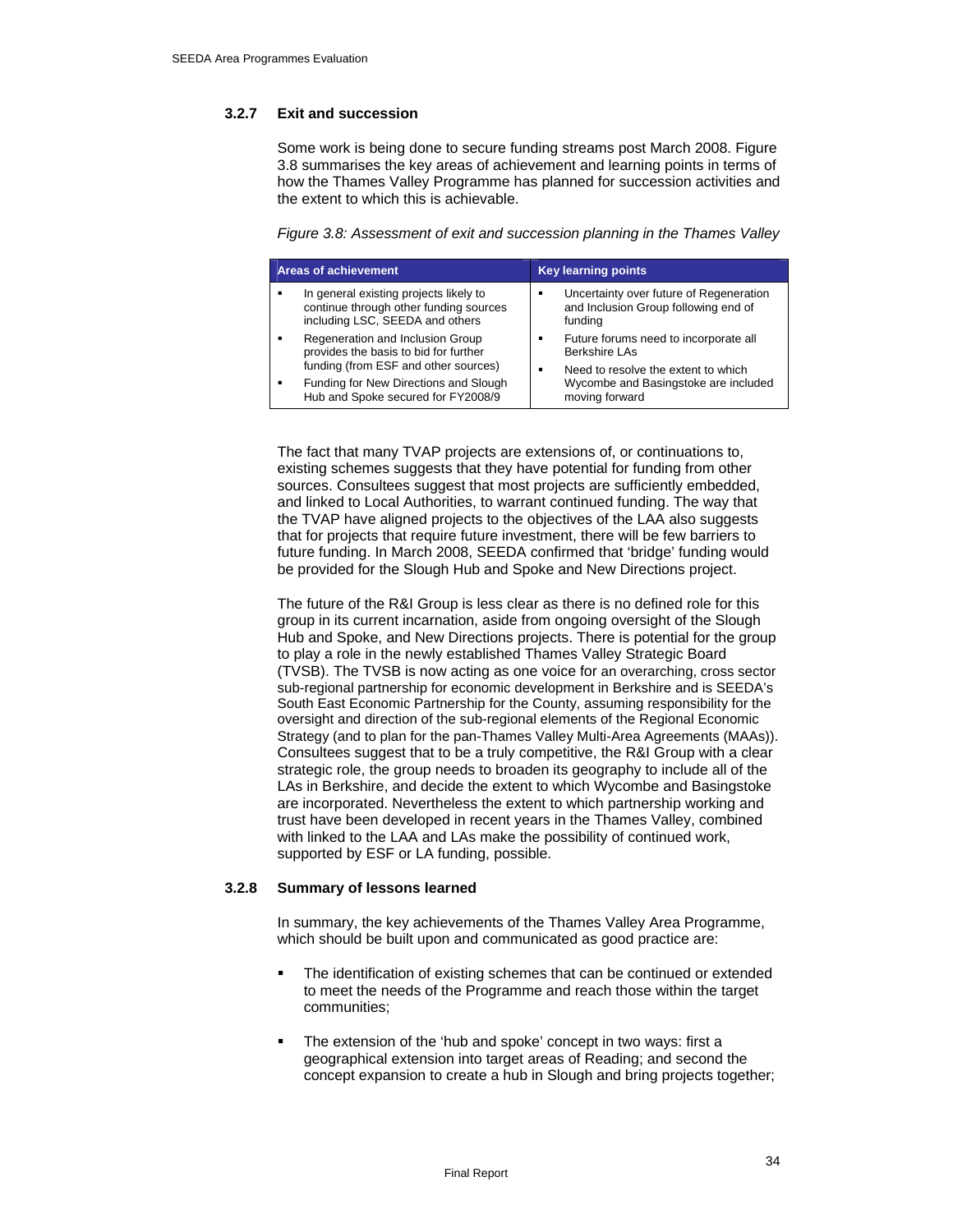- A clear aim around skills and employability was bought into by all partners;
- There were clear links between the strategists driving the programme forward and project managers delivering on the ground. This has benefited project delivery and create a sense of ownership amongst the partnership; and
- A strong central core team at Slough and Reading that have worked together to firstly lobby for the programme, and secondly to deliver it.

The most important lessons learned are:

- The need for a broad the geographical coverage within the partnership, achievable by linking with other regeneration initiatives in other LAs, and in so doing facilitating a dialogue with organisations that typically operate at a sub-regional level (such at LSC, BL and JC Plus);
- The project was hindered by two changes in the accountable body at an early stage – which limited options around project development. There is a clear need to identify an appropriate accountable body at the outset of the programme; and
- The need to drive project from the a strategic plan from the outset and from this the need to agree performances plans in advance of committing resources to projects, some of which may not fall into the aims and objectives of the programme.

## **3.3 Oxfordshire**

#### **3.3.1 Background**

The Oxfordshire Area Programme (OAP) is managed by the Oxfordshire Area Programme Partnership (OAPP), with Oxfordshire County Council acting as accountable body. The OAPP has delivered a total of 9 projects in the period 2005-08 in the city of Oxford and Banbury<sup>7</sup> (7 of which are still active at the end of 2007).

The full OAP was preceded by a pilot phase in FY2004/5, which included two projects in Oxford and was managed by East Oxford Action (EOA). EOA is a company limited by guarantee that was responsible for leading one of the three SRB schemes in Oxford as part of the Regeneration Arc<sup>8</sup>. EOA continued in the role of accountable body for the first full year of the OAP, establishing the Area Programme Board, before relinquishing the role to Oxfordshire County Council in 2006/7.

The organisational structure of the OAP is shown in Figure 3.9. The main points of note are that:

 Oxfordshire County Council is the accountable body, acting as the primary interface between the OAP and SEEDA including responsibility for reporting, project monitoring, managing partners and stakeholders and legal/contractual matters. There have been three individuals

 $\overline{a}$ 

<sup>7</sup> A summary of all projects is shown in Appendix I

<sup>&</sup>lt;sup>8</sup> The Regeneration Arc involves communities previously funded by the SRB, the City Council, Business Link, and other organisations. Its aim is to maintain the regeneration momentum in the City after the ending of SRB funding.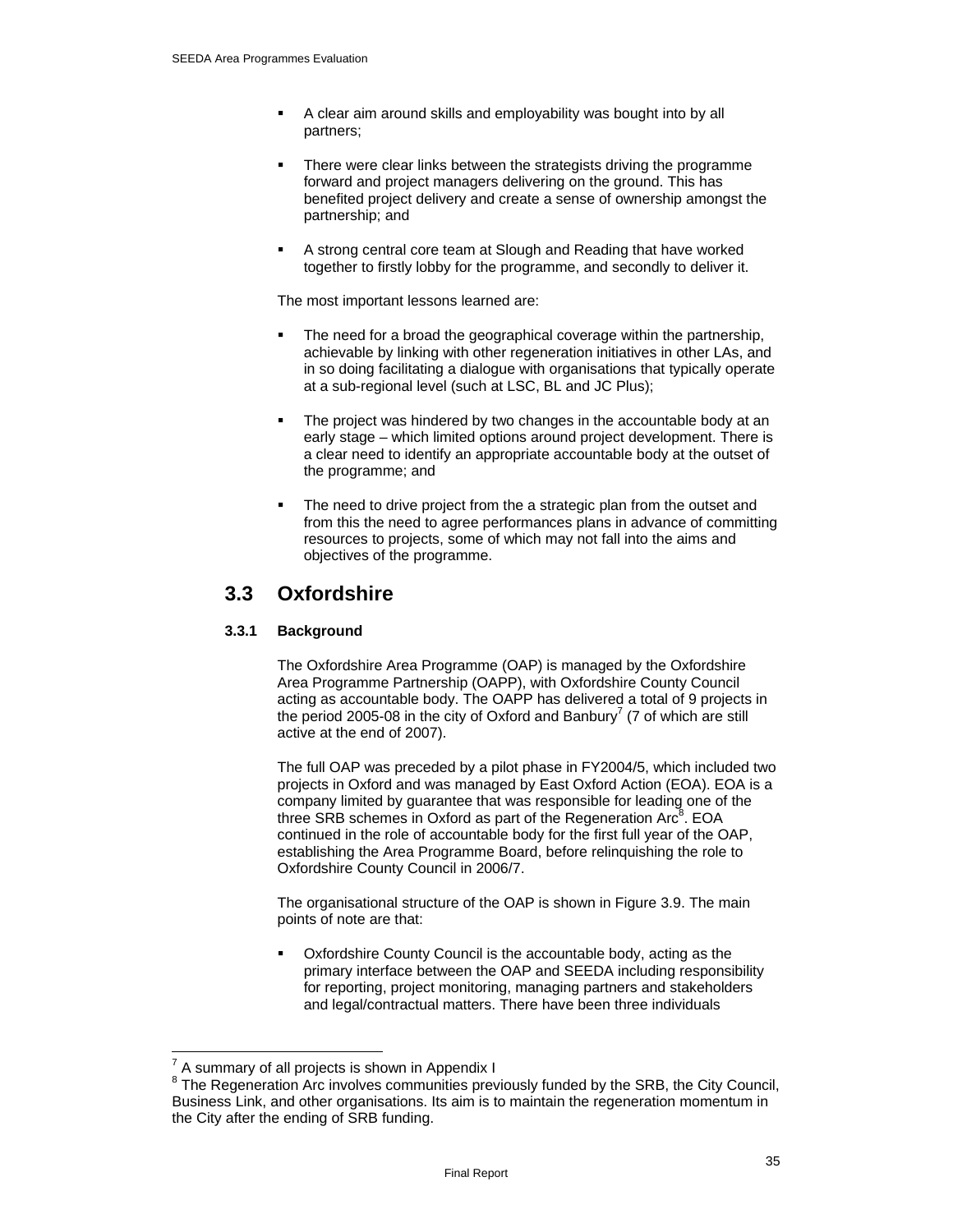assuming the role of project co-ordinator throughout the period of the contract.

- Each individual project has a project manager which are managed directly by the area co-ordinator, with the exceptions of those that are Oxfordshire County Council led, which are managed by one co-ordinator, and the Learning Communities project, which is sub-divided into three sub projects with a manager for each.
- The Area Programme Board is the decision making strategic body chaired the Principal and Chief Executive of Oxford and Cherwell Valley College.

The Area Programme Board have also assumed responsibility for the governance of the LAA Adult Skill target, which runs until August 2009. This suggests a strength in the skills arena.

Projects within the OAP were overwhelmingly focused upon increasing access to, and provision of, learning and skills for employment. This includes a number of projects to provide greater learning opportunities at a local level, therefore removing travel as a barrier to learning. Interventions within the OAP also sought to increase co-ordination of skills and learning provision, for example, the Learning Communities project sought to establish ward based co-ordinators and local learning champions, develop partnerships between key learning providers and forge links with local community organisations. Project activity within Banbury focused primarily on community development, capacity building and diversionary activities. Traditionally, Banbury has not received this type of funding in the past.

Although the majority of interventions focused upon learning and skills, the Enterprise Support project, delivered by East Oxford Action, developed partnerships with Business Link and Co-op Futures to provide start-up and ongoing business advice and support through accessible 'drop-in' sessions at outreach locations. The Enterprising Futures project, delivered by Oxford Community School, sought to foster a culture of entrepreneurship within the School and its pupils through the development of community and employer links.

Whilst there was provision for adults the majority of project activity focused upon disadvantaged young people, with a focus upon the NEET group within some projects. This focus upon young people is highlighted by the fact that both Oxford Community School and Oxfordshire County Council Youth Service were key delivery organisations. Overall the OAP included a mix of delivery organisations, including statutory bodies such as Oxfordshire County Council as well as organisations such as TRAX, Oxford Community School, East Oxford Action and The Sunshine Centre. Oxford City Council, although involved at Board level, had a minimal role in project delivery.

The largest project (over 40% of the total funding) within the OAP was the Learning Communities project, delivered by Oxfordshire County Council. This included three specific elements and contained a raft of interventions. It focused particularly upon residents of Barton, Rosehill and Blackbird Leys, developing a learning community within each of the three wards and also creating cross-neighbourhood activities. The project included the creation of physical learning spaces to engage local people in learning, whilst linkages were formed with providers such as Oxford Brookes University, Oxford and Cherwell Valley College and Oxford University to extend the learning with other accredited/funded learning and progression. The project also incorporated linkages with local community organisations and developed local learning champions.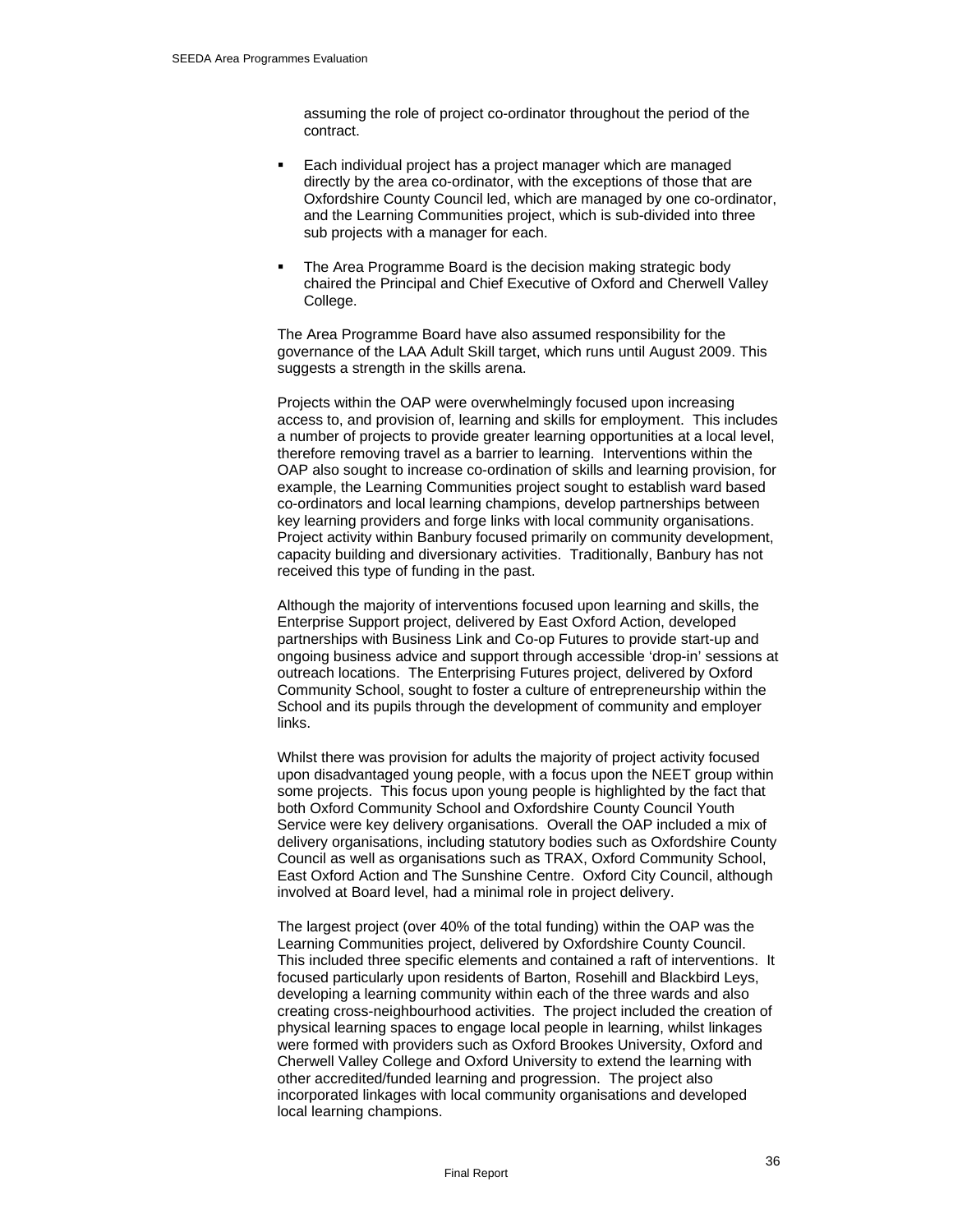Geographically, the OAP's projects retained a close focus upon the ten Oxford City SOAs and three Banbury SOAs highlighted as being within the bottom 20% nationally (one of these Oxford City SOAs was within the bottom 5%).



*Figure 3.9: Oxfordshire Area Programme governance model* 

Source: WME (2007)

This sub-section now evaluates the performance of the Oxfordshire Area Programme in terms of:

- The **delivery arrangements** to manage, monitor, report against and optimise the programme and the projects that fit within it;
- The way that **funding distribution** has been managed in terms of the focus on SOAs and the capital – revenue split;
- The extent to which a **market failure** has been addressed through the work of the programme;
- The **approach to partnering** over the past three years and the potential for this partnering to continue moving forward;
- The extent to which the programme **links to previous or complementary activity** in the area; and
- **Exit and succession** strategies post March 2008.

# **3.3.2 Delivery arrangements**

The structure for the delivery of the OAP is described in 3.3.1 above. This occurs through Oxfordshire Area Programme Partnership (OAPP), with Oxfordshire County Council acting as accountable body. The pilot phase and first year of the OAP was managed by EOA, which established the Area Programme Board. Oxfordshire County Council took over the accountable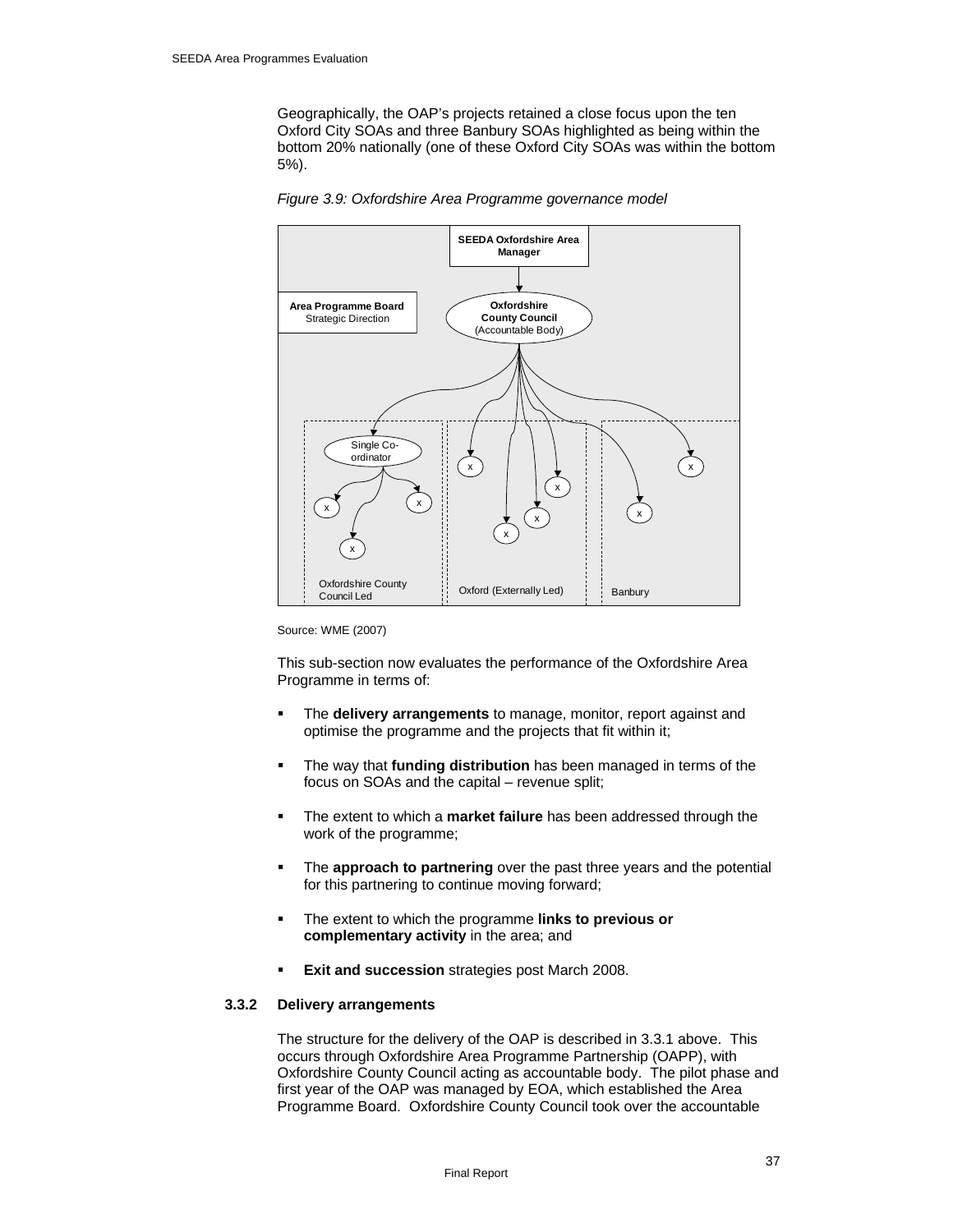body status in 2006/07. Figure 3.10 summarises the key areas of achievement and learning points in terms of delivery arrangements in Oxfordshire.

*Figure 3.10: Assessment of the Oxfordshire Area Programme delivery arrangements* 

| <b>Areas of achievement</b>                                                   | <b>Key learning points</b>                                                                                   |
|-------------------------------------------------------------------------------|--------------------------------------------------------------------------------------------------------------|
| SEEDA provided strong leadership at<br>the outset, when AB status was unclear | Failure to establish accountable body at<br>an early stage led to lack of leadership                         |
| Clear definition of adult skills agenda<br>helped target funding              | and direction<br>Conflict between local stakeholders led to                                                  |
| Project selection supported by rigorous<br>evidence base                      | a lack of strategic planning at an early<br>stage                                                            |
| Strong co-ordinator and chair in year two<br>built solid governance base      | Lack of time dictated the bidding process<br>hence the potential for tension                                 |
| Reporting was effective                                                       | Mixed level of participation by<br>stakeholders and lack of continuity -<br>dictated by funding distribution |
|                                                                               | Original board structure was not geared to<br>a focus on skills                                              |
|                                                                               | Some of the larger projects not aligned<br>with SEEDA priorities (e.g. Oxfordshire<br>Community School)      |
|                                                                               | A lack of understanding of what needed to<br>be measured and reported in terms of<br>project outputs         |

Initial tensions occurred with regard to the process of determining the accountable body for the OAP. This led to a relatively complex process at the outset with EOA taking the role for the pilot and first year. The County Council, which transcends all of the SOAs within the OAP (including Banbury) was initially reluctant to take on the role but eventually became the accountable body in 2006/07. Since taking on the role the County Council has become increasingly involved within, and connected to, regeneration (also assisted through the emergence of the LAA).

At the outset of the OAP, and partially linked to the complexity of determining the accountable body, there was no locally based Chair. This led to a SEEDA representative undertaking this role. In this respect SEEDA provided much needed leadership for the Programme at the outset. The current Chair was later appointed, from Oxford and Cherwell Valley College, and has performed this role very effectively.

The OAP was hindered slightly by the fact that it has incorporated three coordinators within its lifetime, therefore reducing continuity. Difficulties occurred at the outset of the Programme partially linked to limited resources in terms of time being available for the initial co-ordinator. However, the second Co-ordinator, employed in 2006/07 from the LSC on a full-time basis, formed a strong partnership with the current Chair. This co-ordinator benefited from the key mix of both community development and monitoring/reporting skills. This highlights the need for co-ordinators to be selected with the correct mix of skills, sufficient time available and appropriate understanding of wider strategic requirements. Despite some initial problems with the co-ordinator role, the OAP has provided effective and efficient reporting to SEEDA. Several consultees stated that, in general, the role is more suited to a full time role (as was the case in 2006/7), as opposed to the current situation where the role is filled on a 2-3 day per week basis.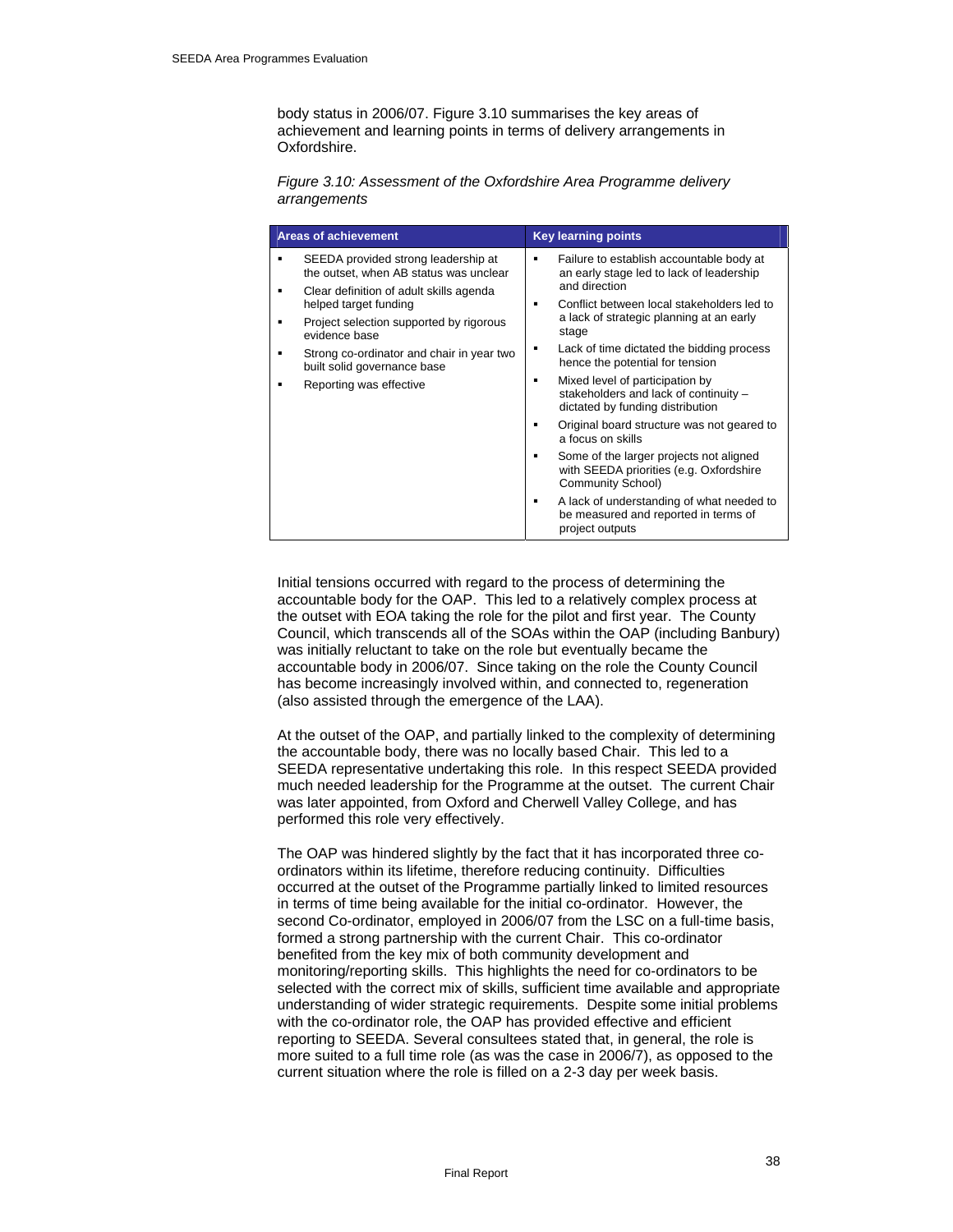A positive element of the OAP was its development and agreement of a performance plan prior to projects being allocated. The Programme also benefited from the clear definition of the adult skills agenda at its outset (in view of the importance of improving adult skills in deprived communities, the OAP has taken responsibility for the achievement of both the stretch and baseline elements of the LAA Adult Skills target). This meant a focus of projects upon participation and relatively low-level learning. Nevertheless, at the outset of the OAP there were concerns that the initial Board structure was not suitably geared to focus on skills. This has been addressed over time.

Although a performance plan was established early, there is evidence of conflict occurring between different stakeholders at the outset of the Programme, which effectively hindered levels of strategic planning at this time. The aforementioned difficulties of establishing an initial accountable body exacerbated this problem in respect of general direction and leadership (despite the positive role played by SEEDA).

The OAP has been effective in ensuring that Oxfordshire has worked towards developing a strong evidence base, particularly through SEEDA's identification of the SOAs. This has led to two stages of research: first, at the outset of the OAP, Oxfordshire CC developed a significant evidence base around the SOAs in the county; and second, the partnership led a series of twelve 'themed' papers in 2007 (this second tranche of research was conducted specifically for the skills element of the Sustainable Communities Strategy and included a paper which specifically focused on the targeting of interventions through SOAs).

Participation at Board meetings has been mixed throughout the Programme. Whilst levels of attendance have been reasonable, there has sometimes been a lack of continuity from individuals and organisations.

Despite some of the difficulties outlined above the OAP's interventions have generally been viewed as effective, with the majority of projects addressing market failure, primarily around low level skills support in areas of deprivation. Although viewed as a very beneficial project, it was felt that the Oxford Community School's project to create a conference space was not necessarily in line with SEEDA's priorities for the Area Programme. This may have been linked to the need to allocate capital spend. Spending the capital allocation proved problematic for the OAP, which at the time of writing had a significant underspend in this respect. In addition consultees have highlighted that, particularly at an early stage, there has been a misunderstanding what would have to be measured and reported in terms of outputs.

Financial monitoring and control within the OAP is effective, with each individual grant claim fully checked by the Co-ordinator and then verified by another identified member of staff within the accountable body. The use of an electronic recording system ensures that spend and performance is managed effectively and that suitable progress reports are able to produced when required. Whilst projects have a clear audit trail through their life cycles, information relating to grant claims is held in different formats and files in some cases (including electronically).

Each project is visited on a quarterly basis to verify physical evidence of their financial claims and outputs achieved. Reports of such verification visits are well documented by the OAP. There is also regular monitoring of performance against targets and the development of any action required, with the Board kept up to date with regard to this.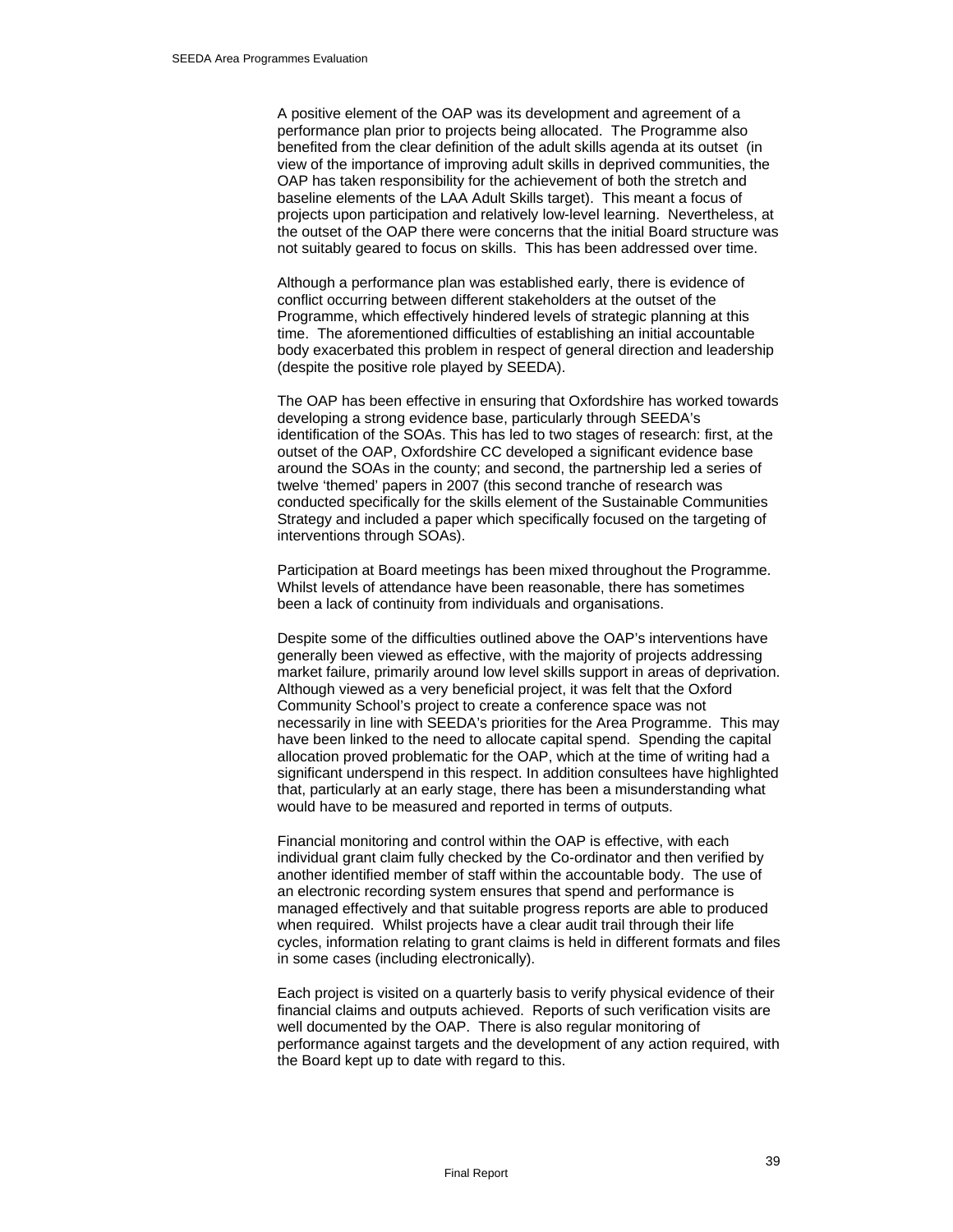## **3.3.3 Funding distribution**

In line with SEEDA's requirements, the OAP has focused funding on SOAs falling into the bottom 20% nationally according to the IMD. There are ten such SOAs in Oxford City (one of which is in the bottom 5%) and three in Banbury. The total number of people living in these 13 SOAs was 20,354. Within the education, training and skills indicator there are nine SOAs in the worst 5%, 14 more in the worst 10% and a further eleven in the worst 20%. This outlined the need for the OAP to focus on learning, skills and employability within its targeted SOAs. As stated in 3.3.1 all projects except one (Enterprise Support) had a primary focus upon this theme.

Figure 3.11 summarises the key areas of achievement and learning points in terms of funding distribution in Oxfordshire.

| <b>Areas of achievement</b>                                                                                  | <b>Key learning points</b>                                                                                      |
|--------------------------------------------------------------------------------------------------------------|-----------------------------------------------------------------------------------------------------------------|
| Funding focused on skills and<br>employability in line with the needs of the<br>area                         | Possible that projects were awarded<br>٠<br>funding because of well written bids rather<br>than worthy projects |
| Applied a tried and tested concept that<br>worked on one estate and applied it to<br>the other deprived SOAs | Division of funding to appease delivery<br>٠<br>agencies not always helpful                                     |
|                                                                                                              | Funding seen as being too short term in its<br>٠<br>nature                                                      |
|                                                                                                              | All funding committed at a very early point<br>led to limited flexibility                                       |
|                                                                                                              | Little emphasis on capacity building                                                                            |
|                                                                                                              | Continued funding of deprived<br>neighbourhoods that have frequently been<br>the target of intervention         |

*Figure 3.11: Assessment of funding distribution within the Oxfordshire Area Programme* 

As outlined above, the OAP focused upon the key needs of its geographical area in respect of skills and employability. In particular this included greater localised opportunities for learning, increased co-ordination of local learning provision, overall increased levels of engagement and participation, and opportunities for progression in some cases. A major achievement of the Programme was the way that it acknowledged the success of the Learning Communities project in Blackbird Leys and the appropriateness of its outputs to the aims of the OAP, and replicated on the nearby Barton and Rose Hill estates.

The focus of the funding, and the types of projects delivered, has led to projects addressing mainly 'softer' targets (for example, through diversionary activities and initial engagement of residents). This is important but it is also necessary to ensure that suitable progression routes to 'harder' skills and actual employment are accessible and available. This is reliant on the engagement of relevant providers. For example, the strength of the connection between the Learning Communities project and the local college is not clear and there were concerns with regard to a lack of collaboration in the programme's early stages. The extent to which the progression from skills to employment will be examined within the second phase of this evaluation in respect of impact.

The lack of time dictated to the bidding process, due to the overall timescales of the OAP and the need to allocate funding, also led to tensions between stakeholders as a 'competition for funding' ensued. There were mixed views with regard to the effectiveness of the bidding and appraisal process. For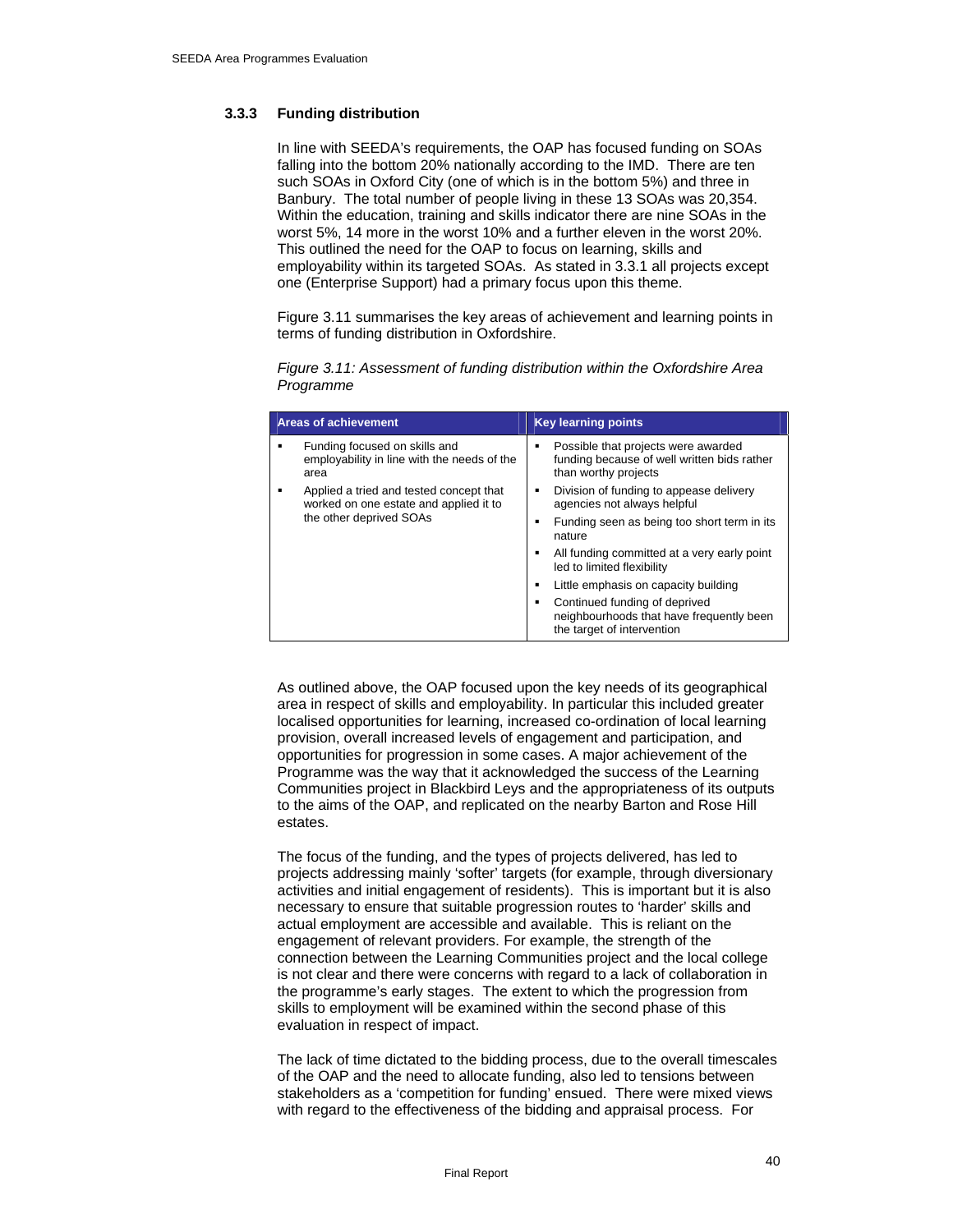example, there was a view that those who wrote the best bid, but not necessarily had the best project, could have been successful. Despite the performance plan being in place, there was also a view that project selection sometimes divided funding to appease delivery organisations and perception in Oxfordshire that SEEDA were 'taking the voluntary and community sector funding away' by channelling projects through the LAs to deliver projects.

Overall the funding period was relatively short term for the OAP. Acknowledging the difficulty of getting several organisations to agree a common agenda despite the lack of existing relationships (as was the case in the quest to secure SRB funding in previous years), the Board naturally spent a period of time establishing itself and is now seen as being far more effective and knowledgeable than at its outset. This situation has occurred as the funding draws to a close. Furthermore, all of the OAP funding was committed relatively early within its lifetime, reducing levels of flexibility and planning. In this respect a 'year zero' (or a period of six months prior to the funding being available) would have been useful to develop effective relationships and plan the Programme, although it is debateable whether partners would have come together so readily without funding being initially available. It may also have been beneficial to identify an external facilitator at the outset of the Programme to establish the roles and needs of partners.

Whilst funding has been effectively targeted at neighbourhoods in need of support as defined by the IMD, with the exception of the Banbury SOAs, these areas have previously been the subjects of alternatively funded interventions. Although there will clearly be trickle down effects there was a view that other areas would also benefit from interventionist funding, with Abingdon cited as an example.

#### **3.3.4 Market failure**

There are clear market failures that the OAP has attempted to address. This revolves primarily around the contribution of deprived parts of Oxford and Banbury to the economy, small communities where there has traditionally been high levels of people without employment or skills, and where the resident population are unlikely to leave in search of these. It quickly emerged that the main reason for this was a public sector failure in providing entry and level one skills to these hard to reach communities. The general view is that the interventions, some more than others, have been successful in bridging this gap in support. In particular, reductions in funding for adult learning have created a gap that the OAP has helped to address. TRAX was identified as an especially successful project in addressing market failure and the public sector provision failure driving it.

Figure 3.12 summarises the key areas of achievement and learning points in terms of addressing market failure in Oxfordshire.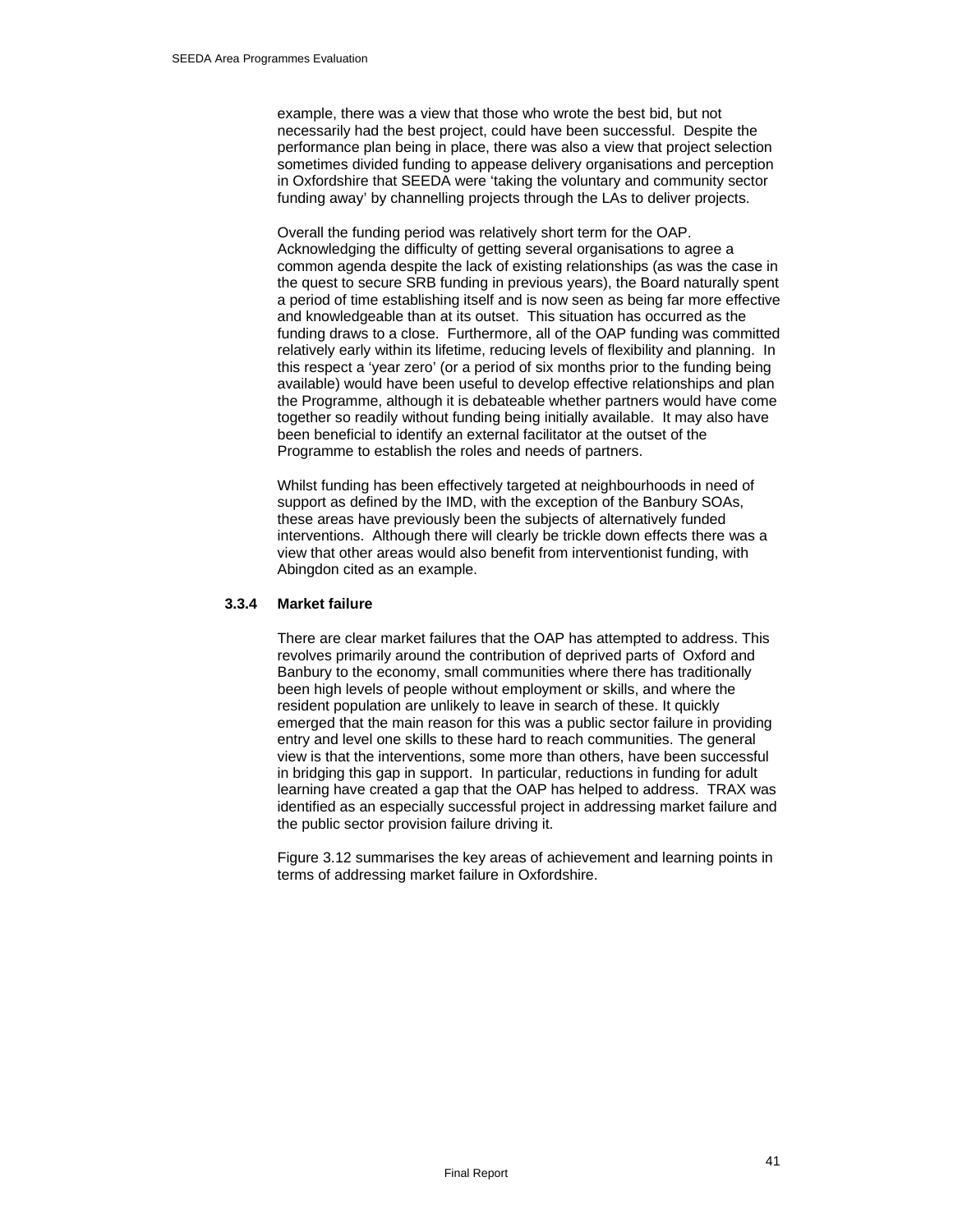*Figure 3.12: Assessment of the extent to which the Oxfordshire Area Programme has addressed market failure* 

|   | Areas of achievement                                                                                                                                         | <b>Key learning points</b>                                                                                         |
|---|--------------------------------------------------------------------------------------------------------------------------------------------------------------|--------------------------------------------------------------------------------------------------------------------|
| ٠ | In an area with little regeneration funding<br>the programme has filled the gap<br>between mainstream providers and<br>residents (e.g. Learning Communities) | Delivery has been restricted to those<br>٠<br>areas traditionally the focus of economic<br>development initiatives |
|   | Evidence that the regeneration agenda<br>has been brought to the forefront of local<br>policy making                                                         |                                                                                                                    |
| ٠ | Helped to build capacity within local<br>organisations (including some focused<br>more on social inclusion)                                                  |                                                                                                                    |

The interventions within the OAP have filled a gap between mainstream provision and local residents. In particular this has occurred through increased outreach of learning opportunities, as well as increased levels of co-ordination between existing providers. This outreach and engagement activity is particularly relevant in communities that have traditionally low levels of learning, are often unwilling (or intimidated by) to attend mainstream provision, or face transport barriers to access other provision. The Learning Communities project represents a good example of this.

Whilst the area as a whole traditionally receives limited regeneration funding to fill these gaps, the areas within the OAP (in the case of the Oxford SOAs) are those that have previously been the focus of economic development initiatives (as stated in 3.3.3 above). Although this restriction was dictated by the Area Programme guidelines, it has meant that other areas that traditionally receive no support have not been accessed.

The work of the OAP, and its Board in particular, has helped to increase the importance and awareness of the regeneration agenda. Clearly this is supported by the development of the LAA. The evidence base highlights the focus on Adult Skills, in the wider context of socio-economic development, stemming from the LAA. Most of the members of the Programme Board were also involved in the process of developing the Economic Development and Enterprise Block of the LAA. As part of this, the adult skills component of the Area Programme had been developed further for inclusion as an LAA Adult Skills Project. Further evidence that regeneration has been brought to the forefront of local policy making can be seen in the Performance Plan for 2006-2007 highlighting the need to link the OAP to projects at Oxford West End, Castle and Prison.

The emphasis of the OAP upon local communities, and the involvement of several non-statutory locally-based organisations, has assisted the development of capacity within these organisations. For example, the Learning Communities project worked alongside community organisations whilst the Banbury Adult Skills Enterprise project was led by a partnership including several community organisations.

# **3.3.5 Approach to partnering**

There have been both successes and lessons learnt in respect of the OAP's partnership working. Certainly there have been tensions, but there has also been considerable progress in developing effective relationships.

Figure 3.13 summarises the key areas of achievement and learning points in terms of Oxfordshire's approach to partnering.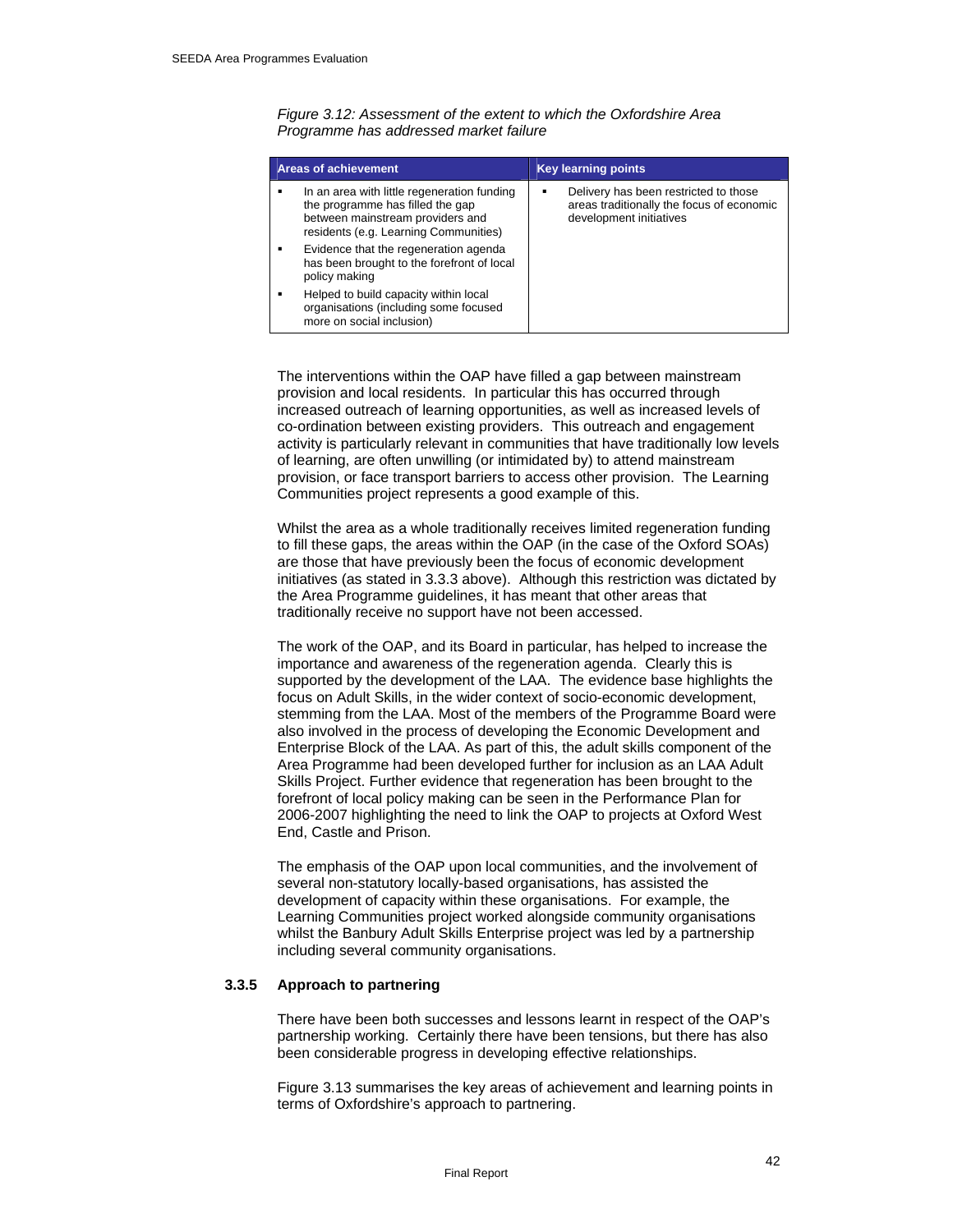| <b>Areas of achievement</b>                  | <b>Key learning points</b>                |
|----------------------------------------------|-------------------------------------------|
| Invaluable benefit of bringing practitioners | Significant divisions between partner     |
| ٠                                            | ٠                                         |
| together, especially City and County         | organisations at an early stage           |
| Councils and the Education Sector            | Division and tensions remain in regard to |
| Development of constructive relationships    | ٠                                         |
| between Oxford and Banbury                   | the holder of AB status                   |
| Poor partnership working pre-programme       | Minimal engagement with the districts     |
| has been improved substantially              | around Oxford City                        |

#### *Figure 3.13: Assessment of Oxfordshire Area Programme's approach to partnering*

The OAP has brought together a wide range of different practitioners and enabled them to meet on a regular basis. In particular this includes Oxford City Council, Oxfordshire County Council (including Connexions), Cherwell District Council, Oxfordshire Economic Partnership, Job Centre Plus, the LSC, and representatives of the Education Sector (e.g. Oxford and Cherwell Valley College). Through the creation of the OAP partnership working has improved considerably, with previous levels being relatively minimal.

The increased involvement of Oxfordshire County Council within the sphere of regeneration and economic development has been beneficial, whilst the OAP has enabled a constructive relationship between Oxford and Banbury to occur.

As referred to in previous sections, there have been some tensions and divisions between partner organisations, with significant problems in the early stages, between public sector organisations, and between the public and voluntary sectors (there was a perception by some that the programme was "stripping the VCS of its resources". In particular this was associated with the accountable body status and the allocation of project interventions. Whilst some of these tensions still exist there have been marked improvements in partnership working as the Programme has progressed, with partners now working together more effectively.

As has been referred to previously, the OAP focused primarily upon the identified 13 SOAs, which has naturally meant the involvement of a concentration of stakeholders within these areas. However, there has been very minimal engagement with districts around Oxford City.

#### **3.3.6 Links to previous and complementary activity**

The OAP included elements of projects (for example, TRAX and MAPRO) that had previously occurred within SRB programmes as well as some new projects. It therefore provided the opportunity to build upon these previous activities but did not fully replicate them.

Figure 3.14 summarises the key areas of achievement and learning points in terms of the links between the work of the Oxfordshire Programme and previous, and complementary, activity.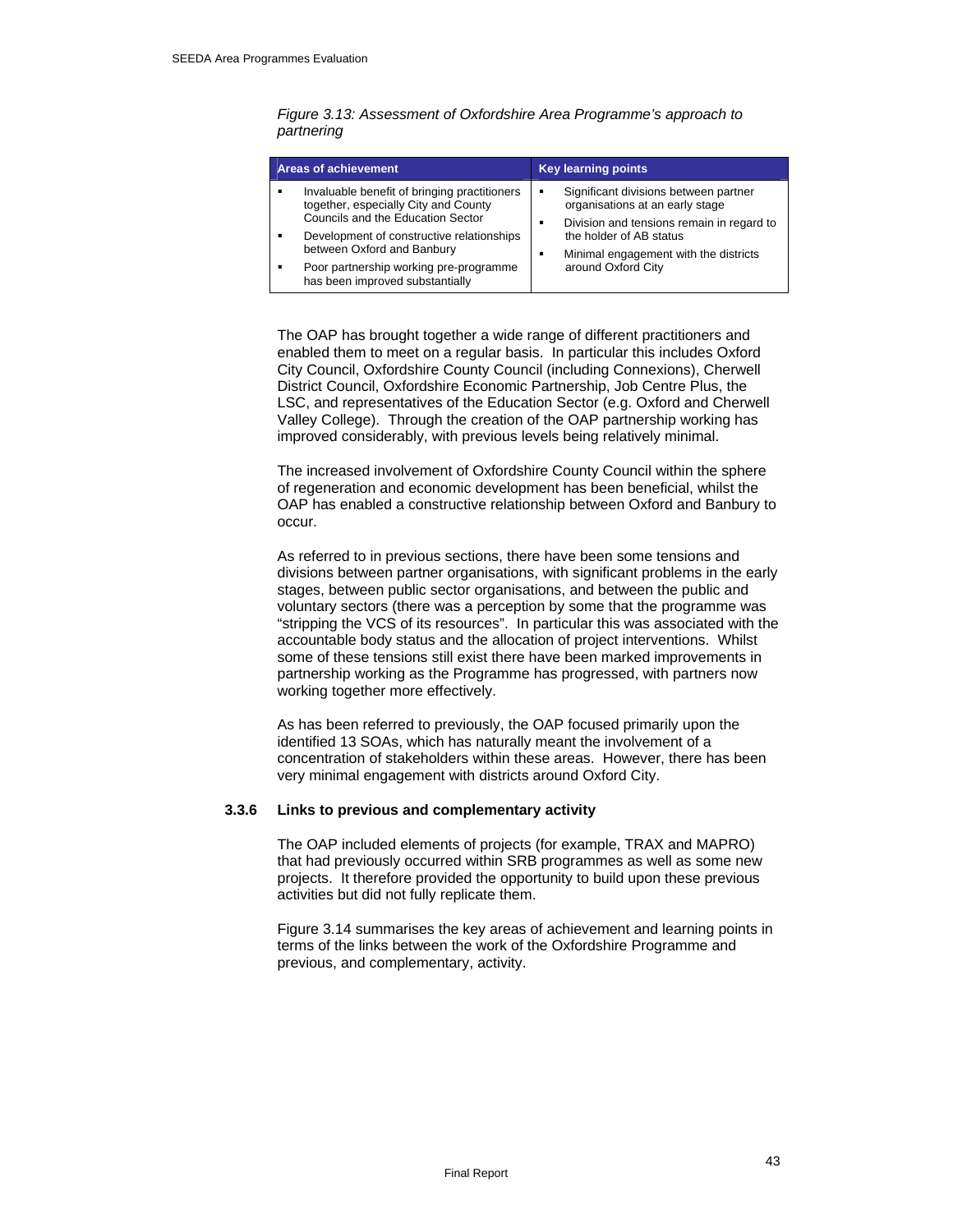*Figure 3.14: Assessment of the links between the Oxfordshire Area Programme and other activity* 

| <b>Areas of achievement</b>                                                       | <b>Key learning points</b>                                                        |
|-----------------------------------------------------------------------------------|-----------------------------------------------------------------------------------|
| Programme managed to build on SRB but<br>also avoid direct programme replications | The work of the Oxford Regeneration Arc<br>could have been exploited to a greater |
| SEEDA forged links with skills team<br>through this programme                     | extent                                                                            |

EOA was originally an SRB programme between 1999 and 2004. Therefore the fact that EOA was the original accountable body for the OAP, and was therefore heavily involved in the early stages, assisted its ability to build upon previous SRB activity. This meant a degree of continuity with regard to regeneration in the locality whilst at the same time avoiding full replication of SRB activities. The OAP is also closely involved with the LAA, which has helped to ensure that projects are aligned to its key priorities.

From a SEEDA perspective the OAP helped in terms of joining up the Area Teams with the internal skills team and promoted cross working. Ultimately this let to strategic direction and additional funding of £150k for the Learning Communities project.

Although involved within the OAP, it was felt that greater linkages could have been developed with the Oxford Regeneration Arc to exploit its role within the Oxford City area of the OAP. The Arc was formed out of the previous SRB programmes to effectively oversee regeneration within key areas that included many of those within the OAP such as Barton, Blackbird Leys and Rose Hill.

# **3.3.7 Exit and succession**

In comparison to the TVAP and MKAP, at present there appears to be a lack of clarity regarding the role of the Board after the completion of OAP funding. The skills of the existing Board lend themselves towards the supply side of learning (including County and City Councils, Connexions, Oxford and Cherwell Valley College, the LSC etc), and nowhere else does such an array of organisations meet for this purpose. Moving forward then, there is the potential to consolidate the Board into an Oxfordshire employment and skills board.

The progress that the group has made and the increased partnership working that has been developed means that it would appear disappointing if the Board were to cease. There is evidence that a number of the projects will continue beyond the Area Programme funding.

Figure 3.15 summarises the key areas of achievement and learning points in terms of how the OAP has planned for succession activities and the extent to which this is achievable.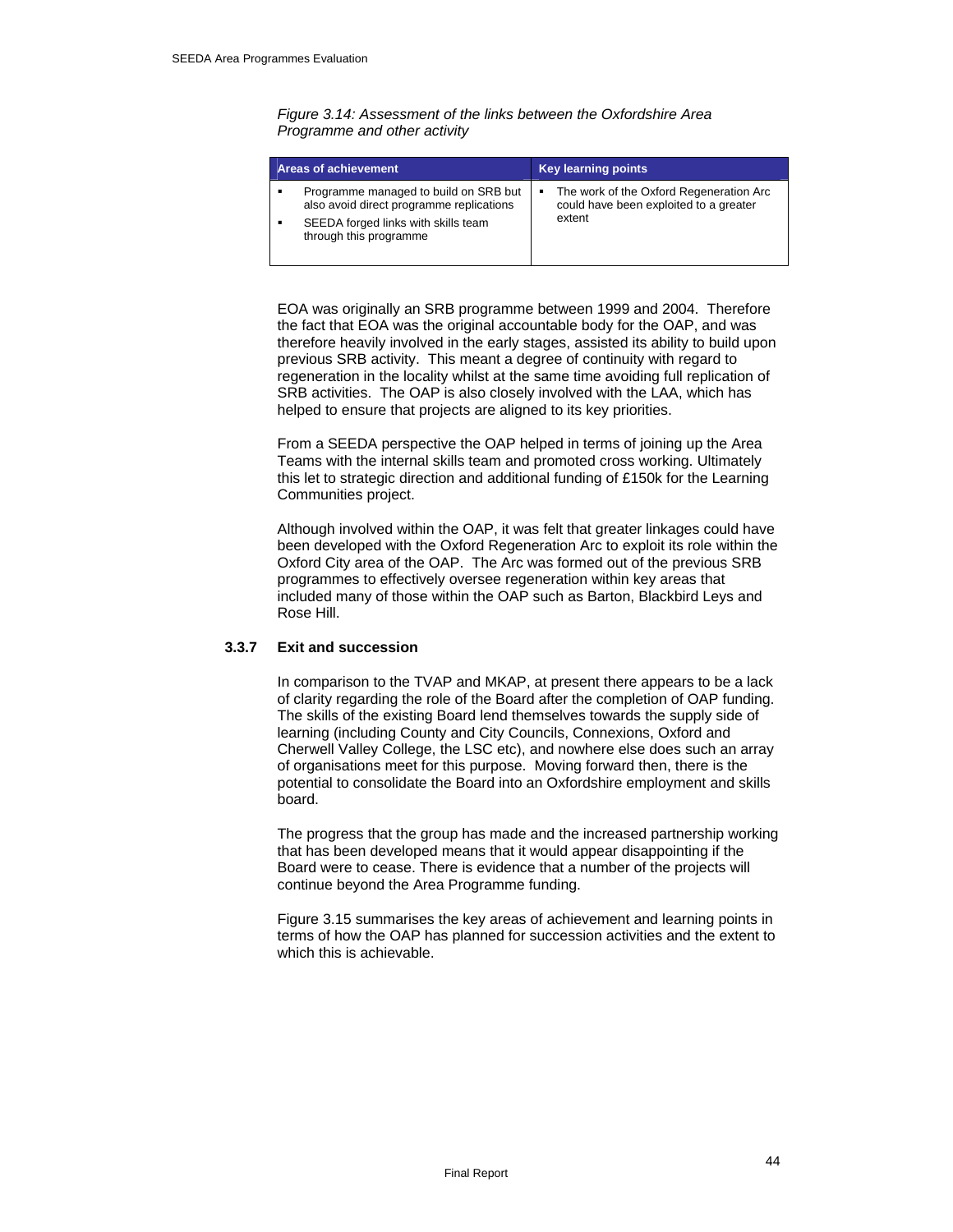|             | <b>Areas of achievement</b>                                                                                                |   | <b>Key learning points</b>                                                                      |  |
|-------------|----------------------------------------------------------------------------------------------------------------------------|---|-------------------------------------------------------------------------------------------------|--|
|             | Evidence of several projects continuing<br>beyond OAP funding                                                              |   | Three years not considered long enough<br>to make a real impact in the area                     |  |
|             | Potential for Oxfordshire County Council's<br>٠<br>economic development unit to be<br>incorporated into the local economic |   | No clarity of the role of the Board<br>following the end of the Programme,<br>when funding ends |  |
| partnership |                                                                                                                            | ٠ | Poor capacity in the regeneration                                                               |  |
| ٠           | SEEDA funding secured for Learning<br>Communities project for 2008/9                                                       |   | departments of the City and Council<br>Councils cast doubt on the future                        |  |

*Figure 3.15: Assessment of exit and succession planning in Oxfordshire* 

As stated above, it is unclear what the future role of the Board will be after the Area Programme. The group includes representation from several key organisations and it is hoped that it will continue. To achieve this it will need to develop a clear set of roles and objectives within an overall strategy/business plan. There is also some doubt on the future due to the relatively limited capacity available within the relevant departments of the City Council and the County Council. In March 2008, however, SEEDA confirmed that 'bridge' funding would be provided for the Learning Communities project, which could be built upon at a local level.

Overall it is felt that three years has not represented a significant enough period of time to make a substantial impact in the area. Although this cannot be rectified it does highlight the need for the project activities to continue beyond the Programme's lifetime. There appears to be good progress from individual projects with regard to their continuation. The future sustainability of projects has been discussed at Board meetings and individually with project leads. Examples of projects continuing include TRAX, MAPRO and the Banbury Adult Skills Enterprise, whilst the school-based activities are also expected to continue. The Learning Communities project is likely to have differing succession arrangements within the different communities that it operates within. Its activity within Blackbird Leys is definitely sustainable.

The fact that the OAP is closely involved with the LAA will be beneficial in ensuring that projects are aligned to its key priorities, therefore assisting their continuation beyond the life of the OAP. Indeed, the LAA in Oxfordshire has a focus upon adult skills, participation and Level 1 targets. More negatively, there is a view that this focus on adult skills is too narrow and will reduce the impact of ongoing activity.

#### **3.3.8 Summary of lessons learned**

In summary, the key achievements of the OAP, which should be built upon and communicated as good practice are:

- Following good initial support from SEEDA, the appointment of a highly effective Chair to oversee the Area Programme Board and ensure a balanced approach;
- The use of good practice at Blackbird Leys and application to neighbouring estates containing deprived SOAs;
- Programme funding was primarily focused upon skills and employability, which was in line with the needs of the locality and based upon an evidence base;
- The Programme has, in the majority of its activity, filled a gap that exists between mainstream provision and local residents – the key means of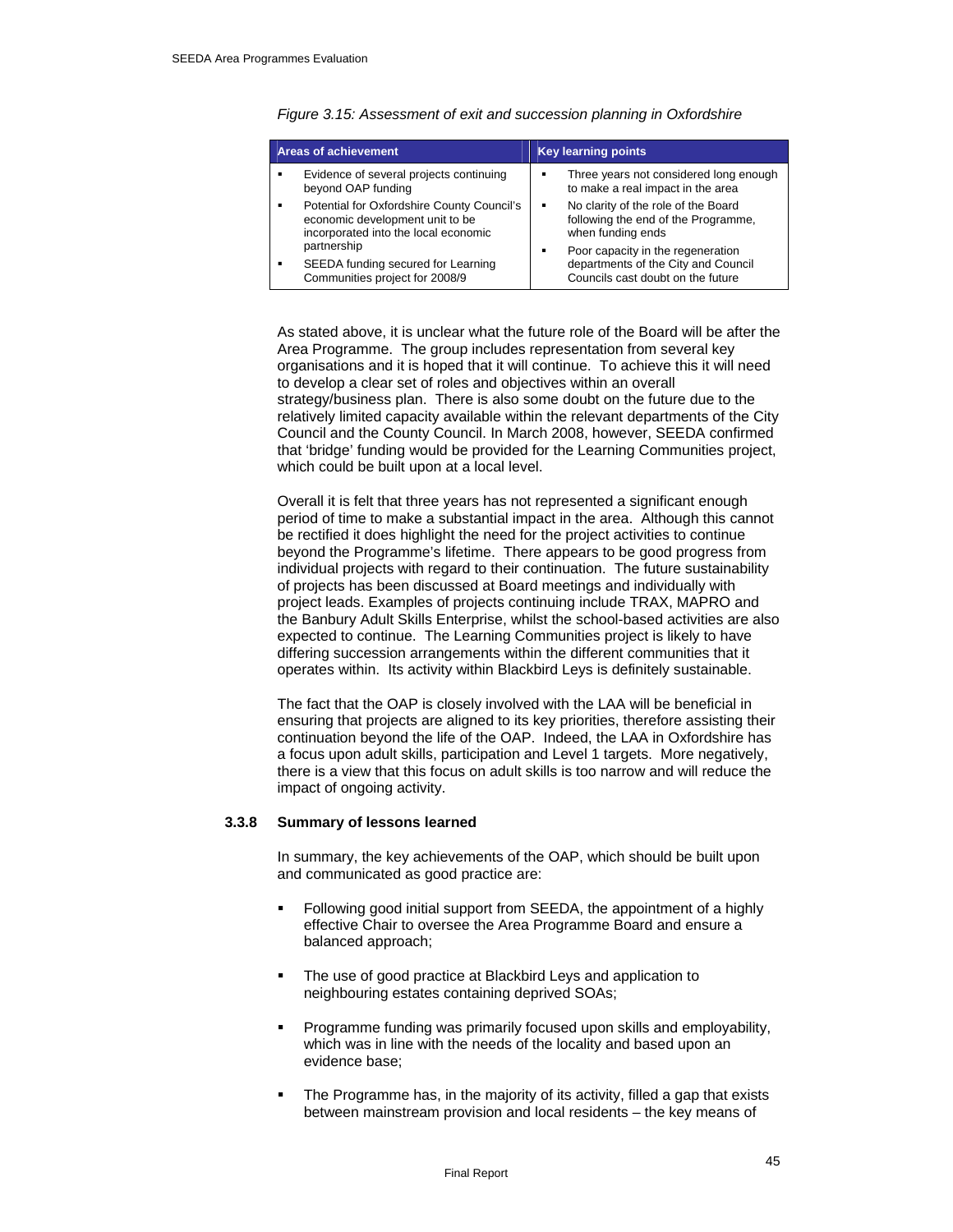achieving this is through encouraging engagement and participation in learning by providing locally-based co-ordinated opportunities;

 A number of significant practitioners have been brought together through the Programme, which has led to increased levels of partnership working and the potential to create an effective adult skills focused group moving forwards.

The most important lessons learned are:

- Ongoing tensions between the City and County Councils;
- Ongoing tensions between the public and voluntary/community sector;
- Tension surrounded the appointment of the accountable body, with this tension continuing into the lifetime of the Programme and hindering the strategic focus of the Programme (particularly in its early stages);
- Insufficient time was available at the outset of the Programme for bidding purposes. Once more this created tensions, reduced the strategic focus of the Programme and invoked some criticisms of the appraisal procedure. Timescales also led to funding being committed early within the Programme, reducing any opportunities for flexibility later within its lifetime;
- The need to appoint a programme co-ordinator with a mixture of community development, monitoring and strategic skills is crucial. It is also vital that the co-ordinator has sufficient time to allocate to the role
- It may have been beneficial to have exploited the work of the Oxford Regeneration Arc to a greater extent, although the Arc was represented within the OAP in its earlier stages.
- A 'year zero' (or a period of six months prior to the funding being available) would have been useful to develop effective relationships and plan the Programme. It may also have been beneficial to identify an external facilitator at the outset of the Programme to establish the roles and needs of partners.
- At present there is no clarity with regard to the future role of the Board, aside from overseeing the extension to funding of the Learning Communities Project.

# **3.4 Milton Keynes**

# **3.4.1 Background**

The Milton Keynes Area Programme (MKAP) is managed by the Milton Keynes Area Programme Partnership (MKAPP), with Milton Keynes Economy and Learning Partnership (MKELP) acting as accountable body. The MKAP has delivered a total of 14 projects in the period 2005-08 $^{\circ}$  (7 of these projects were still active at the end of 2007). Unlike the other two Area Programmes, the MKAP was not preceded by a pilot phase and MKELP has retained accountable body status for the full period of the Programme.

The organisational structure of the MKELP is shown in Figure 3.16. The main points of note are that:

 $\overline{a}$ 

<sup>&</sup>lt;sup>9</sup> An outline of all projects is shown in Appendix I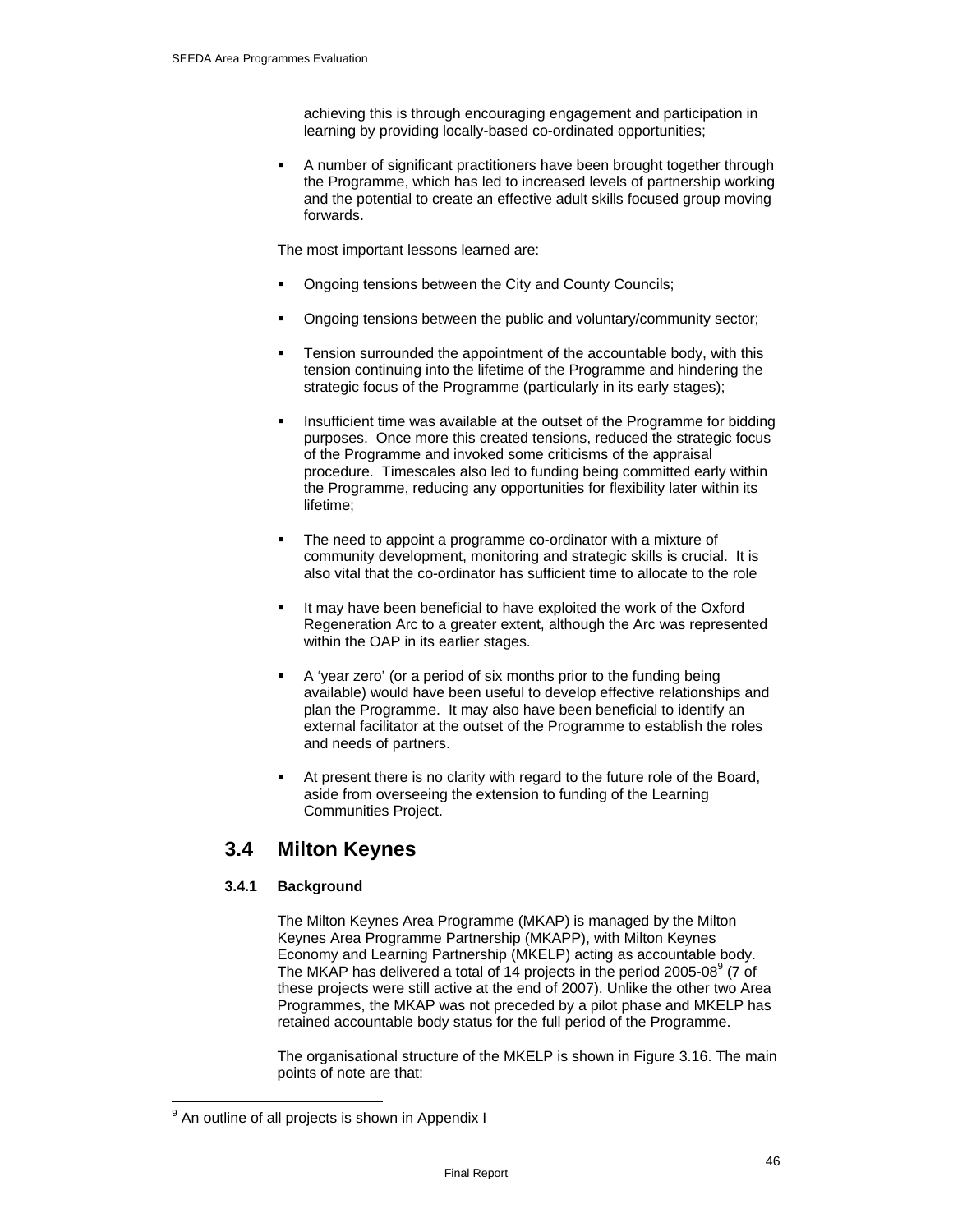- MKELP is the accountable body, acting as the primary interface between the MKAP and SEEDA, including responsibility for reporting, project monitoring, managing partners and stakeholders and legal/contractual matters. The role of area co-ordinator is split between a MKELP employee based at Milton Keynes Council for Voluntary Organisation (MKCVO), responsible for the project management and community liaison elements of the role, and a senior individual at the Milton Keynes Christian Foundation, who leads on process and reporting.
- Each individual project has a project manager, which are managed directly by the MKCVO based / MKELP employed area programme coordinator, with the exception of those projects managed through Milton Keynes College (MKC), where there is a programme manager in place.
- The Programme Board is the decision making strategic body chaired by the Executive Director of MKELP. The Board meets bimonthly to agree the strategic direction of the programme, approve the Annual Performance Plan, receive reports, approve funding and monitor progress.
- The Steering Group prepares Board agendas and develops thinking to assist Board decisions. The group meets monthly and also carries out detailed reviews of all projects that are going through the Project Appraisal process and brings recommendations to the Board.

Work is ongoing within Milton Keynes to integrate the work of the MKAP with the Local Area Agreement (LAA) and wider MK Regeneration Strategy.

Geographically, the MKAP focuses on 13 SOAs in the city that fall within the bottom 20% on the national IMD. The overall emphasis of interventions within Milton Keynes has been to support projects that are based on consultation and capacity building, particularly in line with skills, learning and employability with a focus on NEET young people (not in employment, education or training). Seven of the ten projects have been developed around this agenda, including the MKAP's largest project 'Routes to Success'. This project accounts for around 40% of total funding, and is delivered through Milton Keynes College. At the outset of the project, the Steering Group and Programme Board identified the need for an 'anchor' project, and MK College emerged as the ideal partner with which to work with. Outside of the skills and employability agenda, the MKAP has delivered projects offering advice, support and capital for those considering setting up a business, and a brokerage service to work between businesses and community groups.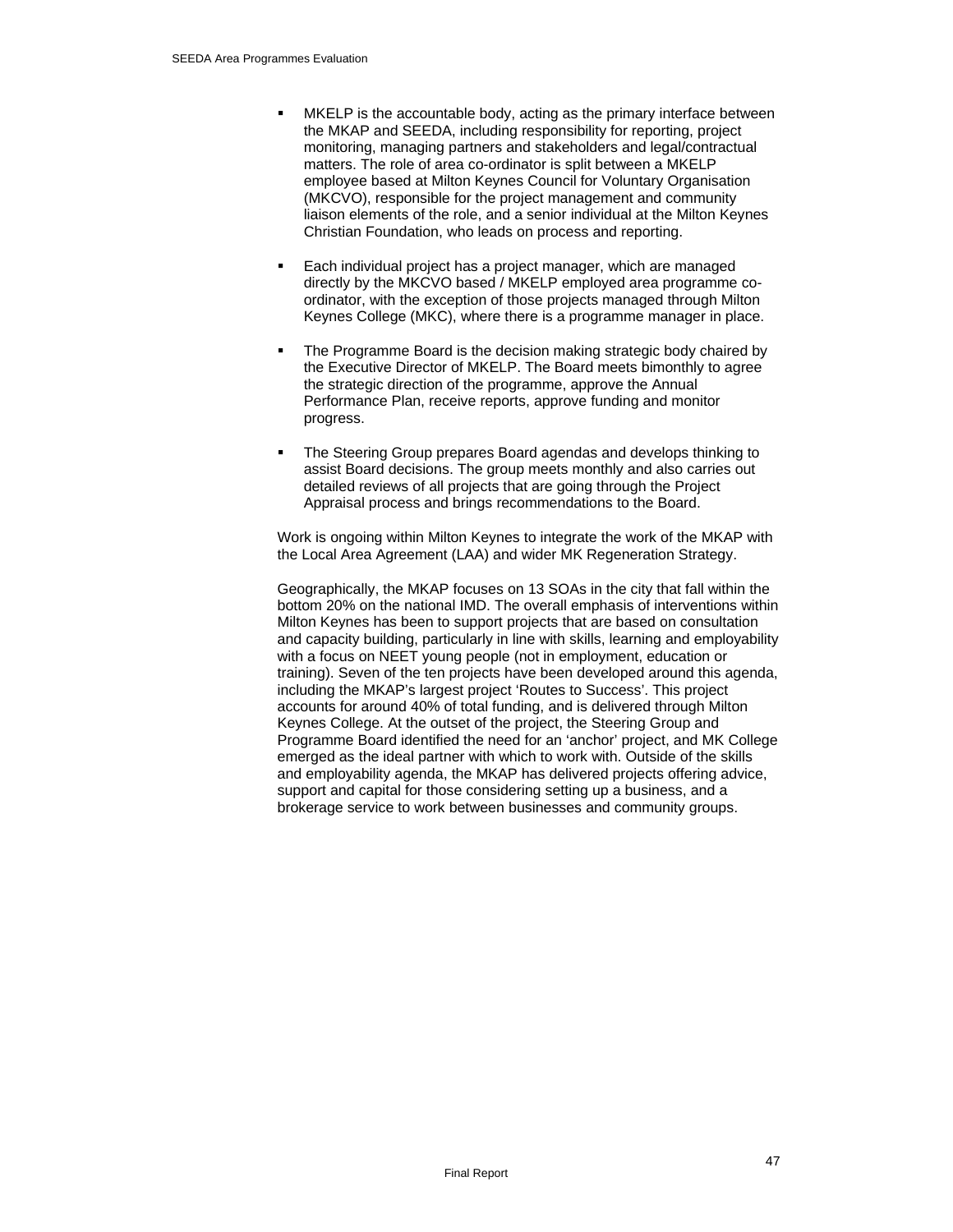



#### Source: WME (2007)

This sub-section now evaluates the performance of the Milton Keynes Area Programme in terms of:

- The **delivery arrangements** to manage, monitor, report against and optimise the programme and the projects that fit within it;
- The way that **funding distribution** has been managed in terms of the focus on SOAs and the capital – revenue split;
- The extent to which a **market failure** has been addressed through the work of the programme;
- **The approach to partnering** over the past three years and the potential for this partnering to continue moving forward;
- The extent to which the programme **links to previous or complementary activity** in the area; and
- **Exit and succession strategies** post March 2008.

#### **3.4.2 Delivery arrangements**

In comparison to the TVAP and OAP, the MKAP has been governed using a relatively stable structure, with MKELP providing consistent leadership. Figure 3.17 summarises the key areas of achievement and learning points in terms of delivery arrangements.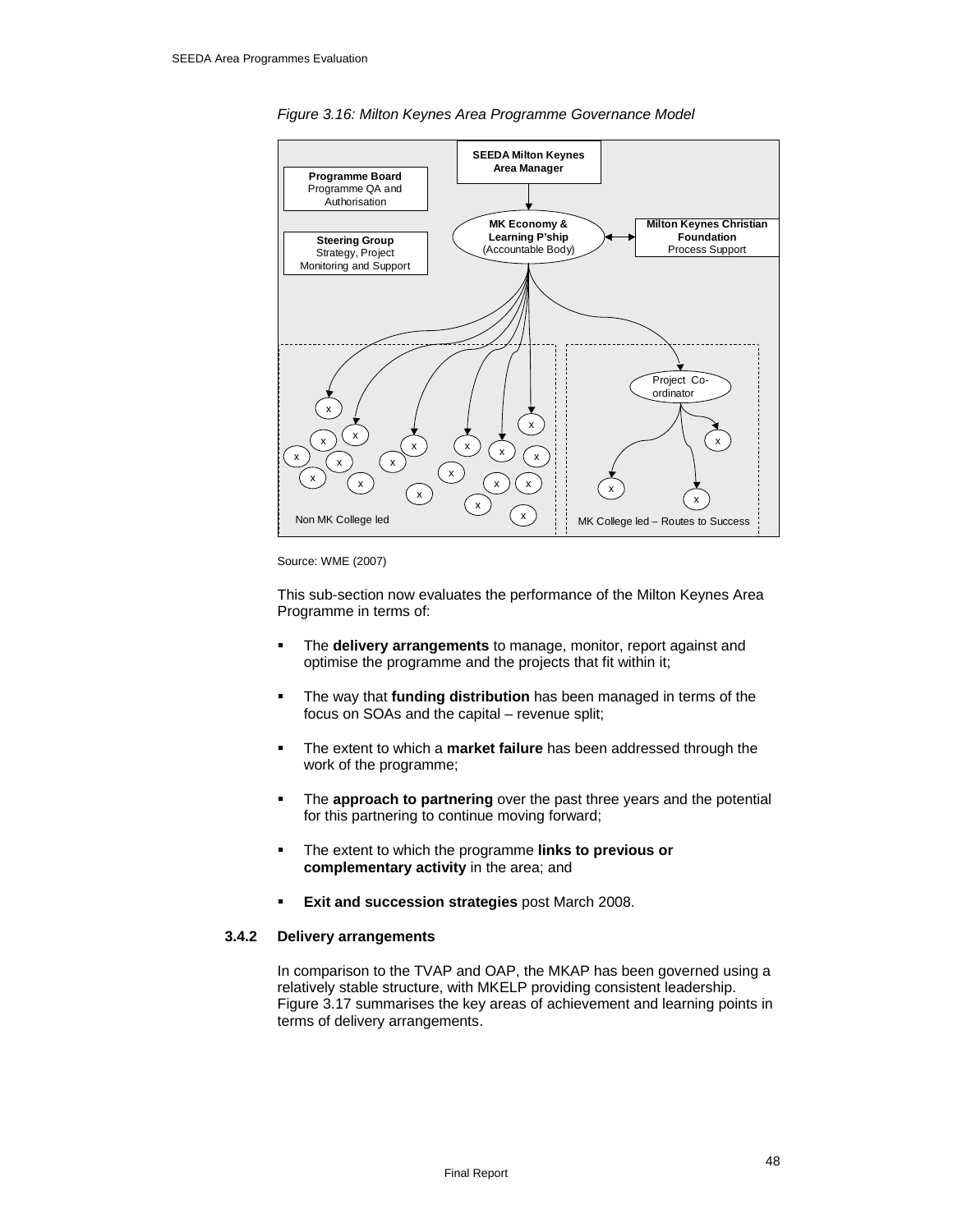| <b>Areas of achievement</b>                                                                                                                                                                                                                                                                                                                                                                                                                                                                                                                                        | <b>Key learning points</b>                                                                                                                                                                                                                                                     |
|--------------------------------------------------------------------------------------------------------------------------------------------------------------------------------------------------------------------------------------------------------------------------------------------------------------------------------------------------------------------------------------------------------------------------------------------------------------------------------------------------------------------------------------------------------------------|--------------------------------------------------------------------------------------------------------------------------------------------------------------------------------------------------------------------------------------------------------------------------------|
| The existing economic development<br>network have provided a solid team<br>through which to deliver the Area<br>Programme<br>MKELP have been strong as accountable<br>body<br>One unitary authority, therefore little<br>potential for tension<br>Area co-ordinator team has worked well<br>Strong, tight steering group effective at<br>making decisions<br>Raised the profile of regeneration and<br><b>SEEDA in Milton Keynes</b><br>Development of evidence base to support<br>project funding<br>Positive support and monitoring guidance<br>for all projects | Programme Board has offered little more<br>٠<br>than a rubber stamp on projects<br>No pilot phase and lack of preparation<br>٠<br>time meant planning was rushed<br>Struggle with the project application and<br>٠<br>appraisal process<br>No tracking resources in place<br>٠ |

#### *Figure 3.17: Assessment of the Milton Keynes Area Programme delivery arrangements*

The overriding message in term of the delivery structure in Milton Keynes is a positive one, with a coherent accountable body led by a strong chair and supported by an area co-ordinator team with sound community engagement, project management and reporting skills. The combination of the MKELP area co-ordinator based at MKCVO, who leads on community liaison and project management, and the supporting role of Milton Keynes Christian Foundation in process, monitoring and reporting, is clearly strong.

The MKAP has benefited from the fact that the programme lies within one Unitary Authority and, together with the presence of long established networks of regeneration related stakeholders, this means that in general. 'everyone is pulling in the same direction'. Given that Milton Keynes is not an area that traditionally attracts a significant level of regeneration or economic development related funding, the MKAP has been integral in raising the regeneration agenda in the city, and is playing a role in the establishment of both a regeneration strategy and community development strategy. At the outset of the project, MKELP on behalf of the MKAP commissioned the development of an evidence base to support project funding. The detail and ongoing benefit of this work is evident in the Annual Performance Plan provided by the MKAP, which details information on all of the SOA's covered, including the geographical area covered by the SOA, together with statistics on a number of the main indicators relating to education, skills, crime, and housing. Consultees suggest that this piece of work developed an insight into deprivation in Milton Keynes which was previously unclear. A point of note, however, is that the MKAP has not been able to establish a tracking of project beneficiaries moving forward. This is something that is being addressed through a series of project feedback sessions.

Given that the MKAP is managed by a previously existing organisation in MKELP, the obvious flip side to this is that there has been little real impact in terms of bringing new stakeholders together. The Project Board, which does include a wide range of stakeholders, appears to merely 'rubber stamp' project proposals and updates, rather than being a truly strategic forum.

Unlike the other two Area Programmes, the MKAP was not part of the pilot phase in FY2004/5. This, combined with the late decision to award funding for 2005-8, led to difficulties in moving the programme on at the pace expected by SEEDA. A key trend when consulting stakeholders in the city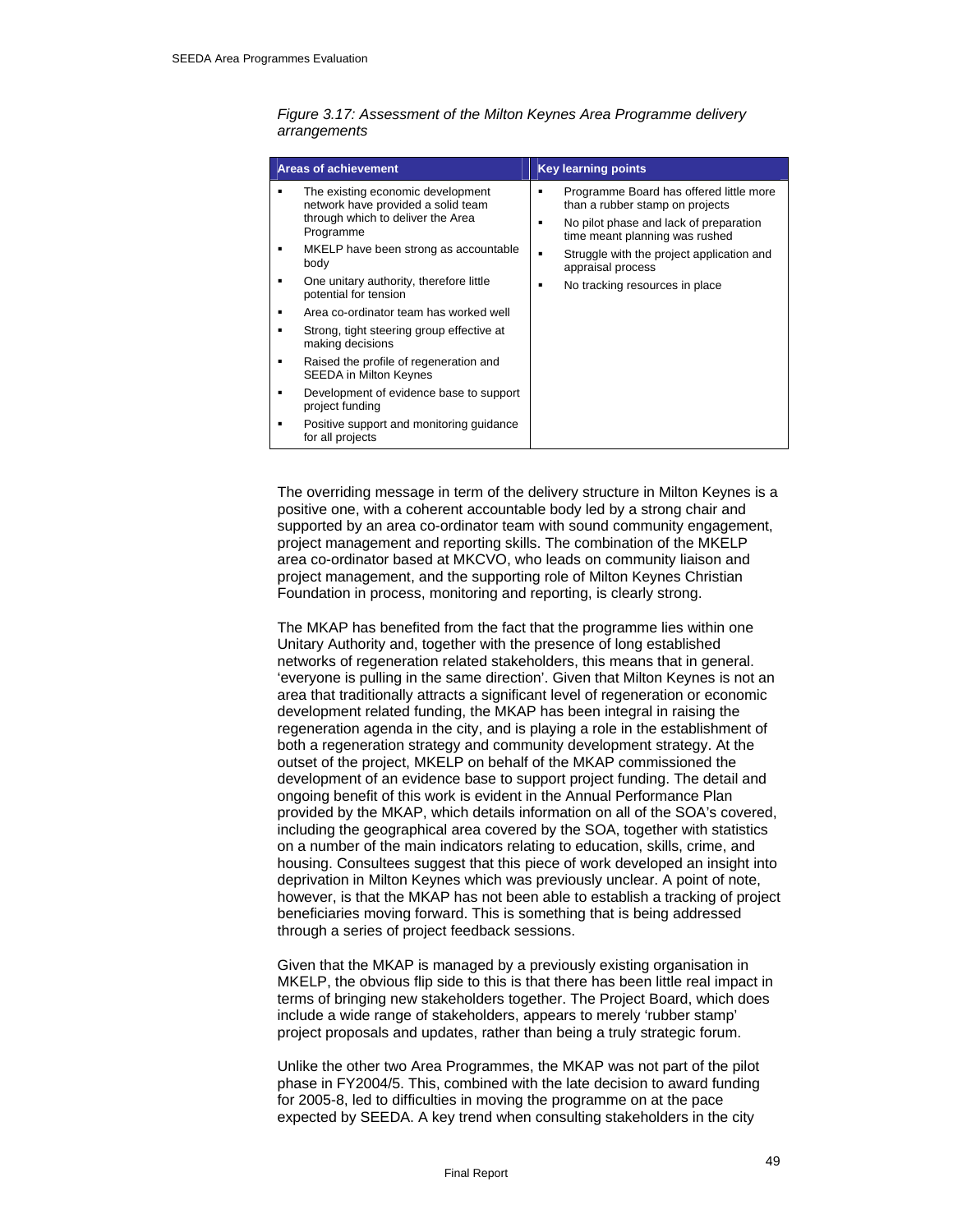was the criticism of the complex SEEDA project approval process. Several consultees suggested that this has increased the risk that funding is awarded to good bid writers as opposed to worthy schemes, and this is something that has been tackled in the MKAP by the establishment of a simple, stand alone expression of interest form and the provision of support to bid writers on an ongoing basis. This means the MKAP were able to prevent organisations carrying out extensive work when the project was outside the remit of the funding. It also facilitated partnership working when groups that they might work together either could be more competitive than on an individual basis.

A flow chart has been developed by the MKAP to outline the segregation of duties when authorising and verifying grant expenditure. Following checks by the Co-ordinator and the MKELP Finance Officer, the Director of MKELP approves each overall claim. An electronic recording system is used to manage programme spend and performance, enabling progress reports to be produced when required. Project files within the MKAP are in very good order, indicating effective management processes are in place.

All project deliverers are provided with an induction meeting to outline a number of management and monitoring issues. These include reporting procedures and forms, output definitions and evidence requirements. Each project is visited at least every quarter. Output performance and justification is discussed at the Programme Board and the Steering Group.

# **3.4.3 Funding distribution**

The MKAP has focused on the communities and businesses falling within the 13 SOAs in Milton Keynes that fall in the lowest 20% nationally according to the IMD. These are located in Woughton Ward (5 SOAs), Eaton Manor Ward (3), Campbell Park Ward (2) and Bradwell, Stantonbury and Stony Stratford Wards (1 each). The Woughton Ward has the highest concentration of deprivation in Milton Keynes with four of the five SOA's in the 10% most disadvantaged nationally, and a population of 10,223. Skills and employability, particularly in relation to NEET young people and the development of community engagement and capacity building, has been identified as a main priority within the city.

Figure 3.18 summarises the key areas of achievement and learning points in terms of funding distribution in Milton Keynes.

| <b>Areas of achievement</b>                                                                                                                                                                                                               | <b>Key learning points</b>                                                                                                                                                                                                                                                                                                                                                                                                                                                                                                                                                                                                              |
|-------------------------------------------------------------------------------------------------------------------------------------------------------------------------------------------------------------------------------------------|-----------------------------------------------------------------------------------------------------------------------------------------------------------------------------------------------------------------------------------------------------------------------------------------------------------------------------------------------------------------------------------------------------------------------------------------------------------------------------------------------------------------------------------------------------------------------------------------------------------------------------------------|
| Genuine effort to develop new and<br>innovative projects<br>Clear focus on skills and employability,<br>especially in relation to NEET<br>Top down and bottom up approach to<br>projects<br>Attempt made to concentrate on the 13<br>SOAs | Perception that the overall level of funding<br>is not enough to make a substantive<br>impact in Milton Keynes - possible lack of<br>impact due to the spreading of resources<br>too thinly<br>No correlation between SOAs and the<br>communities on the ground making it<br>difficult to target interventions<br>Lack of the skills within the partnership to<br>spend the capital budget effectively<br>Lack of revenue spend available to<br>maintain capital assets means need for<br>more consideration of running costs in the<br>assessment of applications or funding<br>projects with a mix of capital and revenue<br>elements |

*Figure 3.18: Assessment of funding distribution within the Milton Keynes Area Programme*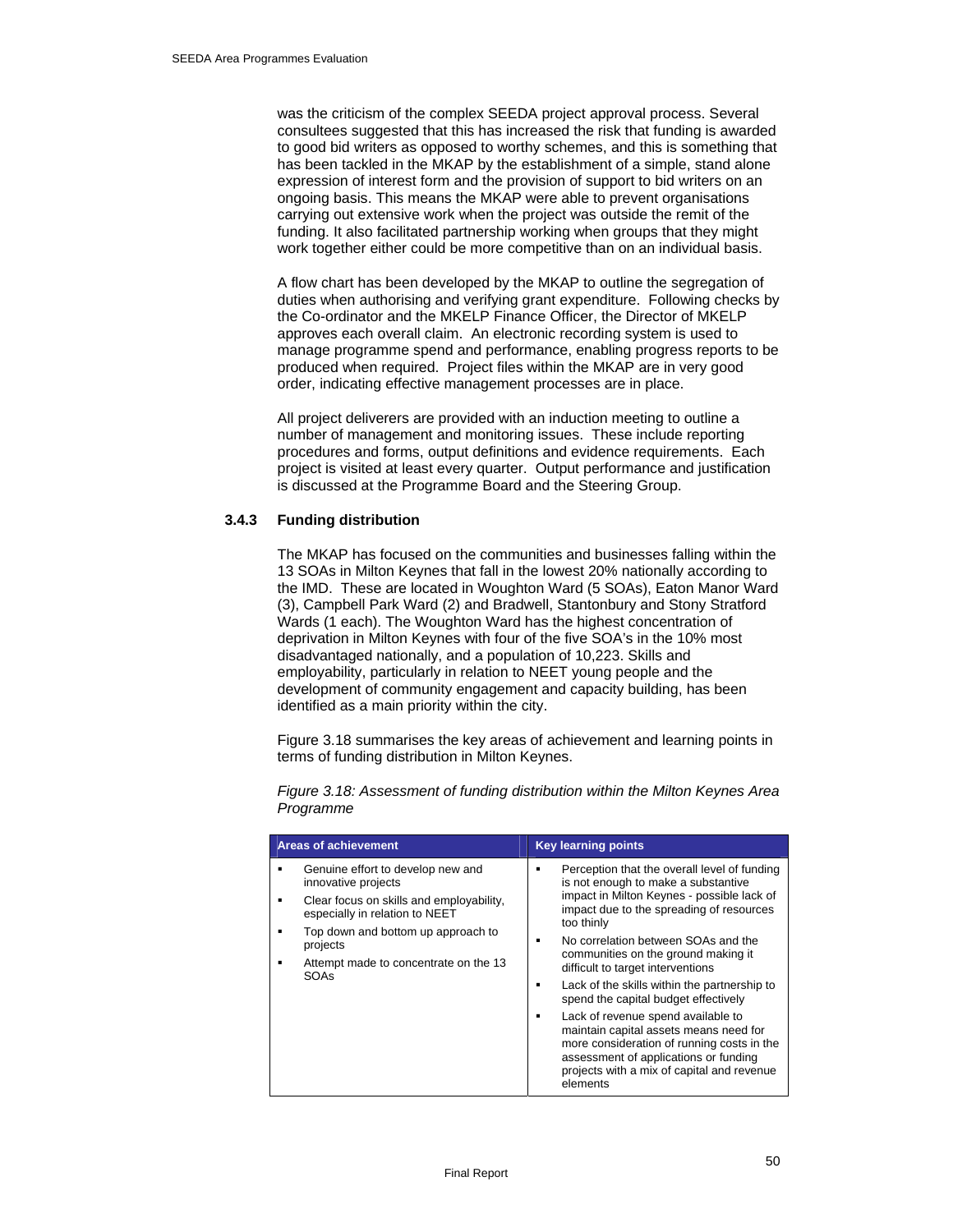With little in terms of legacy projects within Milton Keynes, the MKAP has been a genuine opportunity for the city to develop a series of new and innovative projects to tackle pockets of deprivation. It has been successful in doing so, with almost all projects funded through the MKAP being new. Examples of innovative projects, which have never been seen before in Milton Keynes, include the Community Capacity Building Project – aiming at building skills in local communities to participate in local community and economic development – and the Environmental Apprentices Scheme – aiming to train people from disadvantaged areas to work to improve their own local environment and to become employed supporting the maintenance of parks and open spaces.

The ability to build capacity at a local level, taking a bottom up approach to project development, has been a key feature to the MKAP and the majority of consultees suggested that this has been achieved, albeit in a very limited number of parishes and in a short timescale. In a city the size of Milton Keynes it is evident that should this model be sustainable, it would require far more resources over a longer period of time as opposed to the 'stop start' nature of the Area Programmes.

The focus on 13 SOAs dotted around the city has been both useful and problematic. Consultees have suggested that concentrating the funding in this ways has helped produce the maximum level of benefits in the shortest possible time period. However, in practical terms, the geography of Milton Keynes, with SOAs crossing parishes and housing estates, means that it is not always possible to limit the impact to the target areas of deprivation.

Whilst it seems clear that revenue spend was reasonably easily distributed, there is strong evidence of issues around the capital spending element. A combination of a relatively short programme timescale, little knowledge within the MKAPP of capital distribution and lack of clarity around the source of maintenance spend have all contributed to this.

#### **3.4.4 Market failure**

Whilst Milton Keynes is, in general, a growing and affluent city, the main market that the MKAP has sought to address was the lack of economic contribution by the city's poorest neighbourhoods, driving the gap between rich and poor. Following the start of the programme, it became clear that main contributor to this has been a lack of entry and level one skills provision within these hard to reach communities. Across Milton Keynes, low level skills provision is an issue, but those in need of this support tend to reside within one of the poorest SOAs. All evidence suggests that the MKAP has addressed this market failure and associated mainstream public sector failure. Figure 3.19 summarises the key areas of achievement and learning points in terms of addressing market failure in Milton Keynes.

*Figure 3.19: Assessment of the extent to which the Milton Keynes Area Programme has addressed market failure* 

| <b>Areas of achievement</b> |                                                                                                             | Key learning points                    |
|-----------------------------|-------------------------------------------------------------------------------------------------------------|----------------------------------------|
|                             | Has made a difference in an area where<br>other regeneration and economic<br>development funding is limited | Parish level delivery capacity limited |

The strength and continued growth of Milton Keynes in terms of population and economic force has meant that deprived parts of the city have frequently been overlooked in terms of non-mainstream support. All consultees agreed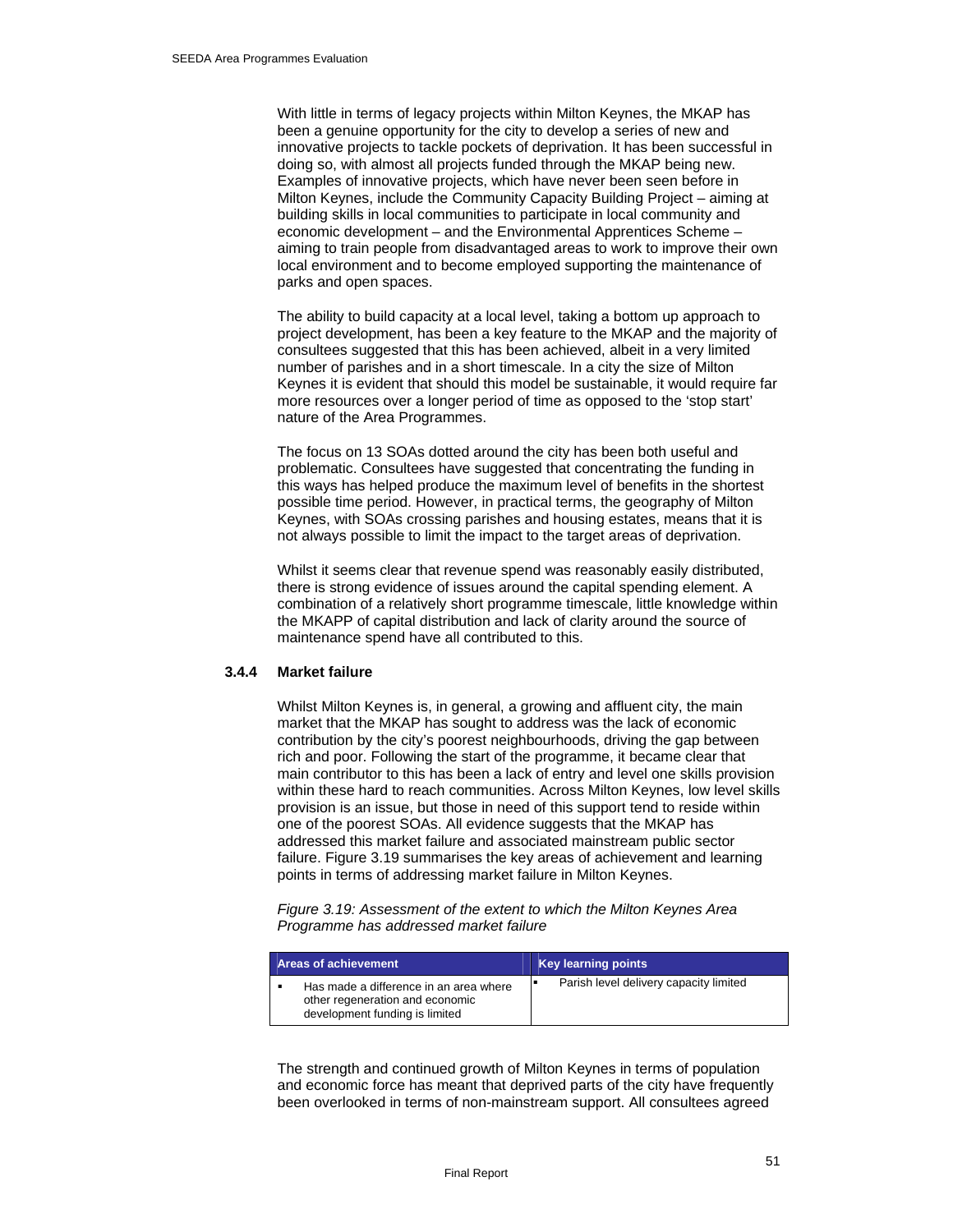that the MKAP has been crucial in addressing a market failure and has demonstrated a need for funding of this kind in the most deprived parts of the city. One of the main issues around addressing the market failure at a local level has been the limited delivery capacity amongst local parish based organisations. Decades of under investment mean that it would require a more sustained investment in the local capacity for delivery to make a significant difference in terms of transferring ownership of projects. At present, parish councils see themselves purely as delivery agents, and not organisations capable of capacity building at a local level.

## **3.4.5 Approach to partnering**

In comparison to the other two programmes, where there was a need to pull different local authorities together, the partnering arrangements in Milton Keynes were reasonably simple. Figure 3.20 summarises the key areas of achievement and learning points in terms Milton Keynes' approach to partnering.

*Figure 3.20: Assessment of the Milton Keynes Area Programme's approach to partnering* 

| <b>Areas of achievement</b> |                                                                                 |   | <b>Key learning points</b>                                                                                                  |
|-----------------------------|---------------------------------------------------------------------------------|---|-----------------------------------------------------------------------------------------------------------------------------|
| work                        | A strong partnership that invested time<br>and energy into making the programme | ٠ | Member of the partnership restricted to<br>those traditionally involved in economic<br>development with Milton Keynes - not |
|                             | Successfully leveraged the strengths of<br>each of those attending the Steering |   | able to pull in new stakeholders on to the<br>steering group                                                                |
| Group                       |                                                                                 | ٠ | Little involvement from JC Plus                                                                                             |
| partnering                  | Strong community engagement and VCS                                             | ٠ | Sub-optimal engagement with the private<br>sector and inability to get wide-scale<br>CSR project off the ground             |
|                             |                                                                                 |   |                                                                                                                             |

As previously mentioned the leadership provided by MKELP and supported by MK Council and other organisations has meant that, at a steering group level, the partnering arrangements have worked very well. What also becomes clear, following the attendance at a steering group session, is that the strength of each partner is utilised, and that meetings are managed well. An intangible strength of the steering group partnership is their clear enthusiasm and energy in making the MKAP work, and use it to drive forward other regeneration and economic initiatives in the city.

Milton Keynes Council of Voluntary Organisations (MKCVO) were viewed as a crucial partner from outset and in addition to representation as a key partner on Programme and Steering Groups, employed / hosted the Programme Co-ordinator. This integration resulted in the programme being underpinned by a strong community engagement and capacity building theme, and the successful utilisation of existing networks operating in these areas. Both of these factors were viewed as particularly important in engaging 'hard to reach' groups.

Whilst the strength of the central project core team is clearly an asset, it can be argued that in terms of decision-making, the pool of partners is fairly limited. The majority of 'external' stakeholders including local parish representatives, project delivery partners and strategic partners such as JobCentre Plus and the LSC, are represented on the Programme Board but as previously mentioned, this forum typically acts in a project sign-off function rather than setting a strategic direction.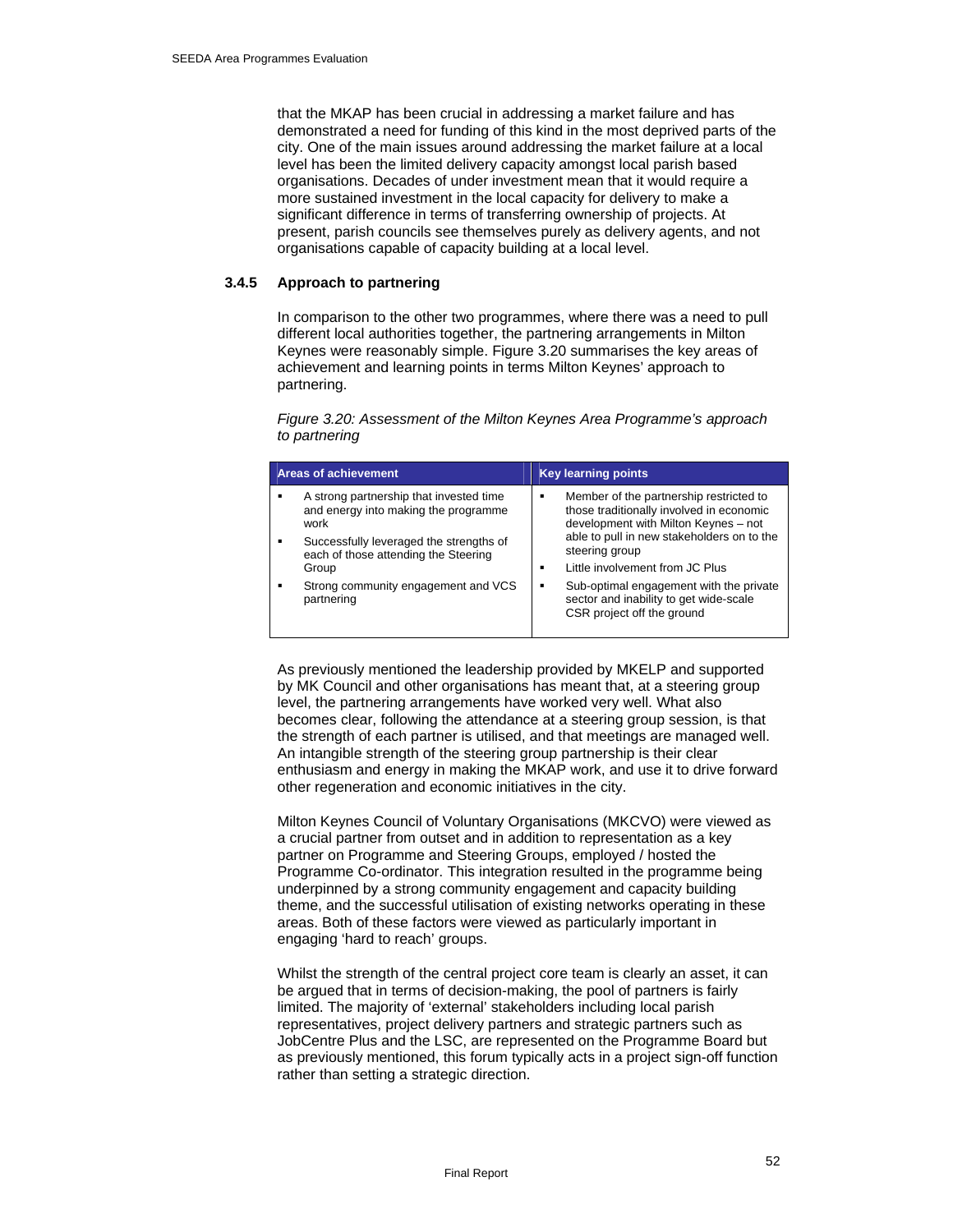Anecdotal evidence, which will be supported by impact analysis in Chapter 4, suggest the Corporate Social Responsibility (CSR) project, aiming to create links between businesses and community groups, has failed to engage sufficiently with the private sector. Consultees have admitted that, should the programme be extended, then engagement with the private sector is key in Milton Keynes, given the strength of business in the city and opportunity for levering funding and linking learning and skills to employment. One particular focus should be engagement with the property developers that are working across the city.

#### **3.4.6 Links to previous and complementary activity**

Unlike the Thames Valley, and to a certain extent Oxfordshire, the MKAP has very little in terms of regeneration activities on which to build. Figure 3.21 summarises the key areas of achievement and learning points in terms of the links between the work of the Milton Keynes Programme and previous / complementary activity.

#### *Figure 3.21: Assessment of the links between the Milton Keynes Area Programme and other activity*

| <b>Areas of achievement</b>                                                                                                    | <b>Key learning points</b>              |
|--------------------------------------------------------------------------------------------------------------------------------|-----------------------------------------|
| Effective links between this programme<br>and the development of a wider<br>regeneration and community development<br>strategy | Very few past projects to build on<br>٠ |
| Future of the partnership looks promising<br>and will be informed by the regeneration<br>strategy                              |                                         |

Given the lack of previously existing schemes in Milton Keynes, the majority of MKAP funding initiatives have been new interventions. SRB activity in the Milton Keynes area was restricted to isolated schemes in Bletchley, Wolverton and Netherfield, some of which fall outside the geographical scope of the MKAP. Using MK College as a key partner has allowed the programme to interface with mainstream skills provision, with the Routes to Success programme aiming to take college-learning opportunities into the community. The extent to which participants have used this programme to progress into mainstream learning is discussed in Chapter 4.

Complementary activity around regeneration and economic development is focused on the creation of both a regeneration strategy and community development strategy for Milton Keynes. The MKAP is part of a huge growth in interest in economic development and regeneration in Milton Keynes and has contributed to development of vision for the city. The extent to which the projects that form the MKAP are integrated into these long terms strategies will become clearer in the first half of 2008.

# **3.4.7 Exit and succession**

The MK Regeneration and Community Development Strategies are the basis of future regeneration and economic development policy in Milton Keynes. Figure 3.22 summarises the key areas of achievement and learning points in terms of how the Milton Keynes Programme has planned for succession activities and the extent to which this is achievable.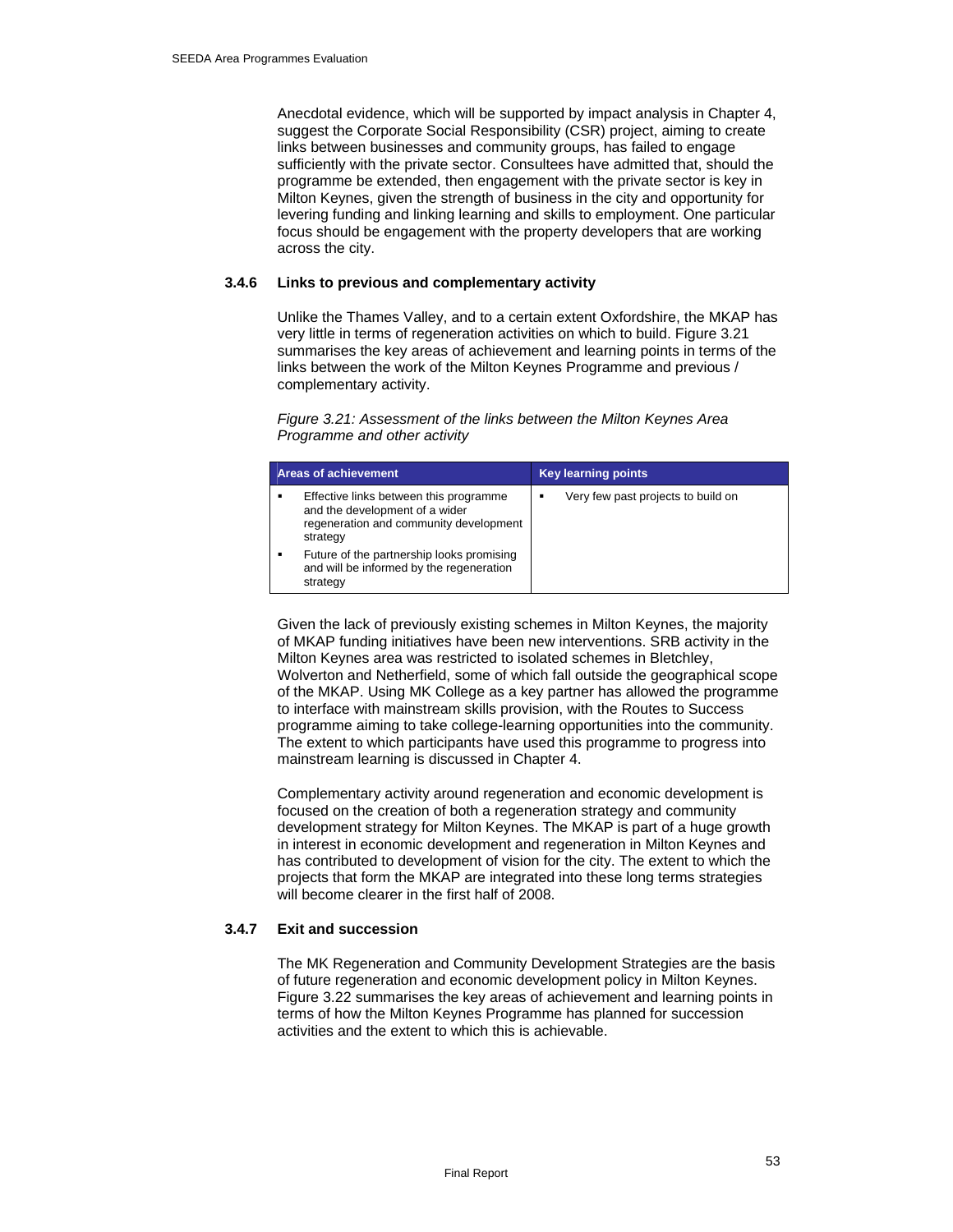|   | <b>Areas of achievement</b>                                                                                                   |   | <b>Key learning points</b>                                                                                                                                                       |
|---|-------------------------------------------------------------------------------------------------------------------------------|---|----------------------------------------------------------------------------------------------------------------------------------------------------------------------------------|
|   | Projects beginning to explore options for<br>future funding<br>MKAP provides solid basis for continued<br>partnership working | ٠ | Required to build capacity at a local level<br>Short term nature of this Programme not<br>helpful for long term capacity building<br>Likely to struggle in search of alternative |
|   | This three year programme could be a<br>pilot phase in Milton Keynes                                                          |   | funding                                                                                                                                                                          |
| ٠ | Routes to Success project aligned with<br>SEEDA priorities and 'bridge' funding<br>secured in March 2008 for one year         |   |                                                                                                                                                                                  |

*Figure 3.22: Assessment of exit and succession planning in Milton Keynes* 

Consultation with strategic stakeholders and project managers suggest that options for future funding, to aid the continuation of MKAP projects, are currently being explored. The perceived economic prosperity and ongoing physical growth of Milton Keynes is a possible barrier to ongoing funding (as had been an issue before the MKAP funding). Whilst the MKAP has demonstrated the strategic need for economic development funding in Milton Keynes (in the shape of a 'pilot'), it remains unclear as to the source of successor funding. The flagship project, Routes to Success, is closely aligned with SEEDA priorities and in March 2008, SEEDA confirmed that 'bridge' funding would be provided for 2008/9.

The evidence of partnership working within the MKAP, especially through the co-operation between MKELP, MK Council and MK College, suggests that the city has strong basis on which to build. Investment opportunities are being explored by the MKELP led Saxon Street Group<sup>10</sup> and there are plans for the MKAP Steering Group to morph into a strategic voice for economic development on a city-wide basis. In the long term the team that lead the MKAP are looked towards ESF as a possible funding source. The existing partnership within Milton Keynes is strong and there appears to be sufficient will and enthusiasm to make things work moving forward.

In supporting the new Regeneration and Community Development Strategies, it seems clear that any successor project funding needs to be long term, and focused primarily on capacity building at a local level. Consultees have agreed that bringing strategists together with the 'grass roots' at a local level is key to this.

#### **3.4.8 Summary of lessons learned**

 $\overline{a}$ 

In summary, the key achievements of the Milton Keynes Area Programme, which should be built upon and communicated as good practice are:

- The creation of strong governance regime led by a committed and influential steering group;
- Engagement with the VCS helped to create a focus on community capacity building and NEET young people which aligns with the needs of the city;
- The provision of a tailored, local project expression of interest and bid support process to ensure that the best project receive funding; and

 $10$  The Saxon Street Group is a group of local public and private sector organisations established with the aiming of securing investment opportunities in Milton Keynes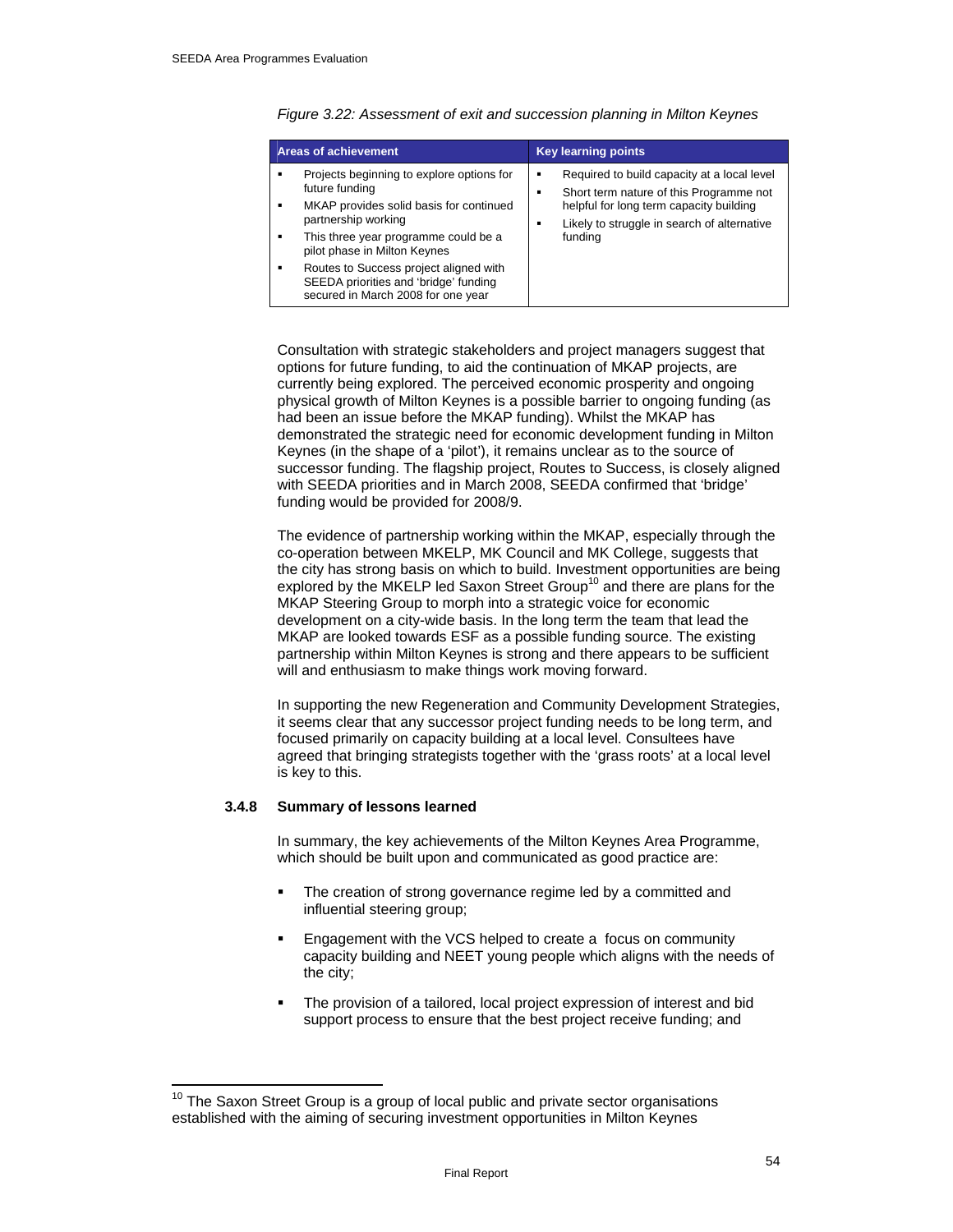• The use of the MKAP to stimulate an interest in regeneration and to shape the development of the forthcoming regeneration and community development strategies.

The most important lessons learned out of the experiences of the MKAP are:

- The need to involve a diverse group of stakeholders in the strategic direction of future programmes, rather than just a small group of long term regeneration practitioners;
- **The need to involve the private sector at an early stage;**
- The need for a planning period at the outset of future programmes in order to properly plan interventions; and
- The need for a simpler and more tailored project approval process.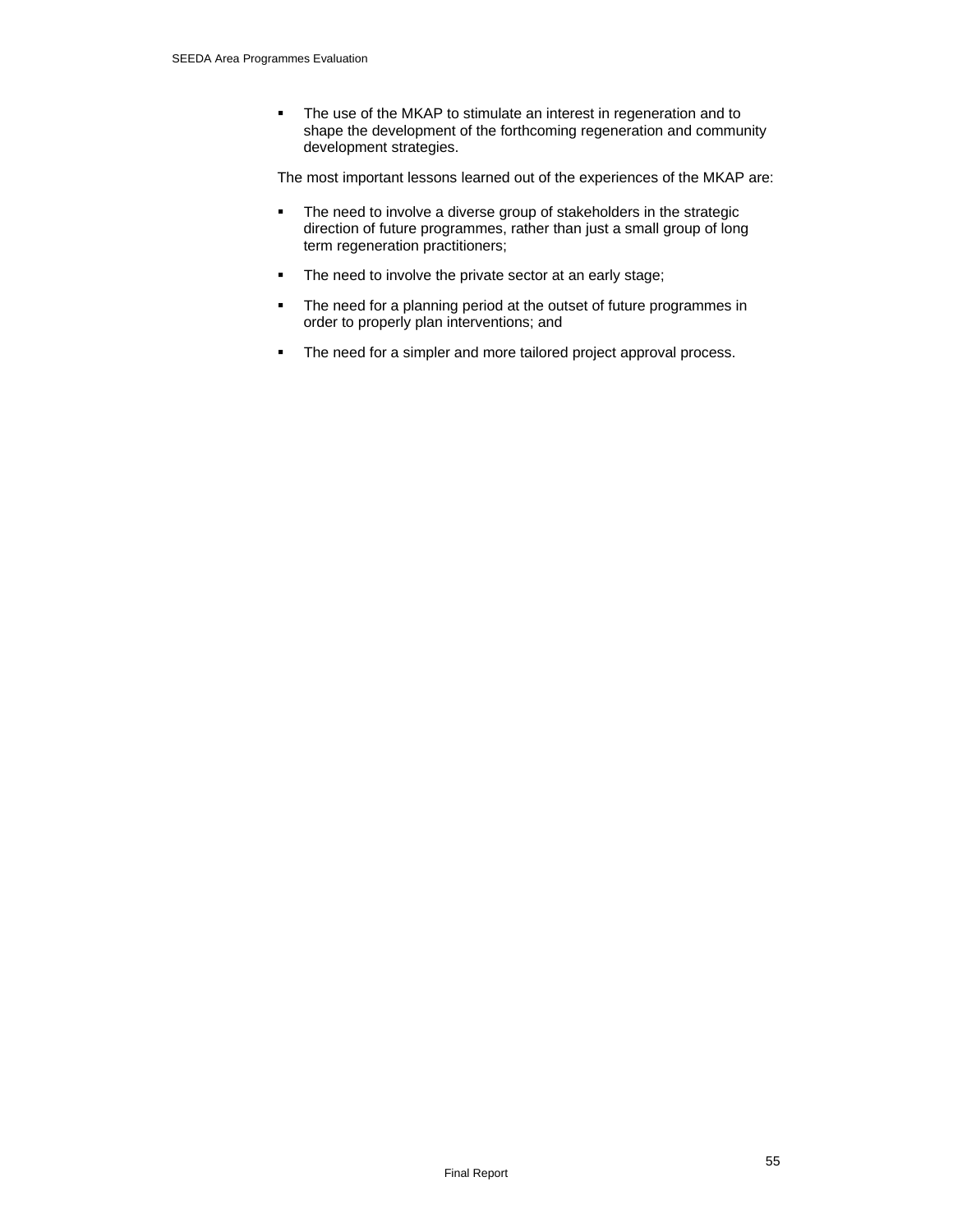# **4. Economic Impact**

The section outlines the performance of the Area Programmes by looking at outcomes and ultimately overall impact, using direct outputs as a basis. It draws on programme and project level reporting data and includes internal and external benchmarking, to assess value for money.

# **4.1 Summary of programme performance**

# **4.1.1 Strategic aims**

The key strategic aims of the three Area Programmes were:

- Increasing access to skills and employment;
- Fostering entrepreneurship and enterprise; and
- Engaging the private sector through Corporate Social Responsibility.

The three Area Programmes sought to address key aspects within the South East Regional Economic Strategy. In particular, these included Smart Growth (for example, increasing the business stock and maximising the number of people ready for employment) and Sustainable Prosperity (for example, developing sustainable communities).

In addition to each programme's direct outputs (around skills, jobs and business support outputs), the project activity was also designed to impact upon a number of wider factors such as increasing employment rates, increasing the numbers of qualifications and fostering enterprise and entrepreneurship. Ultimately, by addressing such factors, the Programmes would help to narrow the prosperity gap between the most disadvantaged SOAs and other SOAs through tackling labour market underperformance. SEEDA asked each programme board to develop a series of these strategic objectives at the outset of the funding in 2005 to help understand the impact of localised interventions on target areas, which then formed part of the performance plan. These, effectively, provide the basis for estimating the 'impact' of the Area Programmes.

Projects were also selected to provide impact upon their targets groups within the relevant SOAs through addressing market failure and enhancing strategic collaboration. To help focus project activity and also to measure impact, each project was required to forecast a number of outputs that it would provide over its lifetime (for example, the number of people assisted to obtain a job). The outputs from all projects would then combine to create overall Programme level outputs.

In order to address these aims each Programme sought to develop a number of specific projects. In some cases these were continuations or extensions of existing projects funded through alternative means, whilst in other cases they were completely new projects.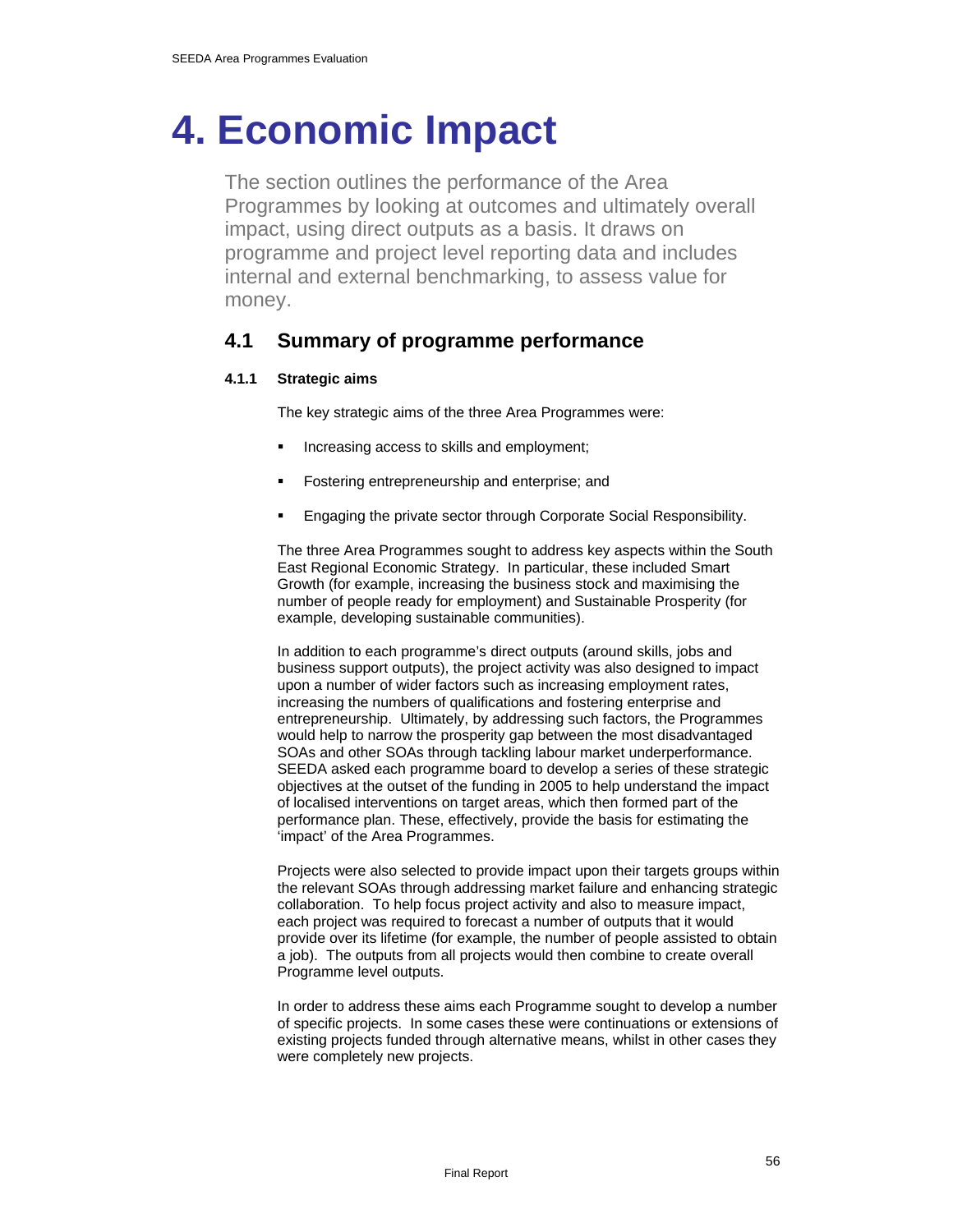#### **4.1.2 Overall gross impact versus strategic objectives**

Although the development of outcome measures is, in itself, a major step forward and key achievement, a lack of measurability has created difficulties in measuring the strategic, macro-economic, impact of the three Area Programmes. Across the three areas, a total of twenty six strategic targets outlined in the programme strategic plans, of which:

- **Ten** are measurable using data publicly available data (some of which does not relate 100% to the original data but can be used as a reliable proxy);
- **Eight** are not currently measurable due to the timing of appropriate data or due to the level of geographical coverage of available data; and
- **Eight** are not measurable or can only be estimated using anecdotal evidence

This is broken down by area in figure 4.1 below.

|                               | <b>Measurable</b><br>using publicly<br>available data | <b>Not currently</b><br>measurable due<br>to time or<br>geographical<br>differences | Not measurable<br>(apart from<br>through purely<br>anecdotal means) |
|-------------------------------|-------------------------------------------------------|-------------------------------------------------------------------------------------|---------------------------------------------------------------------|
| <b>Thames</b><br>Valley       | 3                                                     | 2                                                                                   | 3                                                                   |
| Oxfordshire                   | 6                                                     | 3                                                                                   |                                                                     |
| Milton<br>Keynes              |                                                       | З                                                                                   |                                                                     |
| All Area<br><b>Programmes</b> | 10                                                    | 8                                                                                   | 8                                                                   |

*Figure 4.1: The measurability of strategic targets* 

The reasons why the Area Programme Boards chose so many strategic targets that could be not measured is not clear but consultations suggest they include:

- A misunderstanding on how and when the strategic indicators would be assessed;
- A general lack of statistical and economic aptitude within the partnerships at the outset – the most available statistics have been used rather those that are relevant from a geographical and timing perspective;
- A lack of funding to commission primary data collection to develop appropriate baselines in target areas;
- An emphasis on project development and delivery, given the lack of a formal planning period and pressure to spend year one funding; and
- Governance and accountability issues within two of the programmes (Thames Valley and Oxfordshire), as described in section 3. A lack of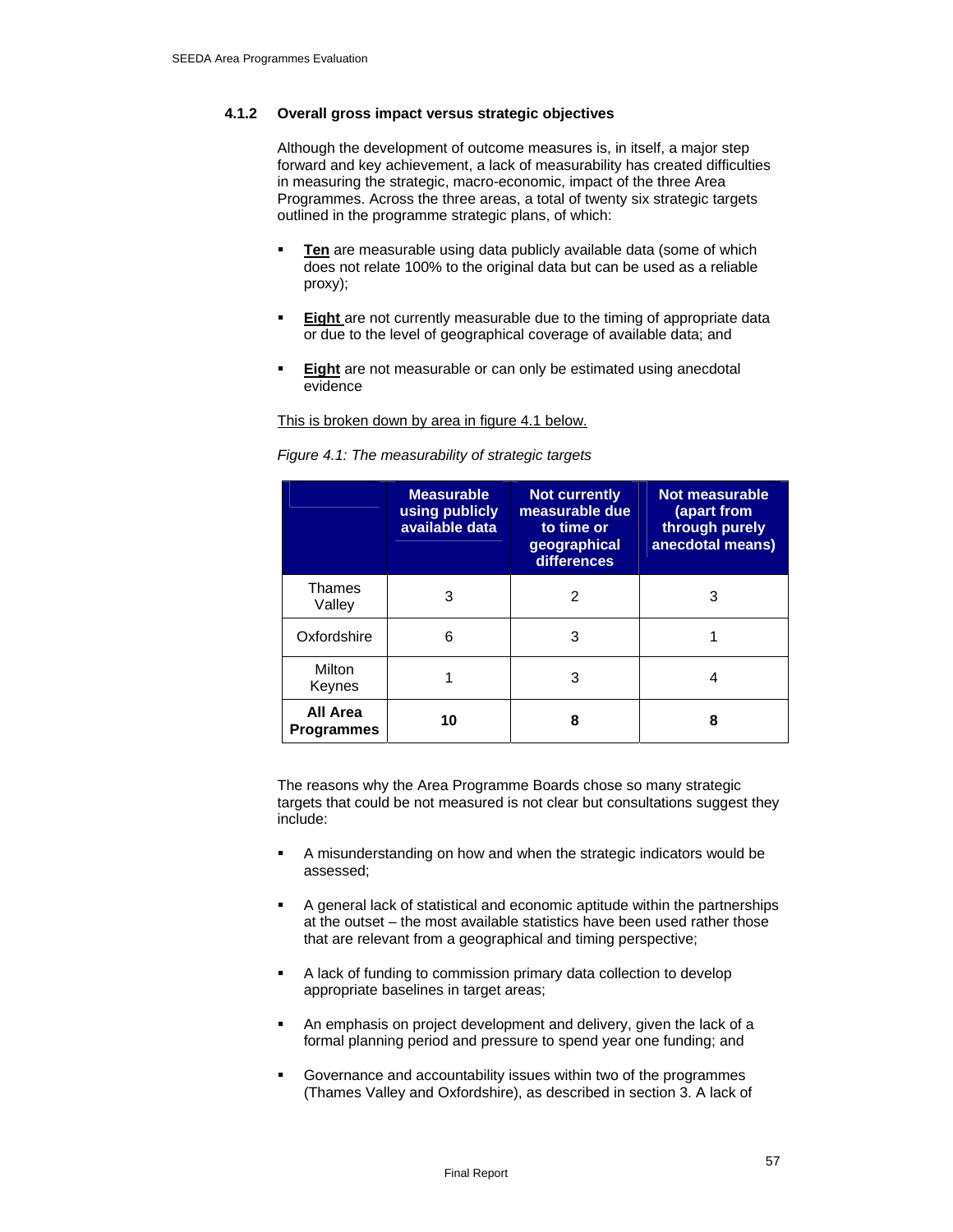$\overline{a}$ 

clear and consistent leadership at the outset has meant that these indicators have become 'lost' over the three years.

These problems of measurement, including the issue of proving causality between programme activity and chosen indicators, means that it is very difficult to show levels of impact. This therefore reduces the relevance of such indicators, although it should be recognised that with greater planning and preparation (for example, clear guidelines of what projects should measure to enable them to prove they are contributing to indicators, or a pre and post-initiative resident survey) such impact indicators can provide greater evidence of real impact than outputs. Specific reasons why some of the indicators proposed can not be measured at this stage are shown in Appendix II.

Taking those indicators that can be measured against, there is sufficient evidence to suggest that:

- There has been a positive trend in terms of reducing the proportion of people with no qualifications, with reductions evident in Reading (of 13.2 percentage points between 2005-06), Slough (4.6 percentage points between 2005-06), Oxfordshire (10.3 percentage points between 2001-06) and Milton Keynes (9 percentage points between 2001-  $06$ <sup>11</sup>. As a comparator, at both a national and regional level, the percentage of people with no qualifications dropped by an average of 0.5% per year over the period. Whilst there is clear causality between the Area Programme and this indicator (due to the significant proportion of spend on this type of activity together with the significant level of outputs related to it) the timescales relating to data availability inhibit the confirmation of this impact.
- Economic activity rates are mostly improved with a 5.1% increase evident in Oxfordshire, and a 3% increase in Milton Keynes, both between 2001 and  $2007<sup>12</sup>$ . There has, however, been no notable change in the overall economic activity rate in Reading, Slough or Wycombe over the period;
- Business start-up rates in Reading, Slough and Milton Keynes have increased during the period 2003-06 (1.0 per 1,000 population in all three areas), but there was no notable change in Oxfordshire<sup>13</sup>. It must be recognised that only limited Area Programme funding was provided for business start-up activity, meaning causality is difficult to prove.

Although not an identified performance indicator for the Area Programme, it is evident that:

 Child poverty was reduced in the period from 2004 to 2007, with the overall number of SOAs in the bottom two deciles being reduced in both the Thames Valley and Oxfordshire<sup>14</sup>.

<sup>&</sup>lt;sup>11</sup> APS, ONS, % of people of working age with no qualifications for 2005-2006 data. 2001 data from baselines for Area Programmes.

Calculated from Census data, 2001, ONS, taking all people aged 16-64 and all people economically active aged 16-64. APS, ONS, % of people of working age that are economically active

<sup>&</sup>lt;sup>13</sup> BERR Statistics: Business Start-Ups and Closures: VAT Registrations and De-Registrations in 2006; Figures from 2003 taken from those reported in baseline for area Programme.

 $14$  2004 data taken from Area Programme baselines, 2007 IMD data taken from DCLG website.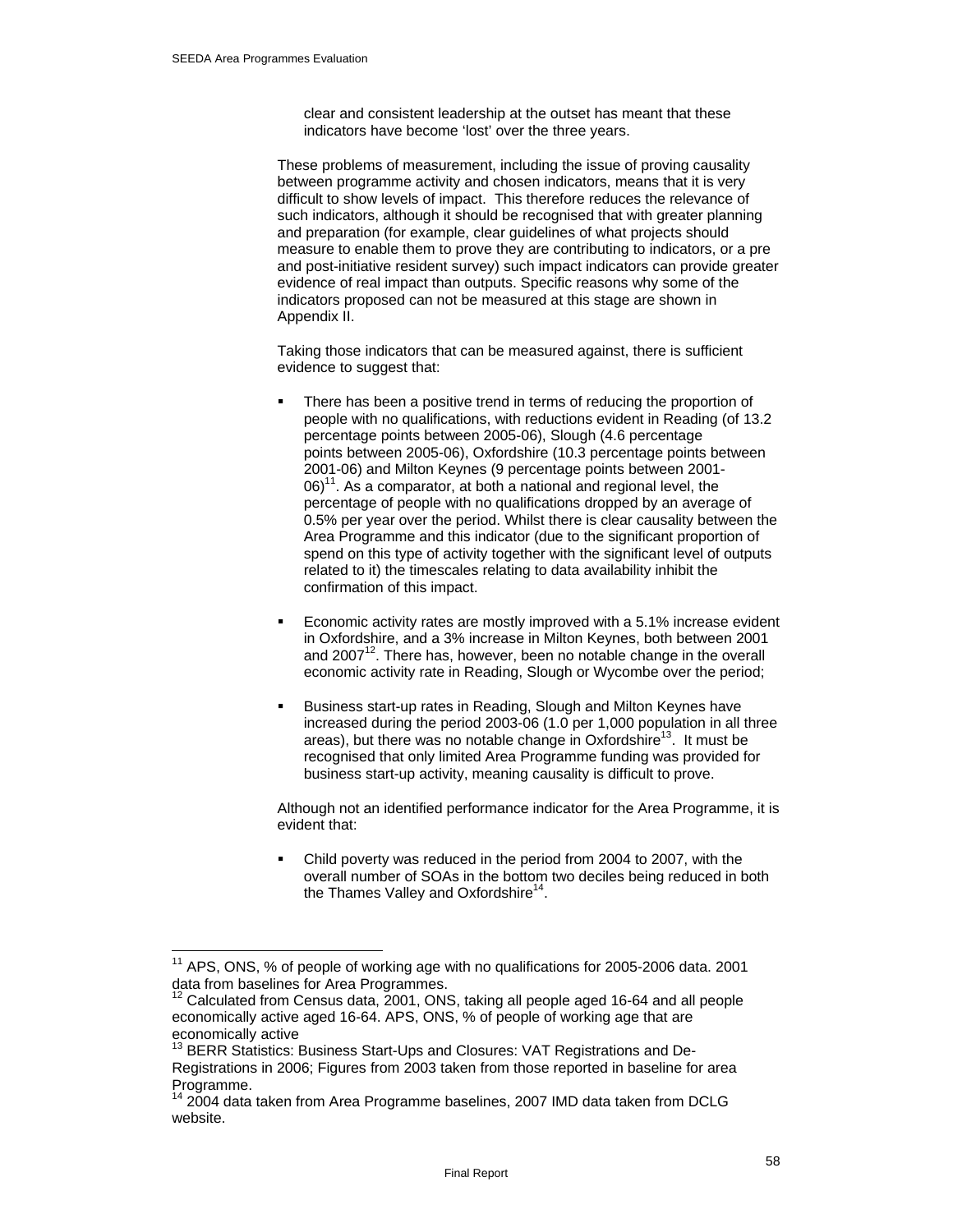## **4.1.3 Gross output performance**

The Area Programmes had eleven overall output targets. However, it is clear that there were four main targets which represented the focus of the Programmes' delivery and were critical to their performance. As such, the evaluation's output analysis has concentrated on these four.

All outputs reported in this document are directly attributable to SEEDA's funding (non attributable outputs are filtered by each programme partnership). Partnerships did not count or report any outputs at the overall programme level that included those generated from leveraged or matched funding, as matched funders did not use the RDA Tacking Framework definitions.

In the three years from 2005/6 to 2007/8, the three Area Programmes have:

- Created or safeguarded **171** jobs (against a target of 124);
- Assisted **1,604** people into employment (against a target of 1,558);
- Assisted **525** businesses to improve performance (against a target of 344);
- Assisted **4,696** people in skills development (against a target of 3,393).

Overall the area programmes met its main gross target outputs around jobs created / safeguarded, people assisted into employment, businesses assisted and skills provided (Figure 4.2 and Appendix VI). Of the two outputs recording zeros, no outputs were recorded against businesses engaged in collaborations with the knowledge base because of a misunderstanding of the output. No regeneration infrastructure investment was levered against target because of a withdrawal of Section 106 funding.

The most significant underperformance was in the number of adults gaining basic skills and Level 2 qualifications (6a and 6b). The reason for this overestimation was primarily a lack of understanding of these output definition at the programmes' inception, and how they would be affected by match funding. In reality, whilst the SEEDA funding engaged the learners in sub level 2 learning, LSC as the mainstream provider delivered the actual level 2 qualifications, and therefore these outputs were reported to the LSC rather than SEEDA to avoid double counting . In contrast, output 6, the number of people assisted in their skills development as a result of the RDA, assisted 1,583 people above target.

As Figure 4.2 illustrates, achievement versus target has improved year on year since the start of the Area Programmes in 2005/6. Poor performance in year one is mainly down to the lack of a planning year and misunderstanding of the output targets and how they would be measured. By year three many of the major projects were up and running and delivering outputs. Another factor in this turnaround is the stabilisation of the governance regimes around the programmes, particularly in Oxfordshire and the Thames Valley, as described in detail in section 3. Finally our stakeholder feedback suggests that forecasting improved during years 2 and 3, which, along side better ability and more capacity to deliver against targets, are drivers for the achievement of targets.

The shading system in figure 4.2 below, and similar subsequent tables, can be summarised as: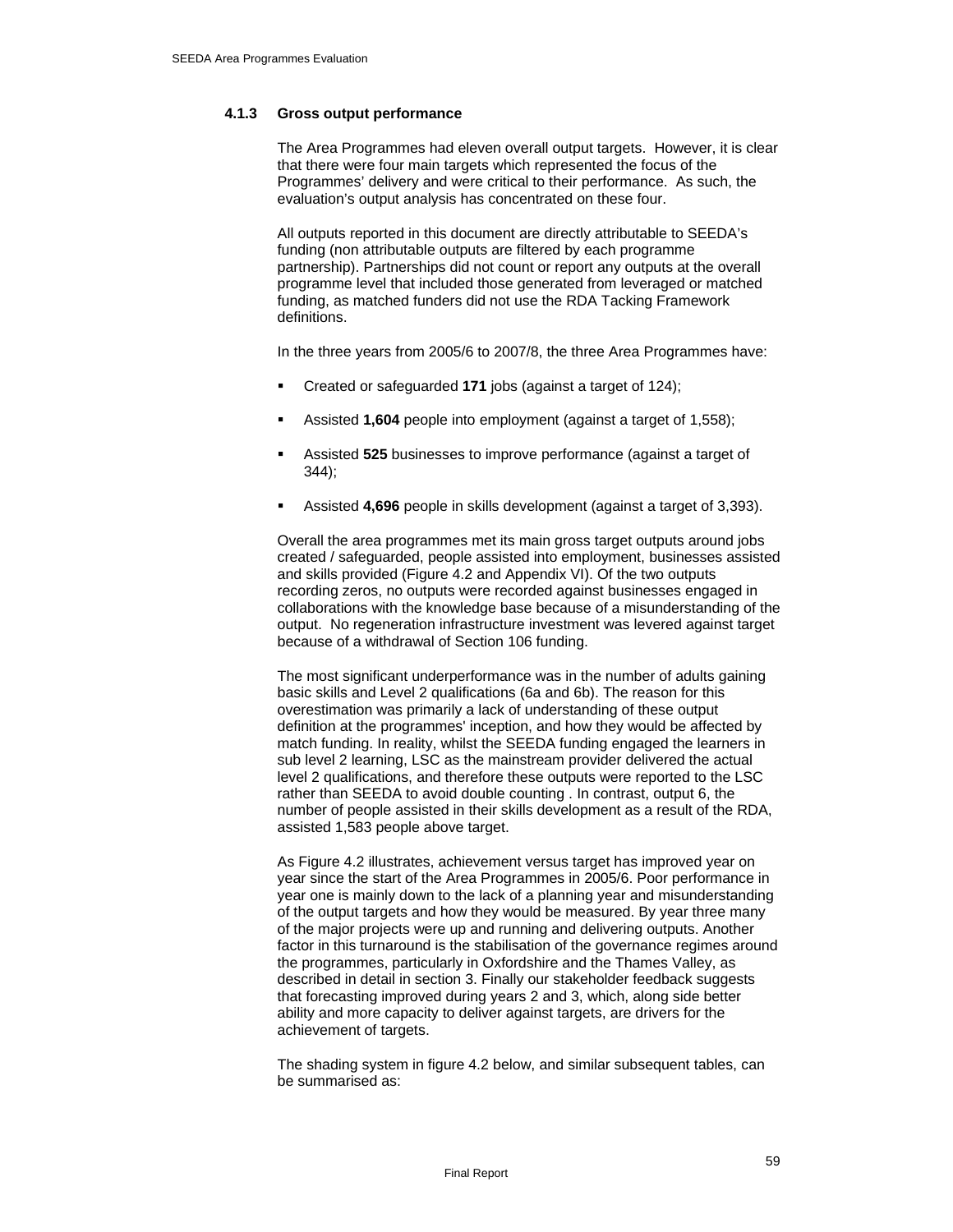| -Red                  | Significantly below target: <70% achievement  |
|-----------------------|-----------------------------------------------|
| <u>l Yellow/Amber</u> | Close to achieving target: 70-99% achievement |
| Green <sup>1</sup>    | Achieving or above target: >100% achievement  |

#### *Figure 4.2: Overall performance of all programmes all years*

| <b>Outputs</b>                                                                                                                                                           | % Achieved against Target |                   |                   |  |                  |
|--------------------------------------------------------------------------------------------------------------------------------------------------------------------------|---------------------------|-------------------|-------------------|--|------------------|
|                                                                                                                                                                          | Year <sub>1</sub>         | Year <sub>2</sub> | Year <sub>3</sub> |  | <b>All Years</b> |
| 1. Jobs created or safeguarded                                                                                                                                           | 31.4                      | 113.2             | 163.1             |  | 137.8            |
| 2. People assisted to get a job                                                                                                                                          | 27.4                      | 89.3              | 125.5             |  | 103.0            |
| 3. Businesses created and demonstrating growth after 12<br>months and businesses attracted to the region                                                                 | 100.0                     | 114.3             | 77.8              |  | 100              |
| 4. Businesses assisted to improve their performance                                                                                                                      | 287.5                     | 97.5              | 228.1             |  | 152.6            |
| 4a. Businesses within the region engaged in new<br>collaborations with the knowledge base                                                                                |                           | 0                 | ٠                 |  |                  |
| 5. Public & Private regeneration infrastructure investment<br>levered                                                                                                    |                           | 0.00002           |                   |  | 0.00002          |
| 5i. Private regeneration infrastructure investment levered                                                                                                               |                           | $\overline{a}$    |                   |  | N/A              |
| 5a. Reclamation & redevelopment of Brownfield Land<br>(Hectares)                                                                                                         | 100                       |                   |                   |  | 100              |
| 6. People assisted in their skills development as a result of<br><b>RDA</b>                                                                                              | 93.5                      | 171.1             | 127.3             |  | 138.4            |
| 6a. Adults gaining basic skills as part of the Skills for Life<br>Strategy that count towards the Skills PSA Target                                                      | 33.3                      | 9.5               | 149.1             |  | 34.9             |
| 6b. Adults in the workforce who lack a full level 2 or<br>equivalent qualification who are supported in achieving at<br>least a full level 2 qualification or equivalent | $\Omega$                  | $\Omega$          | 250               |  | 33.1             |

The shading pattern in the figure above indicates a year on year improvement against targets. This is not only due to actual performance but also improved knowledge of the outputs, greater awareness of the projects delivering the outputs, and improved forecasting abilities. Consequently, by the end of the Area Programme, each individual Programme was well placed to successfully deliver against their output targets.

Key lessons learnt in the early period of the Programme relate to a potential lack of understanding from project managers regarding outputs and output targets at the time of submitting their proposals (although output training was provided). This may in particular have been the fact that managers tried to address too many output types, and therefore spread their achievements and resources too thinly. In future it would be expected that the accountable body would recognise some of these potential problems through a more rigorous appraisal process. Finally, consultees have questioned the rigour of the appraisal process during the early months of the Area Programme, which potentially led to projects being approved without a sufficiently robust business case, and resources being spread too thinly. By the end of year one, this had improved with a far more informed and thorough process for project assessment.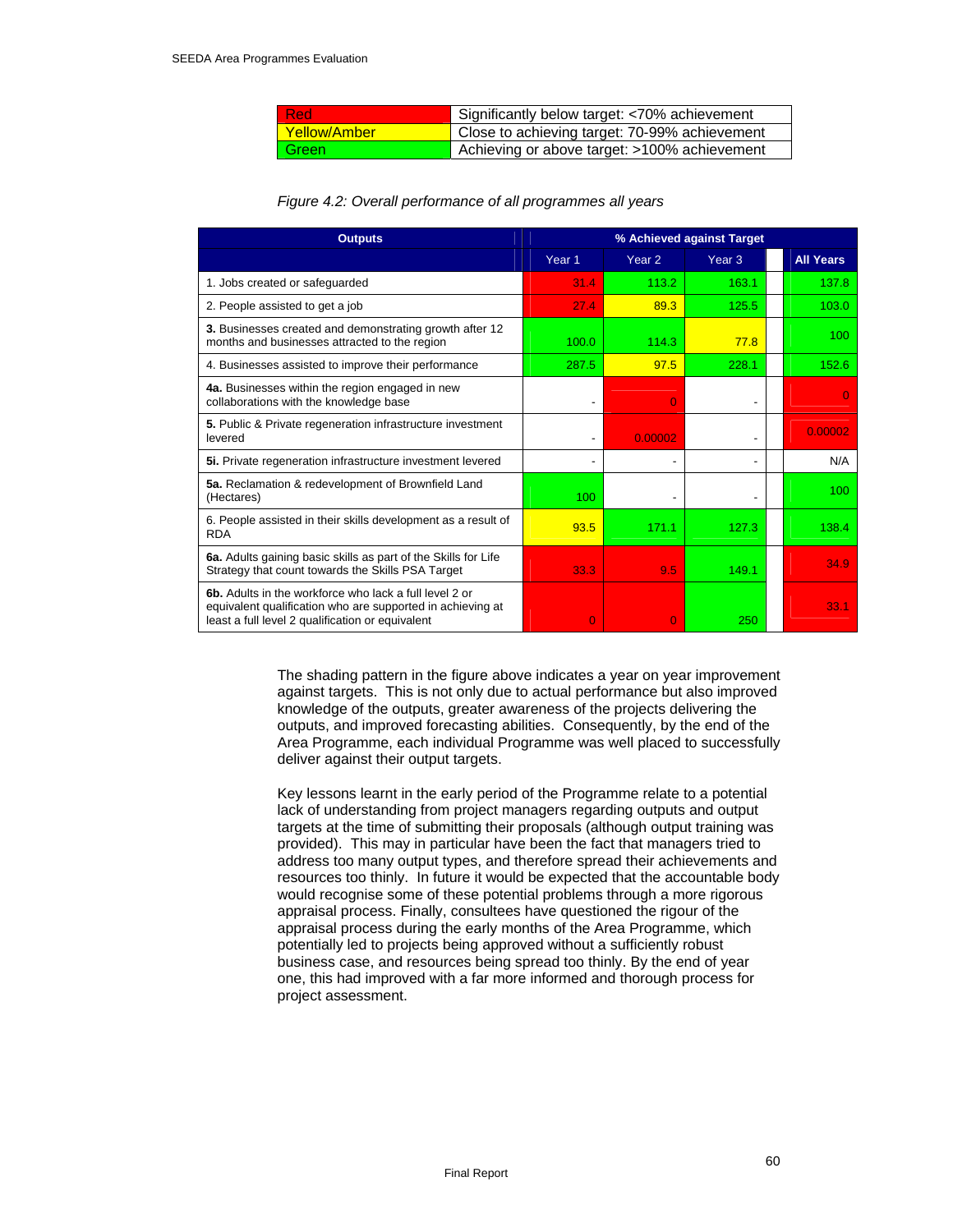# **4.2 Thames Valley**

# **4.2.1 Introduction**

This section outlines the performance of the Thames Valley Area Programme (TVAP) against its Core Outputs and examines its success against the original targets outlined in the Performance Plan.

Key characteristics of the TVAP include:

- A utilisation of £2.13m funding from SEEDA between the period 2005-08, delivering 12 projects
- Leveraged a further £2.88m of public funding and £350k of private sector funding
- Of funded projects, approximately 83% were focused on skills and employability, and the remaining 17% focused upon enterprise and entrepreneurship (Social Enterprise Berkshire) and promoting corporate social responsibility (Wycombe Business in the Community Partnership and Reading Connect)
- The largest projects were Reading New Directions (formerly known as Reading TEA Shop) and Slough Hub and Spoke, which together accounted for £740,000 (35% of total funding)

A full list of projects is detailed in Appendix I.

## **4.2.2 Assessment of overall gross impact**

In line with SEEDA's requirements, the TVAP developed a number of strategic objectives as part of the original performance plan. These related to a number of generic indicators including business start-ups, promoting skills and learning, partnership working, engagement with businesses and benefit claimants. Of the eight targets **three are directly measurable**, **two are measurable but with the incorrect timescales** and the **remaining three are only anecdotally measurable** (Appendix II). As described in section 3, there were issues around the accountable body organisation at the outset of the project, with responsibility transferring from TVEP to Slough Borough Council. This, and a misunderstanding of how and when these strategic targets would be measured have contributed to many of them not being fit for purpose.

The TVAP set directly measurable indicators against increasing participation and achievement in learning, halving the number of benefit claimants and improving economic activity rates. These indicators have definite baselines taken from statistical sources such as the JSA claimant counts. However another strategic goal of the TVAP, to improve VAT registrations in Reading, Slough and Wycombe, is less easy to measure because whilst indicative indicators have been met they cannot be attributed to the programme due to the incorrect timescales. The latest VAT data would make a more accurate baseline than outcome.

There are clearly some difficulties in allocating causality to the Area Programme with regard to changing indicators. However, an estimation of causality is provided for each of the indicators below. Given the issues with data and timescales, the measurable impact of the TVAP in macro-economic terms can be summarised as: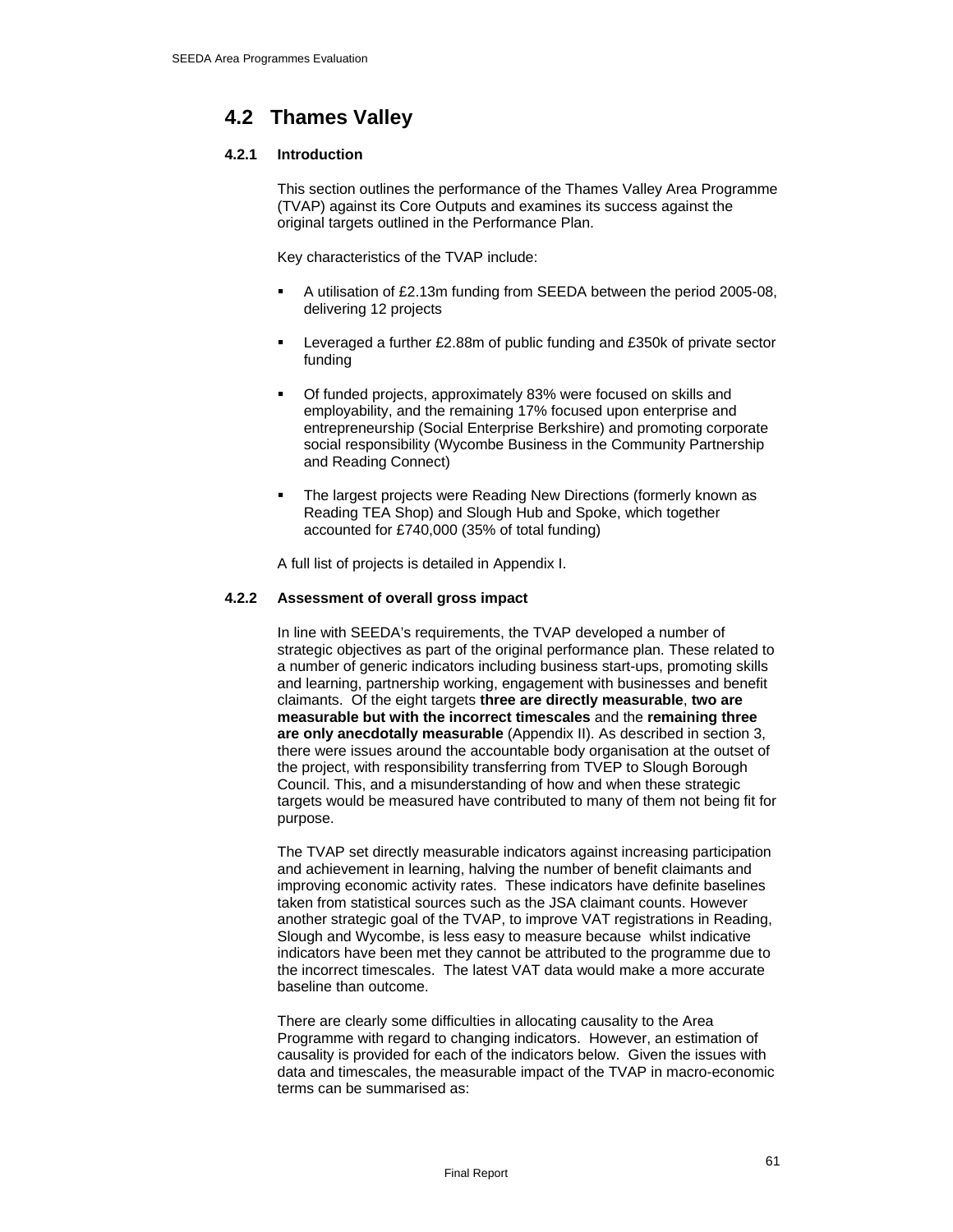- Support in reducing the proportion of the population with no qualifications in Reading from 22.8% in Reading in 2005 to 9.6% in 2006, and in Slough from 19% in 2005 to 14.4% in 2006<sup>15</sup>; The TVAP has provided considerable project activity linked to this indicator, and it is therefore likely that causality is high;
- Support in improving the baseline position for Thames Valley for education, training and skills. According to the data in the IMD 2007, Reading now has 22 SOAs (24 in 2004) in the bottom 20%, Slough has 7 (was 8) and Wycombe only has 1 (was  $3$ )<sup>16</sup>. Again, the TVAP has provided significant activity to address this indicator;
- Had an input into reduction in the differences between the best and the worst wards in the Thames Valley in terms of Job Seekers Allowance rates. Between May 2005 and May 2008, the gap fell from 2.8 percentage points to 2.5 in Reading, from 4.2 to 2.7 percentage points in Slough and from  $3.7$  to  $3.0$  percentage points in Wycombe<sup>17</sup>. Output analysis indicates that the TVAP provided good support in terms of assisting people into employment.
- Support in increasing start up rates in Reading from 2.8 per 1,000 population in 2003 to 3.8 per 1,000 population in 2006, and in Slough from 3.5 per 1,000 population in 2003 to 4.5 per 1,000 population in 2006<sup>18</sup>. However, it must be recognised that these dates only cover the first year of the TVAP and the Programme had relatively limited spend on this type of activity;
- There has been an increase in the stock of VAT companies (registered at beginning of year). Between 2005 and 2006 VAT stock growth was: 4,585 to 4,630 (1.0% increase) in Reading; 3,230 to 3,500 (8.4% increase) in Slough and 7,880 to 8,075 (2.5% increase) in Wycombe. All targets (4,500, 3,300 and 7,900 by 2008) have been met<sup>19</sup>. Again, there has only been limited activity through the Area Programme linked to this indicator, meaning causality is likely to be relatively minimal;

The Programme also set outcomes for increasing the level of private sector funding and engagement, and for increased partnership working in the delivery of the programme. These outcomes are only anecdotally measurable and the responses may differ widely between stakeholders. Consultation conducted as part of this evaluation suggested that improvements have indeed been made in this area. These claims can be partially supported by anecdotal evidence from other sources, such as reports published by the Business Community Partnerships themselves, for example there is anecdotal evidence for the success of the Business Community Partnerships operating in the Thames Valley area, especially in terms of rising membership numbers, community investment and the number of businesses engaged. However, a lack of consistent available data makes it difficult to assess the extent to which targets, especially the 20% increase in programme investment, have been met.

<sup>15</sup> 

<sup>&</sup>lt;sup>15</sup> APS, ONS, % of people of working age with no qualification  $16$  2004 IMD figures obtained from DCLG. List of SOAs obtained through NOMIS.

<sup>&</sup>lt;sup>17</sup> Claimant Counts from NOMIS, ONS, Claimants as a proportion of residents of working age. <sup>18</sup> BERR Statistics: Business Start-Ups and Closures: VAT Registrations and De-

Registrations in 2006; Figures from 2003 taken from those reported in baseline for area Programme.<br><sup>19</sup> BERR Statistics: Business Start-Ups and Closures: VAT Registrations and De-Registrations

in 2006.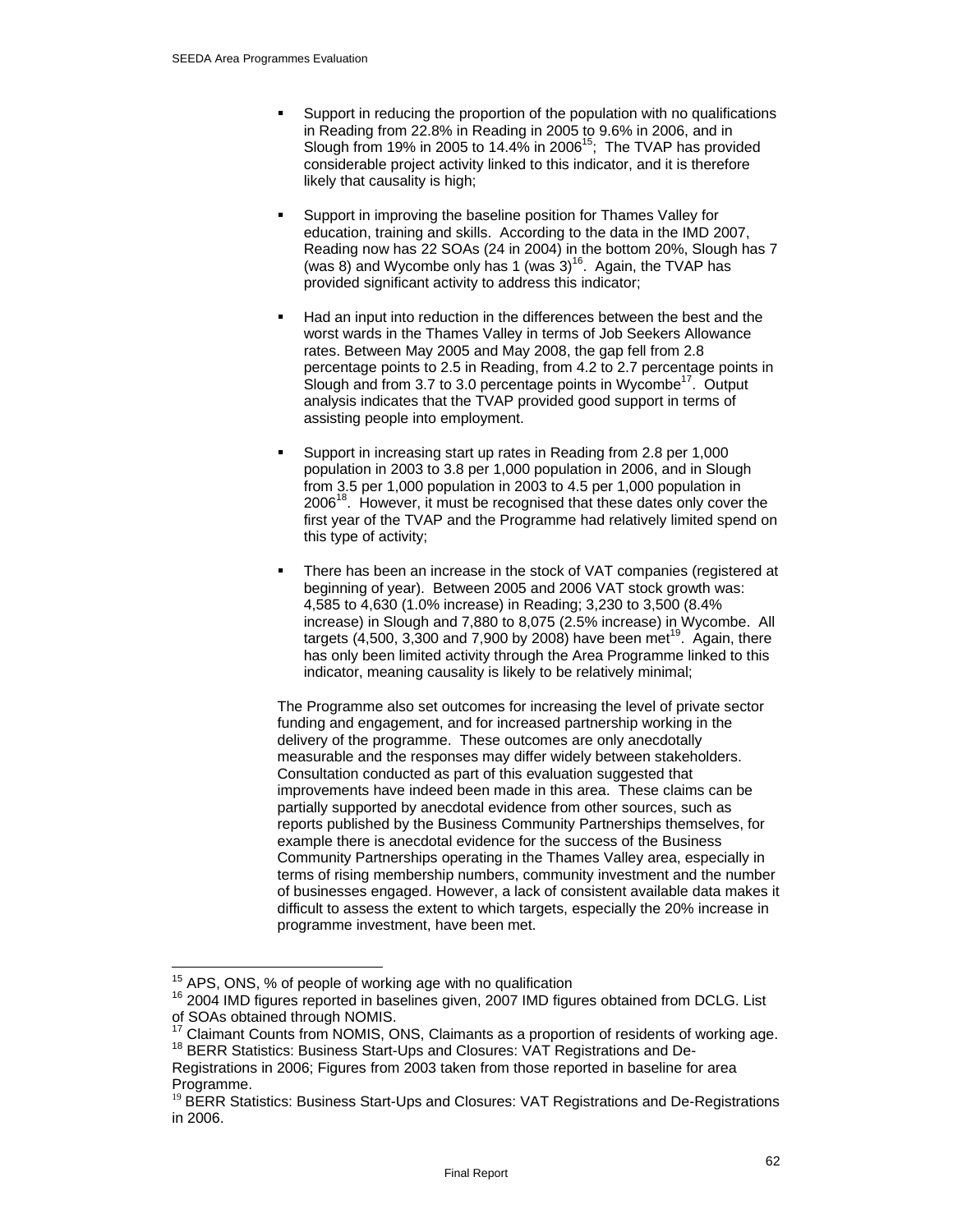# **4.2.3 Programme output performance**

In the three years from 2005/6 to 2007/8, the Thames Valley Area Programme has:

- Created or safeguarded **36** jobs (against a target of 28);
- Assisted **432** people into employment (against a target of 692);
- Assisted **178** businesses to improve performance (against a target of 70);
- Assisted **1,343** people in skills development (against a target of 1,358).

#### *Figure 4.3: Overall performance of TVAP all years*

| <b>Outputs</b>                                                                                                                                                                  | % Achieved against Target |                   |                   |                  |
|---------------------------------------------------------------------------------------------------------------------------------------------------------------------------------|---------------------------|-------------------|-------------------|------------------|
|                                                                                                                                                                                 | Year <sub>1</sub>         | Year <sub>2</sub> | Year <sub>3</sub> | <b>All Years</b> |
| 1. Jobs created or safeguarded                                                                                                                                                  | 31.4                      | 166.7             | 133.7             | 129.2            |
| 2. People assisted to get a job                                                                                                                                                 | 21.1                      | 51.6              | 99.1              | 62.4             |
| 3. Businesses created and demonstrating growth after 12<br>months and businesses attracted to the region                                                                        | 100                       | 140.0             | 87.5              | 107.1            |
| 4. Businesses assisted to improve their performance                                                                                                                             | 100                       | 175.5             | 350.0             | 254.3            |
| 4a. Businesses within the region engaged in new<br>collaborations with the knowledge base                                                                                       |                           |                   |                   |                  |
| 5. Public & Private regeneration infrastructure investment<br>levered                                                                                                           |                           |                   |                   |                  |
| 5i. Private regeneration infrastructure investment levered                                                                                                                      |                           |                   |                   |                  |
| 5a. Reclamation & redevelopment of Brownfield Land<br>(Hectares)                                                                                                                | 100                       |                   |                   | 100.0            |
| 6. People assisted in their skills development as a<br>result of RDA                                                                                                            | 76.5                      | 121.6             | 85.9              | 98.9             |
| 6a. Adults gaining basic skills as part of the Skills for Life<br>Strategy that count towards the Skills PSA Target                                                             | 33.3                      | 11.1              | 100               | 20.4             |
| <b>6b.</b> Adults in the workforce who lack a full level 2 or<br>equivalent qualification who are supported in achieving at<br>least a full level 2 qualification or equivalent | $\Omega$                  |                   |                   | O                |

#### **4.2.4 Output achievements**

In summary the TVAP has achieved core outputs around jobs created / safeguarded, over achieved in terms of business created and assisted, and only narrowly missed its target to assist people in their skills development. Within this, however, it only achieved 20.4% of its target for the number of people gaining basic skills. The programme achieved only 62.4% of target for assisting people in employment.

The TVAP recovered from an slow start in year one to exceed to the target number of businesses assisted and come close to achieving target for skills development. Strong output performance by Social Enterprise Berkshire and the Slough Hub and Spoke were primarily responsible for this trend, but it is also clear that a strong governance unit, lead by Slough BC, were instrumental in driving the project forward.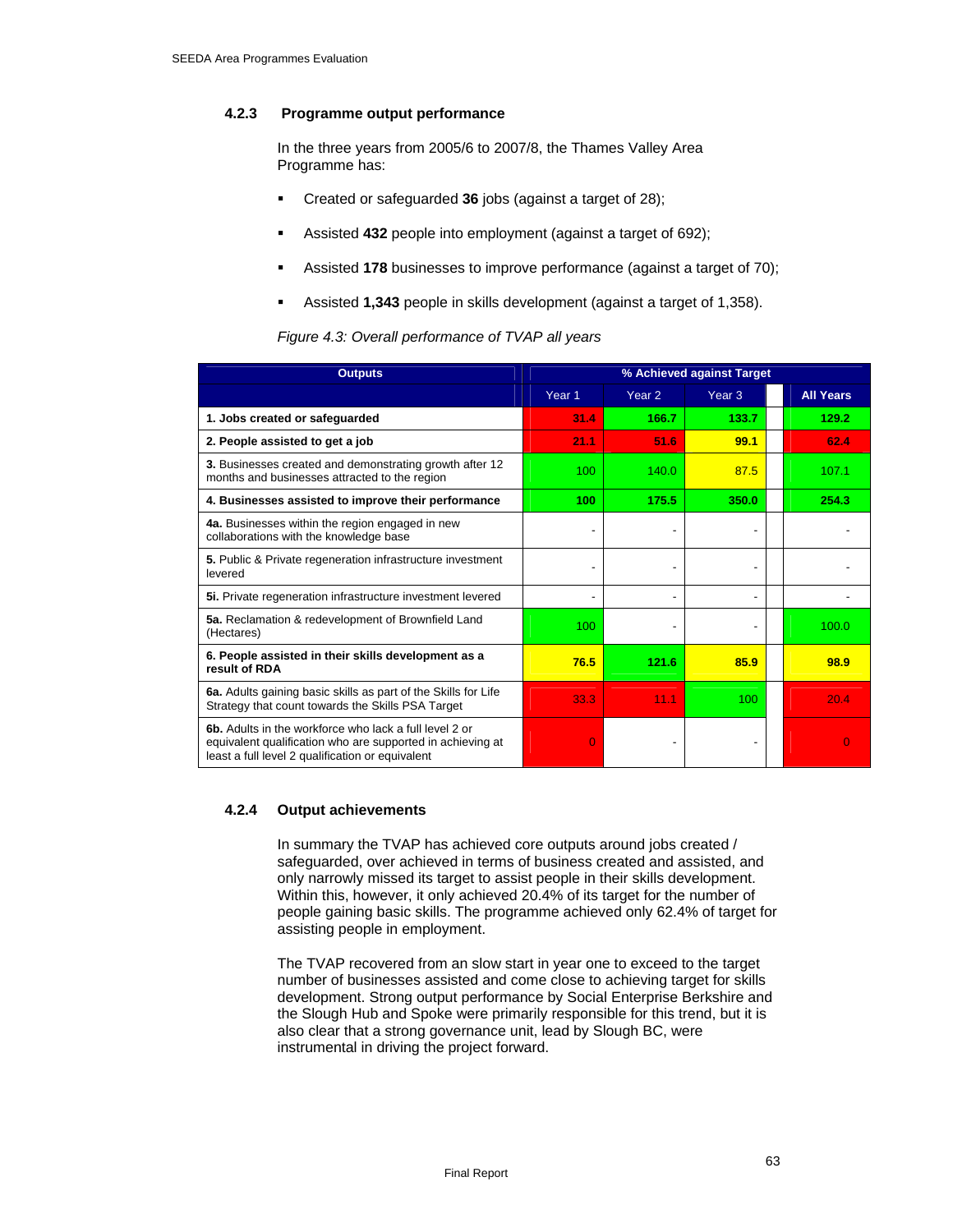$\overline{a}$ 

## **4.2.5 Output under performance**

Like the other Area Programmes, the TVAP suffered from a poor start to lack of a planning period and pressure to spend. This was further compounded by issues around the accountable body status (see section 3).

The TVAP started slowly against all of outputs targets, but had significantly more and higher targets than the other two area programmes. A late start to the programme, late clarification of output criteria and data reporting all contributed towards the underperformance. Much of the first year involved completing capital projects such as the Sun Street Community Centre and updating IT equipment at the TVU Cyber Café and Britwell learning centres so that these facilities were capable of delivering the outputs in subsequent years.

The programme only achieved 62.4% of its target for the number of people assisted to get a job. Figure 4.3 demonstrates that it significantly under achieved for the first two years, and only missed its target in year three by two people. A significant reason for this underperformance is due to an administrative error that resulted in a target of 387 for 2006/07 instead of 258.<sup>20</sup> In addition several projects, particularly Chalvey Focus, performed very well, but have been unable to include clients as outputs because of the strict evidence requirements, and outputs which cannot be directly related to the SEEDA grant.

The reason why the TVAP narrowly failed to meet its target for the number of people assisted in their skills development (98.9%) was underperformance in its final year. The programme significantly failed to reach its target for the number of adults gaining basic skills (20.4%) and the number achieving a Level 2 qualification (0%). This was due to an over estimation in some project proposals of the demand for accredited courses, and difficulty of engaging hard to reach learners and the inability to count repeat learners.

#### **4.2.6 Gross output performance at the project level**

The Thames Valley Programme has been driven by Slough Hub and Spoke and New Directions (Figure 4.4). Both projects focused on assisting people to develop their skills and find work. Slough Hub and Spoke helped 63.7% of all people assisted on the programme to get a job, whilst New Directions accounted for 32.9%. However the programme only achieved 62.4% of target against job assists. Whilst New Directions and Britwell Spoke exceeded their respective targets, Slough Hub and Chalvey Spoke underperformed, which resulted in the overall underperformance of the programme.

The number of people assisted in their skills development fell narrowly short of target, however both New Directions and the Hub and Spoke over performed against their targets, all assisting over 200 learners over the course of the programme. The remaining projects assisted 422 people in their skill development, however this was only 67% of their cumulative target which resulted in a slight underperformance despite the positive contribution made by New Directions and Hub and Spoke.

 $^{20}$  Adjusting the total target for all three years creates a new target of 563. The programme still only achieved 76.7%, using this revised figure.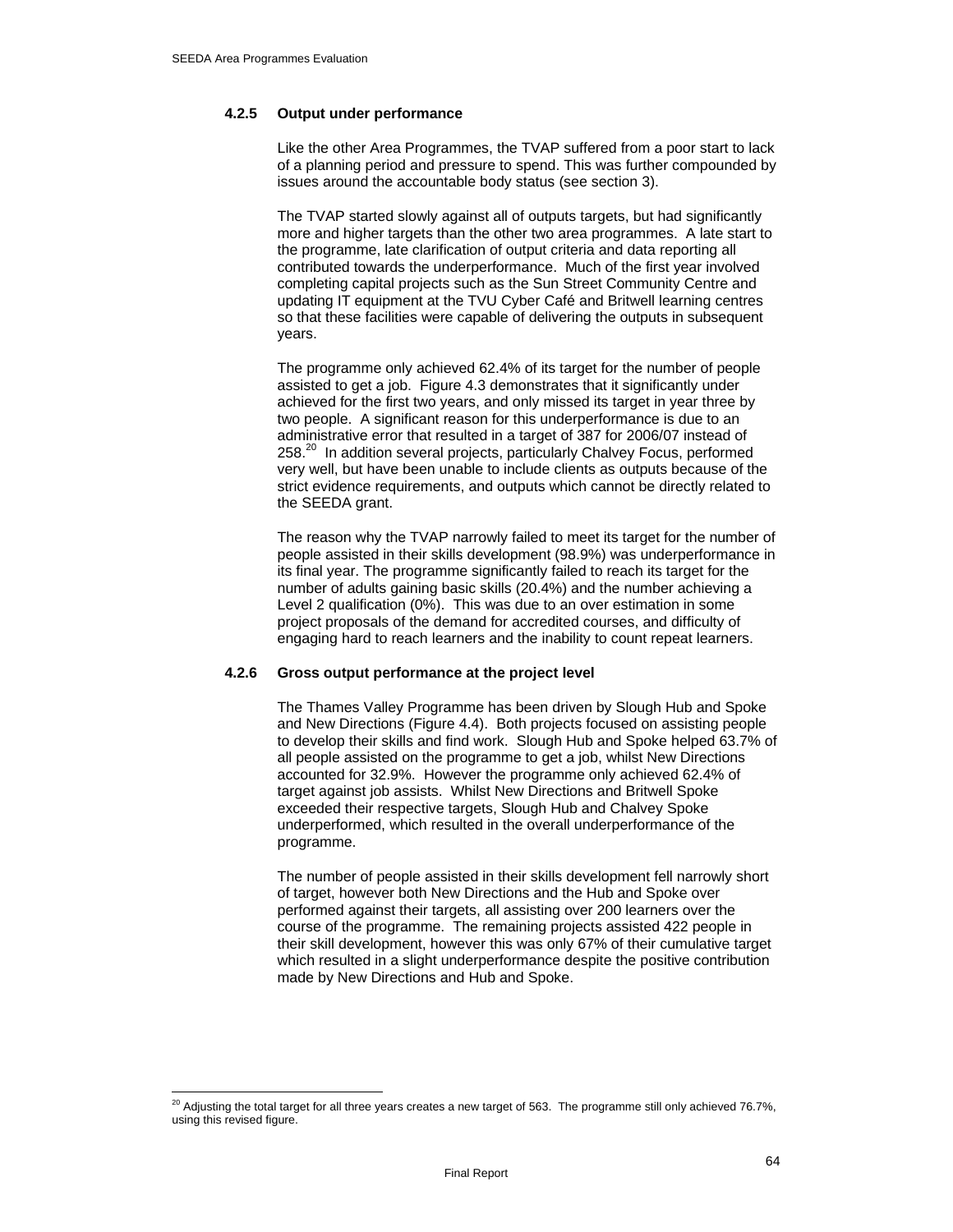| <b>Outputs</b>        | 2. People assisted into<br>employment                     | 6. People assisted in skills<br>development               |  |  |
|-----------------------|-----------------------------------------------------------|-----------------------------------------------------------|--|--|
|                       | <b>Project Output (% achieved)</b><br>vs. project target) | <b>Project Output (% achieved)</b><br>vs. project target) |  |  |
| Slough Hub            | 214 (59.6%)                                               | 226 (125.6%)                                              |  |  |
| <b>New Directions</b> | 142 (131.5%)                                              | 254 (106.7%)                                              |  |  |
| <b>Britwell Spoke</b> | 46 (230%)                                                 | 232 (165.7%)                                              |  |  |
| <b>Chalvey Spoke</b>  | 15 (23.1%)                                                | 209 (122.9%)                                              |  |  |
| All Other Projects    | 15 (10.7%)                                                | 422 (67.0%)                                               |  |  |
| <b>Totals</b>         | 432 (62.4%)                                               | 1343 (98.9%)                                              |  |  |

#### *Figure 4.4: Thames Valley project level performance*

# **4.2.7 The 'Linking-up' Project**

The Linking Up Project, which runs in parallel with the Thames Valley Area Programme, has a different focus to other Area Programme interventions. Specifically, this is due to its concentration upon rural deprivation within Berkshire. The project is carrying out its own separate evaluation and is not included within reporting back to SEEDA due to its different focus. Hence it has not been incorporated within any overall Programme level output analysis in this report (including Thames Valley Area Programme outputs). However, given its close link with the Area Programmes, some analysis has been included within this evaluation.

The project aims to support marginalised rural individuals and communities to access education and employment through both actual delivery and brokerage. It was also designed to create a sustainable bridge between individuals, communities and providers. The project was delivered over a three-year period and was managed by the Community Council for Berkshire. It obtained approximately £124,000 from SEEDA through the Area Programme Board (£30,000 in 2005/06, £44,000 in 2006/07 and £50,000 in 2007/08).

The project sought to address gaps in existing provision within three main categories:

- Communities that have specific needs in terms of training and support, for example the traveller communities, migrant workers, Eastern Europeans, refugees, and unpaid carers;
- Individuals who fall outside current eligibility for support under ESF/LSC funding rules, but with clear needs for assistance in achieving their full economic potential;
- Where there is lack of connectivity between organisations providing business, employment and training advice and guidance to individuals. This leads to a situation where individuals are left to identify their own appropriate next stage of development at each point. Therefore the project seeks to increase co-ordination.

Key elements of the project, which builds upon the Community Council for Berkshire's existing knowledge of key communities and their requirements, included: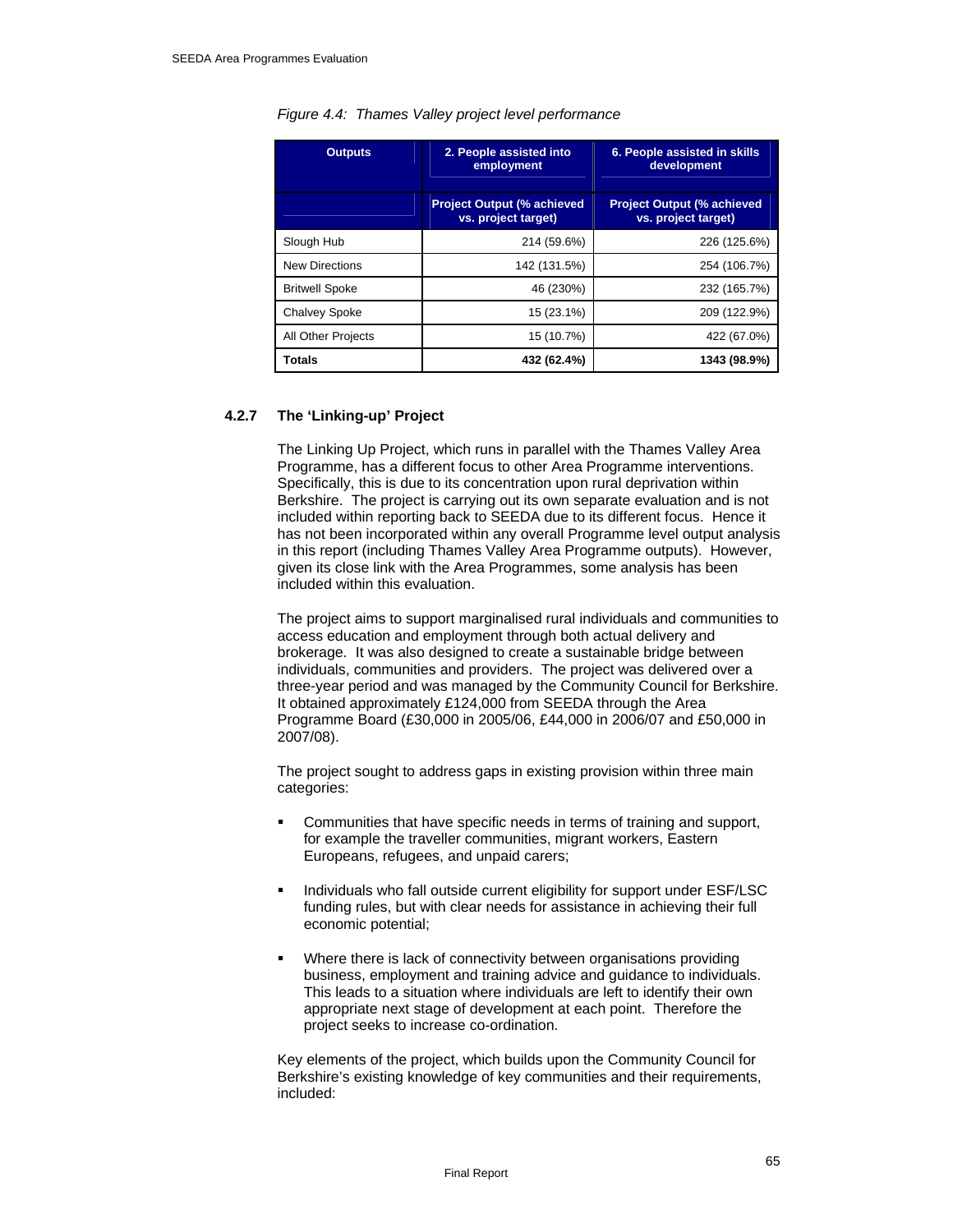- Identifying the needs of communities and the individuals within them across the full range of potential deliverable services through a research and mapping exercise;
- Signposting relevant individuals to the appropriate range of services and maintaining links with them throughout their entire journey;
- The development of a brokerage model, based on the established regional brokerage model (developed by the LSC), enabling providers of business, employment and learning support to link together, providing complete and coherent services to communities and simplifying identification and access;
- The provision of funding to support individuals with unmet and unfunded needs to realise their economic potential through a Client Support fund. This enabled clients to access opportunities by covering costs such as childcare, travel, respite care, and contributions to course fees;

The performance of the Linking Up project against its original output targets has been strong. Overall it has supported 66 people into employment (against a target of 65) and supported 405 people in their skills development (against a target of 367).

A key factor in the success of the project has been the existing knowledge and linkages held by the Community Council for Berkshire. The Council was already very well placed within the rural area, with high levels of trust, and therefore the community development approach was already embedded to a degree. The project has also targeted specific groups within particular pockets of deprivation. Examples of these groups include migrant workers, travellers and people linked to the racing community. Within such small pockets of deprivation this focus (and subsequent visibility) meant that the project could potentially identify and engage more effectively than was the case for urban projects.

# **4.3 Oxfordshire**

# **4.3.1 Introduction**

This section outlines the performance of the overall Oxfordshire Area Programme (OAP) against its core outputs and reviews the successes and underperformance experienced throughout the life of the programme.

Key characteristics of the OAP include:

- A utilisation of £1.95m funding from SEEDA, delivering nine projects, of which all but one were focused upon skills and employability (although one of these projects did include an element of entrepreneurship activity), the remaining project focused on enterprise support
- Leveraged a further £843k of public funding and £67k of private sector funding
- The largest project was Learning Communities, which accounted for approximately £838k (43%) of the OAP's funding from SEEDA

The full project list is detailed within Appendix I.

# **4.3.2 Assessment of overall gross impact**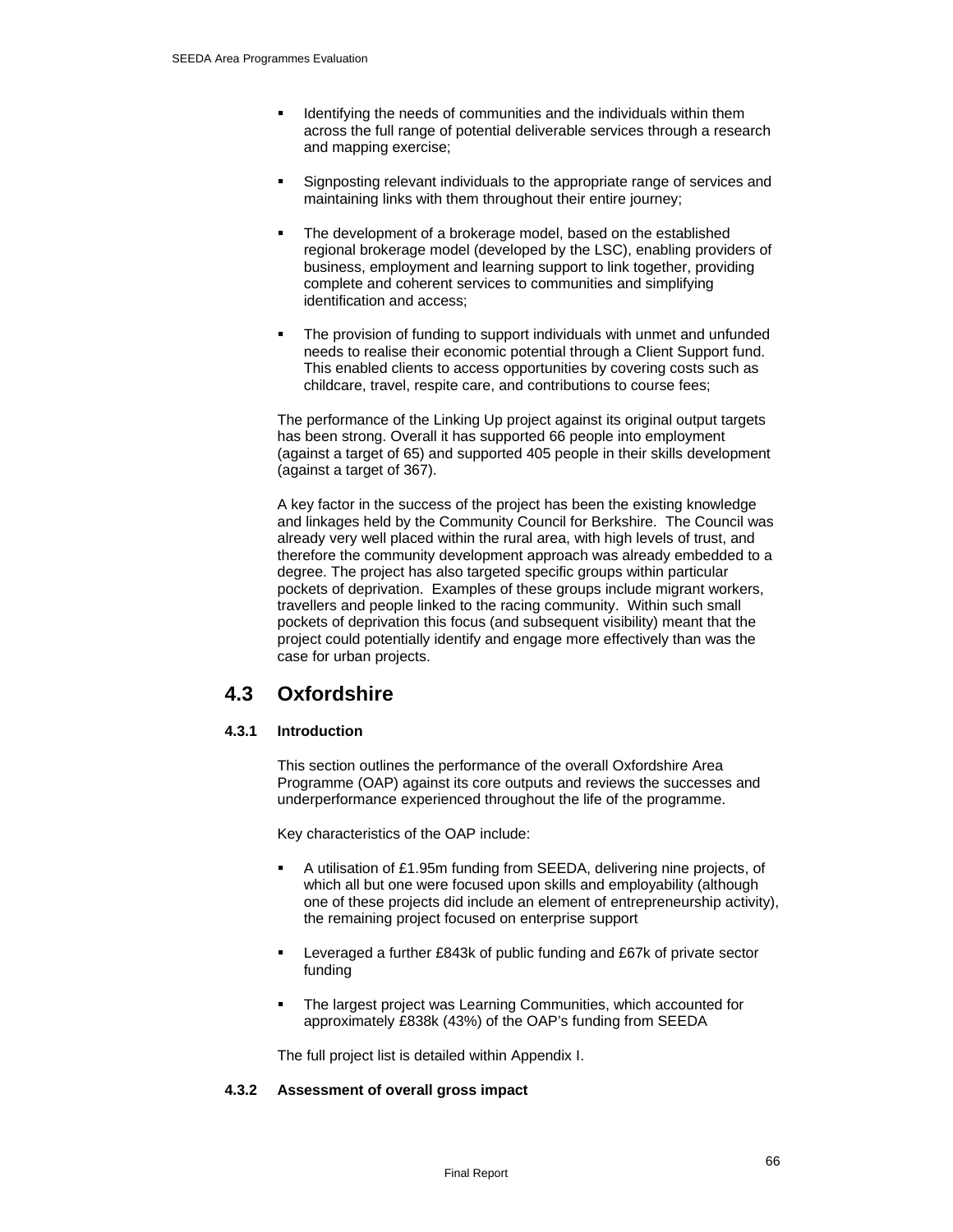The Oxfordshire Area Programme set ten strategic goals against unemployment, business rates and qualification levels. Several of the baselines and targets changed slightly after the first year of the programme resulting in ten indicators. **Six of these are directly measurable**, **three are measurable but with the incorrect geography** and/or timescale and **one is anecdotally measurable**.

The most directly significant measurable indicators include the number of people on income support, percentage of economically inactive people in the target SOAs and the self-employment rates. These can measured from official statistical sources including DWP and BERR. However several of the baselines relating to economic inactivity and claimant rates are taken from the 2001 Census. This does not provide an accurate baseline for the programme which started five years later. Two of the measures are directly measurable because they have been recorded as programme outputs; they have therefore been closely monitored throughout.

The two main indicators with the incorrect timescale and/or geography relate to qualification levels. Again baselines have been taken from the 2001 Census, however for these indicators the most recent data is only readily available from the Annual Population Survey, which only produces qualification levels at the district level. Other data pertaining to attendance levels can be assessed from the LSC and DCSF, however this is reliant on capturing the information at the SOA level.

The anecdotal measure relates to increases from the target SOAs of the number of adults participating in learning and the number of Yr 11 students recruiting from the target SOAs attaining at least a Level 1 qualification. This has been classified as anecdotal because it is a very specific target that most datasets would not capture.

There are difficulties in allocating causality to the Area Programme with regard to changing indicators. However, an estimation of causality is provided for each of the indicators below. Given the issues with data and timescales, the measurable impact of the OAP in macro-economic terms can be summarised as:

- Support in increasing the proportion of the population who are economically active in Oxfordshire from 77.7%<sup>21</sup> in 2001 to 83.0% in Sept 2005 and 82.8% in Sept 2007 $^{22}$ . This shows that the economically active figure rose between 2001 and 2005, and has remained steady between 2005 and 2007. Economic activity is, however, likely to be affected by a wide range of factors external to the Programme, and is therefore difficult for it to influence significantly;
- Support in reducing the number of people in Oxfordshire with no qualifications from  $17.4\%^{23}$  in 2001 to 9.4% in 2005 and 7.1% in 2006<sup>24</sup>, representing a significant improvement. At a more local level, between 2005 and 2006, the proportion of people of working age with no qualifications fell in Oxford from 10.9% to 7.3% and from 10.0% to 7.2%

 $\overline{a}$ 

<sup>21</sup> Calculated from Census data, 2001, ONS, taking all people aged 16-64 and all people economically active aged 16-64.

<sup>22</sup> APS, ONS, % of people of working age that are economically active

<sup>23</sup> Calculated from Census data, 2001, ONS, taking all people aged 16-64 and all people with no qualifications aged 16-64.

<sup>24</sup> APS, ONS, % of people of working age with no qualification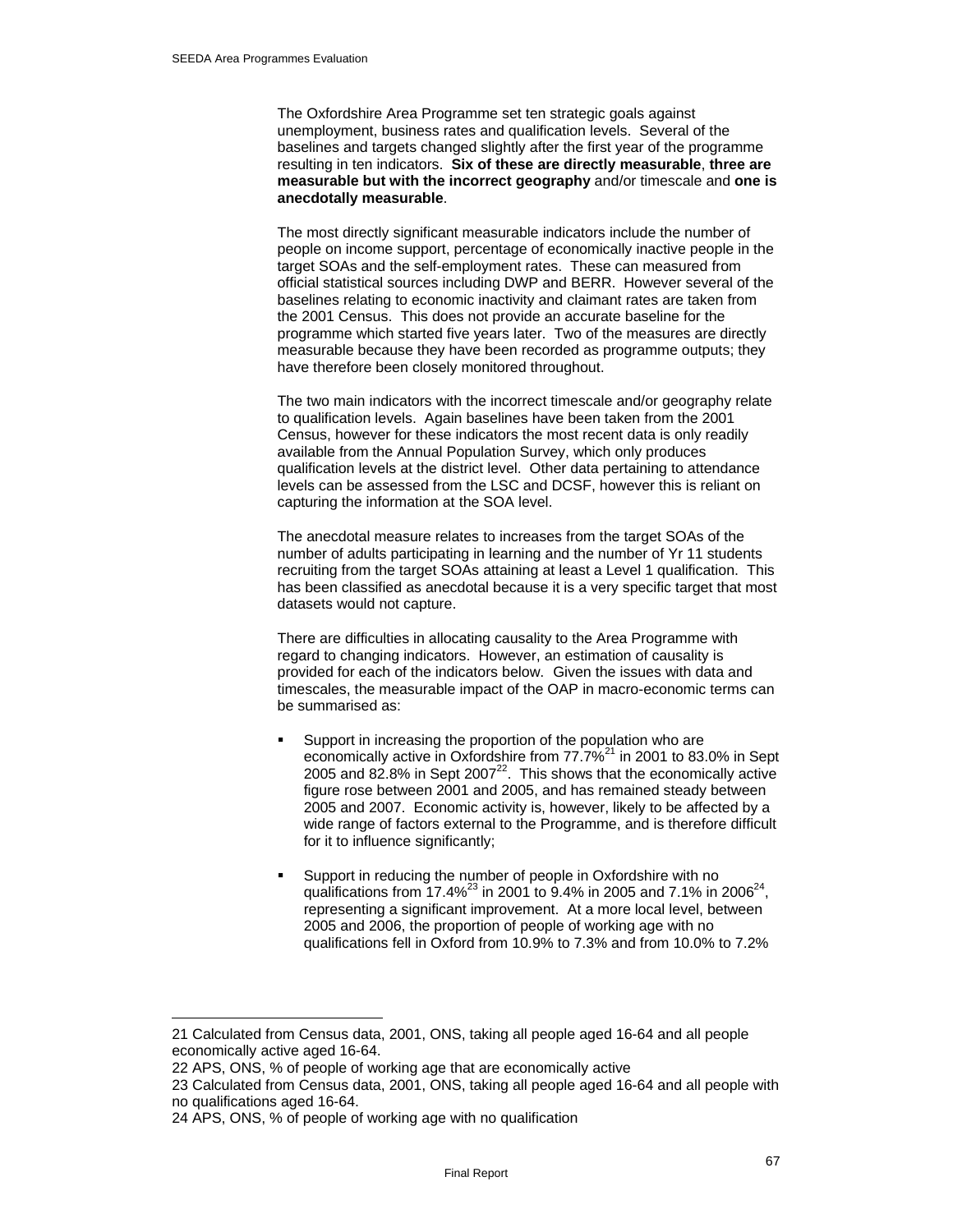in Cherwell<sup>25</sup>. The OAP has provided significant support to address this indicator through a number of its projects.

- During 2005-06 the proportion of people of working age with Level 1 qualifications in Oxford fell from 79.1% to 76.0%, but rose in Cherwell from 80.3% to 84.8% $^{26}$ . This is particularly significant as it links to key LAA economic target for the Area Programme Board in Oxford beyond the Area Programme's timescale. This is described in more detail in section 5.2.2.
- However, data from the first year of the OAP (2005-6), based on LSC data, highlighted that 1,081 learners from the 13 target SOAs had participated, representing 20% of the target (cf. 30% of the timeframe), and 281 learners (39% of target, 30% of timeframe) had gained at least a notional Level 1 qualification $27$ ;
- Support in reducing the number of people on incapacity benefit and severe disability allowance, with a 2.7% decrease in Cherwell and a 0.9% decrease in Oxford.28. There has been some project activity to address this indicator, although this has not been significantly extensive;
- Support in improving educational attainment. Between 2004 and 2007, attainment of 5+ A\*-C grade GSCEs rose from 38.8% to 43.9% in Oxford and from 45.7% to 52.5%in Cherwell<sup>29</sup>. Overall, Oxfordshire County saw a rise from 51.3% to 57.4%, which compares favourably with the level of increase for the whole of the South East region. Although there has been some provision for school-age residents, the majority of support through the OAP has been for over 16s. It must be noted that likely causality between the Area Programme and this is limited to the work of Oxford Community School, which had minimal success.
- 4.3.3 Programme gross output performance

In the three years from 2005/6 to 2007/8, the Oxfordshire Area Programme has:

- Created or safeguarded **106** jobs (against a target of 56);
- Assisted **594** people into employment (against a target of 432);
- Assisted **260** businesses to improve performance (against a target of 208);
- Assisted **1,338** people in skills development (against a target of 914).

 $\overline{a}$ 

<sup>25</sup> APS, ONS, % of people of working age with no qualifications

<sup>26</sup> APS, ONS, % of people of working age with Level 1 qualifications

 $27$  Reported in Public Service Board report (5 Sept 2007), Block Focus: Economic

Development and Enterprise (EDE) update, Sept 2007. Not produced as programme output.

<sup>28</sup> Comparison of May 2005 and May 2007 DWP IN/SBA rates for LADs in Oxfordshire. 29 2004 figure from baseline; 2007 figure is from DCFS statistics published in Jan 2008.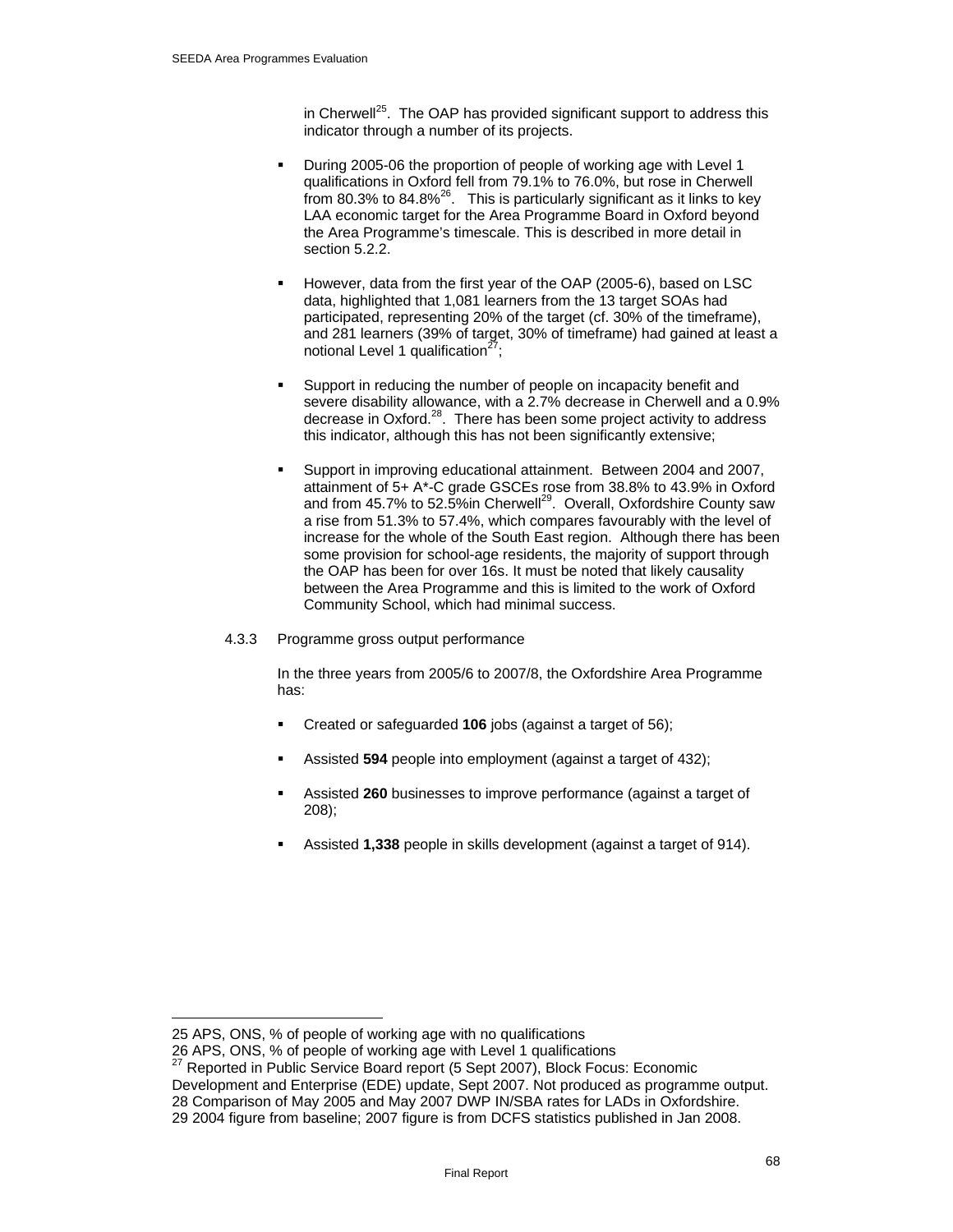| <b>Outputs</b>                                                                                                                                                           | % Achieved against Target |                   |                   |                  |
|--------------------------------------------------------------------------------------------------------------------------------------------------------------------------|---------------------------|-------------------|-------------------|------------------|
|                                                                                                                                                                          | Year <sub>1</sub>         | Year <sub>2</sub> | Year <sub>3</sub> | <b>All Years</b> |
| 1. Jobs created or safeguarded                                                                                                                                           |                           | 131.1             | 244.1             | 188.8            |
| 2. People assisted to get a job                                                                                                                                          | 42.5                      | 156.7             | 137.4             | 137.5            |
| 3. Businesses created and demonstrating growth after 12<br>months and businesses attracted to the region                                                                 |                           | 50.0              | O                 | 33               |
| 4. Businesses assisted to improve their performance                                                                                                                      | 14.3                      | 82.7              | 220.6             | 125.0            |
| 4a. Businesses within the region engaged in new<br>collaborations with the knowledge base                                                                                | $\Omega$                  | O                 |                   | $\Omega$         |
| 5. Public & Private regeneration infrastructure investment<br>levered                                                                                                    | 0                         | $\Omega$          |                   | 0                |
| 5i. Private regeneration infrastructure investment levered                                                                                                               | ٠                         |                   |                   |                  |
| 5a. Reclamation & redevelopment of Brownfield Land<br>(Hectares)                                                                                                         |                           |                   |                   |                  |
| 6. People assisted in their skills development as a<br>result of RDA                                                                                                     | 90.9                      | 215.3             | 132.0             | 146.4            |
| 6a. Adults gaining basic skills as part of the Skills for Life<br>Strategy that count towards the Skills PSA Target                                                      |                           | 6.7               | 122.7             | 38.0             |
| 6b. Adults in the workforce who lack a full level 2 or<br>equivalent qualification who are supported in achieving at<br>least a full level 2 qualification or equivalent |                           | 0                 | 225               | 32.5             |

#### *Figure 4.5: Overall performance of OAP all years*

#### **4.3.4 Output achievements**

The OAP has exceeded its targets in relation to jobs created/safeguarded, people assisted into employment, businesses assisted and people assisted in their skills development. An additional 424 people were assisted in their skills development beyond the target. However, the programme significantly underachieved in respect to the number of adults gaining basic skills and a Level 2 qualification.

Despite a very slow start with few outputs in year one, the Oxfordshire Area Programme achieved all its major targets in relation to employment assistance, business support and skills provision. The strong performance in business assistance is primarily down to the work of East Oxford Action, especially during 2007/08 when it sought to target every local business and identify their specific learning needs. Oxford Community School used its new conference centre to create an extended school approach for the community and engage local businesses. Performance was particularly strong in the third year achieving 220.6% of target.

The OAP performed particularly well in its final year significantly exceeding all its targets demonstrating improvement shown by all projects, and compensating for the underachievement in the first two years. A key factor in this turnaround in fortunes was the growth of a strong and coherent governance regime during years 2 and 3.

## **4.3.5 Output under performance**

Poor project choice, pressure on spending and issues around governance (see section 3) all contributed to a very slow start in terms of outputs. Two changes to the Co-ordinator role and a lack of understanding around how and when performance would be measured added to this.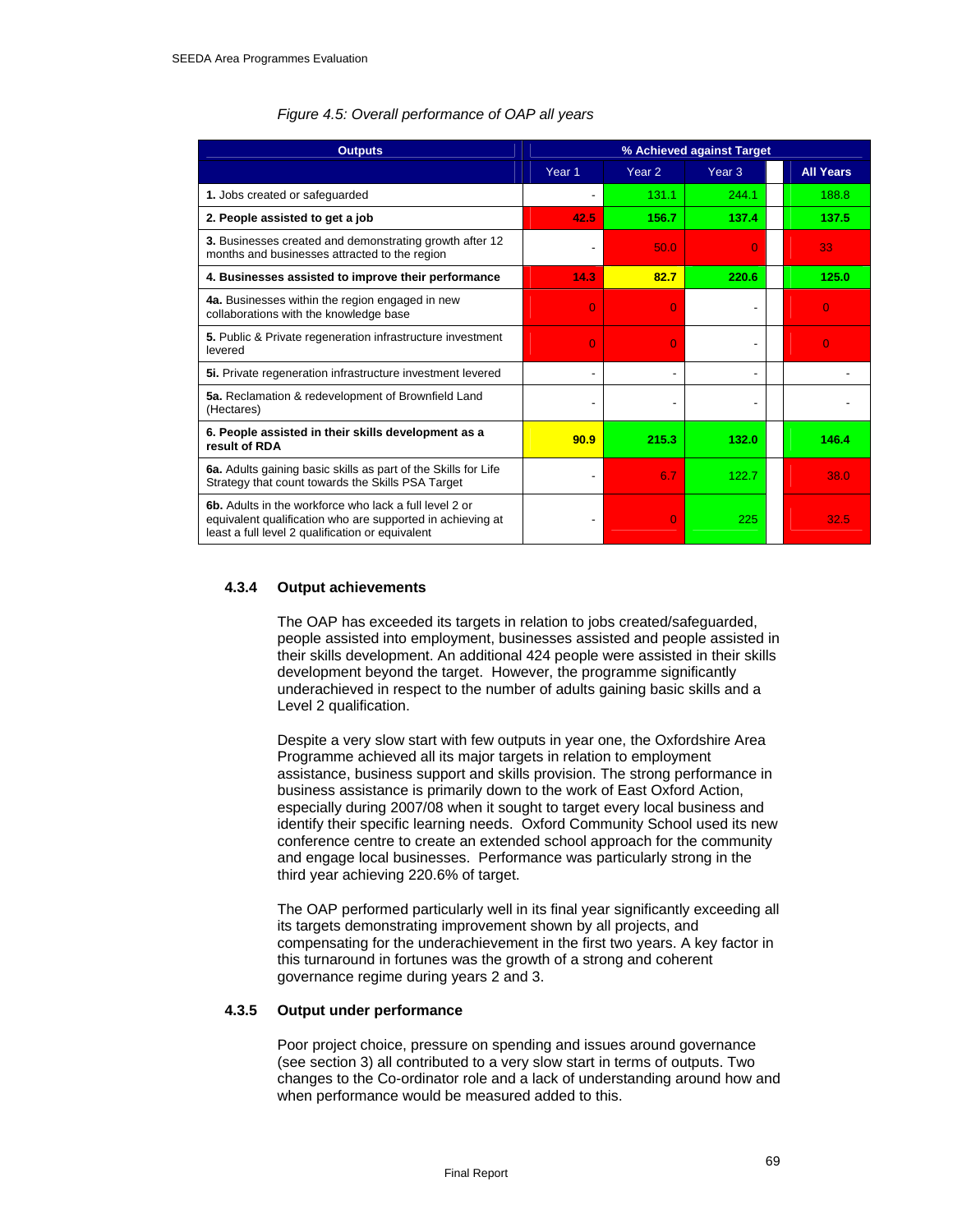$\overline{a}$ 

As outlined above, the OAP started slowly – its most significant output was assisting 90 people in their skills development during year one against a low target of 99. The programme was delayed in starting and a key output for the first year was the process of passing eight projects through the appraisal, approval and go-live process.

Zero output was recorded against the number of businesses engaged in new collaborations with the knowledge base – this was due to a lack of understanding regarding the output definition. Zero output was also achieved against regeneration infrastructure investment levered – this was dependent on Section 106 funding expected in the Rose Hill area related to the Learning Communities project, however it later emerged that the funding would not be available

Significant underperformance was recorded against Core Outputs 6a and 6b – this was due to a misunderstanding between Oxford Community School Enterprising Futures project and SEEDA. The targets were set in the acknowledgement that Enterprising Futures would deliver 100 outputs for 6a and 6b, effectively double counting. However these were ineligible under the SEEDA RDA Tasking Framework Definitions. The performance plan figures could not be changed because they had already been sent to government. Furthermore the 100 outputs should have been included under Core Output  $6.30$ 

The Learning Communities project was due to provide outputs for adults achieving a Level 2 qualification, however since the project was working with mainstream providers its outputs could not be counted.

#### **4.3.6 Gross output performance at the project level**

The Oxfordshire Area Programme focused on both helping people with their skills development and to find employment. It also assisted several businesses to improve their performance. The Learning Communities project made a considerable contribution to the programme, accounting for just over 40% of the programme total for both the number of people assisted into jobs and in skill development.

Enterprise Support was the key project in meeting the programmes target of 260 businesses assisted. It alone accounted for 73.8% of the programme total and marginally exceeded its own target. It also assisted 232 people in their skills development, which complemented the outputs produced by Learning Communities. Banbury Adult Skills Enterprise (BASE) made a useful contribution to exceeding the programme target for skills assists and exceeded its own target by 165.8%. Enterprising Futures also contributed to the programme totals, however it slightly underperformed against its targets for both the number of people assisted to find work and improve their skills.

 $30$  Output 6: Original Plan 281, Revised 381. Output 6a: Original Plan 119, Revised 19. Output 6b: Original Plan 108, Revised 8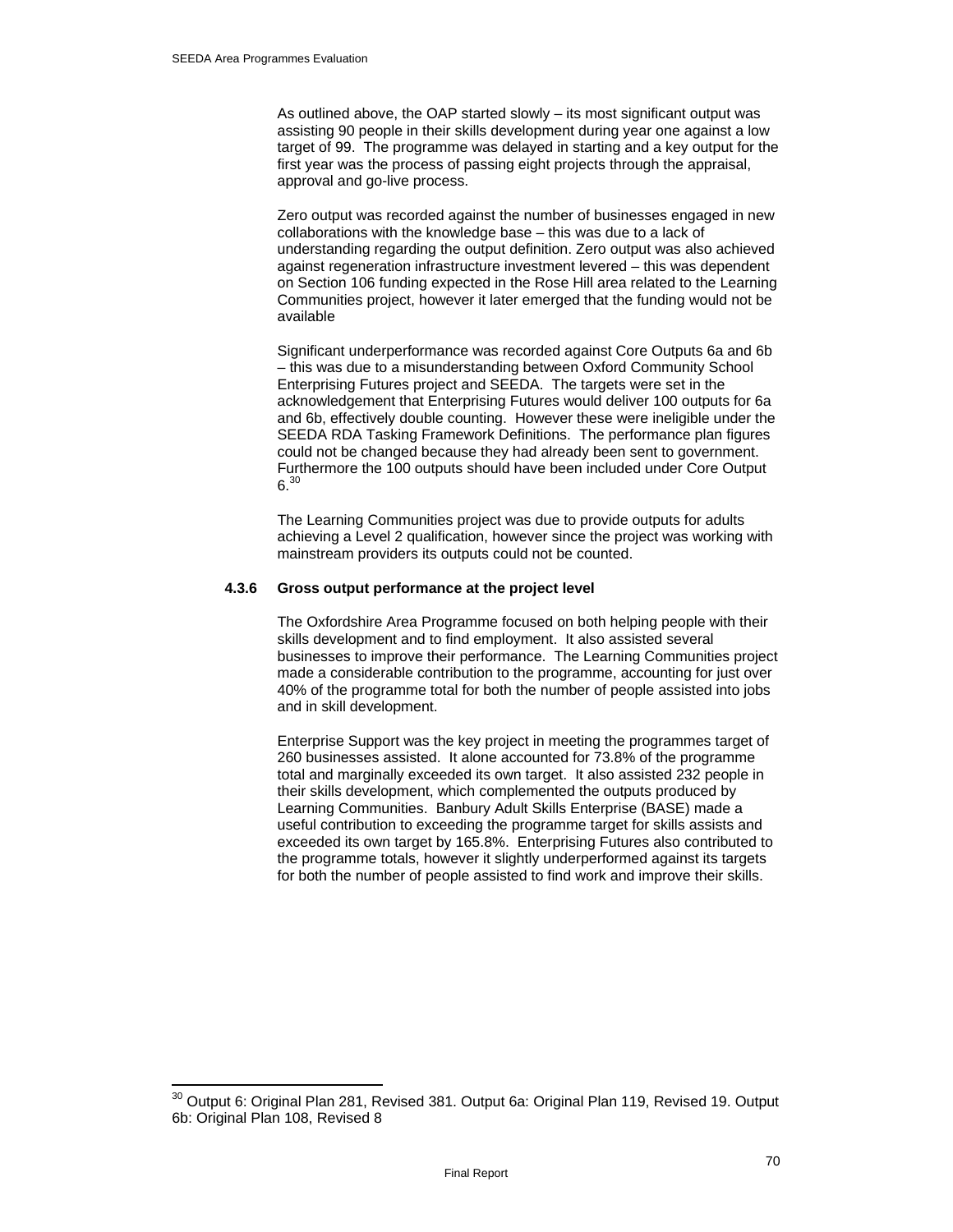| <b>Outputs</b>                                   | 2. People assisted<br>into employment | 4. Businesses<br>assisted  | 6. People assisted in<br>skills development |
|--------------------------------------------------|---------------------------------------|----------------------------|---------------------------------------------|
|                                                  | <b>Output (vs. target)</b>            | <b>Output (vs. target)</b> | <b>Output (vs. target)</b>                  |
| Learning<br><b>Communities</b>                   | 259 (212.3%)                          |                            | 593 (128.9%)                                |
| <b>Enterprise</b><br><b>Support</b>              | 1 (N/A)                               | 192 (106.1%)               | 232 (155.7%)                                |
| <b>Banbury Adult</b><br><b>Skills Enterprise</b> | 26 (86.7%)                            |                            | 126 (165.8%)                                |
| Enterprising<br><b>Futures</b>                   | 94 (94%)                              | $\blacksquare$             | 94 (94%)                                    |
| All Other<br><b>Projects</b>                     | 214 (118.9%)                          | 68 (113.3%)                | 293(195.3%)                                 |
| Total                                            | 594 (137.5%)                          | 260 (125.0%)               | 1,338 (146.4%)                              |

# *Figure 4.6: Oxford Projects Output Performance*

# **4.4 Milton Keynes**

## **4.4.1 Introduction**

This section outlines the performance of the overall Milton Keynes Area Programme (MKAP) against its Core Outputs and reviews the successes and underperformance experienced throughout the life of the programme.

Key characteristics of the MKAP include:

- A utilisation of £1.9m funding from SEEDA, delivering 14 projects, of which 71% concentrated upon skills and employability with a community learning focus. The remainder of projects addressed either enterprise and entrepreneurship or corporate social responsibility;
- Leveraged a further £210k of public funding and £215k of private sector funding; and
- The largest project, Routes to Success, accounted for approximately 40% of the overall SEEDA funding for the MKAP.

A full list of projects is detailed within Appendix I.

# **4.4.2 Assessment of overall gross impact**

The Milton Keynes Area Programme had several strategic outcomes in the performance plan addressing qualification rates, benefit claimants, selfemployment, employer engagement and community involvement. Eight measures were set against these indicators, of which **one is directly measurable**, **three are measurable but with the incorrect timescale** and/or geography and the remaining **four are anecdotally measurable** (Appendix III).

The programme set a target to reduce the difference between JSA and incapacity benefit percentage differential between the target SOAs and the Milton Keynes average. This is directly measurable using JSA and IB data from the DWP. In contrast, the targets for increasing qualification and self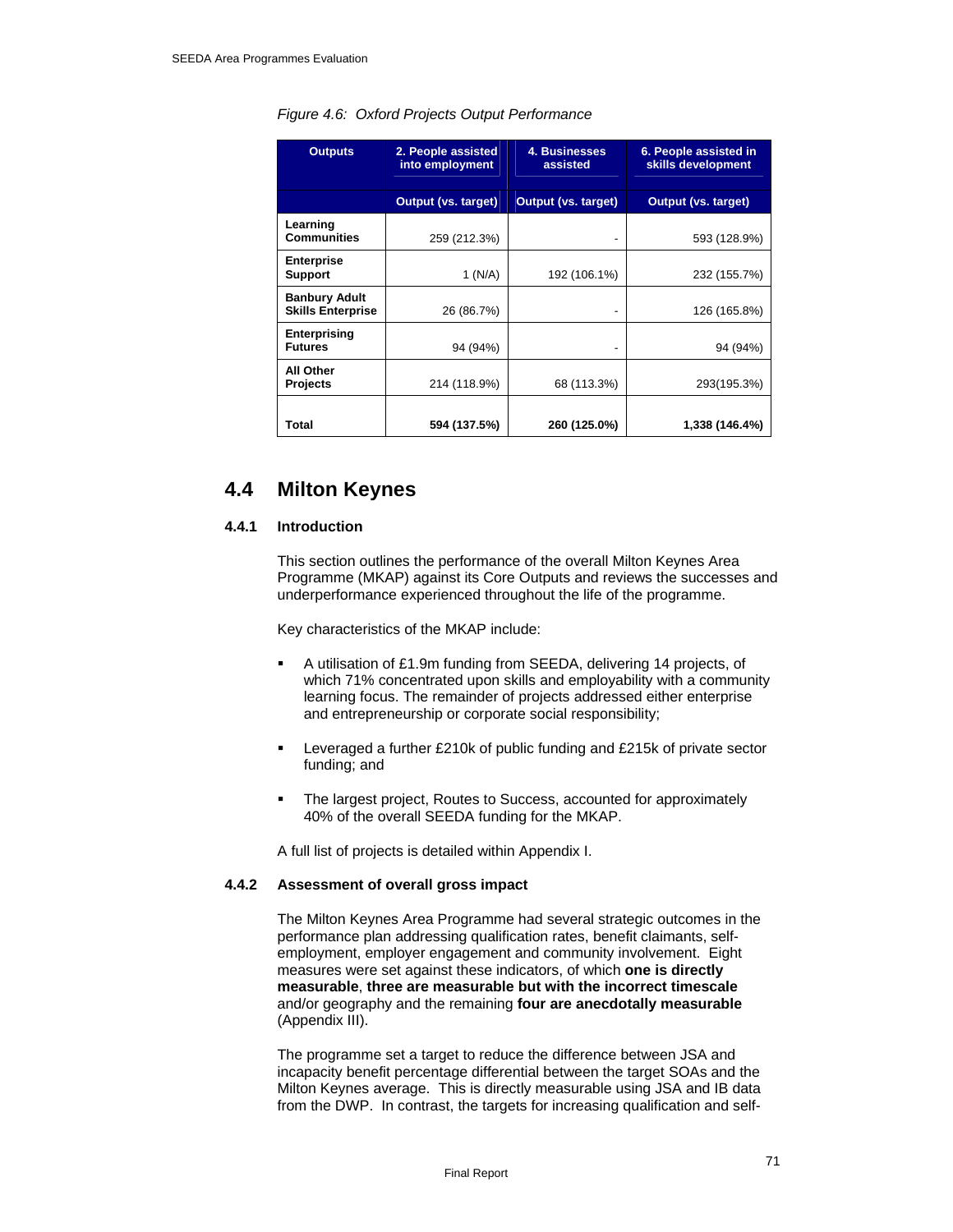employment levels were set using baseline data from the 2001 census, therefore providing a relatively inaccurate baseline as it was not close to the outset of the MKAP.

The anecdotally measurable indicators are those relating to increasing community and employer engagement. Capturing these measures rests on speaking to the appropriate stakeholders who were directly involved in any initiatives and qualitatively assessing their impact.

It is problematic in some cases to confidently assess causality of the Area Programme with regard to chosen indicators. However, an estimation of causality is provided for each of the indicators below. Given the issues with data and timescales, the measurable impact of the MKAP in macro-economic terms can be summarised as:

- Support in increasing the proportion of the population with who are economically active in Milton Keynes from 80.7%<sup>31</sup> in 2001 to 84.3% in Sept 2005 OR 83.7% in Sept 2007<sup>32</sup>. There have been various project activities provided by the Area Programme to encourage and assist people to become economically active. However, the figures above indicate a rise in economic activity prior to the Programme and a very slight fall since it began. Economic activity is, however, likely to be affected by a wide range of factors external to the Programme, and is therefore difficult for it to influence significantly;
- Support in reducing the number of people in Milton Keynes with no qualifications from 21.1% in 2001 $33$  to 12.1% in 2006 $34$ . The Area Programme developed a number of projects to help address this indicator;
- The evidence based on Job Seekers Allowance rates is highly ambivalent. The data shows that the gap between the wards in Milton Keynes has actually grown between September 2005 and May 2008<sup>35</sup> from 3.5 to 4.4 percentage points $36$ . Only 4 out of 23 wards have experienced a decline in JSA rates, although not all of the worst performing wards are those that contain target SOAs<sup>37</sup>. There were projects in place within the Area Programme that would have aimed to impact upon this indicator;

The Area Programme in Milton Keynes had a number of targets relating to community consultation, capacity building for CVOs and increasing the engagement of employers. These outcomes are only anecdotally measurable and the responses may differ widely between stakeholders. Consultation conducted as part of this evaluation suggested that improvements have indeed been made in these areas.

 $\overline{a}$  $31$  Calculated from Census data, 2001, ONS, taking all people aged 16-64 and all people economically active aged 16-64.<br>  $\frac{32}{2}$  APS, ONS, % of people of working age that are economically active

<sup>&</sup>lt;sup>33</sup> Calculated from Census data, 2001, ONS taking all people aged 16-64 and all people with no qualifications aged 16-64.<br><sup>34</sup> APS, ONS% of people of working age with no qualification

 $35$  There are inconsistencies with the data for Milton Keynes prior to September 2005. May 2008 is the latest available data.<br><sup>36</sup> NOMIS Claimant Counts, ONS, claimant rates per ward.

<sup>&</sup>lt;sup>37</sup> For example, Woughton, Easton Manor and Campbell Park contain a number of the most deprived SOAs. However, Wolverton, Blethcley and Fenny Stratford and Middleton have seen some of the highest increases in JSA claimant rates of any of the wards in Milton Keynes.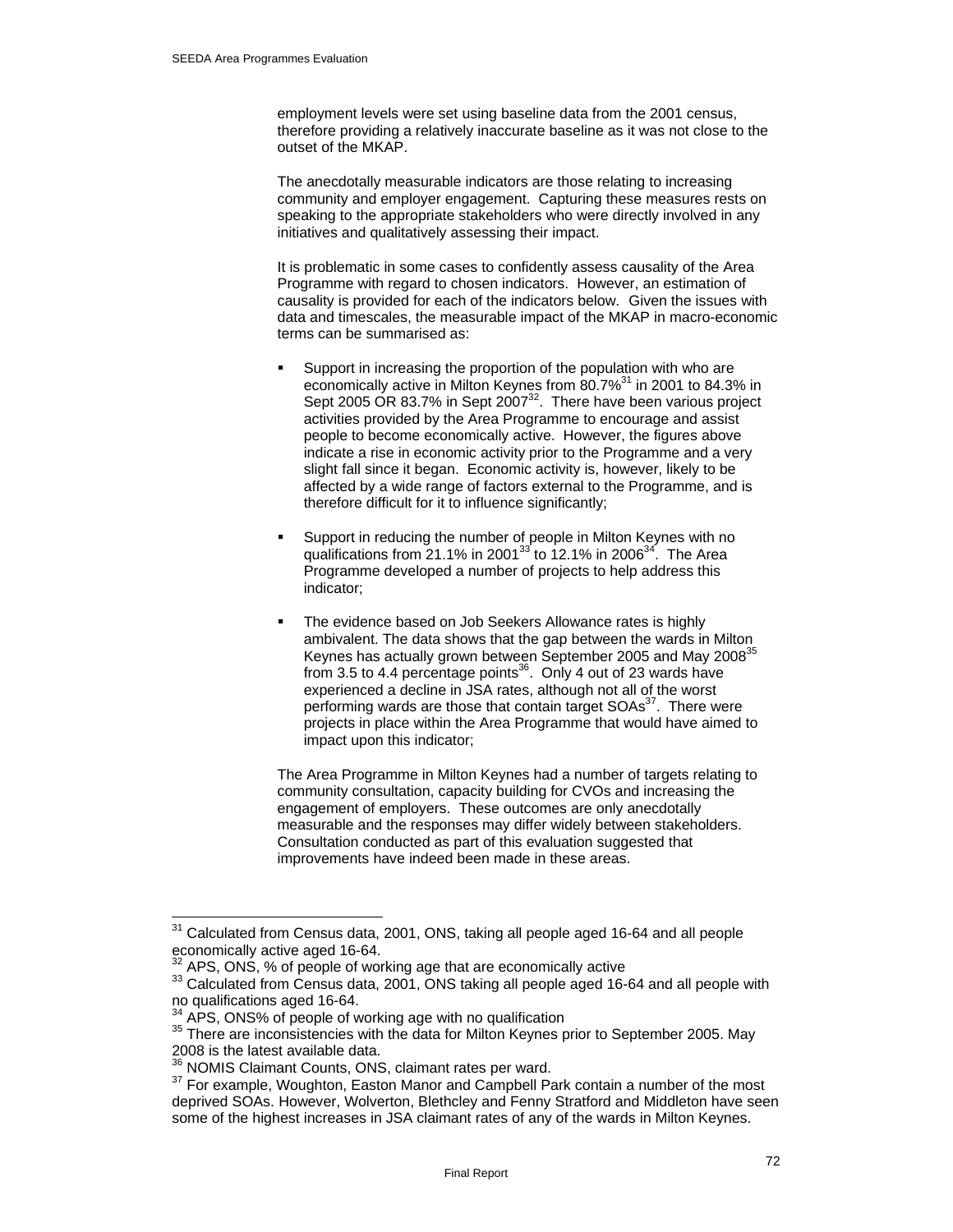$\overline{a}$ 

The new Local Area Agreement for Milton Keynes shows evidence of the inclusion of the activities and targets of the Area Programme. For example, the new LAA highlights the need for community engagement as a tool for combating inequalities in terms of employment, education and health. It also recognises that the success of the LAA depends on how communities are approached and engaged. The structure of the agreement is designed to enable local stakeholder to develop further collaboration (developing capacity). The LAA also contains details about various developments in the area, such as the Compact, the Community Engagement Strategy and local structures for engagement with the Voluntary and Community Sector (VCS). These are all underpinned by the Government's capacity building framework 'Firm Foundations'38.

There is further evidence for the development of capacity and community engagement in Milton Keynes in the Annual Performance Reports of the MK Local Strategic Partnership.

## **4.4.3 Programme gross output performance**

In the three years from 2005/6 to 2007/8, the Milton Keynes Area Programme has:

- Created or safeguarded **29** jobs (against a target of 40);
- Assisted **578** people into employment (against a target of 434);
- Assisted **87** businesses to improve performance (against a target of 66);
- Assisted **2,015** people in skills development (against a target of 1,121).

 $38$  Further anecdotal evidence for capacity building in CVOs and community consultation can be identified by tracking the activities of initiatives and organisations such as the impact of the work between Milton Keynes Community Enterprise and Capacity Builders<sup>38</sup>. Capacity Buildiers was setup in April 2006 to take over the management of the ChangeUp programme and to work with other funders to develop strategies and influence policy on building the capacity of the third sector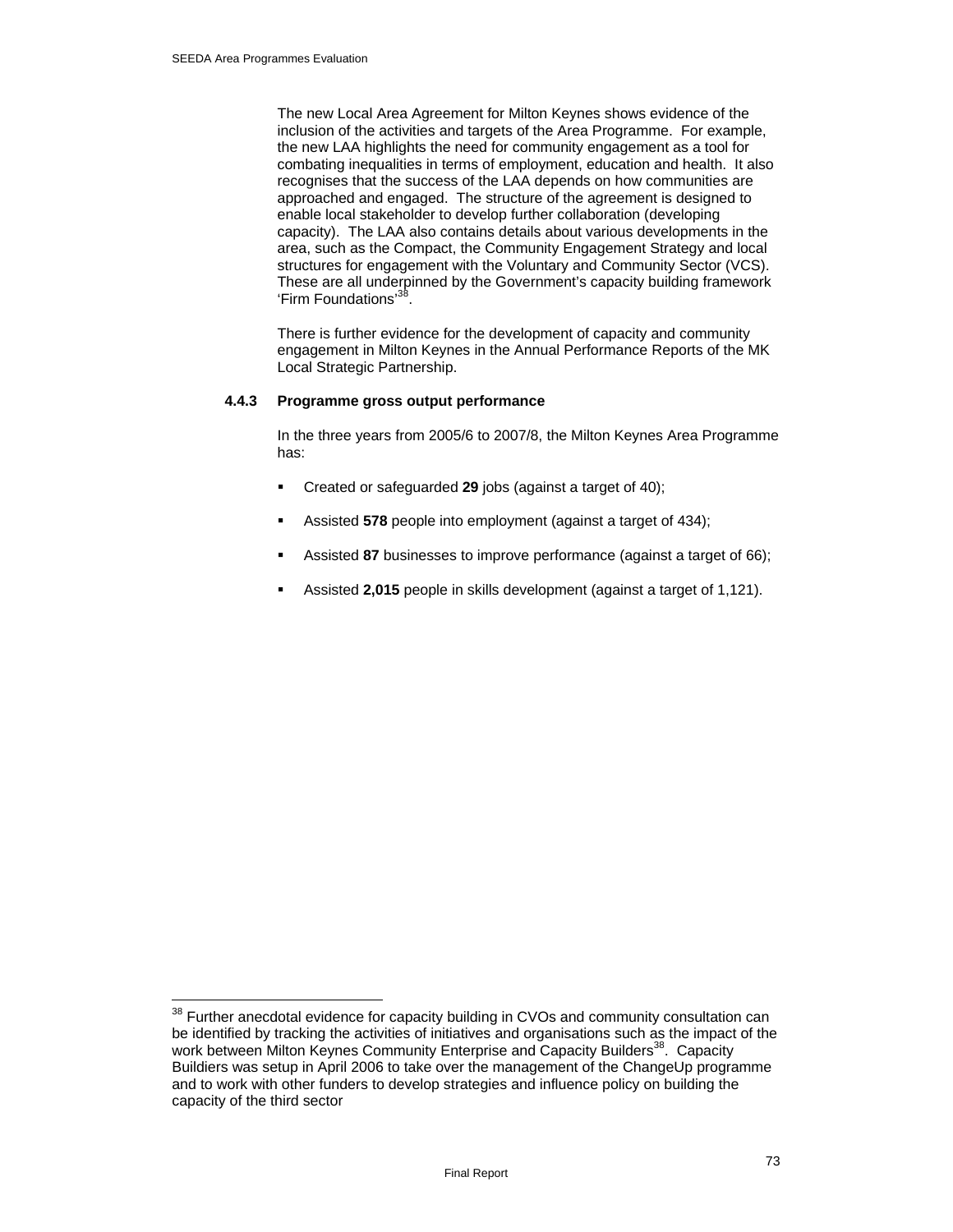| <b>Outputs</b>                                                                                                                                                           | % Achieved against Target |                   |                   |                  |
|--------------------------------------------------------------------------------------------------------------------------------------------------------------------------|---------------------------|-------------------|-------------------|------------------|
|                                                                                                                                                                          | Year <sub>1</sub>         | Year <sub>2</sub> | Year <sub>3</sub> | <b>All Years</b> |
| 1. Jobs created or safeguarded                                                                                                                                           |                           | $\Omega$          | 96.7              | 72.5             |
| 2. People assisted to get a job                                                                                                                                          |                           | 90                | 136.7             | 133.2            |
| 3. Businesses created and demonstrating growth after 12<br>months and businesses attracted to the region                                                                 |                           |                   |                   |                  |
| 4. Businesses assisted to improve their performance                                                                                                                      |                           | 66.6              | 131.4             | 131.8            |
| 4a. Businesses within the region engaged in new<br>collaborations with the knowledge base                                                                                |                           |                   |                   |                  |
| 5. Public & Private regeneration infrastructure investment<br>levered                                                                                                    |                           |                   |                   | N/A              |
| 5i. Private regeneration infrastructure investment levered                                                                                                               |                           |                   |                   | N/A              |
| 5a. Reclamation & redevelopment of Brownfield Land<br>(Hectares)                                                                                                         |                           |                   |                   |                  |
| 6. People assisted in their skills development as a<br>result of RDA                                                                                                     |                           | 208.9             | 164.5             | 179.8            |
| 6a. Adults gaining basic skills as part of the Skills for Life<br>Strategy that count towards the Skills PSA Target                                                      |                           | $\Omega$          | 240               | 144              |
| 6b. Adults in the workforce who lack a full level 2 or<br>equivalent qualification who are supported in achieving at<br>least a full level 2 qualification or equivalent |                           |                   |                   | N/A              |

## *Figure 4.7: Overall performance of MKAP all years*

The Programme also recorded figures against 3 other Core Outputs, for which no targets were set (Figure 4.7). These relate to:

- Adults in the workforce who lack a full level 2 or equivalent qualification who are supported in achieving at least a full level 2 qualification or equivalent
- Private regeneration infrastructure investment levered
- Public and Private regeneration infrastructure investment levered

 These could be regarded as 'unintended outputs', since these were achieved over and above what the programme was contracted to. Conversely, this could also represent a lack of appropriate forecasting with regard to expected outputs. The annual output figures (Appendix VI) demonstrate a number of successes and underperformance throughout the life of the programme.

#### **4.4.4 Output achievements**

The MKAP exceeded its target for the three main output themes around employment facilitation, business assistance and skills development. The Routes 2 Success project significantly contributed to this, and made most significant progress in the final year of the programme. The programme started slowly with only 50% of the target achieved in the second year. In the third year the programme performed strongly and made up the deficit of the previous years.

The number of adults developing skills was substantially exceeded, 1,129 additional people over the target benefited from the programme. Figure 4.7 demonstrates the success made under this Core Output in the latter two years of the MKAP. The Business Action contributed to exceeding this target as did the Routes 2 Success and Business Links' Pulse (Intercom) project.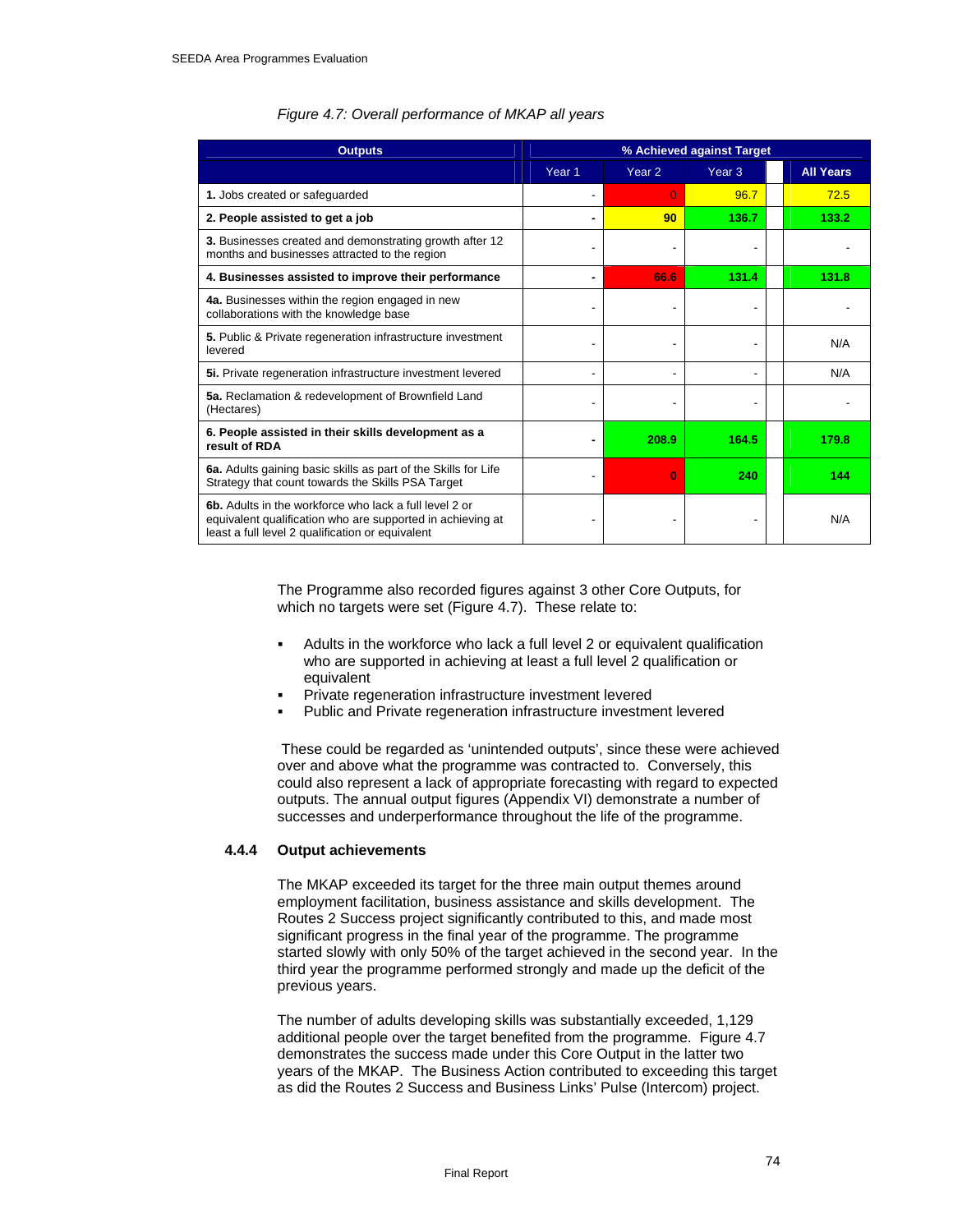The number of adults gaining basic skills was also marginally exceeded, which was due to a significant over performance in the final year, primarily by MK College's Routes 2 Success project.

#### **4.4.5 Output under performance**

The first year of the programme involved mainly consultation and research and no projects were approved until late in the year; however this was at the expense of producing quantifiable deliverables. Like in the other two areas, a lack of a planning period did not assist the MKAP, and it was further disadvantaged by no pilot phase and little chance to prepare.

The programme only created or safeguarded 29 jobs out of a target of 40. This was because it only started achieving against this output in the final year of MKAP, because no jobs were created or safeguarded in the second year due to the Enhancing Enterprise not realising its outputs for the financial year.

In the second year of the programme only one output target was met, which was the number of people assisted in their skills development, primarily due to the success of the Business Action project. However the failure to meet the targets of the other outputs suggests that most projects were still not operational. As described in section 3, the lack of any planning time or 'year zero' meant that the majority of projects were not approved until late in year 1, at the earliest, and in year 2 in many other cases.

## **4.4.6 Gross output performance at the project level**

The projects funded under the Milton Keynes Area Programme concentrated primarily on assisting people with their skills development and helping them to find a job (Figure 4.8). It is evident that Routes 2 Success was the most significant contributor to exceeding the programme total in respect to the number of people assisted in their skills development. It assisted 1,082 people, over half of the total achieved by the programme as a whole. Business in Action also made a significant contribution, accounting for 23.7% of the programme total.

Routes 2 Success was also the most significant project in providing the outputs for the number of people assisted to get a job, accounting for 67.5% of the total. Routes 2 Success received the most funding from the Milton Keynes Area Programme and this has been justified in their output performance. Business in Action and Enhancing Enterprise also performed strongly, exceeding their output targets and making a positive contribution to the overall programme performance.

| <b>Outputs</b>                        | 2. People assisted<br>into employment | 4. Businesses<br>assisted  | 6. People assisted in<br>skills development |
|---------------------------------------|---------------------------------------|----------------------------|---------------------------------------------|
|                                       | <b>Output (vs. target)</b>            | <b>Output (vs. target)</b> | <b>Output (vs. target)</b>                  |
| Routes <sub>2</sub><br><b>Success</b> | 390 (111.4%)                          |                            | 1082 (208.1%)                               |
| Business in<br>Action                 | 5 (166.7%)                            | 17 (283.3%)                | 478 (144.4%)                                |
| Enhancing<br>Enterprise               | 54 (180%)                             | 52 (104%)                  | 67 (134%)                                   |
| Environmental<br>Workers              | $9(90\%)$                             | 3(N/A)                     | 157 (157%)                                  |

#### *Figure 4.8: Milton Keynes project level performance*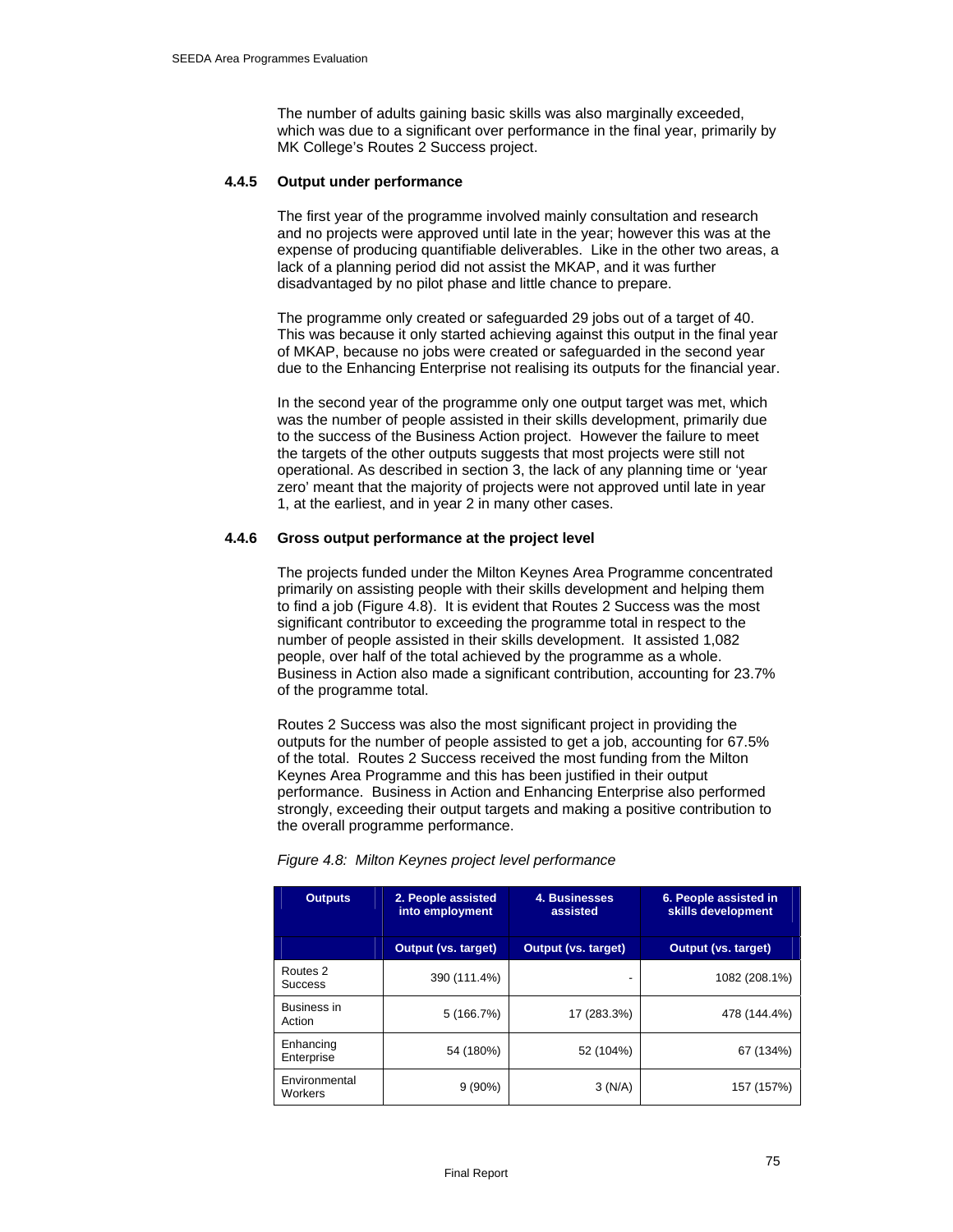| All Other Projects | 120 (169%)   | 15 (78.9%) | 231 (192.5%)  |
|--------------------|--------------|------------|---------------|
| Total              | 578 (124.6%) | 87 (116%)  | 2015 (274.4%) |

# **4.5 Benchmarking Gross Performance**

## **4.5.1 Comparison between programmes**

In line with SEEDA guidelines<sup>39</sup>, and due to the fact that detailed data attributing expenditure to realised outputs within projects is not available, the main three outputs 2, 4 and 6(people assisted into employment, businesses assisted and people support in skills development) have been combined. Figure 4.9 illustrates the cost per output comparison. Note that output 1 has been excluded due to a relatively small output figure, so as to not skew the data.

**Programme Combined outputs (2,4 and 6) Attributable spend<sup>40</sup> (and % of total) Cost per output**  Thames Valley 1,953 | £2.06m (96.7%)  $\vert$  £1,054 Oxfordshire 2,192 **£1.91m** (98.9%) **E878** 

Figure 4.9: Cost per output comparison

The likely reason for the differences in cost per output is the relatively high proportion of TVAP spending dedicated to business engagement and support, as opposed to skills, in comparison to the other Area Programmes. It is logical to assume that the cost of supporting a business should be higher than support one individual. Other than that, the costs per output are relatively consistent across the three programmes.

Milton Keynes 2,680 **£1.88m** (98.1%) **ETO1 Total 6,825 £5.85m (97.8%) £857** 

# **4.5.2 Comparison at project level**

Given that the four projects with SEEDA funding of over £250,000 are all employability and skills based, a cost/outputs comparison would give a reasonable indication of project effectiveness. Given the emphasis of the projects only outputs 2 and 6 have been included.

Figure 4.10 illustrates that the Routes 2 Success (MKAP) and Slough Hub and Spoke (TVAP) outperformed the other large projects. They each cost 3- 4 times less per output using this basic analysis.

 $\overline{a}$ 

 $^{39}$  Guidelines provided by SEEDA's performance and monitoring teams<br><sup>40</sup> this excludes funds attributed to other outputs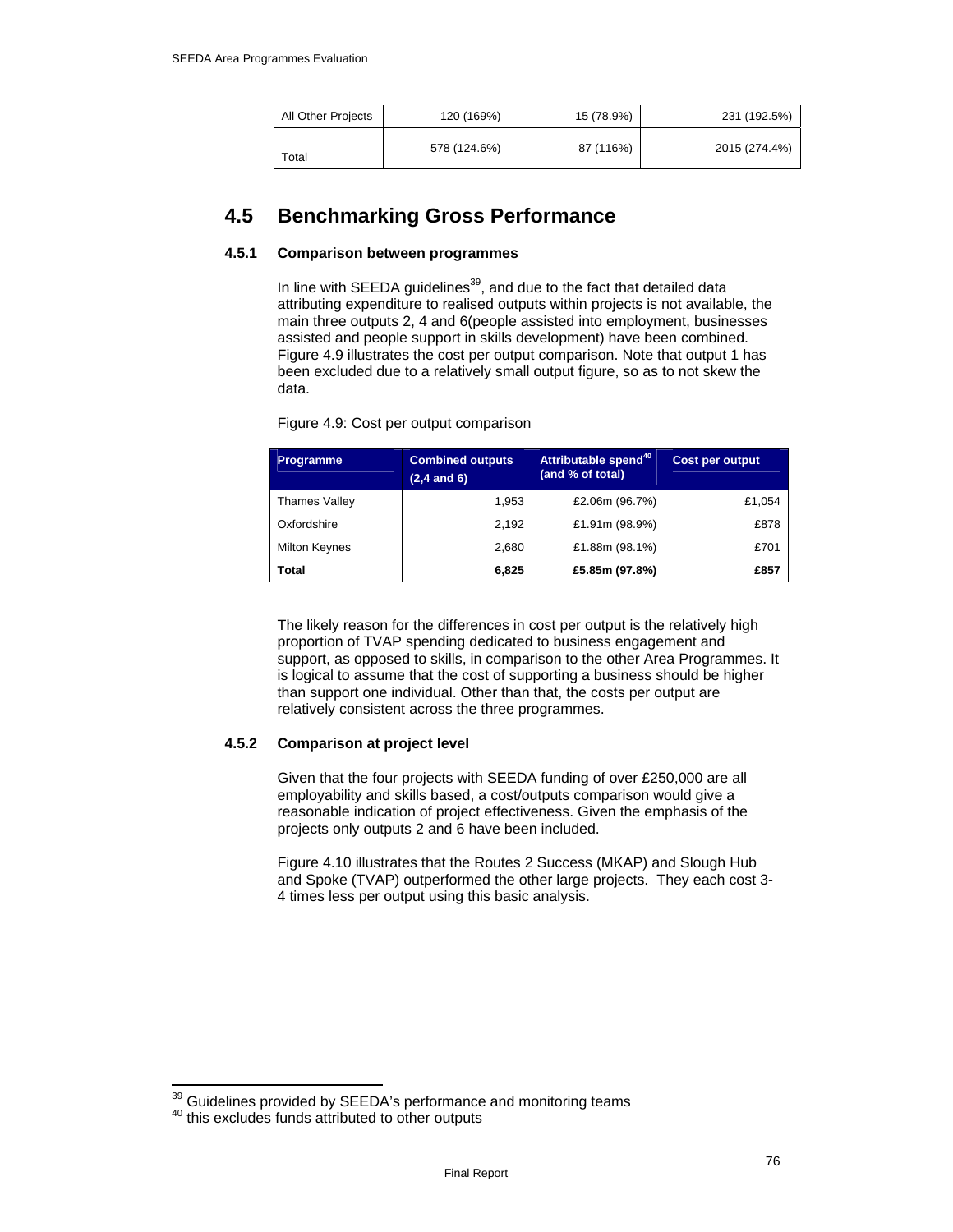| <b>Programme</b>                 | Cost to<br><b>SEEDA</b><br>$(\text{Em})$ | <b>Attributable</b><br>spend <sup>41</sup> | 2. People<br>assisted into<br>employment | 6. People<br>assisted in<br>skills | <b>Main Outputs</b> | Cost per<br>Output (£) |
|----------------------------------|------------------------------------------|--------------------------------------------|------------------------------------------|------------------------------------|---------------------|------------------------|
| Learning<br>Communities<br>(OAP) | 893,841                                  | 859,186                                    | 259                                      | 460                                | 719                 | 1,194.97               |
| <b>New Directions</b><br>(TVAP)  | 456.000                                  | 399.504                                    | 142                                      | 254                                | 396                 | 1,008.85               |
| Routes 2<br>Success (MKAP)       | 526,000                                  | 501.471                                    | 390                                      | 1082                               | 1472                | 340.67                 |
| Slough Hub and<br>Spoke (TVAP)   | 284,500                                  | 280,157                                    | 275                                      | 667                                | 942                 | 297.41                 |

#### *Figure 4.10: Comparison of major projects*

There are no clear reasons for this cost per output difference between these projects. All four projects are well regarded by partners and participants. The most likely reasons for these large differences in cost per output are:

- A difference in the level and detail covered by the skills provision in the project – the Learning Communities project in particular have provided long term, sustained support to very hard to reach communities whilst some aspects of Routes 2 Success provision has been more 'bite-sized'; and
- A difference in the ease of accessing potential beneficiaries Slough Hub and Spoke has built on a solid foundation of an existing initiative in Slough, and as such, as been able to access those seeking support quickly and at low cost. In Reading there was a need for more up front investment in this respect.

This aside, however, the performance of the Routes to Success project in particular, given that it started from a zero base at the start of the Programme, is impressive and should be noted.

#### **4.5.3 Comparison with other SEEDA funded initiatives**

For illustrative purposes the output performance of the Area Programmes have been compared to that of the Area Investment Frameworks (AIFs) around the SEEDA region. This is shown in Figure 4.11. The main reasons why we have chosen the AIFs as the only useful comparator are that they are similar to the Area Programmes in that:

- They have multi-dimensional aims and outputs around jobs, skills/employability and business support;
- They are managed and delivered on a sub-regional and / or local basis;
- They have been conceived and delivered over the past three years; and
- These are currently in the process of being evaluated, and as such, data is becoming available in relation to their performance.

In headline terms the average cost per output for the Area Programmes (£851) is higher than that of the AIFs (£690) and the overall average (£724). When looking at individual programmes, however, the Area Programmes fair well, ranking  $4<sup>th</sup>$ ,  $5<sup>th</sup>$  and  $7<sup>th</sup>$  out of 13.

<sup>41</sup> taking account of other outputs outside 2,4 and 6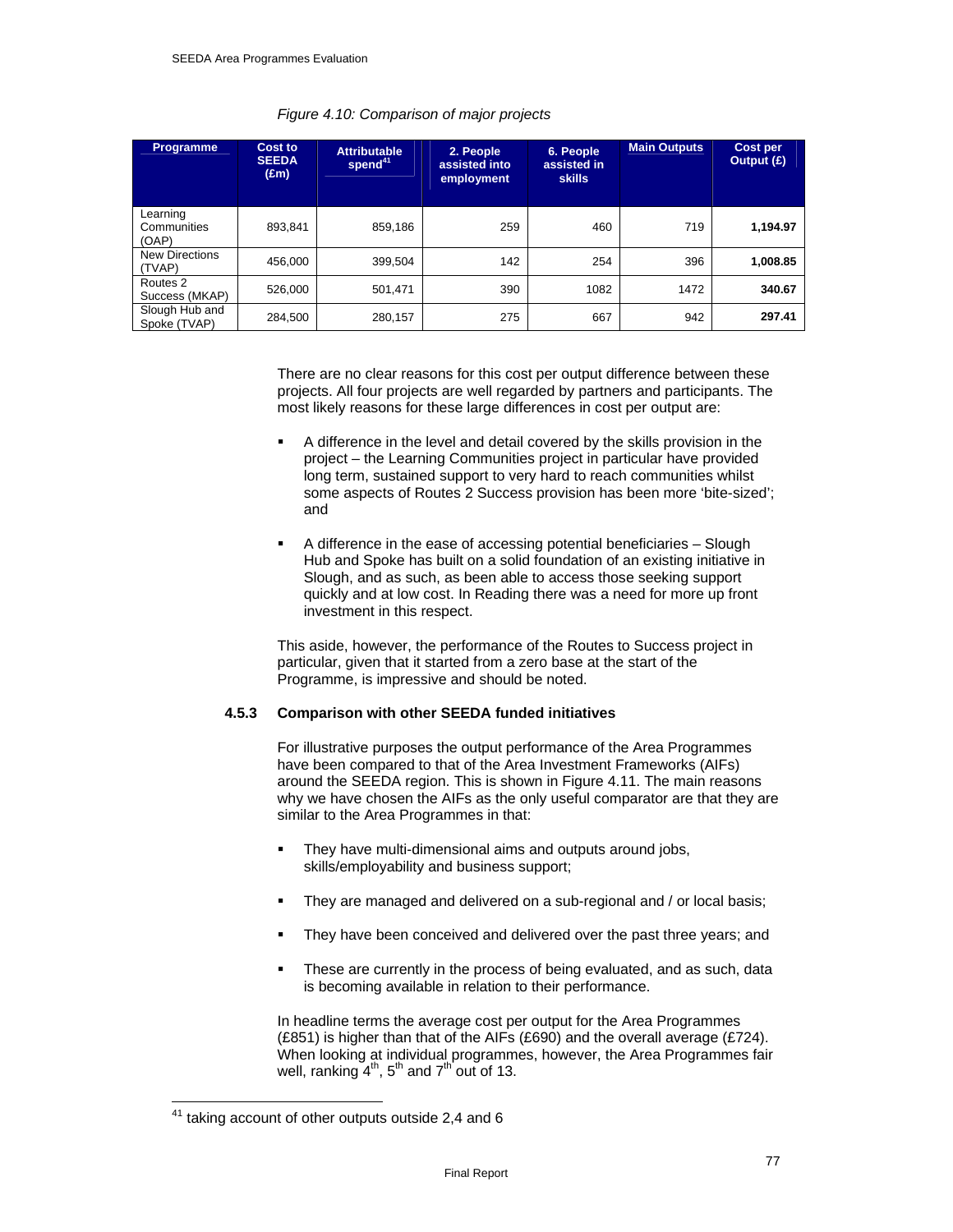

*Figure 4.11: Benchmarking the Area Programmes against the AIFs* 

# **4.6 Net Impact**

# **4.6.1 Calculating Net Impact**

An important component of this evaluation is the calculation of the net impact of the Area Programmes. This is the value of the three Area Programmes over and above what would have happened anyway, taking into account **leakage** from the South East, **displacement** of other activities, the assumption that must be made for 'spin-off' or **multiplier** effect of the programme and consideration of the outputs that would have been created regardless of the Area Programmes (deadweight). Figure 4.12 illustrates how net additional impact is calculated.

*Figure 4.12: Net impact calculation* 

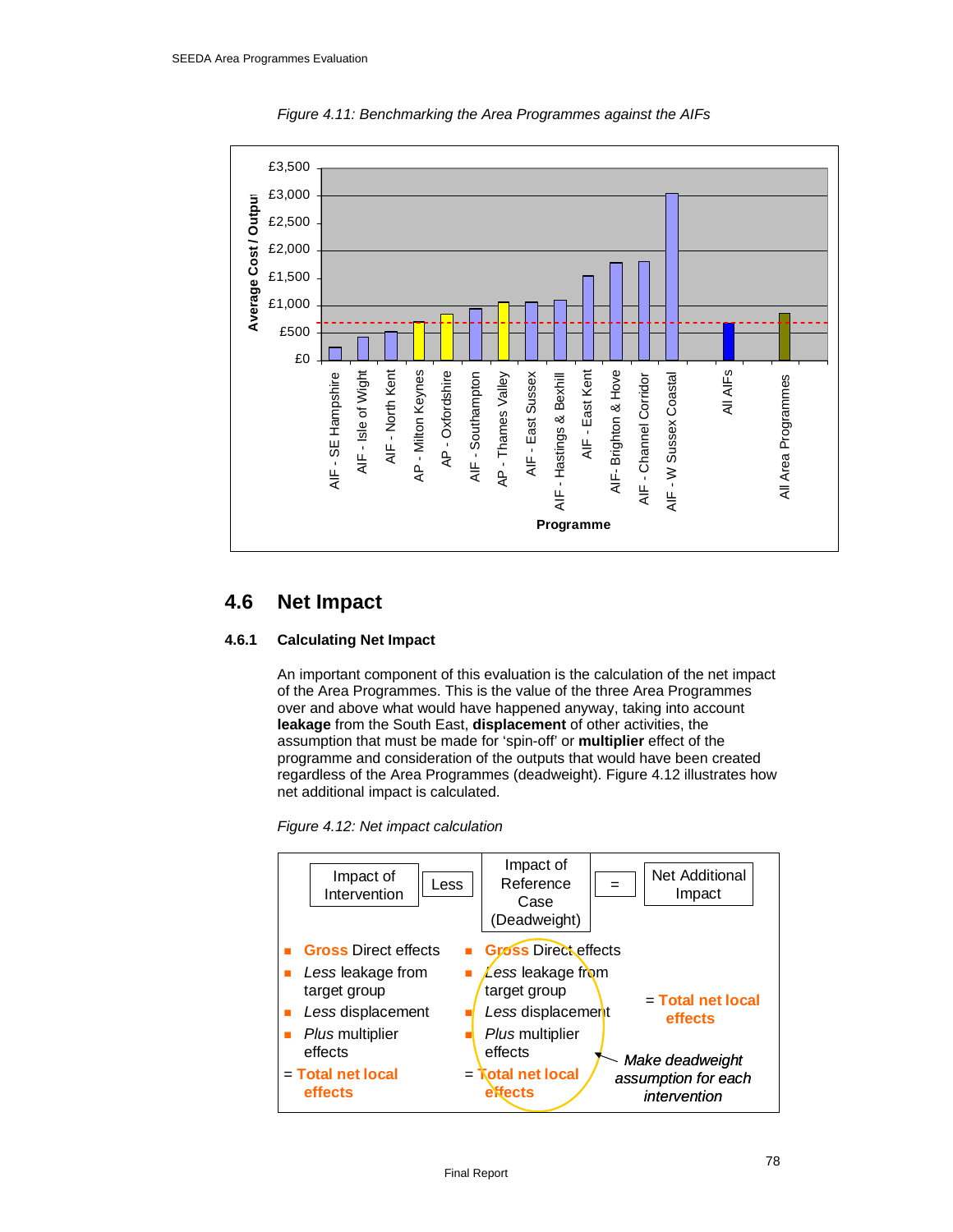The data used to generate each component of net impact has been collected through the stakeholder and project manager interviews that formed the process stage and supplemented by the findings of the beneficiary workshops and supplementary programme and project co-ordinator sessions. Sections 4.6.2 now outline each component, on a project-by-project basis, stating to source for each piece of data.

#### **4.6.2 Programme Leakage**

Programme leakage refers primarily to those that have developed their skills (or businesses which have developed or grown) through the Area Programmes but are now located outside the South East region. Following consultation with beneficiaries and stakeholders is quickly emerged that programme leakage in the case of the Area Programmes is low, although leakage from each of the SOAs to other parts of the town/sub-region is likely to be higher. Leakage out of the region is low because the projects within the Area Programmes have focused on the hardest to reach individuals, which are, by definition, highly immobile. All consultees approached on this subject suggested an approximate leakage of 5%, and this has been used in our calculations.

# **4.6.3 Programme Displacement**

Programme displacement is the phenomenon wherethe provision of support in target areas by SEEDA has led to reduced support elsewhere. All stakeholders agreed that, in this case, displacement is zero. All consultees agreed that SEEDA's intervention in the target SOAs was not impairing support or beneficiaries elsewhere, mainly because such support is minimal.

## **4.6.4 Multiplier Assumption**

The economic impact of a project is multiplied because of knock-on effects within the local economy. In the absence of any evidence to develop a specific multiplier for the Area Programmes, guidance developed by SQW and PA Consulting in line with the RDA IEF will be utilized. This was developed through the collation of a number of projects and programmes which created evidence based multipliers on themes relevant to this study.

Figure 4.13 shows SQW/PA's ready reckoners.

*Figure 4.13: Relevant multiplier ready reckoners* 

| <b>Output type</b>                                | <b>Combined multiplier</b> |
|---------------------------------------------------|----------------------------|
| Jobs created                                      | 1.44                       |
| (equivalent to 1/ Jobs created or<br>safeguarded) |                            |
| Assistance to get a job                           | 1.44                       |
| (2/ Job assists)                                  |                            |
| <b>Businesses Assisted</b>                        | N/A                        |
| (4/ Business assists)                             |                            |
| Assistance with skills development                | N/A                        |
| (6/ Skills provision)                             |                            |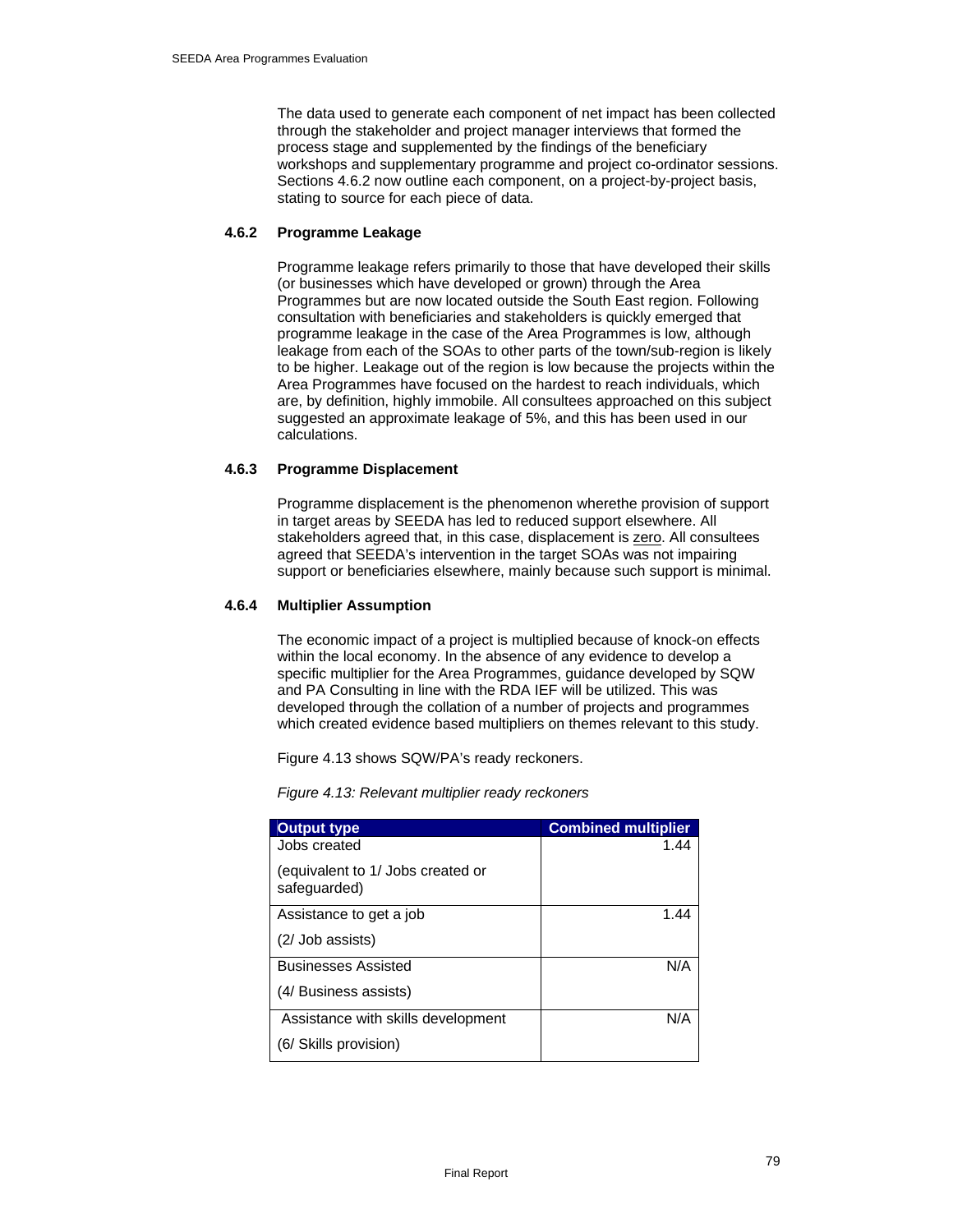## **4.6.5 Deadweight**

The counterfactual (or "deadweight") refers to the people or businesses that have benefited through the Area Programmes that would have done so regardless of the programmes taking place, through another means or delivery organisation. In this case a deadweight assumption has been made by speaking to each of the programme and/or project managers and reviewing all available information from the focus groups held with 160 project beneficiaries (although the beneficiary sessions were conducted prior to the incorporation of the IEF process and this was not covered explicitly), estimating the proportion of benefits that would have happened regardless of SEEDA funding. This is shown in Appendix IX.

## **4.6.6 Net impact assessment**

Appendix X shows the calculation for net impact for each of the three Area Programmes for the three main output areas. These calculations suggest that:

Net impact of TVAP:

- 35 jobs created or safeguarded (96.4% net additionality);
- 355.0 employment assists (82.2% net additionality);
- 120.0 business assists (67.4% net additionality); and
- 724.5 people assisted in skills provision (53.9% net additionality).

Net impact of OAP:

- 101.9 jobs created or safeguarded (96.5% net additionality);
- 462.7 employment assists (77.9% net additionality);
- 162.6 business assists (62.5% net additionality); and
- 785.6 people assisted in skills provision (58.7% net additionality).

Net impact of MKAP:

- 30.6 jobs created or safeguarded (106.5% net additionality);
- 561.8 employment assists (97.1% net additionality);
- 62.8 business assists (72.2% additionality) ; and
- 1500.6 people assisted in skills provision (74.5% additionality).

Combining the results of the above analysis, the estimated net overall impact of the Area Programmes is:

- 167.5 jobs created or safeguarded (98.0% additionality);
- 1,379.5 people assisted into employment (86.0% additionality);
- 345.4 businesses assisted to improve their performance (65.8% additionality); and
- 3,010.7 people assisted in their skills development (64.1% additionality).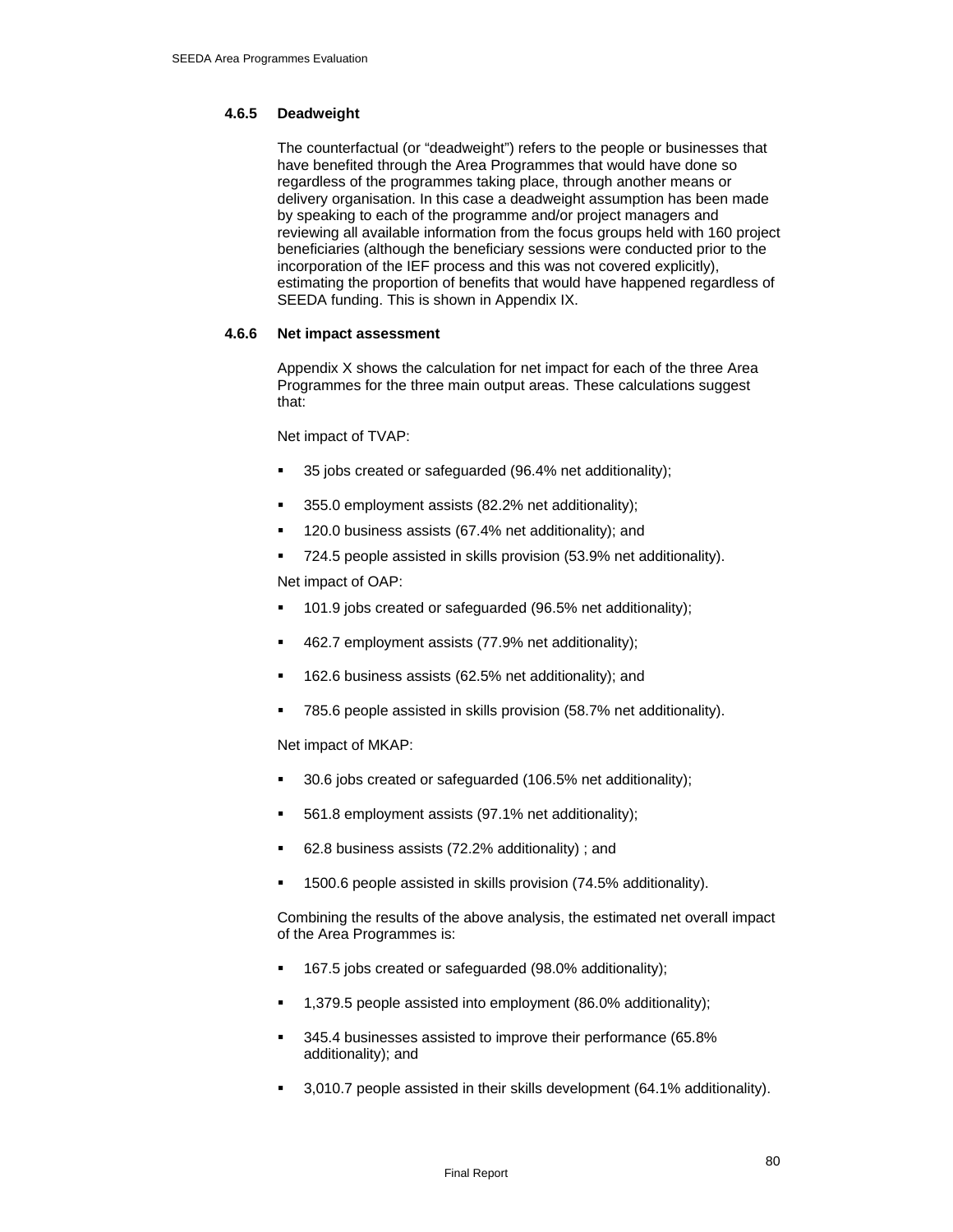These estimates for net outputs have then driven the outcomes (derived from the indicators set by each of the Area Programmes at the outset of funding in 2005) outlined in 4.1.2, and in the subsequent programme-specific sections.

#### **4.6.7 Conversion to Gross Value Added**

The IEF requires a conversion of net outputs into an estimate of the Gross Value Added (GVA) attributable to SEEDA's investment in the Area Programmes. Of the net outputs created by the Area Programmes, only jobs created or safeguarded can be translated into GVA with any confidence.

Estimated GVA per job in the MKOBB region is £24,500 based on workplace based earnings from NOMIS, so these 167.5 jobs translate into a GVA of **£4.1m** for the sub-regional economy per annum.

# **4.6.7 Confidence levels**

The majority of data collection and consultation took place before the request to include this evaluation in the wider IEF-driven review of RDA activity. Due to this lack of specific primary data collection, especially the absence of project beneficiary data and with regard to the inputs to the gross to net calculations above, WME place a **low level of confidence** on its accuracy. The methodology of consulting Area Programme co-ordinators and project managers to develop estimates for deadweight, leakage and displacement, and the use of ready reckoners for multiplier levels, has been employed as it was the best available at the time of writing. These are sub-optimal techniques, and we would recommend that any subsequent study incorporate a beneficiary survey that includes questions to address the gross to net components.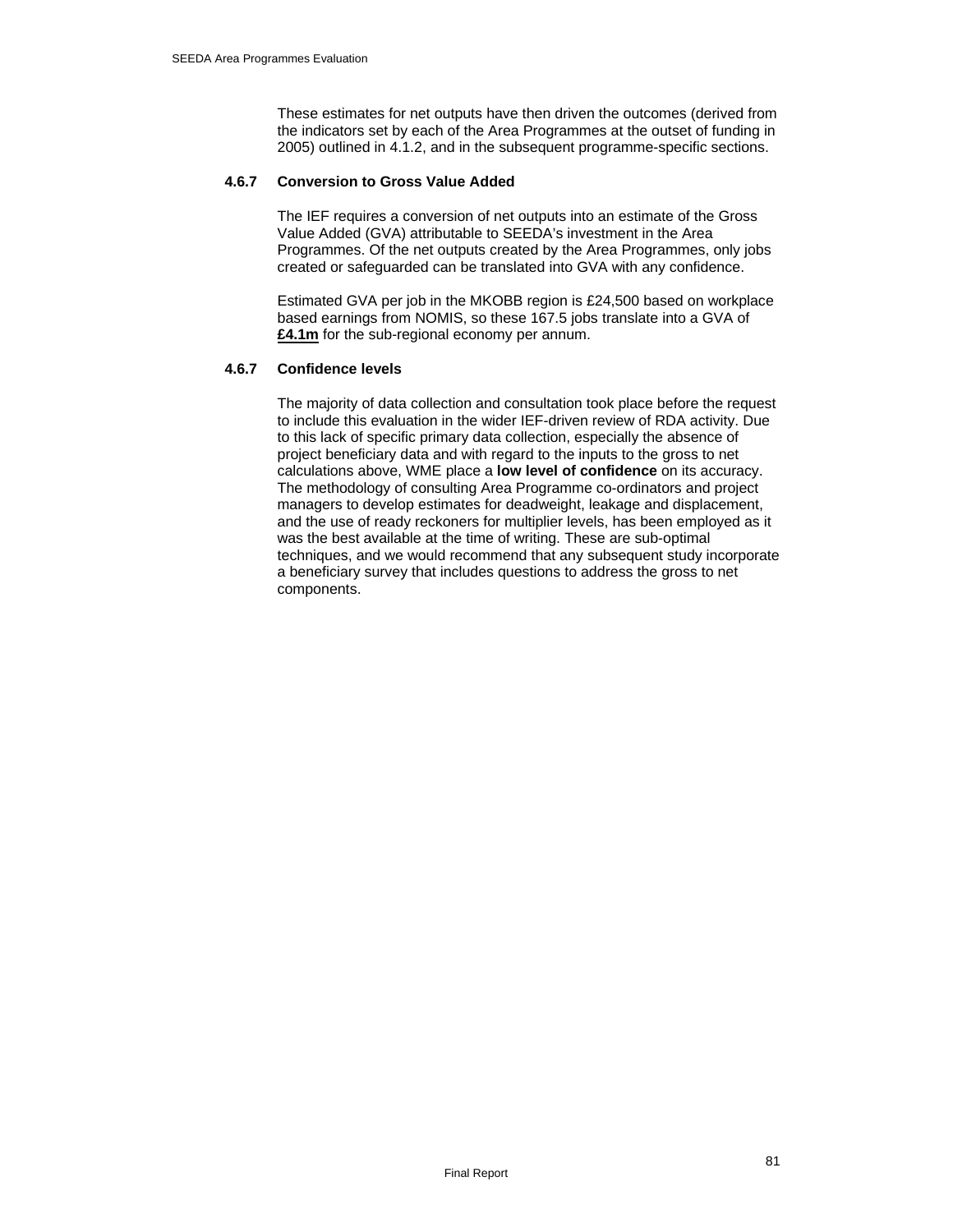# **5 Conclusions & recommendations**

The chapter draws together the findings of the process and impact stages and presents key lessons learned. Strategic added value and policy gaps are also addressed. The section concludes by making recommendations to SEEDA and to the three Area Programme boards.

# **5.1 Summary of findings**

# **5.1.1 Common themes**

SEEDA and the Area Programme teams have, without question, attempted to develop a number of macroeconomic measures of outcome and impact often missing from interventions of this type. However, a lack of measurability amongst those strategic indicators set by the three projects has limited the volume of macro economic assessment possible. The reason for this appears to have been a combination of a misunderstanding on how and when the strategic indicators would be assessed, lack of statistical and economic aptitude within the partnerships and emphasis on project development and delivery, given the lack of a formal planning period.

Despite this, there is evidence to suggest that the Programmes have had a positive influence on their localities. The proportion of people with no qualifications has reduced in Reading (13.2% between 2005-08), Slough (4.6% between 2005-08), Oxfordshire (10.3% between 2001-06) and Milton Keynes (9% between 2001-06) over the period and economic activity rates are mostly improved. Add to this improved business start-up rates in Reading, Slough and Milton Keynes and a consistent fall in child poverty and the macro economic influence appears strong.

# Impact

Against all four main measures of output the three programmes have overachieved with slow starts and strong final years. Over the three years from 2005/6 to 2007/8, the three Area Programmes have utilised almost £6m of SEEDA spend:

- Creating or safeguarded **171** jobs, against a target of 124
- Assisting **1,604** people into employment, against a target of 1,588
- Assisted **525** businesses to improve performance, against a target of 353
- Assisted **4,696** people in skills development, against a target of 3,158.

After taking into an account of leakage, deadweight and displacement, applying a multiplier and factoring in the counterfactual, the net impact of the Area Programmes is:

- 167.5 jobs created or safeguarded;
- 1,379.5 people assisted into employment;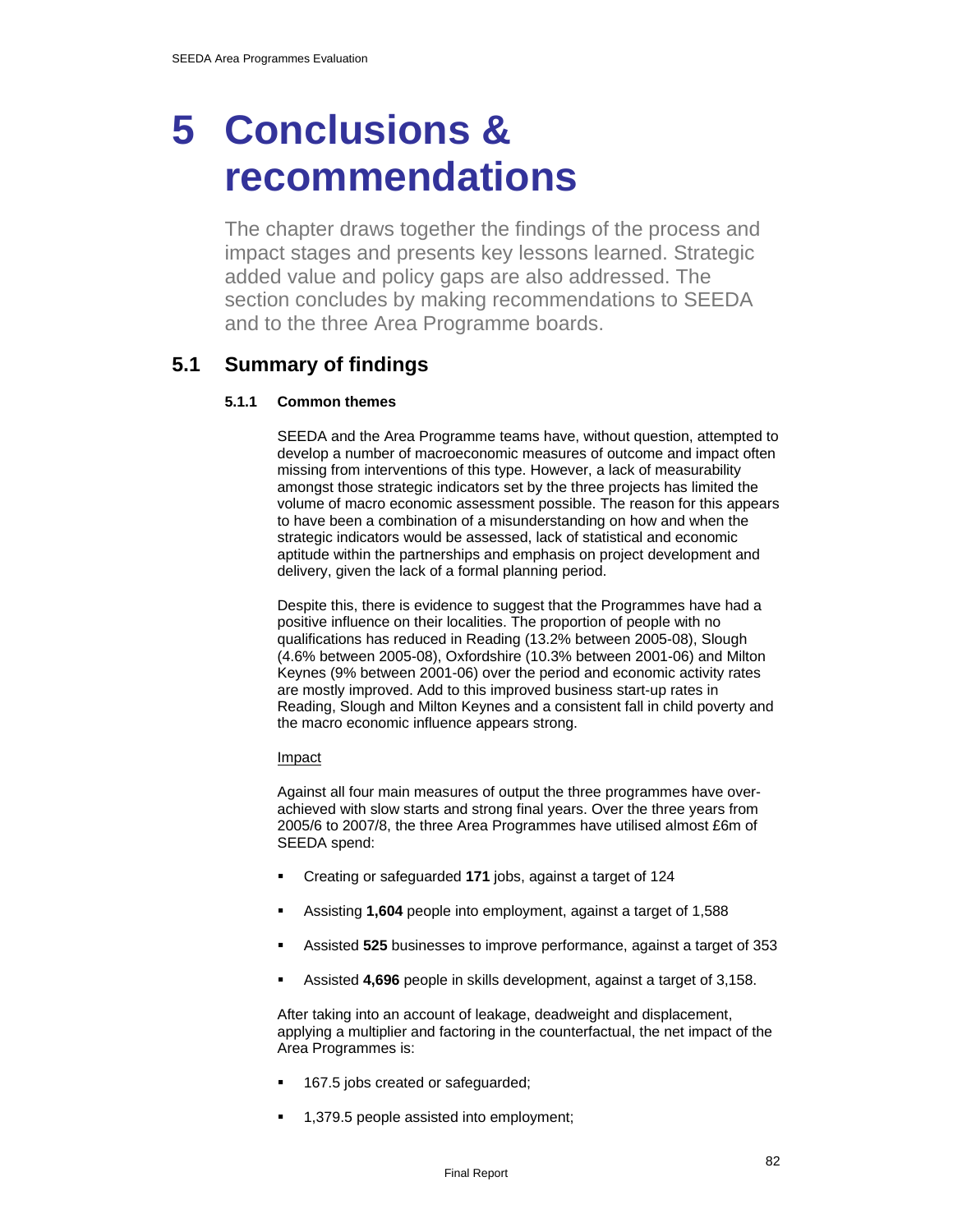- 345.4 businesses assisted to improve their performance; and
- 3,010.7 people assisted in their skills development.

#### **Strengths**

Above all the programmes have been perceived to have had a positive impact in that:

- The programmes have been perceived to be a success and it is widely acknowledged that the primary public sector failure, around basic skills provision in the neighbourhoods in most need for such skills, which has driven the market failure of inequality and limited economic participation, has been addressed. They have provided much needed funding to areas often neglected in this respect with projects within each programme have, on the whole, being effective and delivering in areas where other funding is not available;
- There has been alignment with local needs Projects have been aligned with the skills agenda and addressed a gap around skills provision at entry level and level one: each programme has sought to address the areas that fall between mainstream provisions. There is also evidence that economic participation rates, a key driver for the project, have been improved;
- A strong evidence base has been developed The decision to fund projects has been made on the back of an evidence based, demand led approach;
- Appropriate support has been provided by SEEDA The SEEDA team responsible for day-to-day management of the programme have successfully struck the balance between devolved management and intervention where necessary;
- Organisational networking has been strong The programmes have successfully developed, or enhanced area-wide organisational networks that have the potential to be sustainable in the long term. The importance of a strong and consistent governance regime to successful delivery, management and monitoring, has been stressed in all consultations; and
- They have been prominent in promoting the regeneration agenda The programmes have successfully raised the profile of regeneration and economic development, at both political, practitioner and policy level through LAAs / MAAs, in areas where it is not traditionally a prominent theme.

#### Weaknesses

The common issues and concerns identified across all three Area Programmes include:

- Inadequate planning time The lack of a preparation period at the beginning of the programme has meant that performance planning and project commissioning were miss-aligned and that some funding decisions were taken without a suitable evidence base;
- Difficulty in allocating capital funding A combination of early time pressure and a gap in the skills and knowledge base of area partnerships has led to issues around allocating capital resources;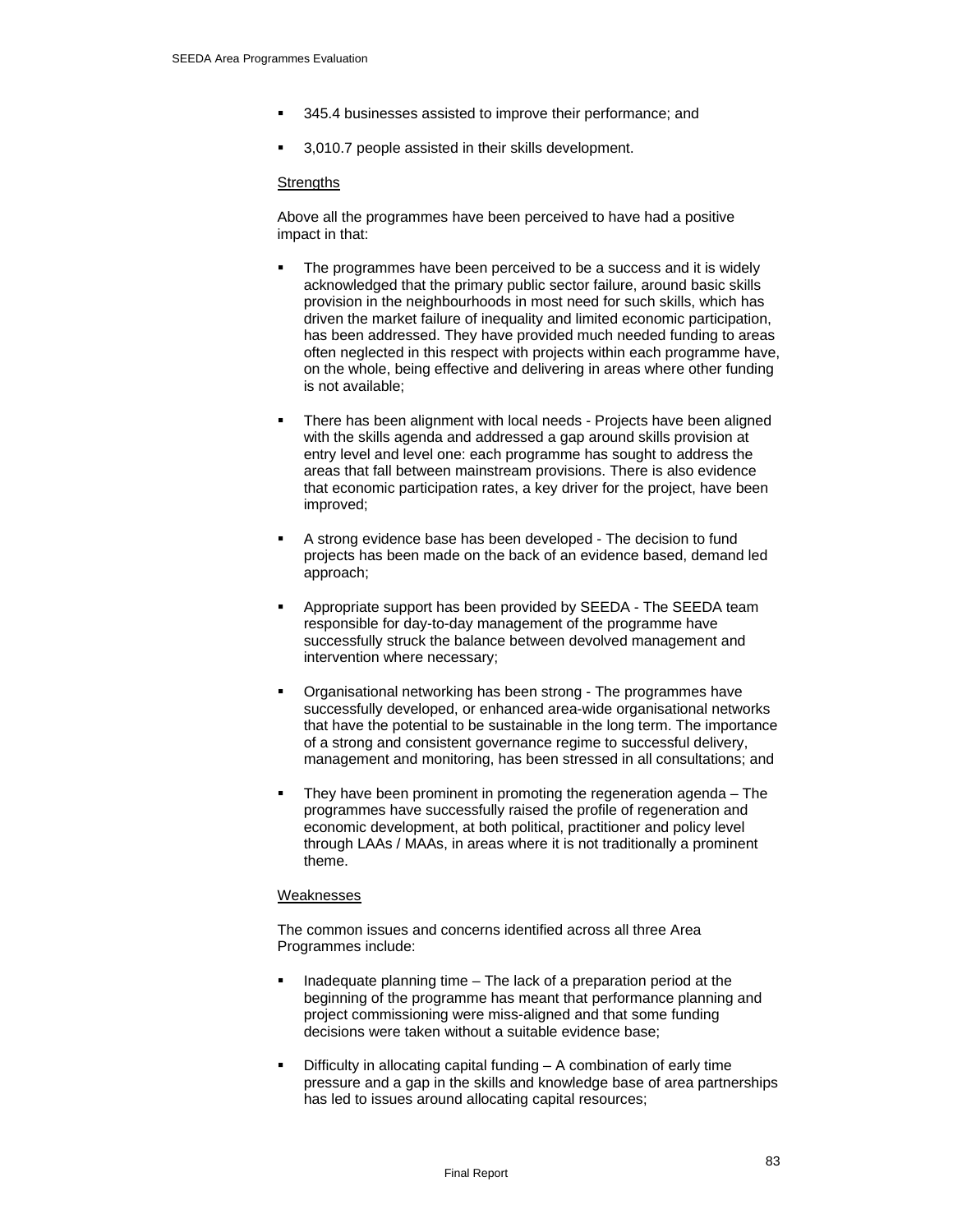- **Poor communication within the SEEDA organisation There is evidence** that the SEEDA organisation, over and above those individuals working on the Area Programmes, is not 'joined up';
- Inflexibity of the SEEDA contractual, legal and administrative processes There is a perception of a high administrative burden associated with the Area Programmes which has led to cost and resource overheads;
- Limited private sector involvement All three programmes have failed to secure significant engagement from local businesses;
- Little emphasis on capacity building The projects supported over the three years of the Area Programmes are broadly 'interventionist' in their nature rather than aiming to build local capacity;
- Projects aimed at hitting 'softer' targets The general perception is that programmes and projects within them are hitting softer targets ahead of the harder economic measures;
- Narrow nature of interventions All three programmes focused heavily on the learning and skills agenda; and
- Little communication between the three Area Programmes there has been no cross-fertilisation of experiences between the three programmes.

# **5,1.2 Thames Valley**

Of the eight strategic indicators set by the TVAP, only three are directly measurable. Combining these with some proxy measures for other indicators suggests that the Programme has helped to:

- Support in reducing the proportion of the population without qualifications by 13.2% between 2005 and 2008 in Reading, and by 4.6% in the same period in Slough; and
- Support in improving the baseline position across the Thames Valley for education, training and skills – there were 5 fewer SOAs in the bottom 20% on the IMD index in 2007 than in 2004.

There has also been evidence of a reduction in the differences between the best and the worst wards in the Thames Valley in terms of Job Seekers Allowance rates.

#### Impact

In purely output terms, the TVAP has utilised £2.1m of SEEDA funding since the beginning of FY05/06 and:

- Created or safeguarded **36** jobs, against a target of 28;
- Assisted **432** people into employment, against a target of 692;
- Assisted **178** businesses to improve performance, against a target of 70;
- Assisted **1,343** people in skills development, against a target of 1,358.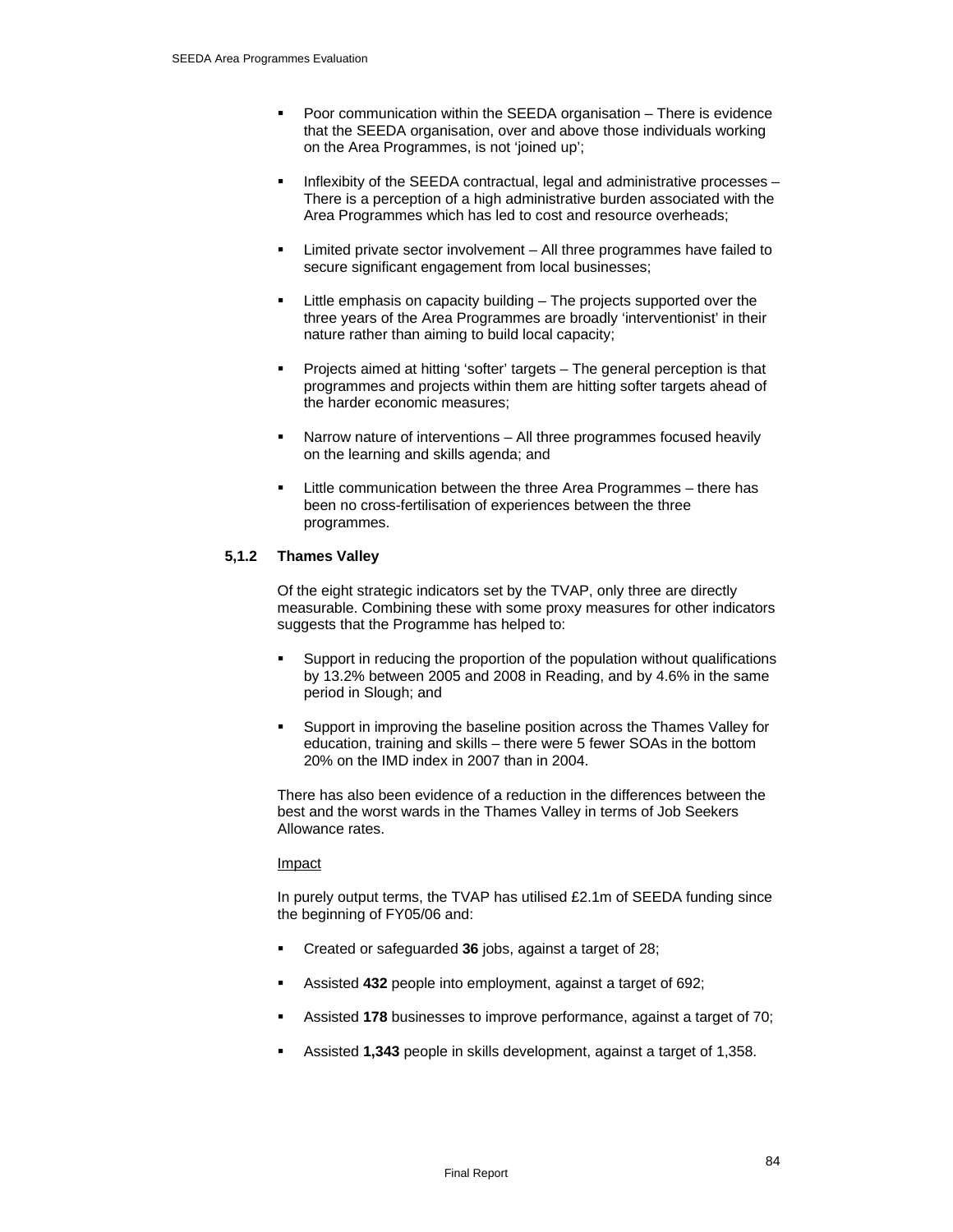In net terms this equates to 35 jobs created or safeguarded, 355.0 people assisted into employment, 120.0 businesses assisted to improve performance and 724.5 people supported in their skills development.

#### **Strengths**

In more process and qualitative terms, the TVAP has been successful in that:

- There has been an identification of existing schemes that can be continued or extended to meet the needs of the Programme and reach those within the target communities;
- The extension of the 'hub and spoke' concept has worked in two ways: first a geographical extension into target areas of Reading; and second the concept expansion to create a hub in Slough and bring projects together;
- A clear aim around skills and employability was bought into by all partners;
- There were clear links between the strategists driving the programme forward and project managers delivering on the ground. This has benefited project delivery and create a sense of ownership amongst the partnership; and
- A strong central core team at Slough and Reading have worked together to firstly lobby for the programme, and secondly to deliver it.

#### Weaknesses

The most important lessons learned are:

- The need for a broad geographical coverage within the partnership, achievable by linking with other regeneration initiatives in other LAs, and in so doing facilitating a dialogue with organisations that typically operate at a sub-regional level (such at LSC, BL and JC Plus);
- The project was hindered by two changes in the accountable body at an early stage – which limited options around project development. There is a clear need to identify an appropriate accountable body at the outset of the programme; and
- The need to drive projects from the a strategic plan from the outset and from this the need to agree performance plans in advance of committing resources to projects, some of which may not fall into the aims and objectives of the programme

## **5.1.3 Oxfordshire**

The Oxfordshire Area Programme set ten strategic goals against unemployment, business rates and qualification levels but only six of these are measurable in any way.

The directly measurable indicators suggest that the OAP has supported:

 An increase in the proportion of the population with who are economically active in Oxfordshire by 5.3% between the end of 2001 and end of 2007; and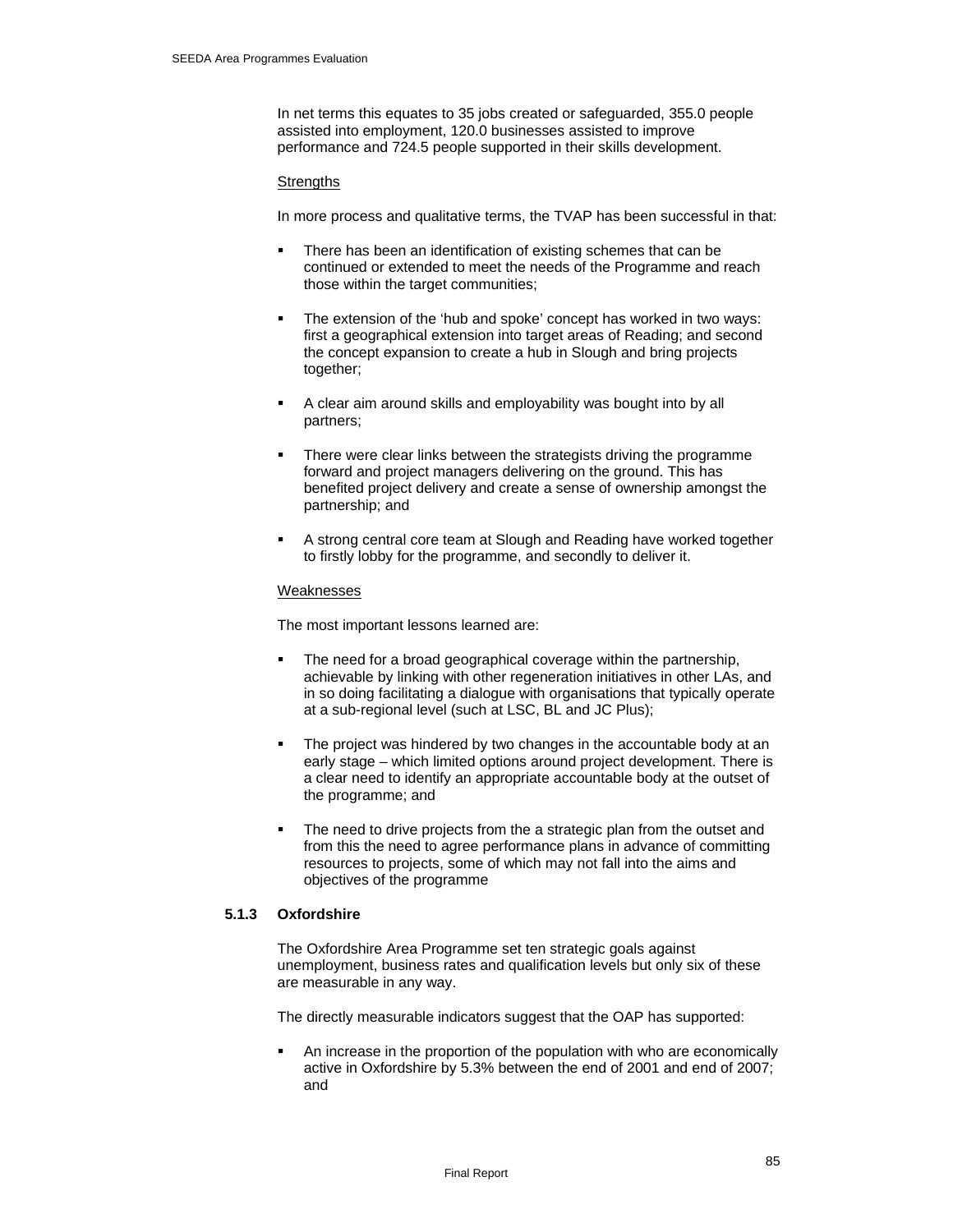A reduction in the number of people in Oxfordshire with no qualifications by 10.3% between 2001 and 2006..

#### Impact

In output terms, the OAP has utilised £1.95m of SEEDA funding since the beginning of FY05/06 and:

- Created or safeguarded **106** jobs, against a target of 56;
- Assisted **594** people into employment, against a target of 432;
- Assisted **260** businesses to improve performance, against a target of 208;
- Assisted **1,338** people in skills development, against a target of 914.

In net terms this equates to 101.9 jobs created or safeguarded, 462.7 people assisted into employment, 162.6 businesses assisted to improve performance and 785.6 people supported in their skills development.

#### **Strengths**

The key achievements of the OAP include:

- Overcoming early governance issues, and through good initial support from SEEDA, the appointment of a highly effective Chair to oversee the Area Programme Board and ensure a balanced approach;
- The use of good practice from one area (Blackbird Leys) and application to neighbouring estates containing deprived SOAs;
- The focus of programme funding upon skills and employability, which was in line with the needs of the locality and based upon an evidence base;
- Filling a gap that exists between mainstream provision and local residents – the key means of achieving this is through encouraging engagement and participation in learning by providing locally-based coordinated opportunities;
- Bringing together a number of significant practitioners, which has led to increased levels of partnership working and the potential to create an effective adult skills focused group moving forwards.
- The creation of a partnership that will oversee the legacy of the Learning Communities project in addition to driving the new LAA2 targets around employability & skills in the county and ensuring the LAA1 target is delivered.

#### Weaknesses

The most important lessons learned are:

 Ongoing tensions between the City and County Councils, and between the public and voluntary/community sector hindered the effectiveness of the OAP during year 1;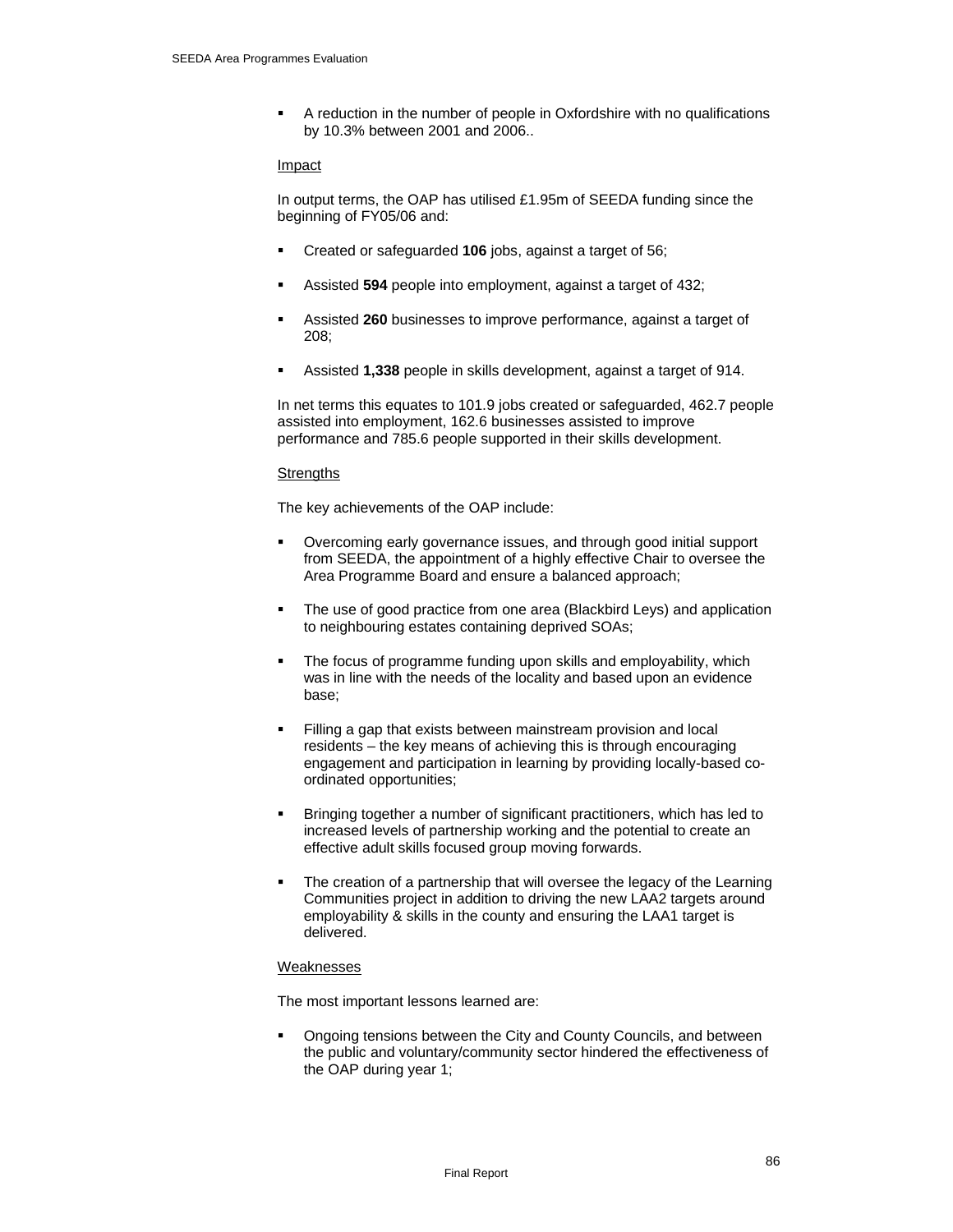- Tension surrounded the appointment of the accountable body, with this tension continuing into the lifetime of the Programme and hindering the strategic focus of the Programme (particularly in its early stages);
- Insufficient time was available at the outset of the Programme for bidding purposes. Once more this created tensions, reduced the strategic focus of the Programme and invoked some criticisms of the appraisal procedure. Timescales also led to funding being committed early within the Programme, reducing any opportunities for flexibility later within its lifetime;
- The work of the Oxford Regeneration Arc should have been exploited to a greater extent; and
- A 'year zero' (or a period of six months prior to the funding being available) would have been useful to develop effective relationships and plan the Programme. It may also have been beneficial to identify an external facilitator at the outset of the Programme to establish the roles and needs of partners.

## **5.1.4 Milton Keynes**

Only one of the MKAP strategic indicators is directly measurable, but using proxy measures (which are imperfect due to geography or timescales) it is possible to take a broad view of programme impact. Given these issues it is possible to suggest that the MKAP:

- Supported in increase in the proportion of the population with who are economically active in Milton Keynes by 3.6% between 2001 and 2007; and
- Supported in reducing the number of people in Milton Keynes with no qualifications by 9% from 2001 to 2006.

There has actually been a relative worsening in other indicators, such as the proportion working age who are self-employed in Milton Keynes, and an increase in the level of deprivation between the richest and poorest wards in the city. There is evidence of a strategic impact, however, with the new Local Area Agreement for Milton Keynes showing evidence of the inclusion of the activities and targets of the Area Programme. There is further evidence for the development of capacity and community engagement in Milton Keynes in the Annual Performance Reports of the MK Local Strategic Partnership, which is contributing to the creation of Regeneration and Social Cohesion Strategies.

#### Impact

In output terms, the MKAP has utilised £1.9m of SEEDA funding since the beginning of FY05/06 and:

- Created or safeguarded **29** jobs, against a target of 40;
- Assisted **578** people into employment, against a target of 464;
- Assisted **87** businesses to improve performance, against a target of 75;
- Assisted **2,015** people in skills development, against a target of 886.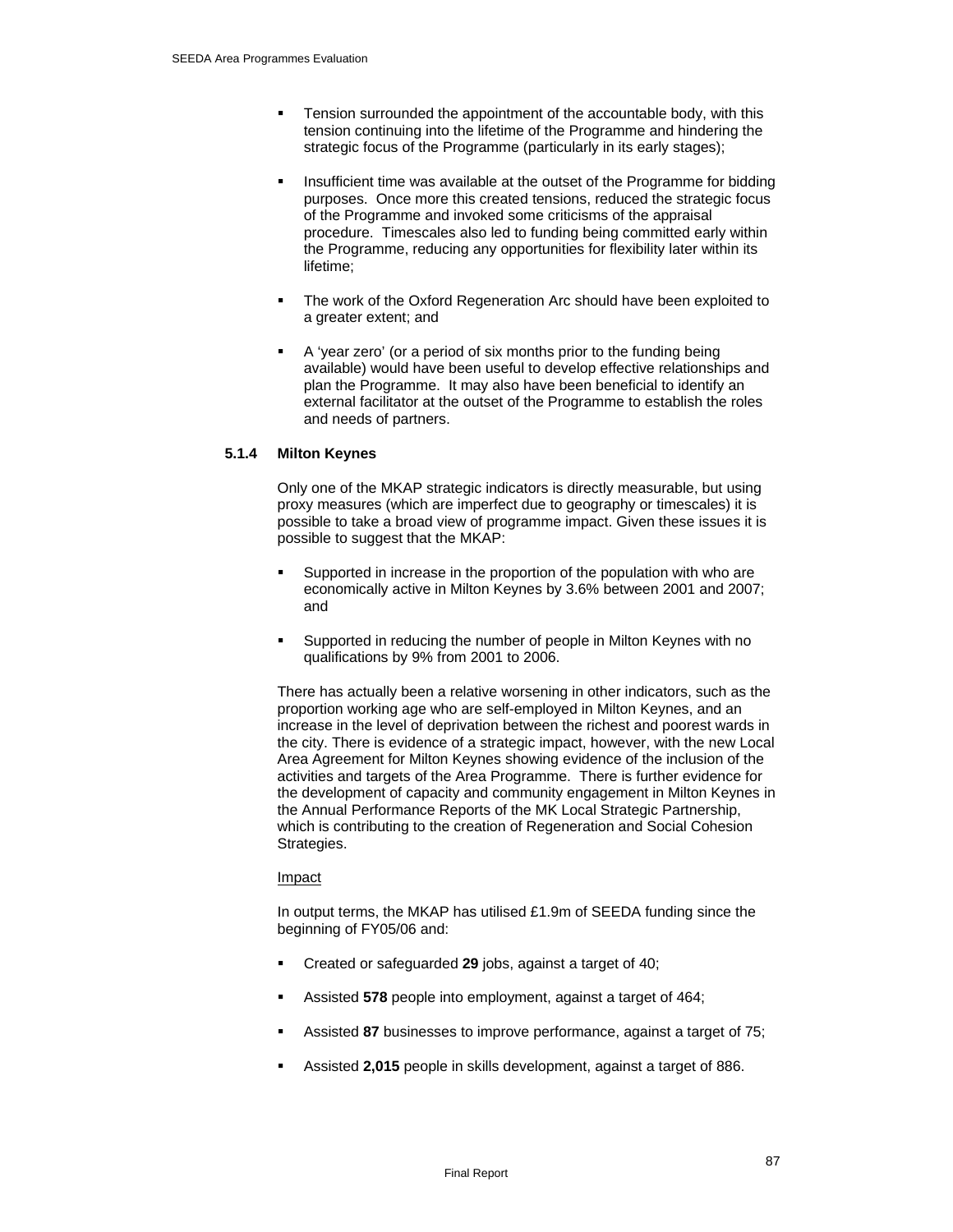In net terms this equates to 30.6 jobs created or safeguarded, 561.8 people assisted into employment, 62.8 businesses assisted to improve performance and 1,500.6 people supported in their skills development.

#### **Strengths**

The key achievements of the MKAP, which should be built upon and communicated as good practice are:

- The creation of strong governance regime led by a committed and influential steering group;
- Engagement with the VCS (particularly through MKCVO) has helped to create a focus on community capacity building and NEET young people, which aligns with the needs of the city;
- The provision of a tailored, local project expression of interest and bid support process to ensure that the best project receive funding; and
- The use of the MKAP to stimulate an interest in economic development and regeneration and shape the forthcoming regeneration and community development strategies.

#### Weaknesses

The most important lessons learned out of the experiences of the MKAP are:

- The need to involve a diverse group of stakeholders in the strategic direction of future programmes, rather than just a small group of long term regeneration practitioners;
- The need to involve the private sector at an early stage;
- The need for a planning period at the outset of future programmes in order to properly plan interventions; and
- The need for a simpler and more tailored project approval process.

# **5.2 Policy considerations**

 $\overline{a}$ 

#### **5.2.1 Strategic Added Value**

A key measure, particularly in the context of the IEF, is assessment of Strategic Added Value (SAV) provided by an intervention. In particular this provides qualitative indicators of how an RDA has leveraged funding and influenced partners' and stakeholders' behaviour, decisions and outcomes in ways that would not otherwise have occurred $42$ .

First it is necessary to define the RDA's activities with respect to the initiative being evaluated. In the case of the Area Programmes it is evident that the main role played by SEEDA (in addition to the actual provision of funding) can be categorised as "working with stakeholders to set an agenda for them to address and deliver upon".

Whilst SEEDA has not played an active role in the delivery of Area Programme projects, it has undertaken work to inform, and to a lesser extent,

 $^{42}$  Evaluating the impact of England's Regional Development Agencies: Developing a Methodology and Evaluation Framework (DTI, February 2006)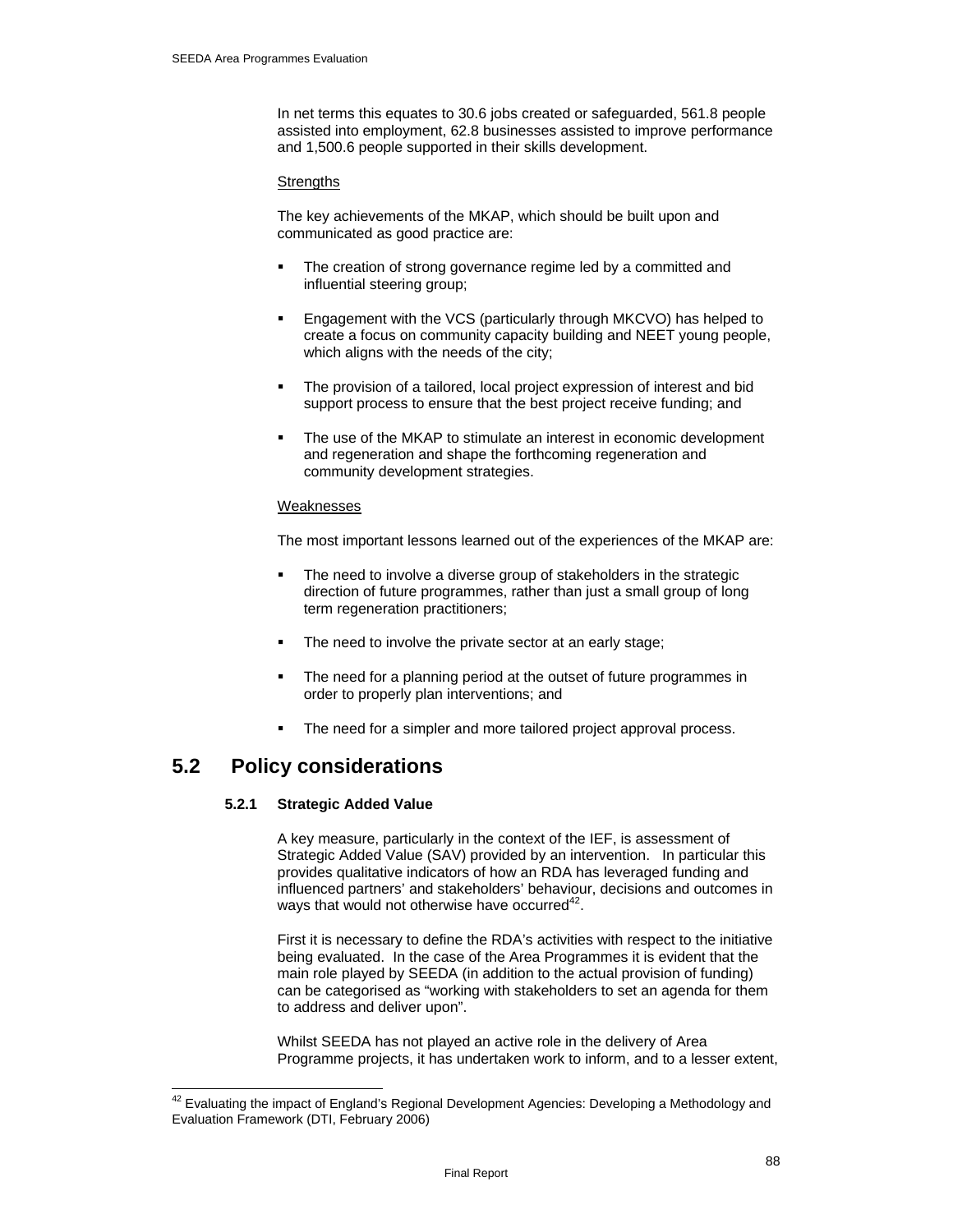influence, the actions and spend of key stakeholders (for example, providing advice on whether project activity is likely to address the key principles of the Programme and of the RES). Evidence suggests, however, that this has had a limited impact on the long term strategies of partner organisations operating across the region. Each aspect of SAV is now addressed in turn.

#### Strategic leadership and catalyst

- The design of the Area Programmes has been developed to ensure it addresses key needs of the region in respect of the RES. With regard to the current RES it is clear that the Area Programme is particularly relevant to elements of the Smart Growth objective (for example, bringing more of the resident population into economic activity and lifting the prospects of underperforming areas, communities and individuals).
- Through linking the key aims of the Area Programmes to the RES, and ensuring these are addressed through the Performance Plans (and subsequently through the projects delivered), SEEDA has articulated specific needs of the region and the localities within the Area Programme. This is not only evident through the actual projects delivered, but also through a range of wider stakeholders and organisations being involved in the Programme and therefore enhancing their knowledge of regional priorities.
- SEEDA has provided resources to key stakeholders (nearly £6m in funding), and ultimately delivery organisations, to address key identified needs. In some cases this will lead to ongoing project and stakeholder activity to address these needs beyond the immediate Programme lifetime. An example of this is the continuation of partnerships/steering groups in localities where they were not in place prior to the Area Programmes. The Oxfordshire Area Programme Board has evolved into a Learning & Skills Partnership for Oxfordshire. It has retained the key members of the board with responsibilities for this agenda, notably LSC, Job Centre Plus, Oxford & Cherwell Valley College, Connexions and the Local Authorities but also added additional organisations (e.g. Primary Care Trust, Abingdon & Witney College, voluntary sector providers) to create a wider countywide partnership. This partnership will oversee the legacy of the Learning Communities project in addition to driving the new LAA2 targets around employability & skills in the county and ensuring the LAA1 target is delivered. The partnership has built upon the solid foundations developed through partnership working of the Area Programme Board. The emerging arrangements will also see the partnership absorb the work of Oxfordshire Economic Partnership (OEP) around business engagement with education creating a much closer link to OEP. Finally the partnership has aspirations to take on the Oxfordshire link for the MKOB Employment and Skills Board. It will pull together all aspects of employment and skills in Oxfordshire, the Area Programme has been critical in allowing this to occur.
- Evidence suggests (outlined within Chapter 3 of this evaluation) that the interventions delivered through the Area Programmes have addressed a gap in the provision of basic skills to adults and are therefore supporting skills development that is specifically required in these areas.

#### Strategic influence

 Whilst funding is clearly a major catalyst for involvement, the Area Programmes initiative developed by SEEDA has, in specific localities, established an agenda (primarily linked to skills and employability) that has generated stakeholder interest and co-operation. As detailed above,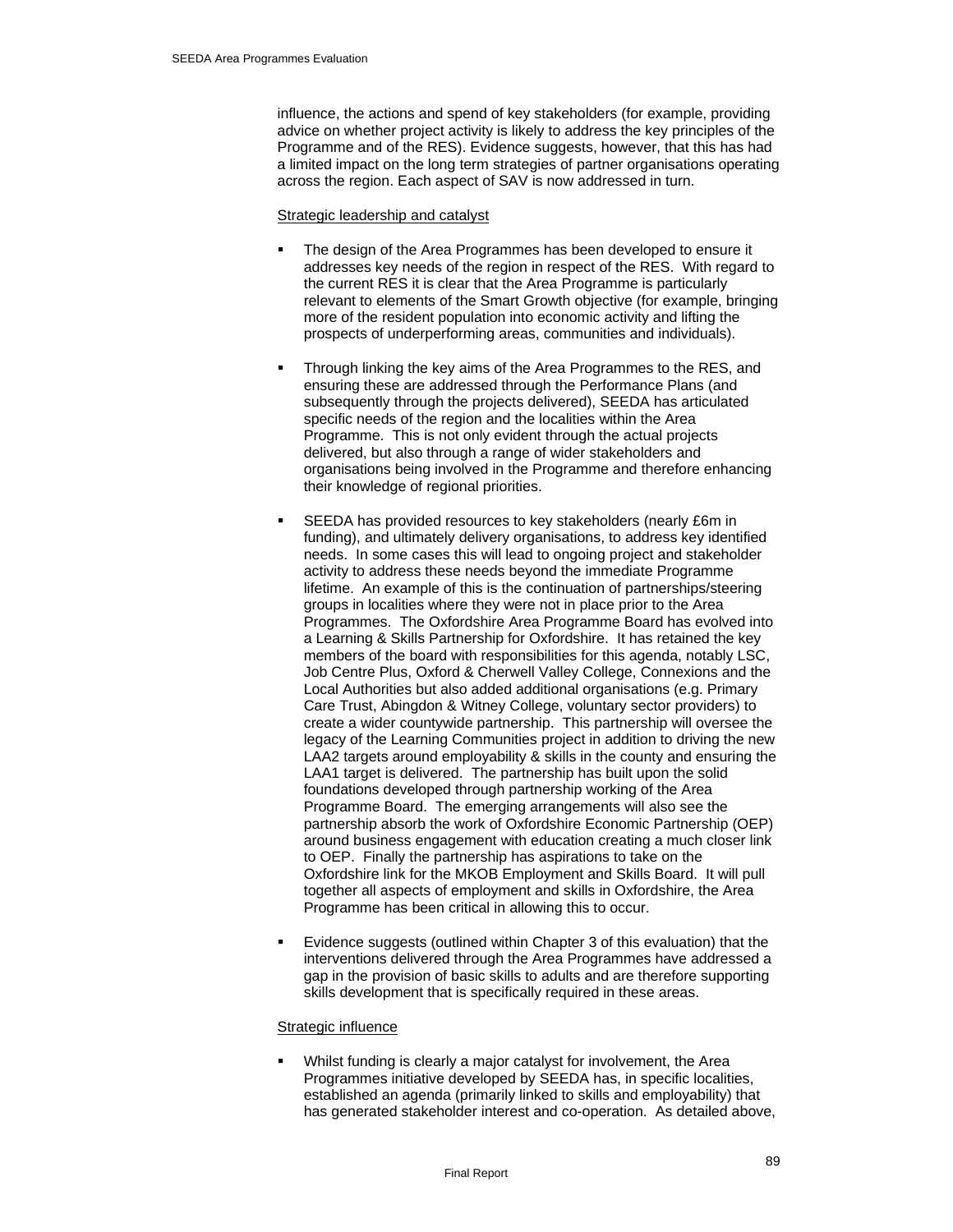this agenda has been linked closely to the RES and key regional, subregional and local priorities.

- The Programme has bought together a number of key stakeholders from different backgrounds. Some of these groups and organisations have not worked together previously to a significant degree. Examples of these include the partnership building between Oxfordshire County Council and Oxford City Council, and between the voluntary and public sectors in the Thames Valley.
- There are examples whereby stakeholders have worked together, as a result of the infrastructure created by the Area Programmes, on other key policies and skills initiatives. This has ensured a greater degree of coordination. An example of this is the LAA development work that has been taken on by the Oxfordshire Area Programme Board.
- As indicate in the section above, the Area Programmes initiative has influenced key partners and stakeholders to continue operating in partnership beyond the initial funding period in order to address key needs.
- There has been mixed success in terms of SEEDA using the programmes to influence partners operating in the basic to level 2 skills environment. Job Centre Plus have proven difficult to engage. Engagement with the Learning and Skills Council has been more successful, which has contributed from an early stage, particularly around data collection and provision (especially in the OAP). The extent to which either of these organisations assume the mantel of lead coordinator of basic skills provision in the region remains to be seen.

#### Leverage

- In addition to the financial support provided directly by SEEDA, the Area Programmes initiative aimed to provide further financial leverage in the form of match funding. Specifically, projects within the Area Programme have received £3.1m of private funding and £6.35 of additional public sector funding.
- A significant area of leverage has been the facilitation of a large number of level 2 and above skills outputs through the LSC and other providers through the delivery of basic skills in targeted areas. These outputs fall outside the remit of this study, but anecdotal evidence suggest that a large number of those individuals participating in project have moved up the skills ladder.
- In addition to financial support, the Area Programmes have utilised significant time from key stakeholders involved, including through the attendance of steering group/board meetings.
- It is difficult to compare match funding between these programmes or with other RDA programmes because SEEDA does not have a common definition of what should be included as match funding and therefore each programme has interpreted this differently.

#### Synergy

The development of Area Programme Boards in each of three areas has not only bought a range of key stakeholders together, but has also provided them with a specific topic for discussion and communication. This topic is based upon key regional, sub-regional and local needs. As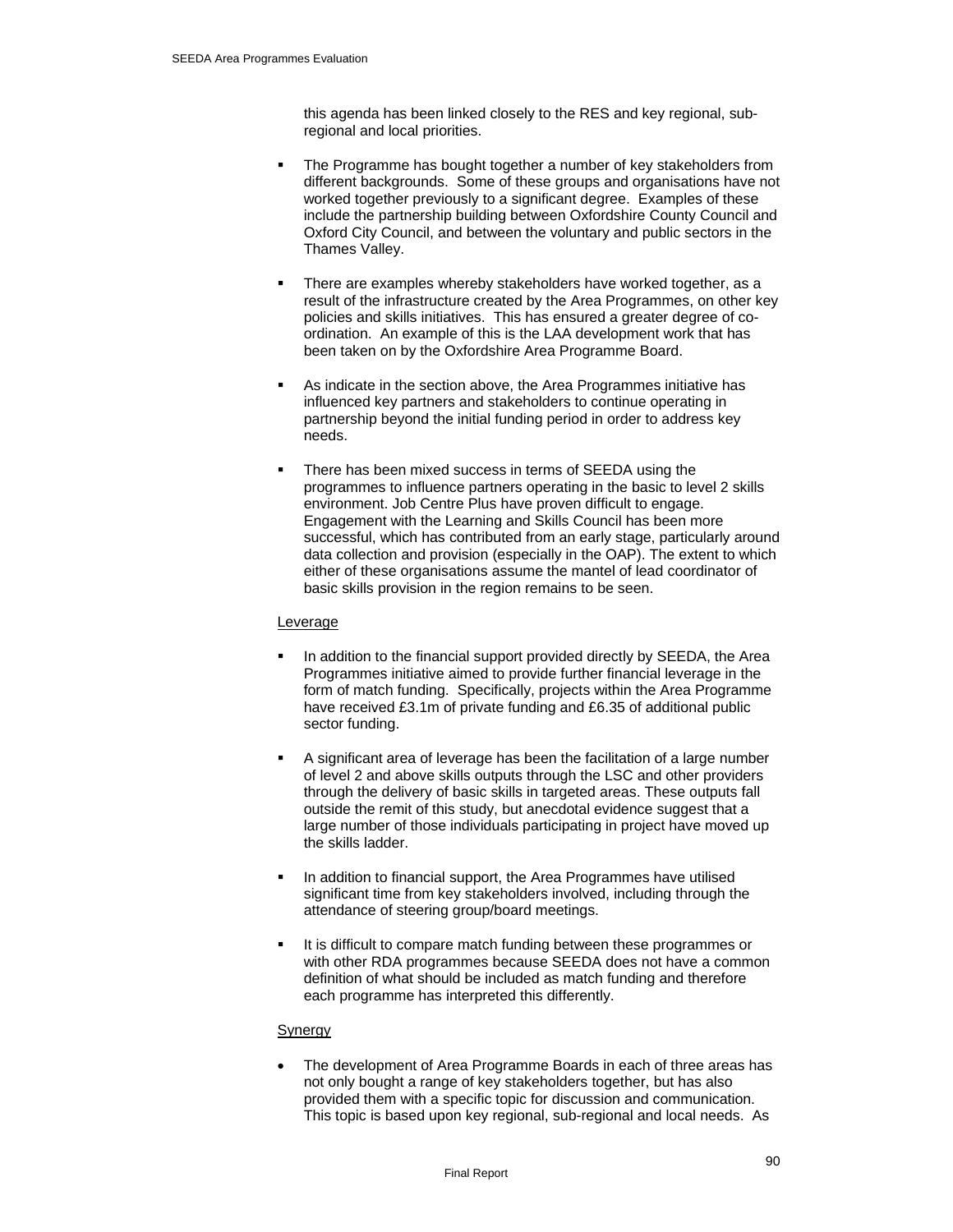such, effective vehicles for communication have been created. Although in some cases there have been difficulties with such joint working, these have now been resolved.

- It is clear that significantly more co-ordination and joint working on key initiatives and interventions has occurred through the Area Programmes, helping to avoid duplication. This includes project level activity, whereby different providers have worked together (for example, the Learning Communities project) and also at strategic level (in Oxfordshire the Area programme Board worked together on the skills element of the LAA).
- Whilst there has been increased strategic co-ordination and communication through the Area Programmes, it must be recognised that such strategic discussions were partly restricted, in some cases to a greater extent than others, by the need to concentrate on project spend and output delivery.
- There would have been some benefit from creating regular joint events/meetings between key stakeholders and representatives from each of the three Area Programmes. This would have enabled an enhanced opportunity to discuss methods of good practice, for example.
- The most significant learning point around synergy regards the relationship between the Area Programme Teams and the rest of SEEDA. As described in section 3, there are examples of a disconnect within SEEDA – which on the ground has led to a lack of cohesion between funded projects (e.g. the Grow Our Own project in Berks not being connected to the TVAP).

# Engagement

- As referred to in the sections above, the Area Programme, through its Programme Boards and its projects, has engaged with a significant number of stakeholders and enabled these to work together on a regular basis. In some cases this was already occurring, but it has increased in all three areas. It is also likely to continue in each area beyond Area Programme funding.
- The engagement of key stakeholders has helped to ensure that Programme interventions and activities have been developed to meet local needs (through the utilisation of local knowledge).
- Moving forward the challenge is to improve and maintain the level of engagement and co-operation, and to build relationships with regional bodies such as the LSC and JCP.

# **5.2.2 Local policy influence**

As mentioned in the SAV section above, one of the 'unintended' impacts of the Area Programmes has been the level of local influence created in terms of policy and strategy, particularly around skills provision.

#### Thames Valley

The creation of an evidence base through the work of the Area Programme has meant that such data has been available for the development of the LAA.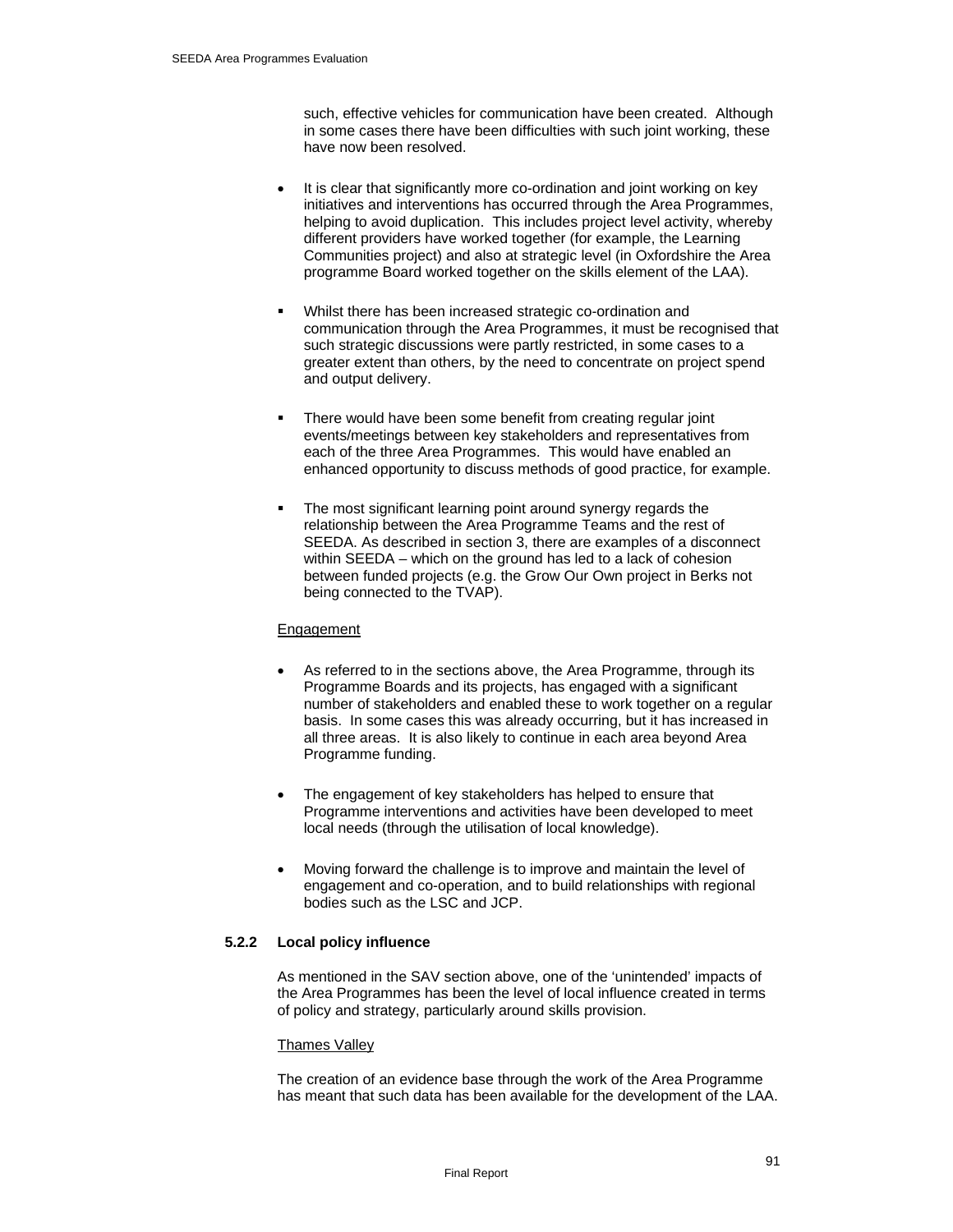This, together with the Area Programme infrastructure and targets, assisted the LAA process.

The Area Programme in the Thames Valley has received political and Council support and has been recognised for its work. For example, Fiona McTaggart MP is a board member and has helped to engage businesses. Furthermore, a Slough Councillor is a SEEDA Board member and has also helped to develop connections.

The will to work cross Berkshire has been demonstrated in early 2008 with the establishment of the Berkshire Economic Strategy Board (BESB) that will act as SEEDA's South East Economic Partnership for the sub-region. Many of the individuals involved on this Board, which will address economic issues in relation to globalisation, skills, business engagement and infrastructure, have been brought together in part by the Area Programme.

#### **Oxfordshire**

It is within Oxfordshire that the Area Programmes have had greatest impact from a policy perspective. In addition to the benefits in the development of relationships and collaborative work, explained in detail in section 3, the OAP has driven the local strategic vision around skills, deprivation and health, all issues that have been marginalised in the past.

The strategy of addressing issues of learning, skills and health related to indices of deprivation has developed since the inception of the Oxfordshire Area Programme and the influence is widespread. The Oxfordshire Partnership (the Local Strategic Partnership or 'LSP' for the county) has produced a series of theme papers as an evidence based designed to inform the priorities of the new Sustainable Community Strategy or 'SCS' (which is presently being developed). The initial evidence base for the Area Programme directly informed the theme papers around learning and skills. This has resulted in a cross cutting theme within the new strategy of 'breaking the cycle of deprivation' and efforts are being focussed in relation to need. Furthermore the Oxford Strategic Partnership (the City LSP) has also adopted an evidence led approach to addressing health and skills issues in areas of greatest need. The matter is one of four key areas in the new SCS for the city and the area programme evidence work has been used for the skills dimension, in addition to the Learning Communities project being cited as an example of good practice.

The philosophy of addressing areas of greatest need has permeated into the LAA2 targets that seek to address issues of skills, employment and health based upon an evidence led approach to targeting spatial areas. This is an evolution from the initial LAA1 targets around addressing adult skills in the priority super output areas was selected on the basis of the work already being undertaken through the area programme.

The LAA1 target was upgraded to a "double stretch" target meaning significant reward incentive was available for meeting stretching targets and the Public Service Board (PSB), which reports into the Oxfordshire Partnership (county LSP) and is accountable for Oxfordshire's LAA with central government requested the Oxfordshire Area Programme Board take strategic responsibility for the delivery of the target.

It is difficult to underplay the strategic change of Oxfordshire policy since the beginning of the Area Programme. The approach is now dominated by evidence led, targeted approaches based upon need. This has been apparent at two tiers of Local Authority (City and County) and also core to the LAA priorities. The reality is that the Area Programme cannot claim complete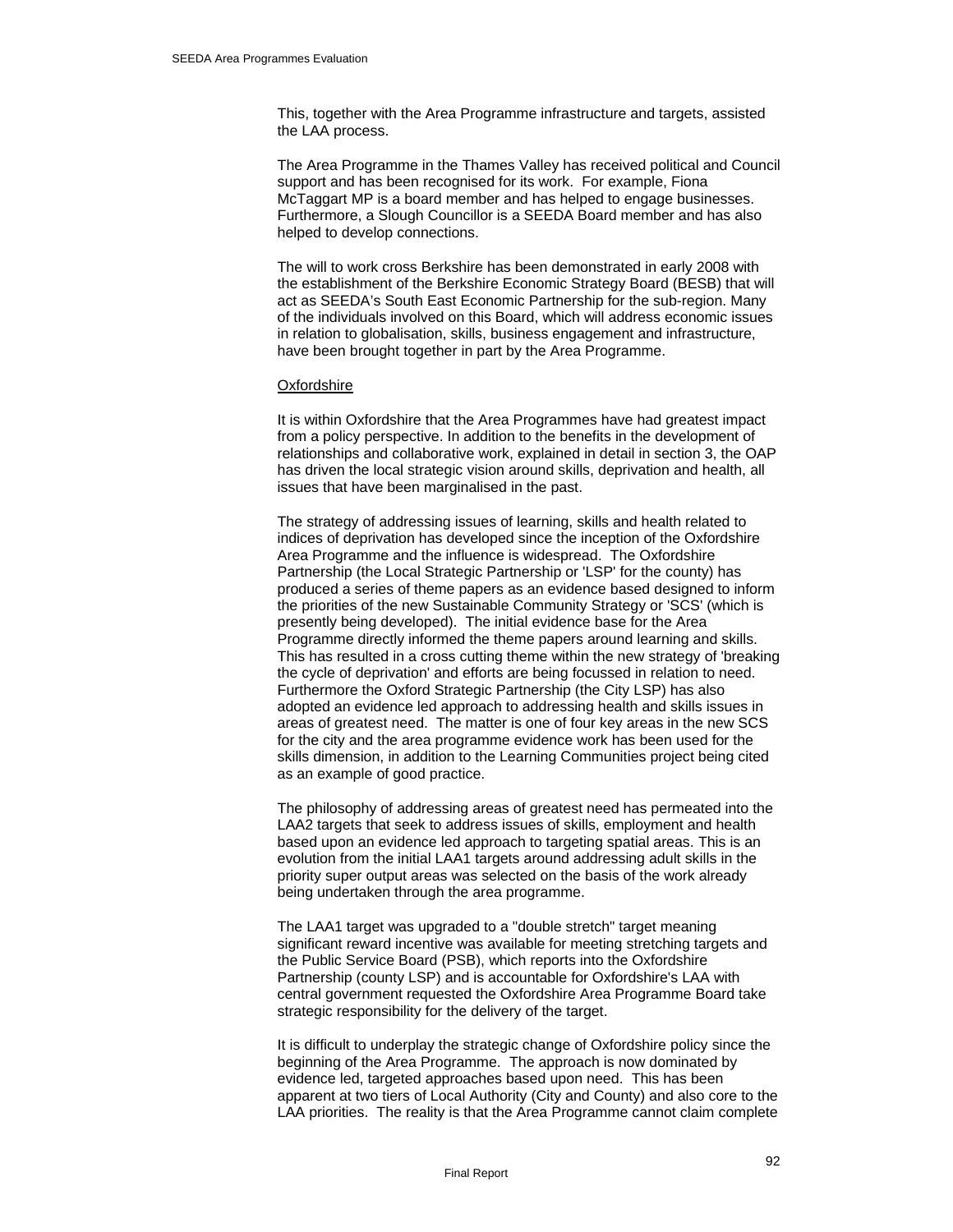responsibility for this change and there are a number of contributing factors (not least the demands of LAA targets to be evidence based and measurable). However ultimately Oxfordshire benefited from early experience of understanding the indices of deprivation and adopting a needs led approach to policy which is the foundation of the Area Programme.

#### Milton Keynes

Milton Keynes benefits from being a unitary authority. As such, key partners are all involved and have a history of working together. They also have strong links with the LAA. The Area Programme has helped to raise the profile of skill requirements and economic development more generally, particularly the importance of skills (at various levels) within a knowledgebased economy like Milton Keynes.

The work of the Area Programme has, in part, helped in the development of the Regeneration Strategy for Milton Keynes (through MKELP and Milton Keynes Council), and the ongoing work in relation to social cohesion.

## **5.2.3 Policy gaps**

Whilst the Area Programmes have developed projects to connect basic skills provision to more mainstream Level 2 or higher skills, the lasting impact of this on long term policy is less clear. A significant level of Area Programme provision occurred at the lower skill levels (entry level and level 1), filling a specific gap in provision in terms of enabling people to get onto the skills ladder. The extent to which the Area Programmes has embedded a process to enable progression from level 1 to level 2 (linking with LSC provision) in the future, is less clear.

The learning and skills focus of the Programme has, therefore, been suitable in addressing the gap in public sector provision that existed in basic skills provision at the start of the programme. Moving forward, however, it is difficult to predict which organisation will pick up the mantle. Job Centre Plus, which is responsible for many areas of basic skills and employability support, is not active in the target areas and was widely disengaged throughout the programme. Whilst the LSC was more engaged, its focus remains on Level 2 provision and above. This, in itself, could be impacted by the end of the Area Programmes, as the stock of locally training level 2 entrants becomes exhausted.

Moving forward the funding gaps in relation to the provision of basic skills in the MKOBB region is the largest issue. As described in section 3, SEEDA has committed bridge funding for the four largest Area Programme projects amounting to nearly £1.5m for FY2008/9. Outside of this, however, provision is weak and prospects of other funding uncertain.

The lack of a commissioning approach and the strength of various key players with a focus on learning and skills, meant that opportunities for enterprise and business sector support were not developed significantly enough in most cases. This is also related to the need for projects to commence quickly, hence it made sense to utilise the skill sets of key partners, as well as building on existing projects in some cases. Whilst Job Centre Plus was engaged in the Area Programmes to differing degrees, it would have made sense for them to be at the core of activity. This would have enabled the Programmes to have potentially delivered a greater amount of 'harder' employability outputs, for example through the specific advice and expertise of Job Centre Plus staff being located within local centres (as well as increased links with available employment opportunities). In addition to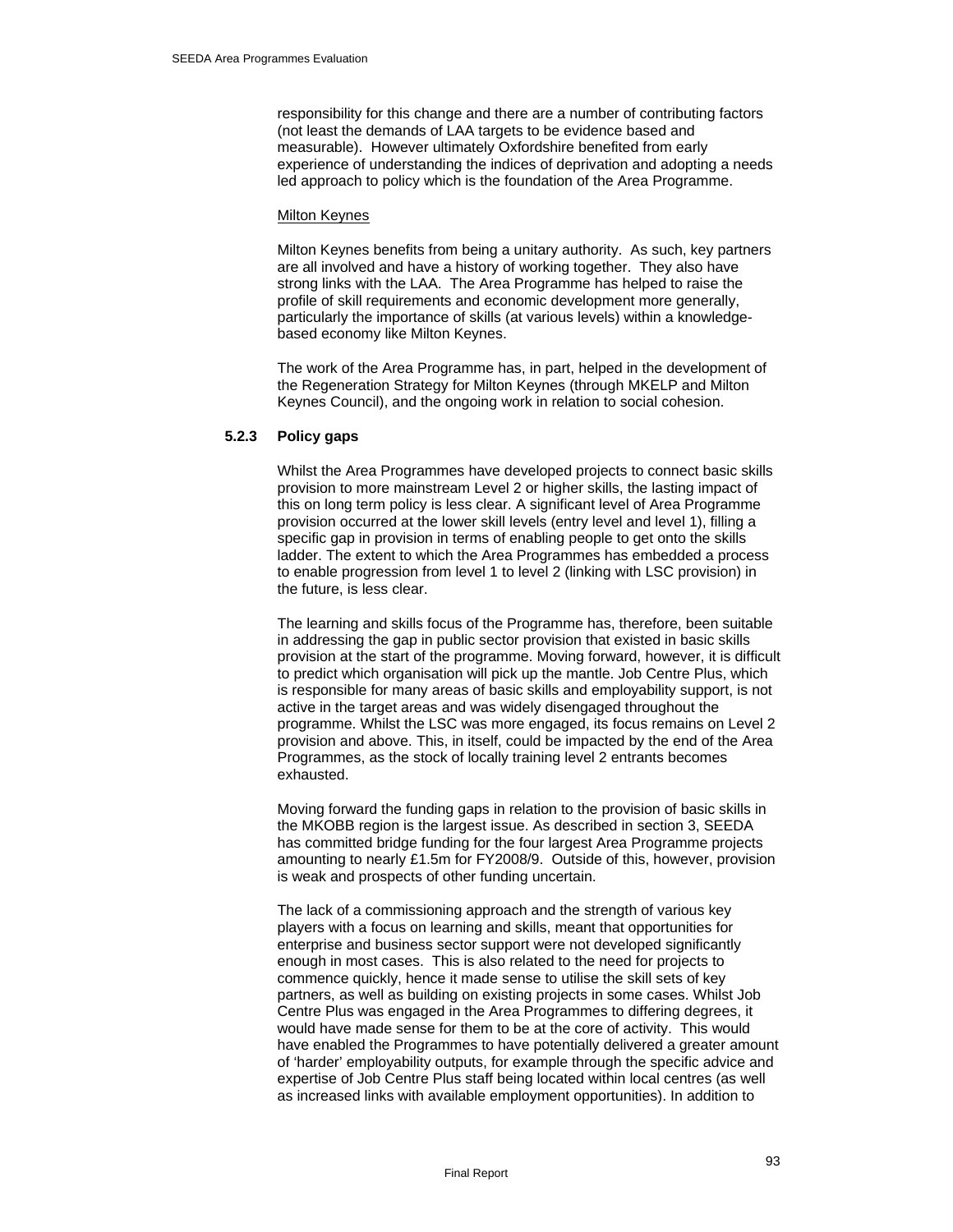JCP engagement, at a policy level there is still a gap in genuine business engagement, as reflected in section 3.

# **5.3 Conclusions in relation to IEF**

This section provides a summary response of the key evaluation questions posed by the IEF in Figure 5.1 below.

Figure 5.1: Addressing IEF questions

| <b>Key evaluation area</b>                                          | <b>Extent to which this has been achieved</b>                                                                                                                                                                                                                                                                                                                                                                                                                                                                                                                                                                                                                                                                                                                                    |
|---------------------------------------------------------------------|----------------------------------------------------------------------------------------------------------------------------------------------------------------------------------------------------------------------------------------------------------------------------------------------------------------------------------------------------------------------------------------------------------------------------------------------------------------------------------------------------------------------------------------------------------------------------------------------------------------------------------------------------------------------------------------------------------------------------------------------------------------------------------|
| The intervention<br>rationale has been<br>achieved                  | Operating in areas traditionally associated with affluence and lacking<br>in funding and primarily in the area of basic skills and employability<br>where alternative interventions are minimal, the Area Programmes<br>sought to narrow the prosperity gap by focussing resources on those<br>areas most in need - i.e. pockets of deprivation. Whilst it is early to<br>make a full judgement, it is clear that the Area Programmes have<br>successfully delivered outputs and indications that these are<br>translating into outcomes. The SAV benefits are substantial,<br>particularly in creating and building upon local partnerships and raising<br>the profile of the economic development agenda.                                                                      |
| The objectives have<br>been achieved                                | In terms of the strategic objectives, only 10 of the 24 indicators are<br>properly measurable at this time. As illustrated in section 4, some of<br>these have been achieved (based on some economic indicators) and<br>some have not. It is clear that it is too early to assess the impact<br>against many of these targets.                                                                                                                                                                                                                                                                                                                                                                                                                                                   |
| The contracted<br>outputs have been<br>delivered                    | As detailed in section 4, all four major output measures have been<br>achieved. In gross terms it has:<br>Created or safeguarded 171 jobs (against a target of 124);<br>٠<br>Assisted 1,604 people into employment (against a target of<br>٠<br>$1,558$ ;<br>Assisted 525 businesses to improve performance (against a<br>٠<br>target of $344$ ;<br>Assisted 4,696 people in skills development (against a target of<br>$3,393$ ).                                                                                                                                                                                                                                                                                                                                               |
| The gross and net<br>outputs are<br>attributable to<br><b>SEEDA</b> | SEEDA's funding, and ongoing support, has been central to the Area<br>Programmes initiatives. All gross and net outputs are attributable to<br>SEEDA.                                                                                                                                                                                                                                                                                                                                                                                                                                                                                                                                                                                                                            |
| Delivery has been<br>effective, economic<br>and efficient           | As detailed in section 3 of this report, the Area Programme has<br>delivered in certain aspects of this, and fallen short in others.<br>The main positive elements are:<br>The perception is that projects within each have been effective<br>П<br>and have been delivered in areas where other funding is not<br>available<br>Projects have been aligned with the skills agenda and addressed<br>the rationale for intervention, around the equity argument and<br>provision of basic skills to adults in areas of high deprivation (and<br>thus improving economic activity rates)<br>The SEEDA team responsible for day-to-day management of the<br>п<br>programme has been effective<br>The programmes have successfully developed area-wide<br>П<br>organisational networks |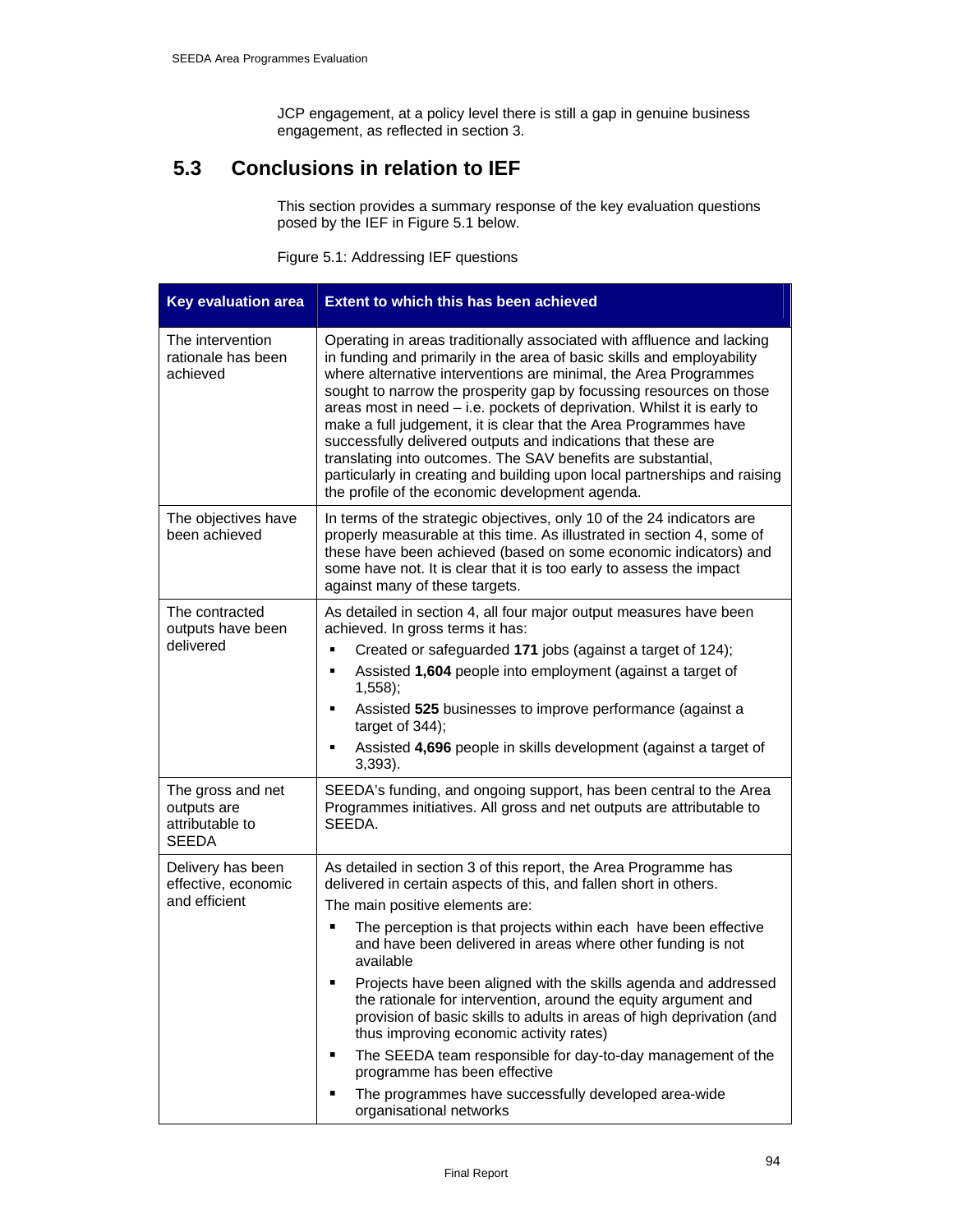| <b>Key evaluation area</b>                                                                             | <b>Extent to which this has been achieved</b>                                                                                                                                                                                                                                                                     |  |
|--------------------------------------------------------------------------------------------------------|-------------------------------------------------------------------------------------------------------------------------------------------------------------------------------------------------------------------------------------------------------------------------------------------------------------------|--|
|                                                                                                        | The programmes have successfully raised the profile of<br>$\blacksquare$<br>regeneration and economic development                                                                                                                                                                                                 |  |
|                                                                                                        | The main negative elements are:                                                                                                                                                                                                                                                                                   |  |
|                                                                                                        | A lack of a preparation period at the beginning of the programme<br>П                                                                                                                                                                                                                                             |  |
|                                                                                                        | Difficulty in allocating capital funding<br>$\blacksquare$                                                                                                                                                                                                                                                        |  |
|                                                                                                        | Evidence of poor communication within SEEDA<br>$\blacksquare$                                                                                                                                                                                                                                                     |  |
|                                                                                                        | Inflexibility of the SEEDA contractual, legal and administrative<br>$\blacksquare$<br>processes                                                                                                                                                                                                                   |  |
|                                                                                                        | Limited private sector involvement<br>$\blacksquare$                                                                                                                                                                                                                                                              |  |
|                                                                                                        | Little emphasis on capacity building<br>٠                                                                                                                                                                                                                                                                         |  |
|                                                                                                        | The perception is that programmes and projects within them are<br>п<br>hitting softer targets ahead of the harder economic measures                                                                                                                                                                               |  |
| The intervention has<br>contributed to RES                                                             | The direct outputs of these interventions has contributed towards the<br>Smart Growth (objective 2) targets around:                                                                                                                                                                                               |  |
| objectives and other                                                                                   | E<br>Enterprise – increasing the business stock                                                                                                                                                                                                                                                                   |  |
| key targets                                                                                            | Skills - maximising the number of people ready for employment                                                                                                                                                                                                                                                     |  |
|                                                                                                        | It has also contributed towards the Sustainable Prosperity (Objective<br>3) target around:                                                                                                                                                                                                                        |  |
|                                                                                                        | Sustainable Communities - enabling more people to benefit from<br>$\blacksquare$<br>sustainable prosperity and reduction of polarisation between<br>communities.                                                                                                                                                  |  |
| The net outputs<br>translated into<br>outcomes                                                         | As stated above, it is too early to assess against many of the outcome<br>measures. For others some indicative economic outcomes have been<br>developed. Section 4 details this. The 167.5 net jobs created or<br>safeguarded by the Area Programmes are estimated to be worth<br>£4.1m annually in terms of GVA. |  |
| What is the VFM of<br>the<br>programmes/projects<br>as a whole against<br>the available<br>benchmarks? | As detailed in section 4, the Area Programmes compare favourable<br>against the Area Investment Frameworks, ranking $4^{th}$ , $5^{th}$ and $7^{th}$ out of<br>13 programmes, albeit with a slightly higher average cost per output.                                                                              |  |
| What has worked<br>well and not so well<br>and what lessons can<br>be learnt?                          | These are detailed in section 3 (around strategy) and section 4<br>(around impact). Subsequent recommendations are shown in section<br>5.5 below.                                                                                                                                                                 |  |

# **5.4 Recommendations**

# **5.4.1 Recommendations to SEEDA and the Partnerships**

This section outlines a number of key recommendations for SEEDA and the partnerships when operating or delivering programmes and interventions:

Following good practice in the Area Programmes, the extension of an **evidence-based** approach for all future interventions, highlighting specific reasons for the intervention and a set of baselines upon which to measure progress and performance. This also ensures that they are aligned with local needs.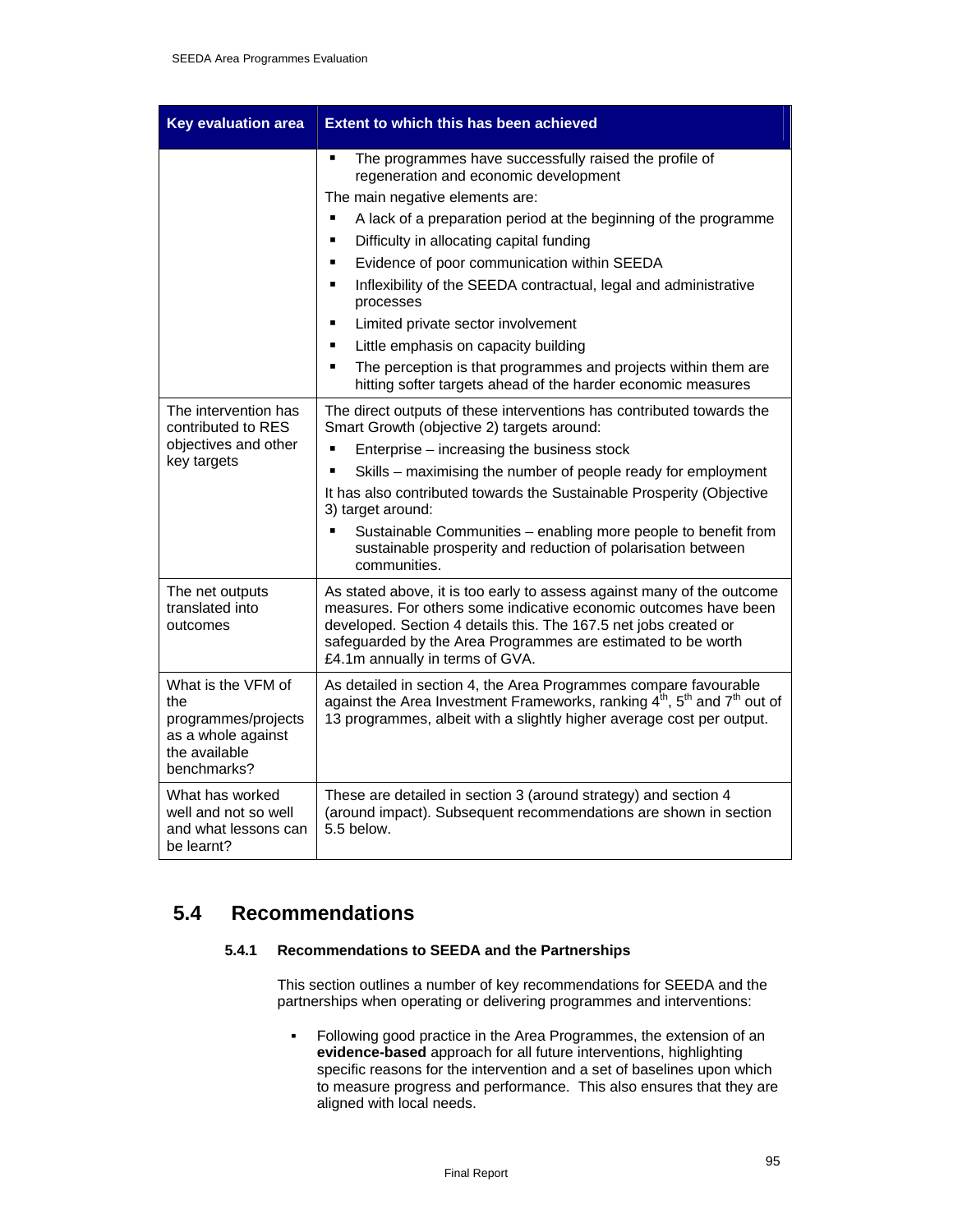- A key learning point is the need to incorporate a **period of time for planning** such interventions, particularly when they involve the development of a new board/partnership. This should be undertaken through the incorporation of a 'year zero' or a similar period of six months
- Given the often limited experience of partnerships, such as those involved in the Area Programmes, in terms of engaging and working with the **private sector**, it is recommended that SEEDA provides greater encouragement, support and assistance to ensure this level of engagement is enhanced and developed in the future, and the partnerships are more proactive in this area.
- Many of the performance indicators (not outputs) for the Programmes have been difficult to measure (for example, data is not available for the correct time period or geographical area). There needs to be greater **guidance to partnerships regarding the establishment of measurable and relevant baselines** (that can be influenced by the Programmes) at the start of the interventions. In addition, a realistic and appropriate method of analysing such wider performance indicators (and therefore impact) would be to commission a local resident survey at the outset (or prior to) the intervention, which would then be repeated following its conclusion (and potentially two to three years beyond its conclusion).

## **5.4.2 Recommendations to SEEDA**

This section outlines a number of key recommendations for SEEDA when operating future programmes and interventions:

- The emphasis on sub level 2 adult skills provision has led to the conclusion that there is a major gap in provision in the MKOBB region. This may be a sub-regional phenomenon but equally could be an indication of a regional or national pattern. SEEDA should research this further and open a dialogue with organisations such as the LSC and JCP in order to full this gap moving forward. A key aim in future programmes should be around **strategic influencing** in the long term, to ensure that mainstream provision is in place following the end of SEEDA's investment.
- A key learning point is that clear **governance and management** should be established within this planning period and should be maintained throughout the lifetime of the intervention – with a structured change control process for resources and project selection.
- Consideration should be given to the nature and **type of funding** availability within an intervention. For example, it has been evident that such significant availability of capital funding was, in some cases, unsuitable within the Area Programmes initiative.
- Suitable support should be provided (by SEEDA) to all future initiatives. The Area Programme model is a good example of this with the level of support being well balanced (i.e. not over-interfering whilst provided a degree of support and leadership).
- SEEDA should ensure that it provides the structure to enable a greater degree of **joined up working** within its own organisation. Whilst there was one very positive example of this within the Area Programme this is an area of good practice that needs to be developed further to provide greater co-ordination and awareness.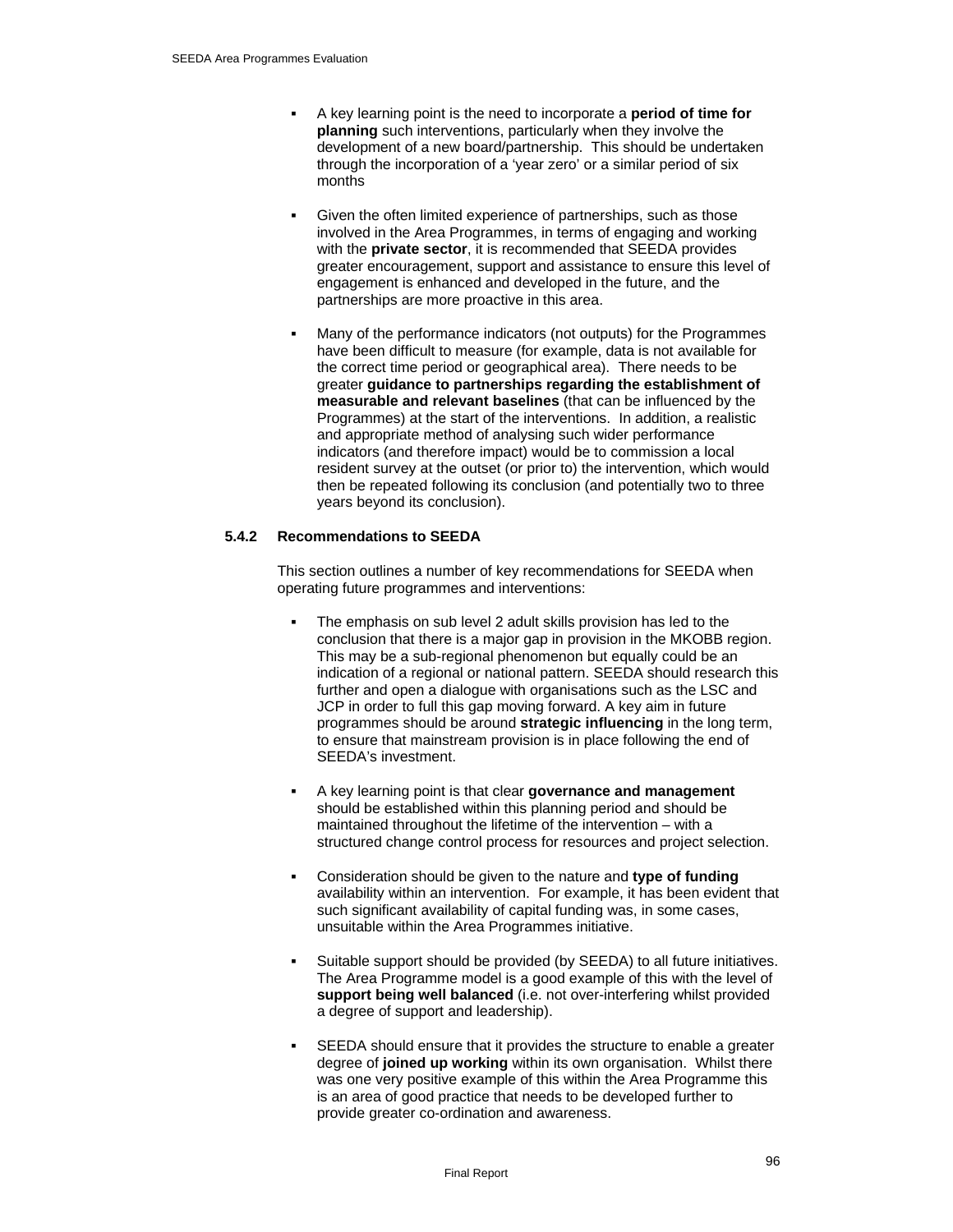- SEEDA should provide greater incentives and support to enable **enhanced levels of cross-working** and sharing of good practice between existing initiatives. Whilst it is understood that the three Area Programmes were required to focus on delivery, advantages could have occurred from additional meetings/events between them (there was only one meeting close to the end of the Programme).
- Where possible, SEEDA should attempt to reduce the **administrative burden** associated with its contractual and management processes, such as methods for reporting and monitoring. A good example of this was the development of a specific project approval form for Milton Keynes.
- It needs to be ensured that **programme output targets are realistic** once they have been forecast by projects and programmes. Within the Area Programmes the following output was overestimated: "The number of adults in the workforce who lack a full level 2 or equivalent qualification who are supported in achieving at least a full level 2 qualification or equivalent". This overestimation was due to the need for individuals to be part of the Programme for the whole period of their time on the level 2 course, particularly at the point of completion. There was also lack of understanding in relation to the LSC being able to claim outputs on people upskilled initially through the Area Programmes.
- In addition to the harder output targets there should be a greater focus provided by SEEDA (in terms of a framework for reporting) whereby it can **capture softer targets**, which tend to be particularly relevant to interventions such as the Area Programmes. An example of this is increased communication skills, or raised levels of self-confidence, for example.

# **5.4.3 Recommendations to the partnerships**

This section sets out headline recommendations for each of the three partnerships that managed the relevant area programmes:

#### Thames Valley

- Ongoing initiatives and interventions in Thames Valley should, where relevant, seek to utilise the partnership and structure created through the Area Programme
- The previous point should be built upon by ensuring the partnership broadens its geographical coverage by linking with other regeneration practitioners and initiatives within other local authorities. This will facilitate dialogue with sub-regional organisations such as the LSC, Business Link and JobCentre Plus
- Performance plans (or programme strategies) should be developed ahead of the delivery of interventions (and ahead of the commitment of resources) so that they drive these interventions

#### **Oxfordshire**

 A consistent management structure (in terms of the accountable body in particular) is crucial for the success of future interventions – lessons learned from the Area Programmes around accountable body should be applied moving forwards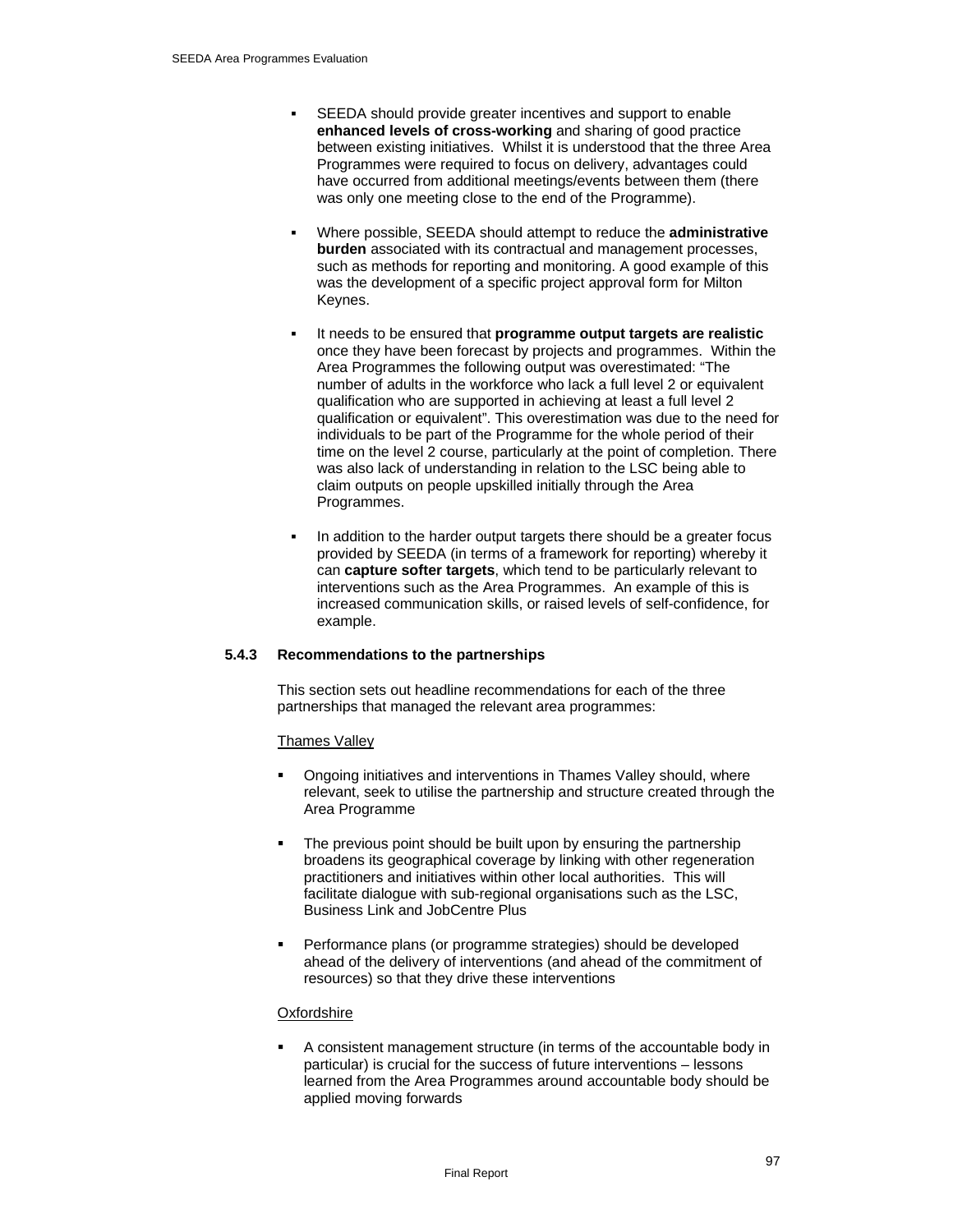- Future interventions should, if timescales and resources permit, consider greater involvement and engagement with the community/voluntary sector – the partnership with Oxfordshire is heading in this direction and is becoming truly representative
- Co-ordinators for interventions such as the Area Programmes should have a range of key skills. These include 'monitoring skills' (to meet financial and contractual requirements), management/ strategic skills (for example, communications with relevant stakeholders and SEEDA), and community-based skills (to enable them to interact effectively with the projects and beneficiaries when required). There have been some positive examples of this within the Area Programmes, particularly in Oxfordshire in year 2.

## Milton Keynes

- Future interventions should ensure the involvement of a wider and more diverse range of stakeholders, although it is accepted that the current Steering Group is very effective.
- There should be greater efforts to engage the private sector within any future interventions, as this will enable more sustainable benefits for individuals and the general locality.
- **Efforts should be made to co-ordinate the upcoming regeneration and** social cohesion strategies at an early point to ensure that tangible actions are taken forward to build on the success of the Area Programmes.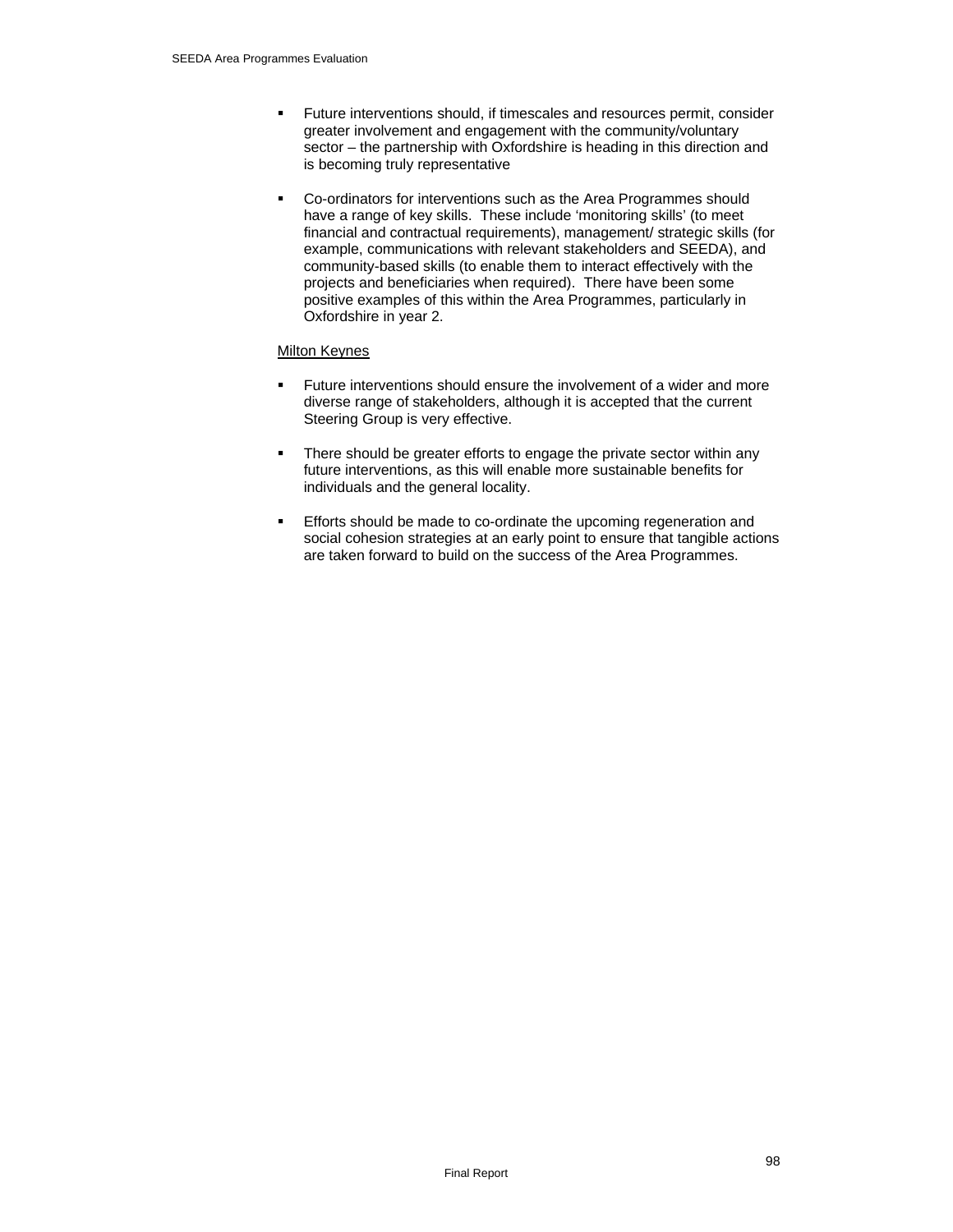# **APPENDIX I: LIST OF ALL PROJECTS**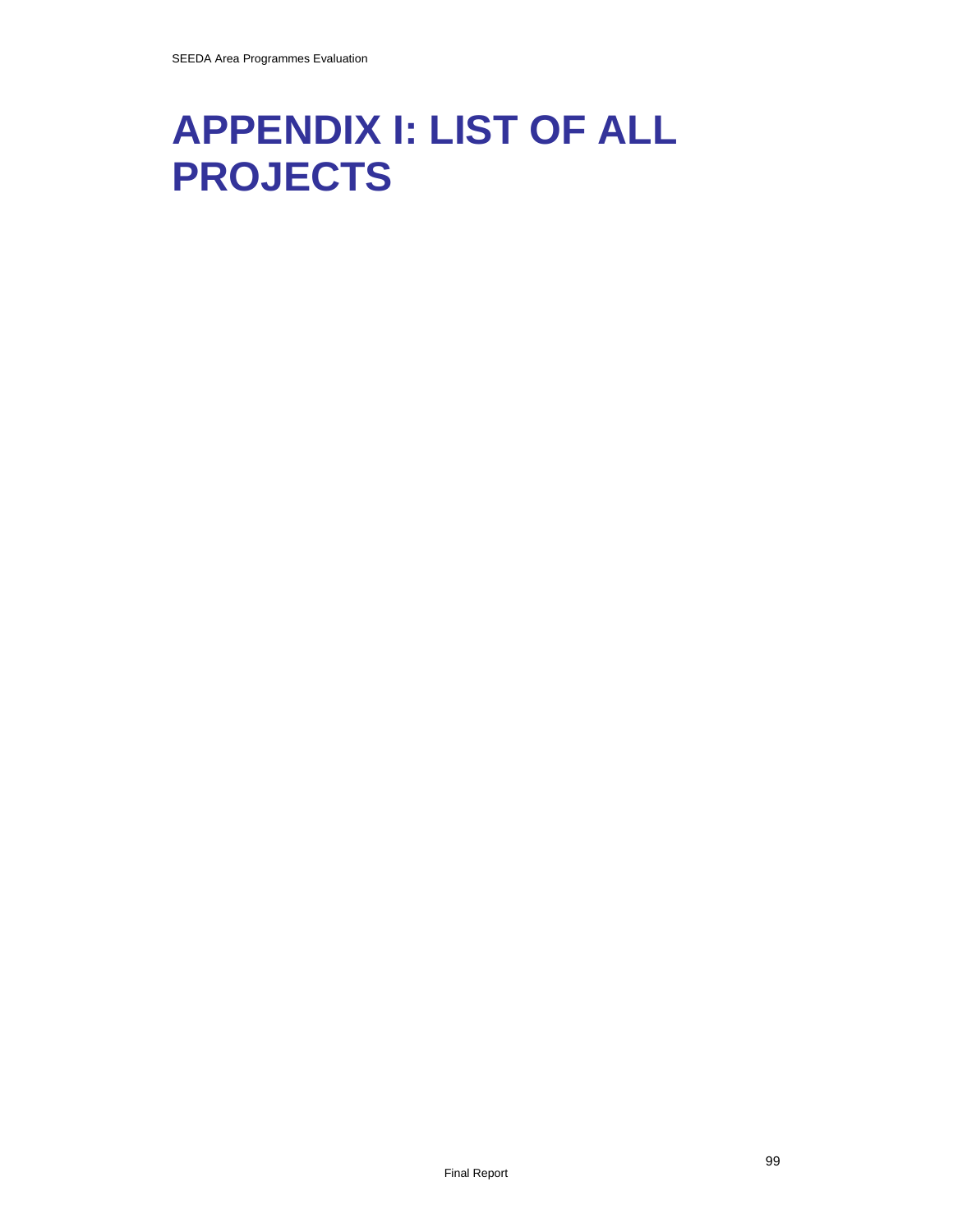# **Thames Valley Area Programme - Project List**

| <b>Project Title</b>                                                                     | <b>Overview / Area of Focus</b>                                                                                                                                                                                                                                                                                                                                                                                                                                                                                      |
|------------------------------------------------------------------------------------------|----------------------------------------------------------------------------------------------------------------------------------------------------------------------------------------------------------------------------------------------------------------------------------------------------------------------------------------------------------------------------------------------------------------------------------------------------------------------------------------------------------------------|
| <b>Reading New</b><br>Directions (formerly<br>known as Reading<br>TEA Shop)              | To establish a dedicated outreach team with a unified management structure<br>to provide greater capacity to target more deprived communities. Once<br>engaged through innovative techniques, the project instilled confidence and<br>motivation to individuals through a variety of essential skills.                                                                                                                                                                                                               |
| South Reading<br><b>TEA Shop</b>                                                         | To create a permanent TEA Shop and adult learning facility in South<br>Reading with a similar remit to the original TEA Shop - to engage individuals<br>through innovative techniques and instil confidence and motivation through a<br>variety of essential skills. This project will be filling a geographical gap in<br>provision.                                                                                                                                                                                |
| Development of the<br>Hub and Spoke for<br>Community<br>Learning and Skills<br>in Slough | To co-ordinate community learning and skills development into a 'Hub and<br>Spoke' organisation, which would learn from the success of the Reading Tea<br>Shop. The aim was to bring together agencies from the community and<br>voluntary sector, service providers, and employers to develop high quality,<br>co-ordinated provision with centres of excellence and outreach in the most<br>disadvantaged areas.                                                                                                   |
| <b>Britwell Community</b><br>Learning and Skills<br><b>Network</b>                       | Development of a learning centre located adjacent to the 'Talk Shop'. This<br>'spoke' for Neighbourhood and Community Learning ensured that activities<br>in Britwell Ward were an integral part of the Slough 'Hub and Spoke' for<br>Community Learning and Skills.                                                                                                                                                                                                                                                 |
| Chalvey<br>Community<br>Learning and Skills<br>Network                                   | Bringing together local service providers, employers and the voluntary and<br>community sector in Chalvey to share delivery and to inform the 'Hub'. Also<br>to establish the Chalvey Information Centre to provide IAG to local people.                                                                                                                                                                                                                                                                             |
| Foxborough<br>'Spoke'                                                                    | To develop a 'Spoke' network as part of the Slough Hub and Spoke for<br>Neighbourhood and Community Learning, engaging local service providers<br>in the Foxborough ward. Ensuring that progression routes are identified and<br>developed and that information, advice and guidance is available. Also<br>building a build a Learning Centre located in the Marish Children's Centre                                                                                                                                |
| The Motor<br><b>Education Project</b>                                                    | Aimed to provide a range of new opportunities for young people to learn<br>basic skills in motor mechanics, build self-esteem and assist individuals in<br>gaining future employment or progression into related training.                                                                                                                                                                                                                                                                                           |
| Connect Reading /<br><b>Reading Sun Street</b>                                           | A partnership between the business, public and voluntary sectors that<br>actively participates in creating a better quality of life for all in the Greater<br>Reading area. It provides information and expertise on community<br>involvement opportunities for organisations of all sizes and supports<br>members in the delivery of their local corporate responsibility objectives.<br>Capital funding was initially used to secure a long-term base from which<br>Connect Reading operated (Reading Sun Street). |
| Wycombe and<br>Reading<br>Community<br>Learning Zones                                    | Addressing the barriers to learning for those people least engaged with<br>learning and with the least access to ICT. The project operates in the most<br>educationally deprived areas of Wycombe and Reading as defined by the<br>2004 IMD statistics. Key activities include a Learning Zone offering bite size<br>and short courses, ICT Infrastructure facilities, and a mobile crèche.                                                                                                                          |
| <b>Wycombe Business</b><br>in the Community<br>Partnership                               | Aimed to promote and facilitate the corporate social responsibility of local<br>businesses, therefore benefiting deprived communities whilst also enhancing<br>partnership working.                                                                                                                                                                                                                                                                                                                                  |
| Social Enterprise<br><b>Berkshire</b>                                                    | To expand business support for the social enterprise sector by assisting the<br>expansion of the Reading Community Enterprise Agency, enabling a<br>Berkshire-wide service. Also to raise awareness of social enterprise and to<br>deliver quality capacity building initiatives and training programmes to build<br>the skills of people to establish, work in and manage social enterprises.                                                                                                                       |
| Slough Skills<br>Gateway                                                                 | To provide opportunities for people working on Slough Trading Estate to<br>raise their skills levels by offering appropriate training programmes close to<br>where they work.                                                                                                                                                                                                                                                                                                                                        |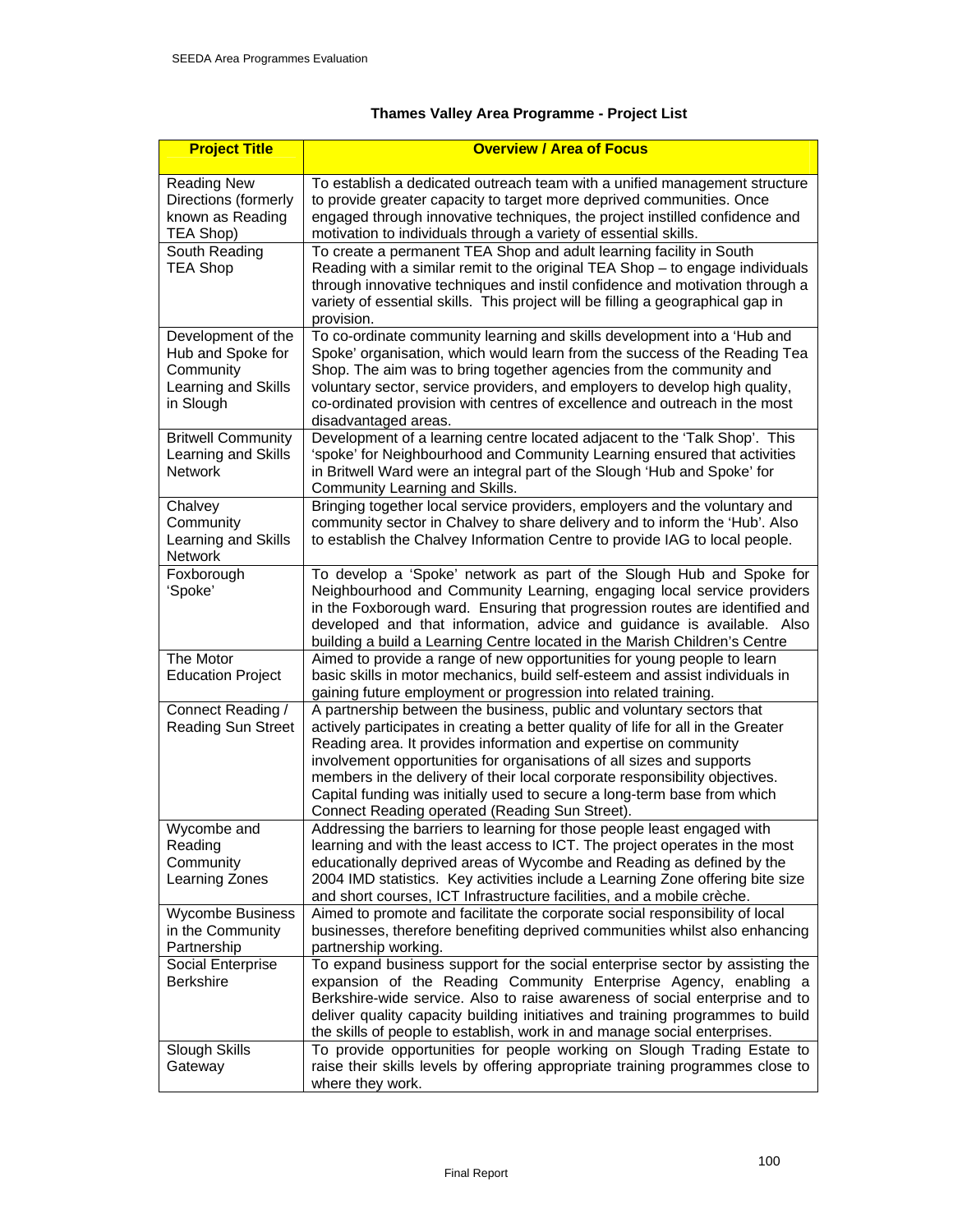# **Oxfordshire Area Programme - Project List**

| <b>Project Title</b>                             | <b>Overview / Area of Focus</b>                                                                                                                                                                                                                                                                                                                                                                                                                                                                                                                                                                                                                                                                      |
|--------------------------------------------------|------------------------------------------------------------------------------------------------------------------------------------------------------------------------------------------------------------------------------------------------------------------------------------------------------------------------------------------------------------------------------------------------------------------------------------------------------------------------------------------------------------------------------------------------------------------------------------------------------------------------------------------------------------------------------------------------------|
| <b>Learning Communities</b>                      | Development of a learning community in each of the three wards<br>of Blackbird Leys, Rose Hill and Barton, developing cross-<br>neighbourhood activities. The project includes the creation of<br>physical learning spaces to and significant partnership working<br>with learning providers such as Oxford Brookes University and<br>Oxford and Cherwell Valley College to extend the offer with other<br>accredited/funded learning, progression and access opportunities.<br>Also incorporates the recruitment and development of local<br>learning Champions to engage and recruit learners to develop<br>skills for employment, through outreach and evaluation activity,<br>stimulating demand |
| Leys Community Radio                             | Development of a community radio station, using it as a vehicle to<br>offer media learning, training and skills development to local<br>residents, through active learning as part of accredited<br>qualifications programmes.                                                                                                                                                                                                                                                                                                                                                                                                                                                                       |
| Multi Arts Programme<br>Reaching Out (MAPRO)     | Delivery of various community arts and craft taster sessions as<br>well as projects to (re-) engage young people who are, or are at<br>risk of becoming NEET. Links with other organisations and<br>activities (e.g. Youth Service, Connexions and other mainstream<br>providers) to develop progression routes to further education,<br>training and employment.                                                                                                                                                                                                                                                                                                                                    |
| <b>Enterprising Futures</b>                      | Development, delivery and monitoring of a range of after-school,<br>weekend and holiday programmes to enable students in Years 10<br>and 11 to improve their learning and achievement. Also delivers<br>additional learning support for personalised learning programmes<br>led by an experienced and skilled Co-ordinator. This includes<br>language skills for migrant pupils to enable them to enter<br>mainstream teaching groups.                                                                                                                                                                                                                                                               |
| <b>Building Successful</b><br><b>Futures</b>     | Redevelopment of the existing school buildings to provide a<br>learning and conference centre with additional space for the<br>programmes developed and delivered under Enterprising Futures.<br>Also to make conference space available to local employers,<br>organisations and businesses to improve integration between the<br>school and the community and to strengthen employer links and<br>engagement in school and community learning.                                                                                                                                                                                                                                                     |
| <b>TRAX Futures</b>                              | Delivery of motor vehicle programmes offering entry level<br>qualifications and progression to higher level<br>qualifications/progression routes. Also provides learner support to<br>address barriers to employment, including the delivery and<br>development of social and job search skills.                                                                                                                                                                                                                                                                                                                                                                                                     |
| <b>Enterprise Support</b>                        | Led by East Oxford Action, development of partnerships with<br>Business Link and Co-op Futures. Provision of start-up and<br>ongoing business advice and support, including through 'drop-in'<br>sessions and the use of outreach locations accessible to target<br>groups. Recruitment and training of specialist business advisors<br>from disadvantaged groups to facilitate better links with the target<br>groups/communities and to develop sustainable delivery models.                                                                                                                                                                                                                       |
| <b>Banbury Adult Skills</b><br>Enterprise (BASE) | Delivery of learning opportunities to increase the number of young<br>people in sustainable employment or skills-based training,<br>reducing the NEET group. Support includes job-search and start-<br>up business advice.                                                                                                                                                                                                                                                                                                                                                                                                                                                                           |
| <b>Cutteslowe Catering</b><br>Experience         | Working with young people to provide basic catering and food<br>hygiene skills as well as a range of generic skills and support.                                                                                                                                                                                                                                                                                                                                                                                                                                                                                                                                                                     |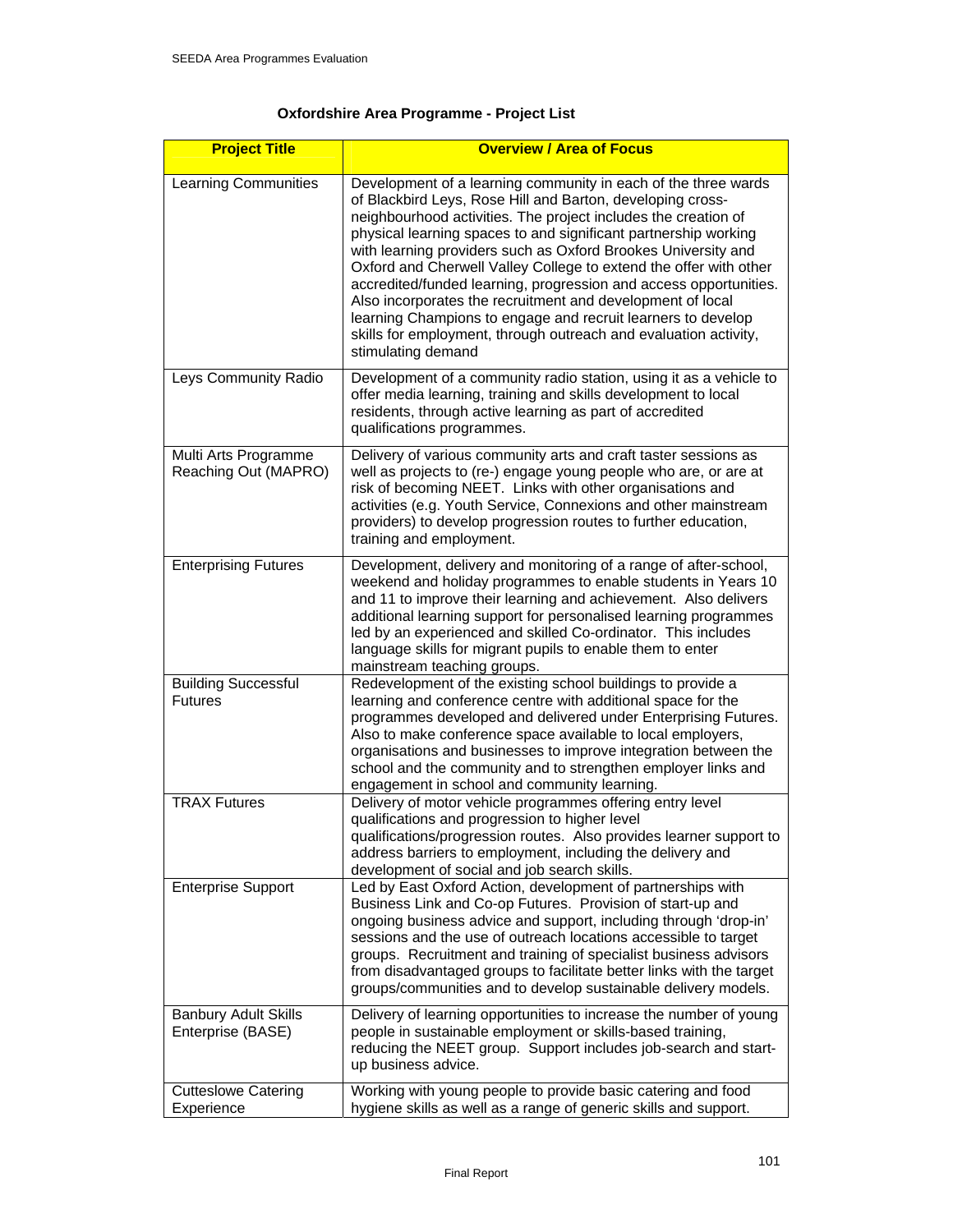# **Milton Keynes Area Programme - Project List**

| <b>Project Title</b>                                         | <b>Overview / Area of Focus</b>                                                                                                                                                                                                                                                                                                                                                                                                                                   |
|--------------------------------------------------------------|-------------------------------------------------------------------------------------------------------------------------------------------------------------------------------------------------------------------------------------------------------------------------------------------------------------------------------------------------------------------------------------------------------------------------------------------------------------------|
| Routes to Success                                            | Neighbourhood regeneration through the encouragement and<br>development of participation in skills activities, improvement in<br>economic activity and the development of access to employment<br>opportunities. The model for the project was based on the<br>development of transparent progression routes for residents,<br>which included outreach links, IAG in local communities, open<br>days, short skills sessions and courses, and specialist training. |
| <b>Business Action</b>                                       | Employer supporting volunteering programme, including the<br>employment of a specialist worker to broker contacts and manage<br>mutually beneficial projects between local businesses and<br>community organisations.                                                                                                                                                                                                                                             |
| <b>Business Action</b><br>Corporate Social<br>Responsibility | Developing resources to facilitate business engagement in local<br>community.                                                                                                                                                                                                                                                                                                                                                                                     |
| <b>Facility Facelift</b>                                     | Refurbishment of the Netherfield Enterprise Centre (NEC), which<br>provides office and retail accommodation, as well as outreach<br>training provision.                                                                                                                                                                                                                                                                                                           |
| <b>Older Workers</b>                                         | To assist unemployed individuals over the age of 50 through the<br>provision of information, advice and guidance services, whilst also<br>working with employers in the local area to identify opportunities.                                                                                                                                                                                                                                                     |
| Placecheck in the Lakes<br>Estate                            | To assist in regenerating the Lakes Estate from an economic,<br>social and physical perspective. It aims to empower local<br>residents by allowing them to learn new skills such as SWOT<br>analysis, introduction to the graphic design process, engagement<br>techniques and the development of various communication<br>methods.                                                                                                                               |
| Young Staff Now                                              | To assist employers in improving their recruitment and retention<br>strategy in respect of previously unemployed individuals aged<br>between 16 and 25. This is achieved through the provision of<br>enhanced, individualised induction and support through the first<br>three months of paid employment.                                                                                                                                                         |
| Environmental<br><b>Workers/Apprentices</b>                  | Horticultural training and skills development across the SOAs<br>through workshops and taster sessions for all ages.                                                                                                                                                                                                                                                                                                                                              |
| <b>Woughton Community</b><br>Engagement                      | Capacity building activities for local people.                                                                                                                                                                                                                                                                                                                                                                                                                    |
| <b>NEET Outreach</b>                                         | To engage with the NEET young people that other services find<br>difficult to reach and provide intensive support to. Two workers<br>operate on the ground, whilst two drop-ins locations have been<br>developed. The project works with the Princes Trust, the YMCA<br>and other local projects to establish a relationship with some of<br>the most vulnerable NEET young people from the targeted SOAs.                                                        |
| <b>INTERCOM (PULSE)</b>                                      | Delivering enterprise and business Education based on solving<br>problems that come from research into community issues. The<br>project is working with two secondary schools whose catchments<br>include 10 of the 13 targeted SOAs.                                                                                                                                                                                                                             |
| <b>Enhancing Enterprise</b><br>(Chamber of Commerce)         | Focussed and specialist training and mentoring for those starting<br>up in business, providing small grants where needed.                                                                                                                                                                                                                                                                                                                                         |
| <b>Facilities Development</b>                                | Carried out research into training and business resources to allow<br>for informed decisions regarding the 07/08 capital outlay for the<br>Milton Keynes Area Programme. It also set up a conference to<br>deliver a framework for Community Assets infrastructure support<br>in Milton Keynes.                                                                                                                                                                   |
| <b>Community Capacity</b><br><b>Building Project</b>         | Building skills in local communities to participate in local<br>community and economic development.                                                                                                                                                                                                                                                                                                                                                               |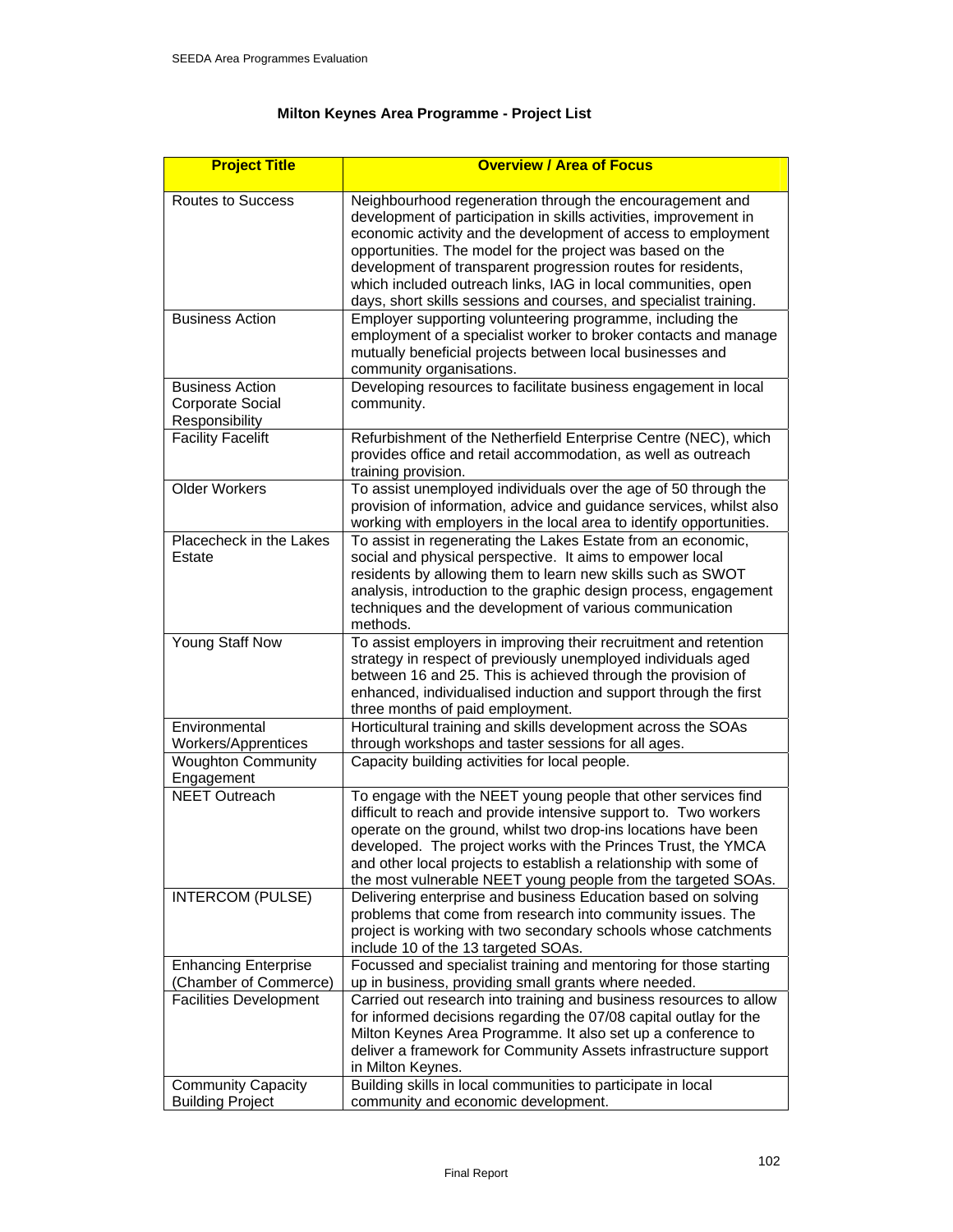# **APPENDIX II: ASSESSMENT VERSUS STRATEGIC GOALS**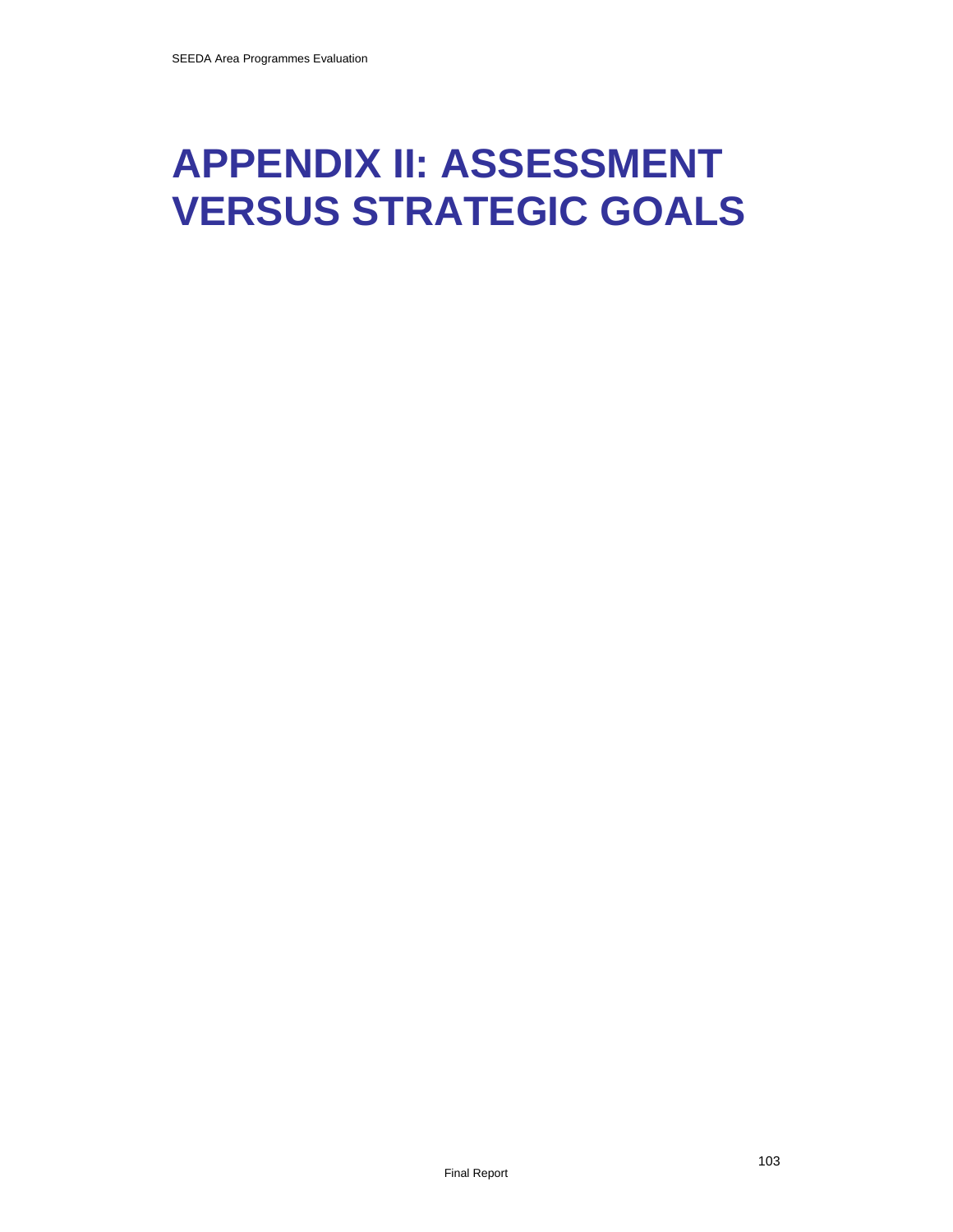# *Performance of indicators*

# **Key**

- **A** = Not Measurable
- **B** = Measurable but with incorrect geography
- **C** = Measurable but with incorrect timescale
- **D** = Anecdotally Measurable
- **E** = Directly Measurable

# **Thames Valley**

| <b>Generic</b><br><b>Indicator</b>                                                       | <b>Target</b>                                                                                                                                                                                                                                                                                                                                                                                                                                                                                                                                                                                      | <b>Measurability</b>                                                                                                                                                                                                                                                                                                                                                                 | <b>Performance</b>                                                                                                                                                                                                                                                                                                                                                                                     |
|------------------------------------------------------------------------------------------|----------------------------------------------------------------------------------------------------------------------------------------------------------------------------------------------------------------------------------------------------------------------------------------------------------------------------------------------------------------------------------------------------------------------------------------------------------------------------------------------------------------------------------------------------------------------------------------------------|--------------------------------------------------------------------------------------------------------------------------------------------------------------------------------------------------------------------------------------------------------------------------------------------------------------------------------------------------------------------------------------|--------------------------------------------------------------------------------------------------------------------------------------------------------------------------------------------------------------------------------------------------------------------------------------------------------------------------------------------------------------------------------------------------------|
| Start up<br>business<br>rates                                                            | Reading: start up rates 2.8 VAT registrations<br>per 1,000 pop (2003). 244th out of 434<br>boroughs nationally (2003). Start of year<br>stock' $- 4,585$ (2005).<br>By 2008 UK average (3.2%), better<br>than 200 <sup>th</sup> place and<br>increase start of<br>year stock to 4,500.<br>Slough: start up rates 3.5 per 1,000 pop<br>(2003). 137th out of 434 (2003). Start of year<br>stock' $-3,220$ (2005).<br>By 2008 3.8 per 1,000 people,<br>better than 100 <sup>th</sup> place and<br>increase the start of year stock to<br>at least 3,300.<br>Wycombe: start up rates 5.6 per 1,000 pop | C<br>Latest available data is 2006<br>when the programme had not<br>produced outputs. Baseline<br>data is three years before the<br>start of the programme and is<br>therefore unsuitable as a<br>baseline measurement. The<br>2006 data is a more suitable<br>baseline.<br>Whilst the areas have<br>performed well against target<br>they cannot be attributed to the<br>programme. | Reading: 38 per 10,000 of<br>population (2006). Start of<br>year stock 4,630 (2007).<br><b>Slough:</b> 45 per 10,000 of<br>population (2006). Start of<br>year stock 3,500(2007).<br>Wycombe: 54 per 10,000 of<br>population (2006). Start of<br>year stock 8,075 (2007).<br><b>(BERR Statistics)</b><br>Business Start-ups and<br><b>Closures: VAT Registrations</b><br>and De-Registrations in 2006) |
|                                                                                          | (2005). 29 <sup>th</sup> out of 434 boroughs, start of year<br>stock' - 7,715 (2005).<br>Increase the Start of year Stock to at least<br>7,900 by 2008.                                                                                                                                                                                                                                                                                                                                                                                                                                            |                                                                                                                                                                                                                                                                                                                                                                                      |                                                                                                                                                                                                                                                                                                                                                                                                        |
| Number of<br>people with<br>no or few<br>qualifications.                                 | 1.<br>Increase the number and percentage of<br>people with qualifications.<br>Reading: 22.8% hold no qualifications.<br>In 8 SOA's in the bottom 20% (IMD),<br>37.9 - 46.2% hold no qualifications<br>Slough: 34.4% not qualified beyond L1,<br>19% no qualifications (2005)<br>2.<br>Reduce the basic skills gap between the<br>best and worst ranked SOAs<br>3.<br>Increase opportunities for better-paid<br>employment.                                                                                                                                                                         | Target $1 = B$ , C<br>Most recent data from the APS<br>capturing qualifications is from<br>2006. Data not available below<br>district.<br>Targets $2 & 3 = D$<br>Dependent on finding SOA<br>level data, not available from<br>APS. Relevant stakeholders<br>could provide information<br>anecdotally.                                                                               | <b>Reading: 9.6% of the district</b><br>has no qualifications; 61.9% of<br>the residents are not qualified<br>beyond level 2.<br>Slough: 49.2% of the<br>population are not qualified<br>beyond Level 1; 14.4% of<br>residents hold no qualifications.<br>(APS, district/county and<br>district/unitary, Jan-Dec 2006)                                                                                 |
| Engagement<br>of business<br>with local<br><b>Business</b><br>Community<br>Partnerships. | Increase level of private sector engagement<br>and funding.<br>Increase programme investment by 20%.                                                                                                                                                                                                                                                                                                                                                                                                                                                                                               | D<br>Requires speaking to<br>appropriate stakeholders.<br>Some anecdotal evidence<br>available, such as growing<br>membership of BCPs, number<br>of companies engaged with.<br>Diffilcuty in assessing overall<br>performance due to<br>inconsistency in data collection.                                                                                                            | Slough BCP: Membership of<br>63 companies and<br>organisations, helped 110<br>organisations in the town,<br>benefited 48,500 residents.<br><b>Reading BCP:</b> Seeking to<br>reach target of £500,000<br>community investment by end<br>of 2008/9 financial year (cf.<br>£130,000 by end 2004/05<br>financial year).<br>Require more research into<br>whether the BCPs form a<br>network.              |
| Partnership<br>working                                                                   | Increased engagement in Thames Valley<br>Area Programme.                                                                                                                                                                                                                                                                                                                                                                                                                                                                                                                                           | Requires speaking to<br>appropriate stakeholders.                                                                                                                                                                                                                                                                                                                                    | As described in section 3,<br>anecdotal evidence suggests<br>that the Area Programme has                                                                                                                                                                                                                                                                                                               |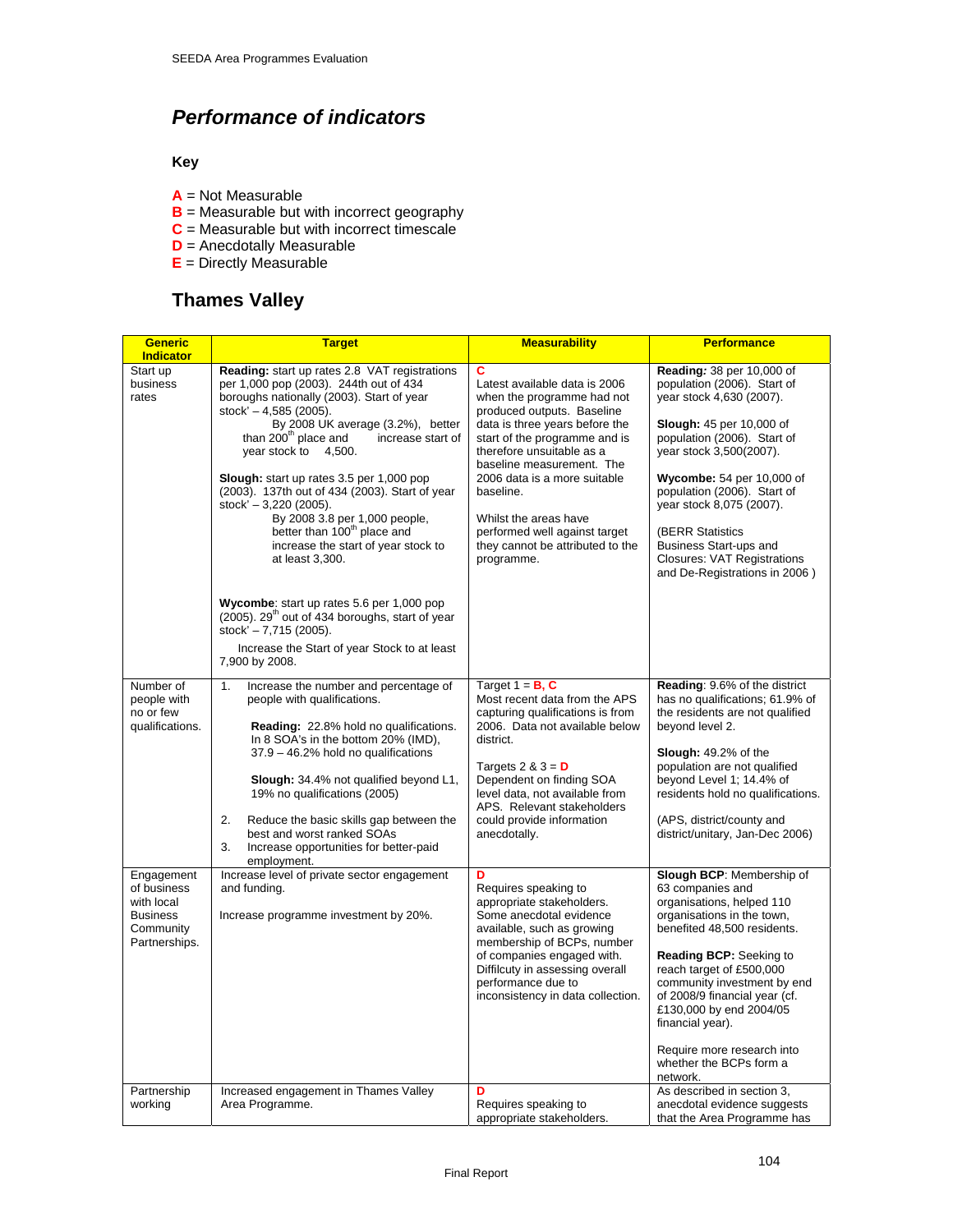| <b>Generic</b><br><b>Indicator</b>                                         | <b>Target</b>                                                                                                                                                                                                                                                                      | <b>Measurability</b>                                                                                                                                                                                                                          | <b>Performance</b>                                                                                                                                                                                                                                                                                                                                                                        |
|----------------------------------------------------------------------------|------------------------------------------------------------------------------------------------------------------------------------------------------------------------------------------------------------------------------------------------------------------------------------|-----------------------------------------------------------------------------------------------------------------------------------------------------------------------------------------------------------------------------------------------|-------------------------------------------------------------------------------------------------------------------------------------------------------------------------------------------------------------------------------------------------------------------------------------------------------------------------------------------------------------------------------------------|
|                                                                            | Support the future development of the LSC's<br>Action for Communities Network Model.                                                                                                                                                                                               |                                                                                                                                                                                                                                               | strengthened existing<br>partnership and improvised<br>public-private-voluntary<br>sector engagement                                                                                                                                                                                                                                                                                      |
| Education,<br>training and<br>skills indicator                             | Increase in both participation and<br>achievement in learning at higher levels.<br>24 SOA's in Reading (35,100 residents), 8 in<br>Slough (12,990 residents) and 3 in Wycombe<br>(4,890 residents) which are in the bottom 20%<br>on the education, training and skills indicator. | Е<br>Data should be directly<br>measurable provided LSC data<br>is still recorded in the same<br>way. Baselines taken from<br>Individual Learner Records<br>(ILR).Can measure overall<br>performance against baseline<br>using IMD 2007 data. | 22 SOAs in Reading; 7 in<br>Slough and 1 in Wycombe.<br>Suggesting improvements.<br>(IMD 2007 rankings using<br>education, training and skills<br>indicator).                                                                                                                                                                                                                             |
| Jobs seekers<br>allowance<br>and<br>incapacity<br>benefit<br>claimant rate | Halve the gap between the target SOAs and<br>overall boroughs for job seekers allowance<br>and incapacity benefit claimant rate.                                                                                                                                                   | Е<br><b>JSA from NOMIS claimant</b><br>counts, latest = May 2008<br>IB from DWP IB/SDA benefits<br>claimants, May 2007.<br>Some indication of<br>performance can be gleaned<br>from difference between JSA<br>rates for best and worst wards. | Directly measurable only once:<br>• Individual SOAs have been<br>identified<br>• Raw data is converted to<br>rates<br>• Comparison made against<br>borough rates<br>Percentage point gap for ward<br>JSA rates (May 2005 vs May<br>2008): Reading 2.8 to 2.5;<br>Slough 4.2 to 2.7 and<br>Wycombe 3.7 to 3.0.<br>Suggesting reductions in<br>performance of best and worst<br>performers. |
| Average<br>economic<br>activity rate                                       | Narrow the gap between Reading and Slough<br>and the South-east average economic activity<br>rate.<br>Figures below for March 2005.<br>Reading $-81.4%$<br>$\bullet$<br>Slough - 78.9%<br>$\bullet$<br>Wycombe $-83.9%$<br>$\bullet$<br>South East $-82.1%$<br>٠<br>$UK - 78.1%$   | Е<br>Annual Population Survey, Jul-<br>Sept, 2007, district/unitary and<br>district/county areas.                                                                                                                                             | Reading - 81.6%<br>$\bullet$<br>$S$ lough $-77.3%$<br>$\bullet$<br>Wycombe $-84.4%$<br>$\bullet$<br>South East $-81.9%$<br>$\bullet$<br>$UK - 78.3%$<br>$\bullet$<br>Reading has seen a slight<br>convergence with South East<br>average, but Slough has seen<br>a divergence.                                                                                                            |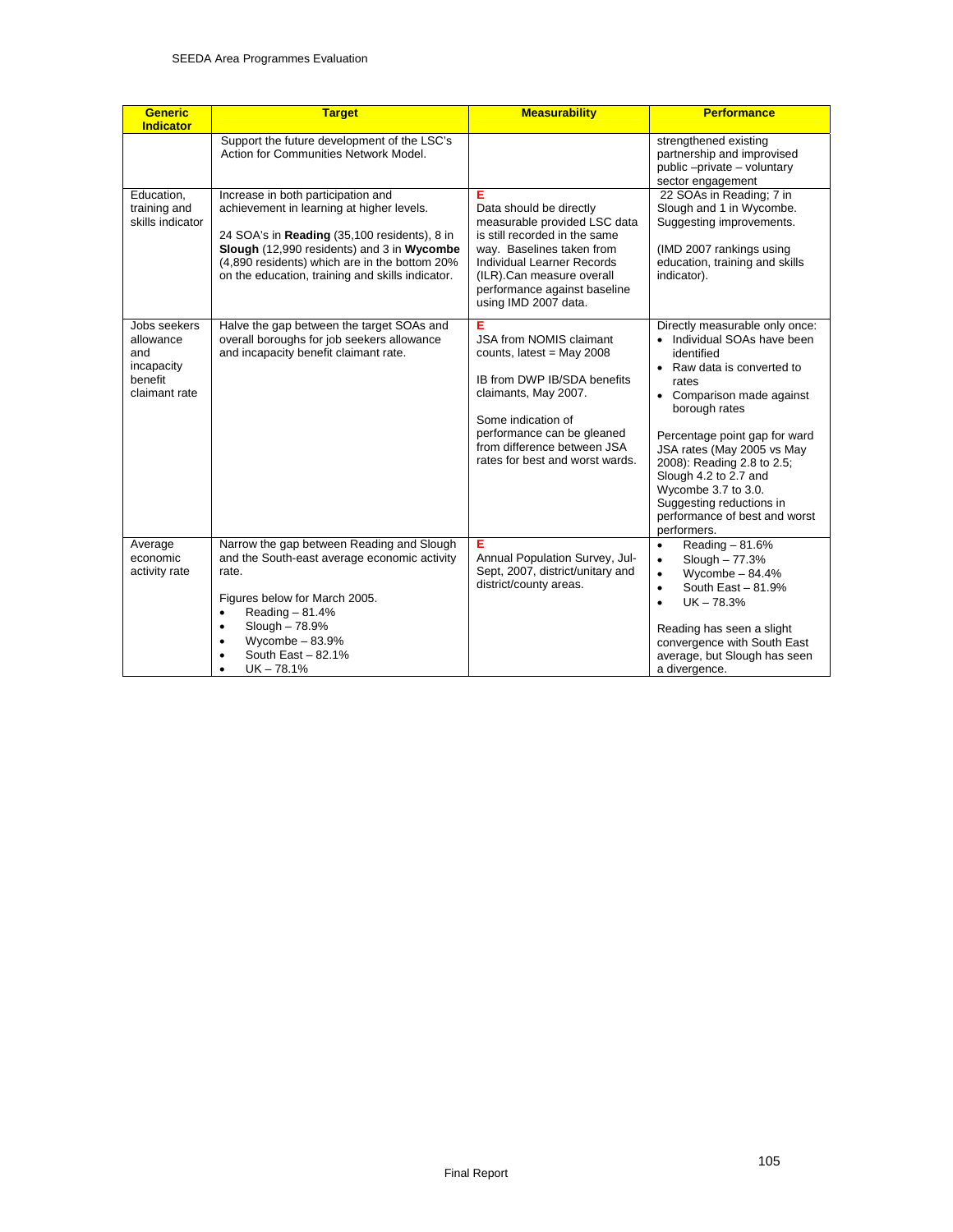# **Oxfordshire**

| <b>Generic</b><br><b>Indicator</b>                                                                                                                                                    | <b>Target</b>                                                                                                                                                                                                                                                                                                                                                                                                                                                                                                                                                                                                                                                                                                                                  | <b>Measurability</b>                                                                                                                                                                                                                                                                                                                                                                                                                                                       | <b>Performance</b>                                                                                                                                                                   |
|---------------------------------------------------------------------------------------------------------------------------------------------------------------------------------------|------------------------------------------------------------------------------------------------------------------------------------------------------------------------------------------------------------------------------------------------------------------------------------------------------------------------------------------------------------------------------------------------------------------------------------------------------------------------------------------------------------------------------------------------------------------------------------------------------------------------------------------------------------------------------------------------------------------------------------------------|----------------------------------------------------------------------------------------------------------------------------------------------------------------------------------------------------------------------------------------------------------------------------------------------------------------------------------------------------------------------------------------------------------------------------------------------------------------------------|--------------------------------------------------------------------------------------------------------------------------------------------------------------------------------------|
| Unemployment<br>levels based on<br>2001 Census.<br>(From 05-06<br>Performance<br>Plan)                                                                                                | By April 2008 the programme will<br>1.<br>deliver job search, employment training and a<br>range of back to work assistance to 150<br>people previously unemployed.<br>2.<br>100 will find long-term sustainable<br>employment'.<br><b>Oxford City:</b> 411 people were unemployed within<br>the city's most deprived SOAs. 6.4% compared<br>with Oxfordshire average of 2.6% (2001 Census)<br><b>Banbury: 119 from most deprived SOAs were</b><br>unemployed. 411 from 10 most deprived area,<br>6.5% compared to 2.5% for Cherwell (2001<br>Census).                                                                                                                                                                                         | D, E<br>Claimant count data can be<br>recorded at SOA level<br>(NOMIS, monthly updates)<br>However does not capture<br>long-term sustainable<br>employment, first needs an<br>accurate definition and then<br>recorded from outputs and<br>stakeholders.                                                                                                                                                                                                                   | Relevant data not currently<br>available.                                                                                                                                            |
| % economically<br>active people<br>that are<br>unemployed<br>through census<br>data and job<br>seekers<br>allowance<br>claimant rate.<br>(06-07 and 07-<br>08<br>Performance<br>Plan) | Reduce gap in % of economically active<br>1.<br>people that are unemployed between the 13<br>target SOAs and the rest of Oxfordshire.<br>2.<br>Reduce working age benefit claimants<br>across the 13 SOAs.<br>3.<br>Support over 200 people to get a job in<br>2006/07.<br><b>Oxford:</b> 4,800 people economically inactive and<br>over 400 unemployed in the 10 most deprived<br>SOA.<br><b>Cherwell:</b> 1,000 people economically inactive<br>and over 100 unemployed in the 3 most deprived<br>SOAs in Cherwell.<br>(2001 Census)                                                                                                                                                                                                         | Targets 1 and $2 = E$ ;<br>NOMIS claimant counts,<br>updated monthly.<br>Target $3 = E$<br>Can be measured from<br>monitoring reports                                                                                                                                                                                                                                                                                                                                      | Monitoring reports demonstrate<br>that during 2006/07 329 people<br>were assisted to get a job,<br>exceeding the target.                                                             |
| Self<br>employment<br>and VAT<br>registration<br>$(05-06)$<br>Performance<br>Plan)                                                                                                    | 80 people will be employed by new<br>1.<br>and early growth start ups and new and<br>existing social enterprises including 30<br>people who have chosen self employment<br>through assistance in developing their own<br>business<br>2.<br>200 already established SMEs and<br>social enterprises in the target areas or<br>employing the target groups will receive<br>support.<br><b>Oxford:</b> VAT registrations 26 per 10,000 pop<br>Cherwell: VAT registrations 53 per 10,000 pop<br>Oxfordshire: 48 per 10,000 pop. 2,400 people<br>have the propensity to start a business.<br>(Small Business Survey, 2003)<br>65% of businesses that converted from pre-starts<br>to start-ups between April 03 and March 05 are<br>still operating. | D<br>To assess direct result of<br>programme activity need to<br>speak to stakeholders.<br>Е<br>VAT registrations directly<br>measurable from NOMIS<br>Propensity to start business -<br>from SBS household survey<br>in 2004. Some similar data<br>available from GEM UK<br>regional summary (latest =<br>2007).<br>C<br>Survival rates are available<br>from www.dtistats.net,<br>unitary/district and region, but<br>only until 2005, 1 and 3 year<br>survival figures. | 2006 VAT registrations per<br>10,000 population:<br>$Oxford - 26$<br>Cherwell $-45$<br>W. Oxfordshire $-53$<br>S. Oxfordshire $-60$<br>Vale of White Horse - 46<br>Oxfordshire $-45$ |
| Self<br>employment<br>rate and VAT<br>registration<br>(06-07 and 07-<br>08<br>Performance<br>Plan)                                                                                    | The gap in self-employment rates and levels<br>1.<br>of enterprise start-up between Oxfordshire<br>and the 13 target SOAs will be narrowed by<br>2011.<br>2.<br>Increased business start-up and business<br>growth across Cherwell and Oxford.<br>3.<br>280 businesses assisted to improve their<br>performance<br>The proportion of people self-employed in<br>deprived SOAs was 6.6% of the economically<br>active population. This is close to half the county<br>average 13.1%. (Census, 2001).                                                                                                                                                                                                                                            | Target $1 = E$<br>Directly measurable after<br>2011 Census, cannot be<br>attributed to programme<br>Target $2 = B$<br>Latest figures from BERR in<br>2006, when the programme<br>was just starting.<br>Target $3 = E$<br>From monitoring reports                                                                                                                                                                                                                           | 260 businesses were assisted<br>to improve their performance,<br>although below target in<br>performance plan this exceeded<br>the programme target of 208.                          |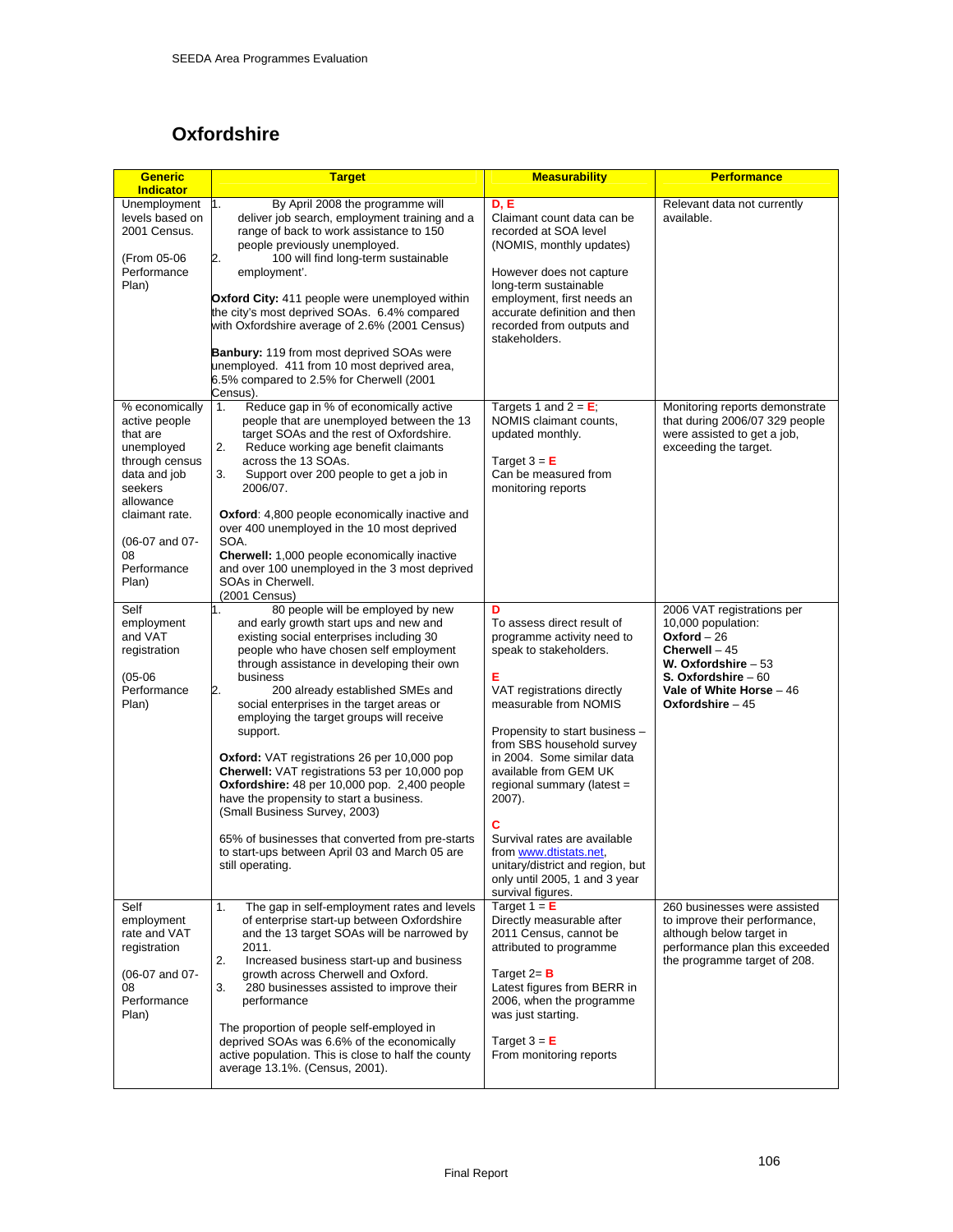| <b>Generic</b><br><b>Indicator</b>                                                                                                                       | <b>Target</b>                                                                                                                                                                                                                                                                                                                                                                                                                                                                                                                                                                                                                                                                                                                                                                                                                                | <b>Measurability</b>                                                                                                                                                                                                                                                                                            | <b>Performance</b>                                                                                                                                                                                                                                                                                                                                                                                                                                                                                                    |
|----------------------------------------------------------------------------------------------------------------------------------------------------------|----------------------------------------------------------------------------------------------------------------------------------------------------------------------------------------------------------------------------------------------------------------------------------------------------------------------------------------------------------------------------------------------------------------------------------------------------------------------------------------------------------------------------------------------------------------------------------------------------------------------------------------------------------------------------------------------------------------------------------------------------------------------------------------------------------------------------------------------|-----------------------------------------------------------------------------------------------------------------------------------------------------------------------------------------------------------------------------------------------------------------------------------------------------------------|-----------------------------------------------------------------------------------------------------------------------------------------------------------------------------------------------------------------------------------------------------------------------------------------------------------------------------------------------------------------------------------------------------------------------------------------------------------------------------------------------------------------------|
| Number of<br>people on<br>income support<br>and / or in part<br>time<br>employment<br>based on 2001<br>Census data.<br>$(05-06)$<br>Performance<br>Plan) | 1.<br>The number of people engaged in part<br>time low pay employment reduced by 300.<br>2.<br>200 people in the target groups<br>currently on benefits with receive support, of<br>whom 100 will find long-term sustainable<br>employment and be removed from benefits.<br>3.<br>100 individuals to achieve high skill<br>levels.<br>Oxford: 7,370 individuals claim income support,<br>3,351 (22.5%) live within the target SOAs.<br>4,400 Individuals claim disability living allowance<br>Banbury: 371 people in Banbury's most<br>deprived SOAs were working part time. 2 of the<br>3 most deprived Banbury SOAs within the worst<br>20% nationally on the child poverty index of the<br>IMD.<br>The rate of people claiming disability living<br>allowance in Banbury Ruscote ward in 2003 was<br>4.6% compared with 2.4% in Cherwell. | D<br>Targets directly related to AP<br>- would have to be measured<br>by AP staff.<br>General indications of<br>progress can be gained from:<br>Income support, IB/SDA from<br>DWP available as raw data<br>for SOAs.<br>Child poverty index from IMD<br>2007.                                                  | Performance plan states targets<br>are achieved due to direct result<br>of programme activity; this<br>would need to be recorded in<br>the programme monitoring.<br>IMD 2007, SOAs in bottom 2<br>deciles: 18 Oxford and 4 in<br>Cherwell.<br>Income support (DWP data)<br>shows 3.3% increase in both<br>Oxford and Cherwell between<br>May 05 and May 07. Number of<br>claimants on IB/SDA fallen in<br>Cherwell, Oxford and S.<br>Oxfordshire.<br>Tend to show improvement at<br>LAD level. Difficult to attribute |
| <b>GSCE</b> results<br>from<br>Department of<br>Education<br>$(05-06)$<br>Performance<br>Plan)                                                           | Increased attainment of 5 + A-C grade GCSE's in<br>target SOAs.<br><b>Oxford:</b> Attainment of 5+ A*-C grade GCSE's<br>stands at 38.8% as against the county average of<br>51.3%. The city figure has been declining year<br>on year by 1% The South-East average is 55.3%<br>Banbury: Attainment of 5+ A*-C GCSE grades<br>(2004, DfES) in Banbury Ruscote was 27% of<br>pupils - well below the Cherwell average of<br>45.7%.                                                                                                                                                                                                                                                                                                                                                                                                             | в<br><b>LSC</b> attainment figures<br>(2008) but only at LEA level.<br><b>ONS Neighbourhood</b><br>Statistics provide district level<br>for 2006 (latest).<br>Latest figures from DCSF (for<br>2007) do give some<br>indication of overall<br>performance.                                                      | impact directly to AP.<br>Assessment of the targets is<br>reliant on being able to obtain<br>local level data direct from the<br>schools involved.<br>Overall improvement in<br>attainment to 2007: Oxford,<br>43.9%; Cherwell, 52.5%;<br>County, 57.4% and SER,<br>62.0%.                                                                                                                                                                                                                                            |
| % people with<br>no or few<br>qualifications<br>based on<br>Census 2001<br>$(05-06)$<br>Performance<br>Plan)                                             | 360 adult learners will have gained a level 1<br>1.<br>Qualification<br>2.<br>240 adult learners will have gained a level 2<br>qualification<br>120 adult learners will have gained a level 3<br>3.<br>qualification<br>Oxford: 19,326 people aged 16-74 have no<br>qualifications. 4,118 (21%) of these people live<br>within the targeted SOAs.<br>Banbury: 15% (1,361) of adults with no<br>qualifications in Cherwell live in the 3 most<br>deprived SOAs in Banbury Ruscote<br>(Census, 2001)                                                                                                                                                                                                                                                                                                                                           | <b>B.C</b><br>Measure using APS at district<br>level, and most recent is Jan-<br>Dec 2006.<br>Е<br>Assessment of learners as a<br>direct result of programme<br>relies on monitoring.                                                                                                                           | APS data shows improvement<br>in proportion of people with no<br>qualification (2005-2006):<br>Oxford - 10.9% to 7.3%;<br>Cherwell, 10.0% to 7.2%.<br>Assessment of targets reliant on<br>outputs from individual<br>initiatives.<br>The OAP only succeeded in<br>assisting 39 adults achieve a<br>full level 2 qualification.                                                                                                                                                                                        |
| % of people<br>with no or few<br>qualifications<br>(06-07 and 07-<br>08<br>Performance<br>Plan)                                                          | The gap in numbers of individuals<br>1.<br>achieving qualifications at NVQ Level 1 or<br>above between the 13 target SOAs and the<br>rest of Oxfordshire will be narrowed by<br>August 2008.<br>2.<br>To increase the number of adults in the<br>13 target SOAs and other disadvantaged<br>groups participating in learning<br>3.<br>To increase the number of Yr 11<br>students in schools recruiting from the 13<br>target SOAs attaining at least a level 1<br>qualification.<br>4.<br>720 individuals assisted in their skills<br>development.<br>The proportion of people aged 16 to 74 with no<br>qualifications in the most deprived SOAs in<br>Oxfordshire were well above the county average.<br>3 Banbury SOAs = 48%<br>٠<br>10 Oxford $SOAs = 36\%$<br>Oxfordshire average $= 21\%$<br>(Census, 2001)                             | Target $1 = BC$ ;<br>Baseline data taken from<br>2001 Census.<br>APS provides information at<br>district level, latest being Jan-<br>Dec 2006.<br>Targets 2-3 = $\mathsf{D}$<br>May be quantifiable from<br>LSC, otherwise from<br>appropriate stakeholders<br>Target $4 = E$<br>Direct from monitoring reports | Against target 4, the<br>programme assisted 1338<br>people in their skills<br>development, exceeding the<br>target.                                                                                                                                                                                                                                                                                                                                                                                                   |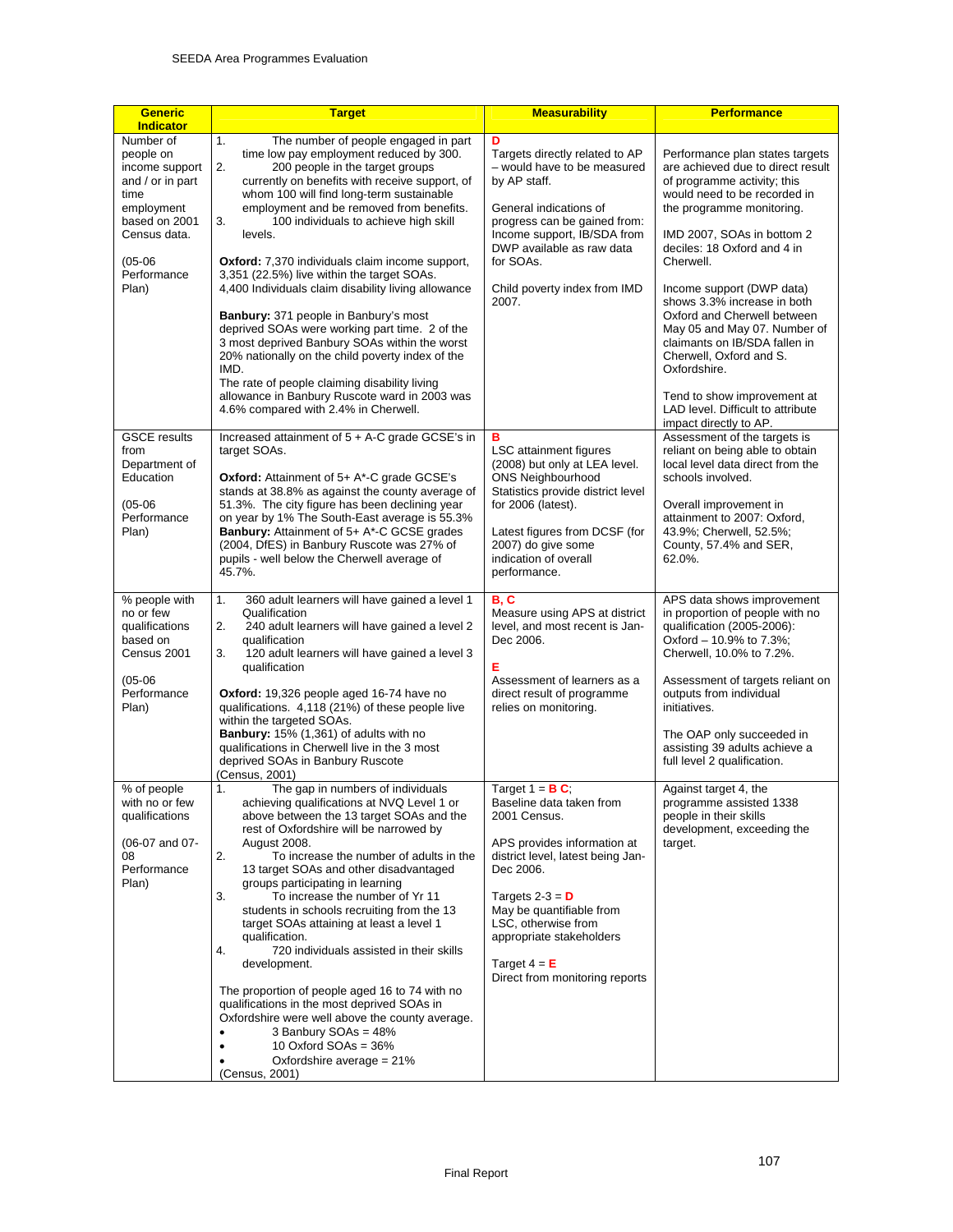| Assessing performance rests on<br>access to appropriate LSC data<br>if still being recorded in same<br>way.<br>AP (2005-6) data reported in<br>EDE update $-1,081$ learners<br>from 13 arget SOAs<br>participated, 281 gaining Level<br>1 qualifications. |
|-----------------------------------------------------------------------------------------------------------------------------------------------------------------------------------------------------------------------------------------------------------|
| produced as part of project                                                                                                                                                                                                                               |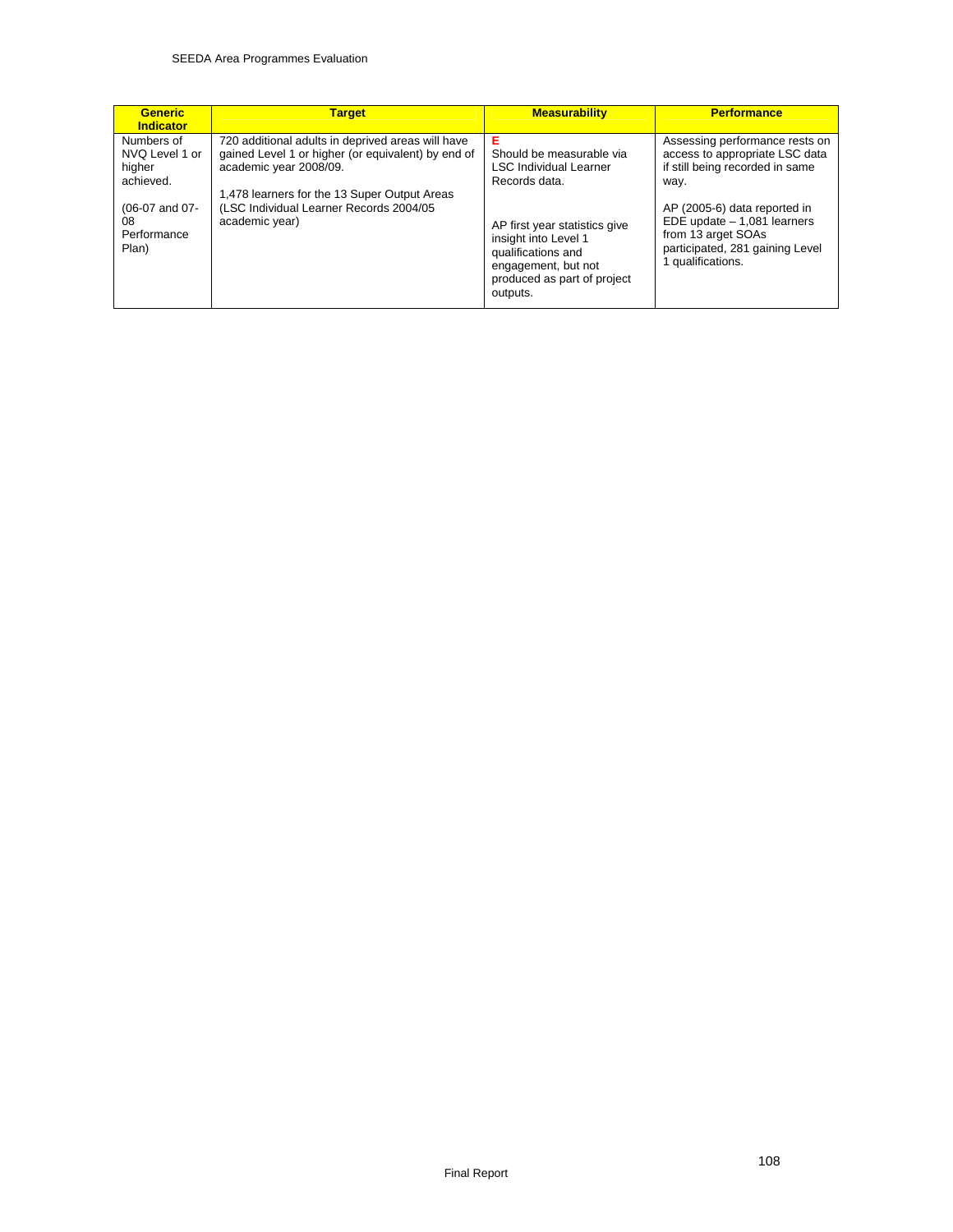## **Milton Keynes**

| <b>Generic</b><br><b>Indicator</b>                                     | <b>Target</b>                                                                                                                                                                                                                               | <b>Measurability</b>                                                                                                                                                                                                                                                                                                                                                                                                                                                                                                | <b>Performance</b>                                                                                                                                                                                                                                                                                                                                                                                                                           |
|------------------------------------------------------------------------|---------------------------------------------------------------------------------------------------------------------------------------------------------------------------------------------------------------------------------------------|---------------------------------------------------------------------------------------------------------------------------------------------------------------------------------------------------------------------------------------------------------------------------------------------------------------------------------------------------------------------------------------------------------------------------------------------------------------------------------------------------------------------|----------------------------------------------------------------------------------------------------------------------------------------------------------------------------------------------------------------------------------------------------------------------------------------------------------------------------------------------------------------------------------------------------------------------------------------------|
| Community<br>consultation                                              | 1.<br>Increased capacity for community<br>consultation with borough relevant<br>interventions.<br>2.<br>Community consultation to be<br>carried out where appropriate.                                                                      | D<br>Requires speaking to<br>appropriate stakeholders.<br>Some anecdotal evidence<br>available from other sources,<br>such as the new LAA and<br>performance reports of LSP.<br>No baseline in 2005.                                                                                                                                                                                                                                                                                                                | Consultees suggest that<br>community consultation in the<br>target SOAs is much improved.<br>This will be re-enforced by the<br>social cohesion strategy<br>currently being prepared by MK<br>Council.<br>Evidence from LAA and LSP<br>reports indicative of increased<br>efforts to consult with<br>communities.                                                                                                                            |
| Capacity<br>building for<br>CVOs                                       | 1.<br>Integration of Area Programme<br>activities and strategies into Local Area<br>Agreement<br>2.<br>Increased available capacity<br>building support in all boroughs.<br>3.<br>Increased take up of support<br>services in all boroughs. | D<br>Requires speaking to<br>appropriate stakeholders.<br>Some anecdotal evidence<br>available from other sources,<br>such as the new LAA and<br>performance reports of LSP.<br>No baseline in 2005.                                                                                                                                                                                                                                                                                                                | Evidence from LAA and LSP<br>reports indicative of increased<br>efforts to build capacity for<br>CVO <sub>s</sub> .<br>CVOs consulted commended<br>Area Programme in terms of<br>engagement and partnering                                                                                                                                                                                                                                   |
| % of people with<br>few or no<br>qualifications                        | Reduce the qualification differential between<br>the targeted SOA and Milton Keynes by<br>between 10 and 15%.                                                                                                                               | C, B<br>Baselines are provided for<br>individual SOAs compared to<br>the Milton Keynes average,<br>using the Census 2001 as the<br>source data. This does not<br>give an accurate baseline<br>since the data was captured<br>five years before the start of<br>the area programme and<br>comparison cannot be made<br>until the 2011 census, by<br>which time any outcomes<br>cannot accurately be<br>attributed to the programme.<br>APS provides information at<br>district level, latest being Jan-<br>Dec 2006. | This will not be measurable at<br>SOA level until the next census<br>data becomes available.                                                                                                                                                                                                                                                                                                                                                 |
| % of people in<br><b>NEET</b>                                          | Reduce NEET group differential in the target<br>SOAs with Milton Keynes.                                                                                                                                                                    | С<br>Baselines are provided for<br>individual SOAs compared to<br>the Milton Keynes average,<br>using Connexions 05/2006<br>data. A lack of 2007 data<br>currently prevents<br>assessment.                                                                                                                                                                                                                                                                                                                          | No 2007 data is yet available.<br>Some new data on NEETs is<br>due to be released by the LSC<br>towards end of June.                                                                                                                                                                                                                                                                                                                         |
| Job seekers<br>allowance and<br>incapacity<br>benefit claimant<br>rate | Reduce the JSA and Incapacity percentage<br>differential between the target SOAs and<br>Milton Keynes by between 10 and 15% in<br>each SOA.                                                                                                 | Е<br><b>JSA from NOMIS claimant</b><br>counts, latest = May 2008<br>IB from DWP IB/SDA benefits<br>claimants, May 2007<br>Some indication of<br>performance can be gleaned<br>from difference between JSA<br>rates for best and worst<br>wards.                                                                                                                                                                                                                                                                     | Directly measurable only once:<br>Individual SOAs data<br>$\bullet$<br>becomes available<br>Raw data is converted to<br>$\bullet$<br>rates<br>Comparison made against<br>$\bullet$<br>borough rates<br>Percentage point gap for ward<br>JSA rates (May 2005 vs May<br>2008): Milton Keynes 3.5 to 4.4.<br>Even when available, the<br>analysis of data at SOA level<br>would be complex and would<br>take considerable time and<br>resources |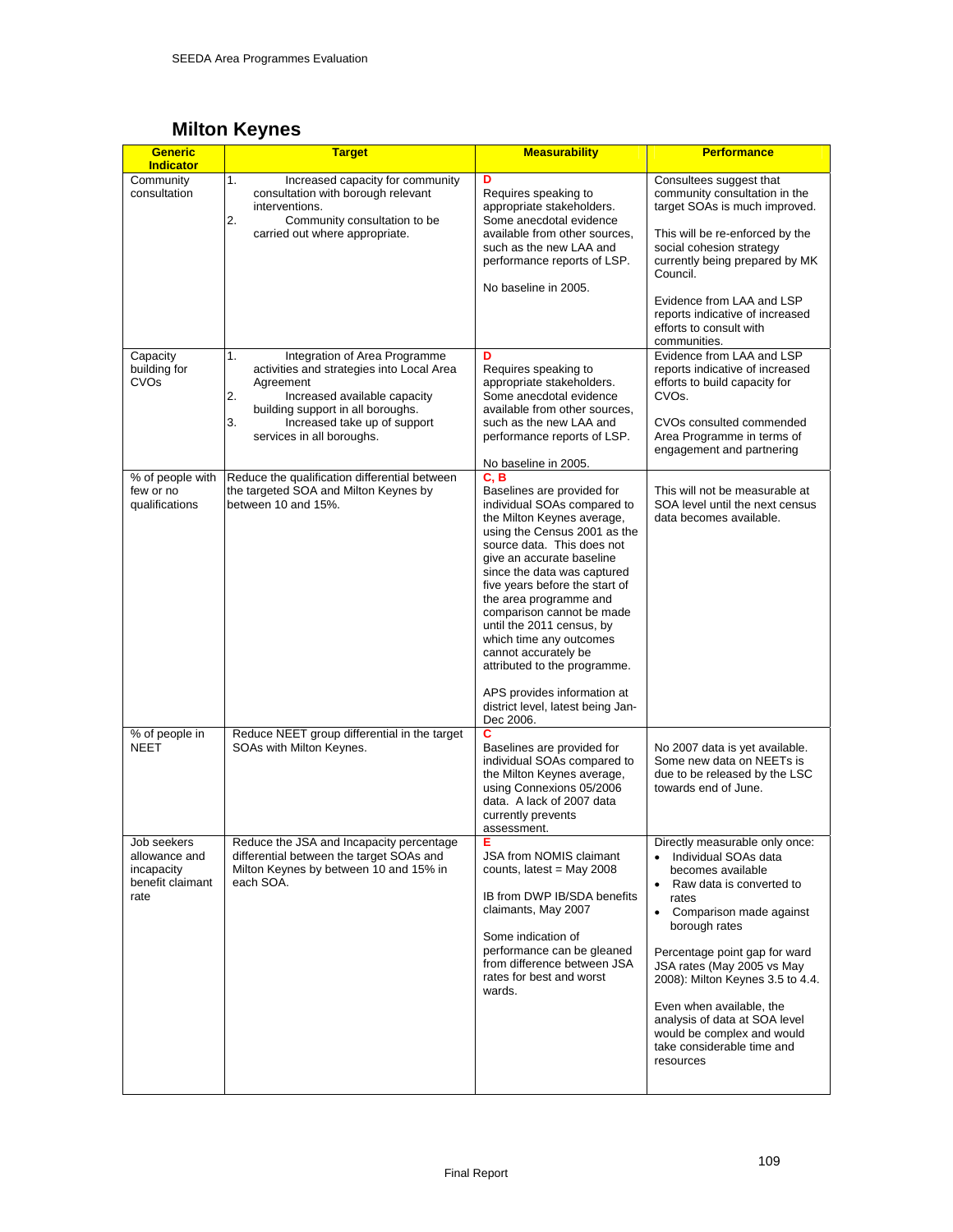| <b>Generic</b><br><b>Indicator</b>                     | <b>Target</b>                                                                                                                                                                                                                                                                                            | <b>Measurability</b>                                                                                                                                                                                                                                                                                                                                                                                                                                                                                                                                                                                           | <b>Performance</b>                                                                                                                                                   |
|--------------------------------------------------------|----------------------------------------------------------------------------------------------------------------------------------------------------------------------------------------------------------------------------------------------------------------------------------------------------------|----------------------------------------------------------------------------------------------------------------------------------------------------------------------------------------------------------------------------------------------------------------------------------------------------------------------------------------------------------------------------------------------------------------------------------------------------------------------------------------------------------------------------------------------------------------------------------------------------------------|----------------------------------------------------------------------------------------------------------------------------------------------------------------------|
| % of self-<br>employed                                 | Reduce the Self-employed percentage<br>differential between the SOAs and Milton<br>Keynes by between 10 and 15%                                                                                                                                                                                          | B<br>Baselines are provided for<br>individual SOAs compared to<br>the Milton Keynes average,<br>using Census 2001 data.<br>This does not give an<br>accurate baseline since the<br>data was captured five years<br>before the start of the area<br>programme and comparison<br>cannot be made until the<br>2011 census, by which time<br>any outcomes cannot<br>accurately be attributed to the<br>programme.<br>APS provides data at district<br>level. There is some new<br>LSC data due for release at<br>the end of June 2008, which<br>may provide enhanced<br>insights in relation to the<br>NEET group. | Data available at a District level<br>at present, but meaningless in<br>assessing meeting of targets.                                                                |
| Links to<br>employers                                  | Increased links and communication with<br>employers.                                                                                                                                                                                                                                                     | D<br>Requires speaking to<br>appropriate stakeholders.<br>No baseline in 2005.                                                                                                                                                                                                                                                                                                                                                                                                                                                                                                                                 | Our process consultation<br>suggested that employer<br>consultation has been mixed.<br>and in respect to this strategic<br>target, little progress has been<br>made. |
| Employer<br>engagement in<br>community<br>initiatives. | 1.<br>18 volunteering projects involving<br>local businesses.<br>2.<br>12 business supported projects<br>working in the area.<br>Contributions in cash and in kind<br>3.<br>(target: £100k)<br>4.<br>50 people trained by local<br>employers.<br>5.<br>7 recruitment agreements with<br>local employers. | D<br>No baseline in 2005.                                                                                                                                                                                                                                                                                                                                                                                                                                                                                                                                                                                      | Consultation suggests that<br>these targets have been broadly<br>achieved but little evidence<br>available.                                                          |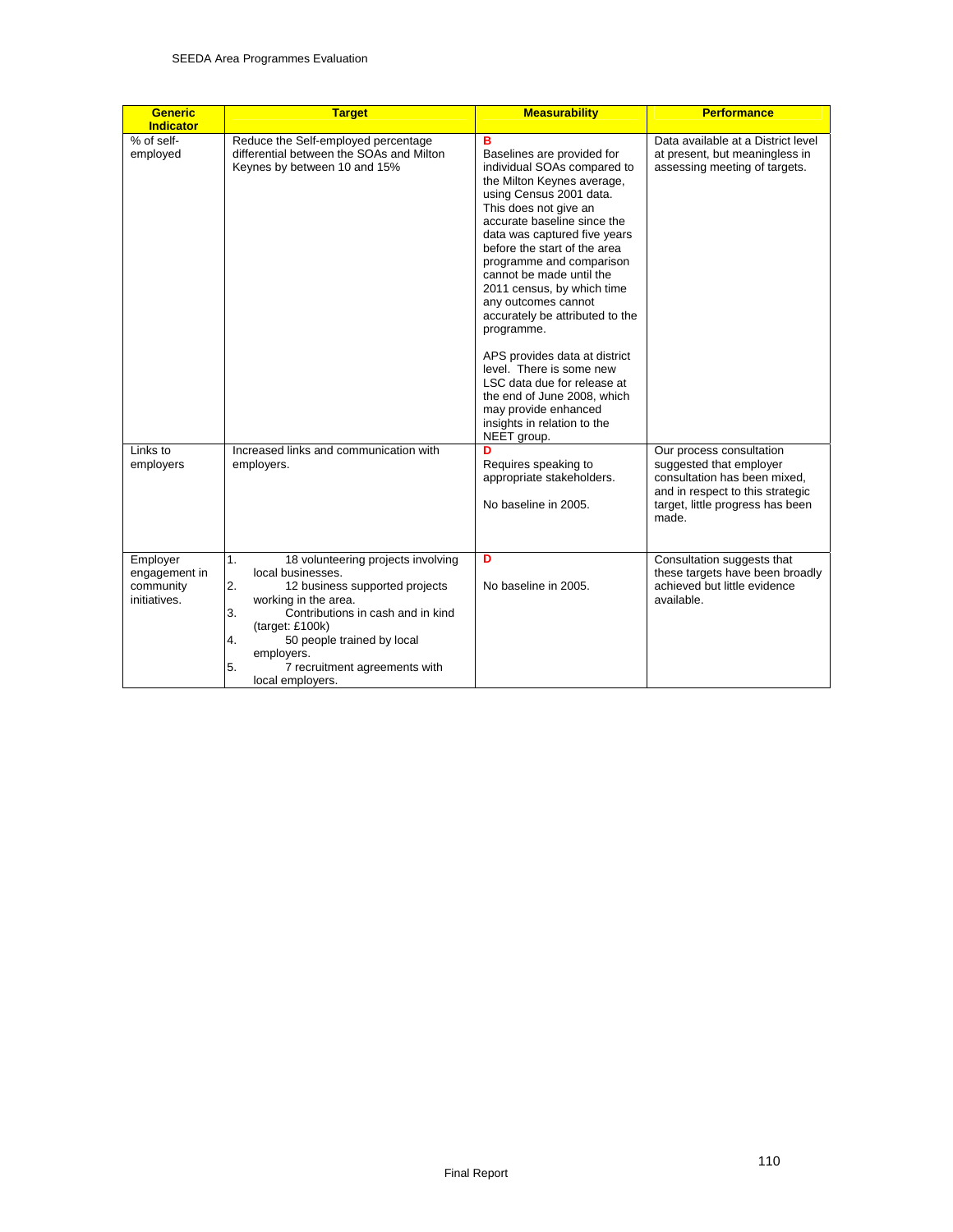# **Appendix III: Thames Valley Area Programme Major Projects Outputs**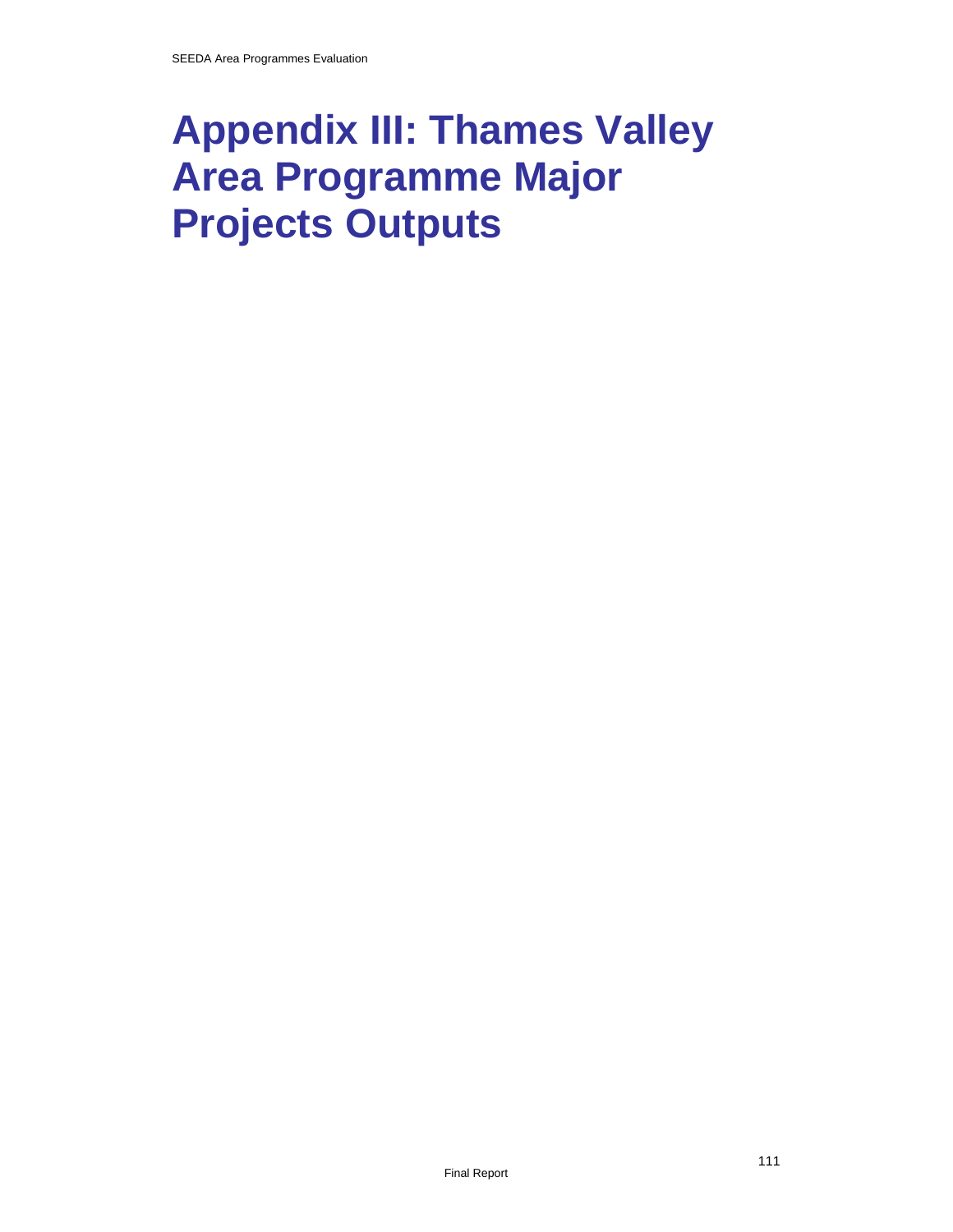# **Slough Hub**

| <b>Outputs</b>                              | 2005/6          |               | 2006/7          |               | 2007/8          |                | <b>Total</b>    |               | $\frac{9}{6}$ |
|---------------------------------------------|-----------------|---------------|-----------------|---------------|-----------------|----------------|-----------------|---------------|---------------|
|                                             | <b>Forecast</b> | <b>Actual</b> | <b>Forecast</b> | <b>Actual</b> | <b>Forecast</b> | <b>Actual</b>  | <b>Forecast</b> | <b>Actual</b> |               |
| 1. Jobs created or<br>safeguarded           | 0.5             | $\Omega$      |                 | 2             | 0               | $\Omega$       | 1.5             | 2             | 133.33        |
| 2. People assisted to<br>get a job          | 84              | 12            | 165             | 83            | 110             | 119            | 359             | 214           | 59.61         |
| <b>3. Businesses created</b>                | 0               | $\Omega$      | 3               |               | 3               | 3              | 6               | 4             | 66.67         |
| 4. Businesses<br>assisted                   | 0               | $\Omega$      | 26              | 22            | $\overline{2}$  | $\overline{2}$ | 28              | 24            | 85.71         |
| 6. People assisted in<br>skills development | 8               | 10            | 90              | 87            | 82              | 129            | 180             | 226           | 125.56        |
| 6a. Adults gaining<br>basic skills          | 0               | $\Omega$      | 0               | 0             | 0               | 0              | 0               | 0             |               |
| 6b. Adults in who<br>achieve level 2        | 0               | 0             | 5               | 0             | 0               | 0              | 5               | $\Omega$      | $\Omega$      |

# **New Directions (TEA Shop)**

|                                                                                                                                                                                                      | 2005/6          |                | 2006/7          |               | 2007/8          |               | <b>Total</b>    |               |               |
|------------------------------------------------------------------------------------------------------------------------------------------------------------------------------------------------------|-----------------|----------------|-----------------|---------------|-----------------|---------------|-----------------|---------------|---------------|
| <b>Outputs</b>                                                                                                                                                                                       | <b>Forecast</b> | <b>Actual</b>  | <b>Forecast</b> | <b>Actual</b> | <b>Forecast</b> | <b>Actual</b> | <b>Forecast</b> | <b>Actual</b> | $\frac{9}{6}$ |
| 1. Jobs created or<br>safeguarded                                                                                                                                                                    | 0               | $\Omega$       | 0               | $\Omega$      | 0               | $\Omega$      | $\Omega$        | $\Omega$      |               |
| 2. People assisted to get<br>a job                                                                                                                                                                   | 8               | $\overline{7}$ | 50              | 73            | 50              | 62            | 108             | 142           | 131.48        |
| 2a. People in target<br>groups assisted to<br>secure a job                                                                                                                                           | 2               | $\overline{1}$ | 25              | 24            | 0               | 0             | 27              | 25            | 92.59         |
| 3. Businesses created                                                                                                                                                                                | $\Omega$        | $\Omega$       | 0               | $\Omega$      | $\Omega$        | $\Omega$      | 0               | $\Omega$      |               |
| 4. Businesses<br>assisted                                                                                                                                                                            | $\mathbf 0$     | $\mathbf 0$    | 0               | $\mathbf 0$   | 0               | $\mathbf 0$   | 0               | $\mathbf 0$   |               |
| 4a. Businesses within<br>the region engaged in<br>new collaborations with<br>the knowledge base                                                                                                      | 0               | $\Omega$       | 0               | $\Omega$      | 0               | $\mathbf 0$   | 0               | $\Omega$      |               |
| 6. People assisted in<br>skills development                                                                                                                                                          | 18              | 11             | 110             | 113           | 110             | 130           | 238             | 254           | 106.72        |
| 6a. Adults gaining basic<br>skills                                                                                                                                                                   | 7               | $\Omega$       | 30              | 26            | 30              | 30            | 67              | 56            | 83.58         |
| 6b. Adults in who<br>achieve level 2                                                                                                                                                                 | $\mathbf 0$     | $\Omega$       | 0               | $\Omega$      | 0               | 0             | 0               | $\Omega$      |               |
| 6f. Complete a<br>vocational training<br>course or qualification<br>that better equips<br>economically inactive<br>people to obtain<br>sustainable, productive<br>employment locally or<br>elsewhere | 8               | $\Omega$       | 30              | 29            | $\overline{0}$  | $\mathbf{0}$  | 38              | 29            | 76.32         |

*Blue italics = Non core output*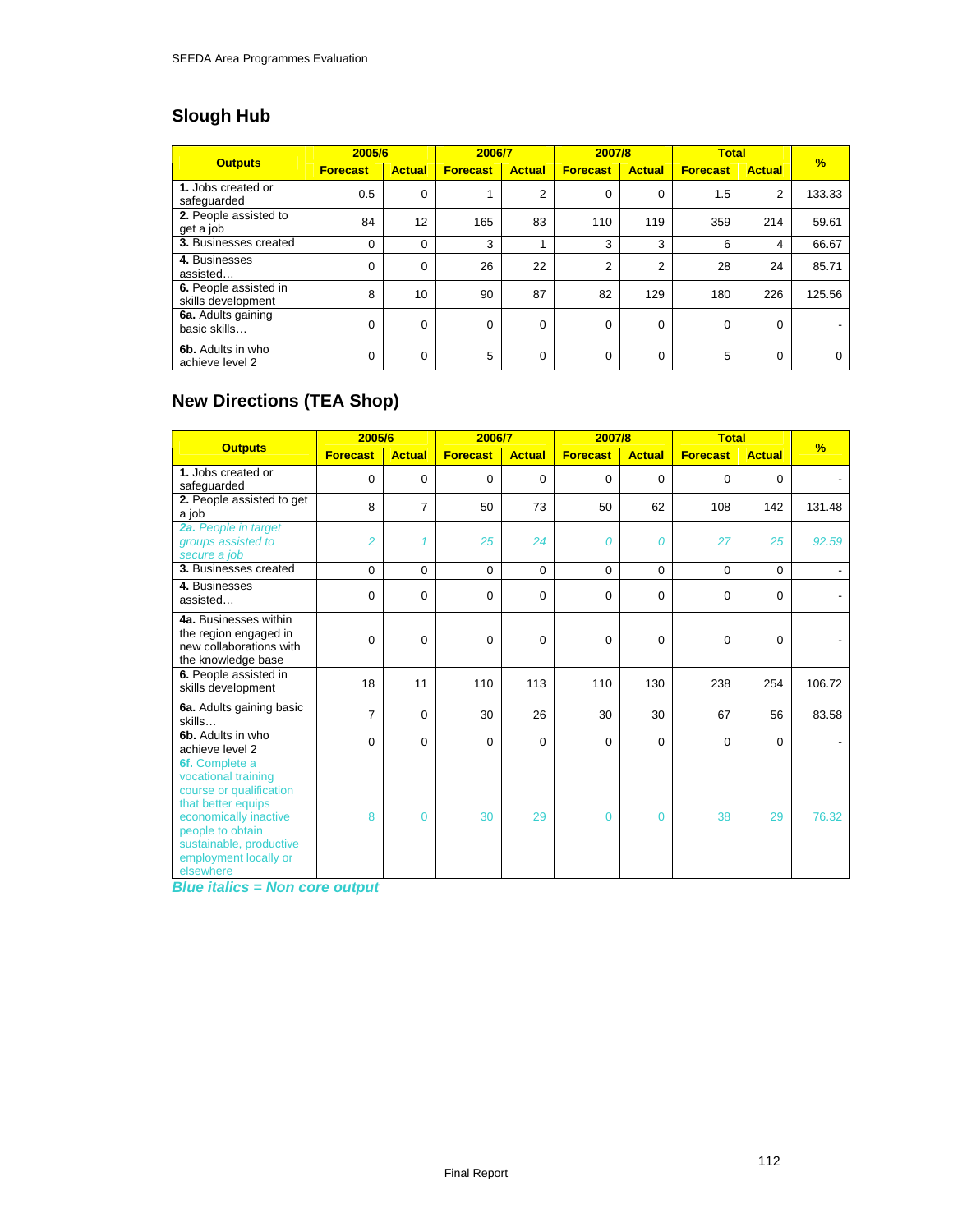# **Berkshire Social Enterprise**

|                                                                                                                                                                                             | 2005/6          |               | 2006/7          |                | 2007/8          |               | <b>Total</b>    |                |          |
|---------------------------------------------------------------------------------------------------------------------------------------------------------------------------------------------|-----------------|---------------|-----------------|----------------|-----------------|---------------|-----------------|----------------|----------|
| <b>Outputs</b>                                                                                                                                                                              | <b>Forecast</b> | <b>Actual</b> | <b>Forecast</b> | <b>Actual</b>  | <b>Forecast</b> | <b>Actual</b> | <b>Forecast</b> | <b>Actual</b>  | %        |
| 1. Jobs created or safeguarded                                                                                                                                                              | $\mathbf{1}$    | $\mathbf{1}$  | 8               | 8              | 0               | $\Omega$      | 9               | 9              | 100      |
| 1a. No. of jobs created or<br>safeguarded (eg in businesses<br>created by the RDA), including<br>seasonal and part-time<br>employment                                                       | 1               | 1             | 5               | 6              | 0               | $\Omega$      | 6               | 7              | 116.67   |
| 1b. No. of jobs created in social<br>enterprises                                                                                                                                            | $\mathbf{1}$    | $\mathbf{1}$  | 10              | 5.5            | $\Omega$        | $\Omega$      | 11              | 6.5            | 59.09    |
| 1c. No. of jobs created in<br>community organisations                                                                                                                                       | 1               | $\Omega$      | 3               | $\Omega$       | 0               | $\Omega$      | 4               | $\Omega$       | $\Omega$ |
| 2. People assisted to get a job                                                                                                                                                             | $\mathbf{1}$    | $\mathbf{1}$  | 5               | $\overline{7}$ | $\Omega$        | $\Omega$      | 6               | 8              | 133.33   |
| 2b. No. of people assisted to gain<br>better quality employment                                                                                                                             | 1               | 1             | 20              | 23             | 0               | $\Omega$      | 21              | 24             | 114.29   |
| 3. Businesses created                                                                                                                                                                       | $\mathbf{1}$    | $\mathbf{1}$  | 5               | 6              | 0               | 0             | 6               | $\overline{7}$ | 116.67   |
| 3a. No. of new social enterprise<br>start ups demonstrating growth<br>after 12 months                                                                                                       | 0               | $\mathbf 0$   | 4               | 4              | 0               | 0             | 4               | 4              | 100      |
| 3b. No. of new sustainable,<br>community organisations                                                                                                                                      | $\Omega$        | $\Omega$      | 4               | 4              | $\Omega$        | $\Omega$      | 4               | 4              | 100      |
| 3f. No. of new SET-based and<br>other knowledge-driven<br>businesses start-ups and<br>demonstrating growth after 12<br>months                                                               | 0               | $\mathbf 0$   | 4               | 4              | 0               | 0             | $\overline{4}$  | 4              | 100      |
| 4. Businesses assisted                                                                                                                                                                      | $\mathbf{1}$    | $\mathbf{1}$  | 5               | 37             | 0               | 0             | 6               | 38             | 633.33   |
| 4c. No. of businesses helped into<br>a business network                                                                                                                                     | 0               | $\mathbf 0$   | 20              | 18             | 0               | 0             | 20              | 18             | 90       |
| 4g. No. of businesses assisted<br>with management/leadership<br>skills needs                                                                                                                | 5               | 8             | 10              | 15             | $\Omega$        | $\Omega$      | 15              | 23             | 153.33   |
| 4k. No. of businesses assisted<br>into new supply chains                                                                                                                                    |                 |               | 8               | 8              | 0               | $\Omega$      | 8               | 8              | 100      |
| 6. People assisted in skills<br>development                                                                                                                                                 | $\mathbf{1}$    | 19            | 10              | 28.5           | $\Omega$        | $\Omega$      | 11              | 47.5           | 431.82   |
| 6a. Adults gaining basic skills                                                                                                                                                             | $\Omega$        | $\Omega$      | $\overline{2}$  | 6              | $\Omega$        | $\Omega$      | $\overline{2}$  | 6              | 300      |
| 6b. Adults in who achieve level 2                                                                                                                                                           | 0               | $\mathbf 0$   | 0               | $\mathbf 0$    | 0               | 0             | $\mathbf 0$     | 0              |          |
| 6c. Undertake workbased training                                                                                                                                                            | $\Omega$        | $\Omega$      | 20              | 20             | $\Omega$        | $\Omega$      | 20              | 20             | 100      |
| 6f. Complete a vocational training<br>course or qualification that better<br>equips economically inactive<br>people to obtain sustainable.<br>productive employment locally or<br>elsewhere | $\mathbf 0$     | $\mathbf 0$   | 4               | 4              | 0               | $\mathbf 0$   | $\overline{4}$  | 4              | 100      |

*Blue italics = Non core output*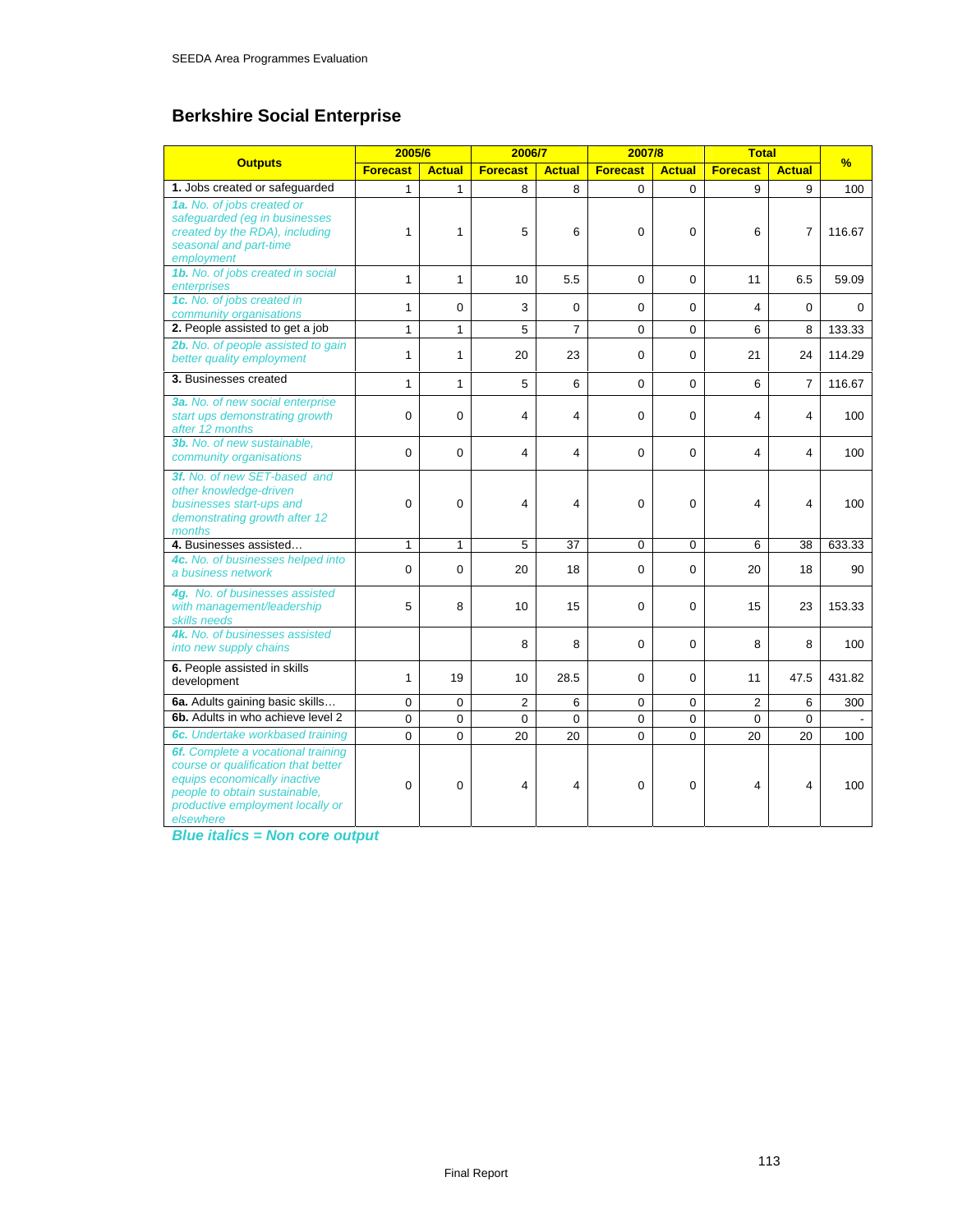# **Wycombe Business**

|                                                                                                                                                           | 2005/6          |               | 2006/7          |               | 2007/8          |                | <b>Total</b>    |               | $\frac{9}{6}$ |
|-----------------------------------------------------------------------------------------------------------------------------------------------------------|-----------------|---------------|-----------------|---------------|-----------------|----------------|-----------------|---------------|---------------|
| <b>Outputs</b>                                                                                                                                            | <b>Forecast</b> | <b>Actual</b> | <b>Forecast</b> | <b>Actual</b> | <b>Forecast</b> | <b>Actual</b>  | <b>Forecast</b> | <b>Actual</b> |               |
| 1. Jobs created or safeguarded                                                                                                                            | 0               | $\Omega$      | 0               | $\Omega$      | 0               | 0              | $\Omega$        | 0             |               |
| 2. People assisted to get a job                                                                                                                           | 0               | 0             |                 | 1             |                 | $\overline{2}$ | $\overline{2}$  | 3             | 150           |
| 3. Businesses created                                                                                                                                     | 0               | 0             | 0               | $\Omega$      | $\Omega$        | 0              | 0               | $\Omega$      |               |
| 4. Businesses assisted                                                                                                                                    | 0               | 0             | $\Omega$        | $\Omega$      | $\Omega$        | 0              | 0               | $\Omega$      |               |
| 4c. No. of businesses helped into<br>a business network                                                                                                   | $\overline{2}$  | Ω             | Ω               | 11            | Ω               | Ω              | 2               | 11            | 550           |
| 4o. No. of businesses supported<br>with respect to corporate and<br>social responsibility                                                                 | 5               | 0             | Ω               | 0             | Ω               | Ω              | 5               | O             | U             |
| 5(i). Community organisations in<br>deprived areas that empower<br>communities to influence local<br>decisions about regeneration<br><i><b>issues</b></i> | 2               | Ω             | Ω               | Ω             | Ω               | Ω              | 2               | Ω             |               |
| 6. People assisted in skills<br>development                                                                                                               | $\Omega$        | $\Omega$      | $\Omega$        | $\Omega$      | $\Omega$        | $\Omega$       | 0               | 0             |               |
| 6a. Adults gaining basic skills                                                                                                                           | 0               | $\Omega$      | 0               | $\Omega$      | $\Omega$        | 0              | $\Omega$        | 0             |               |
| 6b. Adults in who achieve level 2                                                                                                                         | 0               | 0             | 0               | 0             | 0               | 0              | 0               | 0             |               |
| <b>6c.</b> Undertake workbased training                                                                                                                   | $\overline{c}$  | n             |                 | Ω             |                 |                | 2               |               |               |

*Blue italics = Non core output* 

# **Reading Motor Vehicle**

|                                                                                                 | 2005/6          |               | 2006/7          |               | 2007/8          |               | <b>Total</b>    |               | $\frac{9}{6}$ |
|-------------------------------------------------------------------------------------------------|-----------------|---------------|-----------------|---------------|-----------------|---------------|-----------------|---------------|---------------|
| <b>Outputs</b>                                                                                  | <b>Forecast</b> | <b>Actual</b> | <b>Forecast</b> | <b>Actual</b> | <b>Forecast</b> | <b>Actual</b> | <b>Forecast</b> | <b>Actual</b> |               |
| 1. Jobs created or safeguarded                                                                  | 0               | 0             | 0               | 0             | 2               | 3             | 2               | 3             | 150           |
| 2. People assisted to get a job                                                                 | 0               | 0             | $\Omega$        | 0             | 0               | 0             | 0               | $\Omega$      |               |
| 3. Businesses created                                                                           | 0               | 0             | 0               | $\Omega$      | 0               | 0             | 0               | 0             |               |
| <b>3a.</b> No. of new social<br>enterprise start ups<br>demonstrating growth after 12<br>months | U               | 0             | 0               |               |                 |               |                 | 2             | 200           |
| 4. Businesses assisted                                                                          | 0               | 0             | $\Omega$        | $\Omega$      | $\Omega$        | 0             | $\Omega$        | $\Omega$      |               |
| 6. People assisted in skills<br>development                                                     | 0               | 0             | 0               | 10            | $\Omega$        | 0             | $\Omega$        | 10            | N/A           |
| 6a. Adults gaining basic<br>skills                                                              | $\Omega$        | 0             | 0               | $\Omega$      | $\Omega$        | 0             | $\Omega$        | $\Omega$      |               |
| 6b. Adults in who achieve level<br>2                                                            | 0               | 0             | $\Omega$        | $\Omega$      | $\Omega$        | 0             | $\Omega$        | $\Omega$      |               |

*Blue italics = Non core output*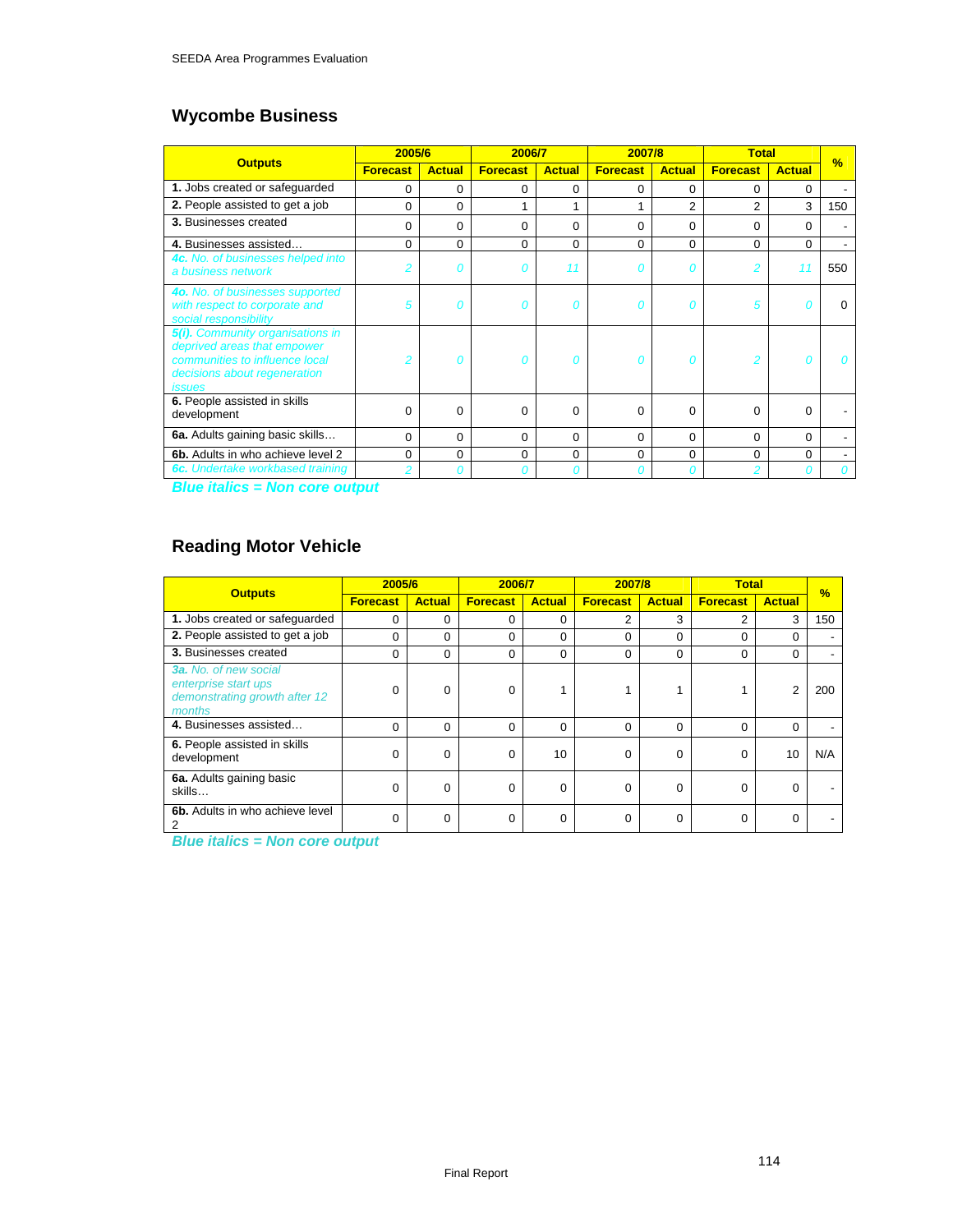# **Community Learning Zones**

|                                                                                                                                                                                                                                                                              | 2005/6          |                | 2006/7          |               | 2007/8          |               | <b>Total</b>    |                | $\frac{9}{6}$ |
|------------------------------------------------------------------------------------------------------------------------------------------------------------------------------------------------------------------------------------------------------------------------------|-----------------|----------------|-----------------|---------------|-----------------|---------------|-----------------|----------------|---------------|
| <b>Outputs</b>                                                                                                                                                                                                                                                               | <b>Forecast</b> | <b>Actual</b>  | <b>Forecast</b> | <b>Actual</b> | <b>Forecast</b> | <b>Actual</b> | <b>Forecast</b> | <b>Actual</b>  |               |
| 1. Jobs created or<br>safequarded                                                                                                                                                                                                                                            | $\overline{2}$  | $\mathbf 0$    | $\mathbf 0$     | $\mathbf 0$   | $\mathbf 0$     | 0             | $\overline{2}$  | $\mathbf 0$    | $\mathbf 0$   |
| 2. People assisted to get a<br>iob                                                                                                                                                                                                                                           | $\overline{2}$  | $\mathbf 0$    | 2               | 6             | 0               | $\Omega$      | 4               | 6              | 150           |
| 3. Businesses created                                                                                                                                                                                                                                                        |                 |                |                 |               | 0               | $\mathbf 0$   | 0               | 0              |               |
| 4. Businesses assisted                                                                                                                                                                                                                                                       | $\mathbf 0$     | $\mathbf 0$    | $\mathbf 0$     | 0             | $\Omega$        | 0             | 0               | 0              |               |
| <b>5f.</b> Broadband infrastructure                                                                                                                                                                                                                                          | $\overline{2}$  | $\Omega$       | $\overline{2}$  | 1             | $\Omega$        | $\Omega$      | 4               | 1              | 25            |
| <b>5h.</b> Provision of physical<br>resources (e.g. Land and<br>buildings) facilitating<br>community asset-<br>regeneration, community<br>asset transfer and other<br>community engagement<br>contributing to regeneration<br>and renewal in deprived<br>areas and elsewhere | $\overline{2}$  | $\overline{2}$ | $\overline{2}$  | $\Omega$      | $\Omega$        | $\Omega$      | 4               | $\overline{2}$ | 50            |
| 6. People assisted in skills<br>development                                                                                                                                                                                                                                  | 38              | 15             | 232             | 179           | 0               | $\Omega$      | 270             | 194            | 71.85         |
| 6a. Adults gaining basic<br>skills                                                                                                                                                                                                                                           | 38              | 15             | 232             | 5             | 0               | $\Omega$      | 270             | 20             | 7.41          |
| 6b. Adults in who achieve<br>level 2                                                                                                                                                                                                                                         | 1               | $\Omega$       | 1               | $\Omega$      | 0               | $\Omega$      | 2               | $\Omega$       | $\Omega$      |
| 6c. Undertake work based<br>training                                                                                                                                                                                                                                         |                 |                | 2               | $\mathbf 0$   | 0               | $\Omega$      | 2               | $\Omega$       | $\Omega$      |
| 6f. Complete a vocational<br>training course or<br>qualification that better<br>equips economically<br>inactive people to obtain<br>sustainable, productive<br>employment locally or<br>elsewhere                                                                            | 38              | 15             | 58              | 179           | 0               | $\Omega$      | 96              | 194            | 202.08        |

*Blue italics = Non core output* 

# **Chalvey Spoke**

|                                             | 2005/6          |               |                 | 2006/7        |                 | 2007/8         | <b>Total</b>    |               |               |
|---------------------------------------------|-----------------|---------------|-----------------|---------------|-----------------|----------------|-----------------|---------------|---------------|
| <b>Outputs</b>                              | <b>Forecast</b> | <b>Actual</b> | <b>Forecast</b> | <b>Actual</b> | <b>Forecast</b> | <b>Actual</b>  | <b>Forecast</b> | <b>Actual</b> | $\frac{9}{6}$ |
| 1. Jobs created or<br>safequarded           |                 | $\Omega$      |                 |               | $\Omega$        | 0              | 2               |               | 50            |
| 2. People assisted to get a<br>job          | $\Omega$        | $\Omega$      | 25              | 13            | 40              | $\overline{2}$ | 65              | 15            | 23.1          |
| 3. Businesses created                       | $\Omega$        | $\Omega$      | 0               | 0             | $\Omega$        | $\Omega$       | $\Omega$        | 0             |               |
| 4. Businesses assisted                      | $\Omega$        | $\Omega$      | 0               | 0             | $\Omega$        | $\Omega$       | 0               | 0             |               |
| 6. People assisted in skills<br>development | 5               | $\Omega$      | 85              | 108           | 80              | 101            | 170             | 209           | 122.9         |
| 6a. Adults gaining basic<br>skills          | $\Omega$        | $\Omega$      | 0               | 0             | $\Omega$        | $\Omega$       | $\Omega$        | 0             |               |
| 6b. Adults in who achieve<br>level 2        | $\Omega$        | $\Omega$      | 0               | 0             | $\Omega$        | $\Omega$       | $\Omega$        | 0             |               |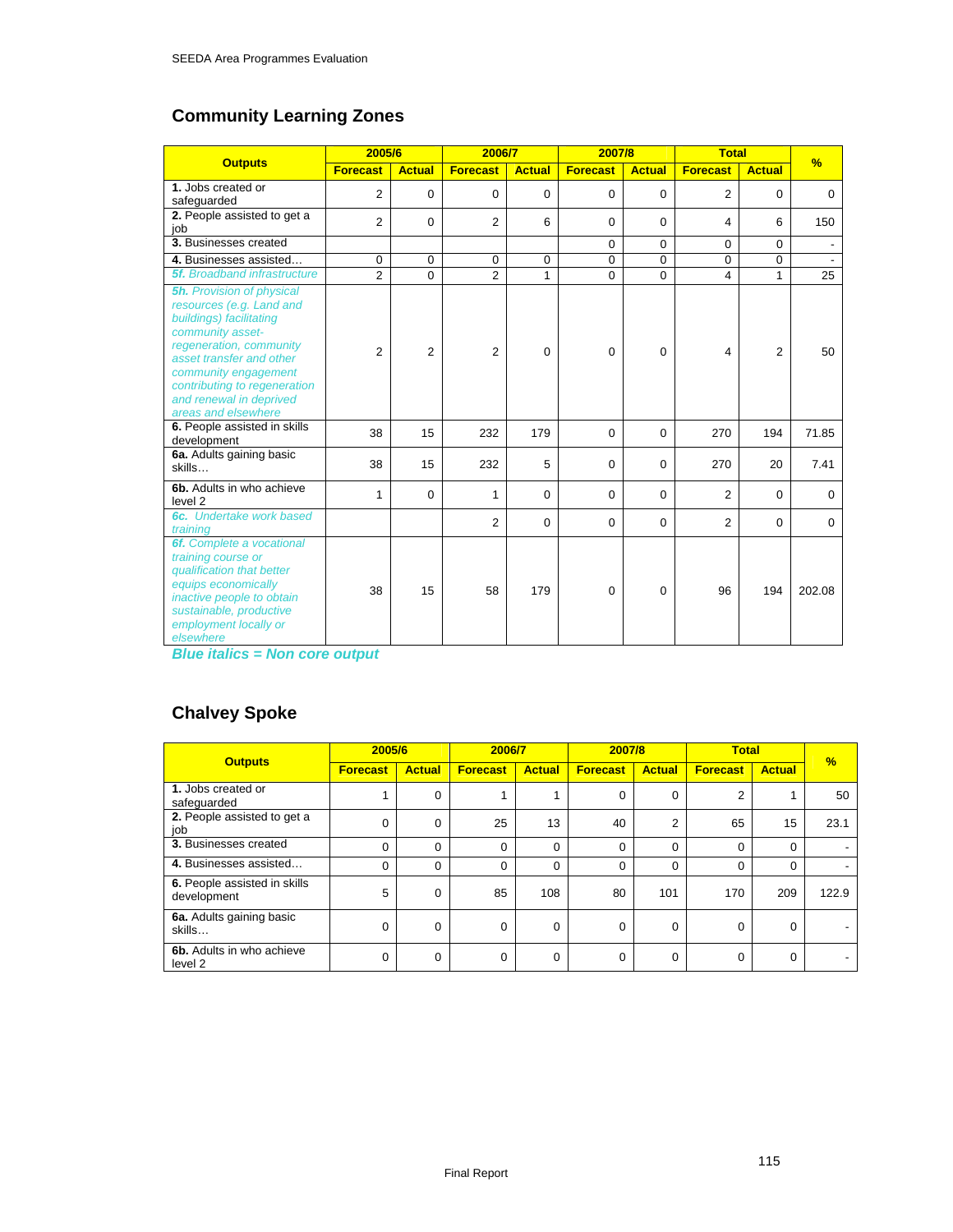# **Britwell Spoke**

|                                             | 2005/6          |               | 2006/7          |               | 2007/8          |               | <b>Total</b>    |               |               |
|---------------------------------------------|-----------------|---------------|-----------------|---------------|-----------------|---------------|-----------------|---------------|---------------|
| <b>Outputs</b>                              | <b>Forecast</b> | <b>Actual</b> | <b>Forecast</b> | <b>Actual</b> | <b>Forecast</b> | <b>Actual</b> | <b>Forecast</b> | <b>Actual</b> | $\frac{9}{6}$ |
| 1. Jobs created or<br>safeguarded           | 0.6             | 0.6           | 1               | 1             | 0               | 0             | 1.6             | 1.6           | 100           |
| 2. People assisted to<br>get a job          | $\Omega$        | $\Omega$      | 10              | 12            | 10              | 34            | 20              | 46            | 230           |
| 3. Businesses created                       | $\Omega$        | $\Omega$      | $\Omega$        | 0             | $\Omega$        | $\Omega$      | $\Omega$        | $\Omega$      |               |
| 4. Businesses<br>assisted                   | $\Omega$        | 0             | $\mathbf 0$     | 0             | $\Omega$        | 0             | $\mathbf 0$     | 0             |               |
| 6. People assisted in<br>skills development | 15              | 10            | 50              | 103           | 75              | 119           | 140             | 232           | 165.71        |
| 6a. Adults gaining basic<br>skills          | $\Omega$        | 0             | 0               | 0             | $\Omega$        | 0             | $\mathbf 0$     | $\Omega$      |               |
| 6b. Adults in who<br>achieve level 2        | $\Omega$        | 0             | 0               | 0             | $\Omega$        | 0             | $\mathbf 0$     | $\Omega$      |               |

# **Foxborough Spoke**

|                                             | 2005/6          |               | 2006/7          |               | 2007/8          |               | <b>Total</b>    |               | $\frac{9}{6}$ |
|---------------------------------------------|-----------------|---------------|-----------------|---------------|-----------------|---------------|-----------------|---------------|---------------|
| <b>Outputs</b>                              | <b>Forecast</b> | <b>Actual</b> | <b>Forecast</b> | <b>Actual</b> | <b>Forecast</b> | <b>Actual</b> | <b>Forecast</b> | <b>Actual</b> |               |
| 1. Jobs created or<br>safeguarded           | $\Omega$        | $\Omega$      | 12              | 6             | $\Omega$        | 0             | 12              | 6             | 50            |
| 2. People assisted to<br>get a job          | 0               | $\Omega$      | $\mathbf 0$     | 0             | $\Omega$        | 0             | $\Omega$        | 0             |               |
| 3. Businesses created                       | 0               | $\mathbf 0$   | $\mathbf 0$     | $\mathbf 0$   | $\Omega$        | 0             | 0               | 0             |               |
| 4. Businesses<br>assisted                   | 0               | $\Omega$      | $\mathbf 0$     | 0             | $\Omega$        | 0             | $\mathbf 0$     | $\mathbf 0$   |               |
| 6. People assisted in<br>skills development | 0               | $\mathbf 0$   | 0               | 0             | $\Omega$        | 0             | 0               | 0             |               |
| 6a. Adults gaining basic<br>skills          | 0               | $\mathbf 0$   | $\mathbf 0$     | 0             | $\Omega$        | 0             | 0               | 0             |               |
| 6b. Adults in who<br>achieve level 2        | 0               | $\mathbf 0$   | 0               | 0             | 0               | 0             | 0               | 0             |               |

## **Sun Street**

|                                                            | 2005/6          |               | 2006/7          |               |                 | 2007/8        | <b>Total</b>    |               |               |
|------------------------------------------------------------|-----------------|---------------|-----------------|---------------|-----------------|---------------|-----------------|---------------|---------------|
| <b>Outputs</b>                                             | <b>Forecast</b> | <b>Actual</b> | <b>Forecast</b> | <b>Actual</b> | <b>Forecast</b> | <b>Actual</b> | <b>Forecast</b> | <b>Actual</b> | $\frac{9}{6}$ |
| 1. Jobs created or<br>safeguarded                          | 0               | 0             | 0               | 0             | $\mathbf 0$     | 0             | $\mathbf 0$     | 0             |               |
| 2. People assisted to<br>get a job                         | 0               | $\mathbf 0$   | $\Omega$        | 0             | $\Omega$        | $\Omega$      | $\Omega$        | $\Omega$      |               |
| <b>3. Businesses created</b>                               | 0               | 0             | 0               | 0             | 0               | 0             | 0               | $\Omega$      |               |
| 4. Businesses<br>assisted                                  | 0               | $\mathbf 0$   | $\Omega$        | 0             | $\Omega$        | 0             | $\Omega$        | $\Omega$      |               |
| 5a.Reclamation &<br>redev of Brownfield<br>Land (Hectares) | 0.1             | 0.1           | $\Omega$        | 0             | $\Omega$        | 0             | 0.1             | 0.1           | 100           |
| 6. People assisted in<br>skills development                | 0               | 0             | 0               | 0             | $\mathbf 0$     | $\mathbf 0$   | $\Omega$        | 0             |               |
| 6a. Adults gaining<br>basic skills                         | 0               | $\Omega$      | $\Omega$        | $\Omega$      | $\Omega$        | $\mathbf 0$   | $\Omega$        | $\Omega$      |               |
| 6b. Adults in who<br>achieve level 2                       | 0               | $\mathbf 0$   | $\Omega$        | 0             | 0               | $\mathbf 0$   | $\Omega$        | $\Omega$      |               |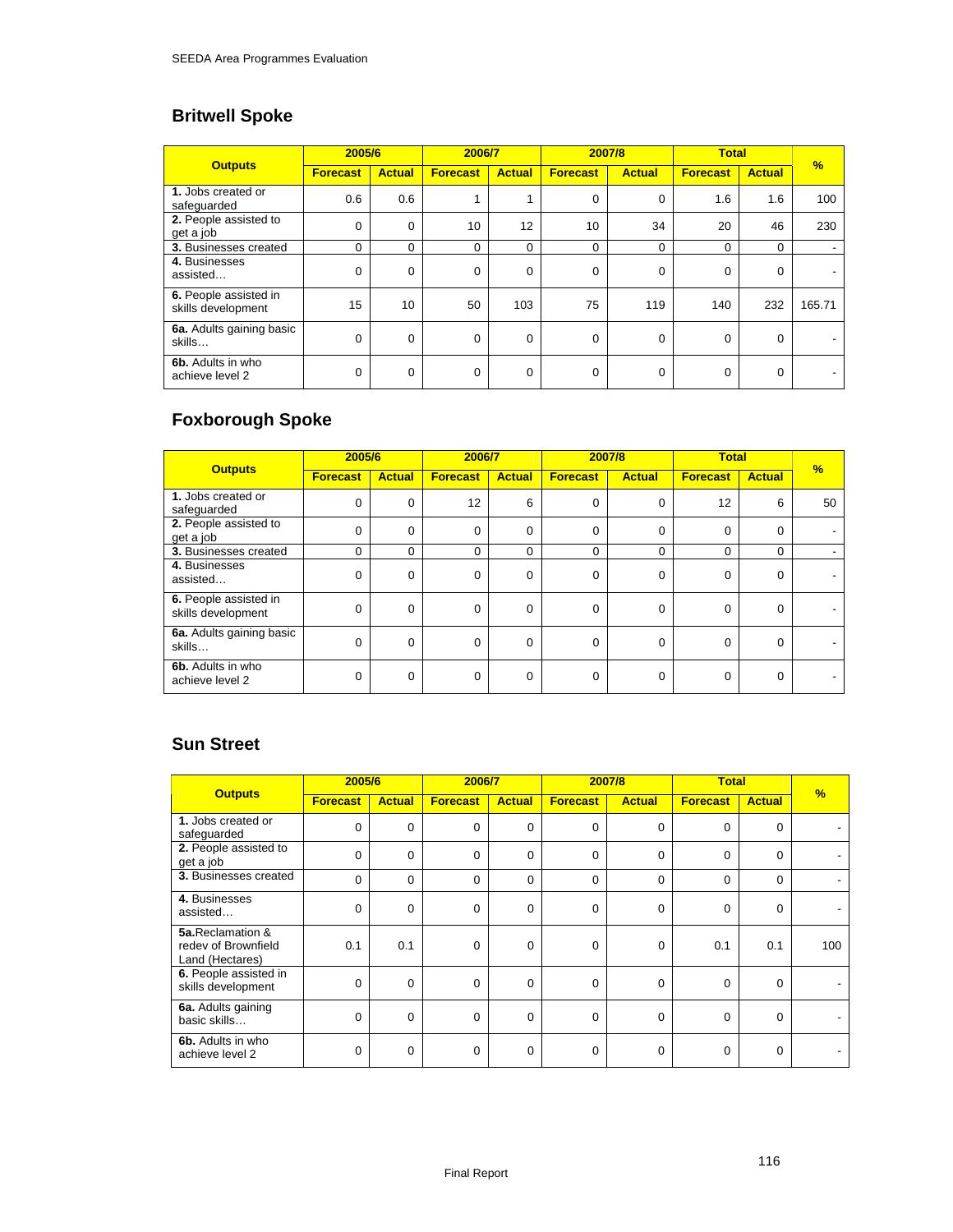## **Reading Connect**

|                                                                                              | 2005/6          |               | 2006/7          |                | 2007/8          |                | <b>Total</b>    |               |               |
|----------------------------------------------------------------------------------------------|-----------------|---------------|-----------------|----------------|-----------------|----------------|-----------------|---------------|---------------|
| <b>Outputs</b>                                                                               | <b>Forecast</b> | <b>Actual</b> | <b>Forecast</b> | <b>Actual</b>  | <b>Forecast</b> | <b>Actual</b>  | <b>Forecast</b> | <b>Actual</b> | $\frac{9}{6}$ |
| 1. Jobs created or<br>safeguarded                                                            | $\Omega$        | $\Omega$      | $\overline{2}$  | $\overline{2}$ | $\overline{2}$  | $\overline{2}$ | 4               | 4             | 100           |
| 1c. No. of jobs created in<br>community organisations                                        | $\Omega$        | $\Omega$      | $\mathbf{1}$    | $\mathbf{1}$   | $\Omega$        | $\Omega$       | 1               | 1             | 100           |
| 2. People assisted to get a<br>job                                                           | 0               | $\Omega$      | $\Omega$        | $\Omega$       | $\Omega$        | $\Omega$       | $\Omega$        | $\Omega$      |               |
| 3. Businesses created                                                                        | $\Omega$        | $\Omega$      | 0               | $\mathbf 0$    | $\Omega$        | $\Omega$       | $\mathbf 0$     | $\Omega$      |               |
| 3b. No. of new sustainable,<br>community organisations                                       | $\Omega$        | $\Omega$      | 1               | $\mathbf{1}$   | $\Omega$        | $\Omega$       | 1               | $\mathbf 1$   | 100           |
| 4. Businesses assisted                                                                       | $\Omega$        | $\Omega$      | $\Omega$        | $\Omega$       | 16              | 10             | 16              | 10            | 62.5          |
| 5a.Reclamation & redev of<br><b>Brownfield Land (Hectares)</b>                               | 0               | 0             | 6               | 6              | $\mathbf 0$     | $\mathbf 0$    | 6               | 6             | 100           |
| 4c. No. of businesses<br>helped into a business<br>network                                   | 0               | $\Omega$      | 70              | 64             | $\Omega$        | 0              | 70              | 64            | 91.43         |
| 4g. No. of businesses<br>assisted with<br>management/leadership<br>skills needs              | $\Omega$        | $\Omega$      | 1               | 1              | $\Omega$        | 0              | 1               | 1             | 100           |
| 4o. No. of businesses<br>supported with respect to<br>corporate and social<br>responsibility | $\Omega$        | $\Omega$      | 40              | 51             | 0               | $\Omega$       | 40              | 51            | 127.5         |
| 6. People assisted in skills<br>development                                                  | $\Omega$        | $\Omega$      | $\Omega$        | $\Omega$       | $\Omega$        | 0              | $\Omega$        | $\Omega$      |               |
| 6a. Adults gaining basic<br>skills                                                           | $\Omega$        | $\Omega$      | 0               | 0              | $\Omega$        | 0              | $\Omega$        | $\Omega$      |               |
| 6b. Adults in who achieve<br>level <sub>2</sub>                                              | $\Omega$        | $\Omega$      | $\mathbf 0$     | 0              | $\Omega$        | 0              | $\Omega$        | $\Omega$      |               |
| 6c. Undertake work based<br>training                                                         | $\Omega$        | 0             | $\Omega$        | $\overline{7}$ | $\Omega$        | 0              | $\Omega$        | 7             |               |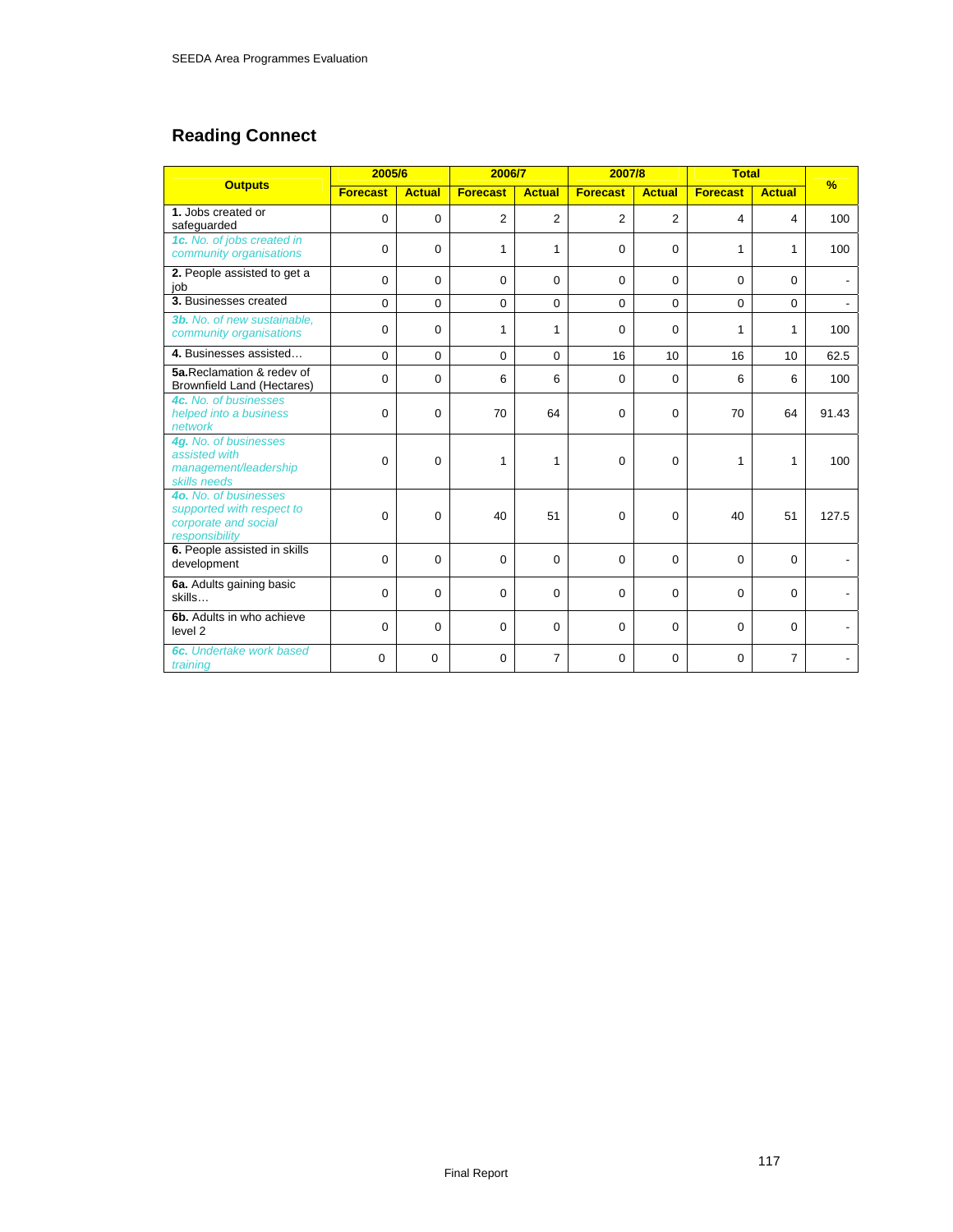# **Appendix IV: Project Outputs Oxfordshire Area Programme**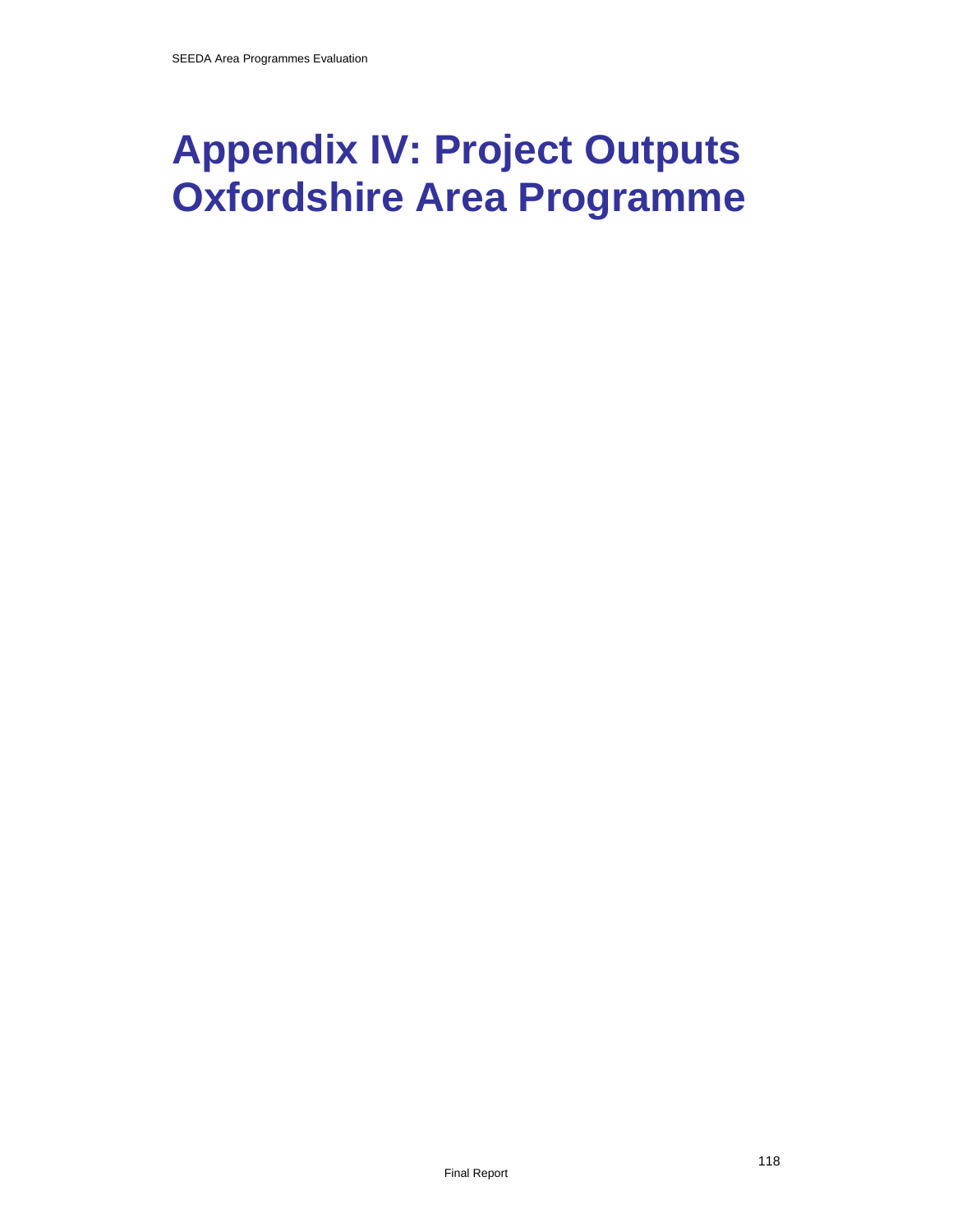## **Learning Communities**

| <b>Outputs</b>                                                    | 2005/6          |                | 2006/7          |                | 2007/8          |               |                 | <b>Total</b>  | $\frac{9}{6}$ |
|-------------------------------------------------------------------|-----------------|----------------|-----------------|----------------|-----------------|---------------|-----------------|---------------|---------------|
|                                                                   | <b>Forecast</b> | <b>Actual</b>  | <b>Forecast</b> | <b>Actual</b>  | <b>Forecast</b> | <b>Actual</b> | <b>Forecast</b> | <b>Actual</b> |               |
| 1. Jobs created or<br>safequarded                                 | 5.5             | $\mathbf 0$    | 1.3             | 8              | 1.3             |               | 6.8             | 9             | 132.4         |
| 2. People assisted to<br>get a job                                | $\mathbf 0$     | 12             | 102             | 193            | 20              | 66            | 122             | 259           | 212.3         |
| 3. Businesses<br>created                                          | $\Omega$        | $\mathbf 0$    |                 | $\mathbf 0$    |                 | $\mathbf 0$   | $\overline{2}$  | 0             | $\Omega$      |
| 5. Public & Private<br>regen infrastructure<br>inv. levered $(E)$ | 0               | $\Omega$       | 0.15            | $\Omega$       | 0               | $\Omega$      | 0.15            | $\Omega$      | $\Omega$      |
| 6. People assisted in<br>skills development                       | 21              | 28             | 239             | 297            | 200             | 268           | 460             | 593           | 128.9         |
| 6a. Adults gaining<br>basic skills                                | $\Omega$        | $\Omega$       | $\overline{ }$  | $\overline{2}$ | 6               | 6             | 13              | 8             | 61.5          |
| 6b. Adults in who<br>achieve level 2                              | $\Omega$        | $\overline{4}$ | 8               | $\Omega$       | 12              | 12            | 20              | 16            | 80            |

## **Leys Radio**

| <b>Outputs</b>                              | 2005/6          |               | 2006/7          |               | 2007/8          |               | <b>Total</b>    |               | $\frac{1}{2}$ |
|---------------------------------------------|-----------------|---------------|-----------------|---------------|-----------------|---------------|-----------------|---------------|---------------|
|                                             | <b>Forecast</b> | <b>Actual</b> | <b>Forecast</b> | <b>Actual</b> | <b>Forecast</b> | <b>Actual</b> | <b>Forecast</b> | <b>Actual</b> |               |
| 1. Jobs created or<br>safeguarded           | 0               | $\mathbf 0$   | 0               | 0             | 0               | 0             | $\Omega$        | $\Omega$      |               |
| 2. People assisted to<br>get a job          | $\Omega$        | $\mathbf 0$   | $\Omega$        | 0             | 0               | 0             | $\Omega$        | $\Omega$      |               |
| 3. Businesses created                       | 0               | $\Omega$      | $\Omega$        | $\Omega$      |                 |               |                 |               | 100           |
| 4. Businesses<br>assisted                   | 0               | $\mathbf 0$   | 0               | 0             | 0               | 0             | 0               | 0             |               |
| 6. People assisted in<br>skills development | $\Omega$        | $\Omega$      | 48              | 32            | $\Omega$        | ⇁             | 48              | 39            | 81.3          |
| 6a. Adults gaining<br>basic skills          | $\Omega$        | $\Omega$      | $\Omega$        | $\Omega$      | $\Omega$        | 0             | $\Omega$        | $\Omega$      |               |
| 6b. Adults in who<br>achieve level 2        | 0               | $\Omega$      | $\Omega$        | $\Omega$      | 0               | 0             | 0               | $\Omega$      |               |

# **Multi Arts Programme Reaching Out**

| <b>Outputs</b>                                 |                 | 2005/6        | 2006/7          |               | 2007/8          |               | <b>Total</b>    |               | $\frac{9}{6}$ |
|------------------------------------------------|-----------------|---------------|-----------------|---------------|-----------------|---------------|-----------------|---------------|---------------|
|                                                | <b>Forecast</b> | <b>Actual</b> | <b>Forecast</b> | <b>Actual</b> | <b>Forecast</b> | <b>Actual</b> | <b>Forecast</b> | <b>Actual</b> |               |
| 1. Jobs created or<br>safeguarded              | 0               | 0             | $\mathbf 0$     | 0             | $\mathbf 0$     | 0             | $\Omega$        | 0             |               |
| 2. People assisted<br>to get a job             | $\Omega$        | $\Omega$      | 4               | 4             | 8               | 2             | 12              | 6             | 50            |
| 3. Businesses<br>created                       | $\Omega$        | $\Omega$      | $\Omega$        | $\mathbf 0$   | $\Omega$        | 0             | $\Omega$        | 0             |               |
| 4. Businesses<br>assisted                      | $\Omega$        | $\Omega$      | $\Omega$        | $\Omega$      | $\Omega$        | $\Omega$      | $\Omega$        | $\mathbf 0$   |               |
| 6. People assisted<br>in skills<br>development | $\Omega$        | $\Omega$      | 14              | 29            | 20              | 19            | 34              | 48            | 141.2         |
| 6a. Adults gaining<br>basic skills             | $\Omega$        | $\Omega$      | $\Omega$        | $\Omega$      | $\Omega$        | 0             | $\Omega$        | $\mathbf 0$   |               |
| 6b. Adults in who<br>achieve level 2           | 0               | $\Omega$      | $\mathbf 0$     | 0             | $\Omega$        | 0             | $\Omega$        | 0             |               |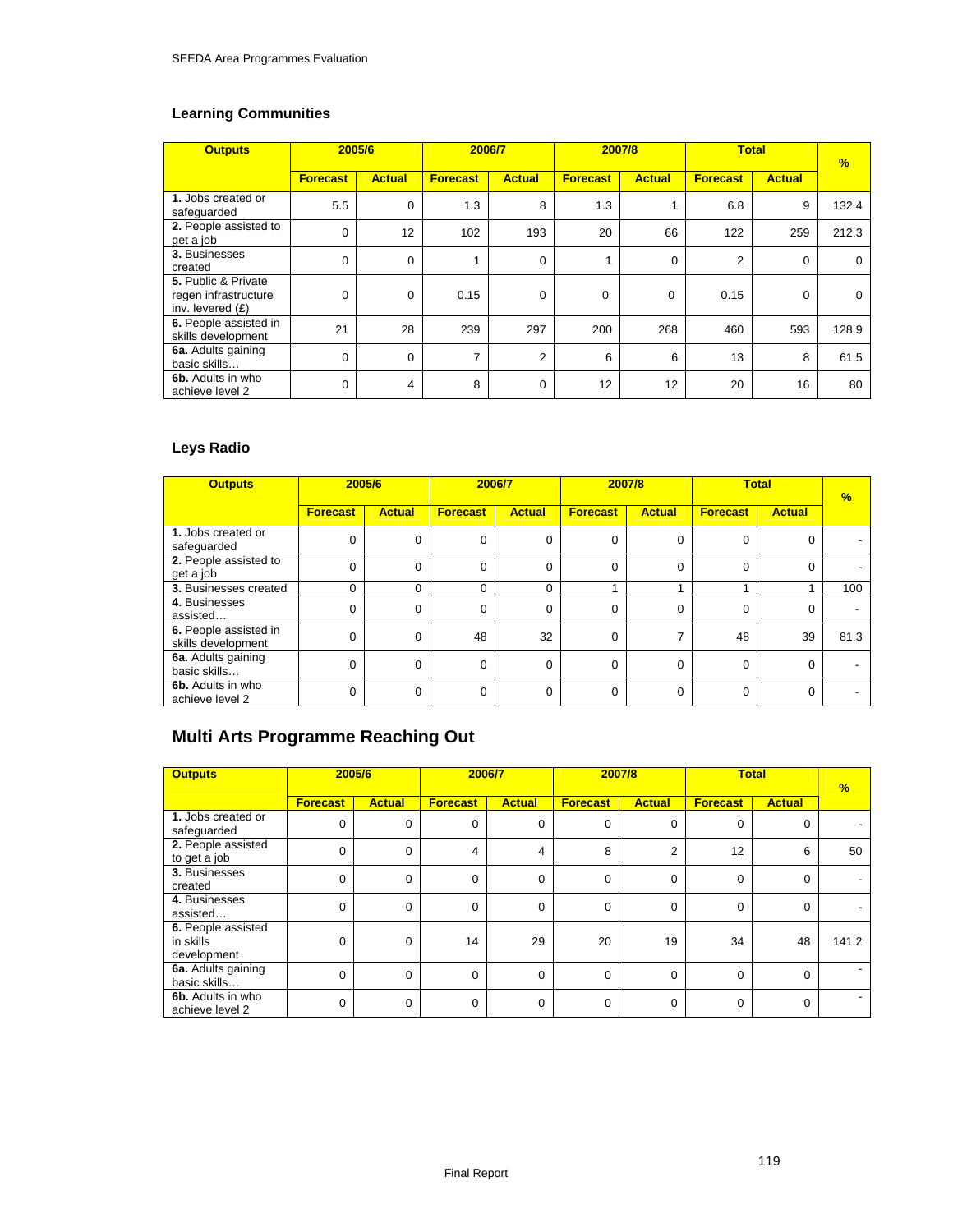# **Building Successful Futures (BSF)**

| <b>Outputs</b>                              | 2005/6          |               | 2006/7          |               | 2007/8          |               | <b>Total</b>    |               |               |
|---------------------------------------------|-----------------|---------------|-----------------|---------------|-----------------|---------------|-----------------|---------------|---------------|
|                                             | <b>Forecast</b> | <b>Actual</b> | <b>Forecast</b> | <b>Actual</b> | <b>Forecast</b> | <b>Actual</b> | <b>Forecast</b> | <b>Actual</b> | $\frac{9}{6}$ |
| 1. Jobs created or<br>safeguarded           | 0               | 0             | 0.25            | 0.25          | $\Omega$        | 0             | 0.25            | 0.25          | 100           |
| 2. People assisted to<br>get a job          | 0               | 0             | $\Omega$        | 0             | $\Omega$        | 0             | $\Omega$        | $\mathbf 0$   |               |
| 3. Businesses<br>created                    | 0               | 0             | $\Omega$        | 0             | 0               | 0             | $\Omega$        | $\mathbf 0$   |               |
| 4. Businesses<br>assisted                   | 0               | 0             | 20              | 0             | 40              | 68            | 60              | 68            | 113.3         |
| 6. People assisted in<br>skills development | 0               | 0             | $\Omega$        | 0             | $\Omega$        | $\mathbf 0$   | $\Omega$        | $\Omega$      |               |
| 6a. Adults gaining<br>basic skills          | 0               | $\Omega$      | $\Omega$        | $\Omega$      | $\Omega$        | $\Omega$      | $\Omega$        | $\Omega$      |               |
| 6b. Adults in who<br>achieve level 2        | 0               | 0             | $\mathbf 0$     | $\mathbf 0$   | $\Omega$        | 0             | $\Omega$        | $\Omega$      |               |

# **Enterprising Futures (EF)**

| <b>Outputs</b>                              | 2005/6          |               | 2006/7          |               | 2007/8          |               | <b>Total</b>    |               | $\frac{9}{6}$ |
|---------------------------------------------|-----------------|---------------|-----------------|---------------|-----------------|---------------|-----------------|---------------|---------------|
|                                             | <b>Forecast</b> | <b>Actual</b> | <b>Forecast</b> | <b>Actual</b> | <b>Forecast</b> | <b>Actual</b> | <b>Forecast</b> | <b>Actual</b> |               |
| 1. Jobs created or<br>safeguarded           | 0               | 0             | 0               | 0             | 1.8             | 1.8           | 1.8             | 1.8           | 100           |
| 2. People assisted to<br>get a job          | 0               | $\mathbf 0$   | $\mathbf 0$     | 0             | 100             | 94            | 100             | 94            | 94            |
| 3. Businesses<br>created                    | 0               | $\mathbf 0$   | 0               | 0             | $\Omega$        | 0             | $\Omega$        | $\mathbf 0$   |               |
| 4. Businesses<br>assisted                   | 0               | 0             | $\Omega$        | 0             | $\Omega$        | 0             | $\Omega$        | $\mathbf 0$   |               |
| 6. People assisted in<br>skills development | $\Omega$        | $\mathbf 0$   | $\Omega$        | 0             | 100             | 94            | 100             | 94            | 94            |
| 6a. Adults gaining<br>basic skills          | 0               | $\mathbf 0$   | $\Omega$        | $\Omega$      | $\Omega$        | 12            | $\Omega$        | 12            | N/A           |
| 6b. Adults in who<br>achieve level 2        | 0               | 0             | $\mathbf 0$     | $\mathbf 0$   | $\Omega$        | 5             | $\Omega$        | 5             | N/A           |

## **TRAX Futures**

| <b>Outputs</b>                              |                 | 2005/6        | 2006/7          |               | 2007/8          |               |                 | <b>Total</b>  | $\frac{1}{2}$ |
|---------------------------------------------|-----------------|---------------|-----------------|---------------|-----------------|---------------|-----------------|---------------|---------------|
|                                             | <b>Forecast</b> | <b>Actual</b> | <b>Forecast</b> | <b>Actual</b> | <b>Forecast</b> | <b>Actual</b> | <b>Forecast</b> | <b>Actual</b> |               |
| 1. Jobs created or<br>safeguarded           | $\Omega$        | 0             | 0               | 0             | $\Omega$        | $\Omega$      | $\Omega$        | $\Omega$      |               |
| 2. People assisted<br>to get a job          | 0               | 0             | 25              | 25            | 36              | 42            | 61              | 67            | 109.8         |
| 3. Businesses<br>created                    | $\Omega$        | $\Omega$      | $\Omega$        | $\Omega$      | $\Omega$        | $\Omega$      | $\Omega$        | $\Omega$      |               |
| 4. Businesses<br>assisted                   | $\Omega$        | $\Omega$      | $\Omega$        | $\Omega$      | $\Omega$        | $\Omega$      | $\Omega$        | $\Omega$      |               |
| 6. People assisted in<br>skills development | $\Omega$        | 0             | 12              | 25            | 36              | 42            | 48              | 67            | 139.6         |
| 6a. Adults gaining<br>basic skills          | $\Omega$        | $\Omega$      | 4               | 4             | 16              | 8             | 20              | 12            | 60            |
| 6b. Adults in who<br>achieve level 2        | $\Omega$        | $\Omega$      | $\Omega$        | $\Omega$      | 8               | 10            | 8               | 10            | 125           |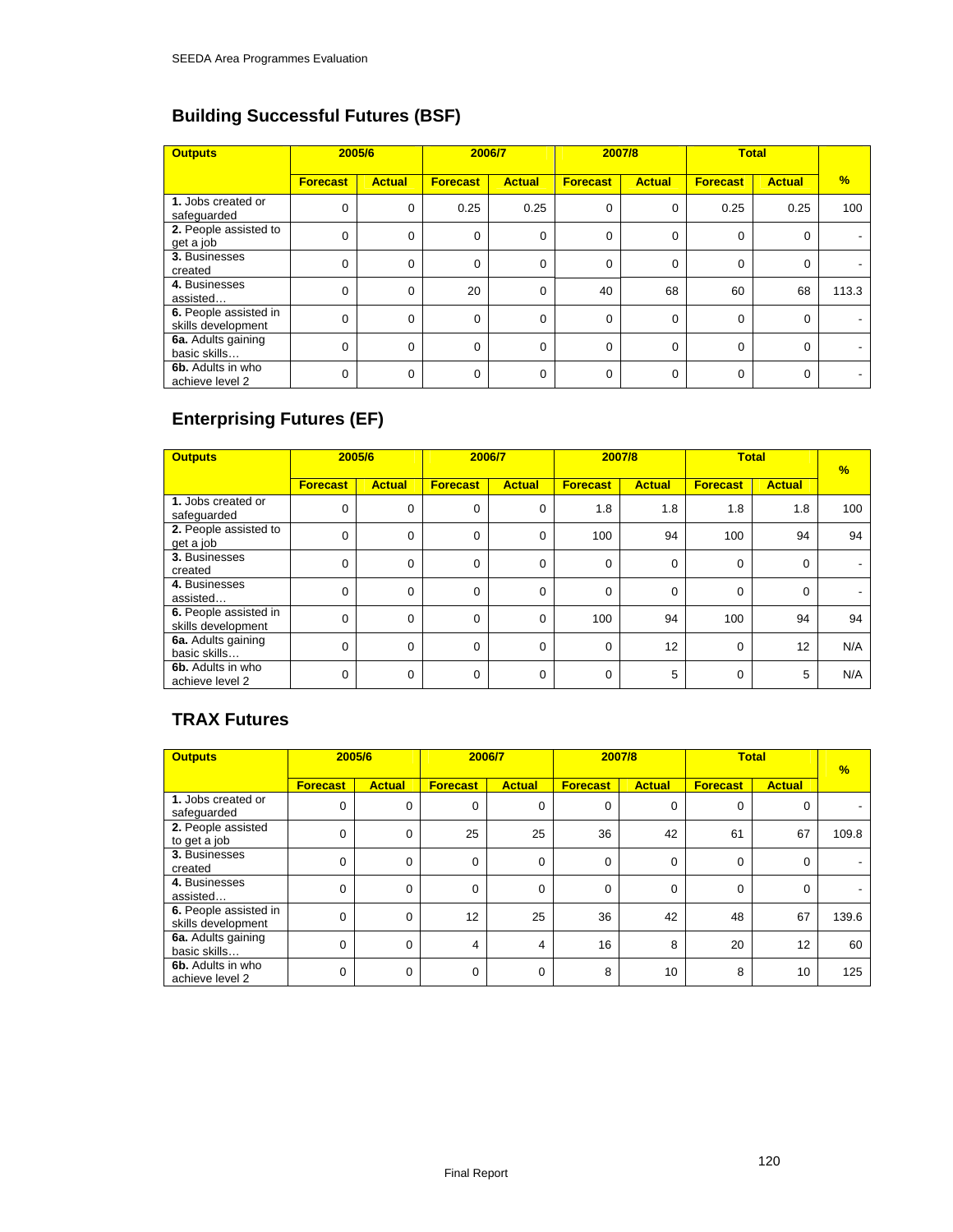## **Enterprise Support**

| <b>Outputs</b>                              |                 | 2005/6        |                 | 2006/7        |                 | 2007/8        | <b>Total</b>    |               | $\frac{9}{6}$ |
|---------------------------------------------|-----------------|---------------|-----------------|---------------|-----------------|---------------|-----------------|---------------|---------------|
|                                             | <b>Forecast</b> | <b>Actual</b> | <b>Forecast</b> | <b>Actual</b> | <b>Forecast</b> | <b>Actual</b> | <b>Forecast</b> | <b>Actual</b> |               |
| 1. Jobs created or<br>safequarded           | 0               | 0             | 24              | 24            | 24              | 67            | 48              | 91            | 189.6         |
| 2. People assisted to<br>get a job          | 0               | $\mathbf 0$   | $\mathbf 0$     |               | 0               | 0             | 0               |               | N/A           |
| 3. Businesses<br>created                    | 0               | 0             | $\Omega$        | $\mathbf 0$   | 0               | $\Omega$      | 0               | 0             |               |
| 4. Businesses<br>assisted                   | 0               | $\mathbf 0$   | 113             | 110           | 68              | 82            | 181             | 192           | 106.1         |
| 6. People assisted in<br>skills development | 0               | 0             | 19              | 93            | 130             | 139           | 149             | 232           | 155.7         |
| 6a. Adults gaining<br>basic skills          | 0               | $\mathbf 0$   | $\Omega$        | 0             | 0               |               | $\mathbf 0$     |               | N/A           |
| 6b. Adults in who<br>achieve level 2        | 0               | 0             | $\mathbf 0$     | 0             | 0               | 0             | 0               | 0             |               |

## **Banbury Adult Skills Enterprise**

| <b>Outputs</b>                              | 2006/7          |               | 2007/8          |               |                 | <b>Total</b>                |               |
|---------------------------------------------|-----------------|---------------|-----------------|---------------|-----------------|-----------------------------|---------------|
|                                             | <b>Forecast</b> | <b>Actual</b> | <b>Forecast</b> | <b>Actual</b> | <b>Forecast</b> | <b>Actual to Q3</b><br>only | $\frac{9}{6}$ |
| 1. Jobs created or<br>safeguarded           | $\Omega$        | 0             | 0               | $\Omega$      | 0               | 0                           |               |
| 2. People assisted to<br>get a job          | $\Omega$        | 0             | 30              | 26            | 30              | 26                          | 86.7          |
| 3. Businesses<br>created                    | $\Omega$        | 0             | 0               | 0             | $\mathbf 0$     | 0                           |               |
| 4. Businesses<br>assisted                   | $\Omega$        | 0             | 0               | $\Omega$      | $\mathbf 0$     | $\mathbf 0$                 |               |
| 6. People assisted in<br>skills development | 16              | 20            | 60              | 106           | 76              | 126                         | 165.8         |
| 6a. Adults gaining<br>basic skills          | $\Omega$        | 0             | 30              | 33            | 30              | 33                          | 110           |
| 6b. Adults in who<br>achieve level 2        | $\Omega$        | 0             | 0               | $\Omega$      | 0               | $\mathbf 0$                 |               |

## **Cutteslowe Catering Experience**

| <b>Outputs</b>                              | 2005/6          |               | 2006/7          |               |                 | 2007/8        | <b>Total</b>    |               | $\frac{9}{6}$ |
|---------------------------------------------|-----------------|---------------|-----------------|---------------|-----------------|---------------|-----------------|---------------|---------------|
|                                             | <b>Forecast</b> | <b>Actual</b> | <b>Forecast</b> | <b>Actual</b> | <b>Forecast</b> | <b>Actual</b> | <b>Forecast</b> | <b>Actual</b> |               |
| 1. Jobs created or<br>safequarded           | 0               | 0             | 0               | 0             | 0               | 0             | 0               | 0             |               |
| 2. People assisted<br>to get a job          | $\mathbf 0$     | 0             | 8               | 4             | 0               | 0             | 8               | 4             | 50            |
| 3. Businesses<br>created                    | $\Omega$        | $\Omega$      | $\Omega$        | $\Omega$      | $\Omega$        | $\mathbf 0$   | $\Omega$        | $\mathbf 0$   |               |
| 4. Businesses<br>assisted                   | $\Omega$        | $\Omega$      | $\Omega$        | $\Omega$      | $\Omega$        | 0             | 0               | 0             |               |
| 6. People assisted in<br>skills development | 0               | $\mathbf 0$   | 8               | 8             | $\Omega$        | 0             | 8               | 8             | 100           |
| 6a. Adults gaining<br>basic skills          | $\Omega$        | $\Omega$      | $\Omega$        | $\Omega$      | $\Omega$        | $\Omega$      | $\Omega$        | $\Omega$      |               |
| 6b. Adults in who<br>achieve level 2        | 0               | 0             | $\Omega$        | 0             | $\Omega$        | $\mathbf 0$   | 0               | 0             |               |

Note: The individual project outputs do not total the programme level outputs. Apart from the number of businesses assisted which tallies, all other project outputs come slightly below the programme level outputs. WM Enterprise has been assured by OAP that the programme level outputs are correct and the discrepancies can be attributed to incorrect monitoring by individual projects.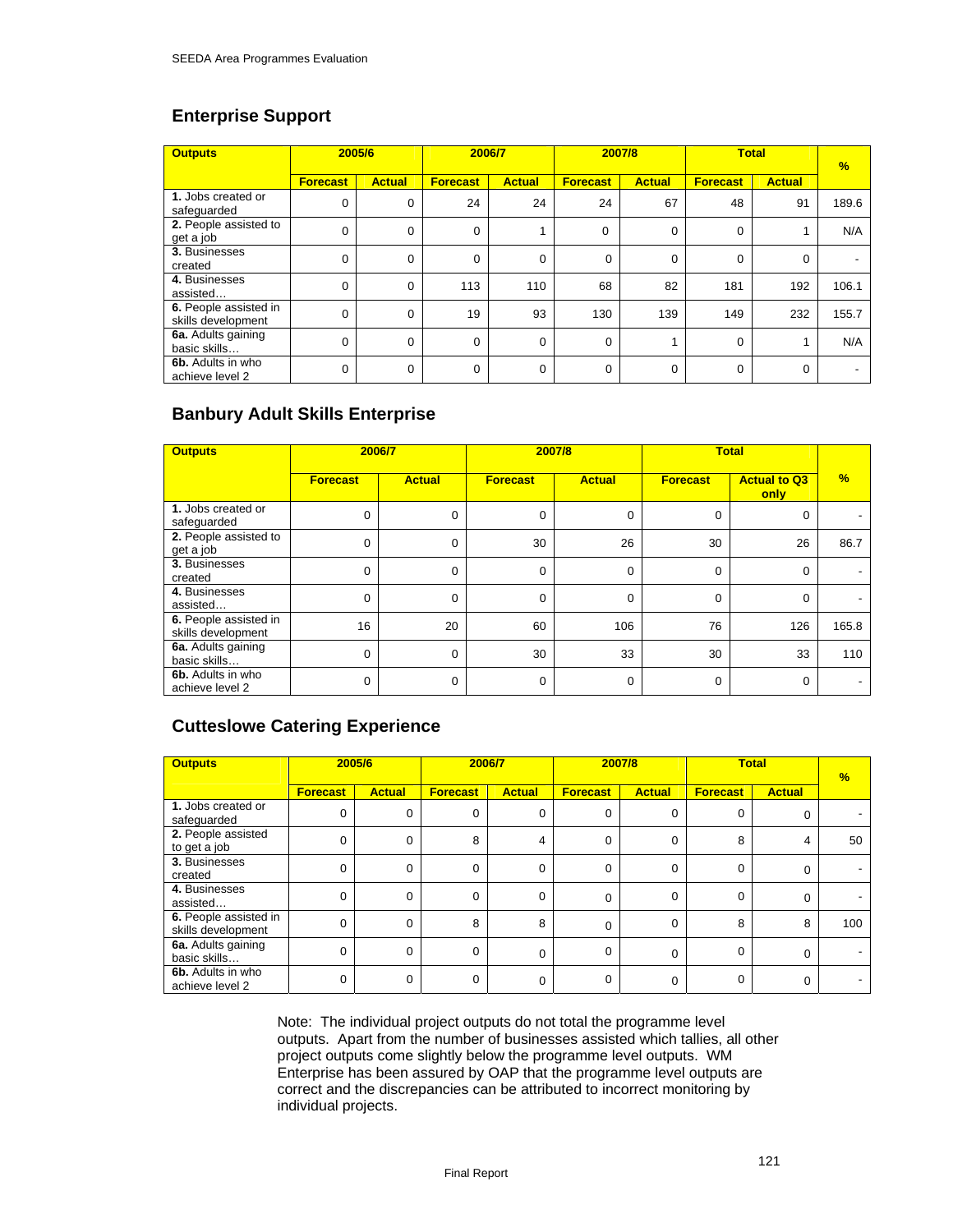# **Appendix V: Milton Keynes Area Programme Major Projects Outputs**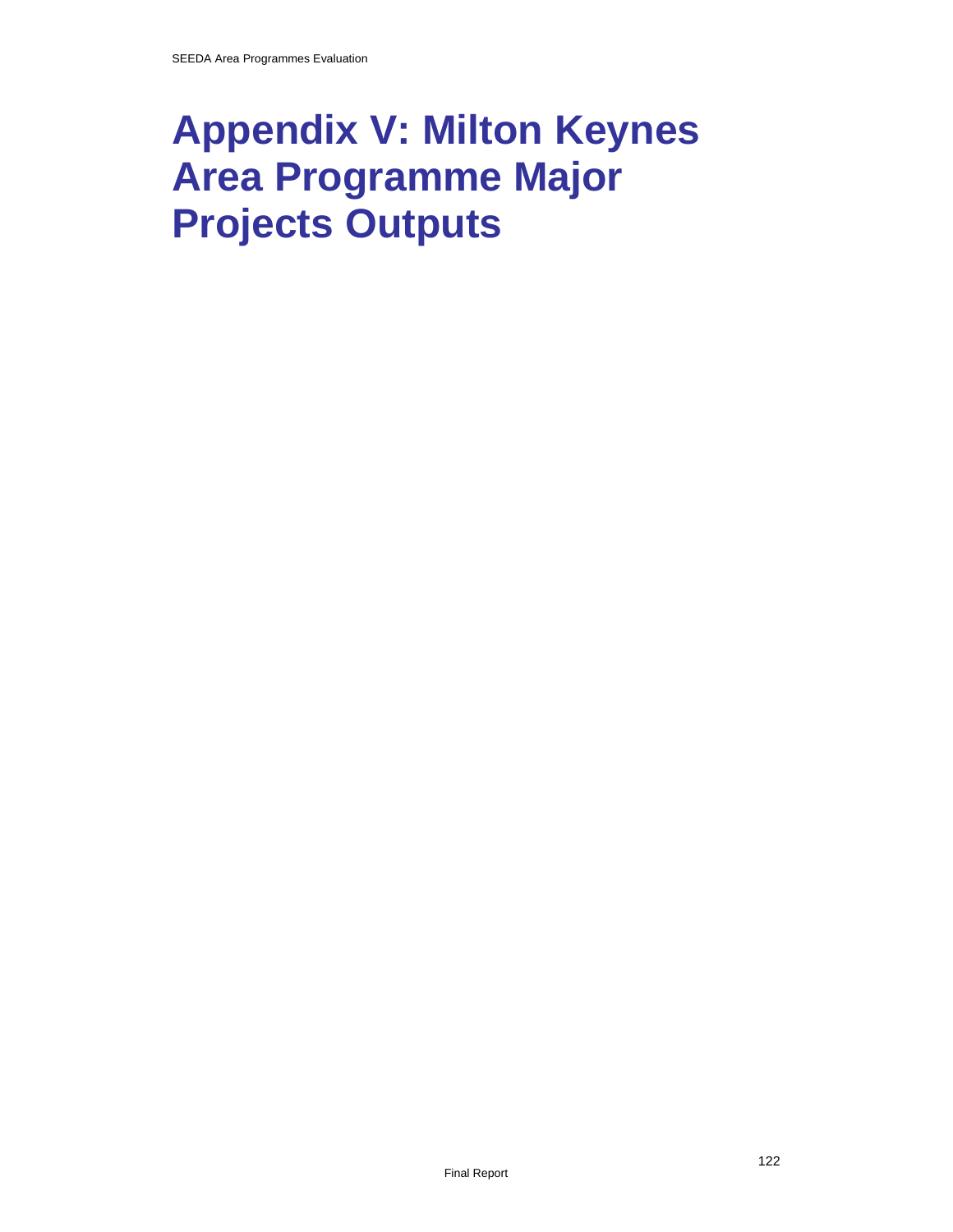# **Business in Action**

| <b>Outputs</b>                              | 2005/6          |               | 2006/7          |               | 2007/8          |               | <b>Total</b>    |               |               |
|---------------------------------------------|-----------------|---------------|-----------------|---------------|-----------------|---------------|-----------------|---------------|---------------|
|                                             | <b>Forecast</b> | <b>Actual</b> | <b>Forecast</b> | <b>Actual</b> | <b>Forecast</b> | <b>Actual</b> | <b>Forecast</b> | <b>Actual</b> | $\frac{9}{6}$ |
| 1. Jobs created or<br>safequarded           | 0               | 0             | 0               | 0             | 0               | 0             | 0               | 0             |               |
| 2. People assisted to get<br>a job          | 0               | 0             | 3               | 5             | 0               | 0             | 3               | 5             | 166.7         |
| 3. Businesses created                       | 0               | 0             | 0               | 0             | 0               | 0             | 0               | 0             |               |
| 4. Businesses<br>assisted                   | 0               | $\Omega$      | 6               | 10            | 0               |               | 6               | 17            | 283.3         |
| 6. People assisted in<br>skills development | 0               | $\Omega$      | 97              | 478           | 234             | 0             | 331             | 478           | 144.4         |
| 6a. Adults gaining basic<br>skills          | 0               | $\Omega$      | 0               | 0             | 0               | 0             | 0               | 0             |               |
| 6b. Adults in who<br>achieve level 2        | 0               |               | 0               | 0             | 0               |               | 0               | 0             |               |

# **Enhancing Enterprise**

| <b>Outputs</b>                              | 2005/6          |               | 2006/7          |               | 2007/8          |               | <b>Total</b>    |               |      |
|---------------------------------------------|-----------------|---------------|-----------------|---------------|-----------------|---------------|-----------------|---------------|------|
|                                             | <b>Forecast</b> | <b>Actual</b> | <b>Forecast</b> | <b>Actual</b> | <b>Forecast</b> | <b>Actual</b> | <b>Forecast</b> | <b>Actual</b> | $\%$ |
| 1. Jobs created or<br>safeguarded           | 0               | 0             | 10              | 0             | 30              | 22            | 40              | 22            | 55   |
| 2. People assisted to get<br>a job          | 0               | 0             | 10              | $\Omega$      | 20              | 54            | 30              | 54            | 180  |
| 3. Businesses created                       | 0               | 0             | $\Omega$        | $\Omega$      | $\Omega$        | 0             | 0               | $\Omega$      |      |
| 4. Businesses<br>assisted                   | 0               | 20            | 20              | 10            | 30              | 22            | 50              | 52            | 104  |
| 6. People assisted in<br>skills development | 0               | 15            | 20              | 18            | 30              | 34            | 50              | 67            | 134  |
| 6a. Adults gaining basic<br>skills          | 0               | $\mathbf 0$   | $\Omega$        | 0             | 0               | 0             | 0               | $\Omega$      |      |
| 6b. Adults in who<br>achieve level 2        | 0               | 0             | 0               | 0             | 0               |               | 0               | O             |      |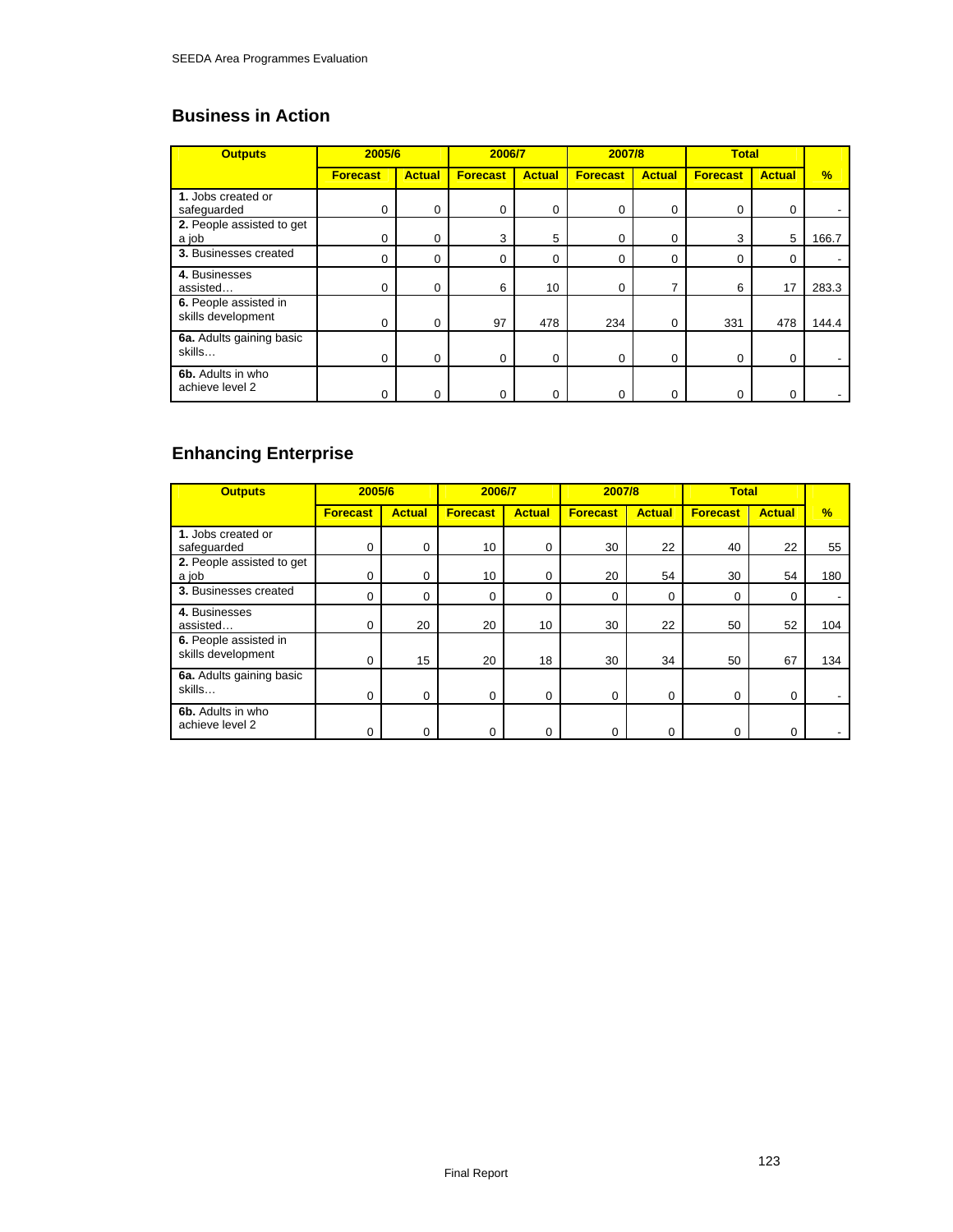## **Older Workers**

| <b>Outputs</b>                              | 2005/6          |               | 2006/7          |               | 2007/8          |               | <b>Total</b>    |               |               |
|---------------------------------------------|-----------------|---------------|-----------------|---------------|-----------------|---------------|-----------------|---------------|---------------|
|                                             | <b>Forecast</b> | <b>Actual</b> | <b>Forecast</b> | <b>Actual</b> | <b>Forecast</b> | <b>Actual</b> | <b>Forecast</b> | <b>Actual</b> | $\frac{9}{6}$ |
| 1. Jobs created or<br>safeguarded           | 0               | 0             | 0               | 0             | 0               | $\Omega$      | $\mathbf 0$     | 0             |               |
| 2. People assisted to get a<br>job          | 0               | 0             | 8               | 13            | 10              |               | 18              | 14            | 77.8          |
| 3. Businesses created                       | 0               | 0             | 0               | 0             | $\Omega$        | $\Omega$      | 0               | 0             |               |
| 4. Businesses assisted                      | 0               | 0             | 0               | 0             | $\Omega$        | $\Omega$      | $\mathbf 0$     | 0             |               |
| 6. People assisted in skills<br>development | 0               | 0             | $\Omega$        | 0             | 0               | 3             | 0               | 3             | N/A           |
| 6a. Adults gaining basic<br>skills          | 0               | 0             | 0               | 0             | $\Omega$        | 0             | 0               | 0             |               |
| 6b. Adults in who achieve<br>level 2        | 0               | 0             |                 |               |                 |               | 0               | 0             |               |

## **Environmental Workers**

| <b>Outputs</b>                              | 2005/6          |               | 2006/7          |               | 2007/8          |               | <b>Total</b>    |               |               |
|---------------------------------------------|-----------------|---------------|-----------------|---------------|-----------------|---------------|-----------------|---------------|---------------|
|                                             | <b>Forecast</b> | <b>Actual</b> | <b>Forecast</b> | <b>Actual</b> | <b>Forecast</b> | <b>Actual</b> | <b>Forecast</b> | <b>Actual</b> | $\frac{9}{6}$ |
| 1. Jobs created or<br>safequarded           | 0               | $\mathbf 0$   | 0               | 0             | $\Omega$        |               | 0               |               | N/A           |
| 2. People assisted to get a<br>job          | 0               | 0             |                 | 4             | 9               | 5             | 10              | 9             | 90            |
| 3. Businesses created                       | $\Omega$        | 0             | 0               | 0             | $\Omega$        |               | 0               | 0             |               |
| 4. Businesses assisted                      | $\Omega$        | 0             | 0               | 0             | $\Omega$        | 3             | 0               | 3             | N/A           |
| 6. People assisted in skills<br>development | $\Omega$        | $\Omega$      | 30              | 32            | 70              | 125           | 100             | 157           | 157           |
| 6a. Adults gaining basic<br>skills          | $\Omega$        | 0             | 0               | 0             | $\Omega$        | 0             | 0               | 0             |               |
| 6b. Adults in who achieve<br>level 2        | $\Omega$        |               | 0               | 0             | 0               | 3             | 0               | 3             | N/A           |

## **NEET Outreach**

| <b>Outputs</b>                              | 2005/6          |               | 2006/7          |               | 2007/8          |               | <b>Total</b>    |               |       |
|---------------------------------------------|-----------------|---------------|-----------------|---------------|-----------------|---------------|-----------------|---------------|-------|
|                                             | <b>Forecast</b> | <b>Actual</b> | <b>Forecast</b> | <b>Actual</b> | <b>Forecast</b> | <b>Actual</b> | <b>Forecast</b> | <b>Actual</b> | %     |
| 1. Jobs created or<br>safequarded           | 0               | 0             | 0               | 0             | 0               | 0             | 0               | 0             |       |
| 2. People assisted to<br>get a job          | 0               | 0             | 13              | 6             | 10              | 44            | 23              | 50            | 217.4 |
| 3. Businesses created                       | $\Omega$        | 0             | 0               | 0             | 0               | $\mathbf 0$   | 0               | 0             |       |
| 4. Businesses<br>assisted                   | $\Omega$        | 0             | 0               | 0             | 0               | $\mathbf 0$   | $\mathbf 0$     | 0             |       |
| 6. People assisted in<br>skills development | $\Omega$        | 0             | 37              | $\Omega$      | 30              | 18            | 67              | 18            | 26.9  |
| 6a. Adults gaining<br>basic skills          | $\Omega$        | 0             | $\Omega$        | 0             | 0               | 0             | $\Omega$        | 0             |       |
| 6b. Adults in who<br>achieve level 2        | 0               | 0             | $\Omega$        |               | 0               | 0             | $\Omega$        | 0             |       |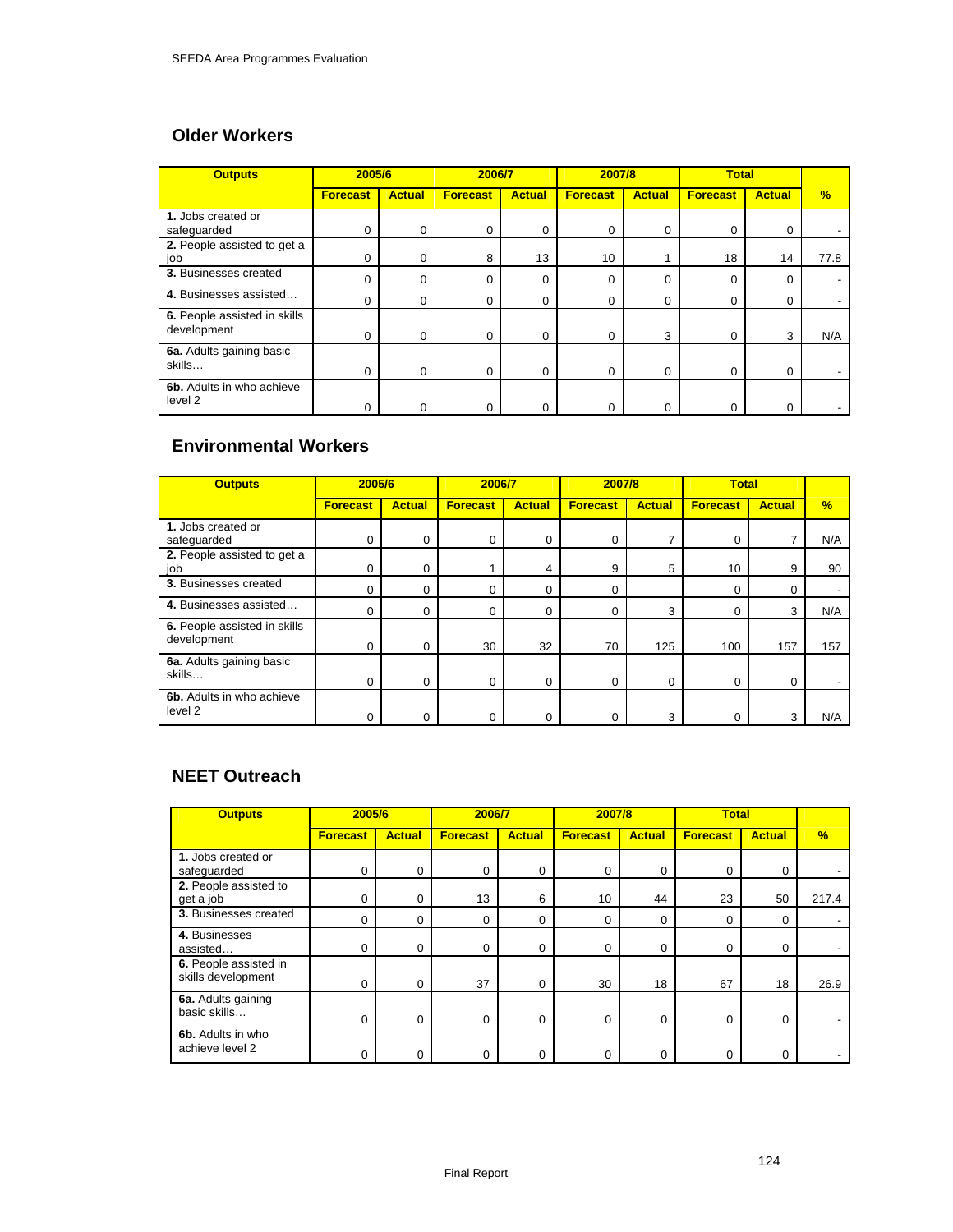# **Young Staff Now**

| <b>Outputs</b>                              | 2005/6          |               | 2006/7          |               | 2007/8          |               | <b>Total</b>    |               |     |
|---------------------------------------------|-----------------|---------------|-----------------|---------------|-----------------|---------------|-----------------|---------------|-----|
|                                             | <b>Forecast</b> | <b>Actual</b> | <b>Forecast</b> | <b>Actual</b> | <b>Forecast</b> | <b>Actual</b> | <b>Forecast</b> | <b>Actual</b> | %   |
| 1. Jobs created or<br>safeguarded           | 0               | 0             | $\mathbf 0$     | $\Omega$      | $\Omega$        | 0             | 0               | 0             |     |
| 2. People assisted to get<br>a job          | 0               | 0             | $\Omega$        | 23            | 0               | 33            | 0               | 56            | N/A |
| 3. Businesses created                       | 0               | 0             | 0               | $\Omega$      | 0               | 0             | 0               | 0             |     |
| 4. Businesses<br>assisted                   | 0               | 0             | 0               | $\Omega$      | 0               | 14            | 0               | 14            | N/A |
| 6. People assisted in<br>skills development | 0               | 0             | $\Omega$        | $\Omega$      | 0               | 0             | 0               | $\Omega$      |     |
| 6a. Adults gaining basic<br>skills          | $\mathbf 0$     | 0             | $\Omega$        | 0             | 0               | 0             | 0               | $\Omega$      |     |
| 6b. Adults in who<br>achieve level 2        | 0               | $\Omega$      | $\Omega$        | U             |                 | ი             | 0               | $\Omega$      |     |

## **Routes 2 Success**

| <b>Outputs</b>                              | 2005/6          |               | 2006/7          |               | 2007/8          |               |                 | <b>Total</b>  |       |
|---------------------------------------------|-----------------|---------------|-----------------|---------------|-----------------|---------------|-----------------|---------------|-------|
|                                             | <b>Forecast</b> | <b>Actual</b> | <b>Forecast</b> | <b>Actual</b> | <b>Forecast</b> | <b>Actual</b> | <b>Forecast</b> | <b>Actual</b> | %     |
| 1. Jobs created or<br>safeguarded           | 0               | 0             | 0               | 0             | 0               | 0             | 0               | 0             |       |
| 2. People assisted to<br>get a job          | $\Omega$        | 0             | 75              | 84            | 275             | 306           | 350             | 390           | 111.4 |
| 3. Businesses created                       | 0               | 0             | 0               | $\Omega$      | 0               | 0             | 0               | 0             |       |
| 4. Businesses<br>assisted                   | $\Omega$        | 0             | $\Omega$        | $\Omega$      | 0               | 0             | $\Omega$        | 0             |       |
| 6. People assisted in<br>skills development | $\Omega$        | 0             | 150             | 178           | 370             | 904           | 520             | 1082          | 208.1 |
| 6a. Adults gaining<br>basic skills          | $\Omega$        | 0             | 20              | $\Omega$      | 30              | 72            | 50              | 72            | 144   |
| 6b. Adults in who<br>achieve level 2        | $\Omega$        | 0             | 0               | 0             | 0               | 0             | 0               | 0             |       |

# **INTERCOM**

| <b>Outputs</b>                              | 2005/6          |               | 2006/7          |               | 2007/8          |               | <b>Total</b>    |               |               |
|---------------------------------------------|-----------------|---------------|-----------------|---------------|-----------------|---------------|-----------------|---------------|---------------|
|                                             | <b>Forecast</b> | <b>Actual</b> | <b>Forecast</b> | <b>Actual</b> | <b>Forecast</b> | <b>Actual</b> | <b>Forecast</b> | <b>Actual</b> | $\frac{9}{6}$ |
| 1. Jobs created or<br>safeguarded           | $\Omega$        | $\Omega$      | 0               | 0             | 0               | 0             | 0               | 0             |               |
| 2. People assisted to<br>get a job          | 0               | 0             | 0               | 0             | 0               | 0             | 0               | 0             |               |
| 3. Businesses created                       | $\Omega$        | 0             | $\Omega$        | 0             | 0               | 0             | 0               | $\Omega$      |               |
| 4. Businesses<br>assisted                   | $\Omega$        | 0             | 4               | $\Omega$      | 5               | $\Omega$      | 9               | $\Omega$      | $\Omega$      |
| 6. People assisted in<br>skills development | $\Omega$        | 0             | 17              | 0             | 24              | 183           | 41              | 183           | 446.3         |
| 6a. Adults gaining basic<br>skills          | $\Omega$        | 0             | $\Omega$        | 0             | 0               | $\Omega$      | 0               | 0             |               |
| 6b. Adults in who<br>achieve level 2        |                 | 0             | $\Omega$        |               | 0               | 0             | 0               | $\Omega$      |               |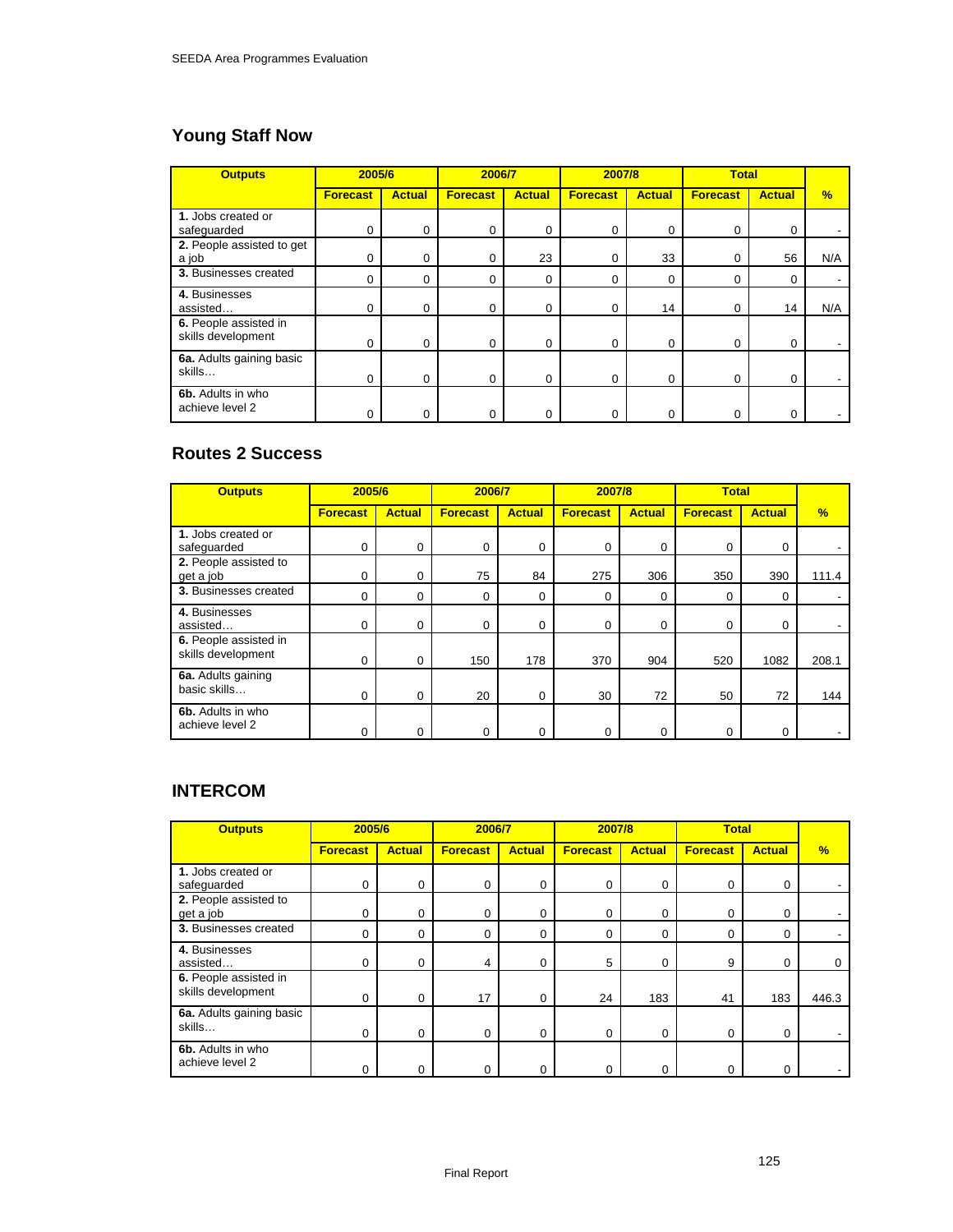# **Appendix VI: Programme Level Outputs by year**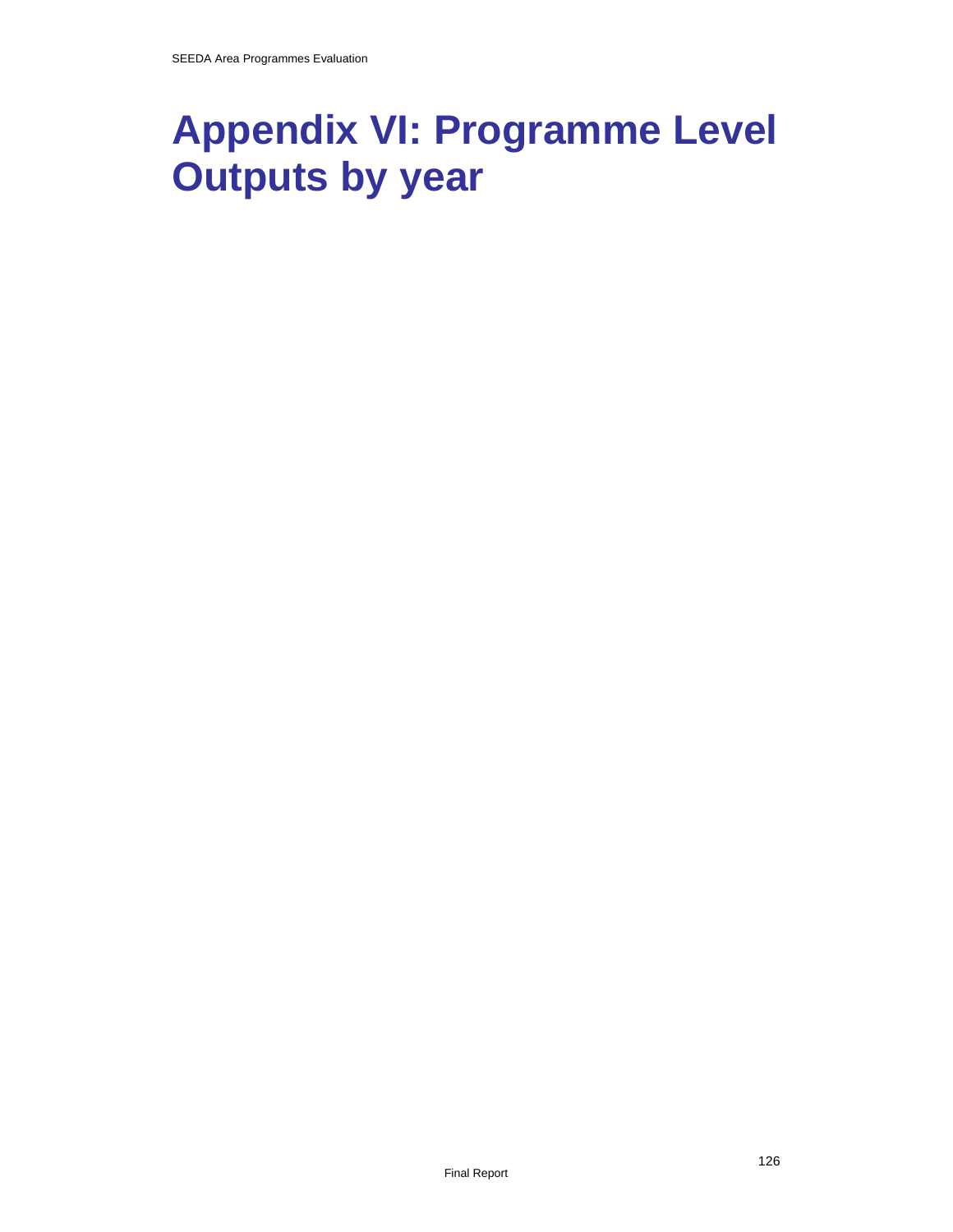## *All Programmes – summary*

| <b>Outputs</b>                                                                                                                                                                     | <b>Target</b> | <b>Actual</b> | Variance | $\frac{9}{6}$<br><b>Achieved</b> |
|------------------------------------------------------------------------------------------------------------------------------------------------------------------------------------|---------------|---------------|----------|----------------------------------|
| 1. Jobs created or safeguarded                                                                                                                                                     | 124.05        | 170.96        | 46.91    | 137.8                            |
| 2. People assisted to get a job                                                                                                                                                    | 1558          | 1604          | 46       | 103.0                            |
| 3. Businesses created and demonstrating<br>growth after 12 months and businesses<br>attracted to the region                                                                        | 17            | 17            | $\Omega$ | 100                              |
| 4. Businesses assisted to improve their<br>performance                                                                                                                             | 344           | 525           | 181      | 152.6                            |
| 4a. Businesses within the region engaged in<br>new collaborations with the knowledge base                                                                                          | 20            | $\Omega$      | (20)     |                                  |
| 5. Public & Private regeneration infrastructure<br>investment levered                                                                                                              | 150000        | 0.03          | (150000) | 0.00002                          |
| 5i. Private regeneration infrastructure<br>investment levered                                                                                                                      | $\Omega$      | 7.4           | 7.4      | N/A                              |
| 5a. Reclamation & redevelopment of<br><b>Brownfield Land (Hectares)</b>                                                                                                            | 0.1           | 0.1           | $\Omega$ | 100                              |
| 6. People assisted in their skills development<br>as a result of RDA                                                                                                               | 3393          | 4696          | 1303     | 138.4                            |
| 6a. Adults gaining basic skills as part of the<br>Skills for Life Strategy that count towards the<br><b>Skills PSA Target</b>                                                      | 624           | 218           | (406)    | 34.9                             |
| <b>6b.</b> Adults in the workforce who lack a full level<br>2 or equivalent qualification who are supported<br>in achieving at least a full level 2 qualification<br>or equivalent | 127           | 42            | (85)     | 33.1                             |

### *Thames Valley Area Programme*

## *All years*

| <b>Outputs</b>                                                                                              | <b>Target</b> | <b>Actual</b> | <b>Variance</b> | $\%$<br><b>Achieved</b> |
|-------------------------------------------------------------------------------------------------------------|---------------|---------------|-----------------|-------------------------|
| 1. Jobs created or safeguarded                                                                              | 28.1          | 36.31         | 8.21            | 129.2                   |
| 2. People assisted to get a job                                                                             | 692           | 432           | (260)           | 62.4                    |
| 3. Businesses created and demonstrating growth<br>after 12 months and businesses attracted to the<br>region | 14            | 15            | 1               | 107.1                   |
| 4. Businesses assisted to improve their<br>performance                                                      | 70            | 178           | 108             | 254.3                   |
| <b>4a.</b> Businesses within the region engaged in new<br>collaborations with the knowledge base            | $\Omega$      | 0             | 0               |                         |
| 5. Public & Private regeneration infrastructure<br>linvestment levered                                      | $\Omega$      | 0             | 0               |                         |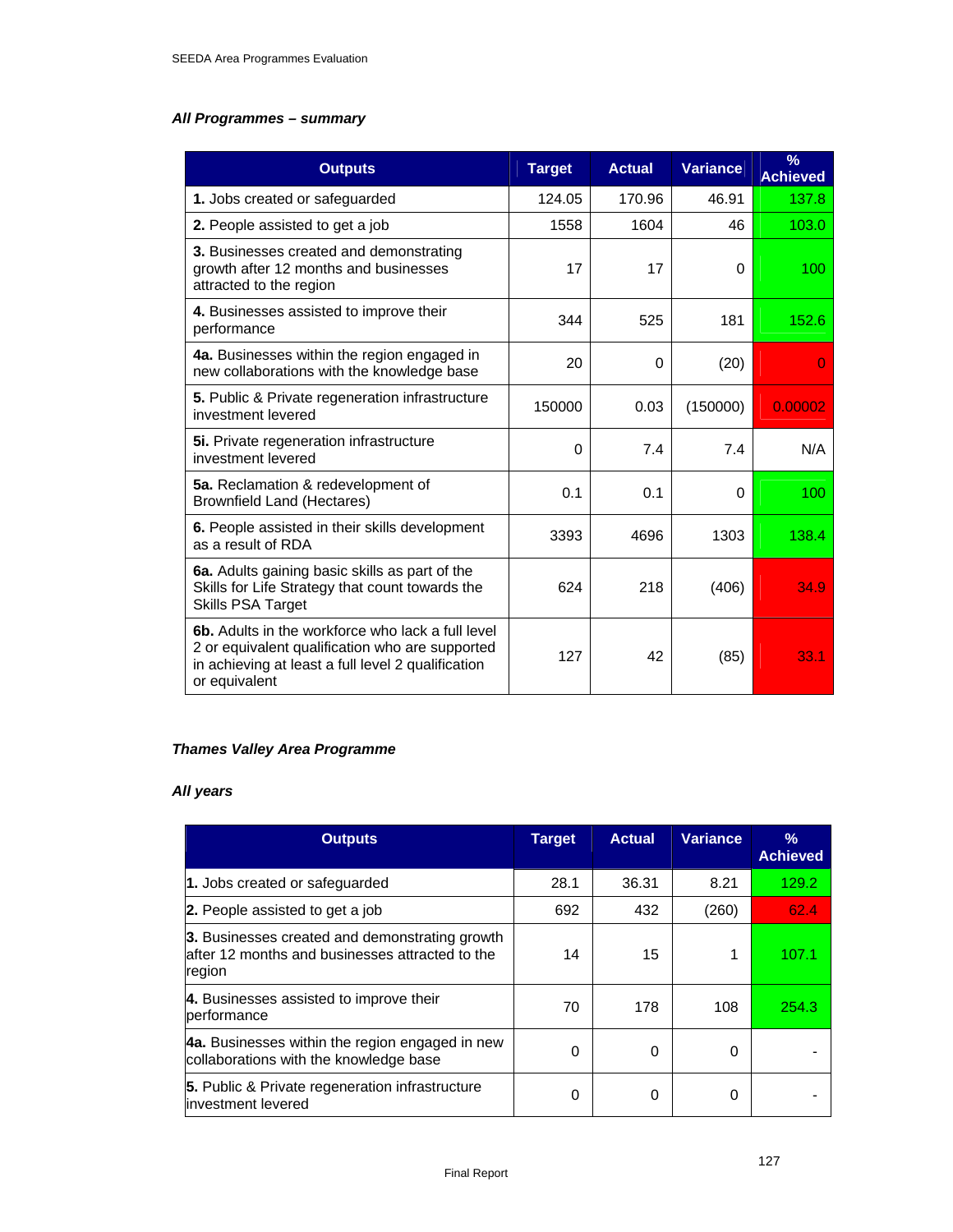| <b>5i.</b> Private regeneration infrastructure investment<br>llevered                                                                                                              | 0    | 0    | 0     |       |
|------------------------------------------------------------------------------------------------------------------------------------------------------------------------------------|------|------|-------|-------|
| <b>5a.</b> Reclamation & redevelopment of Brownfield<br>Land (Hectares)                                                                                                            | 0.1  | 0.1  | 0     | 100.0 |
| 6. People assisted in their skills development as a<br>result of RDA                                                                                                               | 1358 | 1343 | (15)  | 98.9  |
| 6a. Adults gaining basic skills as part of the Skills<br>for Life Strategy that count towards the Skills PSA<br>Target                                                             | 411  | 84   | (327) | 20.4  |
| <b>6b.</b> Adults in the workforce who lack a full level 2<br>or equivalent qualification who are supported in<br>achieving at least a full level 2 qualification or<br>equivalent |      | 0    | (7)   |       |

| <b>Outputs</b>                                                                                                                                                                                                                                     | <b>Target</b> |     | <b>Actual Variance</b> | %    |
|----------------------------------------------------------------------------------------------------------------------------------------------------------------------------------------------------------------------------------------------------|---------------|-----|------------------------|------|
| 1. Jobs created or safeguarded                                                                                                                                                                                                                     | 5.1           | 1.6 | (3.5)                  | 31.4 |
| 1a. No. of jobs created or safeguarded (e.g. in businesses created<br>by the RDA), including seasonal and part-time employment                                                                                                                     |               |     | (1)                    | 50   |
| 2. People assisted to get a job                                                                                                                                                                                                                    | 95            | 20  | (5)                    | 21.1 |
| 2a. No. of people in target groups assisted to secure a job                                                                                                                                                                                        |               |     | (1)                    | 50   |
| 2b. No. of people assisted to gain better quality employment                                                                                                                                                                                       |               |     | O                      | 100  |
| 3. Businesses created and demonstrating growth after 12 months<br>and businesses attracted to the region                                                                                                                                           |               | 1   | 0                      | 100  |
| 3a. No. of new social enterprise start ups demonstrating growth<br>after 12 months                                                                                                                                                                 |               |     | (1)                    |      |
| 4. Businesses assisted to improve their performance                                                                                                                                                                                                | 1             | 1   | 0                      | 100  |
| 4a. Businesses within the region engaged in new collaborations with<br>the knowledge base                                                                                                                                                          | $\Omega$      | 0   | Ω                      |      |
| 4c. No. of businesses helped into a business network                                                                                                                                                                                               |               | 0   | (2)                    |      |
| 4g. No. of businesses assisted with management/leadership skills<br>needs                                                                                                                                                                          |               | 8   | 3)                     | 160  |
| 4o. No. of businesses supported with respect to corporate and<br>social responsibility                                                                                                                                                             |               |     | (5)                    |      |
| 5. Public & Private regeneration infrastructure investment levered                                                                                                                                                                                 | 0             | 0   | 0                      |      |
| 5i. Private regeneration infrastructure investment levered                                                                                                                                                                                         | 0             | 0   | 0                      |      |
| 5a. Reclamation & redevelopment of Brownfield Land (Hectares)                                                                                                                                                                                      | 0.1           | 0.1 | <sub>0</sub>           | 100  |
| 5f. Broadband infrastructure                                                                                                                                                                                                                       |               |     | (2)                    |      |
| 5h. Provision of physical resources (e.g. Land and buildings)<br>facilitating community asset-regeneration, community asset transfer<br>and other community engagement contributing to regeneration and<br>renewal in deprived areas and elsewhere |               |     | (2)                    | 33.3 |
| 5i. Community organisations in deprived areas that empower<br>communities to influence local decisions about regeneration issues                                                                                                                   |               |     | (2)                    |      |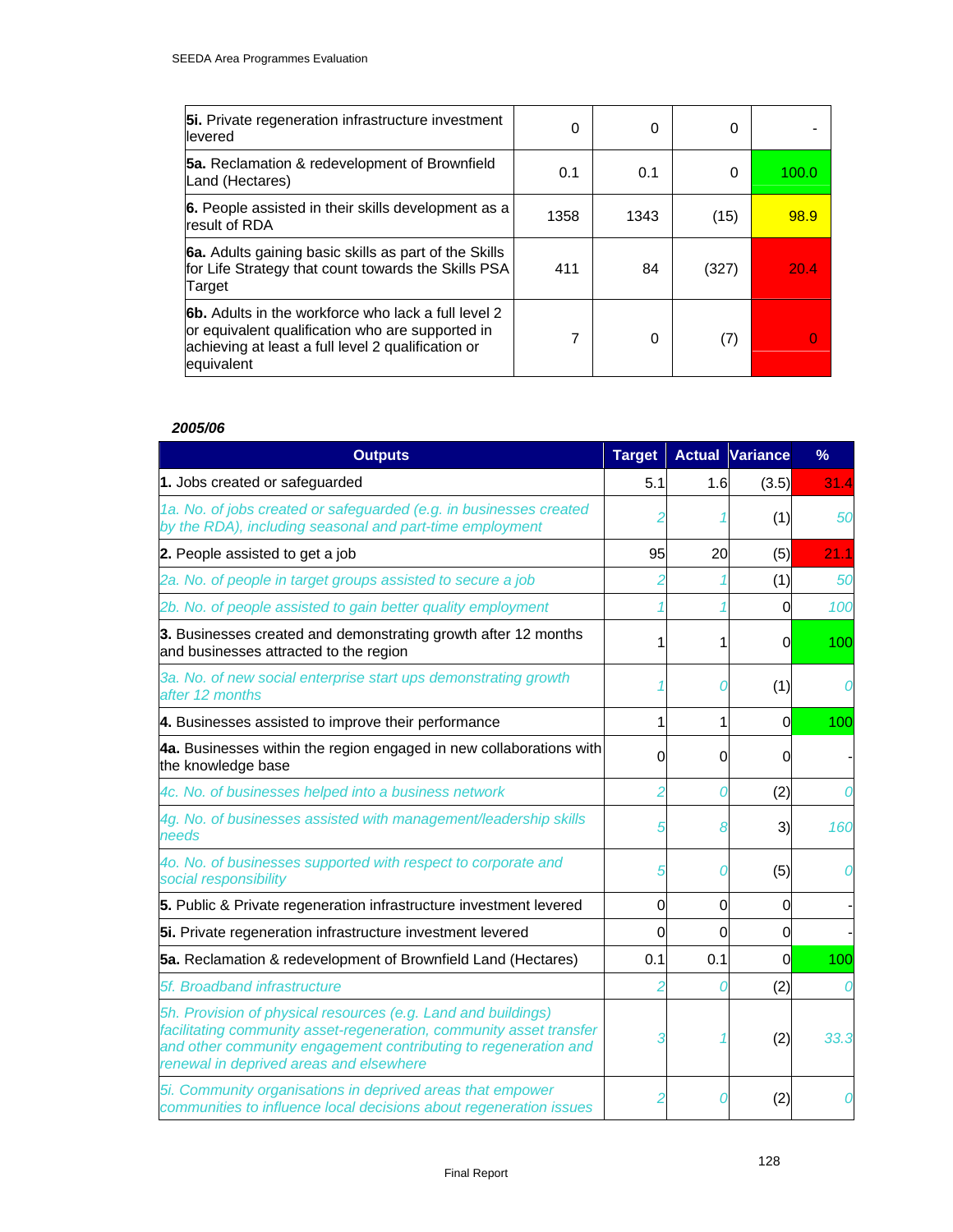| 6. People assisted in their skills development as a result of RDA                                                                                                                  | 85 | 65              | (20) | 76.5 |
|------------------------------------------------------------------------------------------------------------------------------------------------------------------------------------|----|-----------------|------|------|
| 6a. Adults gaining basic skills as part of the Skills for Life Strategy<br>that count towards the Skills PSA Target                                                                | 45 | 15 <sub>l</sub> | (30) | 33.3 |
| 6b. Adults in the workforce who lack a full level 2 or equivalent<br>qualification who are supported in achieving at least a full level 2<br>qualification or equivalent           |    | 0               | (1)  |      |
| 6c. Undertake work based training                                                                                                                                                  |    |                 | (4)  |      |
| 6f. Complete a vocational training course or qualification that better<br>equips economically inactive people to obtain sustainable,<br>productive employment locally or elsewhere |    |                 | (46) |      |

*Blue Italics = Non core outputs*

### *2006/07*

| <b>Outputs</b>                                                                                                                                                                  | <b>Target</b> | <b>Actual</b> | <b>Variance</b> | $\%$        |
|---------------------------------------------------------------------------------------------------------------------------------------------------------------------------------|---------------|---------------|-----------------|-------------|
| 1. Jobs created or safeguarded                                                                                                                                                  | 12            | 20            | 8               | 166.7       |
| 2. People assisted to get a job                                                                                                                                                 | 378           | 195           | (183)           | <b>51.6</b> |
| 3. Businesses created and demonstrating growth after 12<br>months and businesses attracted to the region                                                                        | 5             |               | 2               | 140         |
| 4. Businesses assisted to improve their performance                                                                                                                             | 37            | 65            | 28              | 175.7       |
| 4a. Businesses within the region engaged in new<br>collaborations with the knowledge base                                                                                       | 0             | 0             |                 |             |
| 5. Public & Private regeneration infrastructure investment<br>llevered                                                                                                          | 0             | 0             |                 |             |
| 5i. Private regeneration infrastructure investment levered                                                                                                                      | 0             | 0             |                 |             |
| 5a. Reclamation & redevelopment of Brownfield Land<br>(Hectares)                                                                                                                | ი             | ი             |                 |             |
| 6. People assisted in their skills development as a result of<br><b>RDA</b>                                                                                                     | 517           | 628.5         | 111.5           | 121.6       |
| 6a. Adults gaining basic skills as part of the Skills for Life<br>Strategy that count towards the Skills PSA Target                                                             | 334           | 37            | (297)           | 11.1        |
| <b>6b.</b> Adults in the workforce who lack a full level 2 or<br>equivalent qualification who are supported in achieving at<br>least a full level 2 qualification or equivalent | 6             | 0             | (6)             | 0           |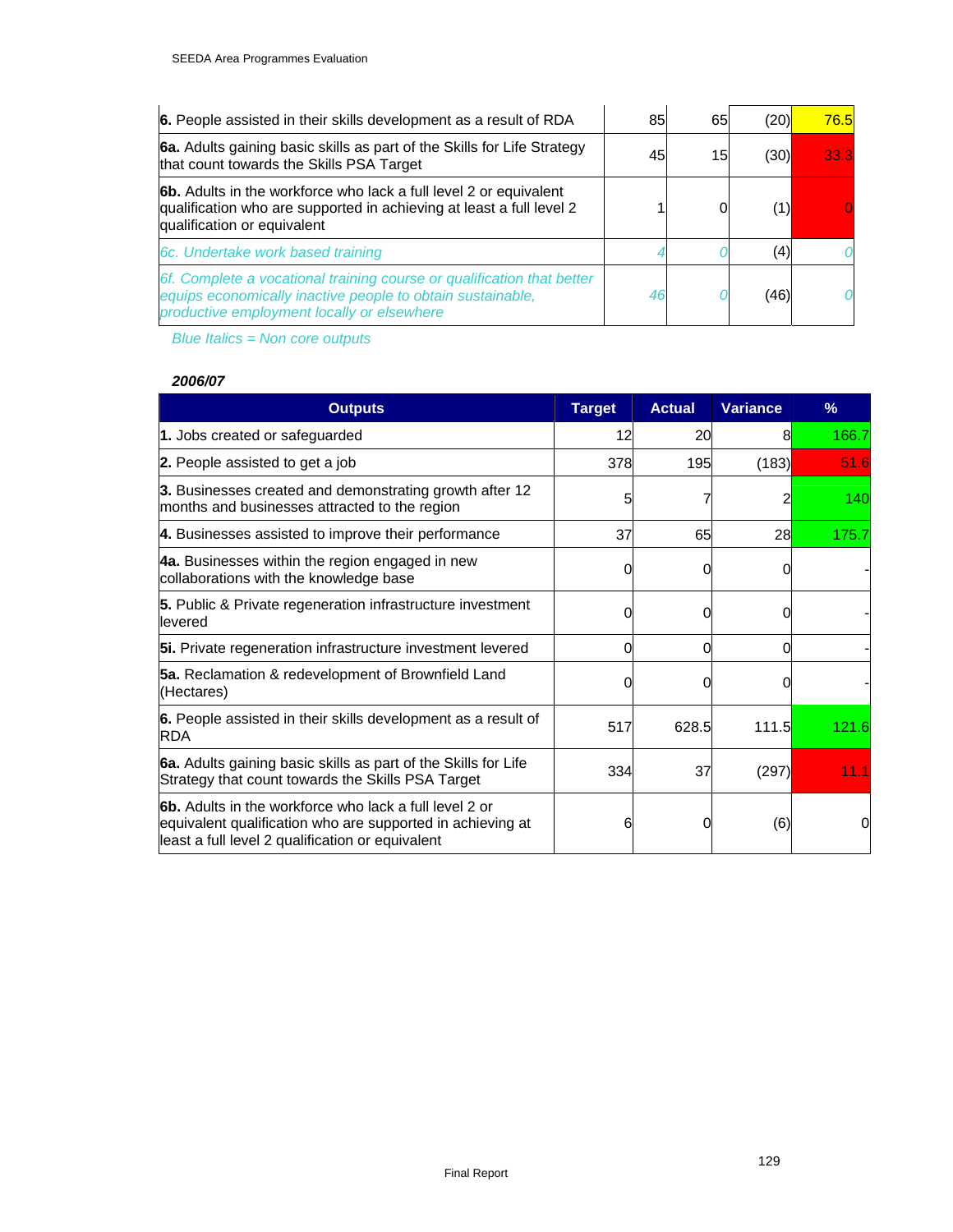| <b>Outputs</b>                                                                                                                                                                  | <b>Target</b> | <b>Actual</b> | <b>Variance</b> | %     |
|---------------------------------------------------------------------------------------------------------------------------------------------------------------------------------|---------------|---------------|-----------------|-------|
| 1. Jobs created or safeguarded                                                                                                                                                  | 11            | 14.71         | 3.71            | 133.7 |
| 2. People assisted to get a job                                                                                                                                                 | 219           | 217           | (2)             | 99.1  |
| 3. Businesses created and demonstrating growth after 12<br>months and businesses attracted to the region                                                                        | 8             |               | (1)             | 87.5  |
| 4. Businesses assisted to improve their performance                                                                                                                             | 32            | 112           | 80              | 350.0 |
| 4a. Businesses within the region engaged in new<br>collaborations with the knowledge base                                                                                       | 0             | O             |                 |       |
| 5. Public & Private regeneration infrastructure investment<br>llevered                                                                                                          | 0             |               |                 |       |
| 5i. Private regeneration infrastructure investment levered                                                                                                                      | 0             | 0             | 0               |       |
| 5a. Reclamation & redevelopment of Brownfield Land<br>(Hectares)                                                                                                                |               |               |                 |       |
| 6. People assisted in their skills development as a result of<br><b>RDA</b>                                                                                                     | 756           | 649.5         | (106.5)         | 85.9  |
| 6a. Adults gaining basic skills as part of the Skills for Life<br>Strategy that count towards the Skills PSA Target                                                             | 32            | 32            | 0               | 100.0 |
| <b>6b.</b> Adults in the workforce who lack a full level 2 or<br>equivalent qualification who are supported in achieving at<br>least a full level 2 qualification or equivalent | 0             |               |                 |       |

### *Oxfordshire Area Programme*

#### *All years*

| <b>Outputs</b>                                                                                                                | <b>Target</b> | <b>Actual</b> | <b>Variance</b> | % Achieved |
|-------------------------------------------------------------------------------------------------------------------------------|---------------|---------------|-----------------|------------|
| 1. Jobs created or safeguarded                                                                                                | 55.95         | 105.65        | 49.7            | 188.8      |
| 2. People assisted to get a job                                                                                               | 432           | 594           | 162             | 137.5      |
| 3. Businesses created and demonstrating<br>growth after 12 months and businesses<br>attracted to the region                   | 3             | 2             | (1)             | 66.7       |
| 4. Businesses assisted to improve their<br>performance                                                                        | 208           | 260           | 52              | 125.0      |
| 4a. Businesses within the region engaged in<br>new collaborations with the knowledge base                                     | 20            | $\Omega$      | (20)            | O          |
| 5. Public & Private regeneration infrastructure<br>linvestment levered                                                        | 150000        | 0             | (150000)        | O          |
| 5i. Private regeneration infrastructure<br>linvestment levered                                                                | $\Omega$      | 0             |                 |            |
| <b>5a.</b> Reclamation & redevelopment of<br>Brownfield Land (Hectares)                                                       | $\Omega$      | $\Omega$      |                 |            |
| 6. People assisted in their skills development<br>as a result of RDA                                                          | 914           | 1338          | 424             | 146.4      |
| 6a. Adults gaining basic skills as part of the<br>Skills for Life Strategy that count towards the<br><b>Skills PSA Target</b> | 163           | 62            | (101)           | 38.0       |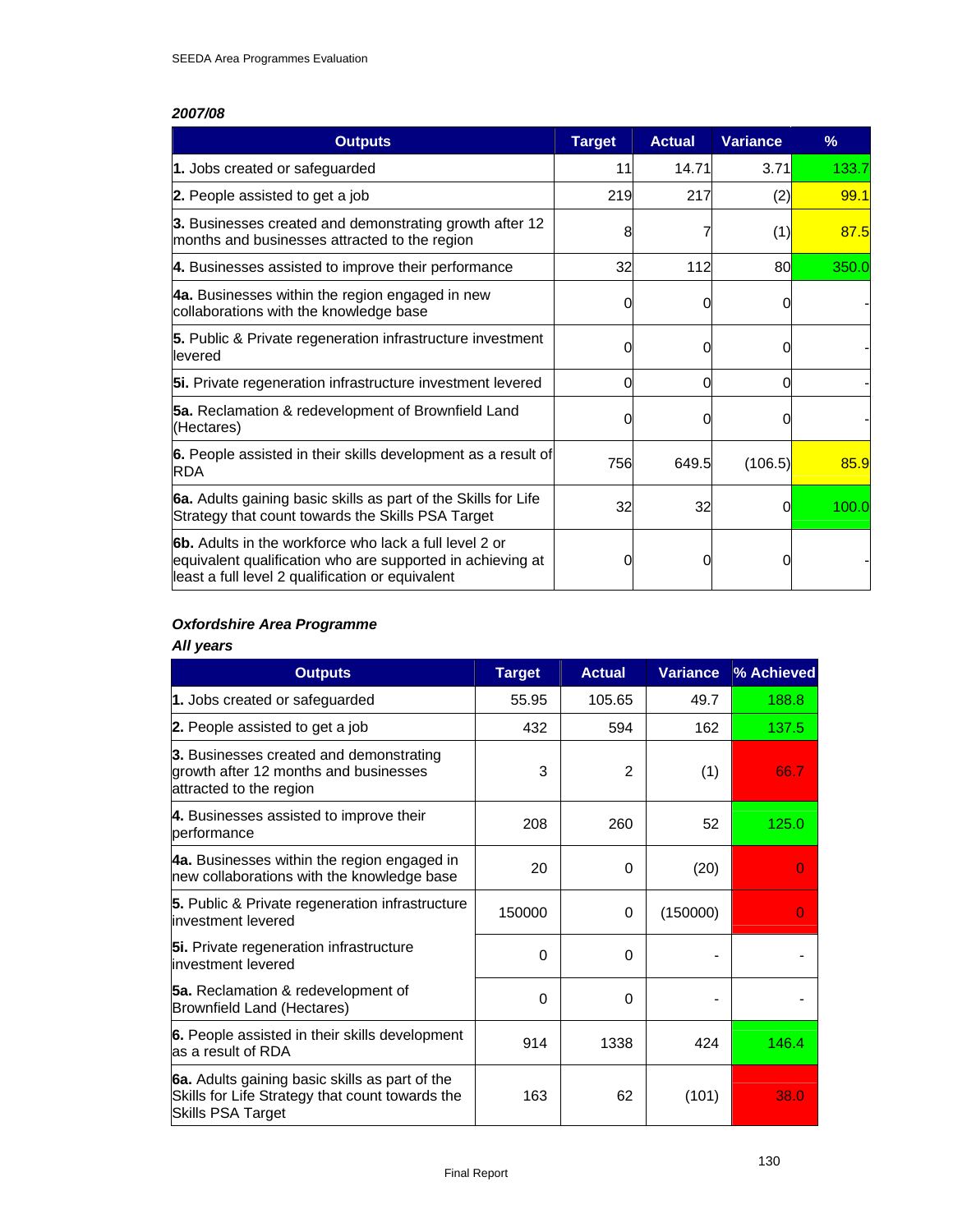| <b>6b.</b> Adults in the workforce who lack a full                                                                            |     |    |      |      |
|-------------------------------------------------------------------------------------------------------------------------------|-----|----|------|------|
| llevel 2 or equivalent qualification who are<br>supported in achieving at least a full level 2<br>qualification or equivalent | 120 | 39 | (81) | 32.5 |

| <b>Outputs</b>                                                                                                                                                                  | <b>Target</b> | <b>Actual</b> | <b>Variance</b> | $\%$ |
|---------------------------------------------------------------------------------------------------------------------------------------------------------------------------------|---------------|---------------|-----------------|------|
| 1. Jobs created or safeguarded                                                                                                                                                  | 0             |               |                 |      |
| 2. People assisted to get a job                                                                                                                                                 | 40            | 17            | $-23$           | 42.5 |
| 2b. No. of people assisted to gain better quality<br>employment                                                                                                                 | 20            |               | $-20$           |      |
| 3. Businesses created and demonstrating growth after<br>12 months and businesses attracted to the region                                                                        | 0             | 0             |                 |      |
| 4. Businesses assisted to improve their performance                                                                                                                             |               |               | -6              | 14.3 |
| 4a. Businesses within the region engaged in new<br>collaborations with the knowledge base                                                                                       | $\Omega$      | 0             |                 |      |
| 5. Public & Private regeneration infrastructure<br>linvestment levered                                                                                                          | 0             | O             |                 |      |
| 5i. Private regeneration infrastructure investment levered                                                                                                                      | $\Omega$      | 0             | O               |      |
| <b>5a.</b> Reclamation & redevelopment of Brownfield Land<br>(Hectares)                                                                                                         | 0             | O             |                 |      |
| 6. People assisted in their skills development as a result<br>of RDA                                                                                                            | 99            | 90            | -9              | 90.9 |
| 6a. Adults gaining basic skills as part of the Skills for Life<br>Strategy that count towards the Skills PSA Target                                                             | 0             | 0             |                 |      |
| <b>6b.</b> Adults in the workforce who lack a full level 2 or<br>equivalent qualification who are supported in achieving<br>at least a full level 2 qualification or equivalent | 0             | 0             |                 |      |

*Blue Italics = Non core outputs*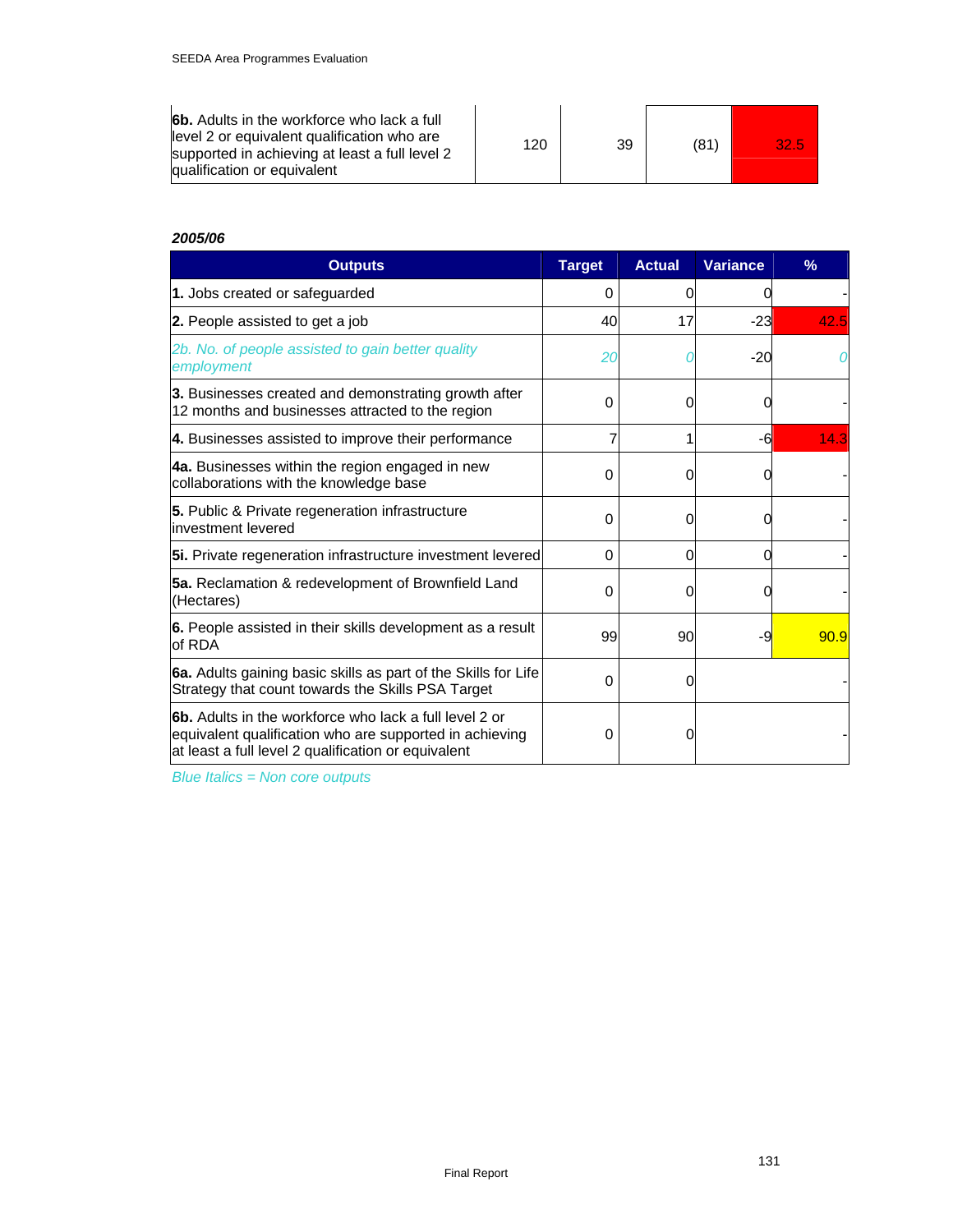| <b>Outputs</b>                                                                                                                                                                   | <b>Target</b> | <b>Actual</b> | <b>Variance</b> | $\%$  |
|----------------------------------------------------------------------------------------------------------------------------------------------------------------------------------|---------------|---------------|-----------------|-------|
| 1. Jobs created or safeguarded                                                                                                                                                   | 27.35         | 35.85         | 8.5             | 131.1 |
| 2. People assisted to get a job                                                                                                                                                  | 210           | 329           | 119             | 156.7 |
| 3. Businesses created and demonstrating growth after<br>12 months and businesses attracted to the region                                                                         | 2             |               |                 | 50.0  |
| 4. Businesses assisted to improve their performance                                                                                                                              | 133           | 110           | (23)            | 82.7  |
| 4a. Businesses within the region engaged in new<br>collaborations with the knowledge base                                                                                        | 20            | 0             | (20)            |       |
| 5. Public & Private regeneration infrastructure<br>linvestment levered                                                                                                           | 150000        | 0             | (150000)        |       |
| 5i. Private regeneration infrastructure investment<br>levered                                                                                                                    | 0             | 0             |                 |       |
| <b>5a.</b> Reclamation & redevelopment of Brownfield Land<br>(Hectares)                                                                                                          | 0             | 0             |                 |       |
| 6. People assisted in their skills development as a result<br>of RDA                                                                                                             | 281           | 605           | 324             | 215.3 |
| 6a. Adults gaining basic skills as part of the Skills for<br>Life Strategy that count towards the Skills PSA Target                                                              | 119           | 8             | (111)           | 6.7   |
| <b>l6b.</b> Adults in the workforce who lack a full level 2 or<br>equivalent qualification who are supported in achieving<br>at least a full level 2 qualification or equivalent | 108           | 0             | (108)           | 0     |

### *2007/08*

| <b>Outputs</b>                                                                                                                                                                  | <b>Target</b> | <b>Actual</b> | <b>Variance</b> | %     |
|---------------------------------------------------------------------------------------------------------------------------------------------------------------------------------|---------------|---------------|-----------------|-------|
| 1. Jobs created or safeguarded                                                                                                                                                  | 28.6          | 69.8          | 41.2            | 244.1 |
| 2. People assisted to get a job                                                                                                                                                 | 182           | 250           | 68              | 137.4 |
| 3. Businesses created and demonstrating growth after<br>12 months and businesses attracted to the region                                                                        |               |               | (1)             |       |
| 4. Businesses assisted to improve their performance                                                                                                                             | 68            | 150           | 82              | 220.6 |
| 4a. Businesses within the region engaged in new<br>collaborations with the knowledge base                                                                                       | 0             |               |                 |       |
| 5. Public & Private regeneration infrastructure<br>linvestment levered                                                                                                          | O             |               |                 |       |
| 5i. Private regeneration infrastructure investment<br>levered                                                                                                                   | 0             |               |                 |       |
| <b>5a.</b> Reclamation & redevelopment of Brownfield Land<br>(Hectares)                                                                                                         | 0             |               |                 |       |
| <b>6.</b> People assisted in their skills development as a result<br>of RDA                                                                                                     | 534           | 705           | 171             | 132.0 |
| 6a. Adults gaining basic skills as part of the Skills for Life<br>Strategy that count towards the Skills PSA Target                                                             | 44            | 54            | 10 <sup>l</sup> | 122.7 |
| <b>6b.</b> Adults in the workforce who lack a full level 2 or<br>equivalent qualification who are supported in achieving<br>at least a full level 2 qualification or equivalent | 12            | 27            | 15              | 225   |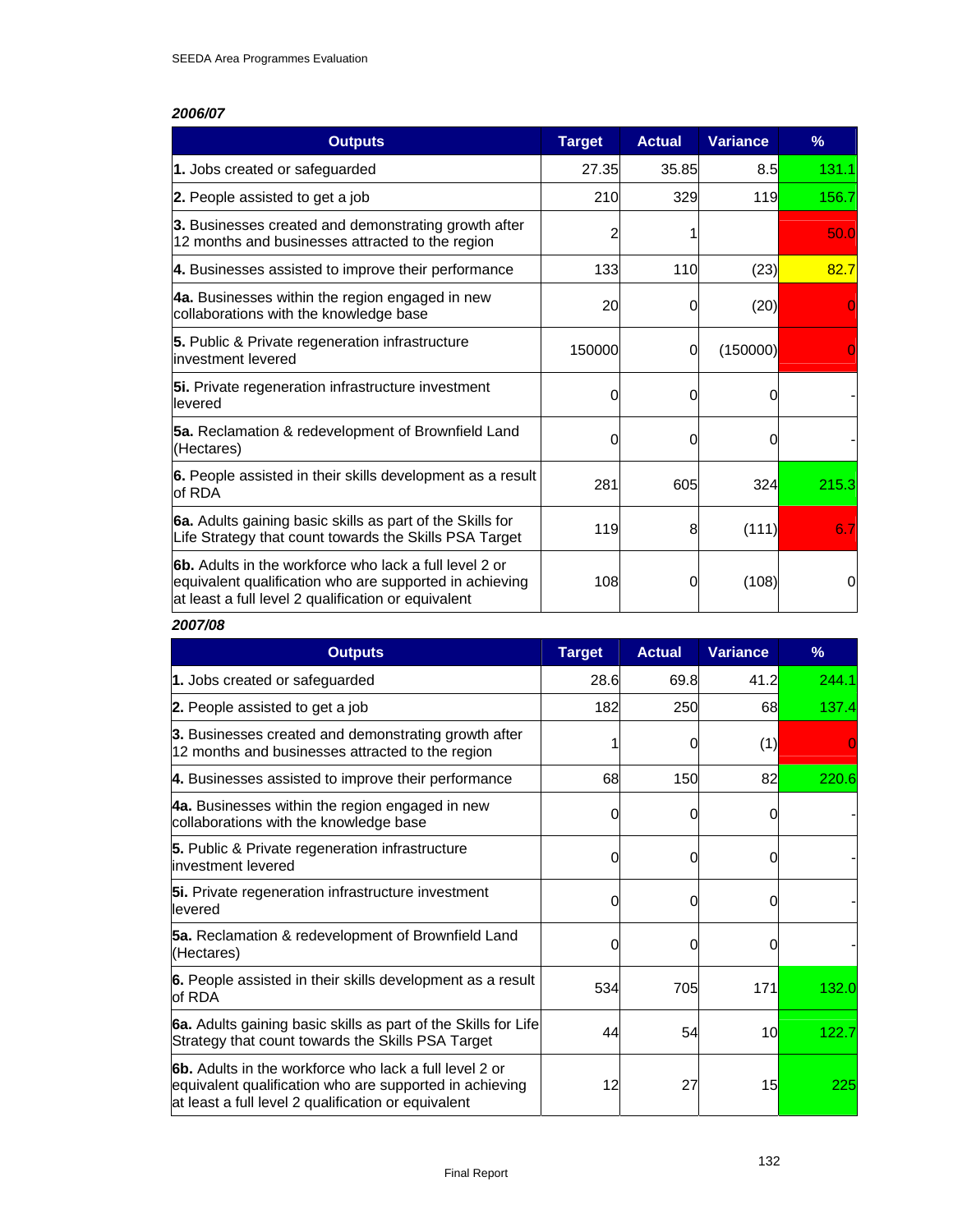## *MK Programme outputs*

## *All years*

| <b>Outputs</b>                                                                                                                                                                     | <b>Target</b> | <b>Actual</b> | <b>Variance</b> | $\frac{9}{6}$<br><b>Achieved</b> |
|------------------------------------------------------------------------------------------------------------------------------------------------------------------------------------|---------------|---------------|-----------------|----------------------------------|
| 1. Jobs created or safeguarded                                                                                                                                                     | 40            | 29            | (11)            | 72.5                             |
| <b>2.</b> People assisted to get a job                                                                                                                                             | 434           | 578           | 114             | 133.2                            |
| 3. Businesses created and demonstrating growth<br>after 12 months and businesses attracted to the<br>region                                                                        | 0             | 0             | 0               |                                  |
| 4. Businesses assisted to improve their<br>performance                                                                                                                             | 66            | 87            | 12              | 131.8                            |
| 4a. Businesses within the region engaged in new<br>collaborations with the knowledge base                                                                                          | 0             | 0             | 0               |                                  |
| 5. Public & Private regeneration infrastructure<br>investment levered                                                                                                              | $\Omega$      | 0.03          | 0.03            | N/A                              |
| 5i. Private regeneration infrastructure investment<br>levered                                                                                                                      | 0             | 7.4           | 7.4             | N/A                              |
| <b>5a.</b> Reclamation & redevelopment of Brownfield<br>Land (Hectares)                                                                                                            | $\Omega$      | $\Omega$      | $\Omega$        |                                  |
| 6. People assisted in their skills development as a<br>result of RDA                                                                                                               | 1121          | 2,015         | 1,129           | 179.8                            |
| 6a. Adults gaining basic skills as part of the Skills<br>for Life Strategy that count towards the Skills PSA<br>Target                                                             | 50            | 72            | 12              | 144                              |
| <b>6b.</b> Adults in the workforce who lack a full level 2<br>or equivalent qualification who are supported in<br>achieving at least a full level 2 qualification or<br>equivalent | 0             | 3             | 3               | N/A                              |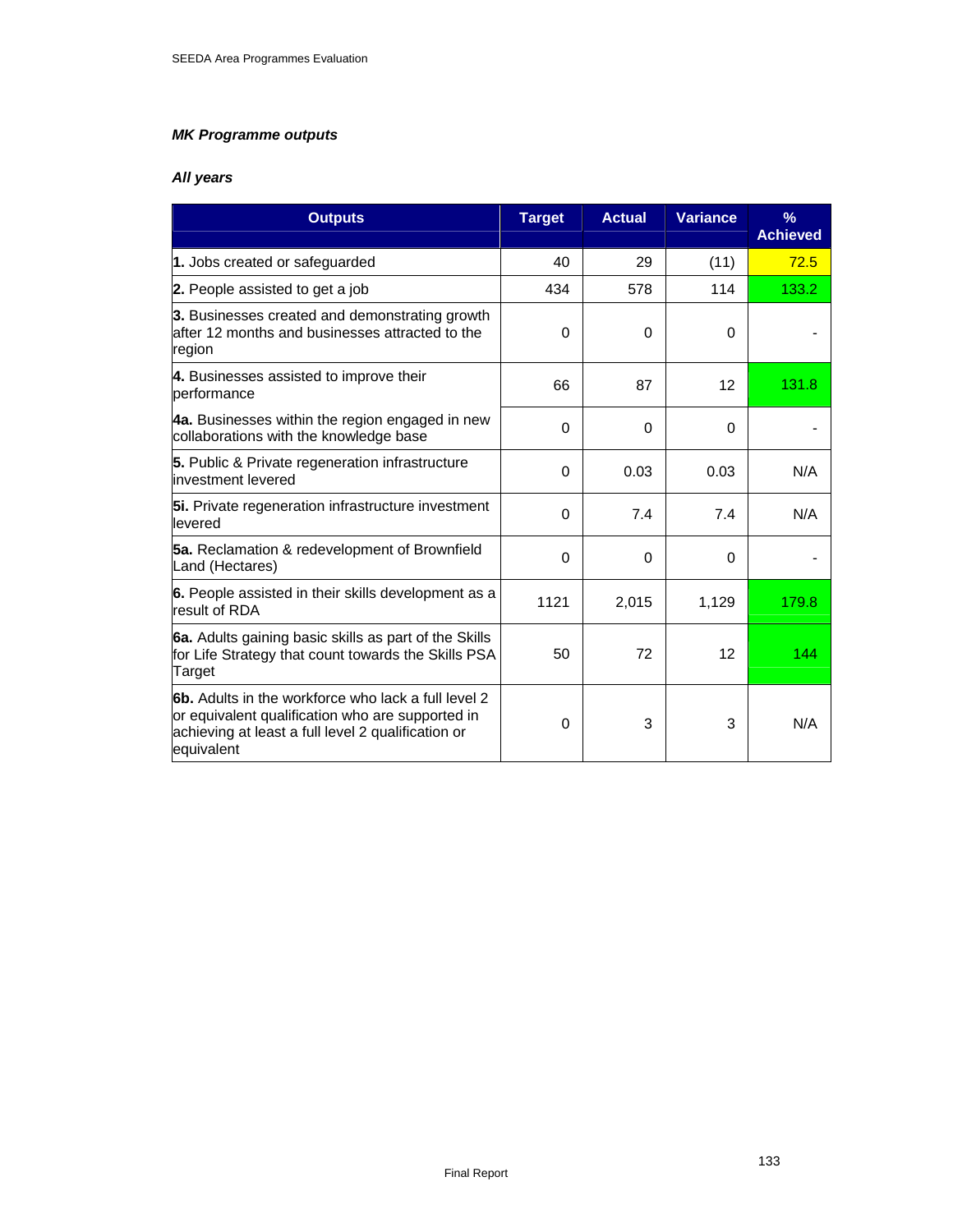| <b>Outputs</b>                                                                                                                                                                  | <b>Target</b> | <b>Actual</b> | <b>Variance</b> | $\frac{9}{6}$ |
|---------------------------------------------------------------------------------------------------------------------------------------------------------------------------------|---------------|---------------|-----------------|---------------|
| 1. Jobs created or safeguarded                                                                                                                                                  |               | Ω             | 0               |               |
| 2. People assisted to get a job                                                                                                                                                 |               | O             | $\Omega$        |               |
| 3. Businesses created and demonstrating growth after<br>12 months and businesses attracted to the region                                                                        |               | O             | 0               |               |
| 4. Businesses assisted to improve their performance                                                                                                                             | 0             | 21            | 21              |               |
| 4a. Businesses within the region engaged in new<br>collaborations with the knowledge base                                                                                       |               | O             | O               |               |
| <b>5.</b> Public & Private regeneration infrastructure<br>linvestment levered                                                                                                   |               | 0.03          | 0.03            |               |
| 5i. Private regeneration infrastructure investment<br>levered                                                                                                                   |               | 7.40          | 7.4             |               |
| <b>5a.</b> Reclamation & redevelopment of Brownfield Land<br>(Hectares)                                                                                                         |               | 0             | 0               |               |
| 6. People assisted in their skills development as a result<br>of RDA                                                                                                            |               | 17            | 17              |               |
| 6a. Adults gaining basic skills as part of the Skills for Life<br>Strategy that count towards the Skills PSA Target                                                             | O             | 0             |                 |               |
| <b>6b.</b> Adults in the workforce who lack a full level 2 or<br>equivalent qualification who are supported in achieving<br>at least a full level 2 qualification or equivalent |               |               |                 |               |

#### *2006/07*

| <b>Outputs</b>                                                                                                                                                                  | <b>Target</b> | <b>Actual</b> | <b>Variance</b> | $\%$  |
|---------------------------------------------------------------------------------------------------------------------------------------------------------------------------------|---------------|---------------|-----------------|-------|
| 1. Jobs created or safeguarded                                                                                                                                                  | 10            | O             | ი               |       |
| <b>2.</b> People assisted to get a job                                                                                                                                          | 150           | 135           | (15)            | 90    |
| 3. Businesses created and demonstrating growth after<br>12 months and businesses attracted to the region                                                                        | 0             | ი             |                 |       |
| 4. Businesses assisted to improve their performance                                                                                                                             | 30            | 20            | (10)            | 66.6  |
| 4a. Businesses within the region engaged in new<br>collaborations with the knowledge base                                                                                       | ი             |               |                 |       |
| 5. Public & Private regeneration infrastructure<br>investment levered                                                                                                           | 0             | 0             |                 |       |
| 5i. Private regeneration infrastructure investment<br>levered                                                                                                                   | 0             | ი             |                 |       |
| 5a. Reclamation & redevelopment of Brownfield Land<br>(Hectares)                                                                                                                | ი             |               |                 |       |
| 6. People assisted in their skills development as a result<br>of RDA                                                                                                            | 350           | 731           | 381             | 208.9 |
| 6a. Adults gaining basic skills as part of the Skills for Life<br>Strategy that count towards the Skills PSA Target                                                             | 20            |               | 0               |       |
| <b>6b.</b> Adults in the workforce who lack a full level 2 or<br>equivalent qualification who are supported in achieving<br>at least a full level 2 qualification or equivalent | 0             |               |                 |       |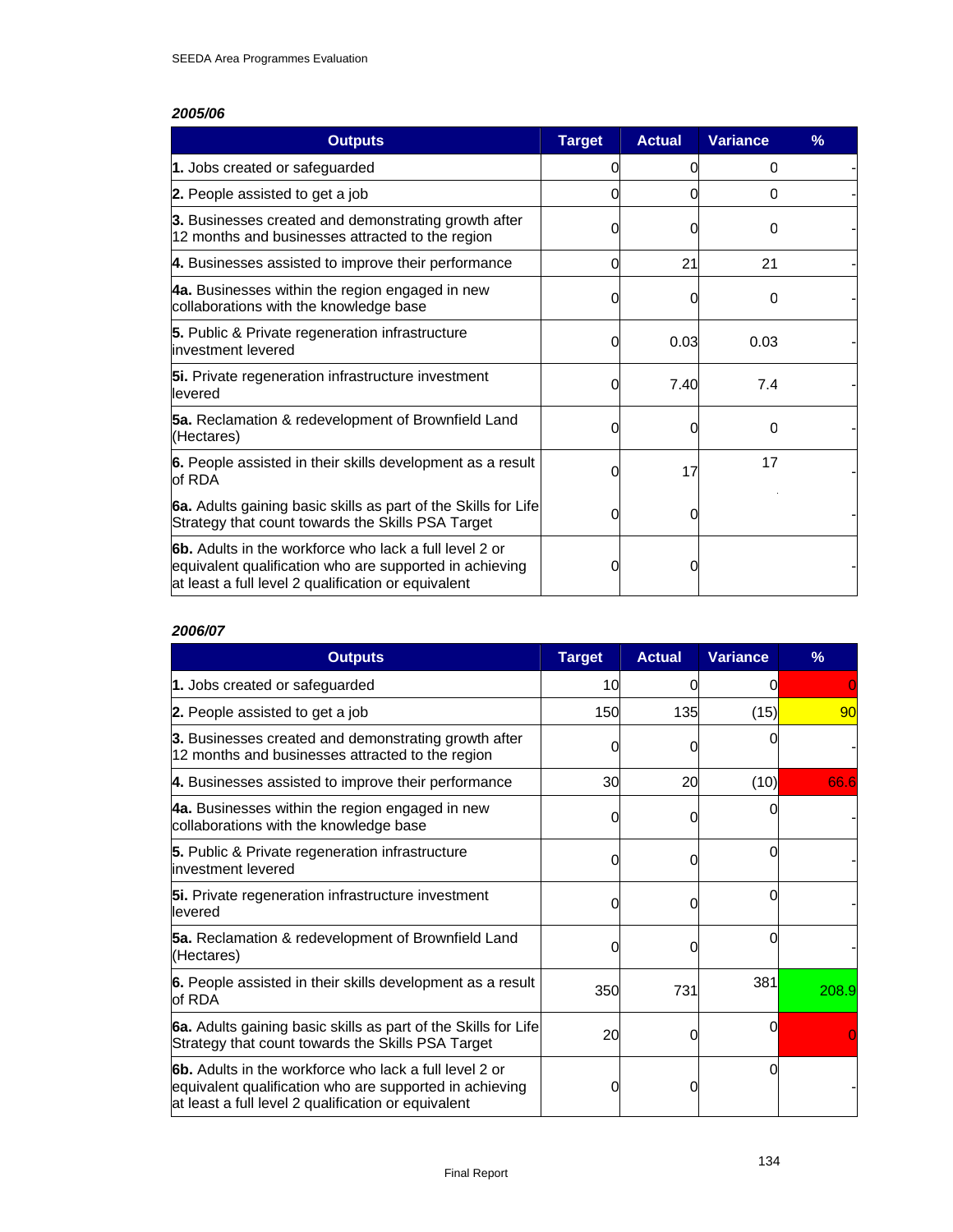| <b>Outputs</b>                                                                                                                                                                  | <b>Target</b> | <b>Actual</b> | <b>Variance</b> | $\frac{9}{6}$ |
|---------------------------------------------------------------------------------------------------------------------------------------------------------------------------------|---------------|---------------|-----------------|---------------|
| 1. Jobs created or safeguarded                                                                                                                                                  | 30            | 29            | (1)             | 96.7          |
| 2. People assisted to get a job                                                                                                                                                 | 324           | 443           | 119             | 136.7         |
| 3. Businesses created and demonstrating growth after<br>12 months and businesses attracted to the region                                                                        |               |               |                 |               |
| 4. Businesses assisted to improve their performance                                                                                                                             | 35            | 46            | 11              | 131.4         |
| 4a. Businesses within the region engaged in new<br>collaborations with the knowledge base                                                                                       |               | O             |                 |               |
| 5. Public & Private regeneration infrastructure<br>investment levered                                                                                                           |               |               |                 |               |
| 5i. Private regeneration infrastructure investment<br>levered                                                                                                                   |               |               |                 |               |
| 5a. Reclamation & redevelopment of Brownfield Land<br>(Hectares)                                                                                                                |               |               |                 |               |
| 6. People assisted in their skills development as a result<br>lof RDA                                                                                                           | 770           | 1267          | 497             | 164.5         |
| 6a. Adults gaining basic skills as part of the Skills for Life<br>Strategy that count towards the Skills PSA Target                                                             | 30            | 72            | 42              | 240           |
| <b>6b.</b> Adults in the workforce who lack a full level 2 or<br>equivalent qualification who are supported in achieving<br>at least a full level 2 qualification or equivalent |               |               | (3)             |               |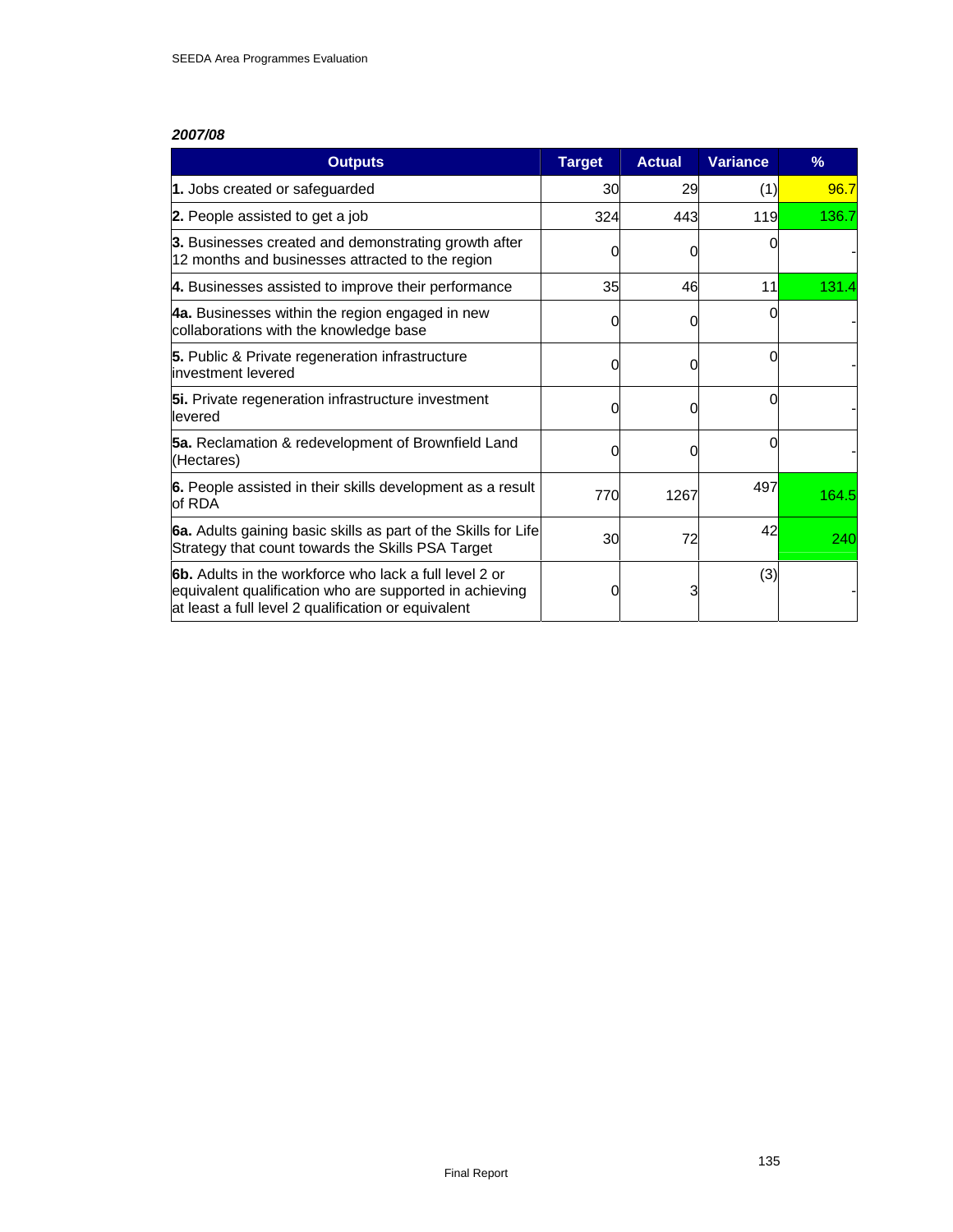# **Appendix VII: Beneficiary Focus Group Questionnaire**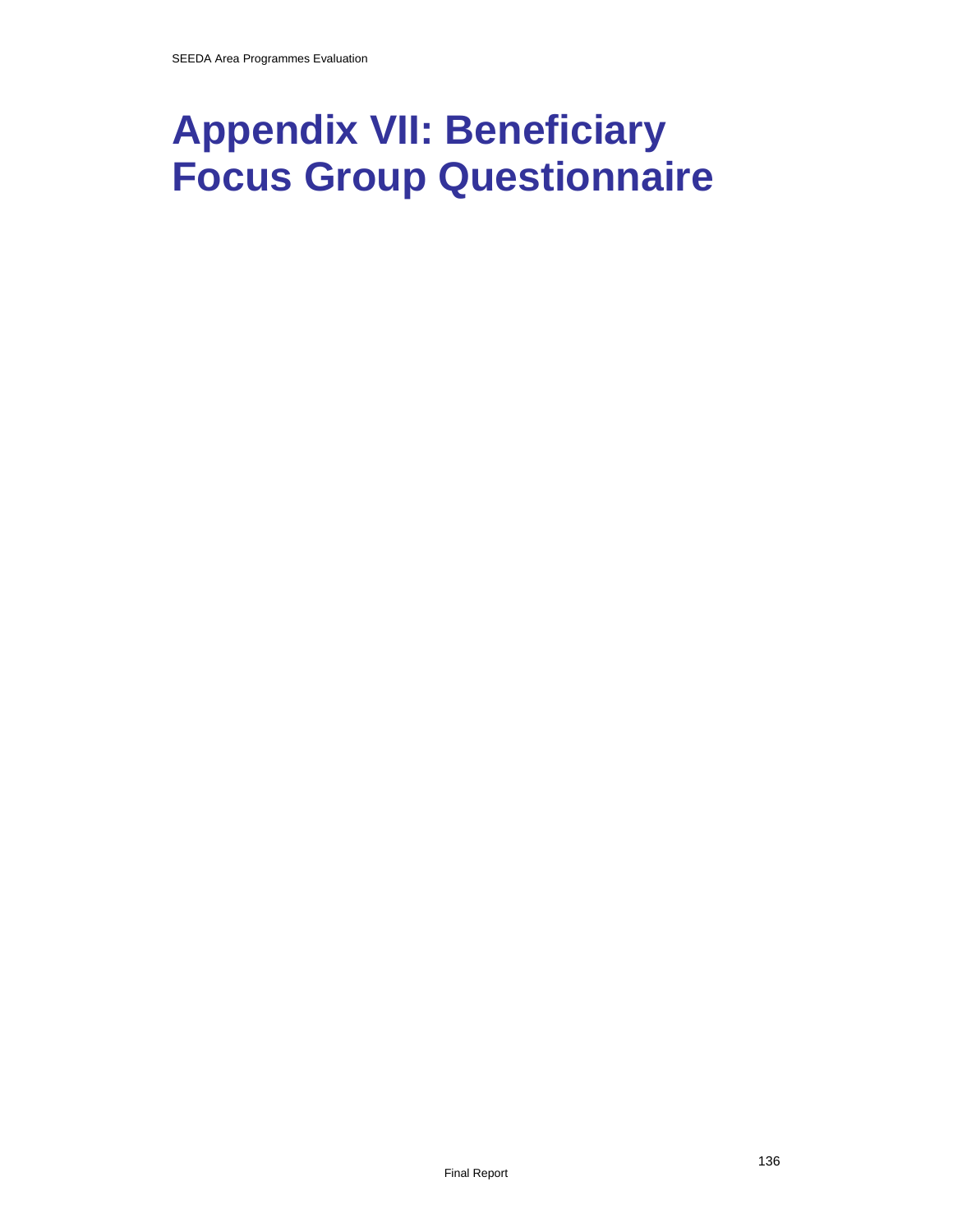## **SEEDA Area Programmes Evaluation**

### *Project Beneficiaries Proforma*

[location, attendees, description of attendees]

*Introduction and warm up* 

- 1. How did you first find out about the project?
- 2. What were you doing prior to starting the project? I.e. what were your circumstances (in terms of employment situation, skill levels etc) and why did you become involved in the project?
- 3. What sort of help did you hope to receive from the project? *Probe perceptions of the type of support available, long-term aims of the beneficiary in terms of skills and development.*

*Support provided* 

- 4. What type of activities have you been involved with as part of the project
- 5. How has this support helped you and what specific aspects of the project have you found helpful?
- 6. What aspects of the project have you found not so helpful? Were any attempts made to rectify these problems?
- *7.* Did/does the project fill a gap in terms of other existing provision? *Probe about other local opportunities for support, training, education etc*
- *8.* What were the key strengths of the project? *Probe about local provision, activities, management, support*
- 9. What were the key weaknesses of the project?
- *10.* What are your views on the effectiveness of the project management and on the work done by the project staff?

*Skills and abilities developed* 

- 11. What types of skills has the project helped you to develop? *Probe, literacy, numeracy confidence levels, job search, awareness of job opportunities etc.*
- 12. What difference has the support provided made to you? *I.e employment status/opportunities, awareness of opportunities, confidence, aspirations*
- *13.* Is there any help that you would have liked to have received but was not available through the project?

*Future Plans* 

- 14. What are you doing now following the project? (i.e. in employment, training etc what is the job etc)
- 15. Are you satisfied with this outcome/situation at present?
- 16. What are your plans for the future? Have these changed as a result of being on the project?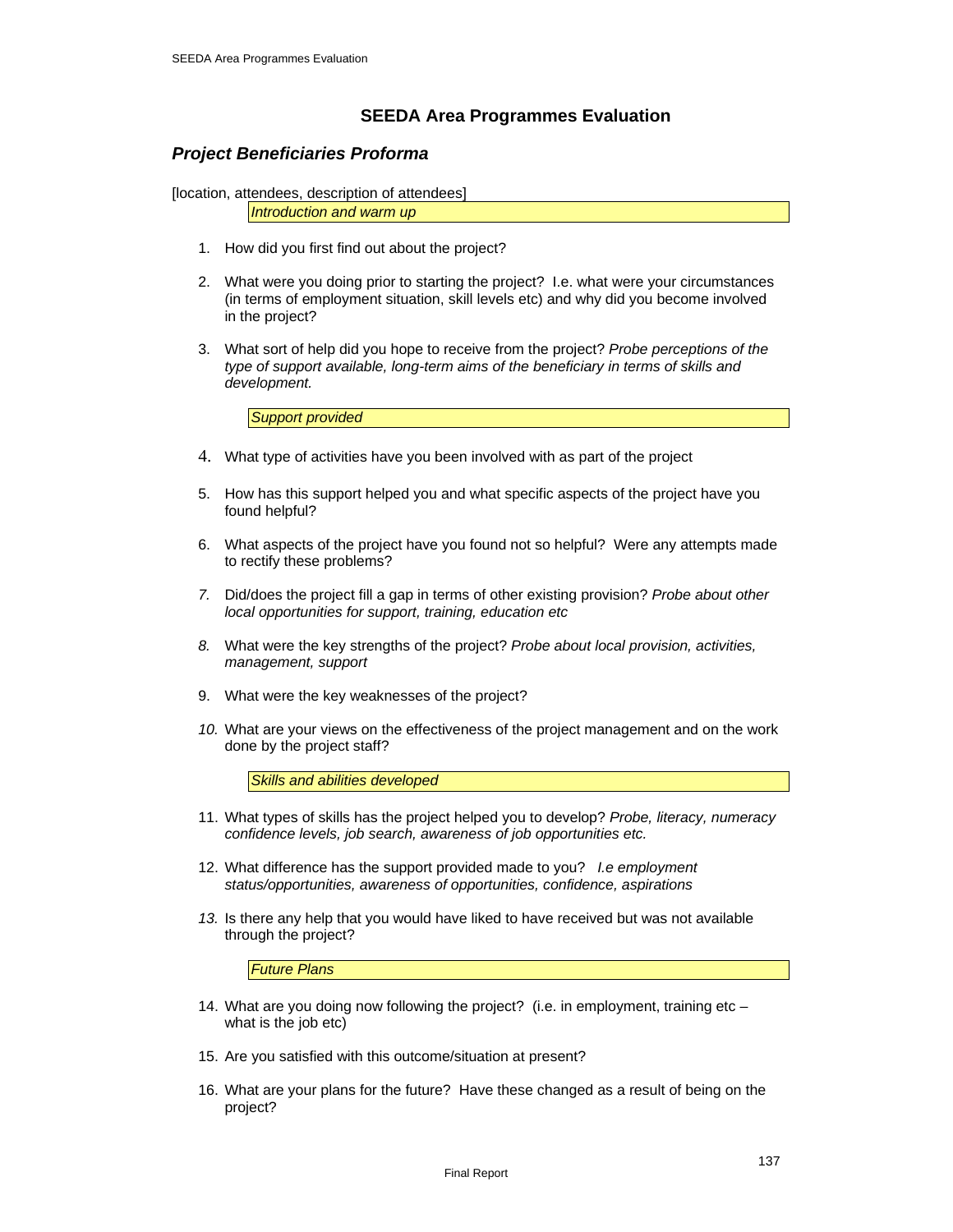# **Appendix VIII: Co-ordinator and Stakeholder question guides**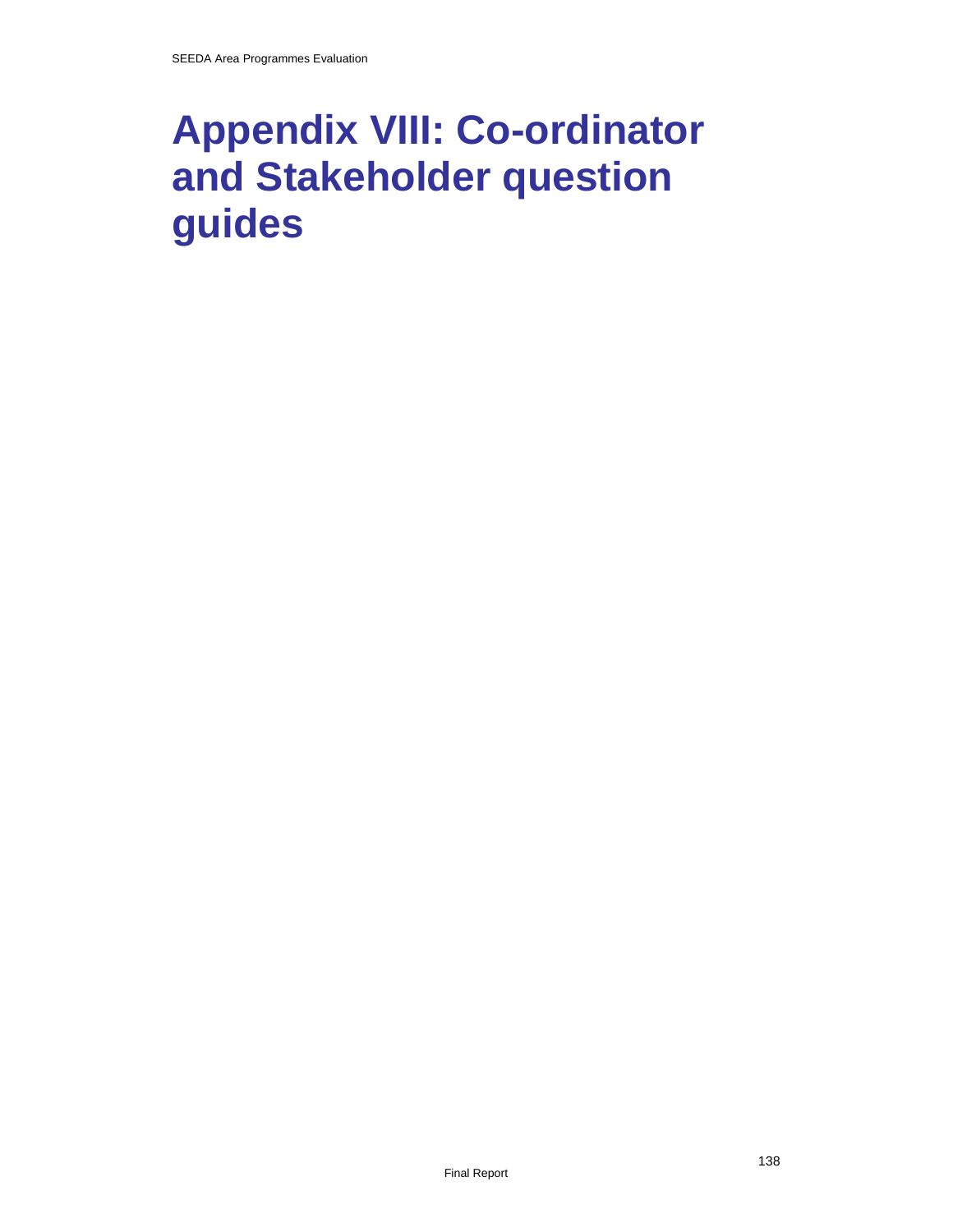## **Co-ordinator Guide**

#### *Development and delivery arrangements*

- 1. Summarise the projects in this area. Who are they aimed at? Which have been effective and which has lacked impact? Why?
- 2. Describe the project development and delivery process in the area. What mechanism is used to allocate resources? How much influence has been exerted by SEEDA and other funding organisations?
- 3. Has the role of Area Co-ordinator been an effective one? What challenges have been encountered and what recommendations for change do you have?
- 4. How efficient/effective are the staff responsible for leading each project? Which of the project leads team have performed best and why?
- 5. Do you think the mix between large and small projects has worked? Which have been most effective (few large or several small)?
- 6. How do you report and who to? Is the process effective?
- 7. What programme management practices and methods are used to ensure projects meet targets?
- 8. Overall has the devolved delivery been effective?

#### *Three strategic themes*

- 9. Are the projects within the area aligned to the three strategic themes?
- 10. Have the three strategic themes been relevant at a neighbourhood level?

#### *Funding distribution*

- 11. What is the reason for the heavy skew towards skills and employment related projects? Why did the projects in this area move in this direction?
- 12. Do you think this has had a positive or negative impact on the outputs of the projects in this area? What is the opportunity cost of this focus?
- 13. What are the opportunities and limitations of the capital and revenue mix? Could this have been modified to make it more effective?

#### *Market failure and policy gaps*

- 14. What other projects / funding streams are you aware off in the three areas covered by the projects within this Area Programme?
- 15. Do you feel that the Programme has addressed a market failure? What evidence is there of this?
- 16. Why do you feel that mainstream funding has not covered this area?
- 17. Should some activities be mainstreamed going forward? Would this be desirable? Who would be the winners and losers?

#### *Partner agency behaviour*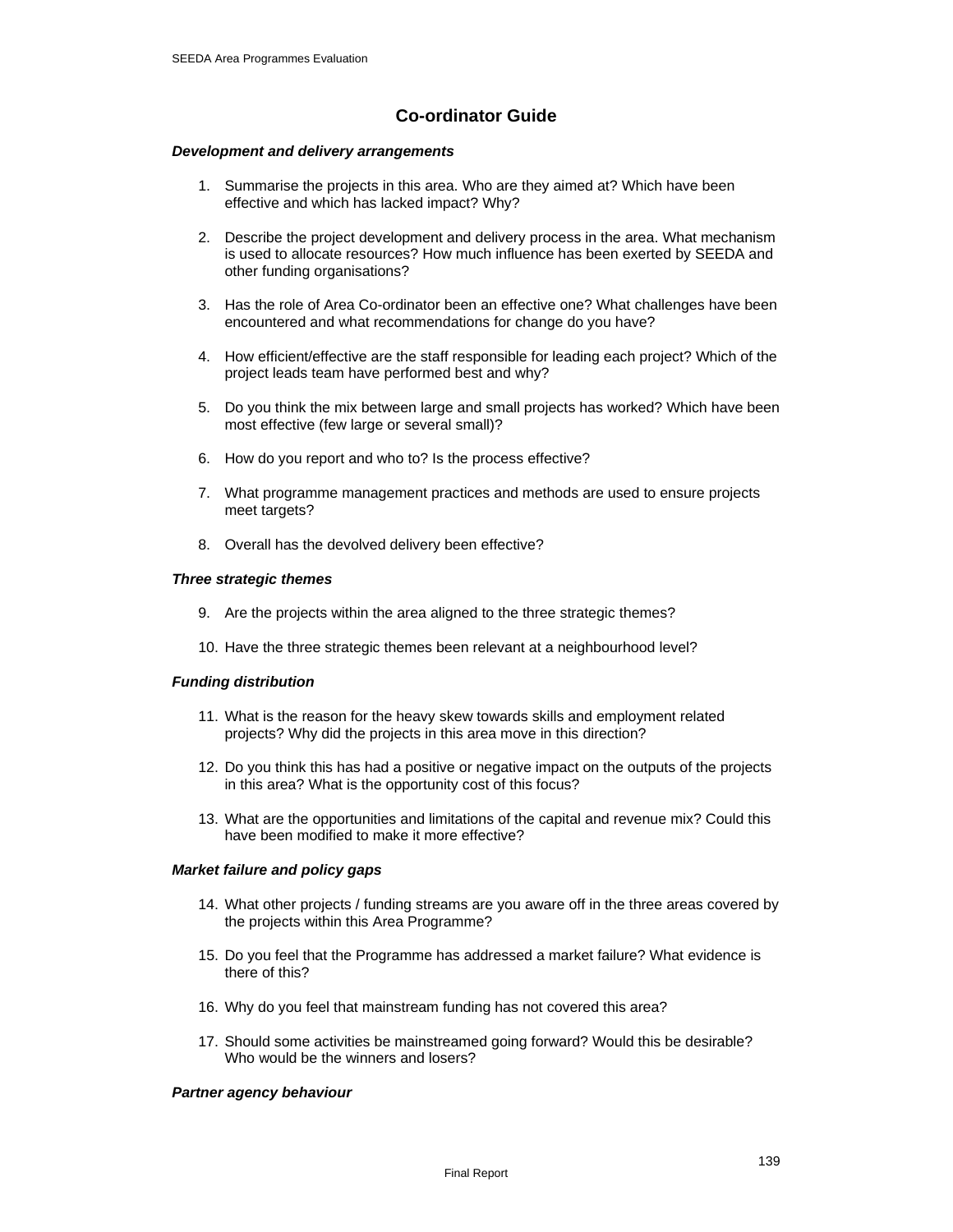- 18. Do you think this Area Programme has encouraged partnership working in the areas concerned? What evidence is there for this?
- 19. What has been the level of interaction with the private sector?
- 20. What has been the level of consultation with beneficiaries?
- 21. Have there been any negative effects in terms of partner relations?
- 22. How would you rate the relationship with SEEDA? Has this changed? Have they been effective in their role?
- 23. What are the changes in the way that partners serve communities? Has there been any public and private sector matched funding?
- 24. Do you have any idea how this area programme varies from the other two?

#### *Geographical Coverage*

- 25. What is the geographical focus within this area? Why? How was this determined?
- 26. Does SEEDA have any influence over the specific focus of individual projects? Do you think this is helpful?
- 27. Have there been any tensions around this current geographical distribution of funding?

#### *Previous SRB Activity*

- 28. How many of the existing projects are continuations of existing projects?
- 29. Was delivery altered based on the impact and lessons learned from previous SRB activity in the sub-region?
- 30. Is there any evidence of longer term economic, social or demographic trends linked to individual projects?

#### *Exit and succession strategy*

- 31. What are the views on exit or succession strategies at a project level? What do you think will happen when the funding for the Area Programmes ends?
- 32. What are the complimentary and conflicting priorities/strategies for the area?

#### *General*

- 33. What feedback have you had from project recipients?
- 34. What has been the overall view of this Area Programme from a process perspective over the past 2.5 years? What have been the major successes? What are the main learning points? What should be changed moving forward?

*The meeting will conclude with a discussion on the feasibility of the project beneficiary surveys and a plan to collect details. We will also collect project specific documents, evaluations etc.*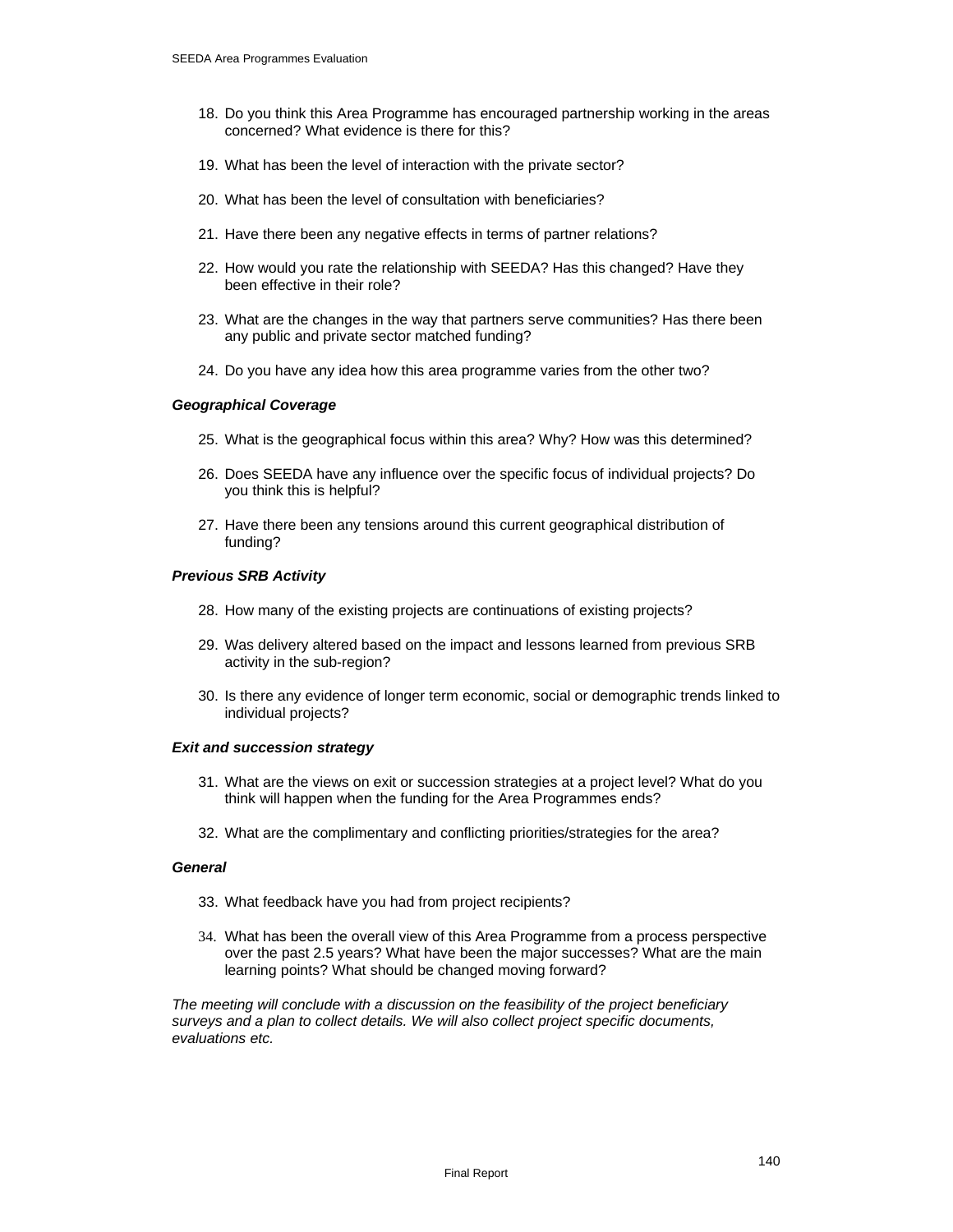## **Stakeholder Guide**

#### *Development and delivery arrangements*

- 1. Please detail your level of involvement within the Area Programme
- 2. Summarise the key projects in this area. Which have been effective and which has lacked impact? Why?
- 3. Do you think the mix between large and small projects has worked? Which have been most effective (few large or several small)?
- 4. How effective has the project development and delivery process been in the area? What mechanism was used to allocate resources? How much influence has been exerted by SEEDA and other funding organisations?
- 5. Overall, how effective has the Programme Board and general management of the Programme been? Were appropriate organisations represented?

#### *Funding distribution*

- 6. What is the reason for the skew towards skills and employment related projects? Why did the projects in this area move in this direction?
- 7. Do you think this has had a positive or negative impact on the outputs of the projects in this area? What is the opportunity cost of this focus?
- 8. What are the opportunities and limitations of the capital and revenue mix? Could this have been modified to make it more effective?

#### *Market failure and policy gaps*

- 9. Do you feel that the Programme has addressed a market failure? What evidence is there of this?
- 10. Why do you feel that mainstream funding has not covered this area? (if applicable)

#### *Partner agency behaviour*

- 11. Do you think this Area Programme has encouraged partnership working in the areas concerned? What evidence is there for this?
- 12. What has been the level of interaction with the private sector?
- 13. Have there been any negative effects in terms of partner relations?
- 14. How would you rate the relationship with SEEDA? Has this changed? Have they been effective in their role?

#### *Geographical Coverage*

- 15. What is the geographical focus within this area? Why? How was this determined?
- 16. Have there been any tensions around this current geographical distribution of funding?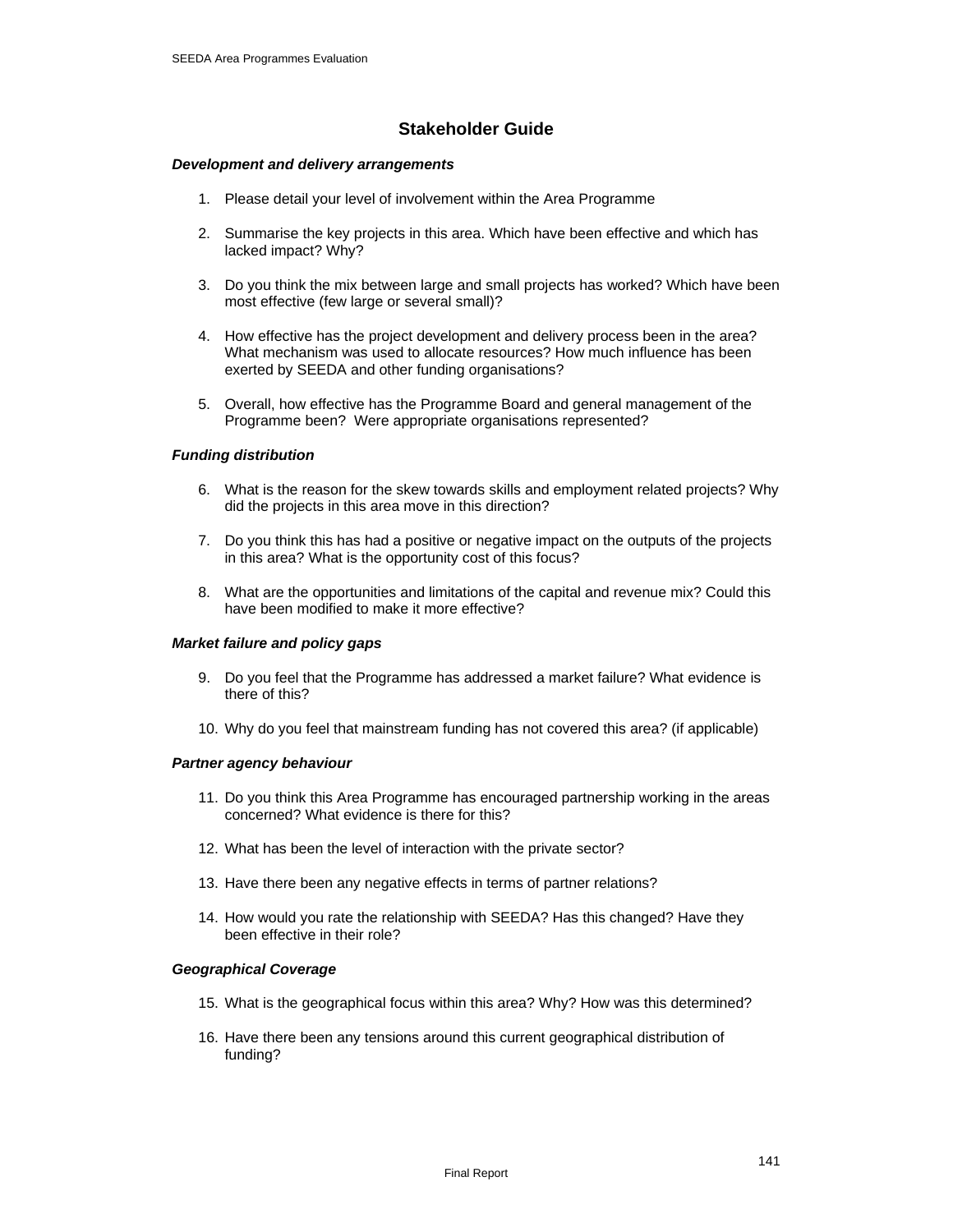#### *Previous SRB Activity*

17. How many of the existing projects are continuations of existing projects?

#### *Exit and succession strategy*

18. What are the views on exit or succession strategies at a project level? What do you think will happen when the funding for the Area Programmes ends?

#### *General*

19. What has been the overall view of this Area Programme from a process perspective over the past 2.5 years? What have been the major successes? What are the main learning points? What should be changed moving forward?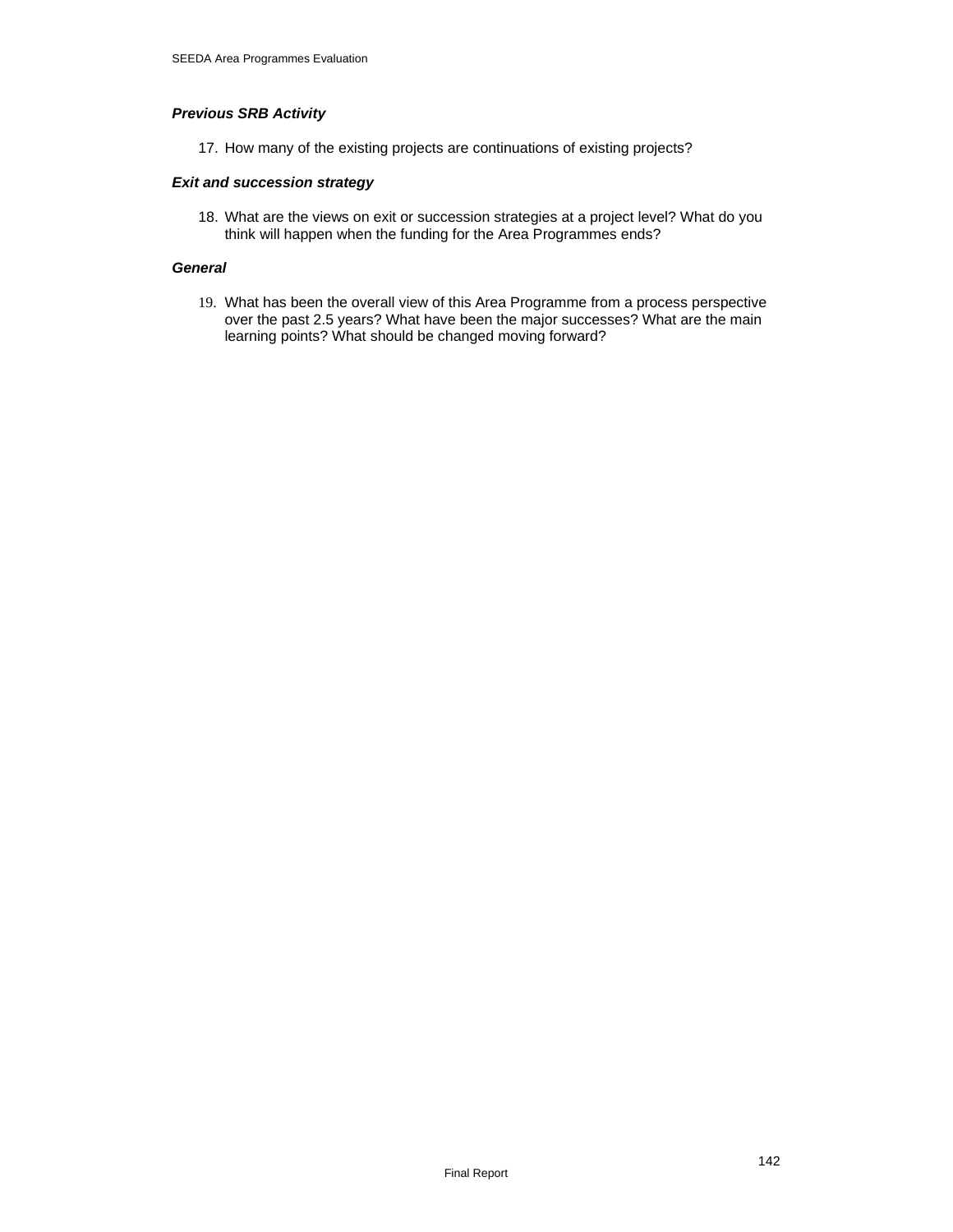# **Appendix IX: Deadweight by project**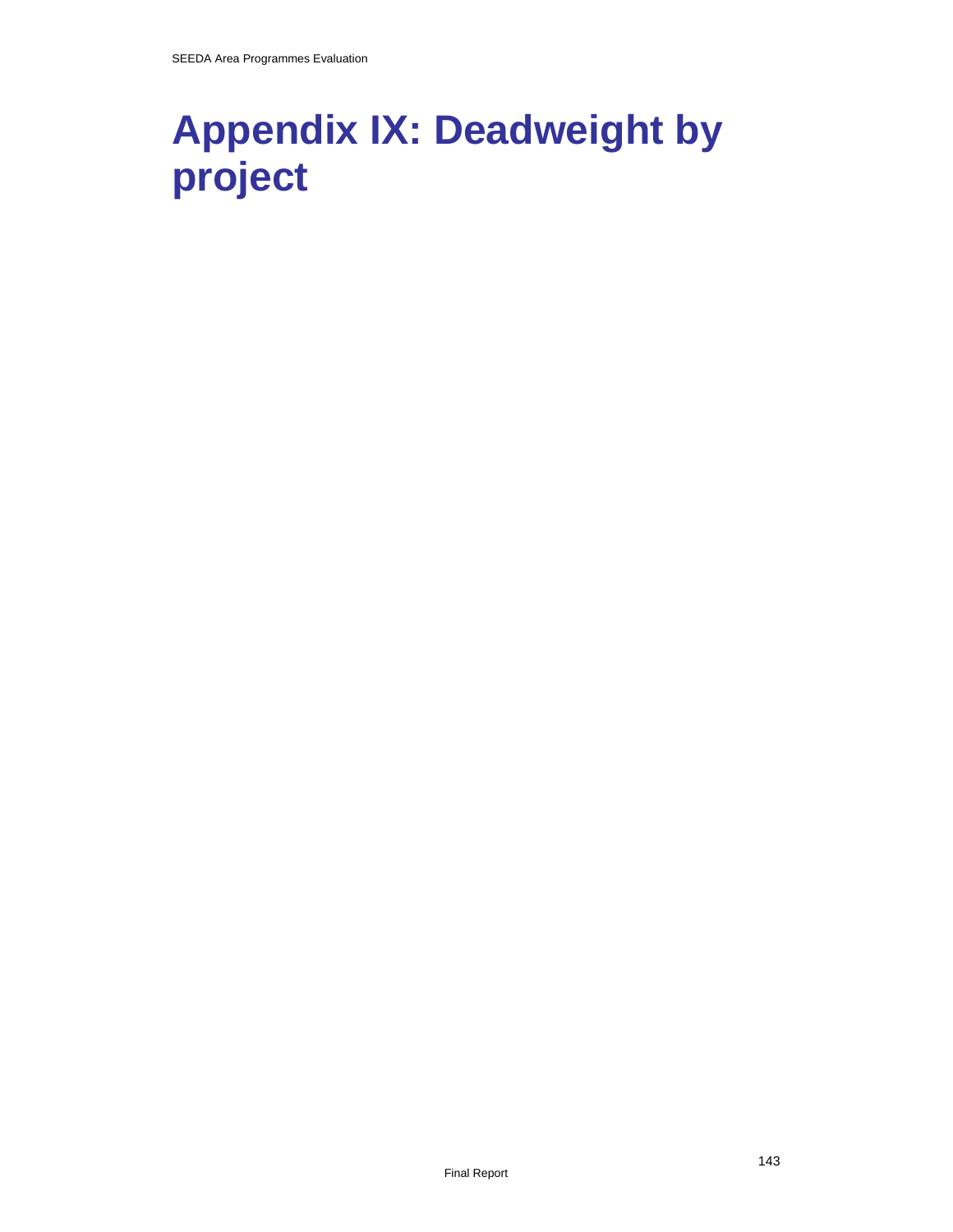## *TVAP Deadweight by project*

| Project                            | <b>Deadweight Rationale</b>                                                                                                                                                                                                                                                         | <b>Estimate</b> | <b>Source</b>                                                 |
|------------------------------------|-------------------------------------------------------------------------------------------------------------------------------------------------------------------------------------------------------------------------------------------------------------------------------------|-----------------|---------------------------------------------------------------|
| Slough Hub                         | Only a small proportion of reported<br>outputs would have happened anyway.<br>No alternative funding for extension of<br>hub.<br>All beneficiaries agreed that this project<br>was filling a gap in provision, and only a<br>few feel they would have sought<br>mainstream support. | 25%             | • Programme Coordinator<br>Beneficiary focus groups<br>(27)   |
| <b>New Directions</b>              | Funding important to upscale support and<br>outputs<br>Chance that Council and/or College would<br>have stepped in.<br>Support provision 'lively' in the area and<br>significant outputs would have been<br>achieved anyway.                                                        | 50%             | • Programme Coordinator<br>Beneficiary focus group<br>(15)    |
| <b>Berks Social Enterprise</b>     | Would have been purely Reading focused<br>were it not for SEEDA funding - nothing<br>would have happened elsewhere.<br>Little alternative support would have been<br>available outside Reading.                                                                                     | 25%             | • Programme Coordinator                                       |
| Wycombe Business                   | Creation of business community<br>partnership unlikely without SEEDA.<br>Some businesses would have looked<br>elsewhere, for example, to Business Link.                                                                                                                             | 25%             | • Programme Coordinator                                       |
| <b>Reading Motor Vehicle</b>       | Completely new and innovation project -<br>nothing would have happened without<br>SEEDA funding.<br>Beneficiaries would have no where else to<br>go for these skills.                                                                                                               | Zero            | • Programme Coordinator                                       |
| <b>Community Learning</b><br>Zones | Completely new project, none of the<br>outputs could have been possible without<br>SEEDA funding.                                                                                                                                                                                   | Zero            | • Programme Coordinator                                       |
| <b>Chalvey Spoke</b>               | Capital injection helped produce more<br>outputs, and extended provision of<br>learning.<br>But many outputs would have happened<br>anyway - through schools etc.<br>Beneficiaries said they would use TVU,<br>East Berks College and BL run courses.                               | 75%             | • Programme Coordinator<br>• Beneficiary focus groups<br>(14) |
| <b>Britwell Spoke</b>              | Capital injection helped produce more<br>outputs, and extended provision of<br>learning.<br>But many outputs would have happened<br>anyway - schools, Surestart centre<br>provision. Beneficiaries suggest the key<br>attraction of Spoke courses was the fact<br>they were free.   | 75%             | • Programme Coordinator<br>Beneficiary focus group<br>(7)     |
| <b>Reading Connect</b>             | Only council could have provided<br>alternative capital funding - deemed<br>unlikely.<br>Project would not have got off the ground<br>without SEEDA funding.                                                                                                                        | 25%             | • Programme Coordinator                                       |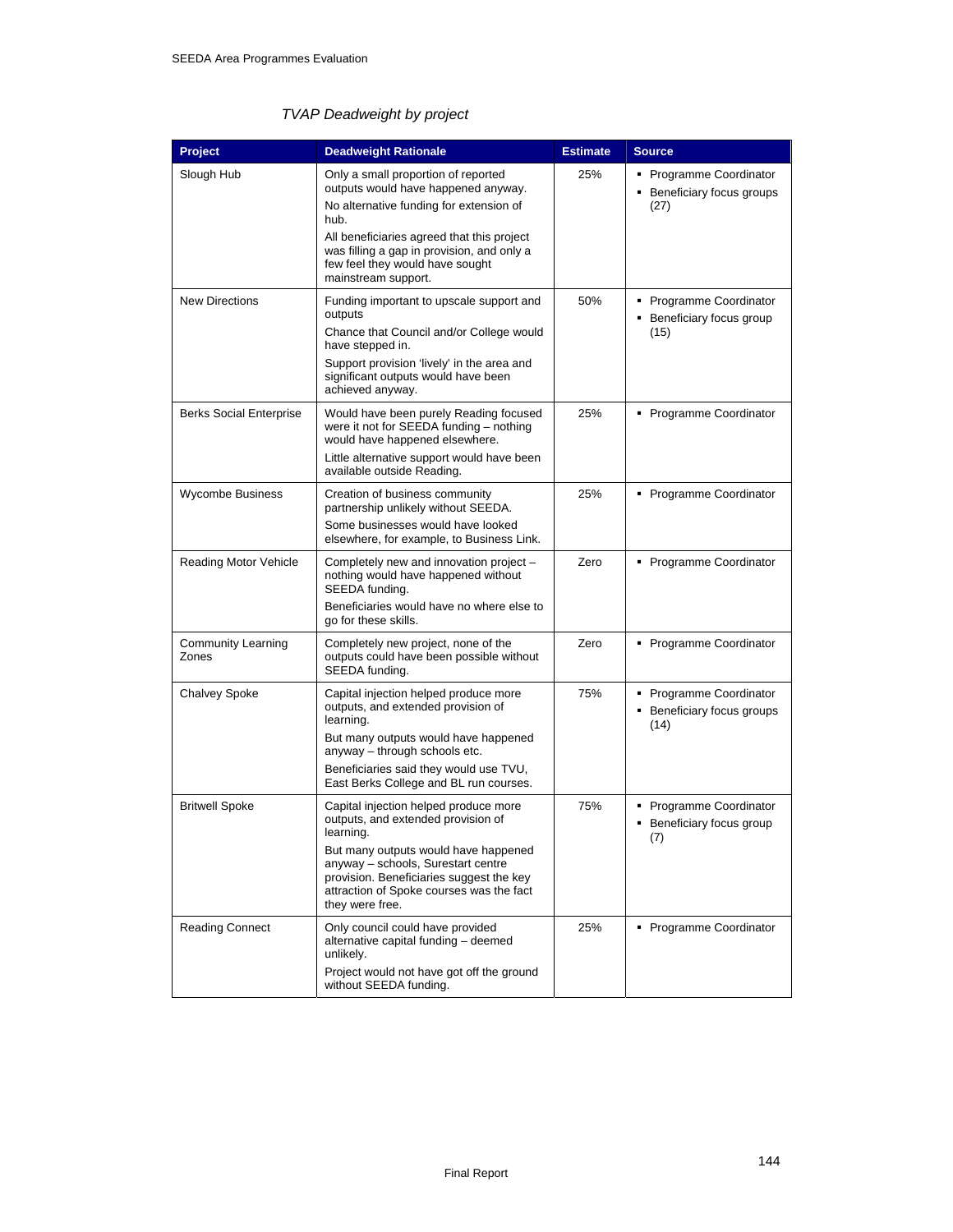# *OAP Deadweight by project*

| Project                                      | <b>Deadweight Rationale</b>                                                                                                                                                                                                                                                                                                                                                                                                                                                                                                                                                                     | <b>Estimate</b> | <b>Source</b>                                                  |
|----------------------------------------------|-------------------------------------------------------------------------------------------------------------------------------------------------------------------------------------------------------------------------------------------------------------------------------------------------------------------------------------------------------------------------------------------------------------------------------------------------------------------------------------------------------------------------------------------------------------------------------------------------|-----------------|----------------------------------------------------------------|
| Learning<br>Communities                      | New partners have brought to the table<br>around Learning Communities that have<br>acted to maximise the impact of the project.<br>But it is possible that some agencies have<br>decided not to work in an area because the<br>learning communities project is delivering<br>there.<br>The skills agenda is just really coming to the                                                                                                                                                                                                                                                           | 40%             | • Programme Coordinator<br>Beneficiary focus<br>groups $(30+)$ |
|                                              | fore and is being taken seriously through the<br>LAA process. This may not have been the<br>case before. It would have been difficult for<br>organisations to have organised efforts<br>without the financial support of SEEDA.                                                                                                                                                                                                                                                                                                                                                                 |                 |                                                                |
| Leys Radio                                   | Linked to above – similar level of<br>Deadweight.                                                                                                                                                                                                                                                                                                                                                                                                                                                                                                                                               | 40%             | • Programme Coordinator                                        |
| Multi Arts Programme<br><b>Reaching Out</b>  | There is minimal evidence that this project<br>would have proceeded without SEEDA<br>funding or that beneficiaries would have<br>sought support through other mechanisms.                                                                                                                                                                                                                                                                                                                                                                                                                       | 10%             | • Programme Coordinator                                        |
| <b>Building Successful</b><br><b>Futures</b> | The building could have possibly been<br>developed through the extended schools<br>capital programme plus match funding.<br>Additional activities for community groups,<br>young people and families could have been<br>developed through a partnership between<br>the extended schools and maybe adult<br>learning and other agencies.                                                                                                                                                                                                                                                         | 60%             | • Programme Coordinator                                        |
|                                              | However the level of funds perhaps would<br>not have been available. Oxfordshire<br>Education and Business Partnership and<br>other players could have helped to develop<br>business engagement activities for the<br>school.                                                                                                                                                                                                                                                                                                                                                                   |                 |                                                                |
| <b>Enterprising Futures</b>                  | As above                                                                                                                                                                                                                                                                                                                                                                                                                                                                                                                                                                                        | 60%             | • Programme Coordinator                                        |
| <b>TRAX Futures</b>                          | Focus on young people who are, or are at<br>risk of becoming NEET so hard to reach and<br>unlikely they would have gone elsewhere for<br>support. Youth Service, Connexions and<br>other mainstream providers may have<br>supported progression routes to further<br>education, training and employment<br>regardless of project.                                                                                                                                                                                                                                                               | 40%             | • Programme Coordinator                                        |
| <b>Enterprise Support</b>                    | Some Year 10 and 11 learning and<br>achievement may have been delivered<br>anyway. Also delivers additional learning<br>support for personalised learning<br>programmes led by an experienced and<br>skilled Co-ordinator which is genuine<br>additionality.                                                                                                                                                                                                                                                                                                                                    | 25%             | • Programme Coordinator                                        |
| <b>Banbury Adult Skills</b>                  | Some of these outputs could have been<br>achieved through other initiatives. Banbury is<br>a key SOA for Oxfordshire and so some<br>agencies would be looking to concentrate<br>their effort here to engage young people and<br>adults in learning opportunities or job search<br>in this area.<br>The skills agenda is just really coming to the<br>fore locally and is being taken seriously<br>through the LAA process. This may not have<br>been the case before. It would have been<br>difficult for organisations to have organised<br>efforts without the financial support of<br>SEEDA. | 45%             | • Programme Coordinator                                        |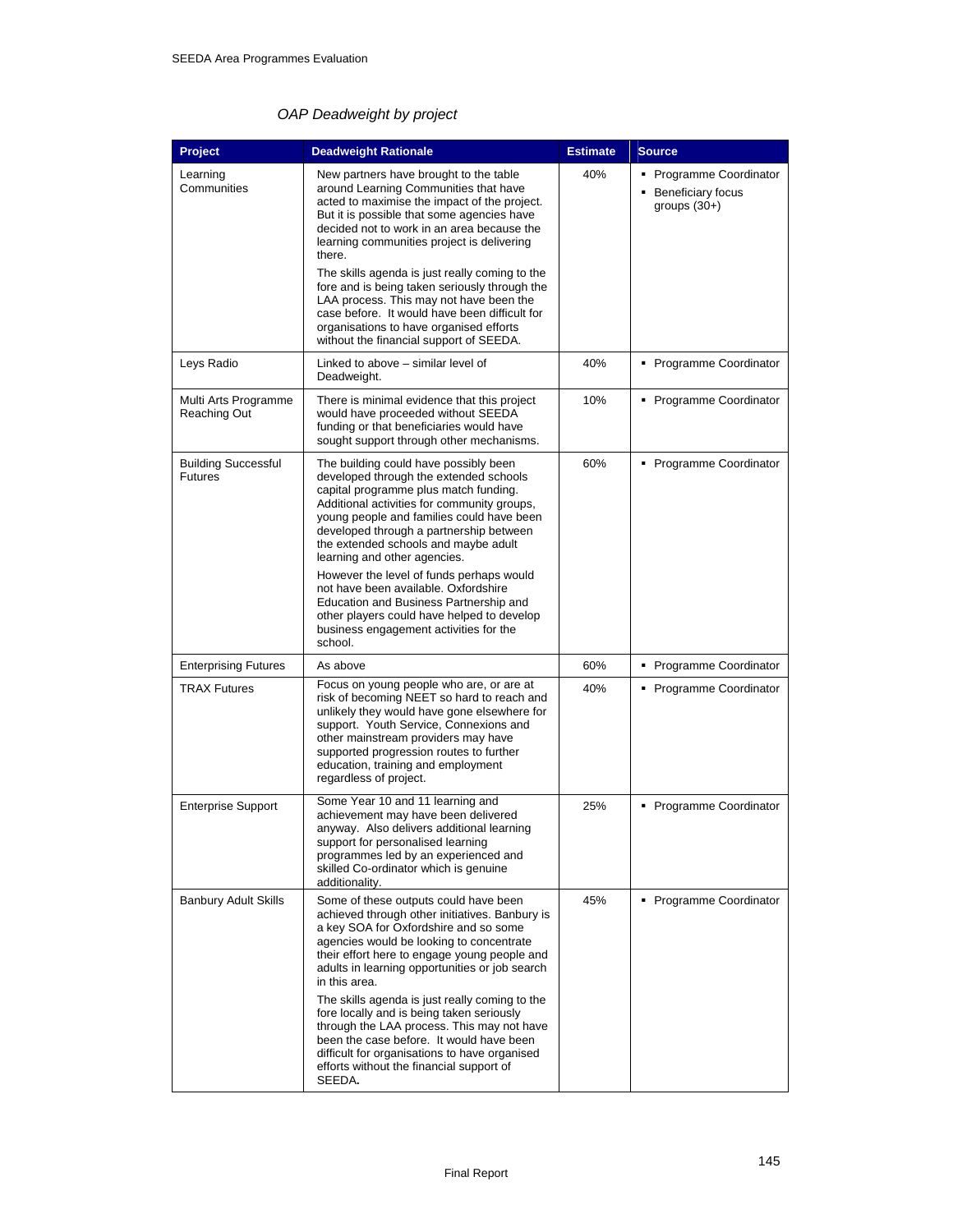#### *MKAP Deadweight by project*

| Project                       | <b>Deadweight Rationale</b>                                                                                                                                                                                                                                                                                                | <b>Estimate</b> | <b>Source</b>                                                                              |
|-------------------------------|----------------------------------------------------------------------------------------------------------------------------------------------------------------------------------------------------------------------------------------------------------------------------------------------------------------------------|-----------------|--------------------------------------------------------------------------------------------|
| <b>Business in Action</b>     | Very little chance of attracting funding<br>for this from any other sources. No<br>other comparable provision elsewhere<br>in Milton Keynes.                                                                                                                                                                               | 5%              | • Programme Coordinator                                                                    |
| <b>Enhancing Enterprise 2</b> | Chamber of Commerce would have<br>delivered some of these outputs<br>anyway, but targeting and outreach<br>would have been far less effective.                                                                                                                                                                             | 30%             | • Programme Coordinator<br>Project level evaluation                                        |
|                               | Some beneficiary organisations may<br>have been able to utilise the Enterprise<br>Gateway as a possible alternative.                                                                                                                                                                                                       |                 |                                                                                            |
| <b>Older Workers</b>          | Targeted at some of the most hard-to-<br>reach in society.                                                                                                                                                                                                                                                                 | 15%             | • Programme Coordinator                                                                    |
|                               | A small number of beneficiaries may<br>have been able to access the wider<br>Tick Tock network or the limited<br>services offered by JobCentre Plus in<br>this area                                                                                                                                                        |                 |                                                                                            |
| <b>Environmental Workers</b>  | This project would not have happened<br>without SEEDA funding and no<br>evidence for any appetite for it amongst<br>other funders.                                                                                                                                                                                         | Zero            | • Programme Coordinator<br>Beneficiary focus group<br>(5)                                  |
|                               | There is nothing similar available<br>elsewhere so assumption is no<br>deadweight.                                                                                                                                                                                                                                         |                 |                                                                                            |
| <b>NEET Outreach</b>          | Introduced policy of home visits that is<br>new to Milton Keynes, dramatically<br>improving outreach. A small number of<br>these NEET people may have sourced<br>support from Connexions.                                                                                                                                  | 30%             | • Programme Coordinator                                                                    |
| Young Staff Now               | As above, targeted some of the hardest<br>to reach. Some may have sourced<br>support from MK College, Connexions<br>etc.                                                                                                                                                                                                   | 30%             | • Programme Coordinator                                                                    |
| Routes 2 Success              | SEEDA funding drove this project from<br>year one, and little evidence that<br>funding would have been forthcoming<br>elsewhere. ACE is possible alternative<br>partner. Beneficiary feedback suggests<br>only a small number of people would<br>have sought alternative support.                                          | 30%             | • Programme Coordinator<br>Project level evaluation<br>Beneficiary focus groups<br>$(40+)$ |
| Intercom                      | Working primarily with schools. Countec<br>and MK Council originally an ESF<br>project, then scaled down in line with<br>level of available funding. Given that<br>partners already working in the schools,<br>safe to assume that some of the<br>outputs would have happened in some<br>form (although less effectively). | 30%             | • Programme Coordinator                                                                    |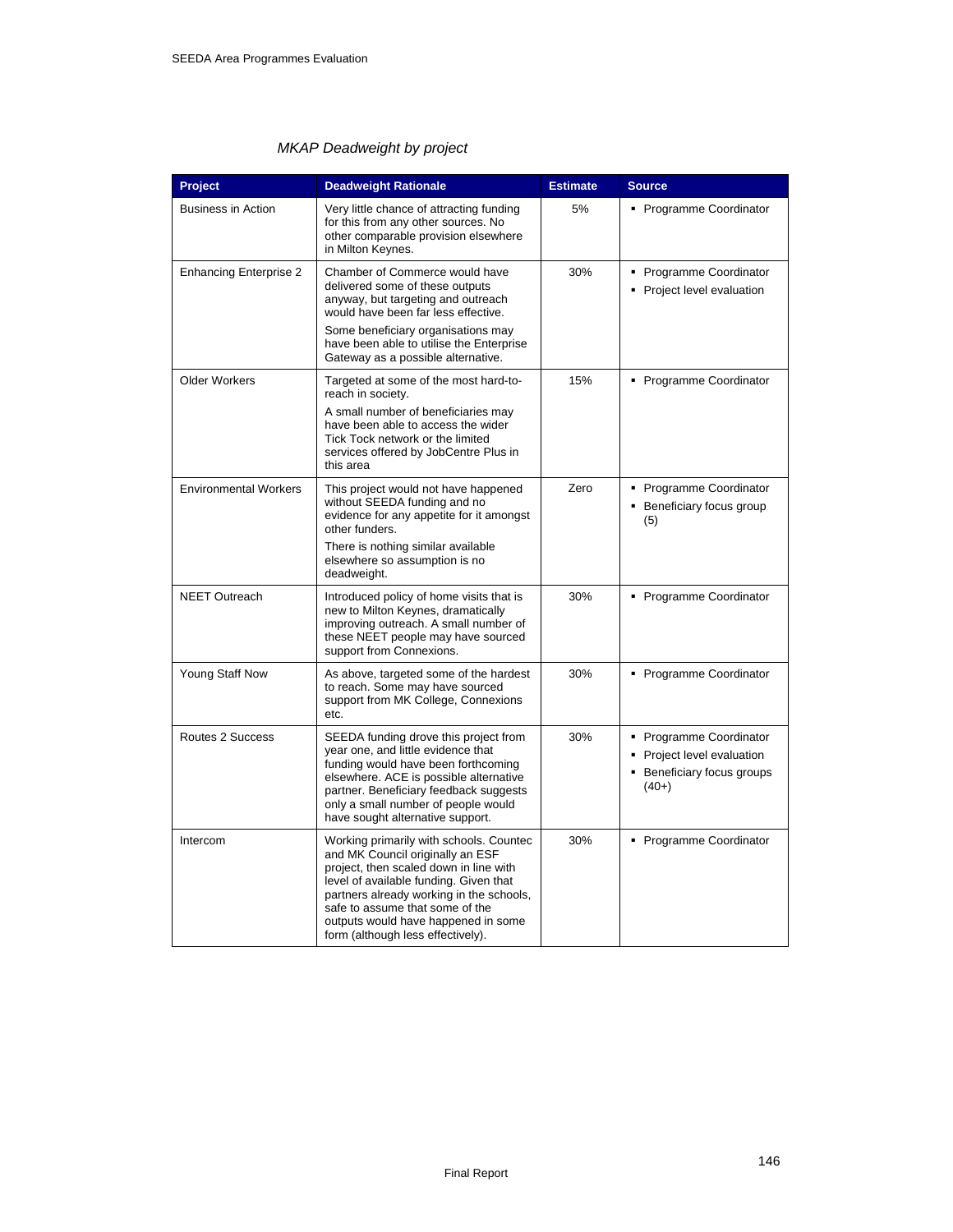# **Appendix X: Net output by project**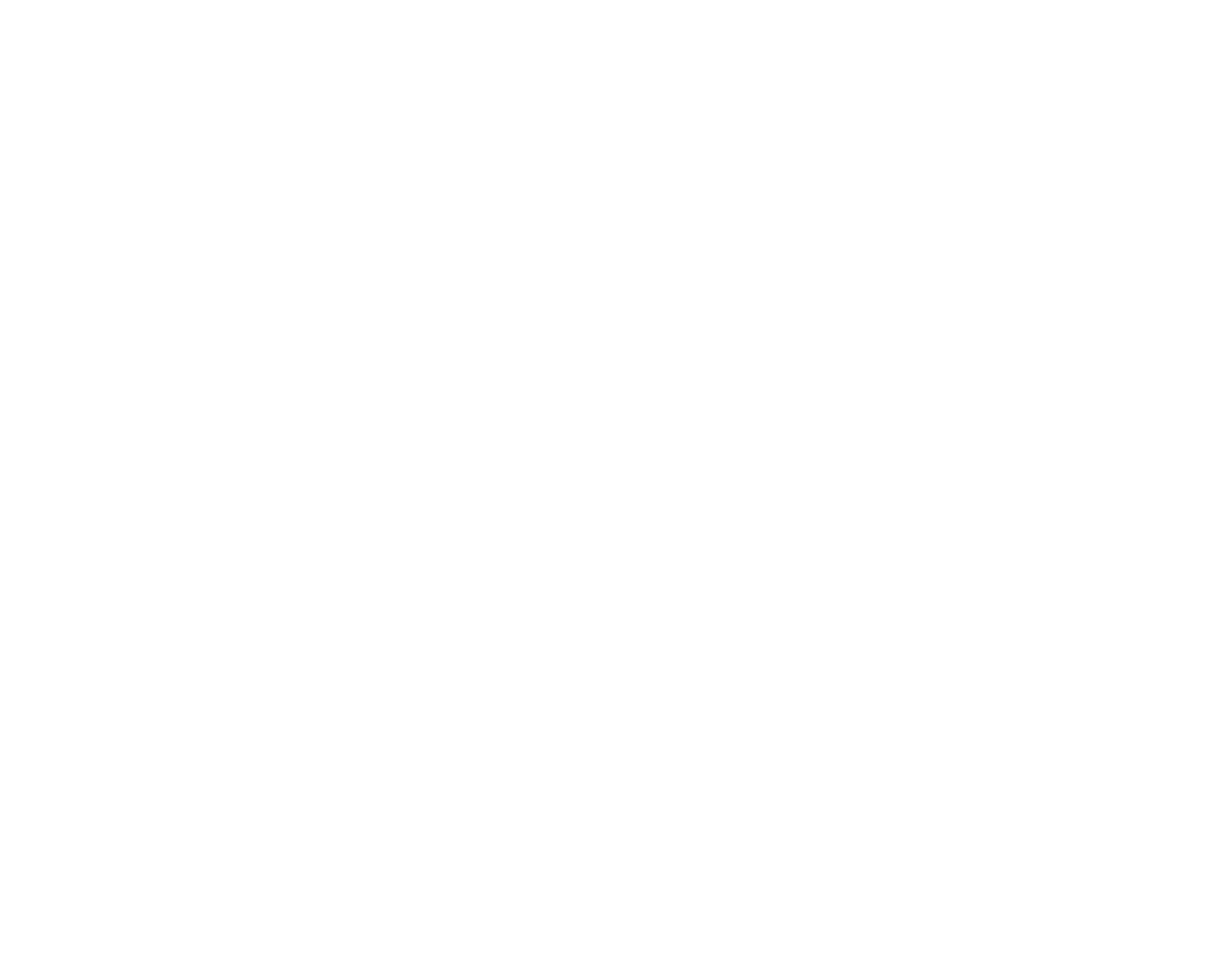#### *Net Impact for TVAP*

| Project                            | <b>Gross Outputs</b> |                       |                            |                            | Leakage | <b>Job Assists</b><br><b>Multiplier</b>                         | <b>Deadweight</b> | <b>Net Impact</b> |                            |                            |                         |
|------------------------------------|----------------------|-----------------------|----------------------------|----------------------------|---------|-----------------------------------------------------------------|-------------------|-------------------|----------------------------|----------------------------|-------------------------|
|                                    | <b>Jobs</b>          | <b>Job</b><br>assists | <b>Business</b><br>assists | <b>Skills</b><br>provision |         | (n/a for<br><b>business</b><br>assists and<br>skills provision) |                   | Jobs              | <b>Job</b><br>assis<br>ts. | <b>Business</b><br>assists | <b>Skills provision</b> |
| Slough Hub                         | $\overline{2}$       | 212                   | 24                         | 226                        | 5%      | 1.44                                                            | 25%               | 2.1               | 217.5                      | 17.1                       | 161.0                   |
| <b>New Directions</b>              | 0                    | 142                   |                            | 254                        | 5%      | 1.44                                                            | 50%               | 0.0               | 97.1                       | 0.0                        | 120.7                   |
| <b>Berks Social Enterprise</b>     | 9                    | 8                     | 38                         | 47                         | 5%      | 1.44                                                            | 25%               | 9.2               | 8.2                        | 27.1                       | 33.5                    |
| <b>Wycombe Business</b>            | 0                    | 3                     | 0                          | 0                          | 5%      | 1.44                                                            | 25%               | 0.0               | 3.1                        | 0.0                        | 0.0                     |
| Reading Motor Vehicle              | 3                    | 0                     | 0                          | 10                         | 5%      | 1.44                                                            | Zero              | 4.1               | 0.0                        | 0.0                        | 9.5                     |
| <b>Community Learning</b><br>Zones | 0                    | 6                     | 0                          | 194                        | 5%      | 1.44                                                            | Zero              | 0.0               | 8.2                        | 0.0                        | 184.3                   |
| <b>Chalvey Spoke</b>               |                      | 15                    | $\Omega$                   | 209                        | 5%      | 1.44                                                            | 75%               | 0.3               | 5.1                        | 0.0                        | 49.6                    |
| <b>Britwell Spoke</b>              | 1.6                  | 46                    | 0                          | 232                        | 5%      | 1.44                                                            | 75%               | 0.5               | 15.7                       | 0.0                        | 55.1                    |
| <b>Reading Connect</b>             | 4                    | 0                     | 10                         | 0                          | 5%      | 1.44                                                            | 25%               | 4.1               | 0.0                        | 7.1                        | 0.0                     |
| All other projects                 | 15.7                 | 0                     | 106                        | 171                        | 5%      | 1.44                                                            | $31.8\%^{43}$     | 14.6              | 0.0                        | 68.7                       | 110.8                   |
| <b>TOTAL</b>                       | 36.3                 | 432                   | 178                        | 1343                       |         |                                                                 |                   | 35.0              | 355.0                      | 120.0                      | 724.5                   |

<sup>43</sup> Estimated using an average of all listed projects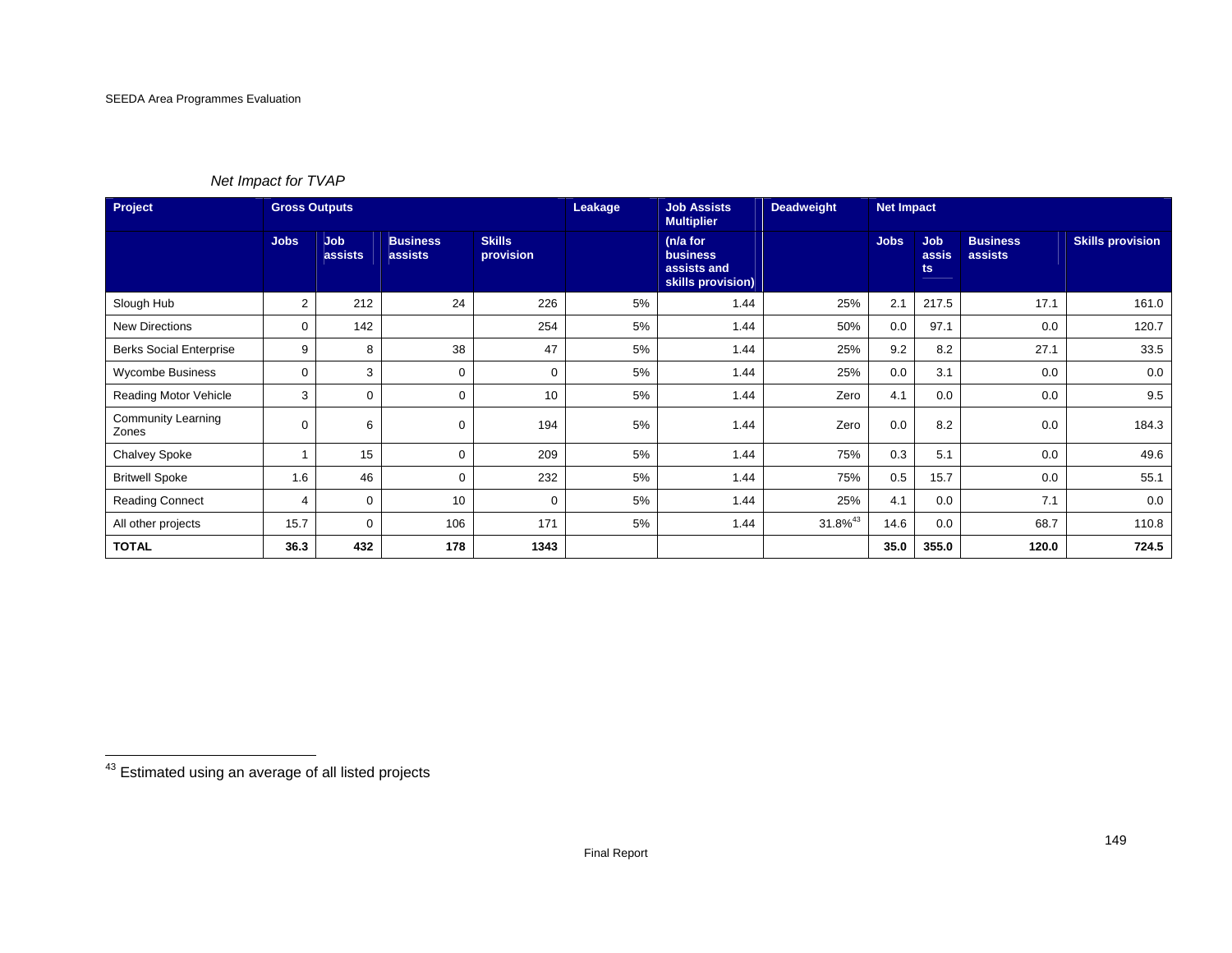## *Net Impact for OAP*

| Project                                      | <b>Gross Outputs</b> |                       |                            | Leakage                    | Regional<br><b>Multiplier</b> | <b>Deadweight</b>                                               | <b>Net Impact</b> |             |                    |                            |                         |
|----------------------------------------------|----------------------|-----------------------|----------------------------|----------------------------|-------------------------------|-----------------------------------------------------------------|-------------------|-------------|--------------------|----------------------------|-------------------------|
|                                              | <b>Jobs</b>          | <b>Job</b><br>assists | <b>Business</b><br>assists | <b>Skills</b><br>provision |                               | (n/a for<br><b>business</b><br>assists and<br>skills provision) |                   | <b>Jobs</b> | <b>Job assists</b> | <b>Business</b><br>assists | <b>Skills provision</b> |
| <b>Learning Communities</b>                  | 9                    | 259                   | 0                          | 565                        | 5%                            | 1.44                                                            | 40%               | 7.4         | 212.6              | 0.0                        | 322.1                   |
| Leys Radio                                   | $\Omega$             | $\Omega$              | $\Omega$                   | 39                         | 5%                            | 1.44                                                            | 40%               | 0.0         | 0.0                | 0.0                        | 22.2                    |
| Multi Arts Programme<br>Reaching Out         | $\Omega$             | 6                     | $\Omega$                   | 48                         | 5%                            | 1.44                                                            | 10%               | 0.0         | 7.4                | 0.0                        | 41.0                    |
| <b>Building Successful</b><br><b>Futures</b> | 0.25                 | 0                     | 68                         | $\mathbf 0$                | 5%                            | 1.44                                                            | 60%               | 0.1         | 0.0                | 25.8                       | 0.0                     |
| <b>Enterprising Futures</b>                  | 1.8                  | 94                    | $\mathbf 0$                | 94                         | 5%                            | 1.44                                                            | 60%               | 1.0         | 51.4               | 0.0                        | 35.7                    |
| <b>TRAX Futures</b>                          | $\Omega$             | 67                    | $\Omega$                   | 67                         | 5%                            | 1.44                                                            | 40%               | 0.0         | 55.0               | 0.0                        | 38.2                    |
| <b>Enterprise Support</b>                    | 91                   |                       | 192                        | 232                        | 5%                            | 1.44                                                            | 25%               | 93.4        | 1.0                | 136.8                      | 165.3                   |
| <b>Banbury Adult Skills</b>                  | $\Omega$             | 26                    | $\Omega$                   | 126                        | 5%                            | 1.44                                                            | 45%               | 0.0         | 19.6               | 0.0                        | 65.8                    |
| All other projects                           | $\Omega$             | 141                   | 0                          | 167                        | 5%                            | 1.44                                                            | 40% <sup>44</sup> | 0.0         | 115.7              | 0.0                        | 95.2                    |
| <b>TOTAL</b>                                 | 105.6                | 594                   | 260                        | 1338                       |                               |                                                                 |                   | 101.9       | 462.7              | 162.6                      | 785.6                   |

<sup>44</sup> Estimated using an average of all listed projects